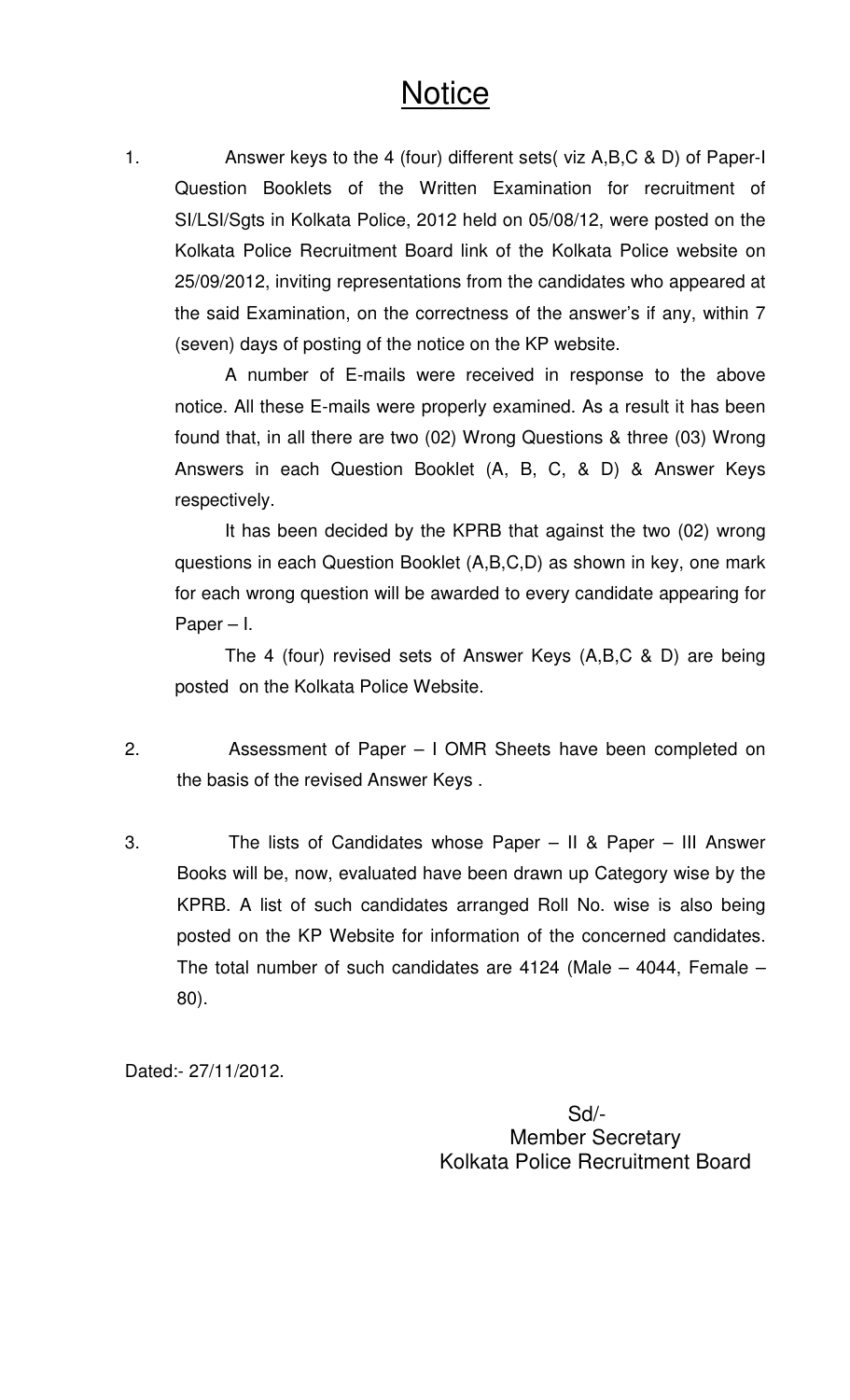### **Kolkata Police Recruitment Board KEY to Paper-1**

## **Question Booklet A**

1. C 2. C 3. D 4. D 5. D 6. A 7. C 8. C 9. C 10. B 11. C 12. D 13. A 14. D 15. B 16. D 17. D 18. D 19. C 20. C 21. C 22. C 23. A 24. B 25. A 26. A 27. C 28. A 29. D 30. C *31. D* 32. B 33. C 34. C 35. C 36. C 37. D 38. C 39. C 40. C 41. B 42. A 43. B 44. A 45. B 46. A 47. C 48. A 49. C 50. B 51. B 52. C 53. WRONG QUESTION 54. C 55. D *56. D* 57. D 58. A 59. C 60. B 61. B 62. C 63. B 64. C 65. B 66. B *67. D* 68. C 69. C *70. WRONG QUESTION* 71. C 72. B 73. B 74. D 75. C 76. B 77. A 78. D 79. C 80. C 81. C 82. C 83. D 84. D 85. C 86. B 87. C 88. C 89. C 90. C 91. C 92. C 93. C 94. C 95. D 96. D 97. D 98. D 99. B 100. A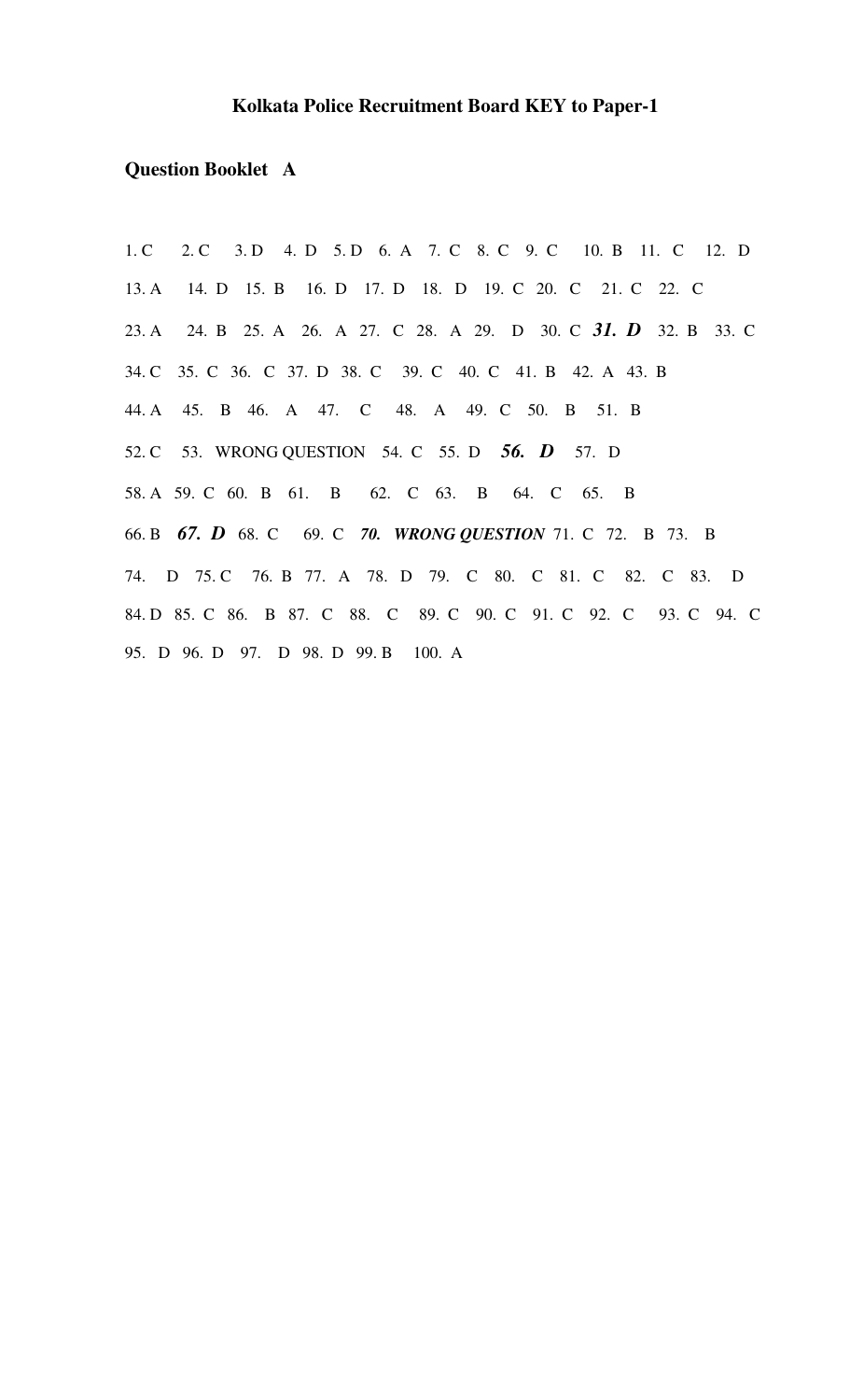#### **Question Booklet B**

1. C 2. B 3. C 4. C 5. C 6. C 7. C 8. C 9. C 10. C 11. D 12. D 13. D 14. D 15. C 16. C 17. D 18. D 19. D 20. A 21. C 22. C 23. C 24. B 25. C 26. D 27. A 28. D 29. B 30. D 31. D 32. D 33. C 34. C 35. C 36. C 37. A 38. B 39. A 40. A 41. C 42. A 43. D 44. C *45. D* 46. B 47. C 48. C 49. C 50. C 51. D 52. C 53. C 54. C 55. B 56. A 57. B 58. A 59. B 60. A 61. C 62. A 63. C 64. B 65. B 66. C 67. WRONG QUESTION 68. C 69. D *70. D* 71. D 72. A 73. C 74. B 75. B 76. C 77. B 78. C 79. B 80. B *81. D* 82. C 83. C *84. WRONG QUESTION* 85. C 86. B 87. B 88. D 89. C 90. B 91. A 92. D 93. C 94. C 95. C 96. C 97. D 98. D 99. A 100. B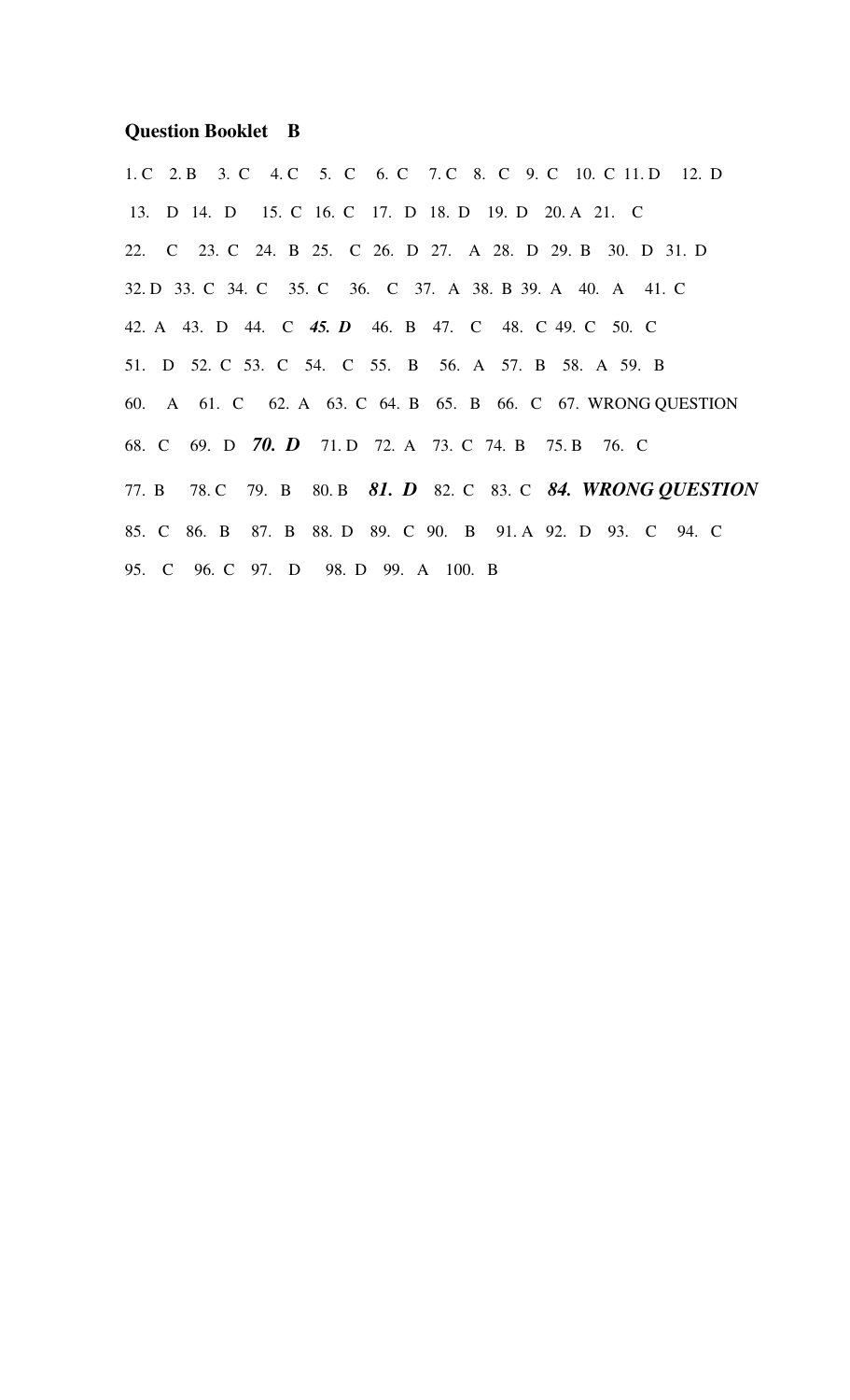#### **Question Booklet C**

1. C 2. B 3. B 4. D 5. C 6. B 7. A 8. D 9. C 10. C 11. C 12. C 13. D 14. D 15. C 16. B 17. C 18. C 19. C 20. C 21. C 22. C 23. C 24. C 25. D 26. D 27. D 28. D 29. C 30. C 31. D 32. D 33. D 34. A 35. C 36. C 37. C 38. B 39. C 40. D 41. A 42. D 43. B 44. D 45. D 46. D 47. C 48. C 49. C 50. C 51. A 52. B 53. A 54. A 55. C 56. A 57. D 58. C *59. D* 60. B 61. C 62. C 63. C 64. C 65. D 66. C 67. C 68. C 69. B 70. A 71. B 72. A 73. B 74. A 75. C 76. A 77. C 78. B 79. B 80. C 81. WRONG QUESTION 82. C 83. D *84. D* 85. D 86. A 87. C 88. B 89. B 90. C 91. B 92. C 93. B 94. B *95. D* 96. C 97. C *98. WRONG QUESTION* 99. B 100. A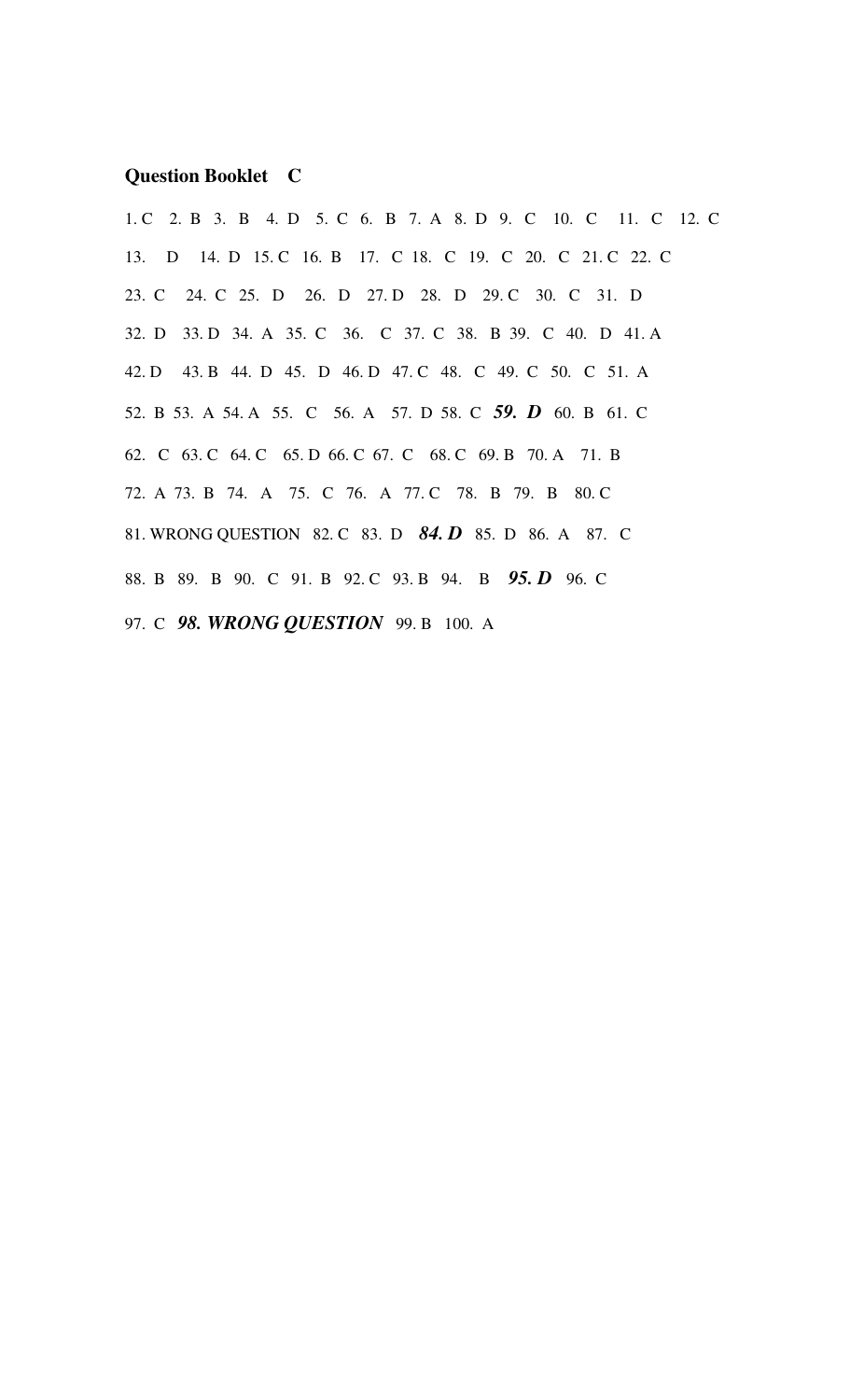#### **Question Booklet D**

1. D 2. C 3. D 4. B 5. C 6. C 7. C 8. C 9. D 10. C 11. C 12. C 13. B 14. A 15. D 16. A 17. C 18. B 19. B 20. C 21. B 22. C 23. B 24. B *25. D* 26 . C 27. C *28. WRONG QUESTION* 29. C 30. B 31. B 32. D 33. C 34. B 35. A 36. D 37. C 38. C 39. C 40. C 41. D 42. D 43. C 44. C 45. D 46. D 47. D 48. A 49. C 50. C 51. C 52. B 53. C 54. D 55. A 56. D 57. B 58. D 59. D 60. D 61. C 62. C 63. C 64. C 65. A 66. B 67. A 68. A 69. C 70. A 71. C 72. B 73. C 74. C 75. C 76. C 77. C 78. C 79. C 80. C 81. D 82. D 83. D 84. D 85. B 86. A 87. B 88. A 89. C 90. A 91. C 92. B 93. B 94. C 95. WRONG QUESTION 96. C 97. D *98. D* 99. A 100. B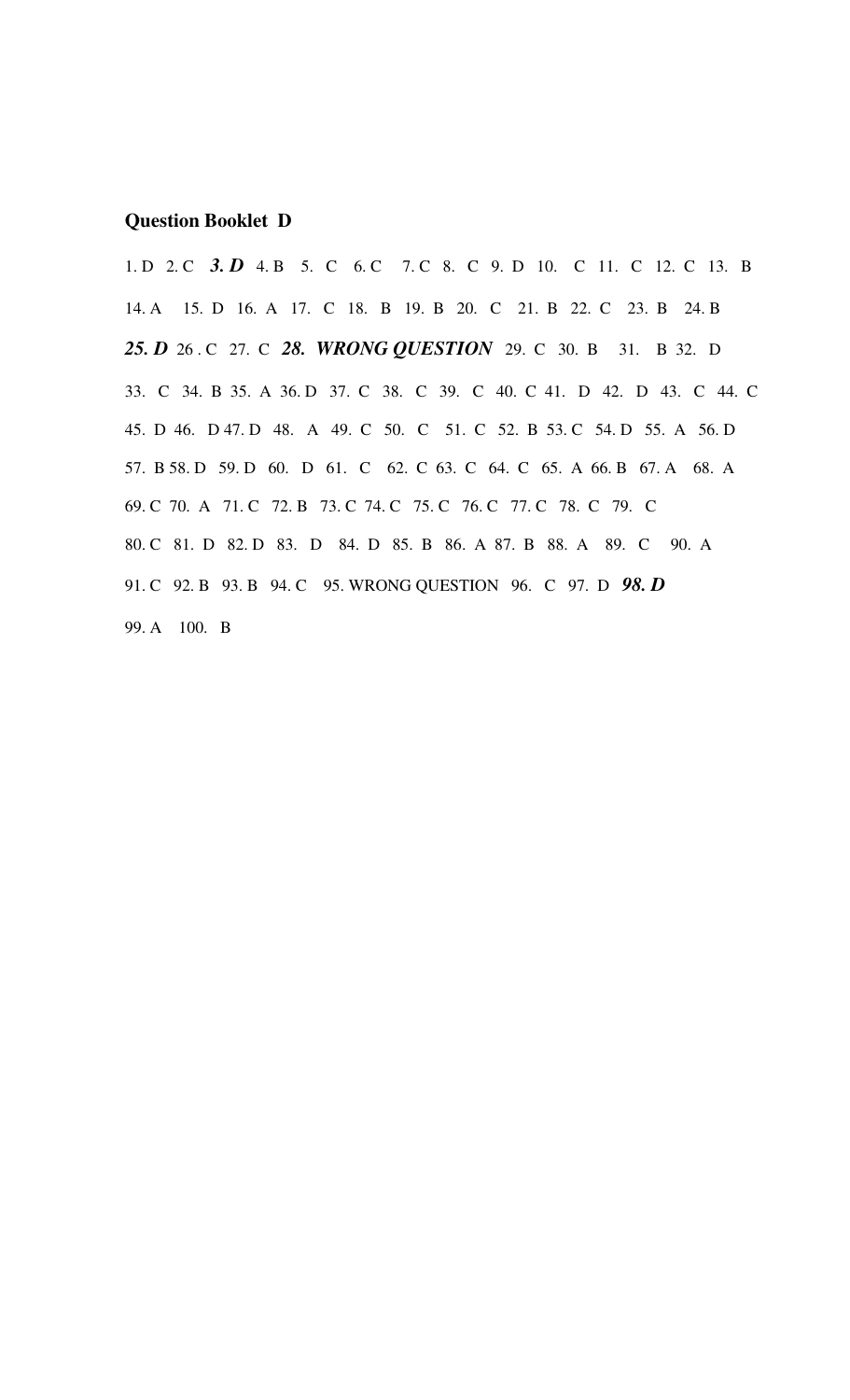# Roll number Wise list of Short listed Candidates Whose Paper- II and Paper- III Answer Books will be evaluated on the basis of result of Paper- I in c/w recruitment of SI/LSI/SGT in KP, 2012

|                | SL. NO. ROLL NO. | <b>NAME</b>                                  | <b>FATHERS NAME</b>                          | <b>CATEGORY</b>                     |
|----------------|------------------|----------------------------------------------|----------------------------------------------|-------------------------------------|
| $\mathbf{1}$   | 00006            | <b>SUMIT KUMAR SEN</b>                       | <b>JOYDHAN KUMAR SEN</b>                     | <b>GEN</b>                          |
| $\overline{2}$ | 00009            | <b>KANISKA MURMU</b>                         | <b>HAKIM MURMU</b>                           | <b>ST</b>                           |
| $\mathfrak{Z}$ | 00012            | RAJ KIRAN CHOWDHURY                          | RAMNATH CHOWDHURY                            | SC                                  |
| $\overline{4}$ | 00021            | DEB JOY GHOSH                                | <b>RANJIT GHOSH</b>                          | OBC-A                               |
| $\overline{5}$ | 00029            | <b>MADAN GAYEN</b>                           | <b>HARAN GAYEN</b>                           | SC                                  |
| 6              | 00031            | KOUSHIK ADHIKARY                             | <b>KARTICK ADHIKARY</b>                      | <b>GEN</b>                          |
| $\overline{7}$ | 00032            | NIRUPAM BISWAS                               | NILRATAN BISWAS                              | SC                                  |
| 8              | 00042            | <b>BIJOY KUMAR BARMAN</b>                    | <b>GIRENDRA NATH BARMAN</b>                  | SC                                  |
| 9              | 00044            | <b>MADHAB MANDAL</b>                         | PRAN KRISHNA MANDAL                          | SC                                  |
| 10             | 00045            | DEBOBRATA PURKAIT                            | KARNADHAR PURKAIT                            | SC                                  |
| 11             | 00059            | <b>AMIT MANDAL</b>                           | LATE DULAL CHANDRA MANDAL                    | SC                                  |
| 12             | 00075            | SURYA JYOTI DAS                              | <b>MADAN DAS</b>                             | <b>GEN</b>                          |
| 13             | 00076            | <b>BISWAJIT DAS</b>                          | PURNA CHANDRA DAS                            | SC                                  |
| 14             | 00081            | <b>AMIT DAS</b>                              | LATE SUDHANSU KUMAR DAS                      | <b>GEN</b>                          |
| 15             | 00082            | <b>MINTU GHOSH</b>                           | <b>MADAN MOHAN GHOSH</b>                     | $OBC-B$                             |
| 16             | 00083            | <b>UMESH MAHATO</b>                          | <b>ANIL MAHATO</b>                           | <b>ST</b>                           |
| 17             | 00086            | <b>SONU KUMAR GUPTA</b>                      | <b>SANTOSH KUMAR GUPTA</b>                   | <b>ST</b>                           |
| 18             | 00091            | DIPANKAR MANDAL                              | <b>SUDHIR MANDAL</b>                         | SC                                  |
| 19             | 00097            | <b>SOURAV MUKHERJEE</b>                      | SHIBASISH MUKHERJEE                          | <b>GEN</b>                          |
| $20\,$         | 00104            | ARITRA MUKHOPADHYAY                          | SOMNATH MUKHOPADHYAY                         | <b>GEN</b>                          |
| 21             | 00105            | <b>ASIF IQBAL</b>                            | <b>MD SOLEMAN</b>                            | <b>GEN</b>                          |
| 22             | 00107            | <b>SUBHAS NASKAR</b>                         | <b>BALARAM NASKAR</b>                        | SC                                  |
| 23             | 00108            | <b>BIKASH DEY</b>                            | PRAKASH DEY                                  | OBC-A                               |
| 24             | 00109            | <b>SANJOY MONDAL</b>                         | MRITYUNJOY MONDAL                            | SC                                  |
| 25             | 00112            | <b>MOHIT NAHATA</b>                          | TARACHAND NAHATA                             | <b>GEN</b>                          |
| 26             | 00116            | RANAPRATAP CHOWDHURY                         | NILMONI CHOWDHURY                            | <b>GEN</b>                          |
| 27             | 00136            | <b>GOPAL MAJHI</b>                           | KARTICK CHANDRA MAJHI                        | $\ensuremath{\mathsf{SC}}$          |
| 28             | 00137            | PRASANTA BISWAS                              | PRAMATHA BISWAS                              | SC                                  |
| 29             | 00138            | NIRMAL KUMAR BARNWAL                         | LATE ASHOK KUMAR BARNWAL                     | <b>GEN</b>                          |
| $30\,$         | 00139            | PURNA CHANDRA PRADHAN                        | RADHA KRISHNA PRADHAN                        | <b>GEN</b>                          |
| 31             | 00141            | <b>TANMOY PAUL</b>                           | <b>TAPAN PAUL</b>                            | <b>GEN</b>                          |
| 32             | 00142            | SHUBHRAJYOTI DAS                             | <b>LATE HARIPADA DAS</b>                     | $\ensuremath{\mathsf{SC}}$          |
| 33             | 00147            | <b>BIDHAN CH KARFA</b>                       | <b>SUSANTA KARFA</b>                         | <b>GEN</b>                          |
| 34             | 00151            | PARTHA BHATTACHARYA                          | ARUP BHATTACHARYA                            | <b>GEN</b>                          |
| 35             | 00152            | NITAI SAHA                                   | HARI HAR SAHA                                | <b>GEN</b>                          |
| 36             | 00164            | <b>MD FAISAL</b>                             | MD AKBAR HUSSAIN                             | OBC-A                               |
| 37             | 00165            | <b>SYED RAIHAN ALI</b>                       | SYED SHAJAHAN                                | <b>GEN</b>                          |
| 38             | 00167            | <b>BISWAJIT KUNDU</b>                        | <b>BISWANATH KUNDU</b>                       | <b>GEN</b>                          |
| 39             | 00168            | <b>SANTU MUKHERJEE</b>                       | MR BAMAPADA MUKHERJEE                        | <b>GEN</b>                          |
| 40             | 00173            | <b>JAHAN ALI MONDAL</b>                      | ABUL HOSSEN MONDAL<br><b>RAMESH KARMAKAR</b> | OBC-A                               |
| 41             | 00175<br>00177   | PALASH KARMAKAR                              | <b>BADAL CHANDRA MIDDYA</b>                  | OBC-A<br>$\ensuremath{\mathsf{SC}}$ |
| 42<br>43       | 00184            | <b>BISWAJIT MIDDYA</b><br>SOUPTIK CHATTERJEE | <b>SADHAN CHATTERJEE</b>                     | <b>GEN</b>                          |
| 44             | 00186            | MRINAL KANTI CHAKRABORTY                     | <b>GOUR GOPAL CHAKRABORTY</b>                | <b>GEN</b>                          |
| 45             | 00187            | <b>ABDUL REZAK</b>                           | ALLARAKHA MALLICK                            | OBC-A                               |
| 46             | 00188            | <b>MRINMOY MALAKAR</b>                       | PARESH CHANDRA MALAKAR                       | $OBC-B$                             |
| 47             | 00193            | <b>AMIT DEBNATH</b>                          | <b>AJIT DEBNATH</b>                          | OBC-A                               |
| 48             | 00195            | CHANDRANGSHU MONDAL                          | DR MOHANLAL MONDAL                           | $OBC-B$                             |
| 49             | 00199            | <b>TUHIN GHOSH</b>                           | TUSHAR KANTI GHOSH                           | <b>GEN</b>                          |
| $50\,$         | 00213            | <b>DEBABRATA DAS</b>                         | <b>DIPAK KUMAR DAS</b>                       | ${\rm SC}$                          |
| 51             | 00215            | ANUPAM KHAMARU                               | CHHATRADHAR KHAMARU                          | SC                                  |
| 52             | 00216            | TUHIN UPADHYAY                               | TAPAN UPADHYAY                               | <b>GEN</b>                          |
| 53             | 00218            | <b>SUTASOME BHADURI</b>                      | SRI SUPRIYA BHADURI                          | <b>GEN</b>                          |
| 54             | 00223            | SUBHAJIT MONDAL                              | DILIP MONDAL                                 | <b>GEN</b>                          |
| 55             | 00242            | <b>TSERING DORJEE</b>                        | <b>GATUK</b>                                 | $\operatorname{ST}$                 |
| 56             | 00245            | MD SAQLAIN ANSARI                            | MD IMAMUDDIN ANSARI                          | OBC-A                               |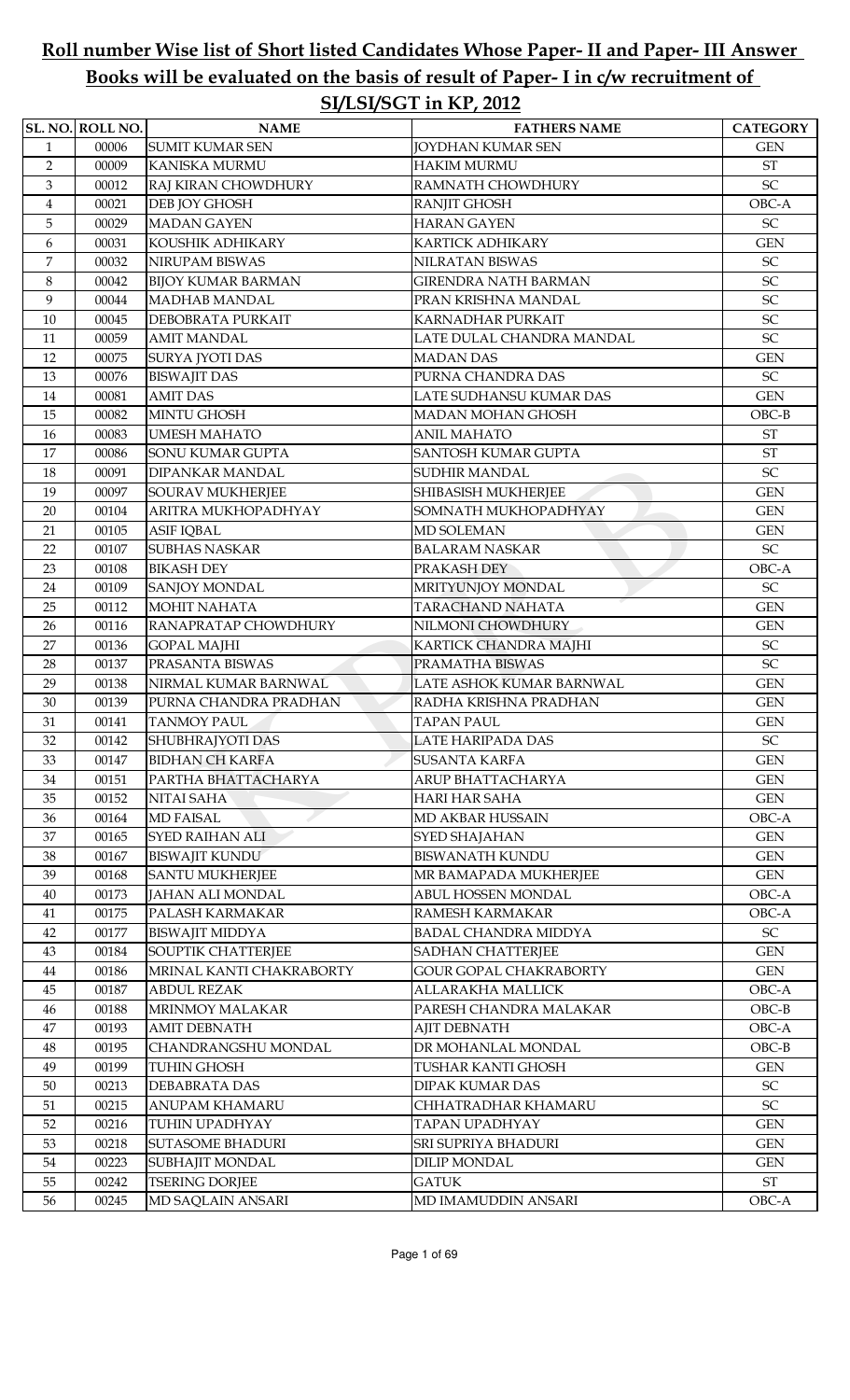|     | SL. NO. ROLL NO. | <b>NAME</b>                | <b>FATHERS NAME</b>         | <b>CATEGORY</b>            |
|-----|------------------|----------------------------|-----------------------------|----------------------------|
| 57  | 00252            | <b>SUBINAY BHADRA</b>      | LATE TRIDIB CHANDRA BHADRA  | $OBC-B$                    |
| 58  | 00255            | MD MOTIUL HOQUE            | LATE MD RAZZAKUL HOQUE      | OBC-A                      |
| 59  | 00257            | <b>ARNAB GHOSAL</b>        | <b>ASOKE GHOSAL</b>         | <b>GEN</b>                 |
| 60  | 00261            | <b>ANUPAM DAS</b>          | <b>MAHADEV DAS</b>          | SC                         |
| 61  | 00269            | <b>BISHNUPADA MONDAL</b>   | <b>LATE SUNIL MONDAL</b>    | $\ensuremath{\mathsf{SC}}$ |
| 62  | 00270            | <b>SUVANKAR GHOSH</b>      | SANKAR NATH GHOSH           | $OBC-B$                    |
| 63  | 00274            | <b>INDRAJIT TARAFDAR</b>   | LATE SURAJIT TARAFDAR       | <b>GEN</b>                 |
| 64  | 00277            | <b>DEBASISH MURARY</b>     | <b>DILIP MURARY</b>         | <b>ST</b>                  |
| 65  | 00278            | <b>SUVOMOY KUMAR DAS</b>   | MUKUL KUMAR DAS             | $OBC-B$                    |
| 66  | 00283            | PARTHA SARATHI LAHA        | VIVEKANANDA LAHA            | $OBC-B$                    |
| 67  | 00288            | ASHISH KAR CHOUDHURY       | HIRONMOY KAR CHOUDHURY      | $\ensuremath{\mathsf{SC}}$ |
| 68  | 00296            | <b>HASANUZZAMAN</b>        | MD NURAZZAMAN               | OBC-A                      |
| 69  | 00297            | <b>MD NOORAIN</b>          | <b>ABDUL HAMID</b>          | OBC-A                      |
| 70  | 00299            | <b>ANIMESH TA</b>          | RAMKRISHNA TA               | <b>GEN</b>                 |
| 71  | 00304            | <b>BISWAJIT HALDER</b>     | <b>MANIK HALDER</b>         | OBC-A                      |
| 72  | 00319            | <b>SUVONGKAR KUMAR DAS</b> | SANJIT KUMAR DAS            | $OBC-B$                    |
| 73  | 00321            | SNEHASIS SAMANTA           | CHANDRA SEKHAR SAMANTA      | $\mbox{GEN}$               |
| 74  | 00332            | <b>SOMNATH GHOSH</b>       | PRABIR KUMAR GHOSH          | <b>GEN</b>                 |
| 75  | 00334            | <b>ABDUR RAHAMAN</b>       | <b>AKHTARUL HOSSAIN</b>     | OBC-A                      |
| 76  | 00340            | <b>ANKUR CHAKRABORTY</b>   | <b>GOUTAM CHAKRABORTY</b>   | <b>GEN</b>                 |
| 77  | 00350            | <b>RAJU SARDAR</b>         | PARBATI CHARAN SARDAR       | $\ensuremath{\mathsf{SC}}$ |
| 78  | 00351            | <b>SK MD SAYED</b>         | MD JAMIRUDDIN SK            | OBC-A                      |
| 79  | 00361            | DIPANKAR KARMAKAR          | RATAN KRISHNA KARMAKAR      | <b>GEN</b>                 |
| 80  | 00362            | <b>SANDIP ORAON</b>        | <b>BUDHAN ORAON</b>         | <b>ST</b>                  |
| 81  | 00373            | SUPRIYA MANDAL             | LAKSHMAN MANDAL             | <b>GEN</b>                 |
| 82  | 00379            | MEHMOODUL HAQUE            | <b>ANWARUL HAQUE</b>        | OBC-A                      |
| 83  | 00386            | KUNTAL BHATTACHARJEE       | <b>GOUTAM BHATTACHARJEE</b> | <b>GEN</b>                 |
| 84  | 00391            | SADANANDA MAJHI            | RAJIB LOCHAN MAJHI          | $OBC-B$                    |
| 85  | 00392            | ARNAB BHATTACHARJEE        | <b>ASHOK BHATTACHARJEE</b>  | <b>GEN</b>                 |
| 86  | 00398            | <b>BAPI DAS</b>            | SATYA CHANDRA DAS           | SC                         |
| 87  | 00399            | PROSENJIT PAUL             | PROSANTA PAUL               | OBC-A                      |
| 88  | 00400            | <b>AVISHEK ROY</b>         | <b>BASUDEB ROY</b>          | <b>GEN</b>                 |
| 89  | 00402            | <b>DEBASISH MANDAL</b>     | KAJAL MANDAL                | <b>GEN</b>                 |
| 90  | 00404            | <b>JAMSER MONDAL</b>       | <b>ISLAM MONDAL</b>         | OBC-A                      |
| 91  | 00405            | SOURAV MONDAL              | SUKUMAR MONDAL              | <b>GEN</b>                 |
| 92  | 00415            | <b>ANIMESH SAHA</b>        | <b>BALARAM SAHA</b>         | <b>GEN</b>                 |
| 93  | 00416            | RIDDHISH KUMAR KUNDU       | ASWINI KUMAR KUNDU          | <b>GEN</b>                 |
| 94  | 00418            | <b>MEKAIL HOSSAIN</b>      | <b>ABUL HOSSAIN</b>         | OBC-A                      |
| 95  | 00419            | SIBENDRANATH SINGHATHAKUR  | SWAPAN KUMAR SINGHATHAKUR   | <b>GEN</b>                 |
| 96  | 00422            | <b>ANIMESH RAY</b>         | JAYDEB RAY                  | SC                         |
| 97  | 00423            | PRAKASH CHANDRA BISWAS     | MADHUSUDAN BISWAS           | <b>GEN</b>                 |
| 98  | 00425            | DIBYENDU SK MONDAL         | HIMANGSU SK MONDAL          | SC                         |
| 99  | 00426            | <b>VIJAY KR PANDEY</b>     | RAMESH KR PANDEY            | <b>GEN</b>                 |
| 100 | 00427            | KAUSTAV GHOSH              | <b>GOBINDA LAL GHOSH</b>    | $OBC-B$                    |
| 101 | 00432            | <b>BIKASH SARDAR</b>       | HARENDRA NATH SARDAR        | ST                         |
| 102 | 00440            | SHIBU PRASAD SHAW          | RAJ KISHORE SHAW            | $\operatorname{ST}$        |
| 103 | 00451            | <b>SANJIB MONDAL</b>       | LATE PALAN CH MONDAL        | $\ensuremath{\mathsf{SC}}$ |
| 104 | 00452            | ABHISHAKE MUKHERJEE        | <b>BISWA NATH MUKHERJEE</b> | <b>GEN</b>                 |
| 105 | 00453            | SRIKRISHNA GHOSH           | <b>GANGA PRASAD GHOSH</b>   | <b>GEN</b>                 |
| 106 | 00460            | DEBABRATA HAZRA            | <b>BIMAL KUMAR HAZRA</b>    | <b>GEN</b>                 |
| 107 | 00469            | <b>JOYDIP MAHATO</b>       | RAM SWARTH MAHATO           | ${\rm SC}$                 |
| 108 | 00475            | SK SHAMSUL ALAM            | <b>SK MOZAMMEL</b>          | OBC-A                      |
| 109 | 00477            | <b>DIPAK SRIVASTAVA</b>    | JAY PRAKASH SRIVASTAVA      | <b>GEN</b>                 |
| 110 | 00478            | <b>HARAN HALDER</b>        | <b>GOPAL HALDER</b>         | ${\rm SC}$                 |
| 111 | 00479            | <b>AVISHEK DAS</b>         | <b>BASUDEB DAS</b>          | <b>GEN</b>                 |
| 112 | 00480            | <b>MIR BAPI</b>            | MIR NIJAMUDDIN              | OBC-A                      |
| 113 | 00487            | ASHUTOSH KUMAR SHARMA      | <b>BRAJBHUSHAN SHARMA</b>   | $\ensuremath{\mathsf{SC}}$ |
| 114 | 00490            | PRASENJIT DEWASHI          | RAM PRASAD DEWASHI          | <b>GEN</b>                 |
| 115 | 00491            | MD DILSHAD KHAN            | <b>MD MOIN KHAN</b>         | <b>GEN</b>                 |
| 116 | 00492            | SUBHAYAN GHOSH             | PROKASHANANDA GHOSH         | <b>GEN</b>                 |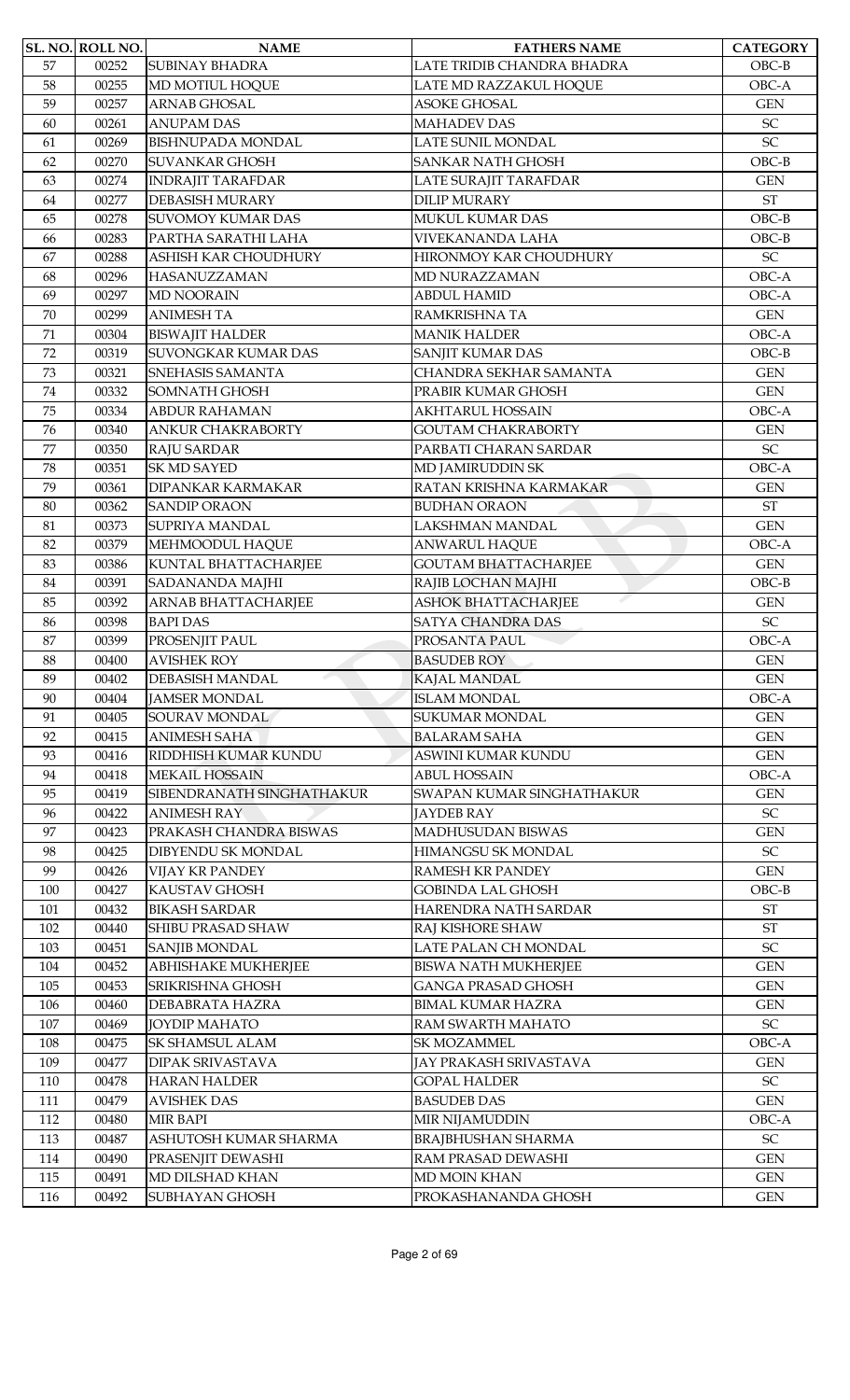|     | SL. NO. ROLL NO. | <b>NAME</b>                | <b>FATHERS NAME</b>         | <b>CATEGORY</b>            |
|-----|------------------|----------------------------|-----------------------------|----------------------------|
| 117 | 00498            | <b>SAZAD KHAN</b>          | <b>SAMIR KHAN</b>           | <b>GEN</b>                 |
| 118 | 00500            | <b>SUMAN BANERJEE</b>      | KRISHNA KUMAR BANERJEE      | <b>GEN</b>                 |
| 119 | 00501            | MANJUR ALAM MOLLA          | ABDUS SUKUR MOLLA           | OBC-A                      |
| 120 | 00502            | PUSPARAJ KHATI             | <b>GOVERDHAN KHATI</b>      | SC                         |
| 121 | 00510            | <b>DEBDAS MONDAL</b>       | MANORANJAN MONDAL           | SC                         |
| 122 | 00512            | <b>SUPRABHAT NASKAR</b>    | <b>GOPAL CHANDRA NASKAR</b> | SC                         |
| 123 | 00531            | SIDDHARTHA GHOSH           | NARAYAN CH GHOSH            | <b>GEN</b>                 |
| 124 | 00533            | PAPAN PATRA                | PARITOSH PATRA              | SC                         |
| 125 | 00534            | <b>KRISHANU SAHA</b>       | DULAL CHANDRA SAHA          | <b>GEN</b>                 |
| 126 | 00544            | MD RABIUL HOQUE MONDAL     | MD MOZAFFOR HOSSAIN         | OBC-A                      |
| 127 | 00547            | <b>SUBIR TAPASWI</b>       | <b>BISWANATH TAPASWI</b>    | $OBC-B$                    |
| 128 | 00557            | ROHIT PRASAD SHAW          | RAJ KISHORE SHAW            | $\operatorname{ST}$        |
| 129 | 00564            | ARIF IQBAL AKHTAR          | <b>JAMILUDDIN AKHTAR</b>    | OBC-A                      |
| 130 | 00570            | <b>MUNNA SHAW</b>          | DAYA CHAND SHAW             | $OBC-B$                    |
| 131 | 00572            | PINTU PAUL                 | <b>GANESH CHANDRA PAUL</b>  | OBC-A                      |
| 132 | 00573            | SOURAV MAJUMDER            | SOURENDRA NATH MAJUMDER     | SC                         |
| 133 | 00576            | <b>DEBAYAN SARKAR</b>      | <b>DINESH SARKAR</b>        | SC                         |
| 134 | 00579            | MRIDUL TIRKEY              | <b>BIRSAI TIRKEY</b>        | $\operatorname{ST}$        |
| 135 | 00583            | <b>SANKAR PRASAD DAS</b>   | <b>LATE BISWANATH DAS</b>   | $\ensuremath{\mathsf{SC}}$ |
| 136 | 00586            | <b>NAVIN GUPTA</b>         | <b>JASHPAL GUPTA</b>        | $OBC-B$                    |
| 137 | 00587            | <b>BISWAJIT BACHAR</b>     | <b>BIKASH BACHAR</b>        | SC                         |
| 138 | 00590            | <b>RUPAK DAS</b>           | DEBOTOSH DAS                | SC                         |
| 139 | 00591            | PRIYANKU GARAI             | <b>DILIP GARAI</b>          | $OBC-B$                    |
| 140 | 00594            | <b>SUMAN BOSE</b>          | <b>SAMBHU BOSE</b>          | <b>GEN</b>                 |
| 141 | 00613            | KOUSHIK MANDAL             | CHITTA RANJAN MANDAL        | $\ensuremath{\mathsf{SC}}$ |
| 142 | 00624            | <b>SWAPAN CHATTERJEE</b>   | <b>BISWANATH CHATTERJEE</b> | <b>GEN</b>                 |
| 143 | 00628            | <b>MITHUN PURKAIT</b>      | LATE MADHAI CHANDRA PURKAIT | <b>GEN</b>                 |
| 144 | 00629            | <b>BIKASH KUMAR PANDEY</b> | <b>BHARAT PANDEY</b>        | <b>GEN</b>                 |
| 145 | 00636            | PRATIK SINGH               | <b>RAM NATH SINGH</b>       | <b>GEN</b>                 |
| 146 | 00644            | <b>ENAMUL GOLDER</b>       | <b>FAZLUR HOQUE GOLDER</b>  | OBC-A                      |
| 147 | 00659            | <b>SUBHADIP GOSWAMI</b>    | KHAGENDRA NATH GOSWAMI      | <b>GEN</b>                 |
| 148 | 00666            | <b>MAHADEB PARIDA</b>      | PARASURAM PARIDA            | <b>GEN</b>                 |
| 149 | 00668            | <b>RAJAT RAY</b>           | RAMENDRA NARAYAN RAY        | <b>GEN</b>                 |
| 150 | 00669            | SOVAN MONDAL               | <b>SANTI KUMAR MONDAL</b>   | $\ensuremath{\mathsf{SC}}$ |
| 151 | 00684            | <b>SAMRAT KUNDU</b>        | SWAPAN KUMAR KUNDU          | $\mbox{GEN}$               |
| 152 | 00692            | <b>MANAB KR DAS</b>        | LATE RAKHAHARI DAS          | SC                         |
| 153 | 00711            | <b>SUJAY MONDAL</b>        | <b>SUKUMAR MONDAL</b>       | SC                         |
| 154 | 00718            | <b>SK BABAR ALI</b>        | <b>LATE AFSOR SEIKH</b>     | <b>GEN</b>                 |
| 155 | 00724            | <b>ABHISHEK DAS</b>        | LATE ANIL CH DAS            | SC                         |
| 156 | 00738            | <b>RAHUL KHAN</b>          | <b>GNAN SANKAR KHAN</b>     | <b>GEN</b>                 |
| 157 | 00740            | <b>SUJOY KUMAR GHOSH</b>   | <b>TAPAN KUMAR GHOSH</b>    | $\mbox{GEN}$               |
| 158 | 00743            | PINTU GHOSH                | KAMAL KUMAR GHOSH           | $OBC-B$                    |
| 159 | 00764            | <b>IHANTU SARDAR</b>       | NIRMAL SARDAR               | $\operatorname{ST}$        |
| 160 | 00768            | <b>ATANU GHOSH</b>         | CHITTARANJAN GHOSH          | <b>GEN</b>                 |
| 161 | 00786            | NILKAMAL GARAI             | LAL MOHON GARAI             | $OBC-B$                    |
| 162 | 00795            | <b>AMIT KUMAR SINGH</b>    | <b>SURENDRA SINGH</b>       | <b>GEN</b>                 |
| 163 | 00797            | MD MAHASIN KAMAL           | MD SAMSUZZOHA               | <b>GEN</b>                 |
| 164 | 00841            | <b>MITHUN BISWAS</b>       | LATE BIPAD BHANJAN BISWAS   | $\ensuremath{\mathsf{SC}}$ |
| 165 | 00843            | <b>SANDIP ROY</b>          | <b>SADHAN KUMAR ROY</b>     | <b>GEN</b>                 |
| 166 | 00847            | DHRUBAJYOTI BISWAS         | SUDHANSHU KUMAR BISWAS      | SC                         |
| 167 | 00849            | <b>KASHINATH DAS</b>       | LATE MATILAL DAS            | SC                         |
| 168 | 00855            | KAMAL KUMAR MAITI          | <b>SUBHAS CHANDRA MAITI</b> | <b>GEN</b>                 |
| 169 | 00859            | <b>JALAL AHMED SANPUI</b>  | <b>JAINAL ABEDIN SANPUI</b> | OBC-A                      |
| 170 | 00873            | JAYANTA KUMAR SHEE         | <b>BECHARAM SHEE</b>        | $OBC-B$                    |
| 171 | 00887            | SUBHANKAR BISWAS           | <b>SANKAR BISWAS</b>        | <b>GEN</b>                 |
| 172 | 00894            | SHYAMAL KUMAR ADAK         | <b>SAILEN ADAK</b>          | <b>GEN</b>                 |
| 173 | 00895            | HASHIFUL ISLAM MALITHA     | AYUB MALITHA                | <b>GEN</b>                 |
| 174 | 00897            | PALAS CHOUDHURI            | RABINDRANATH CHOUDHURI      | <b>GEN</b>                 |
| 175 | 00900            | SHUVAJIT MONDAL            | LATE KARTICK CHANDRA MONDAL | ${\rm SC}$                 |
| 176 | 00904            | AKASH KUMAR JAISWAL        | <b>SHIW MURAT SHAW</b>      | <b>GEN</b>                 |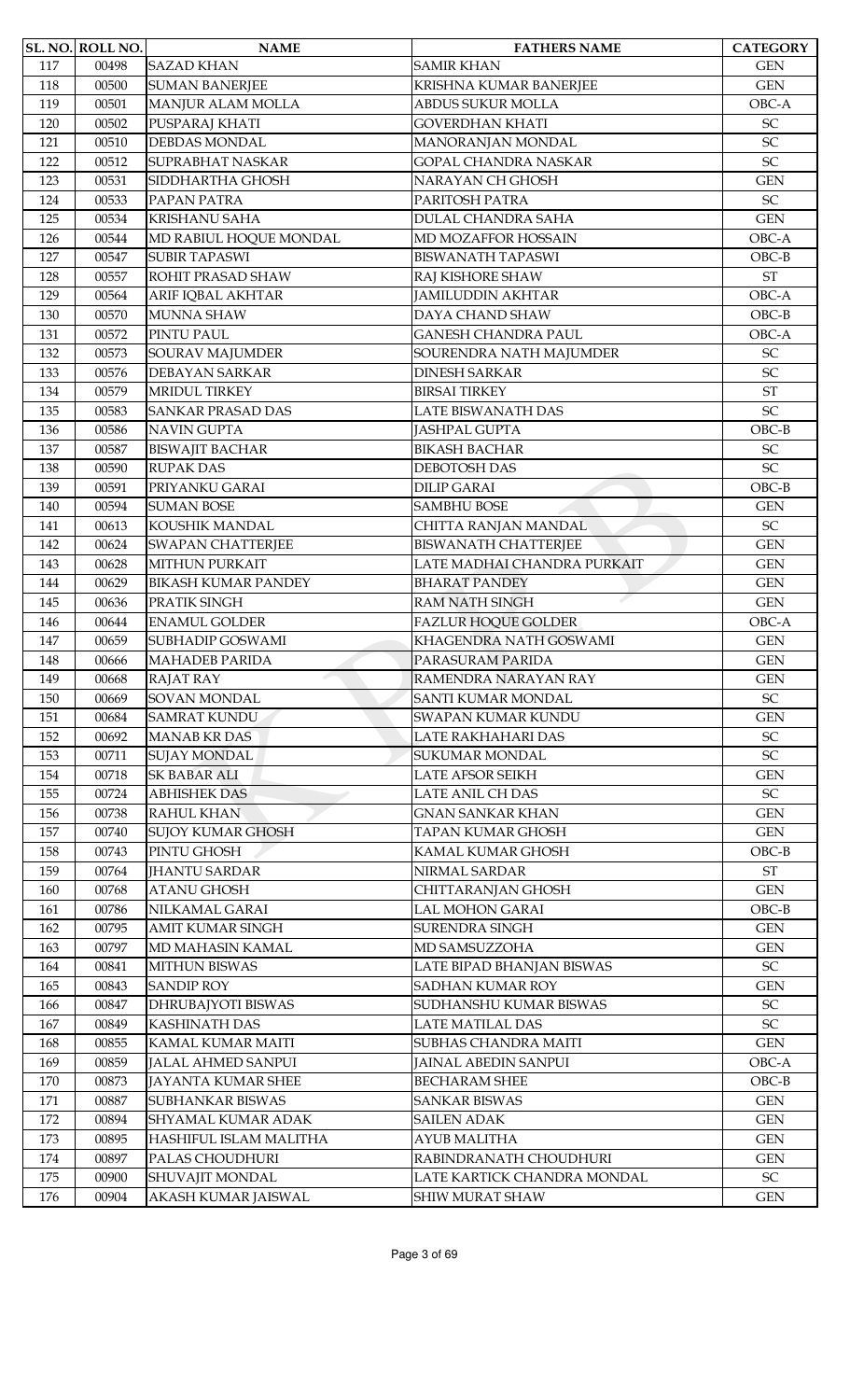|     | SL. NO. ROLL NO. | <b>NAME</b>                | <b>FATHERS NAME</b>            | <b>CATEGORY</b>                          |
|-----|------------------|----------------------------|--------------------------------|------------------------------------------|
| 177 | 00907            | <b>KUNTAL ADAK</b>         | SUJIT KUMAR ADAK               | <b>GEN</b>                               |
| 178 | 00908            | <b>ASHOK DUTTA</b>         | <b>SUSANTA DUTTA</b>           | <b>GEN</b>                               |
| 179 | 00910            | <b>ABUL HASAN TAUSIF</b>   | MD SIDDIQUE HOSSAIN            | OBC-A                                    |
| 180 | 00914            | <b>DEBARGHYA BANERJEE</b>  | SHYAMAL KUMAR BANERJEE         | <b>GEN</b>                               |
| 181 | 00916            | <b>SOURAV SARKAR</b>       | LATE SUDHAMAY SARKAR           | $\ensuremath{\mathsf{SC}}$               |
| 182 | 00929            | <b>JAHANGIR ALAM</b>       | <b>AMIZUDDIN AHMED</b>         | OBC-A                                    |
| 183 | 00933            | <b>TOTON SHIL</b>          | LATE MONORANJAN SHIL           | OBC-A                                    |
| 184 | 00935            | <b>AVIK CHAKRABORTY</b>    | SHYAMAL MOHAN CHAKRABORTY      | <b>GEN</b>                               |
| 185 | 00949            | SOMEN KUMAR MANDAL         | KISHOR KUMAR MANDAL            | $OBC-B$                                  |
| 186 | 00953            | <b>SHERFUL ALOM</b>        | MD AMINUL HOQUE                | <b>GEN</b>                               |
| 187 | 00955            | <b>ANINDA NASKAR</b>       | LATE SUDHA KANTA NASKAR        | $\ensuremath{\mathsf{SC}}$               |
| 188 | 00956            | ARUN KUMAR SARDAR          | NILRATAN SARDAR                | SC                                       |
| 189 | 00965            | ANINDYA CHAKRABARTY        | <b>BINAY KUMAR CHAKRABARTI</b> | <b>GEN</b>                               |
| 190 | 00972            | <b>SABBIR KUMAR</b>        | <b>SANTOSH KUMAR</b>           | <b>GEN</b>                               |
| 191 | 00974            | NITAI CHAND MANDAL         | LATE ABINASH CHANDRA MANDAL    | $\ensuremath{\mathsf{SC}}$               |
| 192 | 00975            | <b>IFTIKAR ALI BISWAS</b>  | LATE MUJTABA ALI BISWAS        | <b>GEN</b>                               |
| 193 | 00981            | <b>KAUSHIK BALA</b>        | KESHAB CHANDRA BALA            | $\ensuremath{\mathsf{SC}}$               |
| 194 | 00985            | <b>MONOJ KUMAR ROY</b>     | PRAFULLA ROY                   | $\ensuremath{\mathsf{SC}}$               |
| 195 | 00987            | SOHEL RANA MOLLA           | <b>GOLAM MUSTAFA</b>           | OBC-A                                    |
| 196 | 00989            | PRASUN PAUL                | LATE PRANESH PAUL              | $OBC-B$                                  |
| 197 | 00998            | <b>AVIJIT GHOSH</b>        | <b>RANJIT GHOSH</b>            | <b>GEN</b>                               |
| 198 | 01023            | HIMADRI SEKHAR SARKAR      | <b>GOPAL CHANDRA SARKAR</b>    | SC                                       |
| 199 | 01038            | PRATIK BOSE                | <b>LATE BARUN BOSE</b>         | SC                                       |
| 200 | 01042            | PALASH MONDAL              | PRAVASH MONDAL                 | SC                                       |
|     |                  | <b>SOHIDUR RAHAMAN</b>     | LASHKAR ALI                    |                                          |
| 201 | 01047<br>01054   | <b>[YOTIRMAY MANDAL</b>    | MRINAL KANTI MANDAL            | <b>GEN</b><br>$\ensuremath{\mathsf{SC}}$ |
| 202 | 01060            | <b>SUMIT KUMAR ROY</b>     | KAMAL CHANDRA ROY              | SC                                       |
| 203 |                  |                            |                                |                                          |
| 204 | 01068            | <b>SUDIP DUTTA</b>         | <b>SAMIR KUMAR DUTTA</b>       | <b>GEN</b>                               |
| 205 | 01077            | <b>TANMAY PAL</b>          | <b>BISWANATH PAL</b>           | $OBC-B$                                  |
| 206 | 01083            | <b>TANMAY SHARMA</b>       | <b>SOUMEN SHARMA</b>           | SC                                       |
| 207 | 01089            | ABU RAIHAN MANDAL          | MD CHANDER ALI MONDAL          | OBC-A                                    |
| 208 | 01091            | ASHOK KUMAR BHAGAT         | <b>BRIJ KISHOR BHAGAT</b>      | <b>GEN</b>                               |
| 209 | 01092            | <b>TANMOY BARAI</b>        | <b>DEBNARAYAN BARAI</b>        | $OBC-B$                                  |
| 210 | 01094            | NARAYAN CHANDRA ROY        | NIKHIL CHANDRA ROY             | $\ensuremath{\mathsf{SC}}$               |
| 211 | 01097            | <b>ARKA DAS</b>            | <b>ASHIM KUMAR DAS</b>         | <b>GEN</b>                               |
| 212 | 01098            | <b>SUSANTA BOKSHI</b>      | <b>MOLOY BOKSHI</b>            | <b>GEN</b>                               |
| 213 | 01103            | SOUMYADIP BHATTACHARYA     | SAMAR NATH BHATTACHARYA        | <b>GEN</b>                               |
| 214 | 01118            | KAUSHIK CHATTERJEE         | NAYAN KUMAR CHATTERJEE         | <b>GEN</b>                               |
| 215 | 01130            | RAJU MONDAL                | <b>SANKAR MONDAL</b>           | SC                                       |
| 216 | 01131            | <b>JOY KUMAR DEY</b>       | <b>BABUL DEY</b>               | <b>GEN</b>                               |
| 217 | 01136            | <b>AMIT SARDAR</b>         | <b>BISWANATH SARDAR</b>        | $\ensuremath{\mathsf{SC}}$               |
| 218 | 01137            | MD MOSARRAF HOSSAIN        | MD MAKBUL HOSSAIN              | OBC-A                                    |
| 219 | 01153            | <b>ANIRBAN MANDAL</b>      | DURGADAS MANDAL                | $\ensuremath{\mathsf{SC}}$               |
| 220 | 01155            | RATNADIP CHAKRABORTY       | PRADIP CHAKRABORTY             | <b>GEN</b>                               |
| 221 | 01156            | <b>SUJOY SAHA</b>          | MADHAB CHANDRA SAHA            | $\ensuremath{\mathsf{SC}}$               |
| 222 | 01160            | HIMADRI MONDAL             | MURARI MOHAN MONDAL            | $\ensuremath{\mathsf{SC}}$               |
| 223 | 01162            | PRAVAT KUMAR DEY           | LATE DURGAPADA DEY             | <b>GEN</b>                               |
| 224 | 01166            | MILAN KR BISWAS            | KARTICK CH BISWAS              | $OBC-B$                                  |
| 225 | 01170            | <b>APU SARDAR</b>          | <b>TAPAN SARDAR</b>            | $\ensuremath{\mathsf{SC}}$               |
| 226 | 01176            | <b>SHIB SHANKAR PRASAD</b> | RAJENDRA PRASAD                | $\ensuremath{\mathsf{SC}}$               |
| 227 | 01180            | <b>SUMIT GHARAMI</b>       | AJIT KUMAR GHARAMI             | SC                                       |
| 228 | 01184            | PRAVANJAN SAHOO            | PURNA CHANDRA SAHOO            | <b>GEN</b>                               |
| 229 | 01197            | <b>SUSANTA SAHA</b>        | AJIT KUMAR SAHA                | SC                                       |
| 230 | 01202            | ANIRUDDHA BANERJEE         | SOUMENDRA NATH BANERJEE        | <b>GEN</b>                               |
| 231 | 01208            | WASHIM RAJA MONDAL         | ABDUR RAZZAK MONDAL            | OBC-A                                    |
| 232 | 01214            | <b>SAUMITRO NASKAR</b>     | <b>BIPIN NASKAR</b>            | $\ensuremath{\mathsf{SC}}$               |
| 233 | 01222            | <b>SOMNATH SALUI</b>       | SRISTIDHAR SALUI               | <b>GEN</b>                               |
| 234 | 01223            | NILADRI SEKHAR SARKAR      | GOPAL CHANDRA SARKAR           | $\ensuremath{\mathsf{SC}}$               |
| 235 | 01226            | AMIT KUMAR JHA             | DHANANJAY KUMAR JHA            | <b>GEN</b>                               |
| 236 | 01232            | <b>DILIP NASKAR</b>        | <b>SUNIL NASKAR</b>            | ${\rm SC}$                               |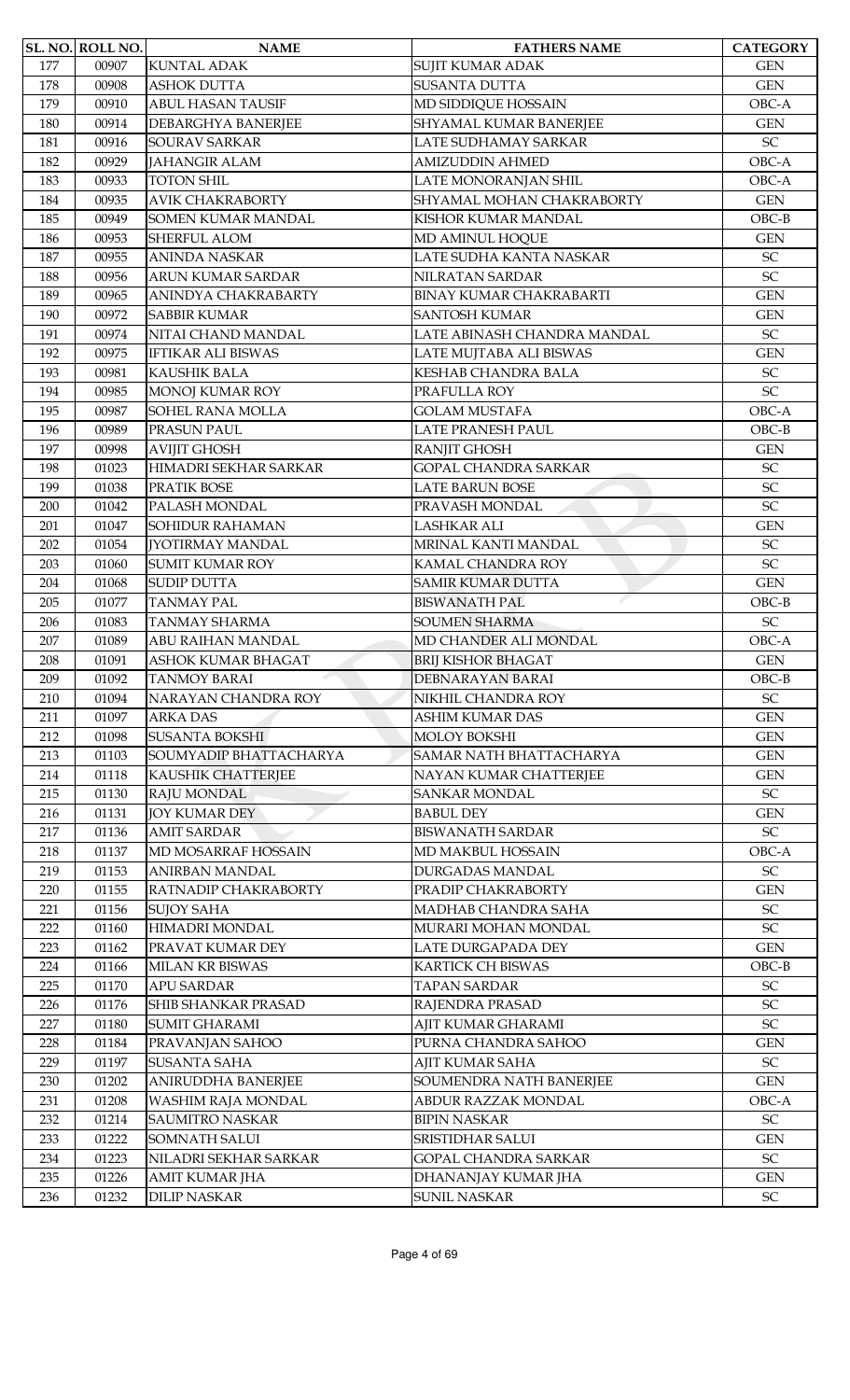|     | <b>SL. NO. ROLL NO.</b> | <b>NAME</b>                | <b>FATHERS NAME</b>         | <b>CATEGORY</b>            |
|-----|-------------------------|----------------------------|-----------------------------|----------------------------|
| 237 | 01240                   | <b>ALOK BARUA</b>          | LATE MRINAL KANTI BARUA     | <b>ST</b>                  |
| 238 | 01241                   | <b>DIPEN DUTTA</b>         | NIRMAL KUMAR DUTTA          | <b>GEN</b>                 |
| 239 | 01242                   | ARGHYA ADHIKARI            | AMALKUMAR ADHIKARI          | <b>GEN</b>                 |
| 240 | 01244                   | <b>SUVENDU DAS</b>         | LATE BIJOY KUMAR DAS        | SC                         |
| 241 | 01250                   | ASWINI KUMAR HEMBRAM       | DURGACHARAN HEMBRAM         | $\operatorname{ST}$        |
| 242 | 01253                   | <b>SANTANU PANDA</b>       | RAM KAMAL PANDA             | <b>GEN</b>                 |
| 243 | 01281                   | <b>AMIT BISWAS</b>         | LATE BHAJAHARI BISWAS       | <b>GEN</b>                 |
| 244 | 01286                   | INDRANATH BHATTACHARYA     | SATINDRANATH BHATTACHARYA   | <b>GEN</b>                 |
| 245 | 01295                   | <b>DILIP YADAV</b>         | KAILASH PATI YADAV          | <b>GEN</b>                 |
| 246 | 01296                   | <b>ALOK GHOSH</b>          | PURNA CHANDRA GHOSH         | $OBC-B$                    |
| 247 | 01304                   | <b>SAIKAT CHATTERJEE</b>   | SOMNATH CHATTERJEE          | <b>GEN</b>                 |
| 248 | 01305                   | <b>SOUMYA BANERJEE</b>     | SHAKTIPADA BANERJEE         | <b>GEN</b>                 |
| 249 | 01306                   | <b>APURBA KUMAR ROY</b>    | <b>ANADI NATH ROY</b>       | <b>GEN</b>                 |
| 250 | 01312                   | <b>SOYED KIRMANY</b>       | <b>GOLAM MOHAMMED</b>       | OBC-A                      |
| 251 | 01329                   | <b>SUBRATA PRAMANIK</b>    | HARIPADA PRAMANIK           | SC                         |
| 252 | 01330                   | <b>ANIKET CHAKRABORTY</b>  | <b>GOUTAM CHAKRABORTY</b>   | <b>GEN</b>                 |
| 253 | 01336                   | <b>SUMAN SEN</b>           | <b>LATE CHINMOY SEN</b>     | <b>GEN</b>                 |
| 254 | 01348                   | PRASENJIT ROY              | PRADIP ROY                  | <b>GEN</b>                 |
| 255 | 01361                   | <b>SAMIR DHARA</b>         | LATE TULSI DHARA            | <b>GEN</b>                 |
| 256 | 01362                   | <b>DEBASIS MALLICK</b>     | <b>BABLU MALLICK</b>        | <b>GEN</b>                 |
| 257 | 01366                   | <b>SUKHEN KABIRAJ</b>      | NIRMAL KABIRAJ              | <b>GEN</b>                 |
| 258 | 01367                   | <b>KUMARESH ROY</b>        | RABINDRA NATH ROY           | $\ensuremath{\mathsf{SC}}$ |
| 259 | 01377                   | <b>APURBA MAJUMDER</b>     | <b>ANIL MAJUMDER</b>        | SC                         |
| 260 | 01383                   | TANUMOY MONDAL             | <b>ASHOK KR MONDAL</b>      | SC                         |
| 261 | 01393                   | <b>JOYDEEP KUMAR GHOSH</b> | KRISHNA KANTI GHOSH         | <b>GEN</b>                 |
| 262 | 01394                   | SAHAJIBUR RAHAMAN MUFTI    | <b>SAMSUR RAHAMAN MUFTI</b> | <b>GEN</b>                 |
| 263 | 01403                   | SABYASACHI PAL             | <b>RAMAL PAL</b>            | <b>GEN</b>                 |
| 264 | 01410                   | <b>ARIJIT GANTAIT</b>      | MANORANJAN GANTAIT          | <b>GEN</b>                 |
| 265 | 01436                   | <b>TASHI TENZING</b>       | <b>DORJEE PHONTSOK</b>      | ST                         |
| 266 | 01439                   | <b>ARITRA KUMAR DAS</b>    | <b>AJOY KUMAR DAS</b>       | SC                         |
| 267 | 01446                   | <b>BISWAJIT SARKAR</b>     | <b>BHABESH SARKAR</b>       | SC                         |
| 268 | 01451                   | SOUMYO SEKHAR SARDAR       | <b>SAMAR SARDAR</b>         | $\ensuremath{\mathsf{SC}}$ |
| 269 | 01460                   | <b>SANJOY HALDER</b>       | MONORANJAN HALDER           | SC                         |
| 270 | 01463                   | <b>SUBHANKAR BERA</b>      | <b>SANKAR BERA</b>          | <b>GEN</b>                 |
| 271 | 01486                   | <b>SOURAV CHATTERJEE</b>   | <b>TARUN CHATTERJEE</b>     | <b>GEN</b>                 |
| 272 | 01488                   | <b>BAPPADITYA PAUL</b>     | <b>LALMOHAN PAUL</b>        | $OBC-B$                    |
| 273 | 01494                   | PRADIP KUMAR MAHATO        | PRAVAKAR MAHATO             | $OBC-B$                    |
| 274 | 01499                   | <b>AVIJIT PAKHADAR</b>     | <b>SAILEN PAKHADAR</b>      | $OBC-B$                    |
| 275 | 01502                   | <b>SOMNATH NASKAR</b>      | <b>SAILEN NASKAR</b>        | $\ensuremath{\mathsf{SC}}$ |
| 276 | 01506                   | KOUTUK GHOSH               | <b>TAPAN GHOSH</b>          | $OBC-B$                    |
| 277 | 01519                   | <b>SANTANU DAS</b>         | <b>SWADESH RANJAN DAS</b>   | <b>GEN</b>                 |
| 278 | 01521                   | <b>MOUJIT ROY</b>          | <b>ARABINDA ROY</b>         | <b>GEN</b>                 |
| 279 | 01523                   | <b>AMIT BISWAS</b>         | <b>GURU CHARAN BISWAS</b>   | <b>GEN</b>                 |
| 280 | 01524                   | <b>AVINABA DEBBHUTI</b>    | <b>GOUTAM DEBBHUTI</b>      | <b>GEN</b>                 |
| 281 | 01527                   | <b>SOUMITRA MANDAL</b>     | ASHOK KUMAR MANDAL          | $\ensuremath{\mathsf{SC}}$ |
| 282 | 01528                   | HANNAN MONDAL              | SOUKAT MONDAL               | OBC-A                      |
| 283 | 01538                   | <b>SK NAZIM AHMED</b>      | <b>SK NASER ALI</b>         | OBC-A                      |
| 284 | 01546                   | JAYANT MAHARANA            | JADU NATH MAHARANA          | <b>GEN</b>                 |
| 285 | 01560                   | <b>SWARUP SAHA</b>         | <b>BIPAD TARAN SAHA</b>     | $\ensuremath{\mathsf{SC}}$ |
| 286 | 01570                   | <b>RABIN SHIL</b>          | <b>GURUPADA SHIL</b>        | $OBC-B$                    |
| 287 | 01573                   | <b>SK SABBIR ALI</b>       | SK SAJED ALI                | OBC-A                      |
| 288 | 01574                   | PRIYARANJAN MAHATO         | NIRANJAN MAHATO             | $OBC-B$                    |
| 289 | 01590                   | <b>SHIBASISH BHOUMIK</b>   | PARITOSH BHOUMIK            | <b>GEN</b>                 |
| 290 | 01595                   | KAUSHIK PAUL               | <b>GOPAL PAUL</b>           | <b>GEN</b>                 |
| 291 | 01598                   | ANSARUJJAMAN               | <b>MD MUSA</b>              | OBC-A                      |
| 292 | 01612                   | KAJAL MUKHERJEE            | KAMAL KUMAR MUKHERJEE       | <b>GEN</b>                 |
| 293 | 01629                   | <b>DEBRAJ SIL</b>          | PULAK NATH SIL              | <b>GEN</b>                 |
| 294 | 01632                   | <b>SOURAV NATH</b>         | <b>AMAR KUMAR NATH</b>      | $OBC-B$                    |
| 295 | 01635                   | <b>DURJAY KSHETRAPAL</b>   | BHADRESWAR KSHETRAPAL       | $\ensuremath{\mathsf{SC}}$ |
| 296 | 01637                   | NIBAS ORAW                 | <b>BIJOY ORAW</b>           | $\operatorname{ST}$        |
|     |                         |                            |                             |                            |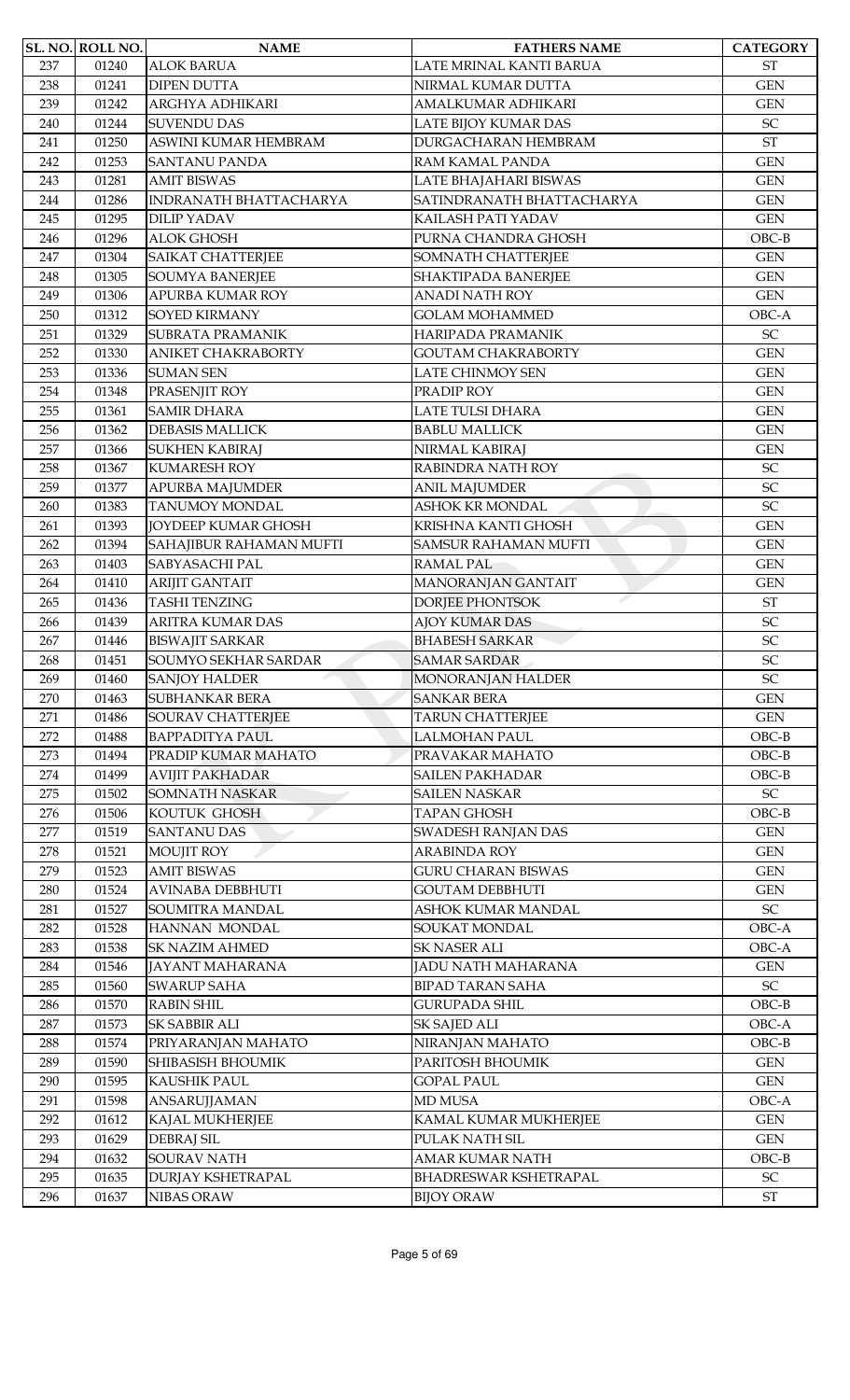|     | <b>SL. NO. ROLL NO.</b> | <b>NAME</b>                                       | <b>FATHERS NAME</b>                              | <b>CATEGORY</b>            |
|-----|-------------------------|---------------------------------------------------|--------------------------------------------------|----------------------------|
| 297 | 01641                   | <b>RAJU DALUI</b>                                 | <b>SIBU DALUI</b>                                | SC                         |
| 298 | 01676                   | <b>SK NOORUL ISLAM</b>                            | <b>SK JAMAL UDDIN</b>                            | OBC-A                      |
| 299 | 01689                   | <b>TUSHAR BANERJEE</b>                            | <b>TAPAS BANERJEE</b>                            | <b>GEN</b>                 |
| 300 | 01690                   | <b>RITHIM KUNDU</b>                               | <b>BIDYUT KUNDU</b>                              | <b>GEN</b>                 |
| 301 | 01703                   | MANABENDRA PURKAIT                                | MAHENDRA NATH PURKAIT                            | $\ensuremath{\mathsf{SC}}$ |
| 302 | 01704                   | <b>BISWAJIT DAS</b>                               | PREMCHAND DAS                                    | <b>GEN</b>                 |
| 303 | 01707                   | <b>SUBHAS BARMAN</b>                              | RABINDRA NATH BARMAN                             | SC                         |
| 304 | 01710                   | <b>KIRANMAY MANNA</b>                             | HARENDRANATH MANNA                               | <b>GEN</b>                 |
| 305 | 01714                   | <b>DIBYENDU DAS</b>                               | <b>DILIP DAS</b>                                 | <b>GEN</b>                 |
| 306 | 01722                   | RAFSAN JANI MOLLAH                                | YEASIN ALI MOLLAH                                | OBC-A                      |
| 307 | 01744                   | <b>SUPRIYA GHOSH</b>                              | <b>ASHOK GHOSH</b>                               | <b>GEN</b>                 |
| 308 | 01746                   | <b>TILAK TAMANG</b>                               | <b>BIRBAHADUR TAMANG</b>                         | <b>ST</b>                  |
| 309 | 01747                   | NAROTTAM BAIRAGYA                                 | SUBHAS CHANDRA BAIRAGYA                          | <b>GEN</b>                 |
| 310 | 01758                   | <b>SMARAJIT DAS</b>                               | <b>DEB KUMAR DAS</b>                             | <b>GEN</b>                 |
| 311 | 01761                   | DEEPRAJ MAJUMDAR                                  | PARTHA PRATIM MAJUMDAR                           | <b>GEN</b>                 |
| 312 | 01764                   | <b>SK AHIDUL ISLAM</b>                            | <b>SK BAKKAR BOKSH</b>                           | OBC-A                      |
| 313 | 01780                   | <b>ARIJIT BHAUMIK</b>                             | <b>JYOTSNA KUMAR BHAUMIK</b>                     | <b>GEN</b>                 |
| 314 | 01783                   | <b>SUVAYAN BALA</b>                               | MR PABITRA RANJAN BALA                           | $\ensuremath{\mathsf{SC}}$ |
| 315 | 01796                   | <b>BANASOVAN GHOSH</b>                            | <b>BIMAL GHOSH</b>                               | <b>GEN</b>                 |
| 316 | 01800                   | RAJESHWAR SINGH                                   | RAMESHWAR SINGH                                  | <b>GEN</b>                 |
| 317 | 01819                   | <b>AVISEK BANERJEE</b>                            | <b>TAPAN BANERJEE</b>                            | <b>GEN</b>                 |
| 318 | 01831                   | <b>SOUVIK GHOSH</b>                               | SAIBAL KUMAR GHOSH                               | <b>GEN</b>                 |
| 319 | 01832                   | <b>ABINASH RAHA</b>                               | <b>MONIMOY RAHA</b>                              | $OBC-B$                    |
| 320 | 01838                   | <b>SUBRATA SHARMA</b>                             | OM PRAKASH SHARMA                                | SC                         |
| 321 | 01840                   | <b>SUKANTA SEN</b>                                | LATE JUDHISTHIR SEN                              | <b>GEN</b>                 |
| 322 | 01843                   | KOUSIK SARKAR                                     | KALA CHAND SARKAR                                | $\ensuremath{\mathsf{SC}}$ |
| 323 | 01845                   | PINTU BARUI                                       | <b>HIRANMAY BARUI</b>                            | <b>GEN</b>                 |
| 324 | 01851                   | <b>SUMOY GHOSH</b>                                | <b>SUNIL KUMAR GHOSH</b>                         | <b>GEN</b>                 |
| 325 | 01852                   | TIRTHANKAR GOSWAMI                                | <b>BARUNENDU GOSWAMI</b>                         | <b>GEN</b>                 |
| 326 | 01854                   | <b>ANUPAM SUR</b>                                 | PRADIP KUMAR SUR                                 | <b>GEN</b>                 |
| 327 | 01861                   | <b>KUNAL PRAMANIK</b>                             | RANJIT KUMAR PRAMANIK                            | <b>GEN</b>                 |
| 328 | 01864                   | <b>SHEKHAR SANFUI</b>                             | <b>SANJOY SANFUI</b>                             | $\ensuremath{\mathsf{SC}}$ |
| 329 | 01877                   | PRITAM ROY                                        | PINAKI RANJAN ROY                                | OBC-A                      |
|     |                         | <b>ABHIJIT DAS</b>                                | <b>ASHIM DAS</b>                                 | $\ensuremath{\mathsf{SC}}$ |
| 330 | 01890                   |                                                   |                                                  |                            |
| 331 | 01894                   | AMIT KUMAR CHOWDHURY<br>MD MIZANUR RAHAMAN MONDAL | NEMAI CHANDRA CHOWDHURY<br>MD ABDUL MALEK MONDAL | $OBC-B$                    |
| 332 | 01901                   | <b>SABYASACHI MONDAL</b>                          |                                                  | <b>GEN</b>                 |
| 333 | 01903                   |                                                   | SWAPAN KUMAR MONDAL                              | SC                         |
| 334 | 01907                   | SUBHAJIT PRAMANICK                                | <b>JAYDEB PRAMANICK</b>                          | $\ensuremath{\mathsf{SC}}$ |
| 335 | 01914                   | JAYANTA SAHA                                      | NEPAL SAHA                                       | $\ensuremath{\mathsf{SC}}$ |
| 336 | 01922                   | SOUMYADIP GHOSAL                                  | <b>SAMIR KUMAR GHOSAL</b>                        | <b>GEN</b>                 |
| 337 | 01925                   | <b>CHIRANJIB DE</b>                               | MADAN LAL DE                                     | <b>GEN</b>                 |
| 338 | 01930                   | <b>SAUGAT CHAKRABORTY</b>                         | <b>SANAT CHAKRABORTY</b>                         | <b>GEN</b>                 |
| 339 | 01939                   | <b>MAINUR ISLAM</b>                               | <b>SAFIUL ISLAM</b>                              | OBC-A                      |
| 340 | 01943                   | PARTHA PRATIM DAS                                 | RATAN CHANDRA DAS                                | $\ensuremath{\mathsf{SC}}$ |
| 341 | 01959                   | PARTHA CHATTARAJ                                  | <b>BISHNU PADA CHATTARAJ</b>                     | <b>GEN</b>                 |
| 342 | 01969                   | DEBANJAN PATHAK                                   | <b>HARADHAN PATHAK</b>                           | <b>GEN</b>                 |
| 343 | 01970                   | PARTHA DEY                                        | NIMAI CHARAN DEY                                 | <b>GEN</b>                 |
| 344 | 01972                   | MOSHIUR RAHAMAN MOLLA                             | <b>TAHUR MOLLA</b>                               | OBC-A                      |
| 345 | 01983                   | RAMESH CHANDRA HALDER                             | MIHIR CHANDRA HALDER                             | $\ensuremath{\mathsf{SC}}$ |
| 346 | 01991                   | SHYAMAL SINGHA                                    | PRAHALAD SINGHA                                  | <b>GEN</b>                 |
| 347 | 01994                   | <b>ABHIJIT SANYAL</b>                             | <b>ASOK SANYAL</b>                               | <b>GEN</b>                 |
| 348 | 02011                   | <b>ATANU KARMAKAR</b>                             | ANANDA GOPAL KARMAKAR                            | <b>GEN</b>                 |
| 349 | 02016                   | <b>BARUN CHOWDHURY</b>                            | LATE BANAMALI CHOWDHURY                          | <b>GEN</b>                 |
| 350 | 02023                   | AMARNATH GUHA                                     | NAGESWAR GUHA                                    | <b>GEN</b>                 |
| 351 | 02024                   | <b>ARUP THAKUR</b>                                | SOUMENDRA NATH THAKUR                            | <b>GEN</b>                 |
| 352 | 02027                   | RAJU MONDL                                        | ABUKASEM MONDAL                                  | OBC-A                      |
| 353 | 02028                   | <b>DIPAK BAIRAGI</b>                              | <b>BASUDEB BAIRAGI</b>                           | SC                         |
| 354 | 02034                   | SUBHANKAR BHANJA                                  | DIPANKAR BHANJA                                  | <b>GEN</b>                 |
| 355 | 02035                   | MAHARSHI CHATTERJEE                               | MOULINATH CHATTERJEE                             | <b>GEN</b>                 |
| 356 | 02040                   | <b>GOURAB BISWAS</b>                              | <b>GOPAL CHANDRA BISWAS</b>                      | ${\rm SC}$                 |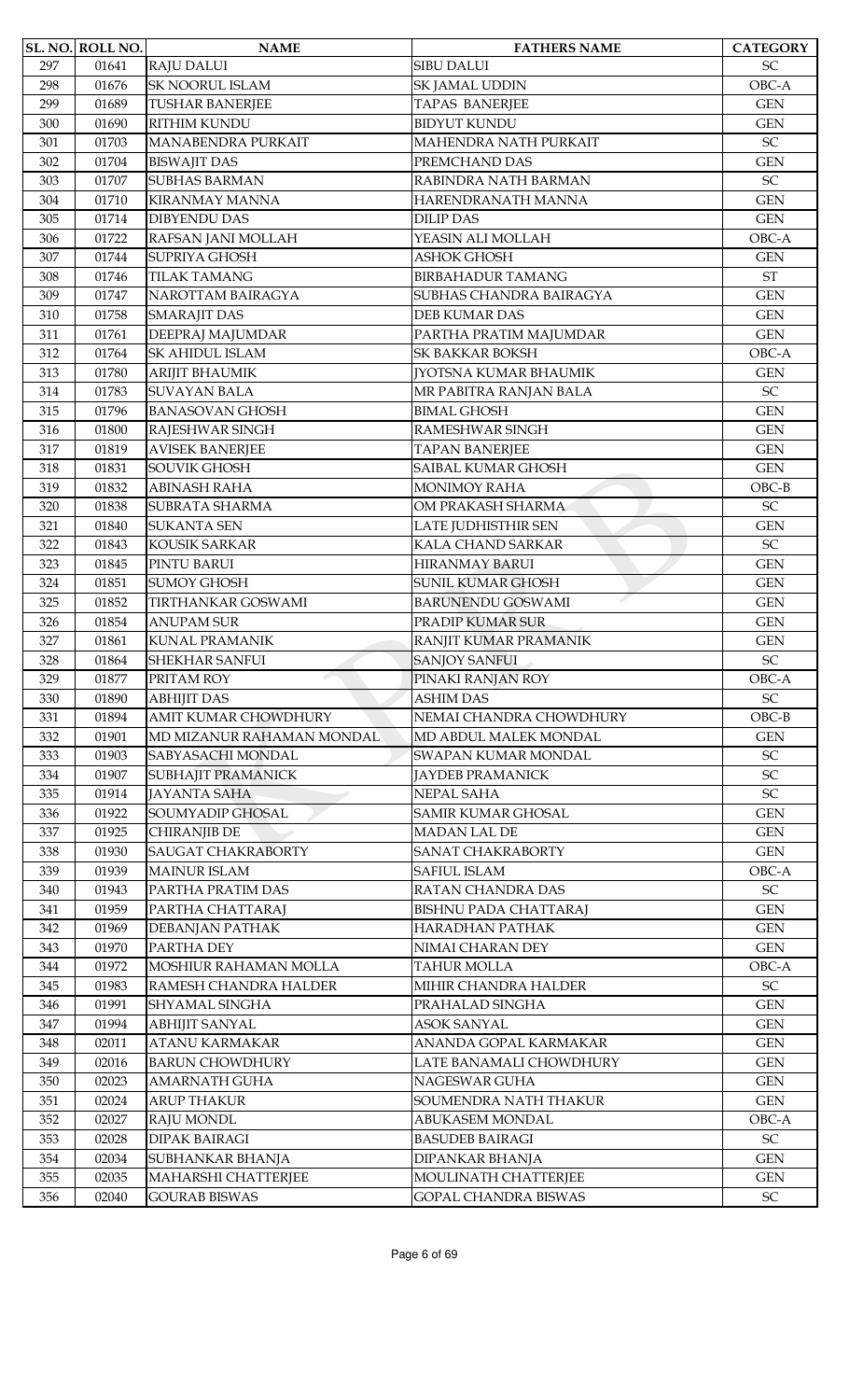|     | SL. NO. ROLL NO. | <b>NAME</b>                  | <b>FATHERS NAME</b>          | <b>CATEGORY</b>            |
|-----|------------------|------------------------------|------------------------------|----------------------------|
| 357 | 02043            | SOHORAB ALI MANDAL           | NUR MAHAMMAD MANDAL          | OBC-A                      |
| 358 | 02044            | <b>ARIJIT MAJI</b>           | <b>MANIK MAJI</b>            | <b>GEN</b>                 |
| 359 | 02045            | <b>SAFIRUL HAQUE MALLICK</b> | SIRAJUL HAQUE MALLICK        | OBC-A                      |
| 360 | 02061            | <b>SOMENATH HALDAR</b>       | <b>SUSANTA HALDAR</b>        | $OBC-B$                    |
| 361 | 02062            | <b>AMIT KUMAR HAIT</b>       | RAJ KUMAR HATI               | $OBC-B$                    |
| 362 | 02072            | <b>AVIJIT SAHA</b>           | <b>ASIT KUMAR SAHA</b>       | SC                         |
| 363 | 02077            | <b>ARUN SARDAR</b>           | RAMPADA SARDAR               | SC                         |
| 364 | 02078            | <b>DEBDEEP MITRA</b>         | SOMNATH MITRA                | <b>GEN</b>                 |
| 365 | 02096            | <b>KOUSIK DAS</b>            | <b>JATINDRANATH DAS</b>      | $OBC-B$                    |
| 366 | 02110            | <b>ABHIJIT BAG</b>           | <b>DEB SANKAR BAG</b>        | SC                         |
| 367 | 02123            | PALASH MONDAL                | PULIN MONDAL                 | SC                         |
| 368 | 02129            | <b>SUBHANKAR SEN</b>         | <b>DEBPROKASH SEN</b>        | <b>GEN</b>                 |
| 369 | 02131            | <b>RAJIB ROY</b>             | <b>MONOJ KR ROY</b>          | SC                         |
| 370 | 02132            | SHILADITYA BISWAS            | SIBAPRASAD BISWAS            | <b>GEN</b>                 |
| 371 | 02137            | <b>MALAY KUMAR PAL</b>       | RABINDRA NATH PAL            | <b>GEN</b>                 |
| 372 | 02148            | <b>SUBRATA SAHA</b>          | LATE BINOY BHUSAN SAHA       | <b>SC</b>                  |
| 373 | 02149            | RAJESH GHOSH                 | <b>GOBINDA GHOSH</b>         | <b>GEN</b>                 |
| 374 | 02151            | SATYAJIT MAHATO              | <b>GOURANGA MAHATO</b>       | $OBC-B$                    |
| 375 | 02153            | SIDDHARTHA SHANKAR SARKAR    | SANTOSH KUMAR SARKAR         | <b>GEN</b>                 |
| 376 | 02157            | <b>SUPROBHAT SAHA</b>        | <b>UMANATH SAHA</b>          | SC                         |
| 377 | 02162            | <b>GANGA NARAYAN SHRESTA</b> | KET NARAYAN SHRESTA          | <b>GEN</b>                 |
| 378 |                  |                              |                              | <b>GEN</b>                 |
|     | 02195            | <b>SUJIT MONDAL</b>          | RABINDRANATH MONDAL          |                            |
| 379 | 02211            | AMITABHA TAMANG              | <b>GAUTAM TAMANG</b>         | $\operatorname{ST}$        |
| 380 | 02219            | NANDLAL CHOUDHARY            | SHYAMA CHOUDHARY             | SC                         |
| 381 | 02224            | <b>ABHIJIT BANERJEE</b>      | SWAPAN KUMAR BANERJEE        | <b>GEN</b>                 |
| 382 | 02228            | <b>AHITAP KARMAKAR</b>       | <b>DOMAN CH KARMAKAR</b>     | SC                         |
| 383 | 02254            | TUHIN ROYCHOWDHURY           | TUSHAR ROYCHOWDHURY          | <b>GEN</b>                 |
| 384 | 02259            | <b>KAMALESH KUMAR</b>        | <b>BIVEKANANDA KUMAR</b>     | <b>GEN</b>                 |
| 385 | 02261            | <b>BHASKAR GHOSH</b>         | <b>HARIDAS GHOSH</b>         | OBC-A                      |
| 386 | 02267            | <b>TAPAS DAS</b>             | <b>TARAK NATH DAS</b>        | <b>GEN</b>                 |
| 387 | 02272            | PARTHA KARMAKAR              | <b>MANAS KARMAKAR</b>        | <b>GEN</b>                 |
| 388 | 02273            | PROSENJIT KARMAKAR           | RAJ KUMAR KARMAKAR           | $OBC-B$                    |
| 389 | 02274            | <b>MALAY BANERJEE</b>        | MONORANJAN BANERJEE          | <b>GEN</b>                 |
| 390 | 02277            | <b>SUMAN DEY</b>             | PHANI DEY                    | <b>GEN</b>                 |
| 391 | 02280            | <b>BIKRAM GHOSH</b>          | <b>ABALAKANTA GHOSH</b>      | $OBC-B$                    |
| 392 | 02281            | <b>MILTON HAQUE</b>          | <b>MONIRUL HAQUE</b>         | OBC-A                      |
| 393 | 02286            | <b>DHANANJAY HALDER</b>      | <b>GOPAL CHANDRA HALDER</b>  | $\ensuremath{\mathsf{SC}}$ |
| 394 | 02291            | <b>RAHUL SENGUPTA</b>        | <b>DEBASIS SENGUPTA</b>      | <b>GEN</b>                 |
| 395 | 02294            | <b>ABHISHEK BANERJEE</b>     | <b>LATE RANJIT BANERJEE</b>  | <b>GEN</b>                 |
| 396 | 02296            | PRASANTA MONDAL              | NIRA PADA MONDAL             | $\ensuremath{\mathsf{SC}}$ |
| 397 | 02297            | <b>SNEHANGSU ROY</b>         | SHYAMAL ROY                  | <b>GEN</b>                 |
| 398 | 02298            | <b>SAURAV ROY</b>            | RAMPROSAD ROY                | <b>GEN</b>                 |
| 399 | 02299            | KRISHNA GOPAL MANDAL         | LATE SACHINDRA NATH MANDAL   | SC                         |
| 400 | 02300            | <b>ATANU DOGRA</b>           | <b>GOUR DOGRA</b>            | <b>GEN</b>                 |
| 401 | 02301            | <b>DEBASISH GHOSH</b>        | <b>ASHOK GHOSH</b>           | <b>GEN</b>                 |
| 402 | 02302            | <b>TAMAGHNA SINGHA</b>       | PIRULAL SINGHA               | <b>GEN</b>                 |
| 403 | 02303            | TIRTHANKAR MUKHERJEE         | DILIP KUMAR MUKHERJEE        | <b>GEN</b>                 |
| 404 | 02304            | <b>BISWARUP MONDAL</b>       | SANTIRAM MONDAL              | $\ensuremath{\mathsf{SC}}$ |
| 405 | 02305            | <b>SUNNY SAHA</b>            | SRIPATI SAHA                 | SC                         |
| 406 | 02307            | <b>DEBDEEP SARKAR</b>        | <b>SIBDEB SARKAR</b>         | <b>GEN</b>                 |
| 407 | 02308            | <b>DEBASISH MAITRA</b>       | LATE DILIP MAITRA            | <b>GEN</b>                 |
| 408 | 02309            | <b>AMIT PAL</b>              | SRI AMALENDU PAL             | <b>GEN</b>                 |
| 409 | 02312            | <b>SOURAV SAHA</b>           | SWAPAN KUMAR SAHA            | $\mbox{GEN}$               |
| 410 | 02314            | <b>RATUL DAS</b>             | SUDHIR CHANDRA DAS           | <b>GEN</b>                 |
| 411 | 02319            | ANAND KUMAR VERMA            | <b>BHUPENDRA KUMAR VERMA</b> | $OBC-B$                    |
| 412 | 02327            | <b>WASIM NAIYAR</b>          | NAIYAR AZAM                  | OBC-A                      |
| 413 | 02333            | <b>SUBHADIP BISWAS</b>       | PRAKASH CH BISWAS            | <b>GEN</b>                 |
| 414 | 02336            | <b>BISWAJIT PAUL</b>         | <b>BIMAL PAUL</b>            | <b>GEN</b>                 |
| 415 | 02338            | <b>SUSANTA BAIRAGI</b>       | LATE SANATAN BAIRAGI         | ${\rm SC}$                 |
| 416 | 02339            | DEBABRATA BEPARI             | MEGHLAL BEPARI               | ${\rm SC}$                 |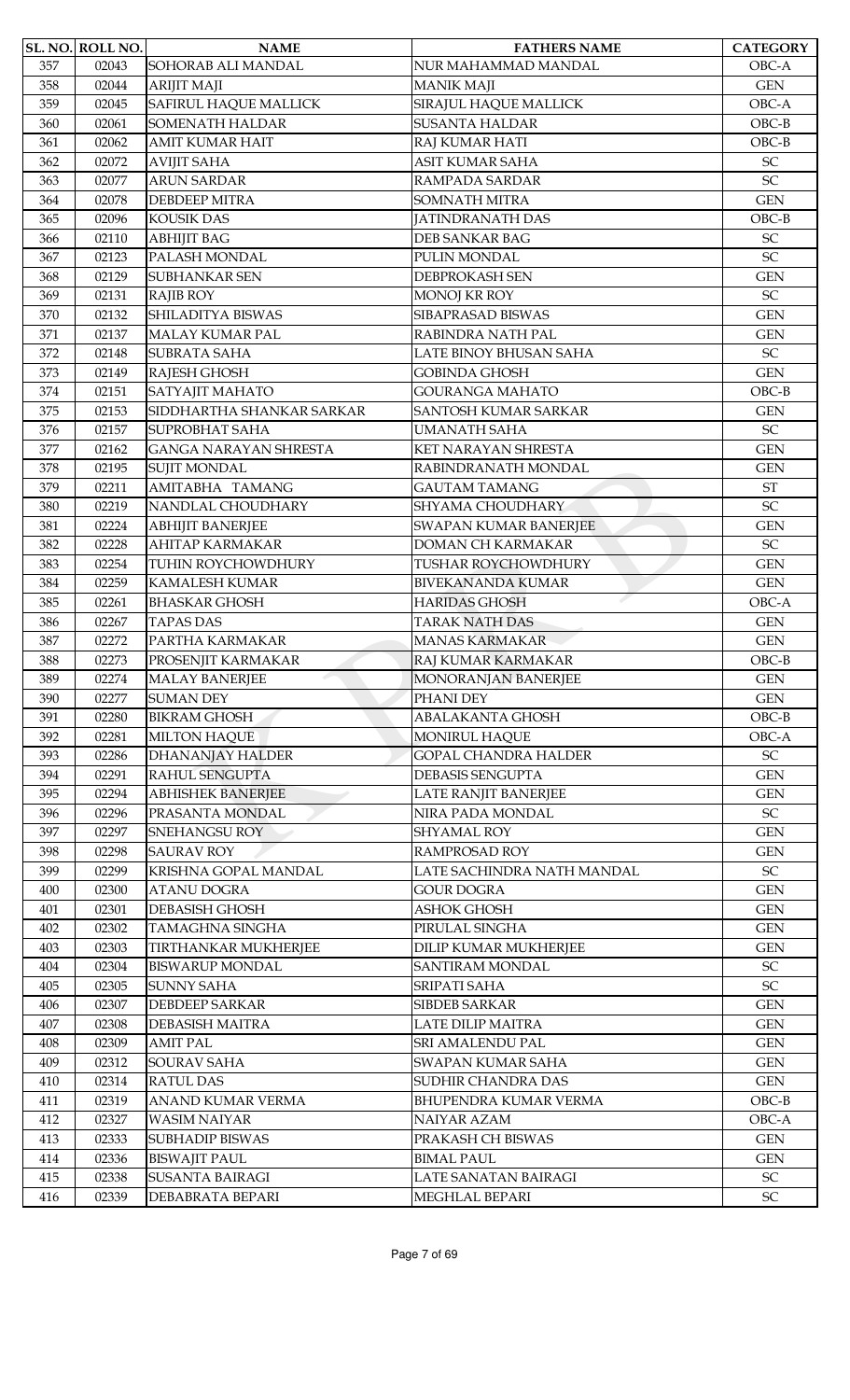|     | SL. NO. ROLL NO. | <b>NAME</b>                                   | <b>FATHERS NAME</b>          | <b>CATEGORY</b>                          |
|-----|------------------|-----------------------------------------------|------------------------------|------------------------------------------|
| 417 | 02346            | <b>BIPLAB MONDAL</b>                          | <b>JAGANNATH MONDAL</b>      | $OBC-B$                                  |
| 418 | 02355            | <b>BARUN LAHA</b>                             | SAMARENDRA LAHA              | OBC-A                                    |
| 419 | 02356            | <b>ASIF AKHTAR</b>                            | <b>SHAH NAGIB AKHTAR</b>     | OBC-A                                    |
| 420 | 02365            | <b>ANSHUMAN KHAN</b>                          | NITYANANDA KHAN              | <b>GEN</b>                               |
| 421 | 02366            | <b>BAPAN MONDAL</b>                           | MRITYUNJOY MONDAL            | <b>GEN</b>                               |
| 422 | 02371            | <b>ABHIJIT MAITY</b>                          | <b>SRI ASHOK MAITY</b>       | <b>GEN</b>                               |
| 423 | 02386            | <b>SOUMYA NASKAR</b>                          | RAMA PRASAD NASKAR           | $\ensuremath{\mathsf{SC}}$               |
| 424 | 02389            | <b>SANGRAM BASU CHOWDHURY</b>                 | SALIL BASU CHOWDHURY         | <b>GEN</b>                               |
| 425 | 02395            | PRITAM ROY                                    | PARIMAL ROY                  | <b>GEN</b>                               |
| 426 | 02396            | RAJESH ALI SARDAR                             | MOKREM ALI SARDAR            | OBC-A                                    |
| 427 | 02421            | <b>DIPANJAN GHOSH</b>                         | DIPAK KUMAR GHOSH            | $OBC-B$                                  |
| 428 | 02429            | <b>AVISHEK SINGH</b>                          | RAMAWATAR SINGH              | <b>GEN</b>                               |
| 429 | 02435            | SATYA RANJAN TALUKDAR                         | <b>SUSHIL TALUKDAR</b>       | $\ensuremath{\mathsf{SC}}$               |
| 430 | 02436            | <b>SOURAV KONAR</b>                           | SHYAMA PRASAD KONAR          | <b>GEN</b>                               |
| 431 | 02446            | <b>ABHISHEK GARAIN</b>                        | V K P SINGH GARAIN           | <b>GEN</b>                               |
| 432 | 02447            | <b>SOURIN DAS</b>                             | <b>BIDYUT KUMAR DAS</b>      | <b>GEN</b>                               |
| 433 | 02449            | KRISHNENDU ROY CHOWDHURY                      | HARIPRASAD ROY CHOWDHURY     | <b>GEN</b>                               |
| 434 | 02452            | <b>ATANU MAITY</b>                            | RANJIT KUMAR MAITY           | <b>GEN</b>                               |
| 435 | 02466            | NIRMAL TOPPO                                  | <b>JAI PRAKASH TOPPO</b>     | <b>ST</b>                                |
| 436 | 02468            | MONZUR ILAHI KHAN                             | <b>AHMED HOSSAIN KHAN</b>    | <b>GEN</b>                               |
| 437 | 02476            | <b>SUDIPTA BISWAS</b>                         | <b>SUSANTA KR BISWAS</b>     | <b>GEN</b>                               |
| 438 | 02479            | <b>SANJOY NASKAR</b>                          | <b>SUDAM NASKAR</b>          | $\ensuremath{\mathsf{SC}}$               |
| 439 | 02481            | <b>KAUSHIK HALDER</b>                         | <b>KARNADHAR HALDER</b>      | SC                                       |
| 440 | 02483            | <b>BARUN KUMAR JHA</b>                        | TAPAN KUMAR JHA              | <b>GEN</b>                               |
| 441 | 02489            | <b>KINKAR SHOME</b>                           | <b>SANKAR SHOME</b>          | <b>GEN</b>                               |
| 442 | 02495            | <b>DEBASHIS HALDER</b>                        | LATE DHRUBA HALDER           | SC                                       |
| 443 | 02507            | <b>BAPAN KUMAR BARIK</b>                      | PASHUPATI BARIK              | $OBC-B$                                  |
| 444 | 02510            | SANTOSH UPADHYAY                              | MADHUSUDAN UPADHYAY          | <b>GEN</b>                               |
| 445 | 02516            | PARIKSHIT MANDAL                              | MAKHAN CHANDRA MANDAL        | $\ensuremath{\mathsf{SC}}$               |
| 446 | 02529            | <b>BISWAS SUBBA</b>                           | <b>DIL KUMAR SUBBA</b>       | <b>ST</b>                                |
| 447 | 02534            | <b>BARUN MONDAL</b>                           | RAM CHANDRA MONDAL           | <b>GEN</b>                               |
| 448 | 02537            | <b>MD IMRAN</b>                               | <b>ABDUL KHALECK</b>         | OBC-A                                    |
| 449 | 02541            | <b>NABA KUMAR HAZRA</b>                       | LAKSHMI KANTA HAZRA          | SC                                       |
| 450 | 02552            | SOUMYA SHANKAR GANGULY                        | SHYAMAL GANGULY              | <b>GEN</b>                               |
| 451 | 02565            | SANJAY KUMAR PANDEY                           | OM PRAKASH PANDEY            | <b>GEN</b>                               |
| 452 | 02568            | <b>ABHISHEK CHATTERJEE</b>                    | ANINDA SUNDAR CHATTERJEE     | <b>GEN</b>                               |
| 453 | 02569            | SUDIPTA KUMAR LALA                            | LATE SATYAGOPAL LALA         | <b>GEN</b>                               |
| 454 | 02574            | CHIRANJIT MALLICK                             | CHAND MOHAN MALLICK          | <b>GEN</b>                               |
| 455 | 02581            | <b>SOURAV DAS</b>                             | PARBATI CHARAN DAS           | $OBC-B$                                  |
| 456 | 02587            | <b>ASHIS KUMAR DEWAN</b>                      | HARADHAN DEWAN               | $\ensuremath{\mathsf{SC}}$               |
| 457 | 02588            | ASIT KUMAR TUDU                               | <b>GANESH CHANDRA TUDU</b>   | $\operatorname{ST}$                      |
| 458 | 02594            | PUSPENDU SAIN                                 | RAJANI KANTA SAIN            | <b>GEN</b>                               |
| 459 | 02599            | <b>R R KAUSHIK VARUN</b>                      | R V RAMANI                   | <b>GEN</b>                               |
| 460 | 02602            | <b>SHABBIR AHMED</b>                          | <b>SHAFIQUE AHMED</b>        | OBC-A                                    |
| 461 | 02607            | <b>HUMAYUN MALLICK</b>                        | <b>AMANULLA MALLICK</b>      | OBC-A                                    |
| 462 | 02610            | <b>BIDHAN HALDER</b>                          | <b>BARUN HALDER</b>          | ${\rm SC}$                               |
| 463 | 02620            | <b>ASIT MANDAL</b>                            | <b>DWIJENDRA NATH MANDAL</b> | SC                                       |
| 464 | 02623            | <b>GOUTAM SIL</b>                             | LATE GOPAL SIL               | OBC-A                                    |
| 465 | 02633            | <b>HADAITULLAH MALLICK</b>                    | SHER MAHAMMAD MALLICK        | OBC-A                                    |
| 466 | 02640            | <b>SANTANU BISWAS</b>                         | SAMARENDRA NATH BISWAS       | SC                                       |
|     |                  |                                               |                              | $OBC-B$                                  |
| 467 | 02649            | <b>SHIB SANKAR RAY</b><br><b>SANDIP MAITY</b> | <b>SAHADEV RAY</b>           |                                          |
| 468 | 02651            |                                               | <b>DIPAK MAITY</b>           | <b>GEN</b><br>$\ensuremath{\mathsf{SC}}$ |
| 469 | 02656            | RAJ KUMAR BARIK                               | JAYDEV BARIK                 |                                          |
| 470 | 02658            | <b>BIJOY BAGCHI</b>                           | <b>SEKHAR BAGCHI</b>         | <b>GEN</b>                               |
| 471 | 02659            | SOUMYAJIT GHOSH                               | SUBIR KUMAR GHOSH            | <b>GEN</b>                               |
| 472 | 02673            | MANJIT KUMAR PRASAD                           | HARI SHANKAR PRASAD          | $OBC-B$                                  |
| 473 | 02679            | <b>HIRAK JYOTI GHOSH</b>                      | TAPAN JYOTI GHOSH            | <b>GEN</b>                               |
| 474 | 02681            | MITHILESH PRASAD                              | <b>KAMATA PRASAD</b>         | <b>GEN</b>                               |
| 475 | 02682            | <b>SAIKAT DEB</b>                             | <b>BIMAL CHANDRA DEB</b>     | <b>GEN</b>                               |
| 476 | 02685            | <b>ANIRBAN PATHAK</b>                         | <b>ANUPAM PATHAK</b>         | <b>GEN</b>                               |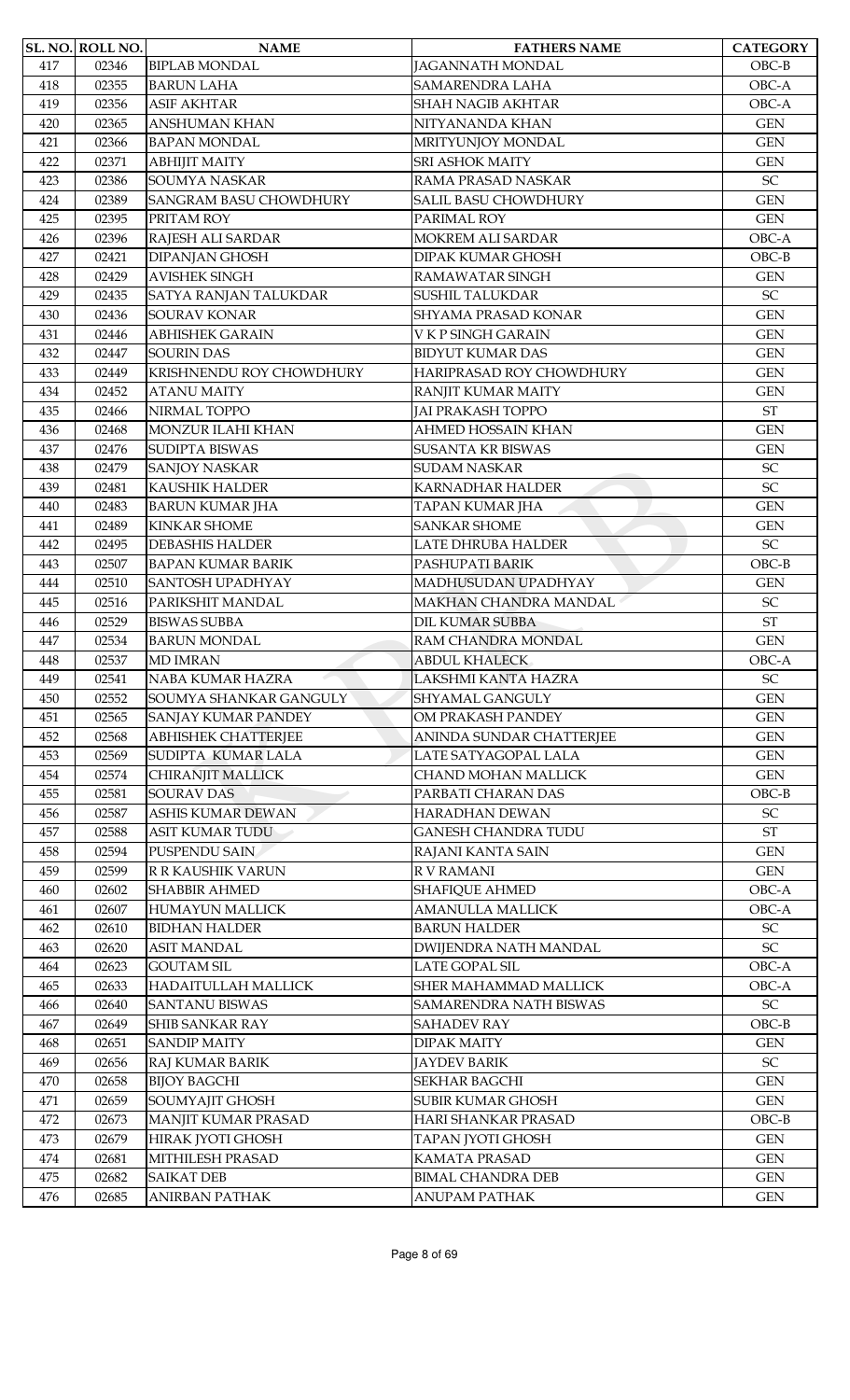|     | SL. NO. ROLL NO. | <b>NAME</b>                | <b>FATHERS NAME</b>                      | <b>CATEGORY</b>            |
|-----|------------------|----------------------------|------------------------------------------|----------------------------|
| 477 | 02690            | PRADIP KR SAHA             | <b>JAYDEV SAHA</b>                       | <b>SC</b>                  |
| 478 | 02691            | PINAKI NASKAR              | TAPAS KUMRA NASKAR                       | SC                         |
| 479 | 02693            | <b>MAUSAM NAIYA</b>        | <b>MANOJ NAIYA</b>                       | <b>GEN</b>                 |
| 480 | 02701            | <b>SAURAV CHANDRA</b>      | <b>JOYDEB CHANDRA</b>                    | <b>GEN</b>                 |
| 481 | 02703            | <b>SHIBU RANJAN DAS</b>    | PARITOSH DAS                             | SC                         |
| 482 | 02718            | <b>ANIRUDDHA KUNDU</b>     | <b>DEBASISH KUNDU</b>                    | <b>GEN</b>                 |
| 483 | 02722            | ABHISHEK GUHA THAKURTA     | AMITAVA GUHA THAKURTA                    | <b>GEN</b>                 |
| 484 | 02724            | <b>SUBHABRATA ROY</b>      | <b>KALACHAND ROY</b>                     | <b>GEN</b>                 |
| 485 | 02725            | <b>SUPRIYA DAS</b>         | PRADIP KUMAR DAS                         | SC                         |
| 486 | 02737            | <b>AMIT MUKHERJEE</b>      | <b>SAMIR MUKHERJEE</b>                   | <b>GEN</b>                 |
| 487 | 02741            | <b>AMIT MUKHERJEE</b>      | <b>ANITA MUKHERJEE</b>                   | <b>GEN</b>                 |
| 488 | 02745            | PRABIR CHANDRA DAS         | PARITOSH CHANDRA DAS                     | SC                         |
| 489 | 02749            | <b>SUMIT PRAMANIK</b>      | HARI SANKAR PRAMANIK                     | $OBC-B$                    |
| 490 | 02750            | PRASANJIT SAHA             | SHYAMAL KUMAR SAHA                       | <b>GEN</b>                 |
| 491 | 02752            | <b>AYAN ROY</b>            | <b>DILIP KUMAR ROY</b>                   | <b>GEN</b>                 |
| 492 | 02753            | <b>SOHOM CHATTERJEE</b>    | <b>SUSANTA CHATTERJEE</b>                | <b>GEN</b>                 |
| 493 | 02754            | <b>JIT SANYAL</b>          | <b>JAGANNATH SANYAL</b>                  | <b>GEN</b>                 |
| 494 | 02764            | <b>SUMIT HALDAR</b>        | <b>SAMBHU HALDAR</b>                     | $\ensuremath{\mathsf{SC}}$ |
| 495 | 02783            | <b>OBHISEK BOSE</b>        | ARDHENDU KUMAR BOSE                      | <b>GEN</b>                 |
| 496 | 02787            | <b>MALAY SARDAR</b>        | RATNAKAR SARDAR                          | $\ensuremath{\mathsf{SC}}$ |
| 497 | 02788            | RAJIB SINGHA               | NARAYAN SINGHA                           | <b>GEN</b>                 |
| 498 | 02804            | CHIRANJIT BISWAS           | LATE HARAKUMAR BISWAS                    | $\ensuremath{\mathsf{SC}}$ |
| 499 | 02807            | <b>JOYDEEP NAHA</b>        | <b>HARIPADA NAHA</b>                     | <b>GEN</b>                 |
| 500 | 02812            | <b>NILOY HALDER</b>        | <b>NEMAI HALDER</b>                      | <b>GEN</b>                 |
| 501 | 02814            | <b>INUR SARKAR</b>         | <b>ISMAIL SARKAR</b>                     | OBC-A                      |
| 502 | 02817            | <b>SK ASHIDUL ISLAM</b>    | SK SIRAJUDDIN AHMED                      | <b>GEN</b>                 |
| 503 | 02818            | <b>SHIBDAS NASKAR</b>      | PALAN NASKAR                             | SC                         |
| 504 | 02820            | <b>SURAT KUMAR SAHA</b>    | PARESHNATH SAHA                          | SC                         |
| 505 | 02822            | <b>KARTICK ROY</b>         | <b>KRISHNA PADA ROY</b>                  | $OBC-B$                    |
| 506 | 02823            | <b>WAZIR ALI</b>           | <b>ANWAR ALI</b>                         | OBC-A                      |
| 507 | 02830            | PALLAB MUKHERJEE           | LATE PARIMAL MUKHERJEE                   | <b>GEN</b>                 |
| 508 | 02839            | <b>JAYDEEP SAHA</b>        | UTPAL KUMAR SAHA                         | ${\rm SC}$                 |
| 509 | 02841            | NURUL ISLAM MOLLA          | NURUZZAMAN MOLLA                         | OBC-A                      |
|     |                  |                            |                                          |                            |
| 510 | 02842            | <b>SANJAY SINGH</b>        | RAMNARESH SINGH                          | <b>GEN</b>                 |
| 511 | 02854            | <b>ABHIJIT SAHA</b>        | <b>SUBAL SAHA</b><br>SYAMAL KUMAR SARKAR | <b>GEN</b>                 |
| 512 | 02856            | <b>SANTANU SARKAR</b>      |                                          | <b>GEN</b>                 |
| 513 | 02858            | <b>ARINDAM CHAKRABORTY</b> | AJIT PRAKASH CHAKRABORTY                 | <b>GEN</b>                 |
| 514 | 02864            | <b>ASHIS KUMAR MANDAL</b>  | SUSANTA KUMAR MANDAL                     | $\ensuremath{\mathsf{SC}}$ |
| 515 | 02866            | <b>GOUTAM KUMAR LAMA</b>   | <b>DILIP KUMAR LAMA</b>                  | ST                         |
| 516 | 02868            | <b>BIKRAM DAS</b>          | SHRI BIJOY KUMAR DAS                     | $\ensuremath{\mathsf{SC}}$ |
| 517 | 02878            | <b>CHARAN NARJINARY</b>    | <b>TENGNA NARJINARY</b>                  | $\operatorname{ST}$        |
| 518 | 02882            | <b>SAURAV MANDAL</b>       | SANNYASI MANDAL                          | SC                         |
| 519 | 02899            | UJJWAL KUMAR NASKAR        | <b>SANTOSH NASKAR</b>                    | $\ensuremath{\mathsf{SC}}$ |
| 520 | 02903            | <b>DIBAKAR ROY</b>         | DEBABRATA ROY                            | $\ensuremath{\mathsf{SC}}$ |
| 521 | 02905            | SHIRSENDU GOSWAMI          | NEMAI CHARAN GOSWAMI                     | <b>GEN</b>                 |
| 522 | 02915            | <b>CHIRANJIT PANDIT</b>    | PATIT PABAN PANDIT                       | $\ensuremath{\mathsf{SC}}$ |
| 523 | 02916            | KRISHNENDU SIDDHANTA       | RAMENDU KUMAR SIDDHANTA                  | <b>GEN</b>                 |
| 524 | 02924            | <b>SUMIT KR GHOSH</b>      | <b>BINAY KRISHNA GHOSH</b>               | <b>GEN</b>                 |
| 525 | 02926            | <b>SUMAN PAL</b>           | <b>SAMAR KUMAR PAL</b>                   | $OBC-B$                    |
| 526 | 02927            | <b>ANIKET NATH</b>         | PANNA LAL NATH                           | <b>GEN</b>                 |
| 527 | 02933            | <b>ABHISHEK MONDAL</b>     | NANI GOPAL MONDAL                        | $\ensuremath{\mathsf{SC}}$ |
| 528 | 02934            | <b>SK MD ERSAD ALI</b>     | LATE SK AKTAR ALI                        | <b>GEN</b>                 |
| 529 | 02939            | <b>SOMNATH BISWAS</b>      | LATE DEBAPRIYA BISWAS                    | <b>GEN</b>                 |
| 530 | 02946            | <b>DEBASHIS MRIDHA</b>     | <b>GANESH CH MRIDHA</b>                  | $\ensuremath{\mathsf{SC}}$ |
| 531 | 02954            | <b>JOYDEEP DAS</b>         | <b>BIKASH CHANDRA DAS</b>                | <b>GEN</b>                 |
| 532 | 02957            | ARGHYA SAHA                | MRINMOY SAHA                             | $\ensuremath{\mathsf{SC}}$ |
| 533 | 02959            | <b>SNEHASIS MANDAL</b>     | KAJAL MANDAL                             | <b>GEN</b>                 |
| 534 | 02967            | <b>DEBASISH DAS</b>        | <b>DIPAK KUMAR DAS</b>                   | $OBC-B$                    |
| 535 | 02974            | KARTIK CH MONDAL           | NIMAI MONDAL                             | $\ensuremath{\mathsf{SC}}$ |
| 536 | 02975            | <b>AVIJIT DAS</b>          | <b>RANJIT DAS</b>                        | <b>GEN</b>                 |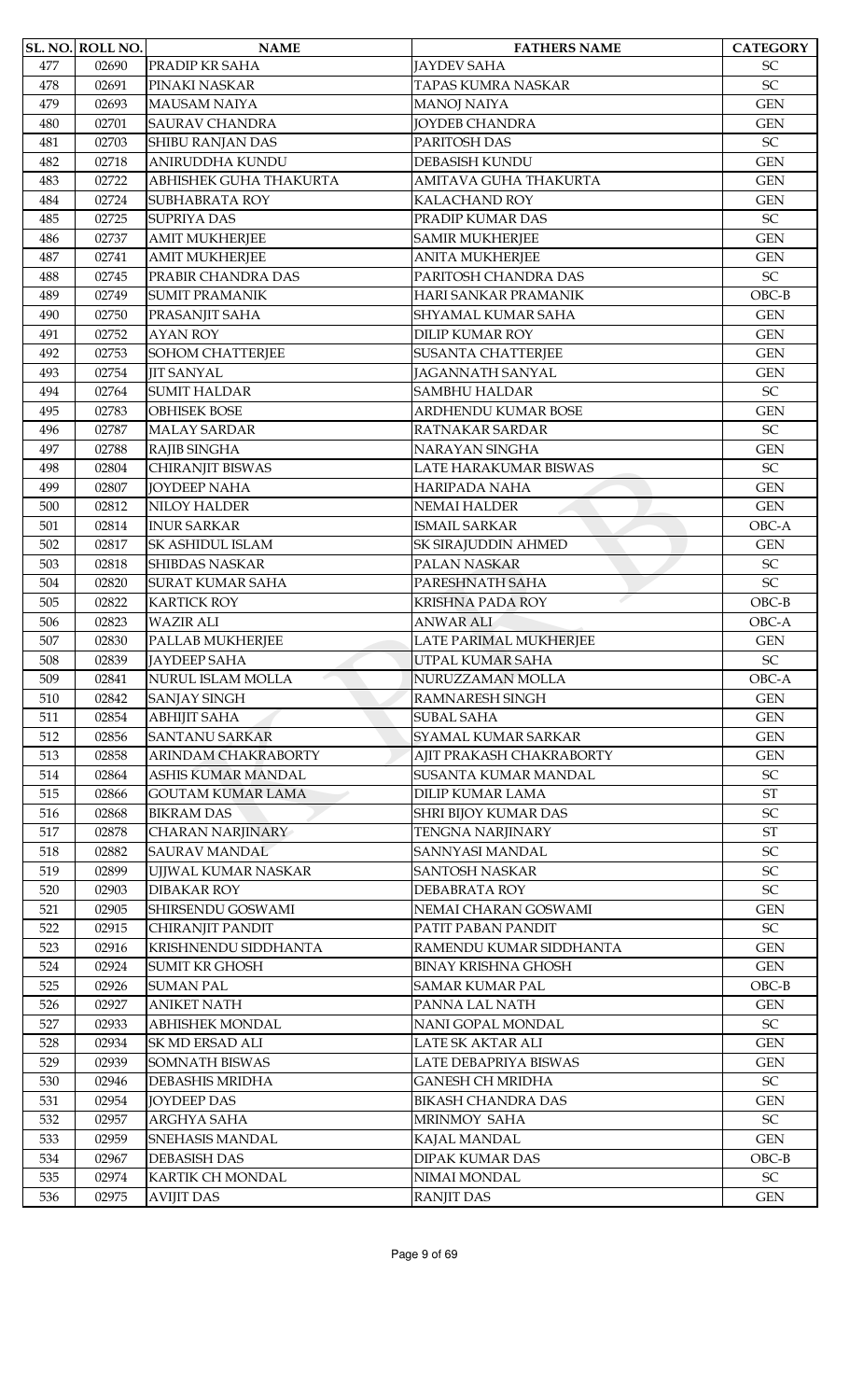|     | SL. NO. ROLL NO. | <b>NAME</b>                           | <b>FATHERS NAME</b>           | <b>CATEGORY</b>            |
|-----|------------------|---------------------------------------|-------------------------------|----------------------------|
| 537 | 02976            | <b>ATANU MONDAL</b>                   | <b>MAHADEV MONDAL</b>         | <b>SC</b>                  |
| 538 | 02979            | <b>SHYAM SUNDAR SAHA</b>              | <b>SAMIR KUMAR SAHA</b>       | $\ensuremath{\mathsf{SC}}$ |
| 539 | 02996            | NIRMALYA BHATTACHARYA                 | <b>BASUDEB BHATTACHARYA</b>   | <b>GEN</b>                 |
| 540 | 02999            | <b>SWAPAN ORAON</b>                   | <b>HANU ORAON</b>             | $\operatorname{ST}$        |
| 541 | 03002            | PROBIR KARMAKAR                       | GOURANGA KARMAKAR             | $OBC-B$                    |
| 542 | 03013            | <b>MANAS CHATTARAJ</b>                | <b>ASIM CHATTARAJ</b>         | <b>GEN</b>                 |
| 543 | 03017            | PRITITOSH GAYEN                       | <b>BIBHUTOSH GAYEN</b>        | $\ensuremath{\mathsf{SC}}$ |
| 544 | 03019            | SOUMOJIT BASAK                        | MANOJ KUMAR BASAK             | OBC-A                      |
| 545 | 03027            | <b>SOVAN NAYEK</b>                    | <b>RAM GOPAL NAYEK</b>        | SC                         |
| 546 | 03030            | <b>KUNAL KANTI BISWAS</b>             | <b>SHIB RANJAN BISWAS</b>     | $OBC-B$                    |
| 547 | 03042            | PRADIP KUMAR DAS                      | <b>DILIP KUMAR DAS</b>        | SC                         |
| 548 | 03046            | ANJAN MALAKAR                         | <b>DEBDAS MALAKAR</b>         | $OBC-B$                    |
| 549 | 03050            | KUNTAL BANDYOPADHYAYA                 | DEBABRATA BANDYOPADHYAYA      | <b>GEN</b>                 |
| 550 | 03052            | <b>ANUP KUMAR BISWAS</b>              | <b>SUDHIR BISWAS</b>          | <b>GEN</b>                 |
| 551 | 03053            | ARPAN CHAKRABORTY                     | ALOKE RANJAN CHAKRABORTY      | <b>GEN</b>                 |
| 552 | 03074            | <b>AMIT KUMAR ROY</b>                 | MANINDRA CHANDRA ROY          | $\ensuremath{\mathsf{SC}}$ |
| 553 | 03076            | <b>SUJIT KUMAR BERA</b>               | PRAVAT BERA                   | $\ensuremath{\mathsf{SC}}$ |
| 554 | 03082            | <b>AMIYA GHOSH</b>                    | NEPAL GHOSH                   | $OBC-B$                    |
| 555 | 03085            | <b>ANIRBAN DEY</b>                    | <b>SAMIR KUMAR DEY</b>        | <b>GEN</b>                 |
| 556 | 03086            | SASHANKA SEKHAR MONDAL                | JAGABANDHU MONDAL             | <b>GEN</b>                 |
| 557 | 03088            | <b>SOURAV DE</b>                      | <b>RAMPRASAD DE</b>           | <b>GEN</b>                 |
| 558 | 03090            | SOUMYADEEP PAL                        | <b>SAMIRAN PAL</b>            | <b>GEN</b>                 |
| 559 | 03092            | <b>CHINTU KARMAKAR</b>                | NIRMAL KARMAKAR               | $\ensuremath{\mathsf{SC}}$ |
| 560 | 03093            | <b>JOHNSAN MINJ</b>                   | PRAKASH MINJ                  | <b>ST</b>                  |
| 561 | 03095            | <b>BIYANTA BISWAS</b>                 | <b>BIKASH KUMAR BISWAS</b>    | <b>GEN</b>                 |
| 562 | 03098            | <b>DIPANKAR HALDER</b>                | <b>JAGABANDHU HALDER</b>      | $\ensuremath{\mathsf{SC}}$ |
| 563 | 03101            | <b>SYED ARIFUL ELAHI</b>              | <b>SYED KUDRATA ELAHI</b>     | <b>GEN</b>                 |
| 564 | 03104            | <b>MASHUM AKHTAR</b>                  | LT MD ALI ASGAR               | OBC-A                      |
| 565 | 03106            | ANUPAM PATTANAYAK                     | UTTAM PATTANAYAK              | <b>GEN</b>                 |
| 566 | 03108            | <b>NILESH DAS</b>                     | <b>NABA KUMAR DAS</b>         | $OBC-B$                    |
| 567 | 03115            | <b>BIKAS KALI PRAHARAJ</b>            | SUNIL KUMAR PRAHARAJ          | <b>GEN</b>                 |
| 568 | 03118            | <b>DIPANKAR SARKAR</b>                | <b>SHYAMAL SARKAR</b>         | $OBC-B$                    |
| 569 | 03121            | SOUMITRA BHATTACHARYA                 | KALIDAS BHATTACHARYA          | <b>GEN</b>                 |
| 570 | 03126            | MD SHADAB                             | MD SHAHJADA                   | OBC-A                      |
| 571 |                  |                                       | DIBAKAR MARJIT                | $\ensuremath{\mathsf{SC}}$ |
| 572 | 03129<br>03147   | PIJUS KANTI MARJIT<br>MD HASANUJJAMAN | MD MAINUL HOQUE               | OBC-A                      |
| 573 | 03149            | <b>ARSHAD ALI</b>                     | <b>AKBAR ALI</b>              | OBC-A                      |
| 574 |                  | <b>SUBHADIP NATH</b>                  | <b>BIKASH KUMAR NATH</b>      | <b>GEN</b>                 |
|     | 03151            |                                       | <b>MD MANSUR</b>              |                            |
| 575 | 03162            | ZAHID MD                              |                               | <b>GEN</b>                 |
| 576 | 03165            | <b>SAMBIT DAS</b>                     | <b>GOURANGA CHANDRA DAS</b>   | ${\rm SC}$                 |
| 577 | 03168            | <b>GOUTAM MALAKAR</b>                 | LATE RAMESH MALAKAR           | <b>GEN</b>                 |
| 578 | 03174            | <b>BIPLAB GHOSH</b>                   | SUNIL KUMAR GHOSH             | $OBC-B$                    |
| 579 | 03178            | <b>TANMAY DAS</b>                     | NIRMALENDU DAS                | $OBC-B$                    |
| 580 | 03182            | <b>JHANKAR BANERJEE</b>               | <b>MALAY BANERJEE</b>         | <b>GEN</b>                 |
| 581 | 03184            | <b>BAPPA MURMU</b>                    | <b>DULAL MURMU</b>            | <b>ST</b>                  |
| 582 | 03191            | MOLLAH SARIFUL ISLAM                  | MOLLAH TAHIDER ROHAMAN        | <b>GEN</b>                 |
| 583 | 03195            | PRANAB NASKAR                         | HARENDRA NATH NASKAR          | SC                         |
| 584 | 03234            | TAPAS KUMAR GHOSH                     | JAGABANDHU GHOSH              | $OBC-B$                    |
| 585 | 03241            | NORBU LAMA                            | <b>URGEN LAMA</b>             | $\operatorname{ST}$        |
| 586 | 03256            | <b>SANKAR DAS</b>                     | <b>BULU DAS</b>               | SC                         |
| 587 | 03259            | <b>BIPLAB BASU</b>                    | DEBASISH BASU                 | <b>GEN</b>                 |
| 588 | 03260            | <b>BHASHKAR BISWAS</b>                | <b>RANJIT BISWAS</b>          | $\ensuremath{\mathsf{SC}}$ |
| 589 | 03286            | SOURAV BISWAS                         | PANCHANAN BISWAS              | SC                         |
| 590 | 03294            | <b>RAJU HALDER</b>                    | NARAYAN CHANDRA HALDER        | SC                         |
| 591 | 03300            | <b>AMRITO LAL BISWAS</b>              | ASWINI KUMAR BISWAS           | SC                         |
| 592 | 03305            | <b>SUKDEB SAREN</b>                   | KANDAN CHANDRA SAREN          | <b>ST</b>                  |
| 593 | 03309            | <b>ANAND TAMANG</b>                   | <b>INDRA BAHADUR TAMANG</b>   | <b>ST</b>                  |
| 594 | 03318            | <b>RABIN SAREN</b>                    | KANDAN CHANDRA SAREN          | $\operatorname{ST}$        |
| 595 | 03319            | <b>JOYDIP BHADURY</b>                 | LATE NARENDRA NARAYAN BHADURY | <b>GEN</b>                 |
| 596 | 03323            | ANIKET ROY CHOWDHURY                  | ANIMESH ROY CHOWDHURY         | <b>GEN</b>                 |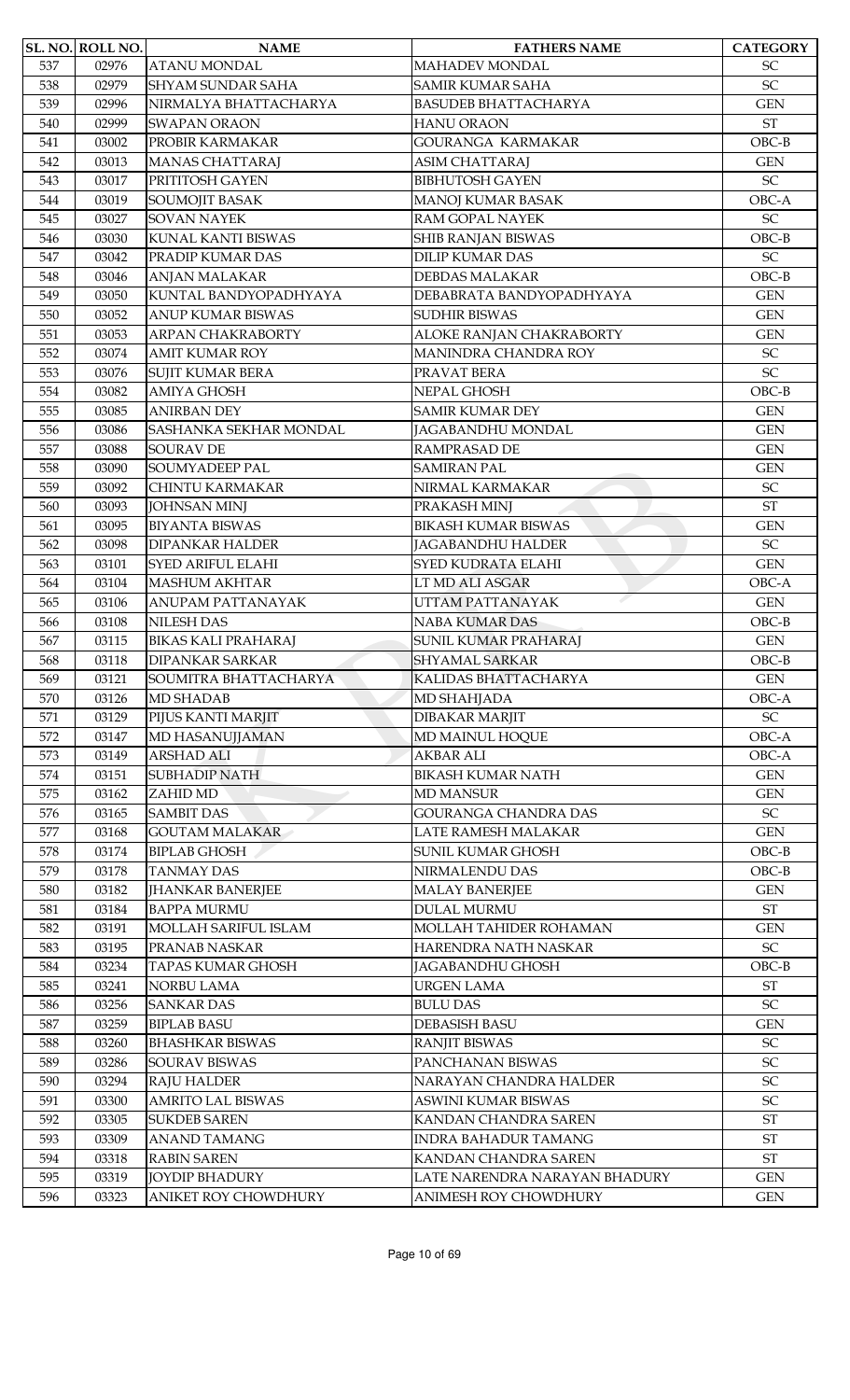|     | SL. NO. ROLL NO. | <b>NAME</b>              | <b>FATHERS NAME</b>           | <b>CATEGORY</b>            |
|-----|------------------|--------------------------|-------------------------------|----------------------------|
| 597 | 03335            | SOUMENDRA NATH GAYEN     | <b>BIRENDRA NATH GAYEN</b>    | <b>GEN</b>                 |
| 598 | 03338            | <b>SUDHANGSHU PATRA</b>  | AJIT KUMAR PATRA              | <b>GEN</b>                 |
| 599 | 03339            | PARTHA PRATIM GHOSH      | LATE PRABIR KUMAR GHOSH       | <b>GEN</b>                 |
| 600 | 03342            | RAHUL KUMAR SAHA         | RABIN KUMAR SAHA              | SC                         |
| 601 | 03350            | <b>SUDIPTO BASU</b>      | <b>LATE ACHINTYA BASU</b>     | <b>GEN</b>                 |
| 602 | 03355            | <b>AJAY DE</b>           | <b>DULAL CHANDRA DE</b>       | <b>GEN</b>                 |
| 603 | 03358            | <b>INDRAJIT MONDAL</b>   | LATE DINABONDHU MONDAL        | SC                         |
| 604 | 03363            | <b>SUDEV SIKDER</b>      | <b>SUBHASH SIKDER</b>         | SC                         |
| 605 | 03364            | SHUBHAMOY MAHATO         | <b>BHABESH CHANDRA MAHATO</b> | <b>ST</b>                  |
| 606 | 03367            | <b>TARUN MEDDA</b>       | AJIT KUMAR MEDDA              | <b>GEN</b>                 |
| 607 | 03368            | <b>SUMAN MOITRA</b>      | SWAPAN KUMAR MOITRA           | SC                         |
| 608 | 03373            | MD SHAMSHER KHAN         | LATE MD SHAMIM KHAN           | <b>GEN</b>                 |
| 609 | 03392            | <b>APOLLOS BASUMATA</b>  | NIREN BASUMATA                | <b>ST</b>                  |
| 610 | 03395            | <b>SWAPAN KUJUR</b>      | <b>IHARIA KUJUR</b>           | <b>ST</b>                  |
| 611 | 03403            | <b>ABHIJIT ADAK</b>      | <b>BHAIRAB ADAK</b>           | <b>GEN</b>                 |
| 612 | 03421            | PRAKASH GHOSH            | MOHAN LAL GHOSH               | SC                         |
| 613 | 03423            | NITYANANDA HALDER        | MEGHNATH HALDER               | SC                         |
| 614 | 03428            | <b>JIAUL HAQUE</b>       | <b>GOLAM MAINUDDIN</b>        | OBC-A                      |
| 615 | 03431            | <b>DHANAPATI HALDER</b>  | <b>LATE DHARMA HALDER</b>     | SC                         |
| 616 | 03460            | <b>SUBHASISH MURMU</b>   | <b>BABURAM MURMU</b>          | <b>ST</b>                  |
| 617 | 03461            | <b>AMIT PRAMANIK</b>     | <b>SUSHIL PRAMANIK</b>        | <b>GEN</b>                 |
| 618 | 03473            | <b>SUPRIYA BARMAN</b>    | SUSHIL CHANDRA BARMAN         | $\ensuremath{\mathsf{SC}}$ |
| 619 | 03477            | <b>BIJENDRO BODAK</b>    | <b>SANAT BODAK</b>            | <b>GEN</b>                 |
| 620 | 03484            | <b>SOUMEN HALDER</b>     | <b>SUKUMAR HALDER</b>         | SC                         |
| 621 | 03491            | <b>SUBHAS ORAW</b>       | LATE BAHADUR ORAW             | <b>ST</b>                  |
| 622 | 03494            | <b>SAMIDH BASU</b>       | <b>SWAPAN KUMAR BASU</b>      | <b>GEN</b>                 |
| 623 | 03499            | <b>BHASKAR DAS</b>       | <b>HAREKRISHNA DAS</b>        | <b>GEN</b>                 |
| 624 | 03503            | <b>ARIJIT ROY</b>        | <b>MANINDRA NATH ROY</b>      | <b>GEN</b>                 |
| 625 | 03504            | PRASANTA CHAKRABORTY     | <b>[YOTIRMOY CHAKRABORTY</b>  | <b>GEN</b>                 |
| 626 | 03505            | SHUBHAJIT MANDAL         | RAM PADA MANDAL               | <b>GEN</b>                 |
| 627 | 03508            | HIMADRI SARKAR           | <b>GOURANGA SARKAR</b>        | OBC-A                      |
| 628 | 03509            | <b>SOBHAN DAS</b>        | <b>SAHADEV DAS</b>            | SC                         |
| 629 | 03517            | <b>AVISEK PAINE</b>      | <b>ASOK PAINE</b>             | <b>GEN</b>                 |
| 630 | 03521            | <b>SUMAN SAHA</b>        | <b>GOUTAM SAHA</b>            | SC                         |
| 631 | 03522            | DEB KUMAR MAJUMDER       | <b>MANOJ KANTI MAJUMDER</b>   | SC                         |
| 632 | 03525            | <b>AJAY HALDAR</b>       | <b>KARTIK HALDAR</b>          | SC                         |
| 633 | 03534            | <b>SUJIT KUMAR DEY</b>   | <b>SUBHAS CHANDRA DEY</b>     | $OBC-B$                    |
| 634 | 03535            | SUPRIYA DUTTA            | SUNIL KUMAR DUTTA             | <b>GEN</b>                 |
| 635 | 03538            | <b>SUMAN DAS</b>         | PRAFULLA DAS                  | <b>GEN</b>                 |
| 636 | 03540            | RAJIB KUMAR PATHAK       | LT HARIBILASH PATHAK          | <b>GEN</b>                 |
| 637 | 03541            | <b>DIPANKAR ADHIKARY</b> | LATE DURGAPADA ADHIKARY       | <b>GEN</b>                 |
| 638 | 03542            | PARTHA MANDAL            | SHRI SUDHIR KUMAR MANDAL      | <b>GEN</b>                 |
| 639 | 03548            | CHIRANJIT SARKAR         | NIRMAL SARKAR                 | <b>GEN</b>                 |
| 640 | 03552            | <b>NIZAMUDDIN</b>        | YUSUF MANDAL                  | OBC-A                      |
| 641 | 03553            | <b>BABBAN SINGH</b>      | <b>HRIDAY SINGH</b>           | SC                         |
| 642 | 03554            | <b>SUBRATA GHOSH</b>     | PRAFULLA KUMAR GHOSH          | <b>GEN</b>                 |
| 643 | 03558            | PRATAP NATH              | PALASH NATH                   | $OBC-B$                    |
| 644 | 03560            | DHANANJAI SAHA           | <b>SANATAN SAHA</b>           | SC                         |
| 645 | 03561            | <b>SOMNATH MIDDEY</b>    | <b>DUDH KUMAR MIDDEY</b>      | SC                         |
| 646 | 03563            | PIJUSH KANTI BARMAN      | LATE KARUNA KANTA BARMAN      | SC                         |
| 647 | 03565            | <b>JOYDEEP GANGULY</b>   | LAKSHMI KANTA GANGULY         | <b>GEN</b>                 |
| 648 | 03568            | MD NOOR HASAN            | <b>MD ASIRUDDIN</b>           | OBC-A                      |
| 649 | 03575            | <b>SIBANAN PANDIT</b>    | SUBHAS CHANDRA PANDIT         | <b>GEN</b>                 |
| 650 | 03578            | <b>RAJIB MAJUMDER</b>    | RANAJIT MAJUMDER              | $\ensuremath{\mathsf{SC}}$ |
| 651 | 03580            | <b>SOUNAK BISWAS</b>     | <b>SADHAN BISWAS</b>          | <b>GEN</b>                 |
| 652 | 03583            | DEBARSHI KHAJANCHI       | DIPAK RANJAN KHAJANCHI        | <b>GEN</b>                 |
| 653 | 03602            | KALYAN KRISHNA MUKHERJEE | GOPAL KRISHNA MUKHERJEE       | <b>GEN</b>                 |
| 654 | 03611            | ALOKE RANJAN MUKHERJEE   | MONORANJAN MUKHERJEE          | <b>GEN</b>                 |
| 655 | 03615            | <b>BIJAY TAMANG</b>      | <b>MANBIR TAMANG</b>          | ST                         |
| 656 | 03617            | <b>DHENDUP BHUTIA</b>    | LATE DORJAY BHUTIA            | <b>ST</b>                  |
|     |                  |                          |                               |                            |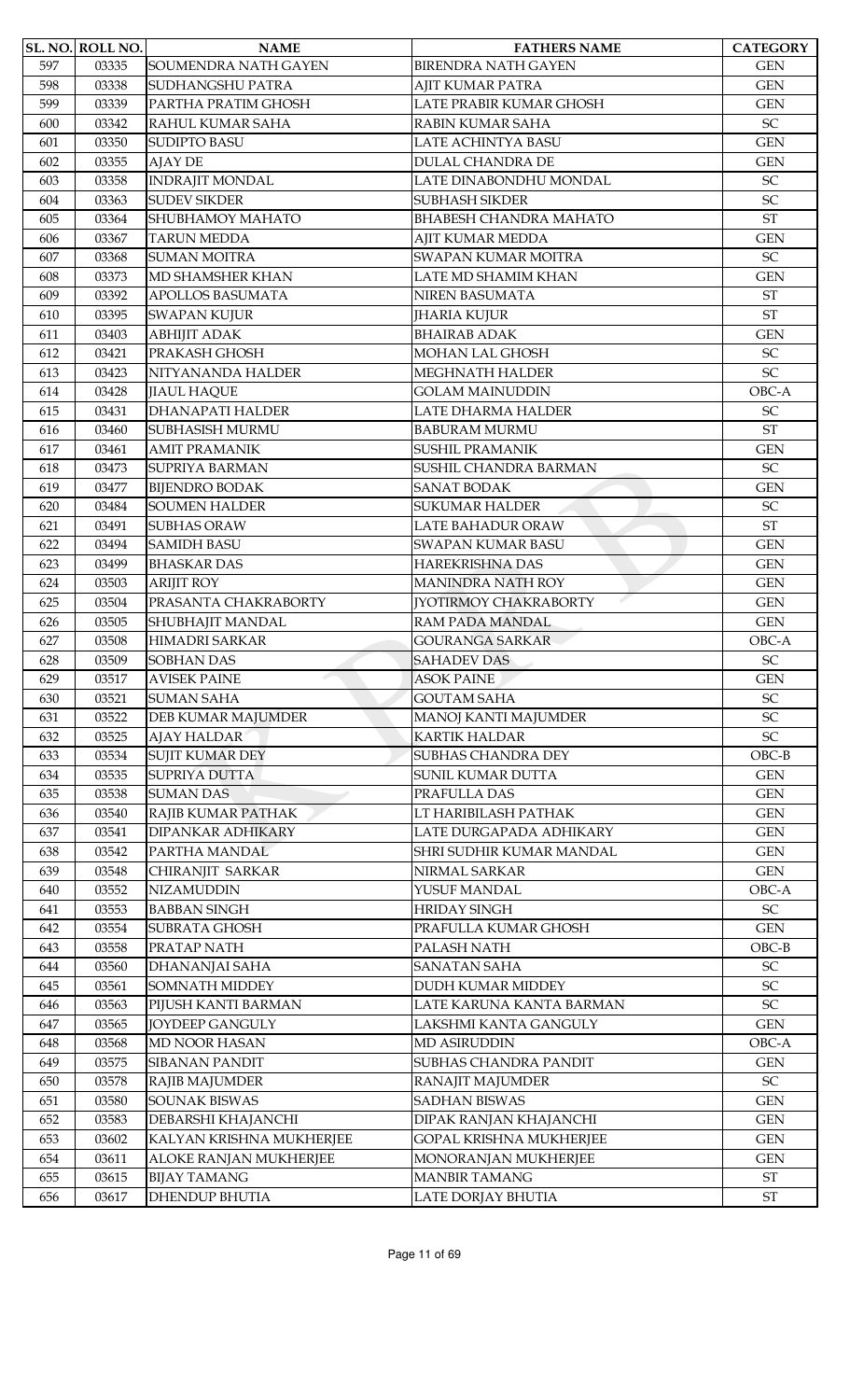|     | SL. NO. ROLL NO. | <b>NAME</b>             | <b>FATHERS NAME</b>            | <b>CATEGORY</b>            |
|-----|------------------|-------------------------|--------------------------------|----------------------------|
| 657 | 03621            | ARINDAM BRAHMA          | <b>BAIDYANATH BRAHMA</b>       | <b>GEN</b>                 |
| 658 | 03633            | SUBHANKAR CHAKRABORTY   | <b>SANKAR CHAKRABORTY</b>      | <b>GEN</b>                 |
| 659 | 03635            | PRASUN BANERJEE         | PRADIP BANERJEE                | <b>GEN</b>                 |
| 660 | 03646            | <b>MIR ALAMGIR</b>      | MIR EJAHAR                     | OBC-A                      |
| 661 | 03652            | <b>SUDIPTA SARKAR</b>   | <b>SUSHANTA SARKAR</b>         | <b>GEN</b>                 |
| 662 | 03655            | CHIRANJIT GHOSH         | NARAYAN CHANDRA GHOSH          | $OBC-B$                    |
| 663 | 03663            | <b>SUDIP ROY</b>        | CHARU CHANDRA ROY              | <b>GEN</b>                 |
| 664 | 03666            | <b>HEMANTA BISWAS</b>   | <b>BISWANATH BISWAS</b>        | SC                         |
| 665 | 03673            | <b>MONOJ DAS</b>        | MOHAN CHANDRA DAS              | SC                         |
| 666 | 03680            | <b>NAZIR ALI</b>        | <b>ANWAR ALI</b>               | OBC-A                      |
| 667 | 03684            | <b>IRSHAD MOHAMMAD</b>  | <b>SK SHAMU</b>                | OBC-A                      |
| 668 | 03688            | ARINDAM CHAKRABORTY     | <b>SAMIR CHAKRABORTY</b>       | <b>GEN</b>                 |
| 669 | 03690            | <b>RAKESH KUMAR</b>     | <b>DEVENDRA SINGH</b>          | <b>GEN</b>                 |
| 670 | 03694            | <b>SANDIP HALDER</b>    | <b>JAGADISH CHANDRA HALDER</b> | $\ensuremath{\mathsf{SC}}$ |
| 671 | 03698            | <b>KUNAL MAZUMDER</b>   | ASHIS KUMAR MAZUMDER           | SC                         |
| 672 | 03701            | <b>BHASKAR SARKAR</b>   | <b>SARAT CHANDRA SARKAR</b>    | SC                         |
| 673 | 03702            | <b>ROHAN DAS</b>        | <b>SWAPAN DAS</b>              | <b>GEN</b>                 |
| 674 | 03704            | UTTAM KUMAR RAY         | <b>SHYAMAL KUMAR RAY</b>       | SC                         |
| 675 | 03707            | <b>BIPUL SARKAR</b>     | LATE BILLADHAR SARKAR          | SC                         |
| 676 | 03712            | ARUP KUMAR BARUA        | <b>DIPAK BARUA</b>             | <b>ST</b>                  |
| 677 | 03713            | <b>SAURABH DEY</b>      | <b>BASKINATH DEY</b>           | <b>GEN</b>                 |
| 678 | 03722            | MD AREFUL ISLAM         | MD AMIRUL ISLAM                | OBC-A                      |
| 679 | 03723            | UJJWAL MONDAL           | <b>BISWANATH MONDAL</b>        | SC                         |
| 680 | 03725            | <b>SUKHENDU BASU</b>    | <b>SUKHAMAY BASU</b>           | SC                         |
| 681 | 03728            | CHIRANJIT GHOSH         | MONORANJAN GHOSH               | $OBC-B$                    |
| 682 | 03735            | <b>SANDIP LAHA</b>      | <b>SUBHAS LAHA</b>             | <b>GEN</b>                 |
| 683 | 03739            | <b>TAPAS DAS</b>        | <b>SADHAN CHANDRA DAS</b>      | $OBC-B$                    |
| 684 | 03741            | <b>SANDEEP TOPPO</b>    | PANCHAN TOPPO                  | <b>ST</b>                  |
| 685 | 03742            | NIPUL BISWAS            | LATE PANCHANAN BISWAS          | SC                         |
| 686 | 03747            | <b>MD NURHASAN SK</b>   | <b>MERAZUDDIN SAIKH</b>        | <b>GEN</b>                 |
| 687 | 03764            | <b>RUPAK BANERJEE</b>   | ASHIS KUMAR BANERJEE           | <b>GEN</b>                 |
| 688 | 03769            | RAM PRASAD SARDAR       | <b>SRI PHAKIR SARDAR</b>       | $\operatorname{ST}$        |
| 689 | 03772            | <b>BALAY GHOSH</b>      | <b>HARI MOHAN GHOSH</b>        | $OBC-B$                    |
| 690 | 03773            | NITESH TAMANG           | LATE LARENDRA TAMANG           | $\operatorname{ST}$        |
| 691 | 03782            | <b>GOPAL SAMANTA</b>    | PARITOSH SAMANTA               | <b>GEN</b>                 |
| 692 | 03792            | <b>TAPAS DEBNATH</b>    | <b>SANTOSH DEBNATH</b>         | $OBC-B$                    |
| 693 | 03793            | <b>ARBAB HUSSAIN</b>    | <b>HASNAIN AHMED</b>           | OBC-A                      |
| 694 | 03798            | <b>CHANDAN NANDY</b>    | RATAN KUMAR NANDY              | <b>GEN</b>                 |
| 695 | 03799            | <b>SHYAMAL DEBNATH</b>  | KALACHAND DEBNATH              | $OBC-B$                    |
| 696 | 03802            | <b>MAINAK MUKHERJEE</b> | PRADIP MUKHERJEE               | <b>GEN</b>                 |
| 697 | 03803            | ARUNANGSHU DATTA        | AMIYA GOPAL DATTA              | <b>GEN</b>                 |
| 698 | 03804            | ARIJIT SANKAR RAY       | <b>ASHIM KUMAR RAY</b>         | $\ensuremath{\mathsf{SC}}$ |
| 699 | 03805            | NITISH DEY              | <b>NETAI PADA DEY</b>          | $OBC-B$                    |
| 700 | 03820            | <b>AMIT DAS</b>         | <b>MANIK DAS</b>               | SC                         |
| 701 | 03823            | SHYAMAL KUMAR DAS       | <b>GOBINDA CH DAS</b>          | SC                         |
| 702 | 03824            | <b>BASUDEV SARDAR</b>   | <b>SAROBINDU SARDAR</b>        | $\ensuremath{\mathsf{SC}}$ |
| 703 | 03828            | SOURAV BASU MAJUMDER    | <b>SALIL BASU MAJUMDER</b>     | <b>GEN</b>                 |
| 704 | 03833            | <b>BANKIM SARKAR</b>    | <b>BISWANATH SARKAR</b>        | ${\rm SC}$                 |
| 705 | 03837            | <b>ANIRBAN PAUL</b>     | ANIL KUMAR PAUL                | <b>GEN</b>                 |
| 706 | 03839            | PIJUSH ROY              | PRAVAT ROY                     | <b>GEN</b>                 |
| 707 | 03841            | KOUSHIK BANERJEE        | <b>NEMAI BANERJEE</b>          | <b>GEN</b>                 |
| 708 | 03851            | RANJIT BHAKAT           | <b>BHOLA NATH BHAKAT</b>       | OBC-A                      |
| 709 | 03856            | RAJENDRA KR DEBNATH     | PARESH CH DEBNATH              | OBC-A                      |
| 710 | 03857            | MD MAHABUBUL HAQUE      | <b>AZIZUL HAQUE</b>            | <b>GEN</b>                 |
| 711 | 03860            | <b>SURAJIT PAUL</b>     | <b>ASIT PAUL</b>               | $OBC-B$                    |
| 712 | 03861            | <b>ATANU DEY</b>        | <b>AMRITA KUMAR DEY</b>        | <b>GEN</b>                 |
| 713 | 03866            | <b>SANDEEP KIRTANIA</b> | <b>SADANANDA KIRTANIA</b>      | ${\rm SC}$                 |
| 714 | 03869            | <b>SAIKAT SAHA</b>      | <b>SWAPAN KUMAR SAHA</b>       | <b>GEN</b>                 |
| 715 | 03872            | SUSHOVAN MAJUMDER       | SANTOSH KUMAR MAJUMDER         | $\ensuremath{\mathsf{SC}}$ |
| 716 | 03874            | <b>RABIN DAS</b>        | <b>LATE NEPAL DAS</b>          | $\ensuremath{\mathsf{SC}}$ |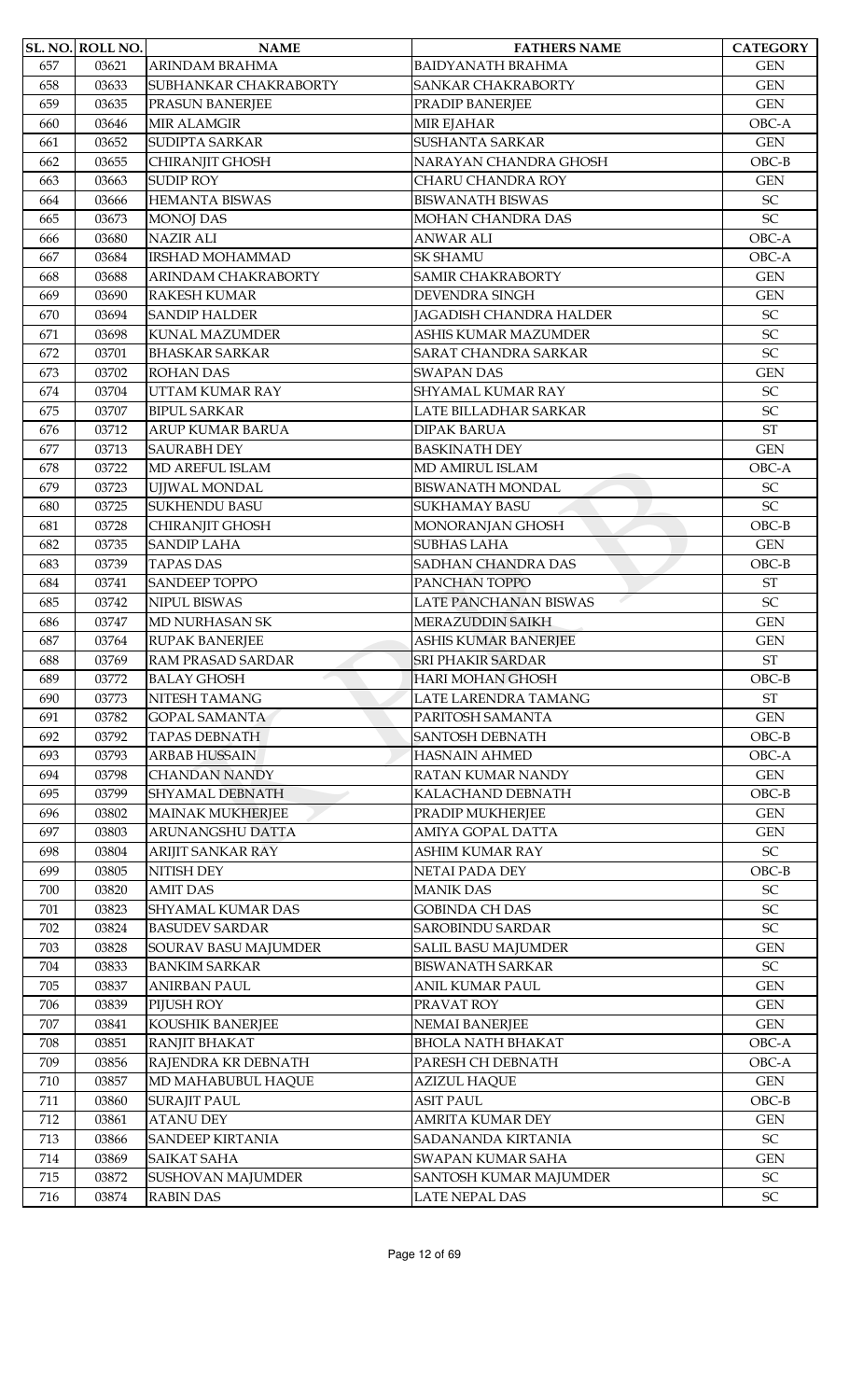|     | SL. NO. ROLL NO. | <b>NAME</b>                 | <b>FATHERS NAME</b>           | <b>CATEGORY</b>            |
|-----|------------------|-----------------------------|-------------------------------|----------------------------|
| 717 | 03880            | <b>ARIJIT GHOSH</b>         | <b>BISWANATH GHOSH</b>        | <b>GEN</b>                 |
| 718 | 03885            | <b>TONMOY CHAKRABORTY</b>   | LATE CHITTARANJAN CHAKRABORTY | <b>GEN</b>                 |
| 719 | 03887            | <b>SUKUMAR SARDAR</b>       | <b>BABLU SARDAR</b>           | $\ensuremath{\mathsf{SC}}$ |
| 720 | 03888            | RAJARSHI BHANDARI           | NABAKUMAR BHANDARI            | <b>GEN</b>                 |
| 721 | 03889            | NABENDU BIKASH GUCHAIT      | SIDDHESWAR GUCHAIT            | <b>GEN</b>                 |
| 722 | 03892            | PRASANTA SAHA               | ANANDA CHANDRA SAHA           | $\ensuremath{\mathsf{SC}}$ |
| 723 | 03893            | <b>ASHISH GHOSH</b>         | <b>DILIP CHARAN GHOSH</b>     | <b>GEN</b>                 |
| 724 | 03905            | <b>MALAY KUMAR ROY</b>      | SUDHANGSHU KUMAR ROY          | $\ensuremath{\mathsf{SC}}$ |
| 725 | 03911            | <b>SK SABIRUL ISLAM</b>     | SK MOFIDUL ISLAM              | <b>GEN</b>                 |
| 726 | 03913            | <b>ASIM SAHA</b>            | <b>ASHUTOSH SAHA</b>          | <b>GEN</b>                 |
| 727 | 03921            | <b>TANMOY NASKAR</b>        | <b>SUSEN NASKAR</b>           | SC                         |
| 728 | 03922            | <b>GURAI MANDI</b>          | <b>RABAN MANDI</b>            | <b>ST</b>                  |
| 729 | 03927            | <b>SUMAN SINGHA</b>         | SHAMBHU KUMAR SINGHA          | $OBC-B$                    |
| 730 | 03937            | KAMAL UDDIN MOLLA           | <b>SARWAR HOSSAIN MOLLA</b>   | OBC-A                      |
| 731 | 03939            | <b>ABHIJIT DEY</b>          | <b>BHANU BHUSAN DEY</b>       | <b>GEN</b>                 |
| 732 | 03943            | <b>ATIN DAS</b>             | NIRAPADA DAS                  | $OBC-B$                    |
| 733 | 03947            | <b>AJOY ORAON</b>           | <b>KISHU ORAON</b>            | <b>ST</b>                  |
| 734 | 03955            | KOUSHIK NASKAR              | <b>JOYDEB NASKAR</b>          | SC                         |
| 735 | 03958            | <b>SK MUKTAR</b>            | SK ASRAF ALI                  | <b>GEN</b>                 |
| 736 | 03959            | SOUMYAJIT CHATTERJEE        | PABITRA CHATTERJEE            | <b>GEN</b>                 |
| 737 | 03963            | <b>AVIJIT DAS</b>           | PRASANTA DAS                  | SC                         |
|     |                  |                             |                               | SC                         |
| 738 | 03972            | SUBHAJIT MONDAL             | GOPAL CHANDRA MONDAL          |                            |
| 739 | 03976            | NIRMALYA CHATTERJEE         | LATE KRISHNA DULAL CHATTERJEE | <b>GEN</b>                 |
| 740 | 03980            | <b>MOLOY MONDAL</b>         | LATE SWADHIN MONDAL           | $OBC-B$                    |
| 741 | 03983            | <b>CHAYAN SARKAR</b>        | NIRMAL SARKAR                 | SC                         |
| 742 | 03984            | <b>RAJU KR MAHATO</b>       | <b>GANESH MAHATO</b>          | <b>GEN</b>                 |
| 743 | 03987            | <b>TANMAY SARKAR</b>        | RABINDRA NATH SARKAR          | $OBC-B$                    |
| 744 | 03991            | <b>SAMIT ORAON</b>          | <b>RABI ORAON</b>             | <b>ST</b>                  |
| 745 | 03993            | <b>SAIKAT SAHA</b>          | MRIDUL KUMAR SAHA             | <b>GEN</b>                 |
| 746 | 03997            | <b>ARNAB MONDAL</b>         | SHIB SANKAR MONDAL            | SC                         |
| 747 | 03998            | PROSENJIT PRAMANICK         | <b>JOYDEV PRAMANICK</b>       | SC                         |
| 748 | 03999            | <b>RUPEN TAMANG</b>         | <b>BHAKTA TAMANG</b>          | $\operatorname{ST}$        |
| 749 | 04000            | <b>BHAJAN KUMAR KABIRAJ</b> | RABINDRA NATH KABIRAJ         | $OBC-B$                    |
| 750 | 04003            | <b>DEBASIS CHAKRABORTY</b>  | SANDIP CHAKRABORTY            | <b>GEN</b>                 |
| 751 | 04004            | <b>SAMARESH MAJUMDER</b>    | SANTOSH KUMAR MAJUMDER        | $\ensuremath{\mathsf{SC}}$ |
| 752 | 04006            | <b>SANJOY DASGUPTA</b>      | SHISHIR KUMAR DASGUPTA        | <b>GEN</b>                 |
| 753 | 04010            | <b>ASISH KUMAR SINGH</b>    | <b>AJAY SINGH</b>             | <b>GEN</b>                 |
| 754 | 04014            | <b>JOYDEEP ROY KARMAKAR</b> | JAYANTA ROY KARMAKAR          | <b>GEN</b>                 |
| 755 | 04020            | SAJJAD ALI MONDAL           | SIDDIK ALI MONDAL             | OBC-A                      |
| 756 | 04021            | SWARAJIT MANDAL             | SUNIL KUMAR MANDAL            | <b>GEN</b>                 |
| 757 | 04027            | <b>SK SOFIUL ALAM</b>       | SK SAHABUDDIN                 | <b>GEN</b>                 |
| 758 | 04028            | PALASH HALDER               | SURESH CHANDRA HALDER         | $\ensuremath{\mathsf{SC}}$ |
| 759 | 04030            | <b>SUSHAVON DAS</b>         | SWADESH KUMAR DAS             | $OBC-B$                    |
| 760 | 04034            | MD AJIM                     | <b>MD TASLIM</b>              | OBC-A                      |
| 761 | 04039            | <b>SANJIB NANDI</b>         | GOURANGA MOHAN NANDI          | OBC-A                      |
| 762 | 04046            | TIRTHANKAR MONDAL           | TARUN KUMAR MONDAL            | <b>GEN</b>                 |
| 763 | 04053            | ALI HOSSEN MALITA           | ALI KADAR MALITA              | OBC-A                      |
| 764 | 04055            | <b>BHASKAR KUNDU</b>        | LATE PARIMAL KUNDU            | <b>GEN</b>                 |
| 765 | 04065            | <b>SURESH DEBNATH</b>       | <b>SUNIL DEBNATH</b>          | <b>GEN</b>                 |
| 766 | 04068            | NIRANJAN DHALI              | <b>JATINDRA NATH DHALI</b>    | $\ensuremath{\mathsf{SC}}$ |
| 767 | 04081            | <b>SAKTI SARKAR</b>         | DEBNARAYAN SARKAR             | SC                         |
| 768 | 04082            | <b>RABIUL MOLLICK</b>       | ABDUR RAJJAK MOLLICK          | OBC-A                      |
| 769 | 04093            | <b>SANTANU MONDAL</b>       | <b>GOBINDA PRASAD MONDAL</b>  | $\ensuremath{\mathsf{SC}}$ |
| 770 | 04096            | SHAHNAWAZ ALAM              | SHABOOB ALAM                  | OBC-A                      |
| 771 | 04097            | <b>SYED SAHID SULTAN</b>    | SYED BODRUDDOZA               | <b>GEN</b>                 |
| 772 | 04098            | RAJU CHOWDHURY              | LATE LACHMAN CHOWDHURY        | $\ensuremath{\mathsf{SC}}$ |
| 773 | 04110            | <b>SK ALIUR RAHAMAN</b>     | SK MAJIBUR RAHAMAN            | OBC-A                      |
| 774 | 04116            | RIDDHI CHAYAN SEN           | <b>GOURI PROSAD SEN</b>       | <b>GEN</b>                 |
| 775 | 04121            | PRASANTA SARDAR             | SARAT CHANDRA SARDAR          | $\ensuremath{\mathsf{SC}}$ |
| 776 | 04122            | <b>DEBASISH SEN</b>         | <b>GOBINDA SEN</b>            | $OBC-A$                    |
|     |                  |                             |                               |                            |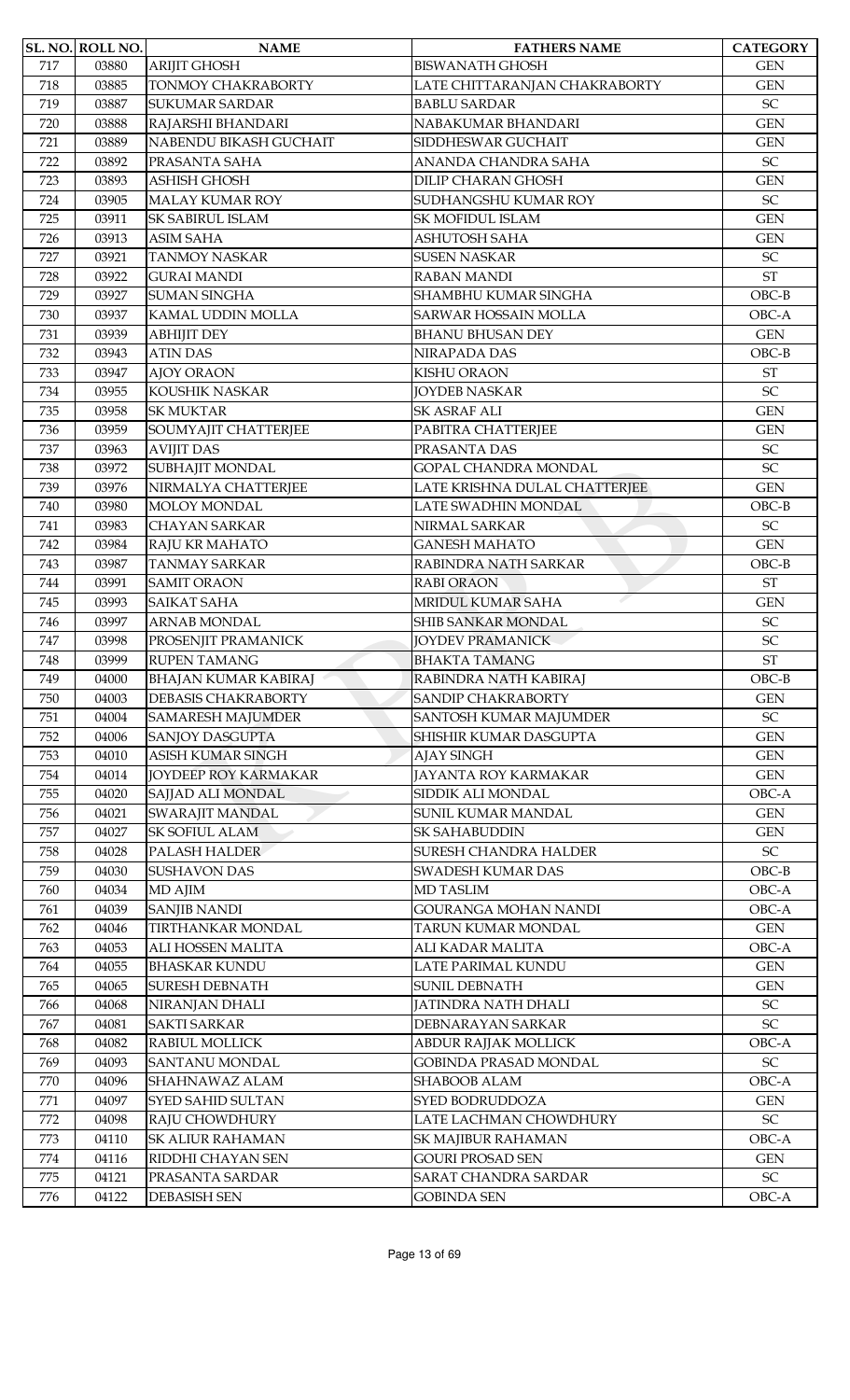|     | SL. NO. ROLL NO. | <b>NAME</b>                    | <b>FATHERS NAME</b>          | <b>CATEGORY</b>            |
|-----|------------------|--------------------------------|------------------------------|----------------------------|
| 777 | 04125            | <b>SUBIR MONDAL</b>            | LATE SWAKAT MONDAL           | OBC-A                      |
| 778 | 04128            | <b>ATANU PAL</b>               | ASIT BARAN PAL               | <b>GEN</b>                 |
| 779 | 04129            | <b>AMRITA PAUL</b>             | DHIRENDRA NATH PAUL          | $OBC-B$                    |
| 780 | 04134            | <b>BIKI DAS</b>                | <b>LATE BABLU DAS</b>        | SC                         |
| 781 | 04137            | PINKU DAS                      | <b>DILIP DAS</b>             | SC                         |
| 782 | 04146            | <b>TARIT ACHARJEE</b>          | <b>TAPASH ACHARJEE</b>       | <b>GEN</b>                 |
| 783 | 04156            | <b>SUNIL PRASAD</b>            | <b>BHOLA PRASAD</b>          | SC                         |
| 784 | 04159            | CHINMOY ROY                    | <b>LATE UTPAL ROY</b>        | <b>GEN</b>                 |
| 785 | 04162            | <b>ABHISHEK MONDAL</b>         | <b>SAMIR KUMAR MONDAL</b>    | $\ensuremath{\mathsf{SC}}$ |
| 786 | 04164            | <b>BEDAJYOTI DAS</b>           | <b>TAPAN KUMAR DAS</b>       | <b>GEN</b>                 |
| 787 | 04166            | <b>BIRAJ BHUSAN CHATTERJEE</b> | PARBATI KUMAR CHATTERJEE     | <b>GEN</b>                 |
| 788 | 04177            | <b>KRISHNA PADA BISWAS</b>     | <b>BISWANATH BISWAS</b>      | $\ensuremath{\mathsf{SC}}$ |
| 789 | 04178            | <b>ALOKE NATH DE</b>           | <b>JOYDEV DE</b>             | <b>GEN</b>                 |
| 790 | 04197            | <b>APU DEBNATH</b>             | LATE MANORANJAN DEBNATH      | <b>GEN</b>                 |
| 791 | 04202            | <b>DILIP SOREN</b>             | <b>DEBI SOREN</b>            | $\operatorname{ST}$        |
| 792 | 04204            | <b>AVINASH CHOWDHURY</b>       | <b>LAL BABU CHOWDHURY</b>    | $\ensuremath{\mathsf{SC}}$ |
| 793 | 04213            | <b>SANTO SHAIK</b>             | <b>NUR HOSSAIN SHAIK</b>     | OBC-A                      |
| 794 | 04222            | <b>NARENDRA KUMAR</b>          | <b>RAMESH KUMAR</b>          | SC                         |
| 795 | 04231            | RABITYUN JAY TIWARI            | LATE SUBHAS CHANDRA TIWARI   | <b>GEN</b>                 |
| 796 | 04233            | <b>DEBASISH MALLIK</b>         | CHITTARANJAN MALLIK          | SC                         |
| 797 | 04237            | <b>NEMA LAMA</b>               | <b>TIKARAM LAMA</b>          | <b>ST</b>                  |
| 798 | 04246            | <b>BAPPA NASKAR</b>            | <b>JAGAI NASKAR</b>          | SC                         |
| 799 | 04252            | <b>SANDIP HALDER</b>           | NISHIKANTA HALDER            | SC                         |
| 800 | 04263            | <b>GOUTAM MAJHI</b>            | <b>SAGAR MAJHI</b>           | SC                         |
| 801 | 04267            | <b>MD JUELALI</b>              | <b>MD NUR HOSSAIN</b>        | OBC-A                      |
| 802 | 04270            | PARTHA PRATIM NATH             | <b>KESHAB CHANDRA NATH</b>   | <b>GEN</b>                 |
| 803 | 04290            | <b>KALYAN LAHA</b>             | KAMAL CHANDRA LAHA           | <b>GEN</b>                 |
| 804 | 04299            | <b>AMITAVA MALLICK</b>         | MANINDRA CHANDRA MALLICK     | <b>SC</b>                  |
| 805 | 04302            | <b>GOBINDA SIKDAR</b>          | <b>JIBAN CH SIKDAR</b>       | SC                         |
| 806 | 04305            | <b>INDROJIT SARKAR</b>         | <b>BIBHUTILAL SARKAR</b>     | SC                         |
| 807 | 04312            | <b>SK WASIUR RAHMAN</b>        | <b>SK OSMAN GONI</b>         | <b>GEN</b>                 |
| 808 | 04324            | APURBA SARDAR                  | <b>DEBNATH SARDAR</b>        | <b>ST</b>                  |
| 809 | 04326            | <b>GOURAB DAS</b>              | <b>LATE GOBINDA DAS</b>      | <b>GEN</b>                 |
| 810 | 04337            | <b>SAYAN ROY</b>               | RANJIT KUMAR ROY             | $\ensuremath{\mathsf{SC}}$ |
| 811 | 04342            | <b>BIKRAM PODDAR</b>           | <b>BABUL PODDAR</b>          | <b>GEN</b>                 |
| 812 | 04350            | TUHIN MONDAL                   | TARAPADA MONDAL              | $\ensuremath{\mathsf{SC}}$ |
| 813 | 04358            | <b>SANKAR SARKAR</b>           | <b>SUBHAS CH SARKAR</b>      | $\ensuremath{\mathsf{SC}}$ |
| 814 | 04362            | DEBASISH CHOWDHURY             | DULAL KRISHNA CHOWDHURY      | <b>GEN</b>                 |
| 815 | 04364            | MD MONIRUL MOYEN BISWAS        | MD MONUWAR HOSSAIN BISWAS    | OBC-A                      |
| 816 | 04367            | <b>SAKYA BANERJEE</b>          | <b>SAKTIMOY BANERJEE</b>     | <b>GEN</b>                 |
| 817 | 04368            | ZAMYANG ZIMBA                  | <b>WANGYEL ZIMBA</b>         | $\operatorname{ST}$        |
| 818 | 04381            | <b>TIMIR BARAN ROY</b>         | PRADIP KR ROY                | SC                         |
| 819 | 04383            | <b>SANDIP SAHA</b>             | PARIMAL SAHA                 | SC                         |
| 820 | 04384            | <b>ASIF MOHAMMAD</b>           | <b>JIARUDDIN SHAIKH</b>      | <b>GEN</b>                 |
| 821 | 04385            | SOUVIK KUMAR PAL               | <b>SANATAN PAL</b>           | <b>GEN</b>                 |
| 822 | 04386            | SOURAV BIKAS BHUNIA            | SHRI NIRMAL KUMAR BHUNIA     | <b>GEN</b>                 |
| 823 | 04390            | <b>SUDIP KUMAR TOSH</b>        | SHYAM SUNDAR TOSH            | $OBC-B$                    |
| 824 | 04397            | <b>SUMAN GHOSH</b>             | PINAK PANI GHOSH             | <b>GEN</b>                 |
| 825 | 04404            | SOMENATH ACHARYA               | JAGANNATH ACHARYA            | <b>GEN</b>                 |
| 826 | 04421            | <b>SANJIB DAS BHAGAT</b>       | <b>BUDHIMAN DAS BHAGAT</b>   | $\operatorname{ST}$        |
| 827 | 04436            | <b>SARKAN AHAMAD</b>           | SELIM UDDIN AHAMAD           | OBC-A                      |
| 828 | 04437            | <b>TAPAS ADHIKARY</b>          | LATE MRITYUNJOY ADHIKARY     | <b>GEN</b>                 |
| 829 | 04444            | <b>SANATAN BISWAS</b>          | SUDHIR KUMAR BISWAS          | $\ensuremath{\mathsf{SC}}$ |
| 830 | 04445            | <b>SUBHENDU SARDAR</b>         | SWAPAN KUMAR SARDAR          | $\ensuremath{\mathsf{SC}}$ |
| 831 | 04455            | PRIYABRATA SARKAR              | <b>BHUDEV CHANDRA SARKAR</b> | <b>GEN</b>                 |
| 832 | 04465            | <b>SOURAV PAUL</b>             | <b>ASIT PAUL</b>             | $OBC-B$                    |
| 833 | 04467            | <b>SANJOY TUDU</b>             | <b>BIJOY CHANDRA TUDU</b>    | $\operatorname{ST}$        |
| 834 | 04468            | <b>ARITRA POREL</b>            | NIRMAL POREL                 | <b>GEN</b>                 |
| 835 | 04471            | <b>AMIT PAUL</b>               | RAM KRISHNA PAUL             | $OBC-B$                    |
| 836 | 04473            | KUMAR PRABHAKAR                | KRISHNA KANT JHA             | <b>GEN</b>                 |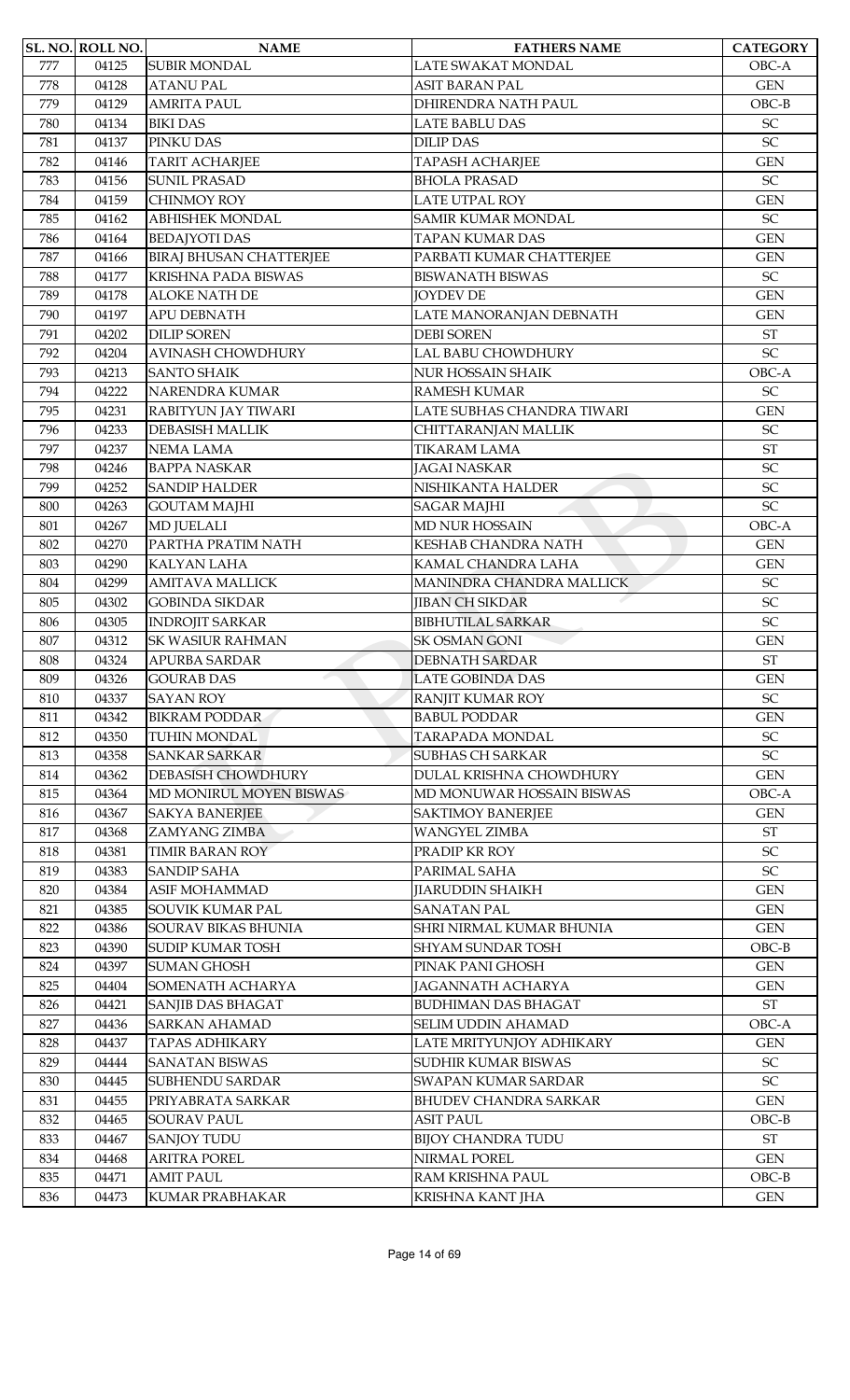|     | <b>SL. NO. ROLL NO.</b> | <b>NAME</b>                                     | <b>FATHERS NAME</b>          | <b>CATEGORY</b>            |
|-----|-------------------------|-------------------------------------------------|------------------------------|----------------------------|
| 837 | 04475                   | <b>TAMAL DHOLEY</b>                             | MOHANTA DHOLEY               | $OBC-B$                    |
| 838 | 04478                   | ARINDAM MANDAL                                  | <b>AMALENDU MANDAL</b>       | <b>GEN</b>                 |
| 839 | 04482                   | NANDADULAL BISWAS                               | NARAYAN CHANDRA BISWAS       | SC                         |
| 840 | 04488                   | <b>BABU LAL DAS</b>                             | <b>SAHEB LAL DAS</b>         | SC                         |
| 841 | 04508                   | <b>SK MD ISMAIL</b>                             | SK MD IBRAHIM                | OBC-A                      |
| 842 | 04517                   | <b>SUMAN DAS</b>                                | SUDHANSU DAS                 | <b>GEN</b>                 |
| 843 | 04525                   | <b>MD IRSHAD</b>                                | <b>ABDUL MAJID</b>           | OBC-A                      |
| 844 | 04526                   | <b>ANJAN BISWAS</b>                             | <b>ABHOY BISWAS</b>          | <b>GEN</b>                 |
| 845 | 04527                   | <b>ARITRA BARUA</b>                             | <b>BABUL BARUA</b>           | <b>ST</b>                  |
| 846 | 04554                   | <b>ARINDAM NANDI</b>                            | RASH MOHAN NANDI             | <b>GEN</b>                 |
| 847 | 04556                   | <b>KUNTAL MONDAL</b>                            | KESHAB CHANDRA MONDAL        | <b>GEN</b>                 |
| 848 | 04558                   | <b>AMIT DAS</b>                                 | LAKSHMAN CHANDRA DAS         | $\ensuremath{\mathsf{SC}}$ |
| 849 | 04570                   | <b>SARFARAJ NAWAJ</b>                           | <b>LATE SK MAHIUDDIN</b>     | OBC-A                      |
| 850 | 04571                   | <b>TAPASH KARMAKAR</b>                          | SITENDRA NATH KARMAKAR       | $OBC-B$                    |
| 851 | 04575                   | KARTICK CHAKROBORTY                             | LATE DULAL CHAKROBORTY       | <b>GEN</b>                 |
| 852 | 04580                   | SAJID ALI                                       | NISAR AHMED                  | <b>GEN</b>                 |
| 853 | 04586                   | <b>ANIRBAN BERA</b>                             | LATE HARADHAN BERA           | <b>GEN</b>                 |
| 854 | 04590                   | <b>AMAL MAJUMDER</b>                            | LATE PRATUL MAJUMDER         | SC                         |
| 855 | 04592                   | <b>SUBIR BANIK</b>                              | RADHA GOBINDA BANIK          | <b>GEN</b>                 |
| 856 | 04598                   | <b>KARUNAMOY CHATTERJEE</b>                     | <b>BAMAPADA CHATTERJEE</b>   | <b>GEN</b>                 |
| 857 | 04601                   | <b>SUBIR DEY</b>                                | LATE AMAR KUMAR DEY          | <b>GEN</b>                 |
| 858 | 04605                   | <b>RATHIN SARDAR</b>                            | <b>DEBNATH SARDAR</b>        | $\operatorname{ST}$        |
| 859 | 04606                   | <b>SANJAY DAS</b>                               | SASANKA SEKHAR DAS           | <b>GEN</b>                 |
| 860 | 04612                   | <b>SUMIT RAY</b>                                | PANNALAL RAY                 | <b>GEN</b>                 |
| 861 | 04613                   | <b>TANMOY GHOSH</b>                             | TAPAN KUMAR GHOSH            | $OBC-B$                    |
| 862 | 04614                   | <b>DIPU ROY</b>                                 | <b>ARJANATH ROY</b>          | SC                         |
|     | 04633                   | <b>DWAIPAYAN BERA</b>                           | <b>BENIMADHAB BERA</b>       | SC                         |
| 863 |                         |                                                 |                              |                            |
| 864 | 04643                   | <b>SAGARDEEP SEN</b><br><b>KISHNANDU SAHA</b>   | SANJAY BANDHU SEN            | <b>GEN</b>                 |
| 865 | 04660                   |                                                 | <b>JOYDEB SAHA</b>           | SC<br>SC                   |
| 866 | 04667                   | <b>SUMAN GUHA BISWAS</b><br><b>SAGAR SARKAR</b> | <b>SUSHANTA GUHA BISWAS</b>  | SC                         |
| 867 | 04672                   |                                                 | <b>SWARUP KUMAR SARKAR</b>   |                            |
| 868 | 04674                   | PARITOSH MALO                                   | <b>SURESH CHANDRA MALO</b>   | SC                         |
| 869 | 04687                   | JAGANNATH RAJBANSHI                             | <b>RATAN RAJBANSHI</b>       | <b>SC</b>                  |
| 870 | 04693                   | <b>SURAJIT SAHA</b>                             | <b>INDRAJIT SAHA</b>         | <b>GEN</b>                 |
| 871 | 04701                   | <b>RAJAT BISWAS</b>                             | PANCHANAN BISWAS             | $\ensuremath{\mathsf{SC}}$ |
| 872 | 04702                   | <b>AMIT DEBNATH</b>                             | <b>SANKAR DEBNATH</b>        | $OBC-B$                    |
| 873 | 04705                   | <b>SHUBHRANSHU DAS</b>                          | <b>SWAPAN DAS</b>            | SC                         |
| 874 | 04717                   | <b>SUJOY SANYAL</b>                             | SUKHLAL SANYAL               | <b>GEN</b>                 |
| 875 | 04724                   | <b>SOURAV BOSE</b>                              | <b>TAPAN KUMAR BOSE</b>      | <b>GEN</b>                 |
| 876 | 04725                   | <b>ASHISH ROY</b>                               | <b>ANIL ROY</b>              | <b>GEN</b>                 |
| 877 | 04727                   | <b>GOUTAM KUMAR RAHA</b>                        | GOURANGA KUMAR RAHA          | OBC-A                      |
| 878 | 04729                   | SAILENDRA NATH KAYAL                            | NIRANJAL KUMAR KAYAL         | $\ensuremath{\mathsf{SC}}$ |
| 879 | 04731                   | <b>BIJOY KUMAR BISWAS</b>                       | <b>BIKASH CHANDRA BISWAS</b> | $\ensuremath{\mathsf{SC}}$ |
| 880 | 04738                   | <b>ALBERT NARJINARY</b>                         | ARUN KUMAR NARJINARY         | $\operatorname{ST}$        |
| 881 | 04742                   | <b>KANCHAN MANDI</b>                            | NAYAN MANDI                  | $\operatorname{ST}$        |
| 882 | 04749                   | <b>SUMON GHOSH</b>                              | SRIKANTA GHOSH               | $OBC-B$                    |
| 883 | 04754                   | SAMARESH KR SAMANTA                             | LT MAHADEB SAMANTA           | <b>GEN</b>                 |
| 884 | 04756                   | <b>BISWAJIT SAHA</b>                            | AKHIL KUMAR SAHA             | $\ensuremath{\mathsf{SC}}$ |
| 885 | 04758                   | <b>MD ERFAN ALI</b>                             | MD FEROZ ALI                 | OBC-A                      |
| 886 | 04762                   | PRITAM KUMAR BISWAS                             | MANGAL CHANDRA BISWAS        | <b>GEN</b>                 |
| 887 | 04764                   | PALASH KANTI BOSU                               | PARIMAL BOSU                 | $OBC-B$                    |
| 888 | 04769                   | <b>SANJAY PRASAD GOUR</b>                       | SUDHIR PRASAD GOUR           | $\operatorname{ST}$        |
| 889 | 04772                   | APTAUDDIN MONDAL                                | LATE MD YEAR ALI MONDAL      | OBC-A                      |
| 890 | 04774                   | <b>ADHIR KUMAR DAS</b>                          | <b>SUDHIR DAS</b>            | ${\rm SC}$                 |
| 891 | 04777                   | <b>RAKESH MANDAL</b>                            | NARAYAN MANDAL               | SC                         |
| 892 | 04779                   | SUBHADIPTA GANGULY                              | <b>DULAL CHANDRA GANGULY</b> | <b>GEN</b>                 |
| 893 | 04787                   | RISHIPADA HANSDA                                | MANORANJAN HANSDA            | $\operatorname{ST}$        |
| 894 | 04790                   | PULAK PURKAIT                                   | LATE ARDHENDU SEKHAR PURKAIT | <b>GEN</b>                 |
| 895 | 04793                   | UJJWAL KUMAR MAJHI                              | DULAL CHANDRA MAJHI          | $\ensuremath{\mathsf{SC}}$ |
| 896 | 04797                   | <b>BISHOJIT CH DAS</b>                          | NEPAL CHANDRA DAS            | OBC-A                      |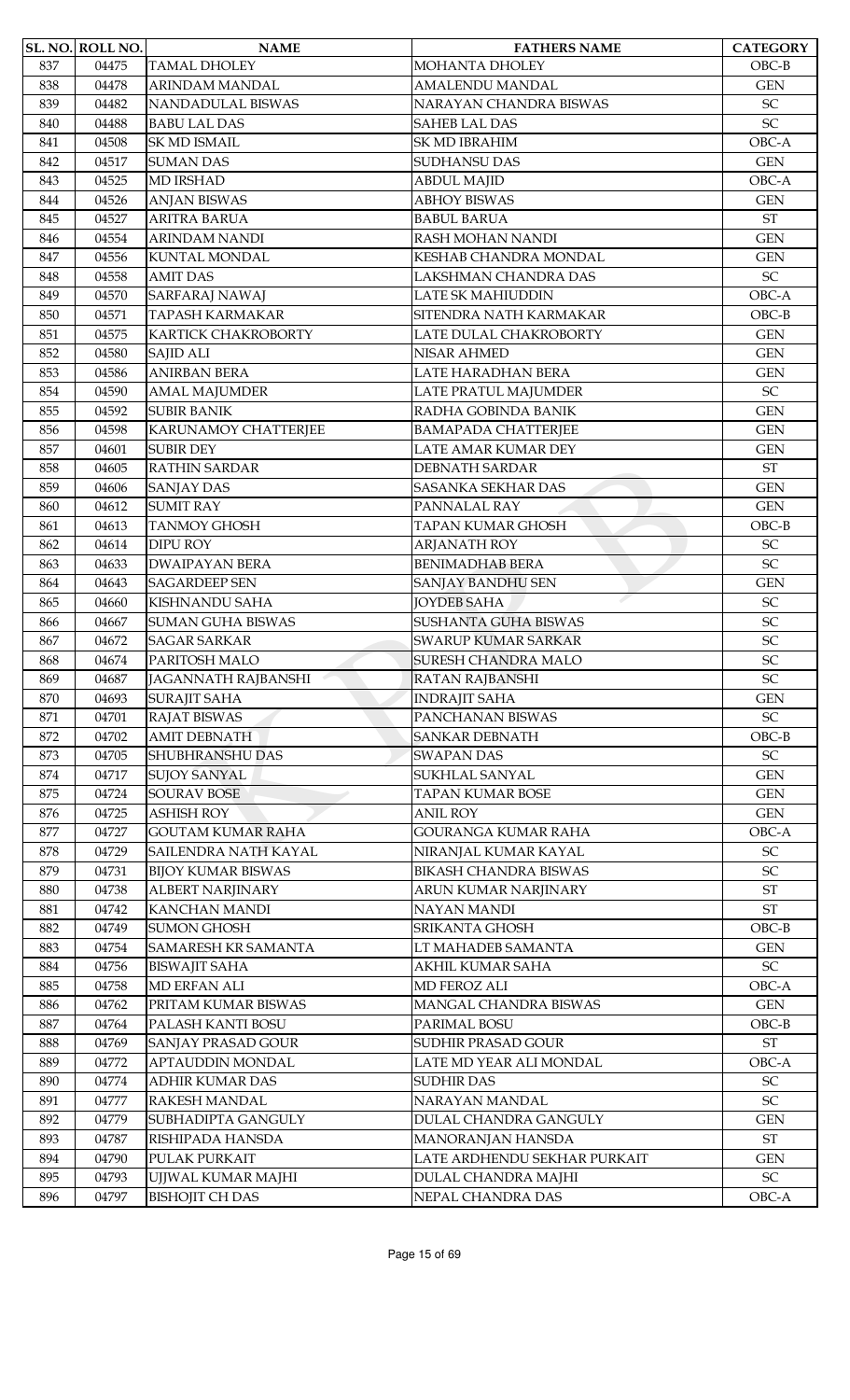|     | <b>SL. NO. ROLL NO.</b> | <b>NAME</b>                    | <b>FATHERS NAME</b>          | <b>CATEGORY</b>            |
|-----|-------------------------|--------------------------------|------------------------------|----------------------------|
| 897 | 04801                   | NRIPENDRA NATH PAUL            | NIRMAL KUMAR PAUL EX ARMY    | <b>GEN</b>                 |
| 898 | 04808                   | <b>MD AZHARUDDIN</b>           | <b>ABDUL MAJID</b>           | OBC-A                      |
| 899 | 04809                   | MD SAHANAJ ALAM                | <b>MD YASIN ALI</b>          | OBC-A                      |
| 900 | 04816                   | VISHAL KUMAR DAS               | <b>ANAM DAS</b>              | SC                         |
| 901 | 04817                   | <b>BIPLAB GHOSH</b>            | <b>BIREN GHOSH</b>           | OBC-A                      |
| 902 | 04822                   | <b>MANABENDRA DHAR</b>         | <b>MANIK CHANDRA DHAR</b>    | <b>GEN</b>                 |
| 903 | 04826                   | <b>DEBANANDA RAY</b>           | <b>KHAGENDRA NATH RAY</b>    | SC                         |
| 904 | 04833                   | <b>SUJAY KUMAR PRAMANICK</b>   | <b>GUNADHAR PRAMANICK</b>    | SC                         |
| 905 | 04834                   | <b>ANANTA BAIRAGYA</b>         | <b>ANANDA BAIRAGYA</b>       | <b>SC</b>                  |
| 906 | 04841                   | <b>SAMIK KUMAR DAS</b>         | <b>JAGABANDHU DAS</b>        | $OBC-B$                    |
| 907 | 04849                   | <b>SATYA JADAB</b>             | <b>NAKUL JADAB</b>           | OBC-A                      |
| 908 | 04860                   | <b>ABHIJIT MALIK</b>           | SWAPAN KUMAR MALIK           | $\ensuremath{\mathsf{SC}}$ |
| 909 | 04861                   | <b>SAIKAT CHOWDHURY</b>        | SAMBHUNATH CHOWDHURY         | <b>SC</b>                  |
| 910 | 04870                   | <b>ALOK NASKAR</b>             | NIRANJAN NASKAR              | SC                         |
| 911 | 04871                   | <b>ABHIJIT BHAR</b>            | <b>SAMIR BHAR</b>            | <b>GEN</b>                 |
| 912 | 04873                   | KOUSHIK MIDYA                  | <b>BALARAM MIDYA</b>         | $\ensuremath{\mathsf{SC}}$ |
| 913 | 04875                   | <b>ANARUL MOLLICK</b>          | LAYEP ALI MOLLICK            | OBC-A                      |
| 914 | 04881                   | <b>ASHIS BISWAS</b>            | ANANDA MOHAN BISWAS          | SC                         |
| 915 | 04889                   | <b>SHIB SANKAR BISWAS</b>      | MRINAL KANTI BISWAS          | SC                         |
| 916 | 04893                   | <b>BISWAJIT SARDAR</b>         | PRASANTA KUMAR SARDAR        | SC                         |
| 917 | 04896                   | <b>GAUTAM BAIDYA</b>           | RATAN CHANDRA BAIDYA         | SC                         |
| 918 | 04906                   | SAJID HOSSAIN MOLLAH           | LATE MOSARAF HOSSAIN MOLLAH  | OBC-A                      |
| 919 | 04909                   | <b>SANTANU HALDER</b>          | RABI SANKAR HALDER           | SC                         |
| 920 | 04912                   | PARTHA SARATHI MANDAL          | ASIT BARAN MANDAL            | SC                         |
| 921 | 04913                   | PRABIR KARMAKAR                | <b>BINOY KARMAKAR</b>        | $OBC-B$                    |
| 922 | 04915                   | CHIRANJIT PRAMANICK            | <b>BIKASH PRAMANICK</b>      | $OBC-B$                    |
| 923 | 04916                   | PARTHA BANERJEE                | LATE DIPAK KUMAR BANERJEE    | <b>GEN</b>                 |
| 924 | 04922                   | <b>NORBU LAMA</b>              | LATE DHANJIT LAMA            | <b>ST</b>                  |
| 925 | 04925                   | <b>DEBASHIS ROY</b>            | <b>SHYAMAL ROY</b>           | <b>SC</b>                  |
| 926 | 04935                   | <b>SHAMIUL HAQUE</b>           | RABIUL HAQUE                 | OBC-A                      |
| 927 | 04944                   | <b>ARINDAM MONDAL</b>          | SUKUMAR CHANDRA MONDAL       | SC                         |
| 928 | 04945                   | <b>SURAJIT SINGHA</b>          | <b>BAMA PRASANNA SINGHA</b>  | <b>GEN</b>                 |
| 929 | 04950                   | <b>ATANU ROY CHOWDHURY</b>     | ASHOKE ROY CHOWDHURY         | <b>GEN</b>                 |
| 930 | 04957                   | <b>ANIMESH BISWAS</b>          | RABINDRA NATH BISWAS         | SC                         |
| 931 | 04965                   | RABINDRA KUMAR RAMJI           | <b>GUMANI RAMJI</b>          | <b>GEN</b>                 |
| 932 | 04967                   | <b>ABHIJIT DAS</b>             | <b>ASHIM KUMAR DAS</b>       | <b>GEN</b>                 |
| 933 | 04969                   | <b>BIPLAB DEBNATH</b>          | <b>ARUN DEBNATH</b>          | $OBC-B$                    |
| 934 | 04974                   | RANAJAY MAILY                  | <b>ANIL MAILY</b>            | <b>ST</b>                  |
| 935 | 04977                   | RAS BIHARI ADHIKARI            | PANKAJ ADHIKARI              | <b>GEN</b>                 |
| 936 | 04989                   | PARTHA SARATHI BARMAN          | <b>SANANTA BARMAN</b>        | $\ensuremath{\mathsf{SC}}$ |
| 937 | 04990                   | <b>SOUMEN GUHA</b>             | KAJAL KUMAR GUHA             | <b>GEN</b>                 |
| 938 | 04991                   | <b>SOUVIK MONDAL</b>           | SUBAL CHANDRA MONDAL         | <b>GEN</b>                 |
| 939 | 04993                   | PARTHA SARATHI SINHA MAHAPATRA | NIHAR RANJAN SINHA MAHAPATRA | <b>GEN</b>                 |
| 940 | 04996                   | <b>SRIKANTA SHIT</b>           | <b>GANESH CHANDRA SHIT</b>   | <b>GEN</b>                 |
| 941 | 04997                   | RAJU GHOSH                     | <b>ARJUN GHOSH</b>           | <b>GEN</b>                 |
| 942 | 05002                   | KOUSHIK CHAKRABORTY            | SWAPAN CHAKRABORTY           | <b>GEN</b>                 |
| 943 | 05007                   | SUPRIYA GHOSH                  | SISIR KUMAR GHOSH            | $OBC-B$                    |
| 944 | 05009                   | <b>SRIMANTA NASKAR</b>         | SAILENDRA NATH NASKAR        | $\ensuremath{\mathsf{SC}}$ |
| 945 | 05014                   | <b>SOURAV SAHA</b>             | <b>MANIK SAHA</b>            | <b>GEN</b>                 |
| 946 | 05027                   | <b>AVRANIL GHOSH</b>           | <b>DILIP GHOSH</b>           | <b>GEN</b>                 |
| 947 | 05029                   | <b>BIPRADAS PAUL</b>           | <b>SUBODH PAUL</b>           | <b>GEN</b>                 |
| 948 | 05038                   | KHABIRUDDIN SK                 | LATE RAHAM ALI SK            | OBC-A                      |
| 949 | 05053                   | <b>BIDHAN CHANDRA DAS</b>      | <b>BANKIM CHANDRA DAS</b>    | $\ensuremath{\mathsf{SC}}$ |
| 950 | 05054                   | NISHANT KUMAR JHA              | <b>BINODANAND JHA</b>        | <b>GEN</b>                 |
| 951 | 05065                   | SK NAZRUL HAQUE MONDAL         | SK SAHAJAHAN MONDAL          | OBC-A                      |
| 952 | 05071                   | <b>DIPAYAN SARKAR</b>          | <b>DIBAKAR SARKAR</b>        | $\ensuremath{\mathsf{SC}}$ |
| 953 | 05091                   | <b>BISWAJIT SANTRA</b>         | <b>SANKAR DEB SANTRA</b>     | <b>GEN</b>                 |
| 954 | 05100                   | <b>BAPAN KUNTI</b>             | <b>GOPAL CHANDRA KUNTI</b>   | <b>GEN</b>                 |
| 955 | 05106                   | <b>SK SAKIR RAHAMAN</b>        | SK ATIAR RAHAMAN             | <b>GEN</b>                 |
| 956 | 05115                   | <b>AVIJIT BISWAS</b>           | <b>BISWAJIT BISWAS</b>       | ${\rm SC}$                 |
|     |                         |                                |                              |                            |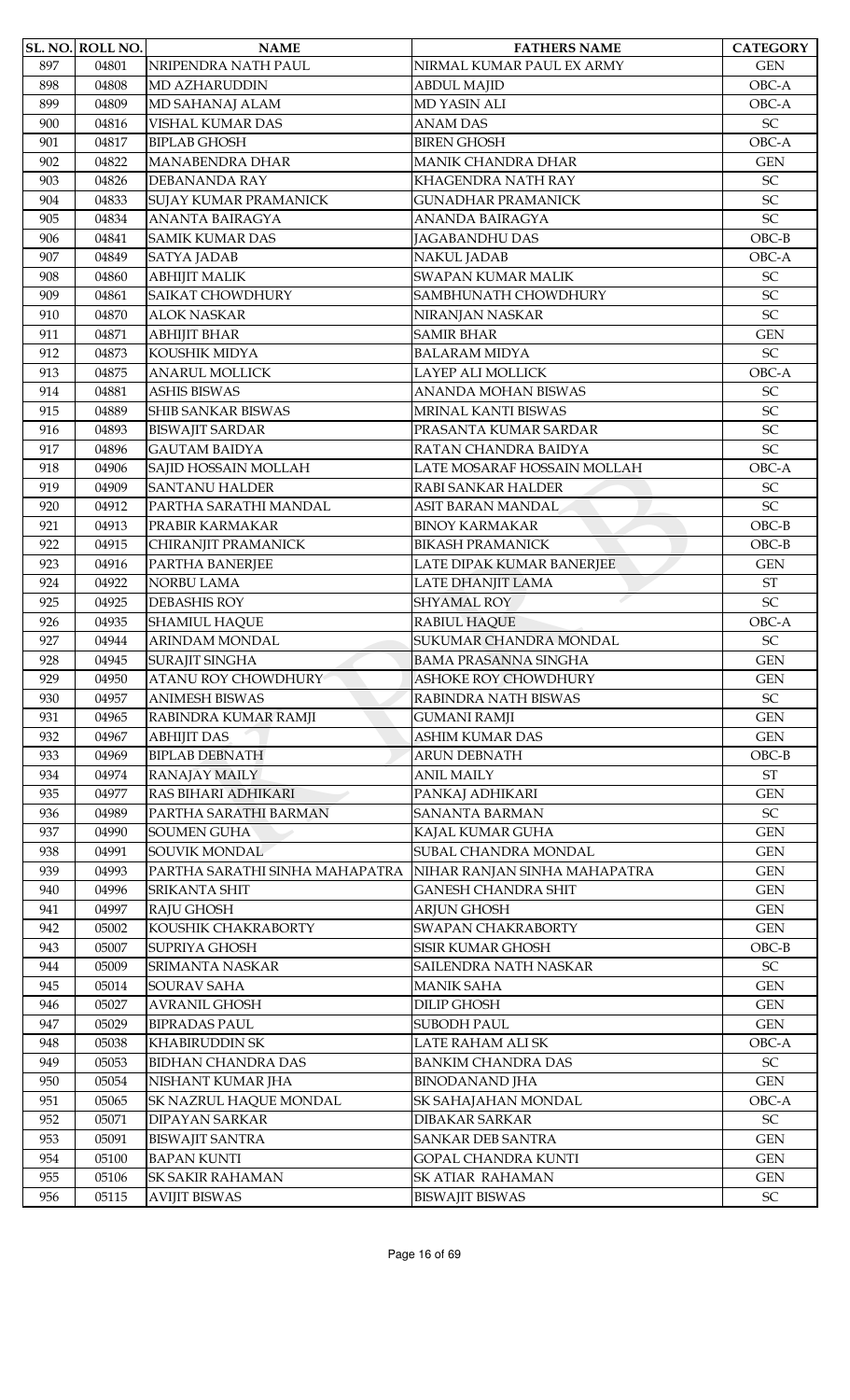|      | SL. NO. ROLL NO. | <b>NAME</b>               | <b>FATHERS NAME</b>          | <b>CATEGORY</b>            |
|------|------------------|---------------------------|------------------------------|----------------------------|
| 957  | 05118            | PRADIPTA NARAYAN MONDAL   | KRISHNA PADA MONDAL          | $\ensuremath{\mathsf{SC}}$ |
| 958  | 05136            | <b>SALAUDDIN SAIKH</b>    | LATE RAHAM ALI SAIKH         | OBC-A                      |
| 959  | 05140            | <b>RAJU BISWAS</b>        | <b>JADU PATI BISWAS</b>      | SC                         |
| 960  | 05141            | <b>TAPAS GOSWAMI</b>      | <b>SUNIL GOSWAMI</b>         | <b>GEN</b>                 |
| 961  | 05157            | <b>SOUMEN DAS</b>         | <b>KAMAL DAS</b>             | <b>GEN</b>                 |
| 962  | 05163            | <b>ARIJIT DAS</b>         | <b>AMARNATH DAS</b>          | <b>GEN</b>                 |
| 963  | 05167            | <b>DEBAL KUMAR DEY</b>    | KAMINI MOHAN DEY             | OBC-A                      |
| 964  | 05184            | <b>SRIMAN MANDAL</b>      | NANI LAL MANDAL              | SC                         |
| 965  | 05186            | <b>JAHIR ABBAS SEKH</b>   | SAHIR UDDIN SEKH             | <b>GEN</b>                 |
| 966  | 05203            | SHYAMA PROSAD GHOSH       | <b>SANTI KUMAR GHOSH</b>     | $OBC-B$                    |
| 967  | 05220            | DHRUBAJYOTI ROY           | <b>BALA BHADRA ROY</b>       | $\ensuremath{\mathsf{SC}}$ |
| 968  | 05229            | PANKAJ KUMAR MALLIK       | PRABHAS KUMAR MALLIK         | $OBC-B$                    |
| 969  | 05231            | <b>ANUP THAKUR</b>        | <b>B K THAKUR</b>            | <b>GEN</b>                 |
| 970  | 05240            | SUDIPTA KUMAR SHARMA      | SADHAN KUMAR SHARMA          | $OBC-B$                    |
| 971  | 05243            | <b>GANGARAM HEMBRAM</b>   | <b>DHENA HAMBRAM</b>         | $\operatorname{ST}$        |
| 972  | 05244            | <b>SUMAN BISWAS</b>       | <b>CHANCHAL BISWAS</b>       | <b>GEN</b>                 |
| 973  | 05257            | PULAK KUMAR BHUNIA        | <b>BIPUL BHUNIA</b>          | SC                         |
| 974  | 05269            | MRITYUNJOY MONDAL         | DUKHIRAM MONDAL              | SC                         |
| 975  | 05287            | <b>DIPANKAR SAHA</b>      | LATE SANKAR SAHA             | <b>GEN</b>                 |
| 976  | 05300            | <b>SOUMEN GUHA</b>        | SHYAMAL GUHA                 | <b>GEN</b>                 |
| 977  | 05301            | <b>SUJIT BISWAS</b>       | <b>BASUDEB BISWAS</b>        | $\ensuremath{\mathsf{SC}}$ |
| 978  | 05310            | PROHLAD CHAKRABORTY       | LT RAMESH CH CHAKRABORTY     | <b>GEN</b>                 |
| 979  | 05312            | <b>ARIJIT PAUL</b>        | SUDHIR KUMAR PAUL            | <b>GEN</b>                 |
| 980  | 05313            | <b>FALGUNI ROY</b>        | CHITTARANJAN ROY             | SC                         |
| 981  | 05314            | <b>SWARUP BAYAR SAREN</b> | MADHU SUDAN SAREN            | <b>ST</b>                  |
| 982  | 05317            | <b>SUDIPTA MANDAL</b>     | SAMBHU NATH MANDAL           | <b>GEN</b>                 |
| 983  | 05319            | KRISHNADAS MONDAL         | ASHOK KUMAR MONDAL           | <b>GEN</b>                 |
| 984  | 05321            | <b>BARUN BISWAS</b>       | NIRANJAN BISWAS              | SC                         |
| 985  | 05324            | <b>SUMANTA HALDAR</b>     | HAREKRISHNA HALDAR           | $\ensuremath{\mathsf{SC}}$ |
| 986  | 05329            | <b>KISHOR DAS</b>         | <b>BASANTA KUMAR DAS</b>     | SC                         |
| 987  | 05331            | PRASANTA MAHANTA          | SANKHA NATH MAHANTA          | <b>GEN</b>                 |
| 988  | 05335            | <b>ABDULLA ALMAMUN</b>    | <b>ALIDUL ALAM</b>           | <b>GEN</b>                 |
| 989  | 05338            | KUNTAL RAKSHIT            | KAMAL RAKSHIT                | $OBC-B$                    |
| 990  | 05340            | <b>BIPUL PURKAIT</b>      | <b>BIMAL KRISHNA PURKAIT</b> | $\ensuremath{\mathsf{SC}}$ |
| 991  | 05342            | <b>SARBAJIT RAHA</b>      | SATYA NARAYAN RAHA           | <b>GEN</b>                 |
| 992  | 05348            | <b>BIMAL SARKAR</b>       | <b>TUSTA SARKAR</b>          | SC                         |
| 993  | 05354            | <b>ANSARUL ALAM</b>       | ARSHED ALI MOLLA             | OBC-A                      |
| 994  | 05359            | PROSENIIT MANDAL          | NARAYAN MANDAL               | SC                         |
| 995  | 05364            | PALASH HALDER             | <b>BALAI SANKAR HALDER</b>   | $\ensuremath{\mathsf{SC}}$ |
| 996  | 05380            | <b>AMIT KUMAR SINGH</b>   | LATE RAM PRAGAT SINGH        | <b>GEN</b>                 |
| 997  | 05383            | AJOY KUMAR MUKHOPADHYAY   | PANCHA NAN MUKHOPADHYAY      | <b>GEN</b>                 |
| 998  | 05385            | <b>AKASH DUTTA</b>        | AMARENDRA NATH DUTTA         | $\ensuremath{\mathsf{SC}}$ |
| 999  | 05386            | MD SHAHABUDDIN            | <b>MD SHARIFUDDIN</b>        | <b>GEN</b>                 |
| 1000 | 05396            | <b>LALESH SHARMA</b>      | RAJNANDAN SHARMA             | $\mbox{GEN}$               |
| 1001 | 05397            | OSMAN ALI MONDAL          | AKKAS ALI MONDAL             | OBC-A                      |
| 1002 | 05399            | <b>SOURAV PAUL</b>        | APURBA KUMAR PAUL            | $\mbox{GEN}$               |
| 1003 | 05407            | <b>INDRANIL GHOSH</b>     | <b>SANCHOY KUMAR GHOSH</b>   | <b>GEN</b>                 |
| 1004 | 05410            | <b>SUMIT MAHATA</b>       | SANTOSH KUMAR MAHATA         | <b>GEN</b>                 |
| 1005 | 05411            | <b>GOLAM ISHA</b>         | <b>GOLAB SK</b>              | <b>GEN</b>                 |
| 1006 | 05413            | <b>JAIDIP GHOSH</b>       | <b>MADAN MOHAN GHOSH</b>     | <b>GEN</b>                 |
| 1007 | 05418            | <b>ARUP SARDAR</b>        | <b>JAMINI KANTA SARDAR</b>   | $\ensuremath{\mathsf{SC}}$ |
| 1008 | 05420            | <b>BISWARUP DAS</b>       | LATE SANTOSH KUMAR DAS       | $\ensuremath{\mathsf{SC}}$ |
| 1009 | 05421            | <b>SUJOY GHOSH</b>        | PANCHU GOPAL GHOSH           | OBC-A                      |
| 1010 | 05423            | MD NOOR KALAM SEKH        | CHAND MOHAMMAD               | <b>GEN</b>                 |
| 1011 | 05425            | <b>SOHAM BANERJEE</b>     | <b>MANIK BANERJEE</b>        | <b>GEN</b>                 |
| 1012 | 05428            | RAJIB KONAR               | <b>SASANKA KONAR</b>         | $\mbox{GEN}$               |
| 1013 | 05434            | <b>BHARAT MONDAL</b>      | <b>AMULYA MONDAL</b>         | SC                         |
| 1014 | 05435            | <b>SUPROVAT DEB</b>       | <b>SUSHIL DEB</b>            | $OBC-B$                    |
| 1015 | 05443            | PUSPAK CHOWDHURY          | PANKAJ CHOWDHURY             | <b>GEN</b>                 |
| 1016 | 05451            | DEEPAK KUMAR UPADHYAY     | DHANANJOY UPADHYAY           | <b>GEN</b>                 |
|      |                  |                           |                              |                            |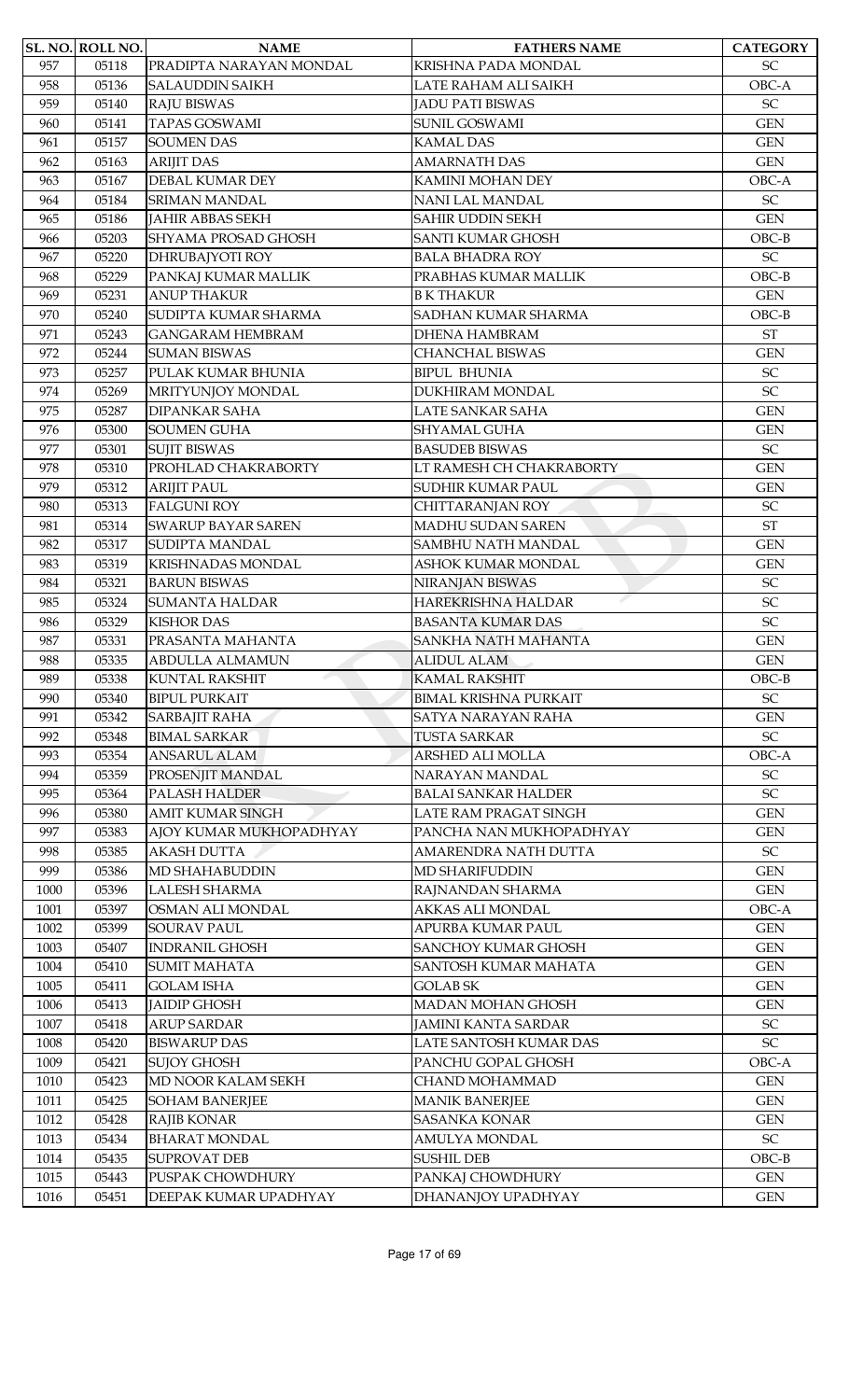|              | SL. NO. ROLL NO. | <b>NAME</b>                 | <b>FATHERS NAME</b>                 | <b>CATEGORY</b>                          |
|--------------|------------------|-----------------------------|-------------------------------------|------------------------------------------|
| 1017         | 05454            | <b>JOYDEV HALDAR</b>        | SUSHANTA KR HALDAR                  | <b>SC</b>                                |
| 1018         | 05464            | <b>KOUSHIK PODDER</b>       | KARTICK PODDER                      | SC                                       |
| 1019         | 05466            | <b>RATHIN PAL</b>           | <b>HARADHAN PAL</b>                 | <b>GEN</b>                               |
| 1020         | 05473            | CHOGYAL TSHERING BHUTIA     | DHENDUP TSHERING BHUTIA             | $\operatorname{ST}$                      |
| 1021         | 05477            | <b>AINUL NASKAR</b>         | MAHAMUD NASKAR                      | OBC-A                                    |
| 1022         | 05479            | АВНІЈІТ ВАІDYА              | <b>ANIL BAIDYA</b>                  | SC                                       |
| 1023         | 05488            | SOMNATH CHAKRABORTY         | <b>AMAL CHAKRABORTY</b>             | <b>GEN</b>                               |
| 1024         | 05490            | <b>HARIS TANWIR</b>         | LATE TANWIR AHMED                   | <b>GEN</b>                               |
| 1025         | 05491            | <b>MOTIUL RAHMAN</b>        | SK KUDDUS ALI                       | OBC-A                                    |
| 1026         | 05493            | SOUMYA PATRA                | PRAFULLA KR PATRA                   | SC                                       |
| 1027         | 05500            | UTTAM CHOWDHURY             | LAKSHMI NARAYAN CHOWDHURY           | SC                                       |
| 1028         | 05502            | <b>JISHUDEB MANDAL</b>      | <b>JIBAN KRISHNA MANDAL</b>         | SC                                       |
| 1029         | 05515            | <b>SANDIP MADHU</b>         | <b>SUNIL MADHU</b>                  | SC                                       |
| 1030         | 05526            | MD KOBIRUL HOOUE            | MD AINAL HOQUE                      | OBC-A                                    |
| 1031         | 05529            | <b>SOUMITRA DAS</b>         | RADHA BALLAB DAS                    | $OBC-B$                                  |
| 1032         | 05538            | <b>SOUJASH BASU</b>         | PRADIP KUMAR BASU                   | <b>GEN</b>                               |
| 1033         | 05543            | <b>SAMAR KUMAR MANDAL</b>   | <b>AMAR NATH MANDAL</b>             | $\ensuremath{\mathsf{SC}}$               |
| 1034         | 05547            | <b>SOUMIK DAS</b>           | PARITOSH DAS                        | <b>GEN</b>                               |
| 1035         | 05559            | PARTHA PRATIM JANA          | TARUN KANTI JANA                    | <b>GEN</b>                               |
| 1036         | 05580            | <b>BISWAJIT PARAMANYA</b>   | SUKUMAR PARAMANYA                   | $\ensuremath{\mathsf{SC}}$               |
| 1037         | 05582            | <b>SAMPAT RANA</b>          | LATE BIKASH CHANDRA RANA            | OBC-A                                    |
| 1038         | 05597            | <b>GOPAL KRISHNA DEY</b>    | SWAPAN KUMAR DEY                    | <b>GEN</b>                               |
| 1039         | 05599            | <b>ARNAB MALLICK</b>        | <b>GOPAL CHANDRA MALLICK</b>        | <b>GEN</b>                               |
| 1040         | 05605            | <b>SUMIT KUMAR MAZUMDER</b> | ARUN KUMAR MAZUMDER                 | $\ensuremath{\mathsf{SC}}$               |
|              | 05616            | <b>TANAI SAHA</b>           | TAPAN KR SAHA                       |                                          |
| 1041<br>1042 | 05627            | <b>SANTANU ROY</b>          | <b>SWAPAN ROY</b>                   | <b>GEN</b><br>$\ensuremath{\mathsf{SC}}$ |
|              | 05634            | <b>SATYABRATA DHAR</b>      | SUBHASH CHANDRA DHAR                | <b>GEN</b>                               |
| 1043         |                  |                             |                                     |                                          |
| 1044         | 05637            | <b>ARINDAM BISWAS</b>       | PHANI BHUSAN BISWAS                 | SC                                       |
| 1045         | 05647            | <b>SURAJIT SEAL</b>         | <b>SAMIR KUMAR SEAL</b>             | <b>GEN</b>                               |
| 1046         | 05653            | <b>ARIJIT RAY</b>           | PRITHWIS RAY<br><b>KALUSING ROY</b> | SC                                       |
| 1047         | 05654            | SRIKRISHNA ROY              |                                     | $\ensuremath{\mathsf{SC}}$               |
| 1048         | 05661            | <b>ARIJIT PURKAIT</b>       | <b>SAMIR KUMAR PURKAIT</b>          | SC                                       |
| 1049         | 05664            | AJAY KUMAR GUPTA            | <b>BIJAY GUPTA</b>                  | $OBC-B$                                  |
| 1050         | 05677            | <b>SOUMOBROTO KAR</b>       | <b>DILIP KAR</b>                    | $OBC-B$                                  |
| 1051         | 05679            | ANIRBAN BHATTACHARYA        | ANUP BHATTACHARYA                   | <b>GEN</b>                               |
| 1052         | 05683            | <b>MOHASIN IQBAL</b>        | <b>MD NAZRUL ISLAM</b>              | OBC-A                                    |
| 1053         | 05687            | <b>AMINUL HAQUE</b>         | SAHIDUL HAQUE SARDAR                | OBC-A                                    |
| 1054         | 05688            | PRALAY KUMAR BHOWMIK        | PRATUL BHOWMIK                      | <b>GEN</b>                               |
| 1055         | 05689            | <b>BABU ORAW</b>            | <b>ATUA ORAW</b>                    | ST                                       |
| 1056         | 05698            | <b>SANDIP TIKADER</b>       | PROSANTA TIKADER                    | <b>GEN</b>                               |
| 1057         | 05706            | MD OBAIDULLAH               | <b>ABDUS SAMAD</b>                  | <b>GEN</b>                               |
| 1058         | 05709            | <b>AMARJIT GUPTA</b>        | RAJENDRA GUPTA                      | $OBC-B$                                  |
| 1059         | 05712            | UJJAL JANA                  | PANCHANAN JANA                      | <b>GEN</b>                               |
| 1060         | 05718            | PIJUSH BISWAS               | PREMANANDA BISWAS                   | $\ensuremath{\mathsf{SC}}$               |
| 1061         | 05720            | <b>BANIBRATA BASU</b>       | PRABHAS CHANDRA BASU                | $\ensuremath{\mathsf{SC}}$               |
| 1062         | 05721            | <b>SAUNAK DAS</b>           | <b>SADHAN DAS</b>                   | $OBC-B$                                  |
| 1063         | 05722            | ARKA CHAKRABORTY            | <b>TAPAS CHAKRABORTY</b>            | <b>GEN</b>                               |
| 1064         | 05723            | SURAJIT KUMAR BARMAN        | <b>RATAN BARMAN</b>                 | $\ensuremath{\mathsf{SC}}$               |
| 1065         | 05725            | RAJ KUMAR SAHA              | SAMBHU NATH SAHA                    | $\ensuremath{\mathsf{SC}}$               |
| 1066         | 05727            | <b>RAJ KUMAR SINGH</b>      | SIBENDRA SINGH                      | <b>ST</b>                                |
| 1067         | 05729            | <b>BISWAJIT BISWAS</b>      | <b>MANTU BISWAS</b>                 | $\ensuremath{\mathsf{SC}}$               |
| 1068         | 05734            | MD AMZAD ALI                | MD AKKAJ ALI                        | OBC-A                                    |
| 1069         | 05740            | <b>SUDIP SARKAR</b>         | SANTOSH KUMAR SARKAR                | $\ensuremath{\mathsf{SC}}$               |
| 1070         | 05745            | <b>CHANDAN CHATTERJEE</b>   | <b>ANANDAMOY CHATTERJEE</b>         | <b>GEN</b>                               |
| 1071         | 05751            | <b>LALTU DHALI</b>          | NISHI KANTA DHALI                   | $\ensuremath{\mathsf{SC}}$               |
| 1072         | 05758            | <b>ARUP DUTTA</b>           | LAKSHMI NARAYAN DUTTA               | <b>GEN</b>                               |
| 1073         | 05759            | SHUVAJIT SINGHA             | <b>SANATAN SINGHA</b>               | SC                                       |
| 1074         | 05761            | <b>TAPAS MONDAL</b>         | DHIRENDRA NATH MONDAL               | SC                                       |
| 1075         | 05765            | PUSHKAL DHAR                | LATE PRADYUMNA DHAR                 | <b>GEN</b>                               |
| 1076         | 05769            | <b>TANMOY PAL</b>           | TAMESH KUMAR PAL                    | $OBC-B$                                  |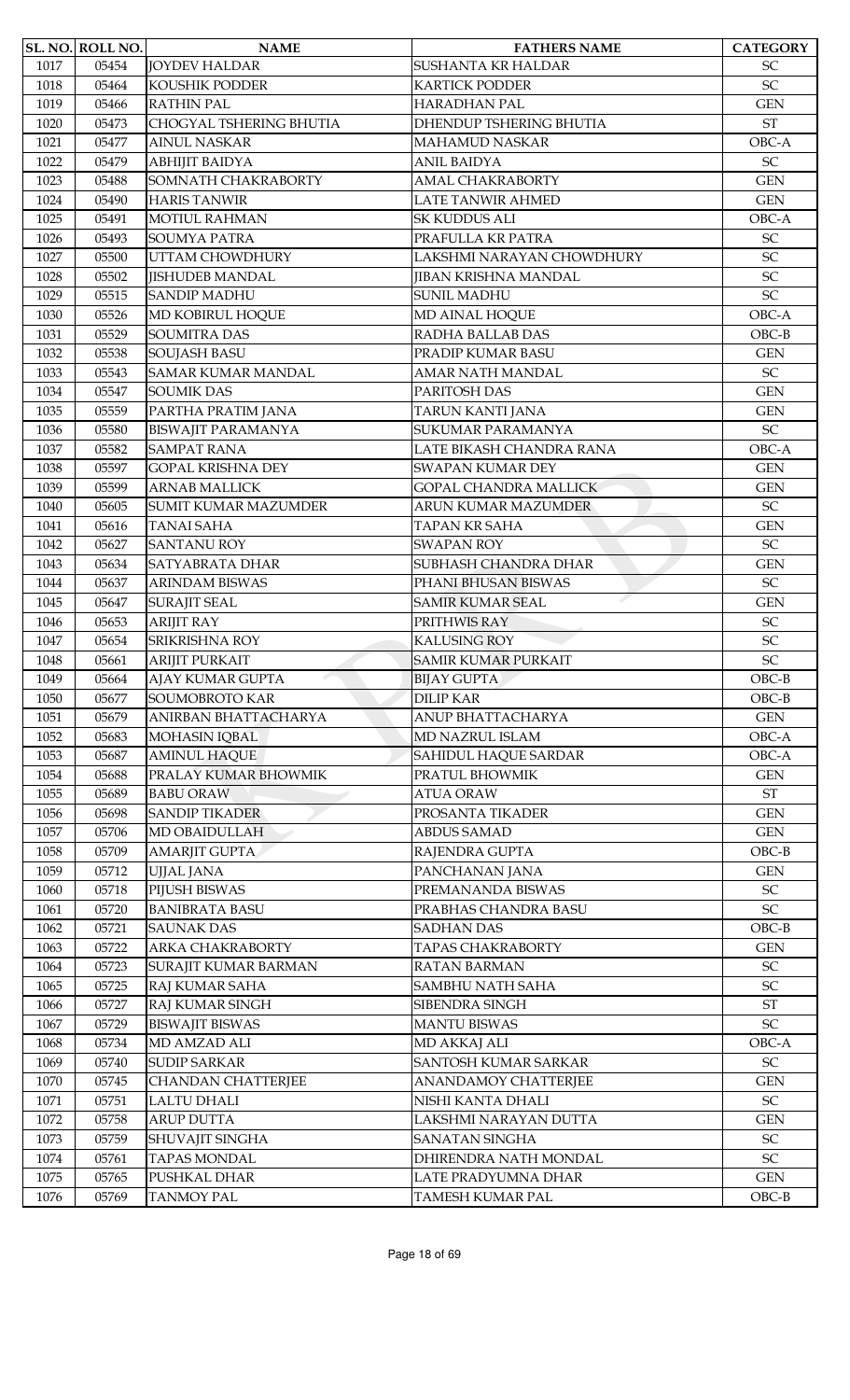|      | <b>SL. NO. ROLL NO.</b> | <b>NAME</b>                                       | <b>FATHERS NAME</b>                                       | <b>CATEGORY</b>                          |
|------|-------------------------|---------------------------------------------------|-----------------------------------------------------------|------------------------------------------|
| 1077 | 05773                   | <b>RAMEN KUMAR RAY</b>                            | <b>RATAN RAY</b>                                          | <b>SC</b>                                |
| 1078 | 05775                   | <b>RANJAN BARUA</b>                               | <b>BIBAKANANDA BARUA</b>                                  | <b>ST</b>                                |
| 1079 | 05777                   | <b>SAMARJIT NAG</b>                               | <b>AJIT KUMAR NAG</b>                                     | <b>GEN</b>                               |
| 1080 | 05788                   | <b>SUBRATA GHOSH</b>                              | <b>GOBINDA GHOSH</b>                                      | OBC-A                                    |
| 1081 | 05789                   | PALLAB BISWAS                                     | SACHINDRA NATH BISWAS                                     | SC                                       |
| 1082 | 05791                   | PROLAY SANFUI                                     | <b>DINESH CHANDRA SANFUI</b>                              | SC                                       |
| 1083 | 05800                   | <b>SOMESH CHATTERJEE</b>                          | NIRANJAN CHATTERJEE                                       | <b>GEN</b>                               |
| 1084 | 05801                   | <b>BISWAJIT BISWAS</b>                            | <b>LATE BALAI BISWAS</b>                                  | SC                                       |
| 1085 | 05807                   | <b>ASHOK NANDI</b>                                | <b>JUGAL KISHORE NANDI</b>                                | <b>GEN</b>                               |
| 1086 | 05808                   | <b>AYAN DEBNATH</b>                               | <b>ARUN DEBNATH</b>                                       | OBC-A                                    |
| 1087 | 05816                   | <b>BISWAJIT PAL</b>                               | <b>BHABA PRASAD PAL</b>                                   | <b>GEN</b>                               |
| 1088 | 05820                   | <b>ANUP CHIK BARAIK</b>                           | PUSPA CHIK BARAIK                                         | $\operatorname{ST}$                      |
| 1089 | 05821                   | <b>CHINTAMONI NASKAR</b>                          | MURARI MOHAN NASKAR                                       | $\ensuremath{\mathsf{SC}}$               |
| 1090 | 05823                   | <b>AVIK MITRA</b>                                 | <b>ASOKE KUMAR MITRA</b>                                  | <b>GEN</b>                               |
| 1091 | 05825                   | SIDDHESWAR BISWAS                                 | SWAPAN KUMAR BISWAS                                       | <b>GEN</b>                               |
| 1092 | 05828                   | <b>BIMAL KUMAR DEB SINGHA</b>                     | SWARNADHAR DEB SINGHA                                     | SC                                       |
| 1093 | 05830                   | <b>SUBIR MONDAL</b>                               | <b>BIDHAN CH MONDAL</b>                                   | <b>GEN</b>                               |
| 1094 | 05832                   | <b>TANMOY BHATTACHARJEE</b>                       | <b>SUNIL BHATTACHARJEE</b>                                | <b>GEN</b>                               |
| 1095 | 05839                   | <b>JEETENDRA DAW</b>                              | <b>MADAN MOHAN DAW</b>                                    | <b>GEN</b>                               |
| 1096 | 05843                   | <b>MRIDUL ROY</b>                                 | SRI SUDARU ROY                                            | $\ensuremath{\mathsf{SC}}$               |
| 1097 | 05845                   | <b>SHAMIM AKHTAR</b>                              | <b>ABDUL FATTAH</b>                                       | <b>GEN</b>                               |
| 1098 | 05850                   | SNEHASIS LAHA                                     | <b>DEBASIS LAHA</b>                                       | $OBC-B$                                  |
| 1099 | 05855                   | MUKESH SAHA                                       | <b>ASIT KUMAR SAHA</b>                                    | SC                                       |
| 1100 | 05862                   | <b>AVIJIT MONDAL</b>                              | KASHI NATH MONDAL                                         | SC                                       |
| 1101 | 05879                   | <b>KISHOR KR GANGULY</b>                          | DEB KUMAR GANGULY                                         | <b>GEN</b>                               |
| 1102 | 05880                   | PALTU SAHA                                        | <b>JOYDEB SAHA</b>                                        | <b>SC</b>                                |
| 1103 | 05881                   | <b>GOUR PADA SARKAR</b>                           | <b>SUKUMAR SARKAR</b>                                     | SC                                       |
| 1104 | 05882                   | <b>UTTAM PAL</b>                                  | <b>BABLU PAL</b>                                          | $OBC-B$                                  |
|      |                         |                                                   | <b>HIMANSHU KUMAR BOSE</b>                                |                                          |
| 1105 | 05883                   | <b>SUVRAM BOSE</b>                                |                                                           | <b>GEN</b><br>$\ensuremath{\mathsf{SC}}$ |
| 1106 | 05887<br>05888          | <b>CHANCHAL PRAMANIK</b><br><b>SHANTANU AGUAN</b> | <b>BISHNUHARI PRAMANIK</b><br><b>SACHINDRA NATH AGUAN</b> | SC                                       |
| 1107 |                         |                                                   |                                                           |                                          |
| 1108 | 05893                   | <b>RAJU LAL PRASAD</b><br><b>SAIKAT GHOSH</b>     | <b>MOHAN LAL PRASAD</b>                                   | SC<br><b>GEN</b>                         |
| 1109 | 05898                   |                                                   | <b>ASHOKE GHOSH</b>                                       |                                          |
| 1110 | 05901                   | <b>BAPPA MONDAL</b>                               | PANCHU GOPAL MONDAL                                       | SC                                       |
| 1111 | 05920                   | SUBHENDU KUMAR CHAKRABARTI                        | DIBYENDU CHAKRABARTI<br>ANIL KRISHNA TIKADAR              | <b>GEN</b>                               |
| 1112 | 05947                   | <b>AMRITA LAL TIKDAR</b>                          |                                                           | $\ensuremath{\mathsf{SC}}$               |
| 1113 | 05949                   | <b>DEBASISH PARAMANIK</b>                         | UDAYA PARAMANIK                                           | $OBC-B$                                  |
| 1114 | 05950                   | <b>SOUMYA DAS</b>                                 | SRI HIMANGSHU DAS                                         | <b>GEN</b>                               |
| 1115 | 05951                   | CHIRANJIT PAUL                                    | CHITTARANJAN PAUL                                         | OBC-A                                    |
| 1116 | 05956                   | OLIUR RAHAMAN SAHAJI                              | ABDUR RAHAMAN SAHAJI                                      | <b>GEN</b>                               |
| 1117 | 05958                   | <b>SUKANTA MANDAL</b>                             | RANJIT KUMAR MANDAL                                       | <b>GEN</b>                               |
| 1118 | 05959                   | <b>SIPAN BISWAS</b>                               | CHANDRA SHEKHAR BISWAS                                    | $\ensuremath{\mathsf{SC}}$               |
| 1119 | 05960                   | ANISUJJAMAN BISWAS                                | <b>ABUTAHER BISWAS</b>                                    | OBC-A                                    |
| 1120 | 05961                   | RAJESH OJHA                                       | LATE KARTICK OJHA                                         | SC                                       |
| 1121 | 05963                   | PARTHA PRITAM SANTRA                              | <b>MAHADEV SANTRA</b>                                     | <b>GEN</b>                               |
| 1122 | 05965                   | <b>SANGRAM SAHA</b>                               | NETAI KUMAR SAHA                                          | $\ensuremath{\mathsf{SC}}$               |
| 1123 | 05972                   | <b>ANUP KUMAR DEY</b>                             | <b>ASHOKE KUMAR DEY</b>                                   | <b>GEN</b>                               |
| 1124 | 05974                   | <b>INDRAJIT MONDAL</b>                            | MRINAL MONDAL                                             | $\ensuremath{\mathsf{SC}}$               |
| 1125 | 05986                   | <b>SANIUL BISWAS</b>                              | <b>ABDUL LATIF BISWAS</b>                                 | OBC-A                                    |
| 1126 | 05992                   | <b>SURAJIT ROY</b>                                | <b>GOBINDA ROY</b>                                        | <b>GEN</b>                               |
| 1127 | 05994                   | <b>SUBHAJIT PAUL</b>                              | SATYA NARAYAN PAUL                                        | <b>GEN</b>                               |
| 1128 | 05995                   | <b>ABHIJIT ROY</b>                                | <b>MONI MOHAN ROY</b>                                     | $\ensuremath{\mathsf{SC}}$               |
| 1129 | 06015                   | AKHILESH KUMAR GUPTA                              | OM PRAKASH GUPTA                                          | <b>GEN</b>                               |
| 1130 | 06016                   | ANINDYA CHAKRABORTY                               | SHRI SANJAY KUMAR CHAKRABORTY                             | <b>GEN</b>                               |
| 1131 | 06031                   | VINOD KUMAR GOND                                  | RAMA PRASAD GOND                                          | $\operatorname{ST}$                      |
| 1132 | 06033                   | <b>SUBASH MONDAL</b>                              | <b>TAPAN MONDAL</b>                                       | $\ensuremath{\mathsf{SC}}$               |
| 1133 | 06043                   | <b>SUMAN KUMAR GAYEN</b>                          | PRABHAS KUMAR GAYEN                                       | SC                                       |
| 1134 | 06046                   | <b>GOUTAM GHOSH</b>                               | LATE GOPAL CHANDRA GHOSH                                  | <b>GEN</b>                               |
| 1135 | 06055                   | <b>SONU SHAW</b>                                  | <b>BABURAM SHAW</b>                                       | $OBC-B$                                  |
| 1136 | 06057                   | <b>MD IRFAN</b>                                   | <b>MD QURBAN</b>                                          | OBC-A                                    |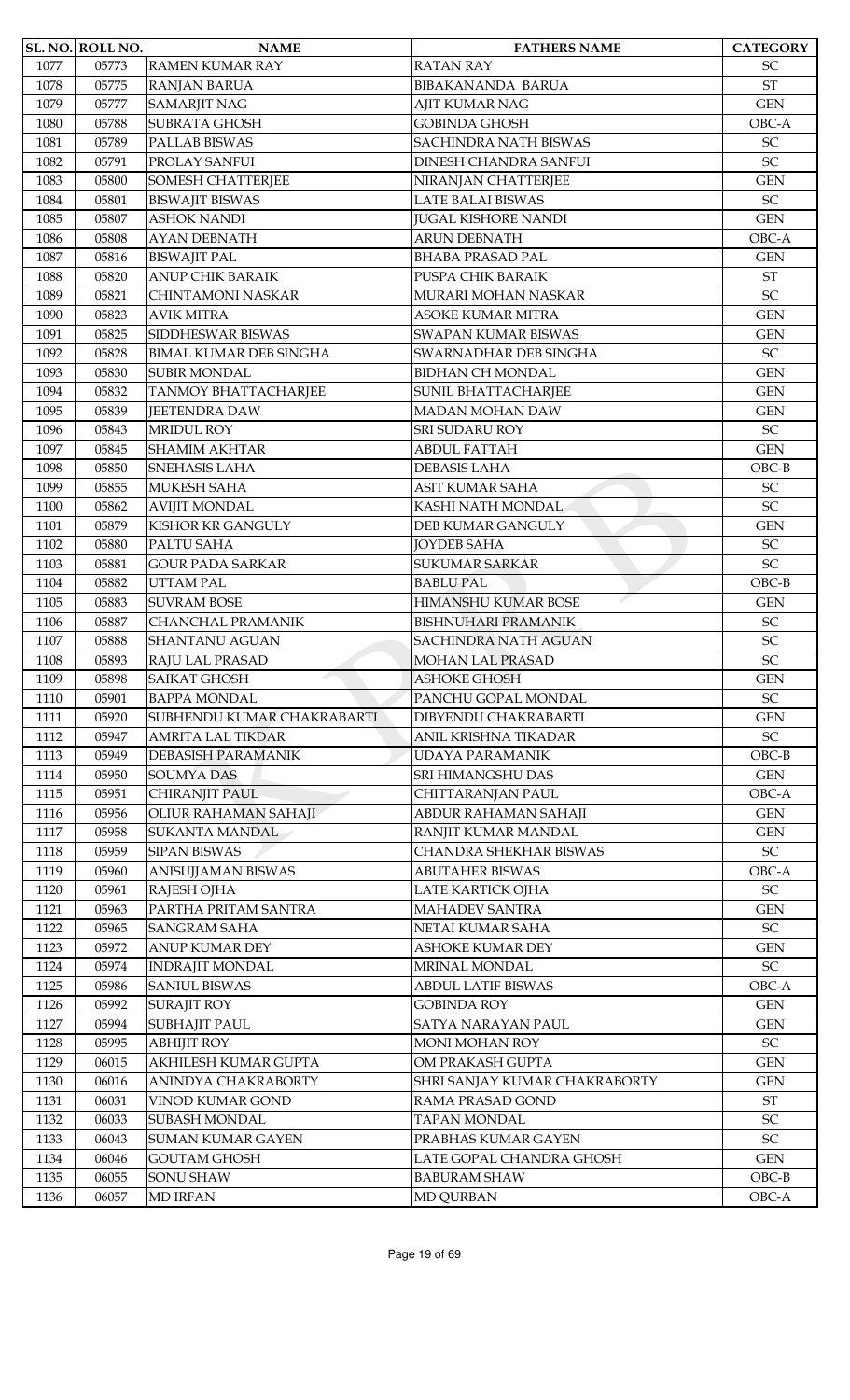|      | SL. NO. ROLL NO. | <b>NAME</b>               | <b>FATHERS NAME</b>         | <b>CATEGORY</b>            |
|------|------------------|---------------------------|-----------------------------|----------------------------|
| 1137 | 06059            | HIMADRI SEKHAR MONDAL     | PALASH KUMAR MONDAL         | $\ensuremath{\mathsf{SC}}$ |
| 1138 | 06061            | <b>ANIRBAN GHOSH</b>      | <b>ASOKE KUMAR GHOSH</b>    | <b>GEN</b>                 |
| 1139 | 06062            | <b>ANUPAM MUKHERJEE</b>   | PROVAKAR MUKHERJEE          | <b>GEN</b>                 |
| 1140 | 06064            | MD EMAMUDDIN SARKAR       | MD KOLIMUDDIN SARKAR        | OBC-A                      |
| 1141 | 06087            | <b>JAGADISH PURKAIT</b>   | <b>LAL MOHAN PURKAIT</b>    | $\ensuremath{\mathsf{SC}}$ |
| 1142 | 06089            | <b>JAYDEB TRIPATHI</b>    | <b>BIMAL KUMAR TRIPATHI</b> | <b>GEN</b>                 |
| 1143 | 06090            | SANJIT KUMAR MANDAL       | <b>SANTOSH KUMAR MANDAL</b> | <b>GEN</b>                 |
| 1144 | 06092            | <b>JAYDIP DAS</b>         | <b>BIJAN KUMAR DAS</b>      | <b>GEN</b>                 |
| 1145 | 06094            | <b>ANINDA SINHA</b>       | <b>BARUN KUMAR SINHA</b>    | OBC-A                      |
| 1146 | 06096            | <b>SUMAN UJJAL</b>        | <b>GOLAM KIBRIA</b>         | OBC-A                      |
| 1147 | 06097            | <b>SUDIP BISWAS</b>       | SARBESWAR BISWAS            | SC                         |
| 1148 | 06098            | <b>DEBABRATA DAS</b>      | <b>GOBINDA DAS</b>          | SC                         |
| 1149 | 06099            | PANKAJ ADHIKARY           | PROFULLA ADHIKARY           | SC                         |
| 1150 | 06101            | <b>TAPAS MALAKAR</b>      | KUMUDRANJAN MALAKAR         | $\ensuremath{\mathsf{SC}}$ |
| 1151 | 06103            | <b>AVIJIT DAS</b>         | <b>BADAL DAS</b>            | SC                         |
| 1152 | 06124            | <b>SANJOY BOSE</b>        | <b>BISWANATH BOSE</b>       | <b>GEN</b>                 |
| 1153 | 06127            | <b>ANUPAL MAJUMDER</b>    | ASIT BARAN MAJUMDER         | $\ensuremath{\mathsf{SC}}$ |
| 1154 | 06129            | <b>SUJOY DAS</b>          | KARTICK CHANDRA DAS         | <b>GEN</b>                 |
| 1155 | 06130            | <b>SUDIPTA GHOSH</b>      | <b>SUBHAS GHOSH</b>         | <b>GEN</b>                 |
| 1156 | 06133            | <b>SABYASACHI MALLICK</b> | <b>BIKASH MALLICK</b>       | SC                         |
| 1157 | 06134            | MD HAMIDUL ISLAM          | SK ZAMAL UDDIN              | <b>GEN</b>                 |
| 1158 | 06135            | KOUSHIK ROY               | <b>MADAN KUMAR ROY</b>      | <b>GEN</b>                 |
| 1159 | 06147            | <b>DEBASIS KUMAR DAS</b>  | <b>BABULAL DAS</b>          | SC                         |
| 1160 | 06149            | <b>DEBASISH PAUL</b>      | <b>DILIP PAUL</b>           | $OBC-B$                    |
| 1161 | 06155            | <b>JAMSHED HOSSAIN</b>    | <b>GOLAM HOSSAIN</b>        | <b>GEN</b>                 |
| 1162 | 06164            | TUHIN SUBHRA DAS          | <b>TAPAN KUMAR DAS</b>      | SC                         |
| 1163 | 06168            | <b>ASHIS DAS</b>          | NIRMAL KANTI DAS            | <b>GEN</b>                 |
| 1164 | 06171            | <b>MRINMOY SARKAR</b>     | <b>MAHADEB SARKAR</b>       | SC                         |
| 1165 | 06182            | <b>DHIRAJ KUMAR SAH</b>   | RAJ DEO SAH                 | <b>ST</b>                  |
| 1166 | 06192            | <b>KAILASH SHAW</b>       | DAYA CHAND SHAW             | $OBC-B$                    |
| 1167 | 06195            | <b>GOPAL ROY</b>          | <b>GOURANGA CHANDRA ROY</b> | SC                         |
| 1168 | 06212            | HASANUR ZAMAN MOMIN       | <b>ANARUL MOMIN</b>         | OBC-A                      |
| 1169 | 06217            | SOUGATO ROY               | <b>SRIMAN CHANDRA ROY</b>   | <b>GEN</b>                 |
| 1170 | 06221            | PARITOSH HALDAR           | <b>BISWANATH HALDAR</b>     | $\ensuremath{\mathsf{SC}}$ |
| 1171 | 06226            | <b>WASIM AKHTAR</b>       | <b>MD MURSALIN</b>          | OBC-A                      |
| 1172 | 06227            | MD IKHLAQUE ALAM          | <b>IBRAR AHMED</b>          | OBC-A                      |
| 1173 | 06230            | <b>NAZRUL SARDAR</b>      | <b>SAFIQUL SARDAR</b>       | OBC-A                      |
| 1174 | 06231            | <b>TARUN KUMAR BISWAS</b> | <b>B P BISWAS</b>           | $\ensuremath{\mathsf{SC}}$ |
| 1175 | 06232            | PROSENRAJ GUPTA           | RAM LAKSHMAN GUPTA          | <b>GEN</b>                 |
| 1176 | 06234            | <b>BADAL CHANDRA DAS</b>  | <b>ASHUTOSH DAS</b>         | SC                         |
| 1177 | 06236            | <b>BHUPESH SARKAR</b>     | <b>BHAGYADHAR SARKAR</b>    | $\ensuremath{\mathsf{SC}}$ |
| 1178 | 06238            | <b>DIPANKAR DHARA</b>     | <b>GOPAL CHANDRA DHARA</b>  | <b>GEN</b>                 |
| 1179 | 06247            | <b>BIPLAB SARKAR</b>      | <b>BHENDU SARKAR</b>        | SC                         |
| 1180 | 06250            | <b>SUSHANTA SARDAR</b>    | <b>GOPAL CHANDRA SARDAR</b> | $\ensuremath{\mathsf{SC}}$ |
| 1181 | 06251            | <b>MILAN MONDAL</b>       | SANTOSH KUMAR MONDAL        | $\ensuremath{\mathsf{SC}}$ |
| 1182 | 06266            | <b>MANJIT GOYAL</b>       | <b>GOVIND GOYAL</b>         | <b>GEN</b>                 |
| 1183 | 06278            | <b>DEBDAS BAIDYA</b>      | AMIYA BAIDYA                | $\ensuremath{\mathsf{SC}}$ |
| 1184 | 06279            | PANKAJ KUMAR SINGH        | PRADYUMNA PRASAD SINGH      | $OBC-B$                    |
| 1185 | 06282            | TAPAN KUMAR MAHATO        | SHISHIR KUMAR MAHATO        | $\operatorname{ST}$        |
| 1186 | 06288            | <b>SUBRATA KR MAHATO</b>  | <b>ASHOKE KR MAHATO</b>     | $OBC-B$                    |
| 1187 | 06292            | <b>TUSHAR ADHIKARY</b>    | <b>BIMAL ADHIKARY</b>       | $\ensuremath{\mathsf{SC}}$ |
| 1188 | 06298            | SOUMYAKANTI BASUMALLICK   | SWADESH BASUMALLICK         | <b>GEN</b>                 |
| 1189 | 06301            | MD MANAWAR KHAN           | MD IMAMAN KHAN              | <b>GEN</b>                 |
| 1190 | 06305            | MITHUN MAHATO             | <b>MAHADEV MAHATO</b>       | $\operatorname{ST}$        |
| 1191 | 06307            | PRASENJIT NASKAR          | PARESH CHANDRA NASKAR       | $\ensuremath{\mathsf{SC}}$ |
| 1192 | 06331            | <b>BISHU GURUNG</b>       | DIL BAHADUR GURUNG          | <b>GEN</b>                 |
| 1193 | 06332            | <b>CINTHAL GHOSH</b>      | NIRMAL KUMAR GHOSH          | OBC-A                      |
| 1194 | 06333            | <b>AKHIL GHOSH</b>        | AMULYA GHOSH                | $OBC-B$                    |
| 1195 | 06337            | <b>SUBRATA PAUL</b>       | <b>ANIL CH PAUL</b>         | $OBC-B$                    |
|      |                  | MD AZHARUDDIN ANSARI      |                             | OBC-A                      |
| 1196 | 06344            |                           | MD SERAJ ANSARI             |                            |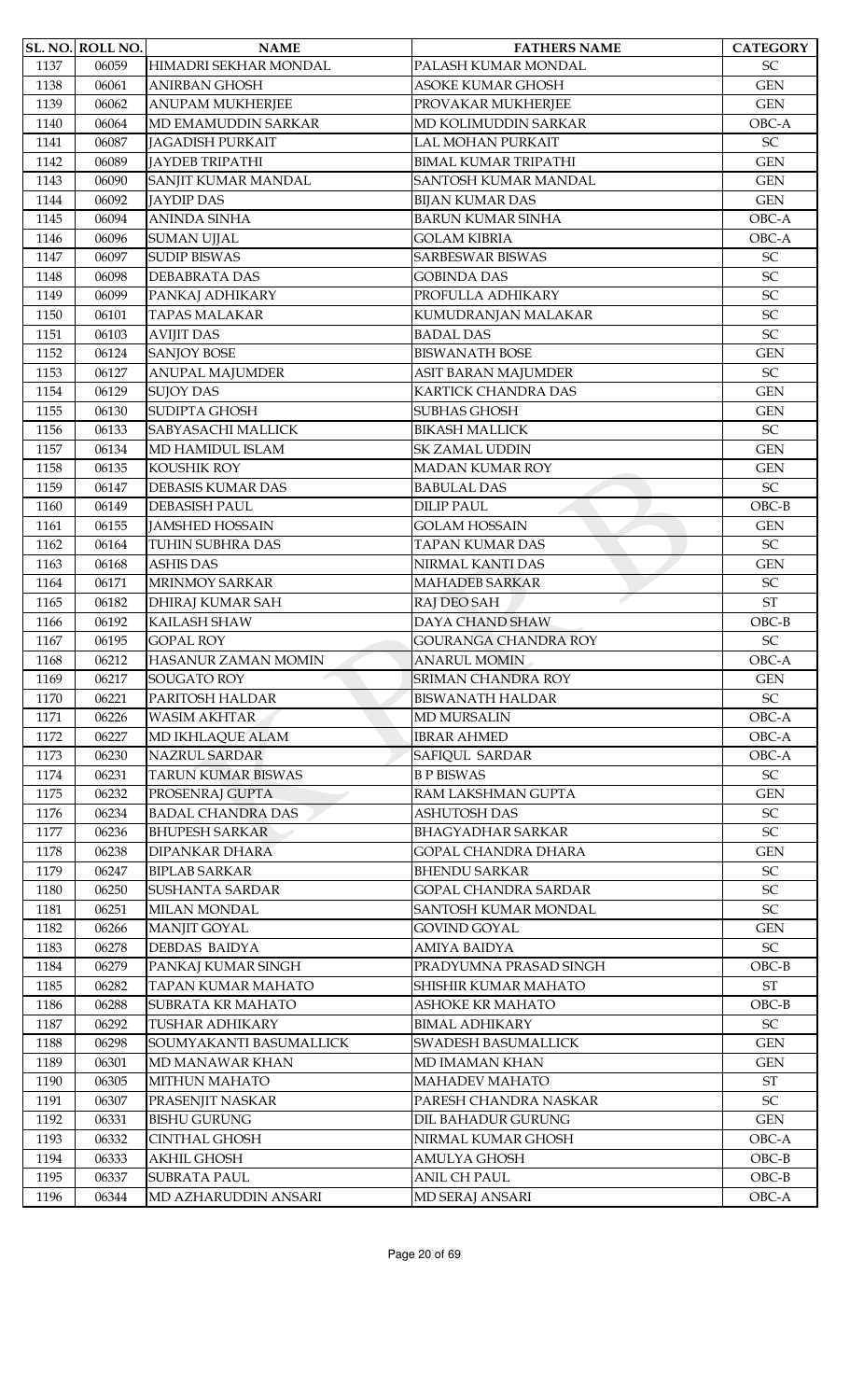|      | SL. NO. ROLL NO. | <b>NAME</b>                | <b>FATHERS NAME</b>          | <b>CATEGORY</b>            |
|------|------------------|----------------------------|------------------------------|----------------------------|
| 1197 | 06354            | <b>AVIJIT MONDAL</b>       | CHITTARANJAN MONDAL          | SC                         |
| 1198 | 06355            | <b>BISWAJIT ADHIKARY</b>   | SUDHIR ADHIKARY              | SC                         |
| 1199 | 06364            | <b>TARAK NATH MAJHI</b>    | MRINAL KANTI MAJHI           | SC                         |
| 1200 | 06365            | <b>AMALENDU GHOSH</b>      | GOPESWAR GHOSH               | OBC-A                      |
| 1201 | 06383            | KISHORE KR GHOSH           | <b>KARTICK CH GHOSH</b>      | OBC-A                      |
| 1202 | 06385            | SUBHRAKANTI SAHA           | PRADIP KUMAR SAHA            | <b>GEN</b>                 |
| 1203 | 06386            | <b>SANTANU MALLICK</b>     | SHYAMAL KUMAR MALLICK        | <b>GEN</b>                 |
| 1204 | 06388            | <b>BIKASH MINJ</b>         | LATE CYRIL MINJ              | $\operatorname{ST}$        |
| 1205 | 06389            | MD AKTAR AHAMMED           | MD ABUL KASHEM MONDAL        | OBC-A                      |
| 1206 | 06391            | <b>BAPAN GHOSH</b>         | PANDAB GHOSH                 | <b>GEN</b>                 |
| 1207 | 06392            | <b>BIDYUT DAS</b>          | <b>SUNIL KR DAS</b>          | SC                         |
| 1208 | 06400            | <b>IKBAL HOSSAIN</b>       | <b>AMINUL ISLAM</b>          | OBC-A                      |
| 1209 | 06403            | <b>CHINMOY BARMAN</b>      | <b>SAMAR KR BARMAN</b>       | SC                         |
| 1210 | 06404            | PRITAM SARATHI ROY         | PRONAB KANTI ROY             | <b>GEN</b>                 |
| 1211 | 06410            | <b>RAJIB DAS</b>           | <b>MANARANJAN DAS</b>        | SC                         |
| 1212 | 06412            | UJJWAL KARMAKAR            | UDAY CHANDRA KARMAKAR        | $OBC-B$                    |
| 1213 | 06418            | <b>RANA BISWAS</b>         | KSHUDIRAM BISWAS             | SC                         |
| 1214 | 06426            | PROHLLAD SARKAR            | TARAK CHANDRA SARKAR         | SC                         |
| 1215 | 06432            | <b>ARUP RATAN DAS</b>      | MRINAL KANTI DAS             | SC                         |
| 1216 | 06439            | SARBARTHA GHOSH            | <b>SANKAR GHOSH</b>          | <b>GEN</b>                 |
| 1217 | 06440            | <b>UJJAL SEN</b>           | SUBHAS CHANDRA SEN           | <b>GEN</b>                 |
| 1218 | 06447            | ARDHENDU CHOUDHURI         | LATE SARODINDU CHOUDHURI     | SC                         |
| 1219 | 06451            | MD ENAMUR RAHAMAN          | MD YOUNUS ALI MOLLA          | <b>GEN</b>                 |
|      |                  |                            |                              |                            |
| 1220 | 06463            | <b>URGEN LEPCHA</b>        | <b>UGEN LEPCHA</b>           | <b>ST</b>                  |
| 1221 | 06475            | DEEPANKAR RAKSHIT          | LATE BIRESWAR RAKSHIT        | <b>GEN</b>                 |
| 1222 | 06476            | WASIM RAJA MOLLA           | <b>GOLAM MOHIUDDIN MOLLA</b> | OBC-A                      |
| 1223 | 06478            | MOHANLAL DEY               | PRABIR KUMAR DEY             | <b>GEN</b>                 |
| 1224 | 06480            | RUDRA SHEKHAR MUKHERJEE    | <b>BISWANATH MUKHERJEE</b>   | <b>GEN</b>                 |
| 1225 | 06486            | PRADIP KUMAR SHAW          | RAJARAM SHAW                 | <b>GEN</b>                 |
| 1226 | 06492            | <b>MRINMOY GHOSH</b>       | PADMESWAR GHOSH              | <b>GEN</b>                 |
| 1227 | 06498            | NRIPENDRA SANFUI           | PRABIR SANFUI                | SC                         |
| 1228 | 06499            | <b>DEBASIS SAHA</b>        | <b>DILIP SAHA</b>            | <b>GEN</b>                 |
| 1229 | 06500            | ALLMABUD MANDAL            | ALI QUADAR MANDAL            | OBC-A                      |
| 1230 | 06506            | DAVID RAJA TOPNO           | <b>ALBERT TOPNO</b>          | $\operatorname{ST}$        |
| 1231 | 06511            | <b>UDAY BISWAS</b>         | <b>MADAN BISWAS</b>          | SC                         |
| 1232 | 06512            | <b>SAMARENDRA SAHA</b>     | <b>DULAL CHANDRA SAHA</b>    | <b>GEN</b>                 |
| 1233 | 06516            | <b>RAJDEEP SARKAR</b>      | <b>BHABATOSH SARKAR</b>      | <b>GEN</b>                 |
| 1234 | 06518            | <b>ANUP DAS</b>            | NITYANANDA DAS               | SC                         |
| 1235 | 06519            | <b>SUROJIT SHAW</b>        | MADAN MOHAN SHAW             | $\operatorname{ST}$        |
| 1236 | 06523            | <b>BABOR ALI</b>           | RIAJUL HOQUE                 | OBC-A                      |
| 1237 | 06525            | <b>SAMARESH DAS</b>        | <b>INDRAJIT DAS</b>          | <b>GEN</b>                 |
| 1238 | 06527            | <b>AVIJIT DAS</b>          | <b>ANJAN DAS</b>             | SC                         |
| 1239 | 06530            | MITHUN KUMAR PAUL          | MILON KUMAR PAUL             | $OBC-B$                    |
| 1240 | 06535            | <b>AMIT SAHA</b>           | LATE ASHOKE SAHA             | SC                         |
| 1241 | 06536            | RAHUL KUMAR SAHA           | <b>DEBDAS SAHA</b>           | <b>GEN</b>                 |
| 1242 | 06537            | <b>AYAN DAS</b>            | PRIYA RANJAN DAS             | <b>GEN</b>                 |
| 1243 | 06542            | PRADIP ROY                 | <b>AMIN ROY</b>              | $\ensuremath{\mathsf{SC}}$ |
| 1244 | 06544            | MALAY KUMAR PATI           | ABANI BHUSAN PATI            | <b>GEN</b>                 |
| 1245 | 06545            | MD SABBIR AHMED KHAN       | MD ABDUR ROUF KHAN           | <b>GEN</b>                 |
| 1246 | 06546            | PROTYUSH ROY               | PRANAB KUMAR ROY             | <b>GEN</b>                 |
| 1247 | 06548            | <b>SUMAN NANDY</b>         | NIL RATAN NANDY              | <b>GEN</b>                 |
| 1248 | 06561            | <b>ATANU SAHOO</b>         | SRI RABINDRA NATH SAHOO      | <b>GEN</b>                 |
| 1249 | 06563            | <b>TANMOY GANGULY</b>      | CHAKRADHARI GANGULY          | <b>GEN</b>                 |
| 1250 | 06565            | <b>ANURAG RAI</b>          | <b>RAJU RAI</b>              | <b>GEN</b>                 |
| 1251 | 06585            | <b>BISWAJIT SAHA</b>       | <b>SAMIR SAHA</b>            | $\ensuremath{\mathsf{SC}}$ |
| 1252 | 06591            | <b>JALALUDDIN TARAFDER</b> | SAHIDUL HAQUE TARAFDER       | <b>GEN</b>                 |
| 1253 | 06593            | KARTICK CHANDRA GHOSH      | AJIT KUMAR GHOSH             | OBC-A                      |
| 1254 | 06596            | SUBHANKAR SAHA             | <b>SUBROTA SAHA</b>          | <b>GEN</b>                 |
| 1255 | 06598            | SIDDHARTH MALLICK          | <b>GANGA MALLICK</b>         | <b>SC</b>                  |
| 1256 | 06599            | AMIT KUMAR RAJAK           | ASHOK KUMAR RAJAK            | $\ensuremath{\mathsf{SC}}$ |
|      |                  |                            |                              |                            |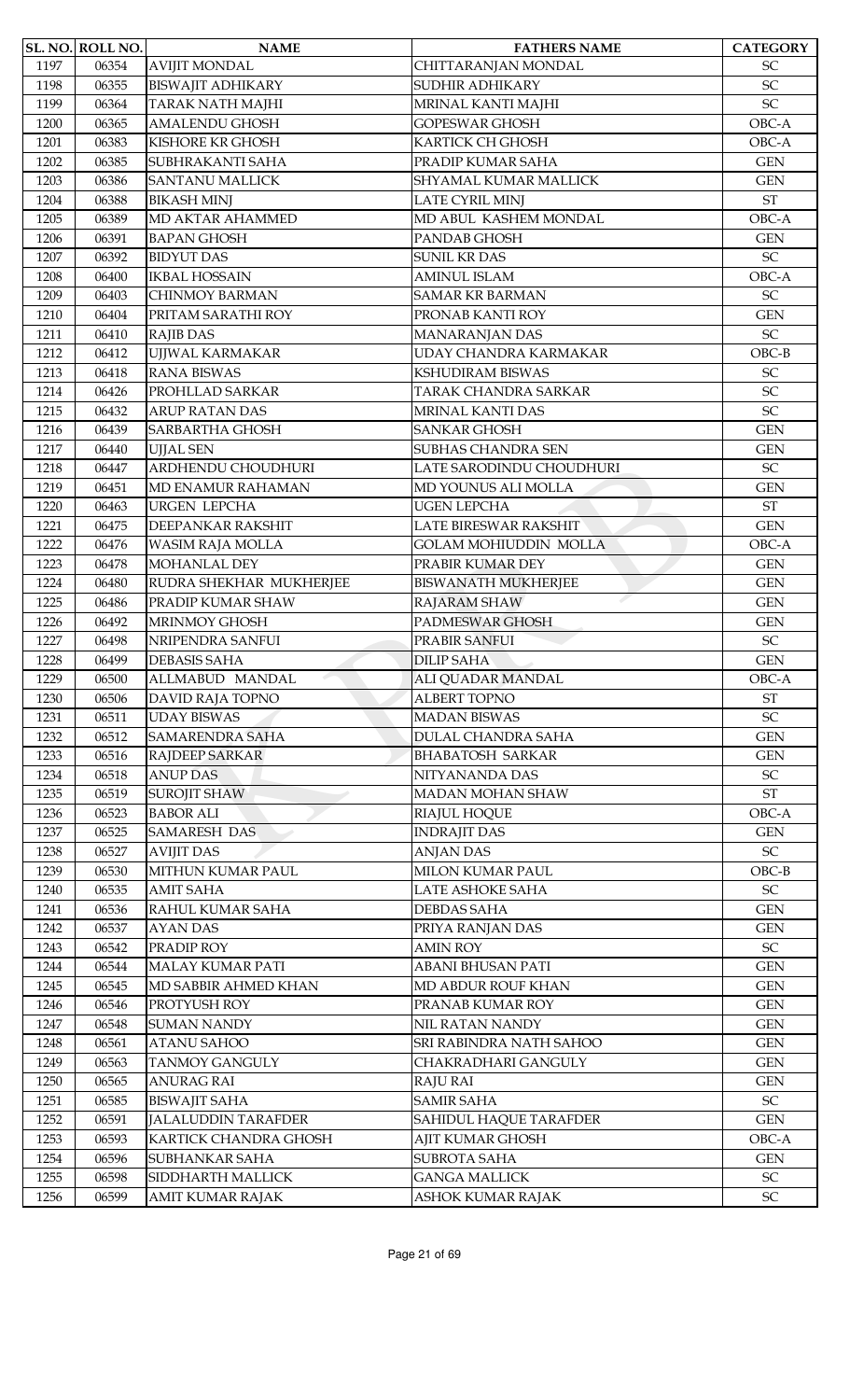|              | SL. NO. ROLL NO. | <b>NAME</b>               | <b>FATHERS NAME</b>         | <b>CATEGORY</b>                          |
|--------------|------------------|---------------------------|-----------------------------|------------------------------------------|
| 1257         | 06600            | <b>JAY MAJUMDER</b>       | <b>GOUTAM MAJUMDER</b>      | <b>GEN</b>                               |
| 1258         | 06603            | MD SHAHID ALI SIDDIQUE    | <b>MD ANISUR RAHMAN</b>     | <b>GEN</b>                               |
| 1259         | 06606            | <b>SAJAL MISHRA</b>       | PRANTOSH MISHRA             | <b>GEN</b>                               |
| 1260         | 06609            | <b>SUMANTA PURKAIT</b>    | <b>SUFAL PURKAIT</b>        | <b>GEN</b>                               |
| 1261         | 06611            | <b>SURAJIT BISWAS</b>     | <b>AMAR BISWAS</b>          | <b>GEN</b>                               |
| 1262         | 06615            | <b>BINAY LIMBU</b>        | <b>JAI BAHADUR LIMBU</b>    | <b>ST</b>                                |
| 1263         | 06619            | ARUP KRISHAN NASKAR       | SUSHIL NASKAR               | SC                                       |
| 1264         | 06621            | <b>MAMUN MANDAL</b>       | <b>AKKEL MANDAL</b>         | OBC-A                                    |
| 1265         | 06627            | <b>SANDIP NANDI</b>       | <b>SHIB SANKAR NANDI</b>    | $OBC-B$                                  |
| 1266         | 06636            | <b>BIRAJ MONDAL</b>       | LT ATUL PRASAD MONDAL       | <b>GEN</b>                               |
| 1267         | 06644            | <b>BISWAJIT DAS</b>       | <b>SACHINATH DAS</b>        | <b>GEN</b>                               |
| 1268         | 06656            | <b>BISWAJIT SEN</b>       | <b>ANIL KUMAR SEN</b>       | OBC-A                                    |
| 1269         | 06660            | <b>ANANEAS HANSDA</b>     | <b>KISTU HANSDA</b>         | $\operatorname{ST}$                      |
| 1270         | 06667            | <b>MANISH TOPNO</b>       | PRABHUDAN TOPNO             | <b>ST</b>                                |
| 1271         | 06670            | <b>DIPANKAR BARUI</b>     | <b>TAPAN BARUI</b>          | <b>GEN</b>                               |
| 1272         | 06673            | PRATICK MONDAL            | PRABHAT MONDAL              | <b>GEN</b>                               |
| 1273         | 06688            | MITHLESH SINGH            | SITARAM SINGH               | <b>GEN</b>                               |
| 1274         | 06693            | <b>SOURAV BIJOLI</b>      | PREMANANDA BIJOLI           | $\ensuremath{\mathsf{SC}}$               |
| 1275         | 06698            | <b>ANINDYA BISWAS</b>     | <b>ASUTOSH BISWAS</b>       | SC                                       |
| 1276         | 06701            | <b>BIKASH BHAGAT</b>      | NAGENDRA BHAGAT             | <b>GEN</b>                               |
| 1277         | 06702            | ABHIK KUMAR BHAT          | <b>AVOY PADA BHAT</b>       | <b>GEN</b>                               |
| 1278         | 06713            | <b>SANJOY DUTTA</b>       | PRABIR DUTTA                | <b>GEN</b>                               |
| 1279         | 06725            | <b>KASHIF RABBANI</b>     | MOHAMMED GHOLAM RABBANI     | OBC-A                                    |
| 1280         | 06726            | <b>VISHAL GABUR</b>       | LATE SUBODH KUMAR GABUR     | <b>ST</b>                                |
|              |                  | <b>ANISH BISWAS</b>       | <b>AMAL BISWAS</b>          |                                          |
| 1281<br>1282 | 06748<br>06753   | KRISHNA KUMAR SHARMA      | LATE DIN DAYAL SHARMA       | <b>GEN</b><br>$\ensuremath{\mathsf{SC}}$ |
|              | 06754            | SEKHAR CHANDRA BISWAS     | <b>DULAL CHANDRA BISWAS</b> | SC                                       |
| 1283         |                  |                           |                             |                                          |
| 1284         | 06755            | <b>ASLAM PARWEZ</b>       | <b>MD WALIULLAH</b>         | OBC-A                                    |
| 1285         | 06760            | <b>ABDUL RAHAMAN</b>      | MAHAMMAD SAMIM              | <b>GEN</b>                               |
| 1286         | 06762            | SWARNA DIP SIL            | <b>DULAL KUMAR SIL</b>      | <b>GEN</b>                               |
| 1287         | 06765            | SHUBHAJIT DAS             | CHITTA RANJAN DAS           | <b>GEN</b>                               |
| 1288         | 06772            | <b>BAPPADITYA SARKAR</b>  | <b>SANAT SARKAR</b>         | $\ensuremath{\mathsf{SC}}$               |
| 1289         | 06777            | DAWA NAMGAY BHUTIA        | NIMA WANGDI BHUTIA          | <b>ST</b>                                |
| 1290         | 06781            | <b>ASIT BHAKTA</b>        | NARENDRA NATH BHAKTA        | $\ensuremath{\mathsf{SC}}$               |
| 1291         | 06785            | KRISHNADHAN PRAMANICK     | KALIPADA PRAMANICK          | $OBC-B$                                  |
| 1292         | 06790            | SUBHRA CHAKRABORTY        | <b>SWAPAN CHAKRABORTY</b>   | <b>GEN</b>                               |
| 1293         | 06798            | <b>BIBHISON DAS</b>       | NISHI KANTA DAS             | $\ensuremath{\mathsf{SC}}$               |
| 1294         | 06801            | SUBHANKAR NANDAN          | DIPAK KUMAR NANDAN          | <b>GEN</b>                               |
| 1295         | 06803            | <b>MD ASRIF REZA</b>      | <b>KHUSMAHAMMAD</b>         | <b>GEN</b>                               |
| 1296         | 06807            | <b>AMIT KUMAR SINGH</b>   | ARUN PRAKASH SINGH          | <b>GEN</b>                               |
| 1297         | 06808            | <b>RABINDRA NATH DAS</b>  | <b>ANIL NATH DAS</b>        | <b>GEN</b>                               |
| 1298         | 06810            | <b>SAMIRAN RAY</b>        | LATE SARADA KANTA RAY       | $\ensuremath{\mathsf{SC}}$               |
| 1299         | 06816            | MATIUL HOQUE MONDAL       | KASHEM ALI MONDAL           | OBC-A                                    |
| 1300         | 06821            | <b>SUDIPTA GHOSAL</b>     | LATE BADAL GHOSAL           | <b>GEN</b>                               |
| 1301         | 06828            | PRANAB ROY                | <b>MANINDRA ROY</b>         | $\ensuremath{\mathsf{SC}}$               |
| 1302         | 06832            | <b>CHAYAN GHOSH</b>       | <b>CHANDI CHARAN GHOSH</b>  | <b>GEN</b>                               |
| 1303         | 06850            | SIBAPRASAD BARIK          | <b>GOURAHARI BARIK</b>      | <b>GEN</b>                               |
| 1304         | 06858            | <b>UJJAL HALDER</b>       | <b>MEGHNATH HALDER</b>      | $\ensuremath{\mathsf{SC}}$               |
| 1305         | 06860            | <b>SANU NASKAR</b>        | JAHAR LAL NASKAR            | <b>GEN</b>                               |
| 1306         | 06872            | <b>AYAN GUPTA</b>         | <b>GOUTAM GUPTA</b>         | <b>GEN</b>                               |
| 1307         | 06873            | <b>SOURAV MAITI</b>       | <b>SRIKANTA MAITI</b>       | <b>GEN</b>                               |
| 1308         | 06875            | <b>MALAY PAN</b>          | NIRAPADA PAN                | <b>GEN</b>                               |
| 1309         | 06877            | PRITHWISH CHATTERJEE      | PROVAS CHATTERJEE           | <b>GEN</b>                               |
| 1310         | 06879            | <b>BISWADIP CHOWDHURY</b> | SOUMEN CHOWDHURY            | ST                                       |
| 1311         | 06883            | <b>SUVANKAR BISWAS</b>    | <b>SUKUMAR BISWAS</b>       | $\ensuremath{\mathsf{SC}}$               |
| 1312         | 06887            | <b>SUMAN SAHA</b>         | <b>BAISHNAB SAHA</b>        | $\ensuremath{\mathsf{SC}}$               |
| 1313         | 06900            | SOURAV BHATTACHARJEE      | SRISTIDHAR BHATTACHARJEE    | <b>GEN</b>                               |
| 1314         | 06901            | ABDUL KADIR MOLLAH        | SELIM ALI MOLLAH            | OBC-A                                    |
| 1315         | 06902            | <b>DIPSANKAR DAS</b>      | <b>RABI SANKAR DAS</b>      | $\ensuremath{\mathsf{SC}}$               |
| 1316         | 06907            | <b>SK MAIDUL ISLAM</b>    | SK SAHADAT ALI              | $OBC-A$                                  |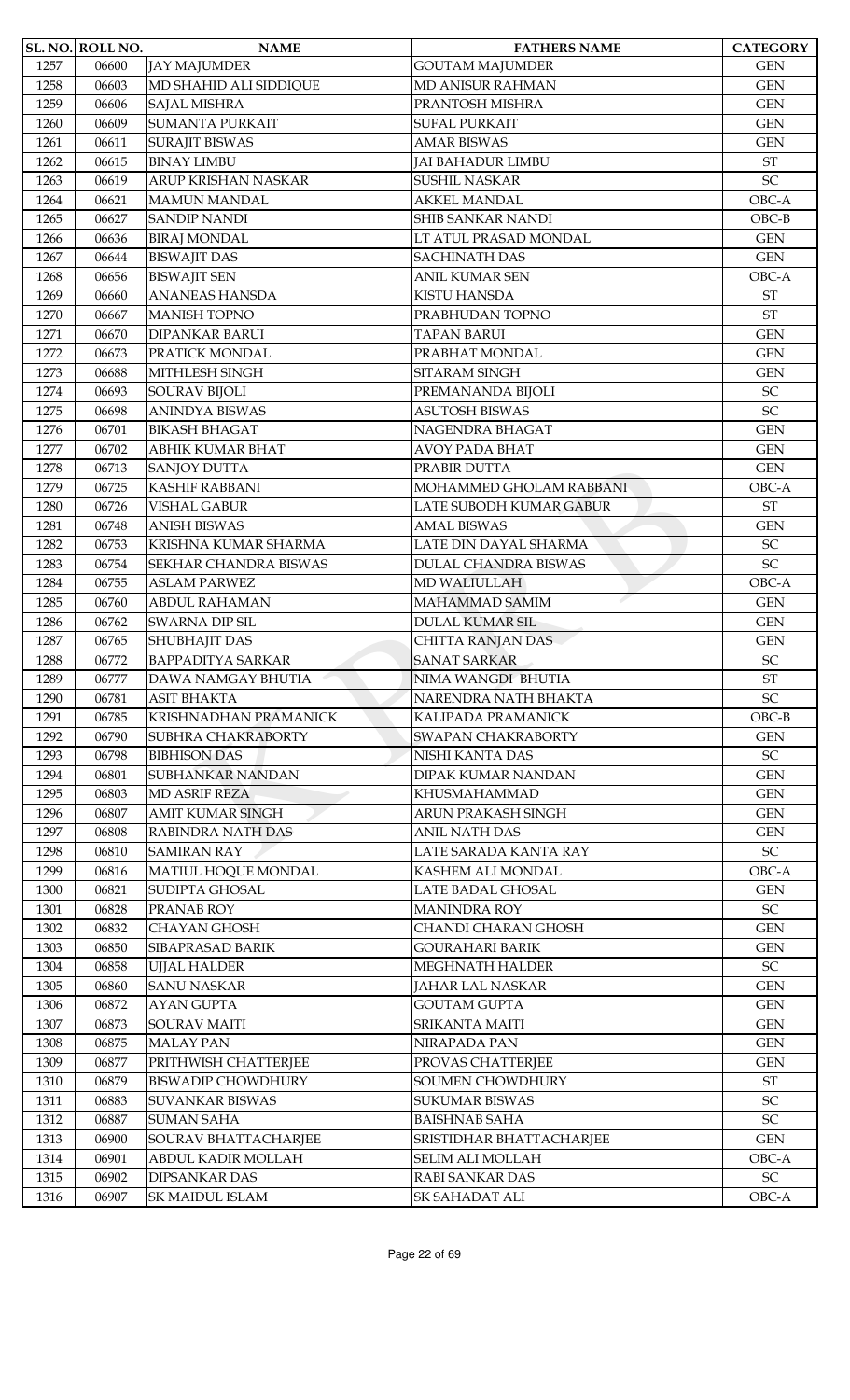|      | <b>SL. NO. ROLL NO.</b> | <b>NAME</b>                | <b>FATHERS NAME</b>          | <b>CATEGORY</b>            |
|------|-------------------------|----------------------------|------------------------------|----------------------------|
| 1317 | 06913                   | <b>ANANTA PRASAD BIT</b>   | <b>ARUN CHANDRA BIT</b>      | $OBC-B$                    |
| 1318 | 06917                   | <b>ABHIJIT HALDER</b>      | ASHOK HALDER                 | SC                         |
| 1319 | 06918                   | PALDEN BHUTIA              | DORJEE WANGCHUK BHUTIA       | <b>ST</b>                  |
| 1320 | 06920                   | <b>SHUBHRA PAUL</b>        | NITAI CHANDRA PAUL           | $OBC-B$                    |
| 1321 | 06921                   | <b>ARKA DE</b>             | <b>SAMIR KR DE</b>           | <b>GEN</b>                 |
| 1322 | 06927                   | PALDEN TSH BHUTIA          | NAMGYAL TSH BHUTIA           | <b>ST</b>                  |
| 1323 | 06942                   | SAURABH KANTI MONDAL       | <b>DILIP MONDAL</b>          | $OBC-B$                    |
| 1324 | 06950                   | PINTU ROY                  | <b>UTTAM KUMAR ROY</b>       | $OBC-B$                    |
|      |                         |                            |                              | $\ensuremath{\mathsf{SC}}$ |
| 1325 | 06952                   | <b>BISWAJIT MAJUMDER</b>   | <b>BIJON MAJUMDER</b>        |                            |
| 1326 | 06955                   | <b>ASHIS BISWAS</b>        | <b>SUKUMAR BISWAS</b>        | OBC-A                      |
| 1327 | 06956                   | <b>TANMAY NAIYA</b>        | AMAL KUMAR NAIYA             | SC                         |
| 1328 | 06961                   | <b>SHAHIR AHMED KHAN</b>   | MD SHAMIM KHAN               | <b>GEN</b>                 |
| 1329 | 06963                   | <b>AJAY KUMAR</b>          | <b>KISHORI PRASAD</b>        | <b>GEN</b>                 |
| 1330 | 06966                   | RAJENDRA CHOUDHARY         | <b>BHARAT CHOUDHARY</b>      | $\ensuremath{\mathsf{SC}}$ |
| 1331 | 06971                   | <b>HIMAJA ROY</b>          | <b>SANKAR KUMAR ROY</b>      | <b>GEN</b>                 |
| 1332 | 06976                   | <b>MD FARUK AHMED</b>      | MD MOHIT BOKS                | OBC-A                      |
| 1333 | 06978                   | PROSENJIT HORE             | PROKASH HORE                 | $OBC-B$                    |
| 1334 | 06982                   | UJJWAL SATPATHI            | LATE CHANDRA SEKHAR SATPATHI | <b>GEN</b>                 |
| 1335 | 06983                   | ASHADUL RAHAMAN KHAN       | AJIJUR RAHAMAN KHAN          | OBC-A                      |
| 1336 | 06990                   | <b>SAUMEN NANDI</b>        | MANGAL KUMAR NANDI           | <b>GEN</b>                 |
| 1337 | 06994                   | <b>SAURAV CHINYA</b>       | <b>BASUDEB CHINYA</b>        | <b>GEN</b>                 |
|      |                         |                            |                              |                            |
| 1338 | 06997                   | SUDARSON MONDAL            | ANIL MONDAL                  | SC                         |
| 1339 | 07005                   | <b>AKHIL MONDAL</b>        | NABA KUMAR MONDAL            | <b>GEN</b>                 |
| 1340 | 07007                   | SAYANDIP BANDYOPADHYAY     | ADITYA PRASAD BANDYOPADHYAY  | <b>GEN</b>                 |
| 1341 | 07009                   | <b>ARNAB NEOGY</b>         | SRIMANTA NEOGY               | <b>GEN</b>                 |
| 1342 | 07019                   | <b>AMBARISH MAITRA</b>     | TAPAN MAITRA                 | <b>GEN</b>                 |
| 1343 | 07021                   | <b>BHAJAN SARKAR</b>       | <b>LATE HARAN SARKAR</b>     | $\ensuremath{\mathsf{SC}}$ |
| 1344 | 07022                   | <b>DIPANJAN MUKHERJEE</b>  | <b>MANORANJAN MUKHERJEE</b>  | <b>GEN</b>                 |
| 1345 | 07027                   | <b>MINTU BISWAS</b>        | <b>LATE NIRANJAN BISWAS</b>  | <b>SC</b>                  |
| 1346 | 07031                   | <b>AMAR KUMAR TIWARI</b>   | <b>SUDAMA TIWARI</b>         | <b>GEN</b>                 |
| 1347 | 07054                   | PROBIR SAHA                | PRODIP SAHA                  | $OBC-B$                    |
| 1348 | 07057                   | <b>MANAS MONDAL</b>        | CHITTARANJAN MONDAL          | <b>GEN</b>                 |
| 1349 | 07059                   | <b>ANIRBAN GUHA</b>        | NIRMAL KUMAR GUHA            | <b>GEN</b>                 |
| 1350 | 07060                   | <b>SUROJIT BARUA</b>       | <b>ALO BARUA</b>             | <b>ST</b>                  |
| 1351 | 07098                   | <b>DEBASISH BISWAS</b>     | DHIRENDRA NATH BISWAS        | $\ensuremath{\mathsf{SC}}$ |
|      |                         |                            |                              |                            |
| 1352 | 07110                   | <b>ANUPAM MUKHERJEE</b>    | <b>ASIM MUKHERJEE</b>        | <b>GEN</b>                 |
| 1353 | 07119                   | <b>DEBASISH SAHA</b>       | <b>DEBNATH SAHA</b>          | $\ensuremath{\mathsf{SC}}$ |
| 1354 | 07122                   | <b>SUMANTA DE</b>          | <b>MAHADEV DE</b>            | <b>GEN</b>                 |
| 1355 | 07123                   | CHIRANJIT DEY              | <b>ANIL DEY</b>              | $OBC-B$                    |
| 1356 | 07124                   | <b>CHANDAN GHOSH</b>       | <b>BIPLAB GHOSH</b>          | <b>GEN</b>                 |
| 1357 | 07126                   | DEBAYAN BOLER              | TUHIN KUMAR BOLER            | OBC-A                      |
| 1358 | 07128                   | RAKESH DUTTA               | <b>BIRESH CHANDRA DUTTA</b>  | <b>GEN</b>                 |
| 1359 | 07131                   | SHYAMSUNDAR PATRA          | <b>SUNANDA PATRA</b>         | $\ensuremath{\mathsf{SC}}$ |
| 1360 | 07142                   | <b>SUDIP GHOSH</b>         | LATE SHAMBHU NATH GHOSH      | OBC-A                      |
| 1361 | 07153                   | <b>JAGARNATH SHAW</b>      | HIRA LAL SHAW                | $\operatorname{ST}$        |
| 1362 | 07157                   | <b>DEBASIS PATRA</b>       | SANKAR PRASAD PATRA          | $OBC-B$                    |
| 1363 | 07169                   | <b>DEBRAJ GHOSH</b>        | <b>TARAK GHOSH</b>           | <b>GEN</b>                 |
| 1364 | 07186                   | PRATAP DAS                 | <b>ASHOKE DAS</b>            | <b>GEN</b>                 |
| 1365 | 07205                   | KAJI MOUDUD ALAM           | SHEIKH MOSLEM ALI            | OBC-A                      |
| 1366 | 07234                   | <b>AVISHEK KUMAR SINHA</b> | <b>DINESH KUMAR SINHA</b>    | <b>GEN</b>                 |
| 1367 | 07252                   | <b>SUSMIT MONDAL</b>       | SUSANTA MONDAL               | $OBC-B$                    |
|      |                         |                            |                              |                            |
| 1368 | 07255                   | <b>SHYAMAL HALDER</b>      | SUBODH HALDER                | $\ensuremath{\mathsf{SC}}$ |
| 1369 | 07256                   | VIVEKANANDA BHADRA         | SUBRATA KUMAR BHADRA         | <b>GEN</b>                 |
| 1370 | 07261                   | <b>SUKESH MONDAL</b>       | <b>JOYDEV MONDAL</b>         | $\ensuremath{\mathsf{SC}}$ |
| 1371 | 07263                   | <b>RANJIT SARKAR</b>       | AMAR CHAND SARKAR            | $OBC-B$                    |
| 1372 | 07268                   | <b>KARTIK HALDAR</b>       | SANYASI HALDAR               | $\ensuremath{\mathsf{SC}}$ |
| 1373 | 07269                   | <b>SABIR ALAM</b>          | LATE SHAH ALAM               | OBC-A                      |
| 1374 | 07271                   | <b>SAMBHU DEBNATH</b>      | <b>SUBHAS DEBNATH</b>        | $OBC-B$                    |
| 1375 | 07294                   | DEBDULAL MONDAL            | <b>ASHOK MONDAL</b>          | $\ensuremath{\mathsf{SC}}$ |
| 1376 | 07301                   | SUJIT KUMAR BISWAS         | LATE SUBAL KUMAR BISWAS      | $\ensuremath{\mathsf{SC}}$ |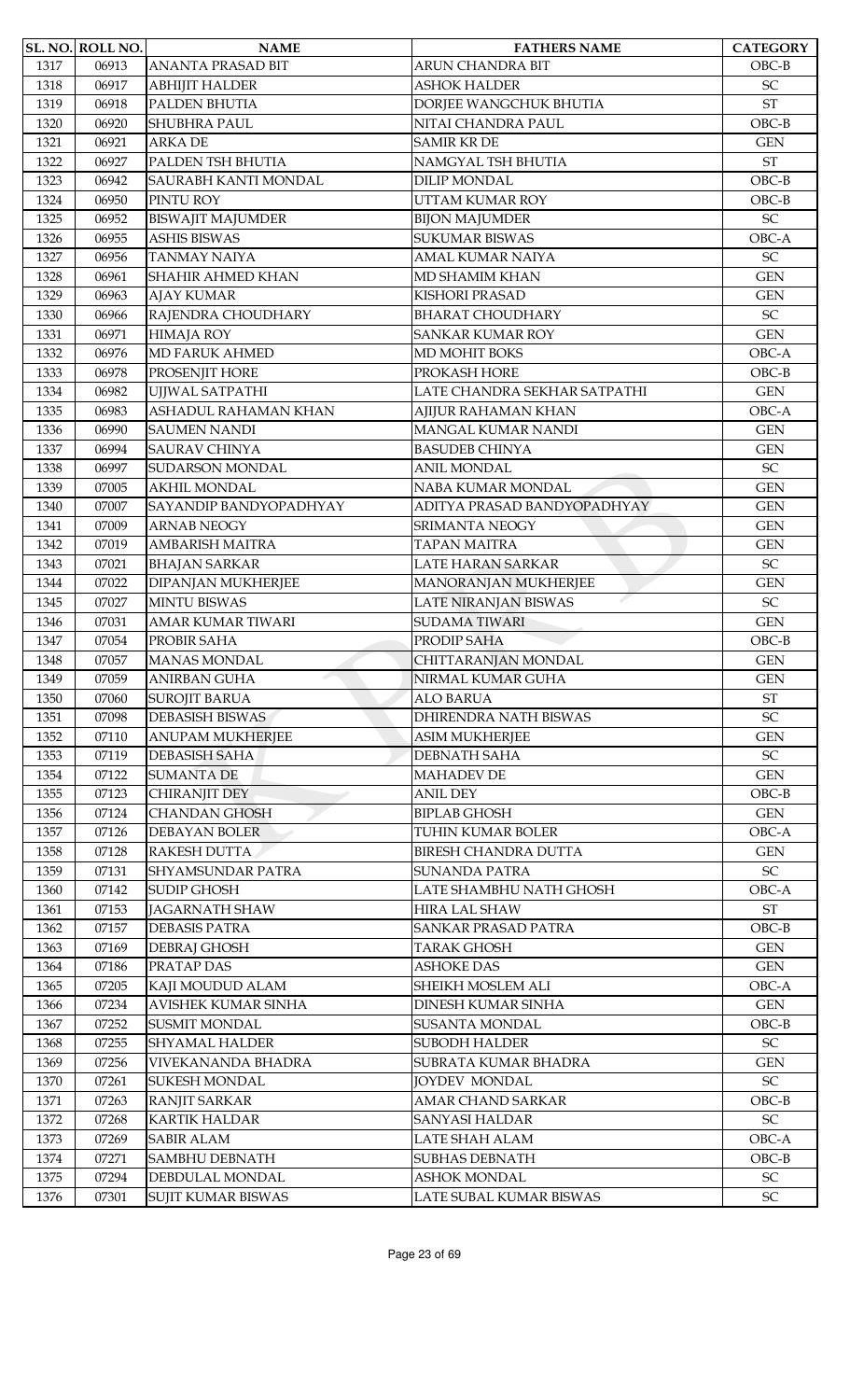|      | SL. NO. ROLL NO. | <b>NAME</b>                | <b>FATHERS NAME</b>          | <b>CATEGORY</b>            |
|------|------------------|----------------------------|------------------------------|----------------------------|
| 1377 | 07302            | <b>JAYANTA KUNDU</b>       | JAYDEB KUNDU                 | <b>GEN</b>                 |
| 1378 | 07303            | <b>SANTOSH DEY</b>         | PARITOSH DEY                 | <b>GEN</b>                 |
| 1379 | 07304            | <b>TAPAN BISWAS</b>        | <b>TARIT BISWAS</b>          | SC                         |
| 1380 | 07306            | <b>SWARUP KOLEY</b>        | <b>GOPAL KOLEY</b>           | <b>GEN</b>                 |
| 1381 | 07310            | <b>ANIRBAN BISWAS</b>      | ANUKUL CHANDRA BISWAS        | SC                         |
| 1382 | 07326            | <b>BIDHAN BISWAS</b>       | <b>BIRENDRA NATH BISWAS</b>  | SC                         |
| 1383 | 07330            | <b>AMIT BANERJEE</b>       | <b>SWAPAN KUMAR BANERJEE</b> | <b>GEN</b>                 |
| 1384 | 07331            | <b>AMITABH ROY</b>         | <b>DAMARU PANI ROY</b>       | <b>GEN</b>                 |
| 1385 | 07334            | <b>AMIT KARMAKAR</b>       | LATE RANJIT KARMAKAR         | $OBC-B$                    |
| 1386 | 07336            | <b>SUJIT KARMAKAR</b>      | <b>SUNIL KARMAKAR</b>        | $OBC-B$                    |
| 1387 | 07348            | <b>SUBRATA MITRA</b>       | <b>SURESH MITRA</b>          | $OBC-B$                    |
| 1388 | 07356            | <b>SOHRAB HOSSAIN</b>      | MOSHARAF HOSSAIN             | <b>GEN</b>                 |
| 1389 | 07360            | <b>SUNIL ORAO</b>          | <b>GOPAL ORAO</b>            | $\operatorname{ST}$        |
| 1390 | 07365            | MD SHOAIB KHAN             | ZUBAIR AHMED KHAN            | <b>GEN</b>                 |
| 1391 | 07367            | <b>RAKESH SAHA</b>         | <b>RATAN SAHA</b>            | <b>GEN</b>                 |
| 1392 | 07371            | <b>SUMAN CHAKRABORTY</b>   | KARTICK CHAKRABORTY          | <b>GEN</b>                 |
| 1393 | 07372            | DOMINIC SAVIO LAKRA        | <b>EDMOND LAKRA</b>          | <b>ST</b>                  |
| 1394 | 07376            | <b>SANTANU ROY</b>         | <b>SURYA KUMAR ROY</b>       | SC                         |
| 1395 | 07388            | DEBASIS KUMAR MONDAL       | <b>BIMAL CHANDRA MONDAL</b>  | <b>GEN</b>                 |
| 1396 | 07391            | <b>SHYAM SUNDAR SHAW</b>   | <b>MOTI LAL SHAW</b>         | <b>ST</b>                  |
| 1397 | 07393            | ARJUN ADHIKARI             | ARABINDA ADHIKARI            | SC                         |
| 1398 | 07403            | <b>SURAJIT DAS</b>         | <b>KISORE DAS</b>            | SC                         |
| 1399 | 07415            | <b>AVIJIT ROY</b>          | <b>BADAL ROY</b>             | SC                         |
| 1400 | 07425            | PALASH BARKANDAJ           | TARAPADA BARKANDAJ           | SC                         |
| 1401 | 07442            | <b>SUKANTA MUKHERJEE</b>   | <b>SUKUMAR MUKHERJEE</b>     | <b>GEN</b>                 |
| 1402 | 07479            | <b>KRISHNA GOND</b>        | <b>MOHAN GOND</b>            | <b>ST</b>                  |
| 1403 | 07482            | <b>CHANCHAL GHOSH</b>      | <b>SUNIL GHOSH</b>           | $OBC-B$                    |
| 1404 | 07493            | RADHA CHARAN DAS           | <b>CHAITYANADEV DAS</b>      | $OBC-B$                    |
| 1405 | 07509            | SUMIT SINHA MAHA PATRA     | KALIKINKAR SINHA MAHA PATRA  | <b>GEN</b>                 |
| 1406 | 07510            | <b>SUBRATA DAS</b>         | <b>SHYAMAL DAS</b>           | $\ensuremath{\mathsf{SC}}$ |
| 1407 | 07515            | <b>SANTU MONDAL</b>        | <b>SAMBHU MONDAL</b>         | SC                         |
| 1408 | 07521            | <b>MADHUSUDAN BISWAS</b>   | NANDADULAL BISWAS            | SC                         |
| 1409 | 07523            | PARIMAL SAHA               | KRISHNA CHANDRA SAHA         | SC                         |
| 1410 | 07525            | <b>ARUN MANDAL</b>         | ANATH BANDHU MANDAL          | SC                         |
| 1411 | 07530            | <b>DINESH KUMAR SHAW</b>   | LATE SITAL PRASAD SHAW       | $\operatorname{ST}$        |
| 1412 | 07536            | BISWARUP BHATTACHARYYA     | UTPAL BHATTACHARYYA          | <b>GEN</b>                 |
| 1413 | 07539            | <b>JITEN CHAKRABORTY</b>   | SRI MANIK LAL CHAKRABORTY    | <b>GEN</b>                 |
| 1414 | 07545            | <b>SUBRATA SARKAR</b>      | LATE PRODYUT KUMAR SARKAR    | <b>GEN</b>                 |
| 1415 | 07561            | <b>BIDYUT MONDAL</b>       | SRI NIDHIRAM MONDAL          | $\ensuremath{\mathsf{SC}}$ |
| 1416 | 07576            | <b>ANUPAM SARKAR</b>       | <b>BIJAY SARKAR</b>          | SC                         |
| 1417 | 07583            | <b>ASHOK PAL</b>           | NITYA GOPAL PAL              | <b>GEN</b>                 |
| 1418 | 07597            | <b>DIPU GORE</b>           | <b>SUDAMA GORE</b>           | <b>ST</b>                  |
| 1419 | 07600            | <b>BAPPA DEY</b>           | <b>RAKHAL DEY</b>            | <b>GEN</b>                 |
| 1420 | 07612            | SK SAROYAR MAHAMMAD        | <b>SK GIASUDDIN</b>          | OBC-A                      |
| 1421 | 07613            | <b>DIPJYOTI BARMAN</b>     | DULAL CHANDRA BARMAN         | $\ensuremath{\mathsf{SC}}$ |
| 1422 | 07616            | <b>INDRAJIT MANDAL</b>     | NARAYAN CHANDRA MANDAL       | SC                         |
| 1423 | 07619            | KOUSHIK GHOSH              | <b>SWAPAN GHOSH</b>          | $OBC-B$                    |
| 1424 | 07622            | <b>ARINDAM DATTA</b>       | <b>ASUTOSH DATTA</b>         | <b>GEN</b>                 |
| 1425 | 07630            | <b>SOMEN MONDAL</b>        | <b>SANTOSH MONDAL</b>        | $\ensuremath{\mathsf{SC}}$ |
| 1426 | 07646            | <b>SUNIL KUMAR BAITHA</b>  | KODAI BAITHA                 | <b>GEN</b>                 |
| 1427 | 07670            | <b>SUVAJEET CHATTERJEE</b> | DIBYENDU CHATTERJEE          | <b>GEN</b>                 |
| 1428 | 07678            | NAYAB HUSSAIN              | <b>MANSUR ALAM</b>           | <b>GEN</b>                 |
| 1429 | 07680            | <b>SAURAV NASKAR</b>       | SADHAN CHANDRA NASKAR        | $\ensuremath{\mathsf{SC}}$ |
| 1430 | 07693            | <b>ABHIJIT GORAI</b>       | HARADHAN GORAI               | OBC-A                      |
| 1431 | 07704            | <b>SUJAY BANERJEE</b>      | NARAYAN BANERJEE             | <b>GEN</b>                 |
| 1432 | 07705            | <b>ABHIJIT PATRA</b>       | KHAGENDRA NATH PATRA         | $\ensuremath{\mathsf{SC}}$ |
| 1433 | 07714            | <b>NITISH RAY</b>          | DHIRESH CHANDRA RAY          | SC                         |
| 1434 | 07719            | PROKASH BISWAS             | PARIMAL KR BISWAS            | $\ensuremath{\mathsf{SC}}$ |
| 1435 | 07728            | <b>DEBU SARKAR</b>         | DULAL CHANDRA SARKAR         | SC                         |
| 1436 | 07738            | ARITRA CHATTERJEE          | <b>BIPLAB CHATTERJEE</b>     | <b>GEN</b>                 |
|      |                  |                            |                              |                            |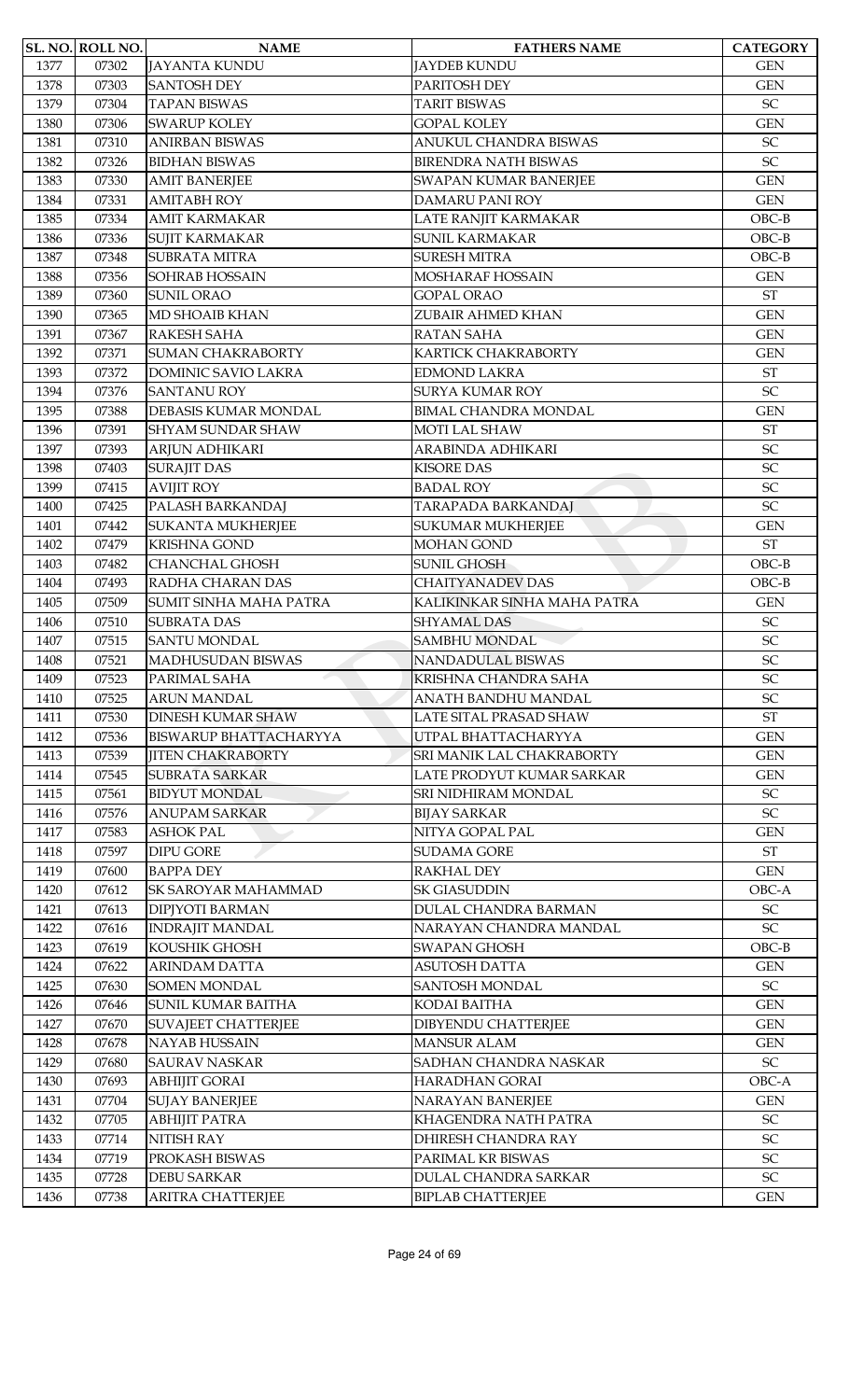|      | SL. NO. ROLL NO. | <b>NAME</b>                     | <b>FATHERS NAME</b>             | <b>CATEGORY</b>            |
|------|------------------|---------------------------------|---------------------------------|----------------------------|
| 1437 | 07745            | <b>SAHEB KARMAKAR</b>           | <b>BALARAM KARMAKAR</b>         | <b>GEN</b>                 |
| 1438 | 07746            | DONYRANJAN ROY                  | <b>SANTOSH KUMAR ROY</b>        | SC                         |
| 1439 | 07750            | <b>BIDHAN CHANDRA DAS</b>       | <b>SHIBNATH DAS</b>             | <b>GEN</b>                 |
| 1440 | 07752            | <b>GYALCHEN TAMANG</b>          | <b>DEWATAMANG</b>               | $\operatorname{ST}$        |
| 1441 | 07754            | <b>MD IRSHAD</b>                | <b>MD YOUSUF</b>                | OBC-A                      |
| 1442 | 07755            | SHUVANKAR DEY TAPADER           | <b>SHAKTI DEY TAPADER</b>       | <b>GEN</b>                 |
| 1443 | 07757            | <b>INDRA BARMAN</b>             | <b>GAJENDRANATH BARMAN</b>      | SC                         |
| 1444 | 07761            | <b>SWARAJ BAIDYA</b>            | <b>SASANKA BAIDYA</b>           | <b>GEN</b>                 |
| 1445 | 07766            | PRAKASHENDU BISWAS              | <b>ANANDA MOHAN BISWAS</b>      | SC                         |
| 1446 | 07768            | <b>SAMIR DAS</b>                | <b>JOYDEB DAS</b>               | SC                         |
| 1447 | 07783            | RAKESH SAMANTA                  | <b>MALAY SAMANTA</b>            | <b>GEN</b>                 |
| 1448 | 07787            | <b>SARAJIT HALDAR</b>           | <b>SANATAN HALDAR</b>           | SC                         |
| 1449 | 07789            | <b>UJJWAL NANDI</b>             | <b>SUNIL KUMAR NANDI</b>        | <b>GEN</b>                 |
| 1450 | 07792            | PRABIR GHOSH                    | RAMPADA GHOSH                   | $OBC-B$                    |
| 1451 | 07795            | <b>SWARUP DEY</b>               | <b>SWAPAN DEY</b>               | $OBC-B$                    |
| 1452 | 07796            | <b>BISWAJIT DAS</b>             | RADHA GOBINDA DAS               | $\ensuremath{\mathsf{SC}}$ |
| 1453 | 07800            | PARTHA BISWAS                   | PRITESH BISWAS                  | <b>GEN</b>                 |
| 1454 | 07801            | <b>SAMBIT MAJI</b>              | <b>SUKANTA MAJI</b>             | <b>GEN</b>                 |
|      |                  |                                 |                                 |                            |
| 1455 | 07805            | <b>CHANCHAL GHOSH</b>           | <b>JAYDEB GHOSH</b>             | OBC-A                      |
| 1456 | 07807            | <b>AVIJIT HATI</b>              | LATE MRITYUNJOY HATI            | SC<br>SC                   |
| 1457 | 07809            | PRADIP BISWAS                   | <b>SUBAL BISWAS</b>             |                            |
| 1458 | 07814            | SK MOJAFFOR HOSSAIN             | SK ABDUL MUJID                  | OBC-A                      |
| 1459 | 07824            | <b>ASISH HALDAR</b>             | PROFULLA HALDAR                 | $\ensuremath{\mathsf{SC}}$ |
| 1460 | 07831            | <b>BISWAJIT GHOSH</b>           | <b>BISWANATH GHOSH</b>          | $OBC-B$                    |
| 1461 | 07848            | PRODOSH KUMAR GHOSH             | <b>BASUDEV GHOSH</b>            | <b>GEN</b>                 |
| 1462 | 07851            | <b>SANJIB KONER</b>             | <b>DEBASHIS KONER</b>           | <b>GEN</b>                 |
| 1463 | 07856            | <b>MANAS BALA</b>               | <b>BIBHUTI RANJAN BALA</b>      | SC                         |
| 1464 | 07861            | RAJARSHI SANYAL                 | PRANAB KUMAR SANYAL             | <b>GEN</b>                 |
| 1465 | 07870            | <b>NITIN BISWAS</b>             | PARAMANANDA BISWAS              | SC                         |
| 1466 | 07878            | <b>MANAS MONDAL</b>             | <b>HAREN MONDAL</b>             | SC                         |
| 1467 | 07884            | <b>SUMAN CHATTERJEE</b>         | NIKHIL KUMAR CHATTERJEE         | <b>GEN</b>                 |
| 1468 | 07887            | <b>SONA DAS</b>                 | <b>LATE DULAL DAS</b>           | $\ensuremath{\mathsf{SC}}$ |
| 1469 | 07891            | SEKHAR CHANDRA MONDAL           | ANIL KUMAR MONDAL               | SC                         |
| 1470 | 07892            | <b>JAYDEEP DAS</b>              | NIMAI CHARAN DAS                | SC                         |
| 1471 | 07912            | <b>AMLAN SHAH</b>               | MD MUSTAFA JAMAL                | <b>GEN</b>                 |
| 1472 | 07916            | <b>SHIVA GURUNG</b>             | KHARKA BAHADUR GHRUNG           | <b>GEN</b>                 |
| 1473 | 07917            | <b>SUBHANKAR GHOSH</b>          | <b>SUBHAS CHANDRA GHOSH</b>     | $OBC-B$                    |
| 1474 | 07928            | <b>ABHISAKE ROY</b>             | <b>ASHIS ROY</b>                | <b>GEN</b>                 |
| 1475 | 07934            | <b>UTPAL BAR</b>                | <b>SAMAR BAR</b>                | $\ensuremath{\mathsf{SC}}$ |
| 1476 | 07939            | <b>CHANDAN ABHAY KUMAR DHAN</b> | <b>VICTOR DHAN</b>              | <b>ST</b>                  |
| 1477 | 07944            | <b>SANJOY BHAKTA</b>            | <b>SUKDEB BHAKTA</b>            | SC                         |
| 1478 | 07948            | PALASH MAJUMDER                 | <b>SAILEN MAJUMDER</b>          | $\ensuremath{\mathsf{SC}}$ |
| 1479 | 07953            | ARNAB MUKHERJEE                 | ACHIN KUMAR MUKHERJEE           | <b>GEN</b>                 |
| 1480 | 07960            | PRANAB SARKAR                   | PIJUSH KANTI SARKAR             | <b>GEN</b>                 |
| 1481 | 07975            | HIMANSHU SEKHAR                 | <b>BINDESHWARI PRASAD SINGH</b> | <b>GEN</b>                 |
| 1482 | 07977            | MD SAHANUZ ZAMAN                | MD ABDUL OHAB                   | OBC-A                      |
| 1483 | 07978            | MRITYUNJAY DE                   | <b>BHUPATI RANJAN DE</b>        | <b>GEN</b>                 |
| 1484 | 07979            | <b>AKBAR ALI</b>                | MD MUSTAFA                      | OBC-A                      |
| 1485 | 07991            | SUMAN BHATTACHARYYA             | MADHUSUDAN BHATTACHARYYA        | <b>GEN</b>                 |
| 1486 | 07993            | <b>SUJOY CHOWDHURY</b>          | <b>SAMAR LAL CHOWDHURY</b>      | $\ensuremath{\mathsf{SC}}$ |
| 1487 | 07999            | <b>HARADHAN BISWAS</b>          | <b>DULAL BISWAS</b>             | $\ensuremath{\mathsf{SC}}$ |
| 1488 | 08012            | <b>SAYAN SARKAR</b>             | SUNIL KUMAR SARKAR              | <b>GEN</b>                 |
| 1489 | 08013            | SANJOY SADHUKHAN                | LET SHIB NARAYAN SADHUKHAN      | OBC-A                      |
| 1490 | 08014            | <b>SURAJIT MALLICK</b>          | <b>AJIT MALLICK</b>             | $\ensuremath{\mathsf{SC}}$ |
| 1491 | 08015            | <b>TAPAS BAIDYA</b>             | GOBINDA CHANDRA BAIDYA          | $\operatorname{ST}$        |
| 1492 | 08017            | <b>DIPAK SHAW</b>               | MAHESH PROSAD SHAW              | $\operatorname{ST}$        |
| 1493 | 08018            | <b>ARINDAM DUTTA</b>            | <b>ARUN KUMAR DUTTA</b>         | <b>GEN</b>                 |
| 1494 | 08020            | <b>DIPEN BAGCHI</b>             | DEB KUMAR BAGCHI                | $\ensuremath{\mathsf{SC}}$ |
| 1495 | 08021            | RAJAT CHAKRABORTY               | RANJAN CHAKRABORTY              | <b>GEN</b>                 |
| 1496 | 08025            | <b>DEBJIT MAITY</b>             | <b>ASIT BARAN MAITY</b>         | <b>GEN</b>                 |
|      |                  |                                 |                                 |                            |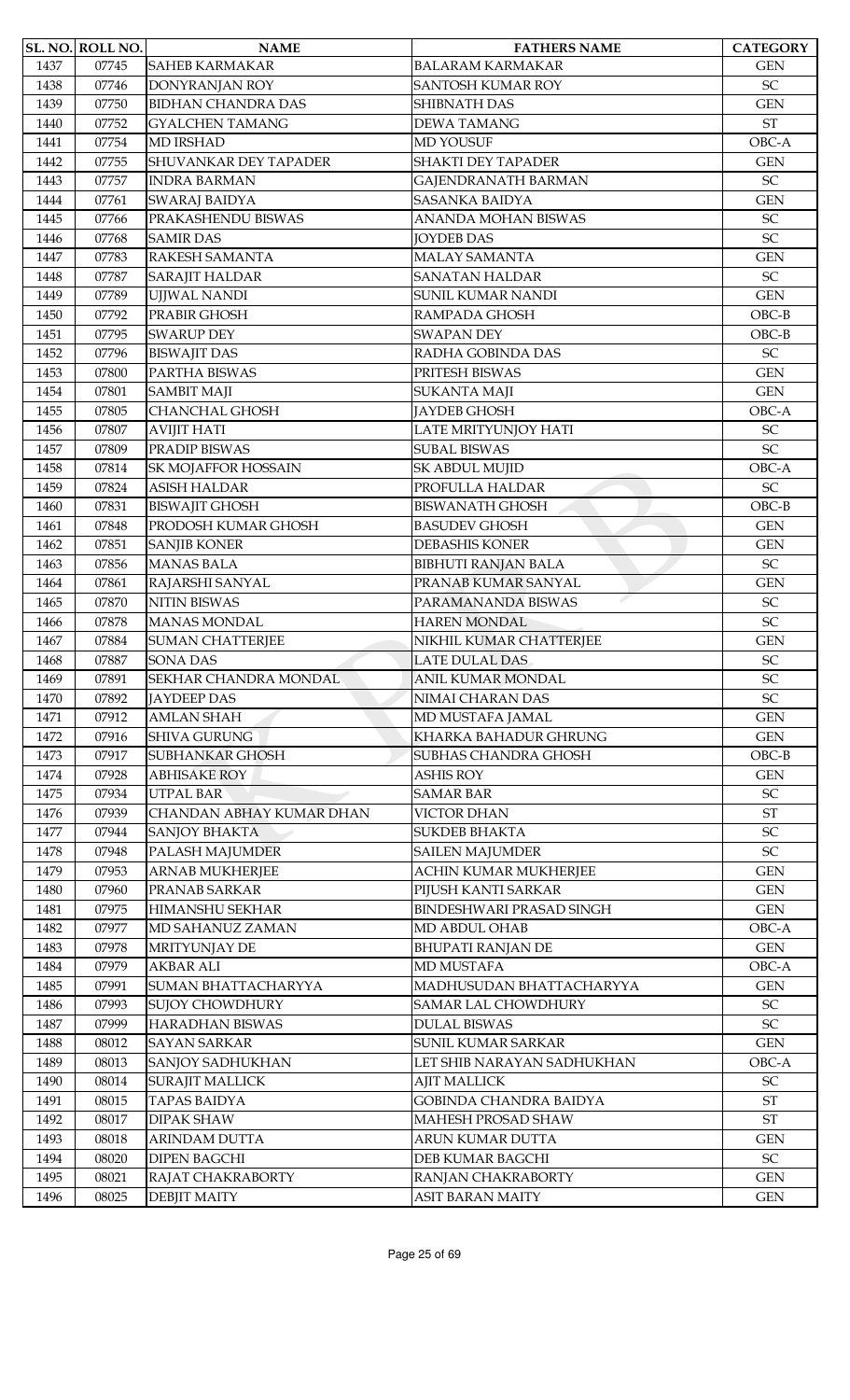|      | <b>SL. NO. ROLL NO.</b> | <b>NAME</b>               | <b>FATHERS NAME</b>           | <b>CATEGORY</b>       |
|------|-------------------------|---------------------------|-------------------------------|-----------------------|
| 1497 | 08030                   | <b>JIBANANDA KIRTANIA</b> | <b>DILIP KIRTANIA</b>         | SC                    |
| 1498 | 08032                   | <b>AMIT DAS</b>           | AJIT KUMAR DAS                | <b>GEN</b>            |
| 1499 | 08036                   | <b>SUDIPTA DEY</b>        | <b>TAPAN DEY</b>              | <b>GEN</b>            |
| 1500 | 08042                   | <b>UMASANKAR TARAFDER</b> | AJOY KUMAR TARAFDER           | <b>GEN</b>            |
| 1501 | 08043                   | <b>SUHAS PAUL</b>         | SHYAMAL KUMAR PAUL            | $OBC-B$               |
| 1502 | 08044                   | MD SHAFIQULLAH            | MD MAQSOOD ALAM               | OBC-A                 |
| 1503 | 08053                   | <b>SAGAR GANGULY</b>      | <b>ANANDA GANGULY</b>         | <b>GEN</b>            |
| 1504 | 08060                   | <b>SOUVIK SAIN</b>        | PANNALAL SAIN                 | <b>GEN</b>            |
| 1505 | 08067                   | <b>KANKAN SARDAR</b>      | CHITTARANJAN SARDAR           | SC                    |
| 1506 | 08070                   | SUBHANIL MAJUMDER         | LAXMAN CHANDRA MAJUMDER       | <b>GEN</b>            |
| 1507 | 08071                   | <b>GOPAL SARKAR</b>       | RADHAPADA SARKAR              | $OBC-B$               |
| 1508 | 08072                   | KALYAN MONDAL             | <b>BYOMKESH MONDAL</b>        | SC                    |
| 1509 | 08078                   | <b>ATAUS SAMAD</b>        | <b>ABDUR RAHIM</b>            | <b>GEN</b>            |
| 1510 | 08080                   | <b>TANMOY DEB</b>         | <b>TAPAS DEB</b>              | <b>GEN</b>            |
| 1511 | 08088                   | PINAKI PRAMANICK          | PRABODH KUMAR PRAMANICK       | <b>GEN</b>            |
| 1512 | 08124                   | PALASH KAYAL              | DEBRAJ KAYAL                  | SC                    |
| 1513 | 08129                   | PRABIR KUMAR MONDAL       | <b>GADADHAR MONDAL</b>        | <b>GEN</b>            |
| 1514 | 08132                   | DIGANTA MONDAL            | MOHANTA MONDAL                | SC                    |
| 1515 | 08134                   | ANUP KUMAR MONDAL         | PANKAJ MONDAL                 | SC                    |
| 1516 | 08139                   | <b>SOUMIK MANDAL</b>      | DINOBANDHU MANDAL             | SC                    |
| 1517 | 08151                   | PAPPU PRASAD              | RAM SAKAL MAHATO              | SC                    |
| 1518 | 08154                   | <b>GOBINDA ADHIKARI</b>   | MONORANJAN ADHIKARI           | <b>GEN</b>            |
| 1519 | 08155                   | <b>AVIJIT DEBNATH</b>     | <b>GOPAL DEBNATH</b>          | <b>GEN</b>            |
| 1520 | 08164                   | <b>MD ASIF AHMED</b>      | MD AKBAR ALI                  | OBC-A                 |
| 1521 | 08167                   | ARABINDA HALDAR           | <b>BASANTA HALDAR</b>         | SC                    |
| 1522 | 08187                   | <b>DIPANKAR DEY</b>       | <b>CHANDRANATH DEY</b>        | <b>GEN</b>            |
| 1523 | 08208                   | <b>MADAN KUMAR MISHRA</b> | <b>BIMAL KUMAR MISHRA</b>     | <b>GEN</b>            |
| 1524 | 08211                   | <b>ASHIM BHOWMICK</b>     | <b>LATE SANKAR BHOWMICK</b>   | <b>GEN</b>            |
| 1525 | 08212                   | DIPTYAJYOTI CHAKRABORTI   | <b>SAMIR CHAKRABORTI</b>      | <b>GEN</b>            |
| 1526 | 08213                   | <b>MONINDRA ROY</b>       | LATE GOPAL CH ROY             | SC                    |
| 1527 | 08218                   | <b>RAJEEV BARAILY</b>     | <b>LATE D B BARAILY</b>       | SC                    |
| 1528 | 08225                   | SUMANTA GANGULY           | <b>SAMARESH GANGULY</b>       | <b>GEN</b>            |
| 1529 | 08242                   | <b>ANIMESH SARKAR</b>     | KALIPADA SARKAR               | SC                    |
| 1530 | 08243                   | <b>MANAS DAS</b>          | <b>MANI MOHAN DAS</b>         | SC                    |
| 1531 | 08252                   | MIR AKBAR ALI             | <b>MIR HUMAYUN KABIR</b>      | <b>GEN</b>            |
| 1532 | 08261                   | SOMNATH ROY               | AMULLYA CHANDRA ROY           | SC                    |
| 1533 |                         | YOUZIN EKKA               | <b>SUBEDAS EKKA</b>           | $\operatorname{ST}$   |
|      | 08268                   | <b>ARINDAM DE</b>         | <b>ASIT KUMAR DE</b>          |                       |
| 1534 | 08271                   |                           | PARITOSH DUTTA                | <b>GEN</b>            |
| 1535 | 08276                   | RAJA DUTTA                | <b>ANIL KUMAR KAR</b>         | <b>GEN</b><br>$OBC-B$ |
| 1536 | 08300                   | <b>AJOY BARAN KAR</b>     |                               |                       |
| 1537 | 08313                   | <b>AJAY SHAW</b>          | RAJENDRA SHAW                 | <b>GEN</b>            |
| 1538 | 08317                   | <b>TAPAS MONDAL</b>       | KALACHAND MONDAL              | ${\rm SC}$            |
| 1539 | 08324                   | <b>SOUMEN MONDAL</b>      | SUSANTA MONDAL                | SC                    |
| 1540 | 08325                   | <b>SUMAN DAS</b>          | <b>SUROJIT DAS</b>            | SC                    |
| 1541 | 08343                   | <b>INDRAJIT BRAHMA</b>    | SWAPAN KISHOR BRAHMA          | <b>GEN</b>            |
| 1542 | 08345                   | <b>ADITYA MONDAL</b>      | ANANDA KUMAR MONDAL           | ${\rm SC}$            |
| 1543 | 08347                   | RAJESH CHOWDHURY          | <b>GOPAL CHOWDHURY</b>        | SC                    |
| 1544 | 08352                   | <b>AVISHEK PARAMANICK</b> | LATE NARENDRA NATH PARAMANICK | $OBC-B$               |
| 1545 | 08365                   | RAQUIB ALAM               | <b>ABDUS SATTAR</b>           | OBC-A                 |
| 1546 | 08369                   | <b>BHABOTOSH BISWAS</b>   | <b>BHARAT BISWAS</b>          | <b>GEN</b>            |
| 1547 | 08373                   | KAUSHIK CHAKRABORTY       | NIRMAL CHAKRABORTY            | <b>GEN</b>            |
| 1548 | 08374                   | PRASANT KUMAR SINGH       | NARESH PRASAD SINGH           | <b>GEN</b>            |
| 1549 | 08378                   | SUBRATA KUMAR DHAR        | KASHINATH DHAR                | <b>GEN</b>            |
| 1550 | 08379                   | <b>SUDIPTO PAUL</b>       | <b>SUBRATA PAUL</b>           | $OBC-B$               |
| 1551 | 08387                   | PRAKASH ROY               | <b>BIBHUTI BHUSAN ROY</b>     | <b>GEN</b>            |
| 1552 | 08392                   | PIJUSH GHOSH              | SANAT KUMAR GHOSH             | <b>GEN</b>            |
| 1553 | 08394                   | <b>SANGRAM BISWAS</b>     | <b>NEMAI BISWAS</b>           | SC                    |
| 1554 | 08400                   | <b>SAKHAWAT HOSSAIN</b>   | <b>MEHEBUB ALI</b>            | OBC-A                 |
| 1555 | 08405                   | <b>AVEEK BANERJEE</b>     | <b>APURBA BANERJEE</b>        | <b>GEN</b>            |
| 1556 | 08410                   | <b>TIMPU DAS</b>          | <b>BISWANATH DAS</b>          | <b>GEN</b>            |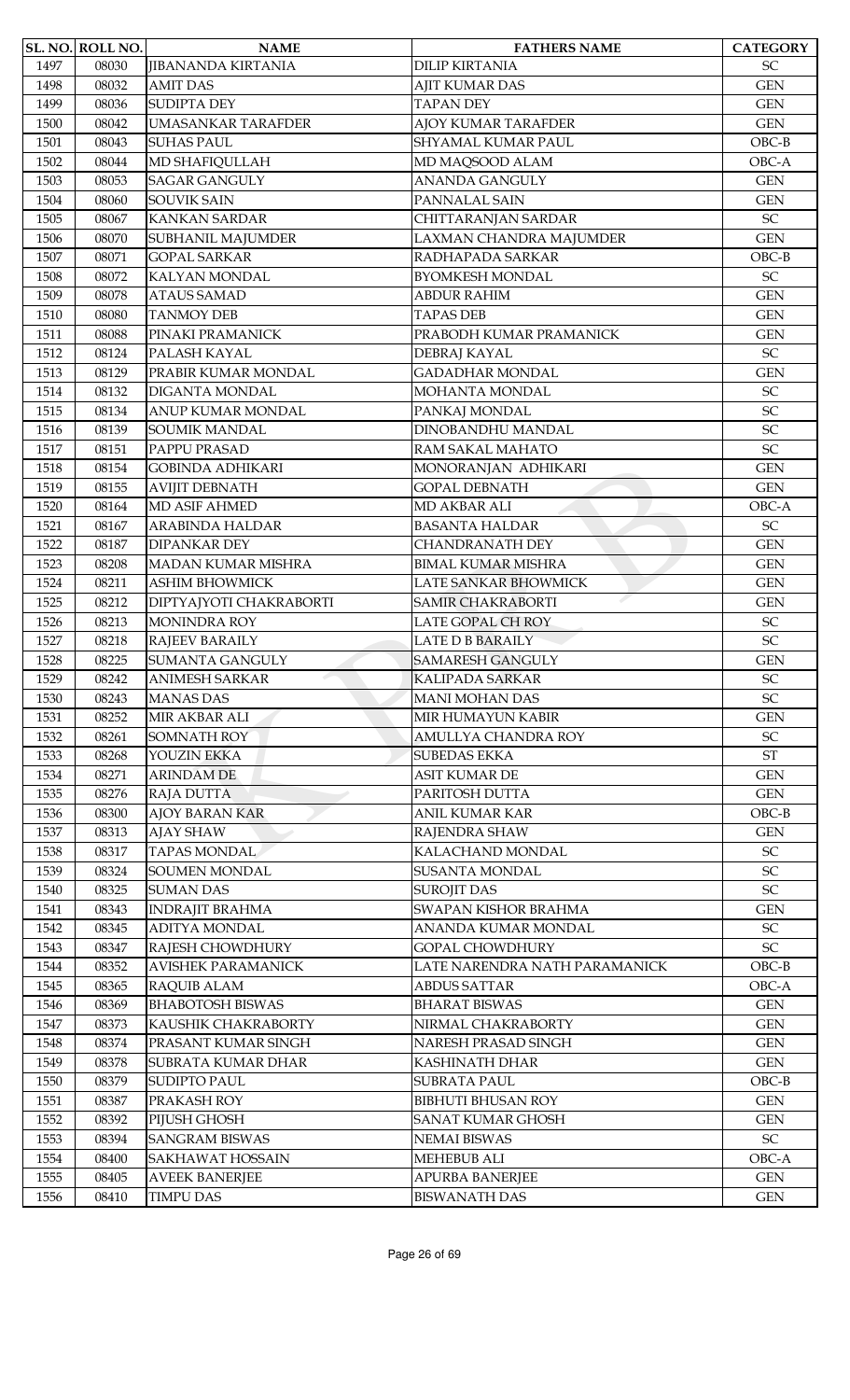|      | <b>SL. NO. ROLL NO.</b> | <b>NAME</b>               | <b>FATHERS NAME</b>         | <b>CATEGORY</b>            |
|------|-------------------------|---------------------------|-----------------------------|----------------------------|
| 1557 | 08415                   | <b>ANIRBAN RAKSHIT</b>    | <b>SADHAN KUMAR RAKSHIT</b> | $OBC-B$                    |
| 1558 | 08451                   | <b>GOUTAM SARKAR</b>      | <b>AJIT SARKAR</b>          | <b>GEN</b>                 |
| 1559 | 08459                   | <b>SOUMEN MONDAL</b>      | <b>BIMAN CH MONDAL</b>      | $\ensuremath{\mathsf{SC}}$ |
| 1560 | 08475                   | MAHAMMAD MOSTAKIM MALLICK | <b>ASRAF ALI MALLICK</b>    | OBC-A                      |
| 1561 | 08476                   | <b>KRISHANU SAMUI</b>     | RAMPRASAD SAMUI             | <b>GEN</b>                 |
| 1562 | 08480                   | <b>SUBHAJIT PAL</b>       | SHIB NATH PAL               | $OBC-B$                    |
| 1563 | 08481                   | <b>SUSHOBHON MAITY</b>    | PURNENDU MAITY              | $OBC-B$                    |
| 1564 | 08483                   | <b>BIKASH KUMAR SHAW</b>  | RAM EKBAL SHAW              | $OBC-B$                    |
| 1565 | 08488                   | <b>MD ELEYAS</b>          | MD ISA HAQUE                | <b>GEN</b>                 |
| 1566 | 08493                   | PINTU GARAI               | RAJYADHAR GARAI             | $OBC-B$                    |
| 1567 | 08495                   | MITHUN CHAKRABORTY        | <b>TUSAR CHAKRABORTY</b>    | <b>GEN</b>                 |
| 1568 | 08519                   | MD SABBIR AHMED           | <b>FAZLUL HAQUE SARDAR</b>  | OBC-A                      |
|      |                         |                           |                             |                            |
| 1569 | 08520                   | <b>SADANANDA HALDER</b>   | <b>SURYAKANTA HALDER</b>    | SC                         |
| 1570 | 08521                   | PARTHA SARATHI CHATTERJEE | ASISH KUMAR CHATTERJEE      | <b>GEN</b>                 |
| 1571 | 08523                   | <b>SANJOY CHOWDHURY</b>   | YOUDHISTHIR CHOWDHURY       | SC                         |
| 1572 | 08529                   | <b>SUDIP MALLICK</b>      | DEBNARAYAN MALLICK          | <b>GEN</b>                 |
| 1573 | 08539                   | <b>DEBASISH SEN</b>       | PRODIP KUMAR SEN            | <b>GEN</b>                 |
| 1574 | 08544                   | <b>SAMIRON GHOSH</b>      | <b>DULAL CHANDRA GHOSH</b>  | $OBC-B$                    |
| 1575 | 08546                   | <b>ARNAB SAHA</b>         | <b>SUSANTA SAHA</b>         | <b>GEN</b>                 |
| 1576 | 08550                   | <b>TANMOY PAL</b>         | <b>SIBA PRASAD PAL</b>      | <b>GEN</b>                 |
| 1577 | 08553                   | <b>AMIT GAIN</b>          | <b>AROBINDA GAIN</b>        | <b>GEN</b>                 |
| 1578 | 08559                   | <b>AVIK BISWAS</b>        | NISHITH BISWAS              | <b>GEN</b>                 |
| 1579 | 08568                   | <b>ANINDYA ROY</b>        | <b>BIBEKANANDA ROY</b>      | <b>GEN</b>                 |
| 1580 | 08573                   | <b>SUVAJIT SARDAR</b>     | <b>AJIT KUMAR SARDAR</b>    | SC                         |
| 1581 | 08589                   | <b>JUNAS MURMU</b>        | <b>SAILESH MURMU</b>        | <b>ST</b>                  |
| 1582 | 08590                   | <b>AMIT MONDAL</b>        | <b>BIMAL KUMAR MONDAL</b>   | $OBC-B$                    |
| 1583 | 08593                   | <b>JAYANTA GHOSH</b>      | <b>BIMAL KUMAR GHOSH</b>    | OBC-A                      |
| 1584 | 08595                   | <b>ARINDAM BAIDYA</b>     | <b>AMIYA BAIDYA</b>         | <b>GEN</b>                 |
| 1585 | 08597                   | <b>SOUMEN BERA</b>        | <b>SUNIL KUMAR BERA</b>     | <b>GEN</b>                 |
| 1586 | 08599                   | <b>ABHISHEK ROY</b>       | <b>ASHIM ROY</b>            | <b>GEN</b>                 |
| 1587 | 08600                   | <b>ATAUR RAHAMAN KHAN</b> | <b>AJIJUR RAHAMAN KHAN</b>  | OBC-A                      |
| 1588 | 08603                   | <b>INDRAMITRA MONDAL</b>  | DHIRENDRA NATH MONDAL       | ${\rm SC}$                 |
| 1589 | 08604                   | <b>SOURAV MAJI</b>        | <b>TAPAN MAJI</b>           | <b>GEN</b>                 |
| 1590 | 08606                   | <b>RABIN SAREN</b>        | MADHUSUDAN SAREN            | $\operatorname{ST}$        |
| 1591 | 08625                   | <b>SANDEEP PATWARI</b>    | <b>SAMIR PATIWARI</b>       | SC                         |
| 1592 | 08629                   | <b>KAMALESH DAS</b>       | <b>KASHI NATH DAS</b>       | <b>GEN</b>                 |
| 1593 | 08634                   | MURSHIDUL ISLAM HALDER    | <b>ABUL KASHEM HALDER</b>   | OBC-A                      |
| 1594 | 08646                   | SHUBHASHRI MOLLIK         | DHAJADHARI MOLLIK           | <b>GEN</b>                 |
|      |                         | <b>SHUBHANKAR SARKAR</b>  |                             |                            |
| 1595 | 08651                   |                           | LATE BHABA SANKAR SARKAR    | SC                         |
| 1596 | 08655                   | <b>CHIRANJIT SANFUI</b>   | AJOY KUMAR SANFUI           | SC                         |
| 1597 | 08662                   | <b>TRIDIB ROY</b>         | <b>ASHOK KUMAR ROY</b>      | <b>GEN</b>                 |
| 1598 | 08663                   | <b>SUBHABROTO ROY</b>     | <b>SAKTI PADA ROY</b>       | <b>GEN</b>                 |
| 1599 | 08669                   | <b>SUBHAS DAS</b>         | SUKHA RANJAN DAS            | $\ensuremath{\mathsf{SC}}$ |
| 1600 | 08670                   | ARUP KUMAR MAHATO         | MADHAB CHANDRA MAHATO       | $OBC-B$                    |
| 1601 | 08683                   | SK SAMSAD HOSSAIN         | SK SHAHADAT HOSAIN          | OBC-A                      |
| 1602 | 08685                   | KRISHNENDU LAHA           | JADAB KUMAR LAHA            | <b>GEN</b>                 |
| 1603 | 08691                   | PRASUN DAS                | SRI PANKAJ KR DAS           | SC                         |
| 1604 | 08692                   | SUBHABRATA GUHA           | LATE KALYAN KUMAR GUHA      | $\mbox{GEN}$               |
| 1605 | 08701                   | DEBANJAN HAJRA            | TAPAN KUMAR HAJRA           | <b>GEN</b>                 |
| 1606 | 08719                   | <b>AVIJIT CHOWDHURY</b>   | KSHITISH CHANDRA CHOWDHURY  | $\ensuremath{\mathsf{SC}}$ |
| 1607 | 08731                   | <b>MANAS AICH</b>         | <b>MANIK AICH</b>           | $OBC-B$                    |
| 1608 | 08734                   | <b>SOUMEN SARKAR</b>      | ANIL KUMAR SARKAR           | <b>GEN</b>                 |
| 1609 | 08749                   | ARNAB KUMAR BOSE          | PRANAB BOSE                 | $\mbox{GEN}$               |
| 1610 | 08755                   | DEBOJYOTI BISWAS          | <b>SANDIP BISWAS</b>        | SC                         |
| 1611 | 08764                   | <b>KAUSIK SAFUI</b>       | DHANANJOY SAFUI             | <b>GEN</b>                 |
| 1612 | 08787                   | ARPA SAHA                 | ASHOK KUMAR SAHA            | <b>GEN</b>                 |
| 1613 | 08794                   | <b>VICKY SONKAR</b>       | KAILASH SONKAR              | SC                         |
| 1614 | 08810                   | <b>ASHIS MONDAL</b>       | KALIPADA MONDAL             | SC                         |
| 1615 | 08818                   | <b>SOUMEN CHATTERJEE</b>  | KALIPADA CHATTERJEE         | $\mbox{GEN}$               |
| 1616 | 08828                   | <b>TAPAS KUMAR MAITY</b>  | LAXMAN CHANDRA MAITY        | $OBC-B$                    |
|      |                         |                           |                             |                            |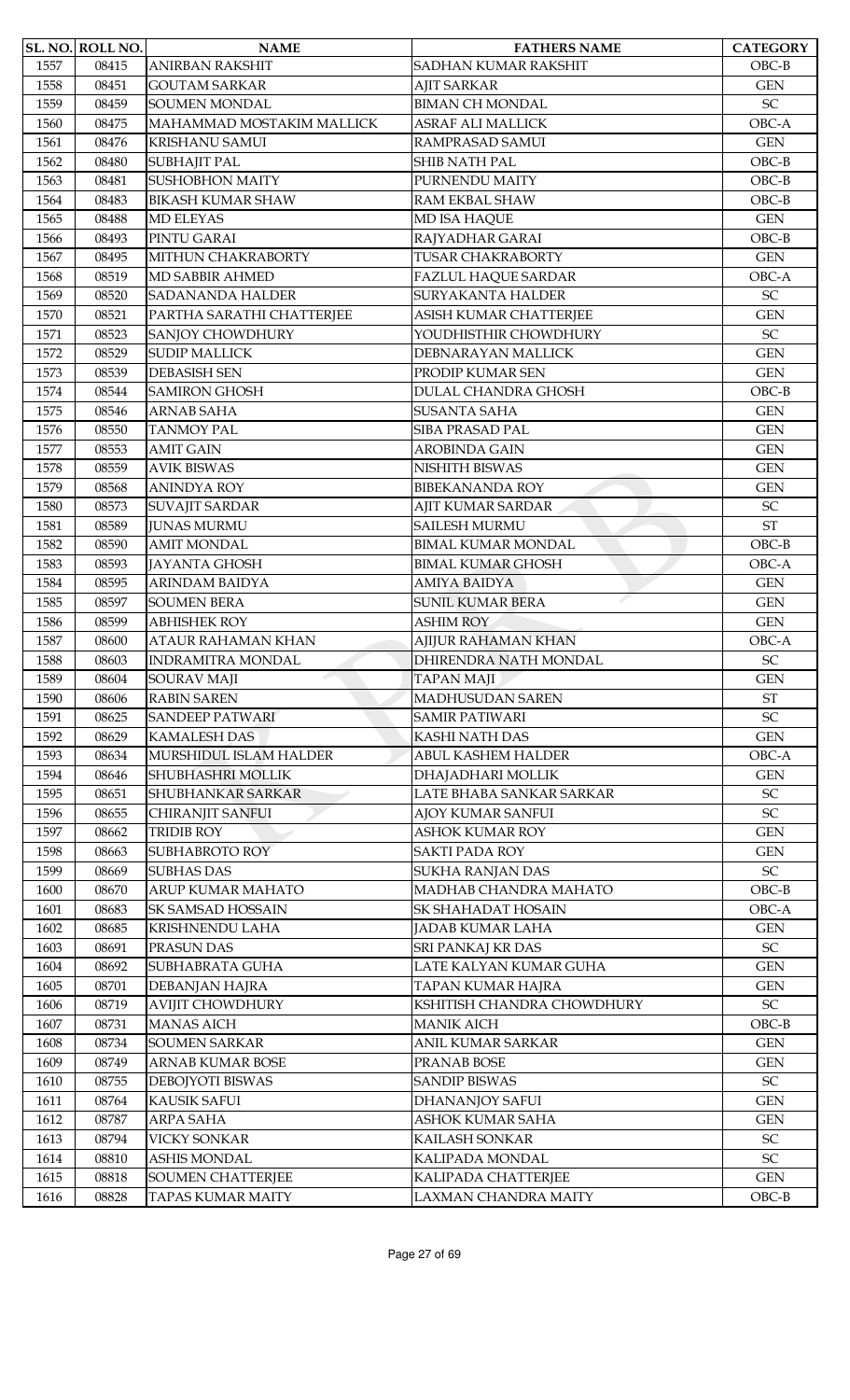|              | <b>SL. NO. ROLL NO.</b> | <b>NAME</b>                                | <b>FATHERS NAME</b>                            | <b>CATEGORY</b>            |
|--------------|-------------------------|--------------------------------------------|------------------------------------------------|----------------------------|
| 1617         | 08836                   | <b>KALYAN ADHIKARY</b>                     | <b>JOYGOPAL ADHIKARY</b>                       | <b>GEN</b>                 |
| 1618         | 08850                   | <b>SUKHEN SAHA</b>                         | LATE GOBINDA SAHA                              | <b>GEN</b>                 |
| 1619         | 08863                   | <b>AJOY LAHA</b>                           | LATE KARTICK LAHA                              | $OBC-B$                    |
| 1620         | 08867                   | <b>MANIK MAHATA</b>                        | <b>BAGADISH MAHATA</b>                         | <b>ST</b>                  |
| 1621         | 08886                   | <b>DIBYENDU NAG</b>                        | PRASANTA NAG                                   | <b>GEN</b>                 |
| 1622         | 08891                   | <b>KRISHNENDU PRAMANICK</b>                | KALACHAND PRAMANICK                            | <b>GEN</b>                 |
| 1623         | 08899                   | DYUTIMAN MUKHERJEE                         | RATHINDRA NATH MUKHERJEE                       | <b>GEN</b>                 |
| 1624         | 08900                   | KAMARUJJAMAN MONDAL                        | AJIR BOX MONDAL                                | OBC-A                      |
| 1625         | 08904                   | ATANU BANDYOPADHYAY                        | PRANAB KUMAR BANDYOPADHYAY                     | <b>GEN</b>                 |
| 1626         | 08908                   | <b>BISWAJIT ROY</b>                        | HITENDRA NATH ROY                              | SC                         |
| 1627         | 08909                   | ARINDAM BATABYAL                           | ACHINTYA BATABYAL                              | <b>GEN</b>                 |
| 1628         | 08911                   | <b>DILIP MAJHI</b>                         | LATE PADMALOCHAN MAJHI                         | <b>ST</b>                  |
| 1629         | 08926                   | <b>BABUSONA KARMAKAR</b>                   | <b>JAYDEV KARMAKAR</b>                         | $OBC-B$                    |
| 1630         | 08932                   | <b>SHANTANU PAL</b>                        | <b>MAHADEB PAL</b>                             | OBC-A                      |
| 1631         | 08943                   | <b>BISWAJIT SINGHA ROY</b>                 | <b>DINABANDHU SINGHAROY</b>                    | <b>GEN</b>                 |
| 1632         | 08945                   | <b>BUDDHISWAR SARDAR</b>                   | HIRENDRA NATH SARDAR                           | SC                         |
| 1633         | 08947                   | <b>MANISH CHANDRA LAMA</b>                 | RAMESH KUMAR LAMA                              | <b>ST</b>                  |
| 1634         | 08949                   | <b>DIPAK DHALI</b>                         | TULSHI CHARAN DHALI                            | SC                         |
| 1635         | 08973                   | <b>SK SAHARUL ISLAM</b>                    | SK SAIFUL ISLAM                                | <b>GEN</b>                 |
| 1636         | 08980                   | <b>DIPAK KUMAR KORA</b>                    | <b>MAHABIR KORA</b>                            | <b>ST</b>                  |
| 1637         | 08986                   | <b>TANMAY CHOWDHURY</b>                    | KSHITISH CHOWDHURY                             | SC                         |
| 1638         | 08988                   | DEBANJAN CHATTOPADHYAY                     | PRANAB KUMAR CHATTOPADHYAY                     | <b>GEN</b>                 |
| 1639         | 08992                   | <b>AWASIM BARI</b>                         | MD MUSTAFA MALLICK                             | OBC-A                      |
| 1640         | 08994                   | <b>SAHADAT HOSSAIN</b>                     | MOQBUL HOSSAIN                                 | OBC-A                      |
| 1641         | 09000                   | <b>ABDUL HANIF</b>                         | <b>ABDUL LATIF</b>                             | <b>GEN</b>                 |
| 1642         | 09010                   | SOURAV GHOSH                               | <b>BIMALENDU GHOSH</b>                         | <b>GEN</b>                 |
| 1643         | 09015                   | KAMAL KUMAR DUTTA                          | LATE KHIRODE KUMAR DUTTA                       | <b>GEN</b>                 |
| 1644         | 09017                   | <b>BAPAN SIL</b>                           | <b>SHIBU SIL</b>                               | $OBC-B$                    |
| 1645         | 09018                   | <b>ANUPAM SAHA</b>                         | <b>ASIT KUMAR SAHA</b>                         | SC                         |
|              | 09021                   | <b>BIMAN DAS</b>                           | <b>BINOY BHUSAN DAS</b>                        | SC                         |
| 1646<br>1647 | 09023                   | <b>MANTU RAJAK</b>                         | KISHORI LAL RAJAK                              | SC                         |
| 1648         | 09025                   |                                            | <b>TAPAN BARUA</b>                             |                            |
| 1649         | 09029                   | <b>TANUMOY BARUA</b><br>SAYAN BHATTACHARYA | UDAY SHANKAR BHATTACHARYA                      | <b>GEN</b><br><b>GEN</b>   |
|              |                         | <b>ASHIM KUMAR NANDI</b>                   |                                                |                            |
| 1650         | 09031                   |                                            | <b>AJIT KUMAR NANDI</b>                        | <b>GEN</b>                 |
| 1651         | 09032                   | <b>MANGAL PRAMANIK</b>                     | <b>JOYDEV PRAMANIK</b><br><b>SUDHIR BISWAS</b> | $OBC-B$                    |
| 1652         | 09049                   | <b>SANDIPAN BISWAS</b>                     |                                                | $OBC-B$                    |
| 1653         | 09065                   | <b>DAVID SARKAR</b>                        | <b>DULAL KUMAR SARKAR</b>                      | SC                         |
| 1654         | 09066                   | SOMNATH MONDAL                             | NEMAI MONDAL                                   | $\ensuremath{\mathsf{SC}}$ |
| 1655         | 09074                   | <b>SUDIP KR MIDDYA</b>                     | <b>DILIP KR MIDDYA</b>                         | SC                         |
| 1656         | 09076                   | <b>SUBHAM DAS</b>                          | <b>SWAPAN KUMAR DAS</b>                        | <b>GEN</b>                 |
| 1657         | 09080                   | <b>SUDHIR SHAW</b>                         | <b>SURESH PRASAD SHAW</b>                      | $\ensuremath{\mathsf{SC}}$ |
| 1658         | 09095                   | PARTHA SARATHI DAS                         | SANKAR CHANDRA DAS                             | OBC-A                      |
| 1659         | 09098                   | MONIRUL ISLAM MONDAL                       | NUR ISLAM MONDAL                               | <b>GEN</b>                 |
| 1660         | 09103                   | SATYAJIT RAKSHIT                           | PANKAJ KR RAKSHIT                              | <b>GEN</b>                 |
| 1661         | 09104                   | <b>ARABINDA LAYEK</b>                      | <b>BRINDABAN LAYEK</b>                         | <b>GEN</b>                 |
| 1662         | 09122                   | <b>SIMON ORAON</b>                         | SANICHARWA ORAON                               | ST                         |
| 1663         | 09124                   | <b>ARINDAM BISWAS</b>                      | <b>GOPAL KRISHNA BISWAS</b>                    | SC                         |
| 1664         | 09130                   | <b>BAPPA ORAON</b>                         | PRAKASH ORAON                                  | <b>ST</b>                  |
| 1665         | 09140                   | <b>MITHUN SARDAR</b>                       | <b>MILON SARDAR</b>                            | SC                         |
| 1666         | 09156                   | PROSENJIT ADHIKARY                         | SWAPAN ADHIKARY                                | <b>GEN</b>                 |
| 1667         | 09161                   | MD MASUDUR RAHMAN                          | <b>AZFAR ALI MALLICK</b>                       | OBC-A                      |
| 1668         | 09163                   | <b>ANIRBAN BANERJEE</b>                    | <b>DIPAK KR BANERJEE</b>                       | <b>GEN</b>                 |
| 1669         | 09173                   | <b>ARKA KABIRAJ</b>                        | <b>JOYDEV KABIRAJ</b>                          | <b>GEN</b>                 |
| 1670         | 09176                   | UJJWAL MONDAL                              | KRIPASINDHU MONDAL                             | <b>GEN</b>                 |
| 1671         | 09180                   | <b>RABI ROY</b>                            | <b>BHABATARAN ROY</b>                          | $\ensuremath{\mathsf{SC}}$ |
| 1672         | 09182                   | <b>SHUVENDU MANNA</b>                      | JAGABANDHU MANNA                               | <b>GEN</b>                 |
| 1673         | 09194                   | <b>TOTAN SAMANTA</b>                       | SUKUMAR SAMANTA                                | <b>GEN</b>                 |
| 1674         | 09197                   | <b>TAMAL SARDAR</b>                        | <b>MANASHA SARDAR</b>                          | $\operatorname{ST}$        |
| 1675         | 09201                   | MADHAB ADHIKARI                            | <b>GOUR ADHIKARI</b>                           | <b>GEN</b>                 |
| 1676         | 09206                   | SOURAV TALUKDAR                            | <b>SALIL TALUKDAR</b>                          | <b>GEN</b>                 |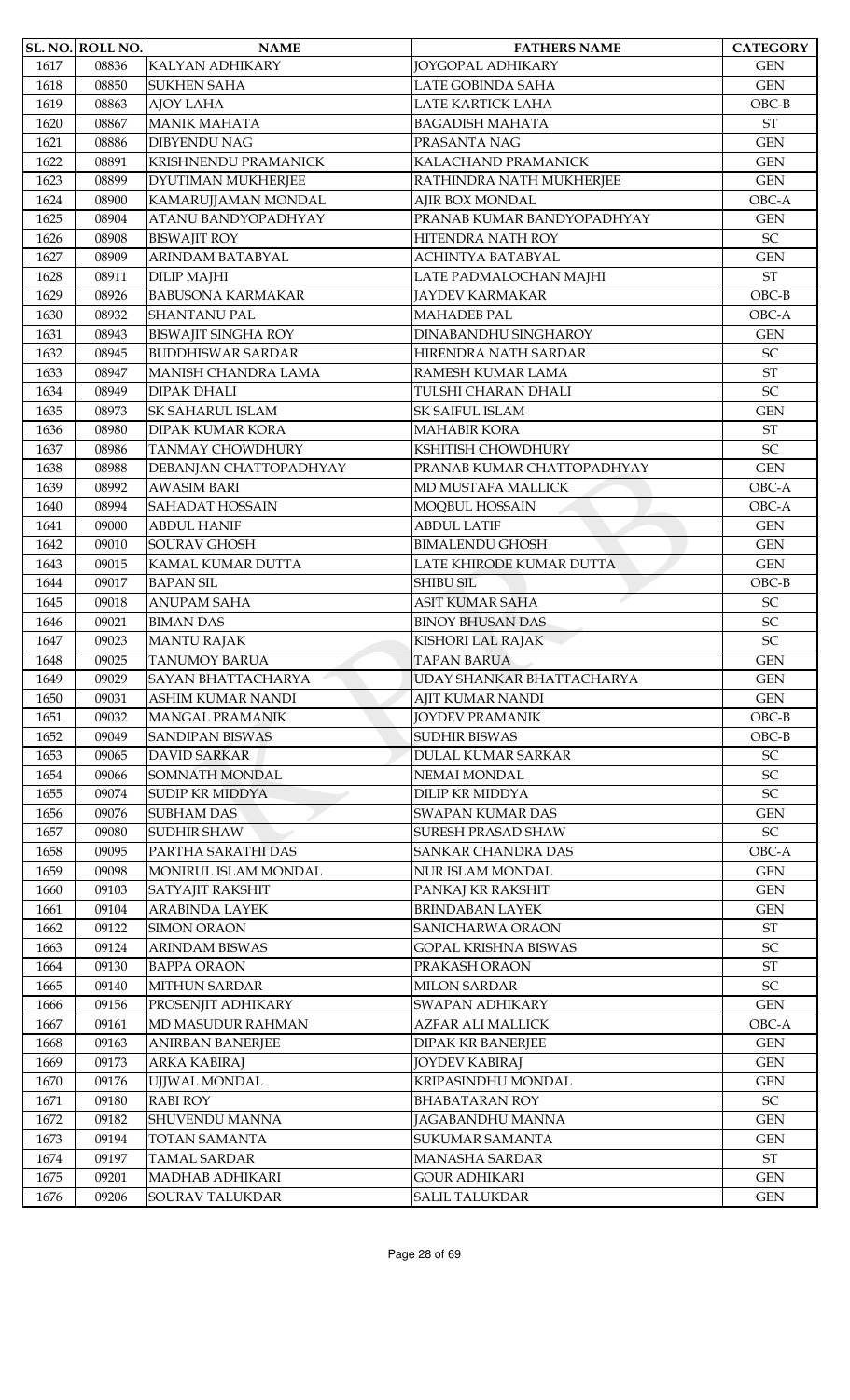|      | <b>SL. NO. ROLL NO.</b> | <b>NAME</b>                 | <b>FATHERS NAME</b>         | <b>CATEGORY</b>            |
|------|-------------------------|-----------------------------|-----------------------------|----------------------------|
| 1677 | 09212                   | <b>ABHISHEK GHOSH</b>       | PARESH NATH GHOSH           | <b>GEN</b>                 |
| 1678 | 09217                   | <b>KRISHNADAS GHOSH</b>     | SAMBHUNATH GHOSH            | $OBC-B$                    |
| 1679 | 09221                   | <b>UIJAL DAS</b>            | PROMOTHA DAS                | SC                         |
| 1680 | 09223                   | <b>SK ARINDAM KHALED</b>    | MD HESAMUDDIN               | OBC-A                      |
| 1681 | 09225                   | <b>SUMAN SANA</b>           | <b>SUBHASH SANA</b>         | SC                         |
| 1682 | 09226                   | <b>SANDIP MAHAPATRA</b>     | SAKTI PADA MAHAPATRA        | <b>GEN</b>                 |
| 1683 | 09228                   | <b>ARIJIT PRAMANICK</b>     | <b>HARIDAS PRAMANICK</b>    | SC                         |
| 1684 | 09235                   | <b>SAYAN DAS</b>            | <b>SWAPAN DAS</b>           | <b>GEN</b>                 |
| 1685 | 09239                   | <b>SUGATI BISWAS</b>        | ABANI BHUSHAN BISWAS        | $\ensuremath{\mathsf{SC}}$ |
| 1686 | 09243                   | SMARAJIT KABIRAJ            | <b>JIBAN KABIRAJ</b>        | SC                         |
| 1687 | 09245                   | <b>AZHARUDDIN</b>           | MD ASGHAR ALI               | OBC-A                      |
| 1688 | 09246                   | <b>SERAZUL HAQUE</b>        | RAUF AKHATAR                | OBC-A                      |
| 1689 | 09247                   | <b>RAHUL BOSE</b>           | <b>SUBHAS BOSE</b>          | <b>GEN</b>                 |
| 1690 | 09249                   | <b>SAURAV BHATTACHARJEE</b> | SAMARENDRA BHATTACHARJEE    | <b>GEN</b>                 |
| 1691 | 09251                   | <b>MOHAMMED NAIM</b>        | <b>MOHAMMED HANIF</b>       | OBC-A                      |
| 1692 | 09268                   | RAJKUMAR PATRA              | <b>ASHOKE PATRA</b>         | SC                         |
| 1693 | 09285                   | <b>BAPPA MONDAL</b>         | <b>SWAPAN MONDAL</b>        | SC                         |
| 1694 | 09286                   | NILADRI SEKHAR BAIDYA       | NIKHIL CHANDRA BAIDYA       | SC                         |
| 1695 | 09294                   | <b>SUDIPTA DAS</b>          | <b>TAPAN KUMAR DAS</b>      | <b>GEN</b>                 |
| 1696 | 09302                   | <b>SANTANU DE</b>           | RABINDRANATH DE             | <b>GEN</b>                 |
| 1697 | 09311                   | <b>SAMIR SARKAR</b>         | SRI NARESH SARKAR           | SC                         |
| 1698 | 09315                   | DHRUBA SINHA                | KAJAL SINHA                 | <b>GEN</b>                 |
| 1699 | 09333                   | <b>SUJOY MAJHI</b>          | <b>BABLU MAJHI</b>          | SC                         |
| 1700 | 09338                   | <b>ABHISEK CHOWDHURY</b>    | <b>JOYDEB CHOWDHURY</b>     | SC                         |
| 1701 | 09350                   | PROSUN HALDER               | <b>BHOLA NATH HALDER</b>    | <b>GEN</b>                 |
| 1702 | 09351                   | <b>AMIT KUMAR BHARTI</b>    | <b>BASANT KUMAR BHARTI</b>  | SC                         |
| 1703 | 09352                   | SOURAV DEBNATH              | <b>GOURANGA DEBNATH</b>     | <b>GEN</b>                 |
| 1704 | 09361                   | <b>BHOLA KINKAR GUPTA</b>   | <b>GANESH CHANDRA GUPTA</b> | <b>GEN</b>                 |
| 1705 | 09371                   | <b>SOUGATA PAUL</b>         | <b>BIVASH PAUL</b>          | <b>GEN</b>                 |
| 1706 | 09381                   | <b>SANDIP SARKAR</b>        | <b>DULAL CHANDRA SARKAR</b> | $OBC-B$                    |
| 1707 | 09392                   | <b>SK AZAD</b>              | <b>SK SAMSUNDDIN</b>        | <b>GEN</b>                 |
| 1708 | 09402                   | SUKANTA DHALI               | <b>SHYAMAL KANTI DHALI</b>  | $\ensuremath{\mathsf{SC}}$ |
| 1709 | 09407                   | <b>ASHIT KUMAR DHALI</b>    | NIKHIL CHANDRA DHALI        | SC                         |
| 1710 | 09411                   | <b>SUSHIL KUMAR MISHRA</b>  | <b>DUDH NATH MISHRA</b>     | <b>GEN</b>                 |
| 1711 | 09434                   | <b>JOHN TSHERING LEPCHA</b> | <b>MARKUSH LEPCHA</b>       | $\operatorname{ST}$        |
| 1712 | 09450                   | <b>ABDUR RAHAMAN MOLLA</b>  | MAFUBAR RAHAMAN MOLLA       | OBC-A                      |
| 1713 | 09467                   | <b>SANDIP SAHA</b>          | AJIT KUMAR SAHA             | <b>GEN</b>                 |
| 1714 | 09468                   | <b>SOMNATH SARKAR</b>       | <b>SWAPAN SARKAR</b>        | $\ensuremath{\mathsf{SC}}$ |
| 1715 | 09478                   | <b>SAMBHU MANNA</b>         | MANORANJAN MANNA            | <b>GEN</b>                 |
| 1716 | 09481                   | DEBOPRIYO BANERJEE          | <b>DEBASISH BANERJEE</b>    | <b>GEN</b>                 |
| 1717 | 09503                   | <b>SAMIR SATH</b>           | NEPUR SATH                  | $\ensuremath{\mathsf{SC}}$ |
| 1718 | 09536                   | <b>DIPAK BURMAN</b>         | DURGA PRASAD BURMAN         | $OBC-B$                    |
| 1719 | 09551                   | <b>NASIB MANDI</b>          | <b>MANMATHA MANDI</b>       | $\operatorname{ST}$        |
| 1720 | 09552                   | <b>MD RAFIKUL ALAM</b>      | LATE ABU JAFAR ALI          | OBC-A                      |
| 1721 | 09554                   | <b>SUKANTA SHARMA</b>       | <b>BHUBAN SHARMA</b>        | <b>GEN</b>                 |
| 1722 | 09556                   | <b>HASANUZZAMAN</b>         | <b>JAMALUDDIN AHAMMED</b>   | OBC-A                      |
| 1723 | 09562                   | <b>MAHABUB ALOM</b>         | <b>RUSTOM ALI</b>           | OBC-A                      |
| 1724 | 09594                   | <b>SOMDIP MUKHERJEE</b>     | LATE SHYAMAL MUKHERJEE      | <b>GEN</b>                 |
| 1725 | 09598                   | PANKAJ BISWAS               | PARITOSH BISWAS             | $\ensuremath{\mathsf{SC}}$ |
| 1726 | 09617                   | SOUMIT BANDOPADHYAY         | DILIP KUMAR BANDOPADHYAY    | <b>GEN</b>                 |
| 1727 | 09641                   | <b>KINGSHUK RAY</b>         | UMESH CHANDRA RAY           | $\ensuremath{\mathsf{SC}}$ |
| 1728 | 09653                   | PARTHA BISWAS               | RAM PADA BISWAS             | SC                         |
| 1729 | 09654                   | UJJWAL KUMAR MANDAL         | <b>BASANTA KUMAR MANDAL</b> | $OBC-B$                    |
| 1730 | 09669                   | <b>SOURAV PANDIT</b>        | SATYA NARAYAN PANDIT        | <b>GEN</b>                 |
| 1731 | 09673                   | <b>SANDIP SADHUKHAN</b>     | KRISHNA CHANDRA SADHUKHAN   | $OBC-B$                    |
| 1732 | 09675                   | <b>ARIJIT GHOSH</b>         | <b>MANIK GHOSH</b>          | OBC-A                      |
| 1733 | 09678                   | <b>ANIRBAN MAL</b>          | LAKSHMI KANTA MAL           | <b>GEN</b>                 |
| 1734 | 09682                   | <b>MALAY GHOSH</b>          | ASHOK KUMAR GHOSH           | <b>GEN</b>                 |
| 1735 | 09685                   | NIRMALYA KUMAR DAS          | AMULYA KUMAR DAS            | <b>GEN</b>                 |
| 1736 | 09691                   | <b>MANIK SHAIKH</b>         | HAZRAT ALI SHAIKH           | <b>GEN</b>                 |
|      |                         |                             |                             |                            |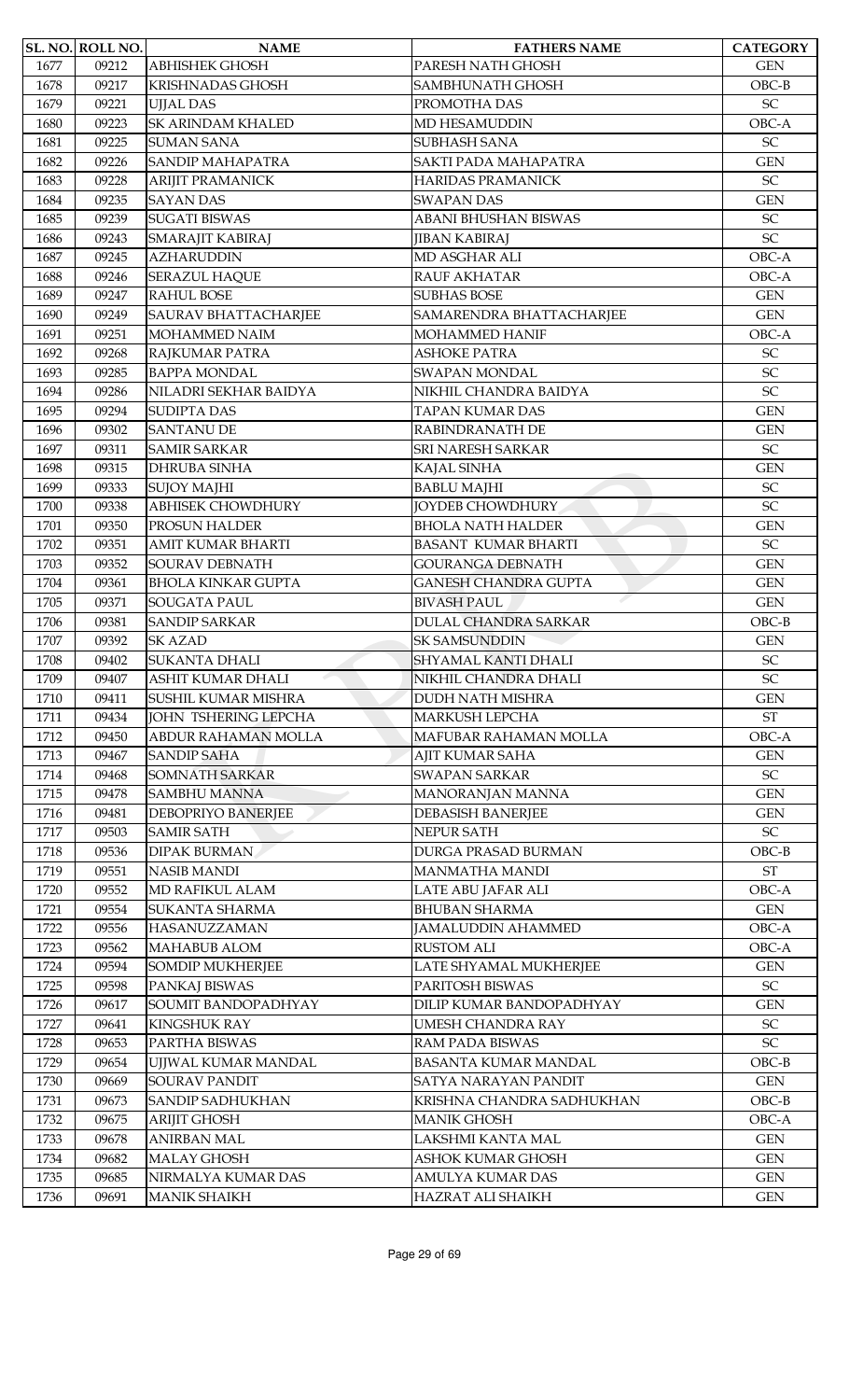|      | SL. NO. ROLL NO. | <b>NAME</b>                  | <b>FATHERS NAME</b>        | <b>CATEGORY</b>            |
|------|------------------|------------------------------|----------------------------|----------------------------|
| 1737 | 09700            | MRINMOY CHAKRABORTY          | <b>SUKESH CHAKRABORTY</b>  | <b>GEN</b>                 |
| 1738 | 09701            | <b>SURAJIT BARMAN</b>        | NILKAMAL BARMAN            | SC                         |
| 1739 | 09709            | APURBA DUTTA                 | <b>SATYA NARAYAN DUTTA</b> | <b>GEN</b>                 |
| 1740 | 09713            | ARUN KUMAR HALDER            | <b>ASHIM KUMAR HALDER</b>  | $\ensuremath{\mathsf{SC}}$ |
| 1741 | 09721            | ARKO PRATIM BHATTACHARYA     | AMBAR NATH BHATTACHARYA    | <b>GEN</b>                 |
| 1742 | 09722            | DURGA SANKAR NANDI           | SUBHAS CHANDRA NANDI       | $OBC-B$                    |
| 1743 | 09723            | <b>OMAR FARUK MONDAL</b>     | ASRAF ALI MONDAL           | OBC-A                      |
| 1744 | 09725            | <b>SUMIT KUMAR DALAL</b>     | LATE ASIM KUMAR DALAL      | $OBC-B$                    |
| 1745 | 09728            | SANJAY KUMAR LIMBU           | MR ARJUN LIMBU             | ST                         |
| 1746 | 09732            | <b>BABLU GUPTA HALWAI</b>    | RAM NARAYAN GUPTA HALWAI   | <b>GEN</b>                 |
| 1747 | 09735            | <b>UDAY KUMAR SANTRA</b>     | <b>HARI PADA SANTRA</b>    | SC                         |
| 1748 | 09736            | <b>ANUP GHANTI</b>           | <b>DILIP KUMAR GHANTI</b>  | $\ensuremath{\mathsf{SC}}$ |
| 1749 | 09738            | <b>SANJIB MAHATO</b>         | <b>GANESH MAHATO</b>       | <b>ST</b>                  |
| 1750 | 09750            | MANAS BHATTACHARYA           | TAPAS BHATTACHARYA         | <b>GEN</b>                 |
| 1751 | 09751            | PANKAJ MONDAL                | DIPAK MONDAL               | SC                         |
| 1752 | 09754            | <b>DEBASIS HAZRA</b>         | <b>MAHADEB HAZRA</b>       | SC                         |
| 1753 | 09759            | <b>SANDIPAN BISWAS</b>       | <b>RAMEN BISWAS</b>        | SC                         |
| 1754 | 09760            | <b>TAPAS DEWAN</b>           | <b>HARI GOPAL DEWAN</b>    | SC                         |
| 1755 | 09768            | TARUN KUMAR MISHRA           | <b>BISHNU PADA MISHRA</b>  | <b>GEN</b>                 |
| 1756 | 09776            | <b>SUBRATA HALDER</b>        | <b>SANJIT HALDER</b>       | SC                         |
| 1757 | 09784            | <b>HAIDER ALI</b>            | <b>MD ISLAM ALI</b>        | OBC-A                      |
| 1758 | 09786            | RAFIQUL ISLAM                | <b>FAZAR ALI</b>           | <b>GEN</b>                 |
| 1759 | 09796            | SWARNAVA CHAKRABORTY         | SAURAJIT CHAKRABORTY       | <b>GEN</b>                 |
| 1760 | 09809            | <b>BHARAT CHANDRA BARMAN</b> | PROVASH CHANDRA BARMAN     | SC                         |
| 1761 | 09810            | TARAKESHWAR KUMAR PURI       | <b>SHARVEN KUMAR PURI</b>  | <b>GEN</b>                 |
| 1762 | 09812            | <b>DIBAKAR DAS</b>           | KRISHNA CHANDRA DAS        | <b>SC</b>                  |
| 1763 | 09826            | <b>DILIP KUMAR MONDAL</b>    | <b>BIBEKANANDA MONDAL</b>  | <b>GEN</b>                 |
| 1764 | 09839            | MIR JAHIR UDDIN              | <b>ABDUL AZIZ MIR</b>      | <b>GEN</b>                 |
| 1765 | 09840            | PINKU PURKAIT                | KANAILAL PURKAIT           | $\ensuremath{\mathsf{SC}}$ |
| 1766 | 09843            | <b>KAMAL HASAN</b>           | <b>MD MATIOR RAHMAN</b>    | <b>GEN</b>                 |
| 1767 | 09844            | NAYAN SURAL                  | PRODYUT SURAL              | OBC-A                      |
| 1768 | 09847            | <b>SUBHRO JYOTI HALDER</b>   | <b>DIPAK KUMAR HALDER</b>  | $\ensuremath{\mathsf{SC}}$ |
| 1769 | 09852            | <b>DEBDAS GHOSH</b>          | DEBAPRASAD GHOSH           | <b>GEN</b>                 |
| 1770 | 09853            | <b>AJOY DAS</b>              | <b>LATE SUKUMAR DAS</b>    | <b>GEN</b>                 |
| 1771 | 09854            | DAWA TSHERING LAMA           | <b>KARSONG LAMA</b>        | ST                         |
| 1772 | 09855            | <b>AVIJIT DAS</b>            | LAKSHMI KANTA DAS          | $OBC-B$                    |
| 1773 | 09856            | <b>MD SELIM REJA</b>         | MD NAZRUL ISLAM            | OBC-A                      |
| 1774 | 09870            | <b>JANARUDDIN SK</b>         | <b>NASIRUDDIN</b>          | OBC-A                      |
| 1775 | 09871            | RABIUL ISLAM                 | <b>ISMAIL SARDAR</b>       | OBC-A                      |
| 1776 | 09876            | <b>SAMRAT DUTTA</b>          | <b>BISWANATH DUTTA</b>     | <b>GEN</b>                 |
| 1777 | 09883            | <b>SOUMEN DEY</b>            | <b>DINABANDHU DEY</b>      | <b>GEN</b>                 |
| 1778 | 09887            | MD WASIM AKHTER SIDDIQUI     | MD AKHTER HUSSAIN          | <b>GEN</b>                 |
| 1779 | 09890            | <b>RAHUL DAWN</b>            | <b>MUKTA DAWN</b>          | <b>GEN</b>                 |
| 1780 | 09892            | TUHIN SUBHRA BHOWMIK         | TARA SANKAR BHOWMIK        | <b>GEN</b>                 |
| 1781 | 09900            | NIMA WANGDI DUKPA            | <b>DAWA DUKPA</b>          | $\operatorname{ST}$        |
| 1782 | 09911            | SOMNATH CHAKRABORTY          | MRITYUNJOY CHAKRABORTY     | <b>GEN</b>                 |
| 1783 | 09913            | <b>DIBYENDU DAS</b>          | <b>DILIP DAS</b>           | $\ensuremath{\mathsf{SC}}$ |
| 1784 | 09914            | <b>ANUBRATA ROY</b>          | <b>BASUDEB ROY</b>         | SC                         |
| 1785 | 09923            | <b>SASHI BHUSHAN MINJ</b>    | <b>AGAPIT MINJ</b>         | $\operatorname{ST}$        |
| 1786 | 09924            | <b>SAURAV DATTA</b>          | <b>BISHNU PADA DATTA</b>   | <b>GEN</b>                 |
| 1787 | 09926            | <b>SUDIPTA BISWAS</b>        | <b>SREEBASH BISWAS</b>     | $OBC-B$                    |
| 1788 | 09928            | <b>SAURAV MUKHERJEE</b>      | <b>SUBRATA MUKHERJEE</b>   | <b>GEN</b>                 |
| 1789 | 09977            | <b>SUJAY SEN</b>             | RABINDRA NATH SEN          | $\mbox{GEN}$               |
| 1790 | 09983            | <b>BAPPA TARAFDAR</b>        | PANCHU TARAFDAR            | <b>GEN</b>                 |
| 1791 | 09985            | <b>SUDIP ROY</b>             | <b>MANOJ KUMAR ROY</b>     | <b>GEN</b>                 |
| 1792 | 09986            | <b>ARIJIT DAS</b>            | <b>MANIK DAS</b>           | $\ensuremath{\mathsf{SC}}$ |
| 1793 | 09989            | <b>SUMAN SEN</b>             | <b>BABLU SEN</b>           | <b>GEN</b>                 |
| 1794 | 09990            | DEBOTOSH BERA                | PROFULLA BERA              | $OBC-B$                    |
| 1795 | 09992            | <b>KAZI TAJUDDIN</b>         | LATE KAZI ABDUL MUJID      | OBC-A                      |
| 1796 | 09994            | <b>SAHABUDDIN MALLICK</b>    | <b>MD BASAR MALLICK</b>    | <b>GEN</b>                 |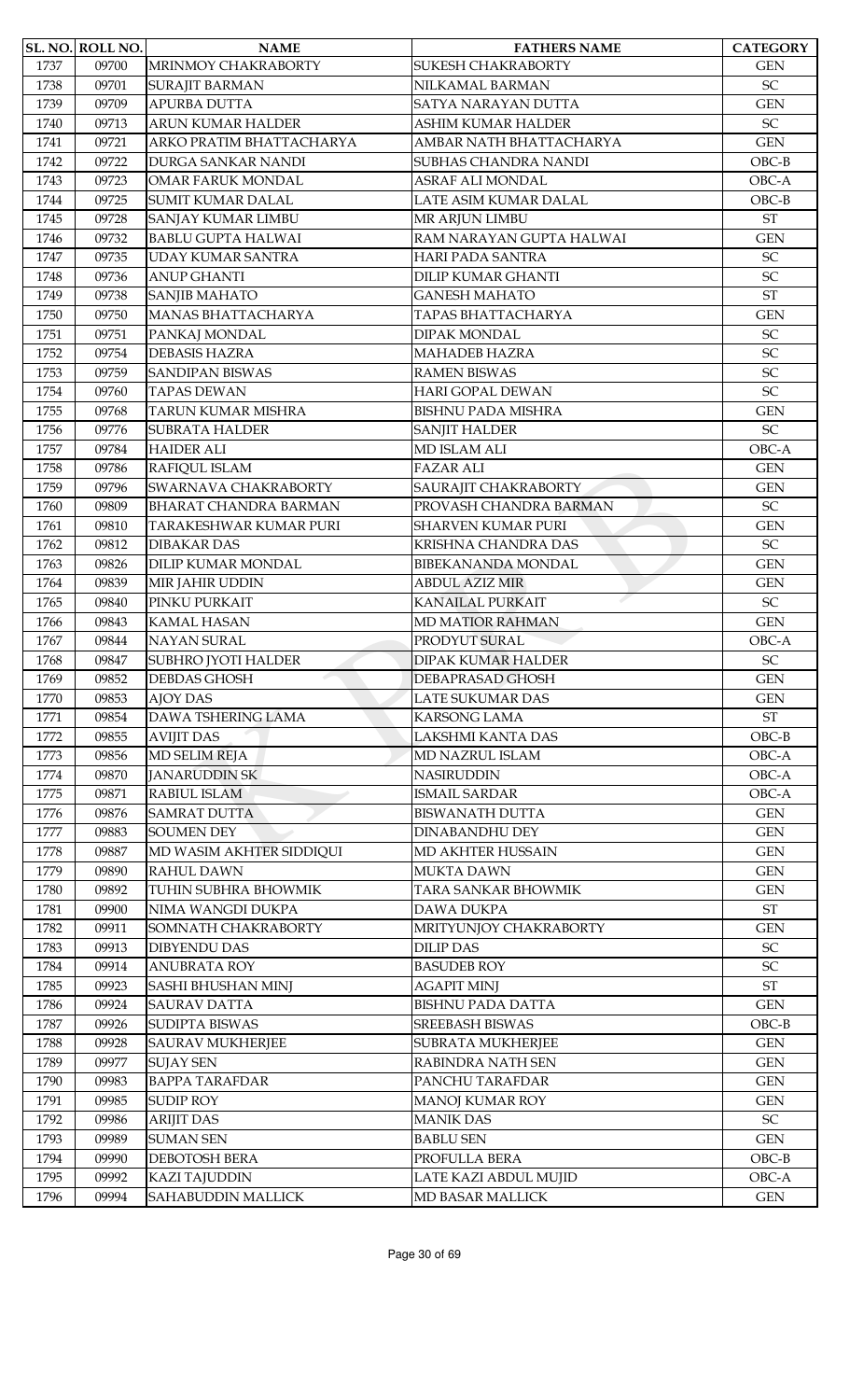|      | SL. NO. ROLL NO. | <b>NAME</b>                  | <b>FATHERS NAME</b>           | <b>CATEGORY</b>            |
|------|------------------|------------------------------|-------------------------------|----------------------------|
| 1797 | 09995            | RAM CHANDRA YADAV            | <b>BRIJ RAJ YADAV</b>         | <b>GEN</b>                 |
| 1798 | 09997            | KARTICK CHANDRA MANDAL       | KRISHNA CHANDRA MANDAL        | $\ensuremath{\mathsf{SC}}$ |
| 1799 | 10001            | KAUSTAV SADHUKHAN            | <b>BISTU CHARAN SADHUKHAN</b> | $OBC-B$                    |
| 1800 | 10003            | PARTHA BISWAS                | DEBAPRASAD BISWAS             | OBC-A                      |
| 1801 | 10010            | MRITYUNJOY BISWAS            | <b>THAKURDAS BISWAS</b>       | $\ensuremath{\mathsf{SC}}$ |
| 1802 | 10013            | <b>NEWTON DUTTA</b>          | KISHORE KUMAR DUTTA           | <b>GEN</b>                 |
| 1803 | 10019            | <b>HIRAK BISWAS</b>          | <b>GOUR BISWAS</b>            | <b>GEN</b>                 |
| 1804 | 10023            | <b>BISWANATH DAS</b>         | PINTU DAS                     | <b>GEN</b>                 |
| 1805 | 10024            | PANKAJ MANDAL                | NIMAI MANDAL                  | $\ensuremath{\mathsf{SC}}$ |
| 1806 | 10026            | PROSENJIT SIKDAR             | LATE BIMAL SIKDAR             | SC                         |
| 1807 | 10033            | <b>NASIM ALI</b>             | <b>JANAB ALI</b>              | <b>GEN</b>                 |
| 1808 | 10038            | <b>SOUVIK SEN</b>            | <b>SAMIR KUMAR SEN</b>        | <b>GEN</b>                 |
| 1809 | 10041            | <b>MANISH KUMAR CHOUBEY</b>  | RAM SURESH CHOUBEY            | <b>GEN</b>                 |
| 1810 | 10047            | <b>MANAS SARDAR</b>          | LAKAI SARDAR                  | $\ensuremath{\mathsf{SC}}$ |
| 1811 | 10050            | <b>ANUPAM MAHATO</b>         | ASHIM KUMAR MAHATO            | $\operatorname{ST}$        |
| 1812 | 10051            | <b>BIJOY KUMAR PAUL</b>      | NIRENDRA NATH PAUL            | $OBC-B$                    |
| 1813 | 10056            | MADHUSUDAN MONDAL            | <b>BHARAT MONDAL</b>          | <b>GEN</b>                 |
| 1814 | 10058            | <b>SAPTARSHI ROY</b>         | SNEHANGSHU BHUSON ROY         | <b>GEN</b>                 |
| 1815 | 10060            | <b>BANTI AGARWAL</b>         | RAMESH AGARWAL                | <b>GEN</b>                 |
| 1816 | 10061            | <b>SUKHENDU BAYEN</b>        | <b>SANATAN BAYEN</b>          | SC                         |
| 1817 | 10075            | <b>BIJAY PASHI</b>           | RAM NARAYAN PASHI             | SC                         |
| 1818 | 10087            | <b>GYALCHEN LAMA</b>         | LATE LAKPA LAMA               | $\operatorname{ST}$        |
| 1819 | 10093            | <b>AMITAVA BISWAS</b>        | ANUKUL CHANDRA BISWAS         | $\ensuremath{\mathsf{SC}}$ |
| 1820 | 10094            | PRASHANT ROKA                | KALOO ROKA                    | SC                         |
| 1821 | 10097            | <b>SUMIT KUMAR SHARMA</b>    | NAND LAL SHARMA               | <b>ST</b>                  |
| 1822 | 10119            | PRONAB GHOSH                 | SHYAMAL GHOSH                 | <b>GEN</b>                 |
| 1823 | 10126            | MUJAHIDUL ISLAM              | SIRAJUL ISLAM                 | OBC-A                      |
| 1824 | 10142            | <b>SUSOVON MONDAL</b>        | <b>BAIDYANATH MONDAL</b>      | SC                         |
| 1825 | 10153            | PARTHA MANDAL                | <b>SANKAR MANDAL</b>          | <b>GEN</b>                 |
| 1826 | 10162            | <b>BISWAJIT PURKAIT</b>      | NEMAI CHANDRA PURKAIT         | $\ensuremath{\mathsf{SC}}$ |
| 1827 | 10165            | <b>TAPAN KR HALDER</b>       | LATE NARAYAN CH HALDER        | SC                         |
| 1828 | 10170            | <b>SUSANTA MANDAL</b>        | PROVASH CH MANDAL             | <b>ST</b>                  |
| 1829 | 10172            | SUDIPTA ADHIKARI             | KAMAL KRISHNA ADHIKARI        | SC                         |
| 1830 | 10173            | SUBHANKAR NASKAR             | <b>BALAI CHANDRA NASKAR</b>   | $\ensuremath{\mathsf{SC}}$ |
| 1831 | 10181            | <b>FAHAD MONDAL</b>          | NURTAJ HOSSAIN                | OBC-A                      |
| 1832 | 10182            | <b>TANMOY DEY</b>            | <b>HIMANGSHU DEY</b>          | <b>GEN</b>                 |
| 1833 | 10188            | <b>ABHINAV KUMAR</b>         | <b>BIRENDRA NATH THAKUR</b>   | <b>GEN</b>                 |
| 1834 | 10215            | <b>TUHIN KUMAR PAL</b>       | <b>BIJOY KUMAR PAL</b>        | $OBC-B$                    |
| 1835 | 10216            | <b>SANDIPAN DAS</b>          | <b>ACHYUTANANDA DAS</b>       | <b>GEN</b>                 |
| 1836 | 10217            | <b>RABI ALAM</b>             | LATE ALI IMAM                 | OBC-A                      |
| 1837 | 10222            | NITYANANDA KHATUA            | DHANANJOY KHATUA              | ${\rm SC}$                 |
| 1838 | 10228            | <b>SUMONDIP SINGHA</b>       | SARADINDU SINHA               | $OBC-B$                    |
| 1839 | 10234            | PROBIR DAS                   | PRODYUT DAS                   | <b>GEN</b>                 |
| 1840 | 10239            | NILADRI SEKHAR JANA          | LATE ANANTA KR JANA           | $\ensuremath{\mathsf{SC}}$ |
| 1841 | 10249            | <b>ABHIJIT NASKAR</b>        | AMAL CHANDRA NASKAR           | $\ensuremath{\mathsf{SC}}$ |
| 1842 | 10263            | <b>ASHOK MAHATO</b>          | SHAMBHU NATH MAHATO           | $OBC-B$                    |
| 1843 | 10268            | <b>SUJAN HALDAR</b>          | <b>SAMIR KUMAR HALDAR</b>     | $\ensuremath{\mathsf{SC}}$ |
| 1844 | 10276            | <b>BAIJIT MOLLA</b>          | <b>IDRIS MOLLA</b>            | OBC-A                      |
| 1845 | 10277            | <b>SOMNATH NANDI</b>         | <b>TIMIR NANDI</b>            | <b>GEN</b>                 |
| 1846 | 10290            | <b>INDRONIL SARKAR</b>       | KRISHNA PADA SARKAR           | $\ensuremath{\mathsf{SC}}$ |
| 1847 | 10297            | <b>SANJOY SAHA</b>           | NAYAN KUMAR SAHA              | SC                         |
| 1848 | 10303            | <b>SUNIL SOREN</b>           | <b>LAKSHMAN SOREN</b>         | $\operatorname{ST}$        |
| 1849 | 10305            | <b>TAMAL DAS</b>             | <b>DILIP KUMAR DAS</b>        | SC                         |
| 1850 | 10306            | <b>ATANU KARMAKAR</b>        | PATIT PABAN KARMAKAR          | $OBC-B$                    |
| 1851 | 10312            | ABIRLAL CHAKRABORTTY         | KALIPADA CHAKRABORTTY         | <b>GEN</b>                 |
| 1852 | 10314            | <b>KAZI SAHEN SHA HOSSEN</b> | KAZI SAHIDUL ALAM             | <b>GEN</b>                 |
| 1853 | 10316            | <b>RANDEEP BANERJEE</b>      | <b>RABIN BANERJEE</b>         | <b>GEN</b>                 |
| 1854 | 10319            | AJESH KUMAR VERMA            | VEERENDRA PAL VERMA           | $\ensuremath{\mathsf{SC}}$ |
| 1855 | 10320            | NIRANJAN BAURI               | <b>MANGAL BAURI</b>           | ${\rm SC}$                 |
| 1856 | 10323            | UTPAL PURKAIT                | UDAY RANJAN PURKAIT           | $\ensuremath{\mathsf{SC}}$ |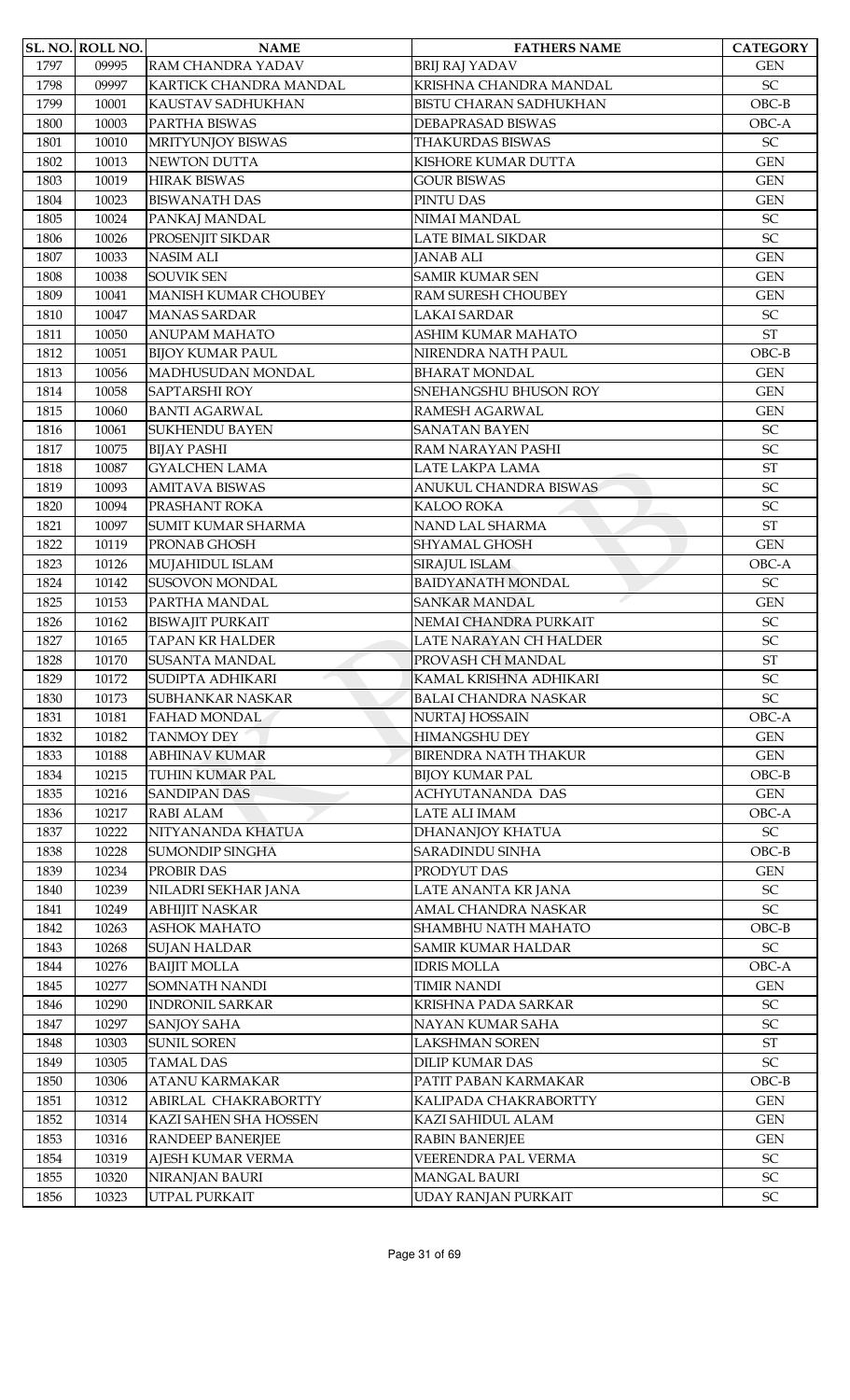|      | <b>SL. NO. ROLL NO.</b> | <b>NAME</b>                  | <b>FATHERS NAME</b>         | <b>CATEGORY</b>            |
|------|-------------------------|------------------------------|-----------------------------|----------------------------|
| 1857 | 10332                   | <b>SOUMITRA GAYEN</b>        | <b>BISWAJIT GAYEN</b>       | <b>SC</b>                  |
| 1858 | 10335                   | <b>SHAMIK GHOSH</b>          | <b>GUNADHAR GHOSH</b>       | $OBC-B$                    |
| 1859 | 10356                   | <b>BABLU PRASAD</b>          | <b>RAMNATH PRASAD</b>       | $\ensuremath{\mathsf{SC}}$ |
| 1860 | 10361                   | <b>ANNUMIT RAY</b>           | <b>SHIW PUJAN RAY</b>       | <b>GEN</b>                 |
| 1861 | 10362                   | <b>ALOKESH KUNUI</b>         | TARA PADA KUNUI             | <b>GEN</b>                 |
| 1862 | 10378                   | <b>DEBASHIS SARKAR</b>       | RATAN KUMAR SARKAR          | <b>GEN</b>                 |
| 1863 | 10391                   | RAJESH ORAON                 | <b>BADHNA ORAON</b>         | <b>ST</b>                  |
| 1864 | 10392                   | <b>CHANDAN SINGH</b>         | <b>SANTA SINGH</b>          | OBC-A                      |
| 1865 | 10397                   | UJJWAL GHOSH                 | RABINDRA NATH GHOSH         | $\ensuremath{\mathsf{SC}}$ |
| 1866 | 10398                   | <b>SOURAV MUKHERJEE</b>      | <b>BASUDEB MUKHERJEE</b>    | <b>GEN</b>                 |
| 1867 | 10413                   | <b>SOHAN SHAW</b>            | <b>SHAMBHU SHAW</b>         | OBC-A                      |
| 1868 | 10420                   | ABHIJIT SINHAMAHAPATRA       | ASOK KUMAR SINHAMAHAPATRA   | <b>GEN</b>                 |
| 1869 | 10423                   | <b>SUVANKAR MANDAL</b>       | TAPAS KUMAR MANDAL          | <b>GEN</b>                 |
| 1870 | 10424                   | SOMNATH CHANDRA              | <b>SUKUMAR CHANDRA</b>      | <b>GEN</b>                 |
| 1871 | 10428                   | <b>SIBDAS BISWAS</b>         | PARESH CH BISWAS            | $\ensuremath{\mathsf{SC}}$ |
| 1872 | 10429                   | <b>ANJAN CHOWDHURY</b>       | <b>DULAL CHOWDHURY</b>      | $\ensuremath{\mathsf{SC}}$ |
| 1873 | 10431                   | <b>AYAN GANGULY</b>          | CHANCHAL KUMAR GANGULY      | <b>GEN</b>                 |
| 1874 | 10434                   | <b>ANUP SAMANTA</b>          | NETAI SAMANTA               | <b>GEN</b>                 |
| 1875 | 10442                   | PINTU ROY                    | NIJHUM KUMAR ROY            | $\ensuremath{\mathsf{SC}}$ |
| 1876 | 10444                   | <b>GOPAL DAS</b>             | LATE KHAGEN CHANDRA DAS     | SC                         |
| 1877 | 10445                   | SUDIPTA KUMAR MONDAL         | SUNIL CHANDRA MONDAL        | SC                         |
| 1878 | 10465                   | PUSHPEN SARKAR               | TARUN KUMAR SARKAR          | SC                         |
| 1879 | 10466                   | <b>AVIK MISRA</b>            | ARUN KUMAR MISRA            | <b>GEN</b>                 |
| 1880 | 10484                   | <b>BIDHAN CHANDRA DAS</b>    | <b>LATE KARMU DAS</b>       | SC                         |
| 1881 | 10492                   | <b>SUBHAN CHAKRABORTY</b>    | KAMAL CHAKRABORTY           | <b>GEN</b>                 |
| 1882 | 10498                   | BHAJAN KUMAR MONDAL          | MANMATHA NATH MONDAL        | $\ensuremath{\mathsf{SC}}$ |
| 1883 | 10521                   | <b>NILADRI SK DASH</b>       | <b>DILIP KUMAR DASH</b>     | <b>GEN</b>                 |
| 1884 | 10528                   | <b>SANTANU GAIN</b>          | <b>HARIBAR GAIN</b>         | $\ensuremath{\mathsf{SC}}$ |
| 1885 | 10533                   | KRISHNENDU DUTTA             | <b>MAHADEB DUTTA</b>        | <b>GEN</b>                 |
| 1886 | 10542                   | <b>RAJU NASKAR</b>           | RABIN CHANDRA NASKAR        | $\ensuremath{\mathsf{SC}}$ |
| 1887 | 10543                   | PRAKASH LEPCHA               | PRADIP LEPCHA               | $\operatorname{ST}$        |
| 1888 | 10548                   | <b>SIRSHENDU HALDER</b>      | SHIBENDRA NATH HALDER       | <b>GEN</b>                 |
| 1889 | 10554                   | <b>DIBYENDU BANERJEE</b>     | <b>SWAPAN BANERJEE</b>      | <b>GEN</b>                 |
| 1890 | 10561                   | <b>SARFUDDIN PIYADA</b>      | <b>SAKENDER PIYADA</b>      | OBC-A                      |
| 1891 | 10565                   | <b>BIMAN GHOSH</b>           | <b>BANGSHI BADAN GHOSH</b>  | $OBC-B$                    |
| 1892 | 10568                   | <b>ARINDAM HEMBROM</b>       | <b>BAIDYANATH HEMBROM</b>   | $\operatorname{ST}$        |
| 1893 | 10571                   | ROHAN PRAZWAL MOKTAN         | PRAKASH MOKTAN              | <b>ST</b>                  |
| 1894 | 10576                   | <b>SANTANU SANYAL</b>        | DIPAK SANYAL                | <b>GEN</b>                 |
| 1895 | 10578                   | <b>ALOK VIKRANT MOKTAN</b>   | <b>RAJU MOKTAN</b>          | ST                         |
| 1896 | 10579                   | PRITAM BISWAS                | <b>AJOY BISWAS</b>          | <b>GEN</b>                 |
| 1897 | 10585                   | PRABIR SAHA                  | DHANANJOY SAHA              | $\ensuremath{\mathsf{SC}}$ |
| 1898 | 10586                   | <b>JOYDIP KARMAKAR</b>       | SRI MANIK KARMAKAR          | OBC-A                      |
| 1899 | 10592                   | RAMENDRA NATH SHIKDER        | RAMESH CHANDRA SHIKDER      | OBC-A                      |
| 1900 | 10595                   | HIMADRI SHEKHAR GHOSH        | <b>ANJAN GHOSH</b>          | <b>GEN</b>                 |
| 1901 | 10598                   | <b>SUBIR KUMAR GHOSH</b>     | SUSHIL KUMAR GHOSH          | <b>GEN</b>                 |
| 1902 | 10610                   | PINTU DALAL                  | <b>MADAN DALAL</b>          | $OBC-B$                    |
| 1903 | 10611                   | <b>ABHIJIT MAITY</b>         | <b>ALIK KUMAR MAITY</b>     | <b>GEN</b>                 |
| 1904 | 10624                   | <b>SAYANTAN DATTA</b>        | <b>SAMAR KUMAR DATTA</b>    | <b>GEN</b>                 |
| 1905 | 10626                   | <b>ANIRBAN DATTA</b>         | MADHUSUDAN DATTA            | <b>GEN</b>                 |
| 1906 | 10631                   | DEBASISH KUMAR MAITRA        | <b>BIKALPA KUMAR MAITRA</b> | $\ensuremath{\mathsf{SC}}$ |
| 1907 | 10636                   | <b>SUJIT HALDER</b>          | PREMANANDA HALDER           | $\ensuremath{\mathsf{SC}}$ |
| 1908 | 10638                   | ABHISHEK BHATTACHARJYA       | ARUN KANTI BHATTACHARJYA    | <b>GEN</b>                 |
| 1909 | 10641                   | TIRTHASANKAR SINGHAMAHAPATRA | NIHARRANJAN SINGHAMAHAPATRA | <b>GEN</b>                 |
| 1910 | 10642                   | <b>KAUSIK GHOSH</b>          | KANAI GHOSH                 | <b>GEN</b>                 |
| 1911 | 10643                   | <b>BADAL BISWAS</b>          | NARAYAN BISWAS              | $\ensuremath{\mathsf{SC}}$ |
| 1912 | 10644                   | <b>SWARUP BANIK</b>          | <b>SAHADEB BANIK</b>        | <b>GEN</b>                 |
| 1913 | 10647                   | <b>MD AWAL HOSSAIN</b>       | MD ABUL KALAM               | OBC-A                      |
| 1914 | 10651                   | <b>MASUD SARKAR</b>          | MD MANSUR ALI SARKAR        | OBC-A                      |
| 1915 | 10656                   | TAPAS KUMAR MANDAL           | SAMBAL KUMAR MANDAL         | <b>GEN</b>                 |
| 1916 | 10667                   | <b>SAIKAT NATH</b>           | <b>SALIL KUMAR NATH</b>     | $OBC-A$                    |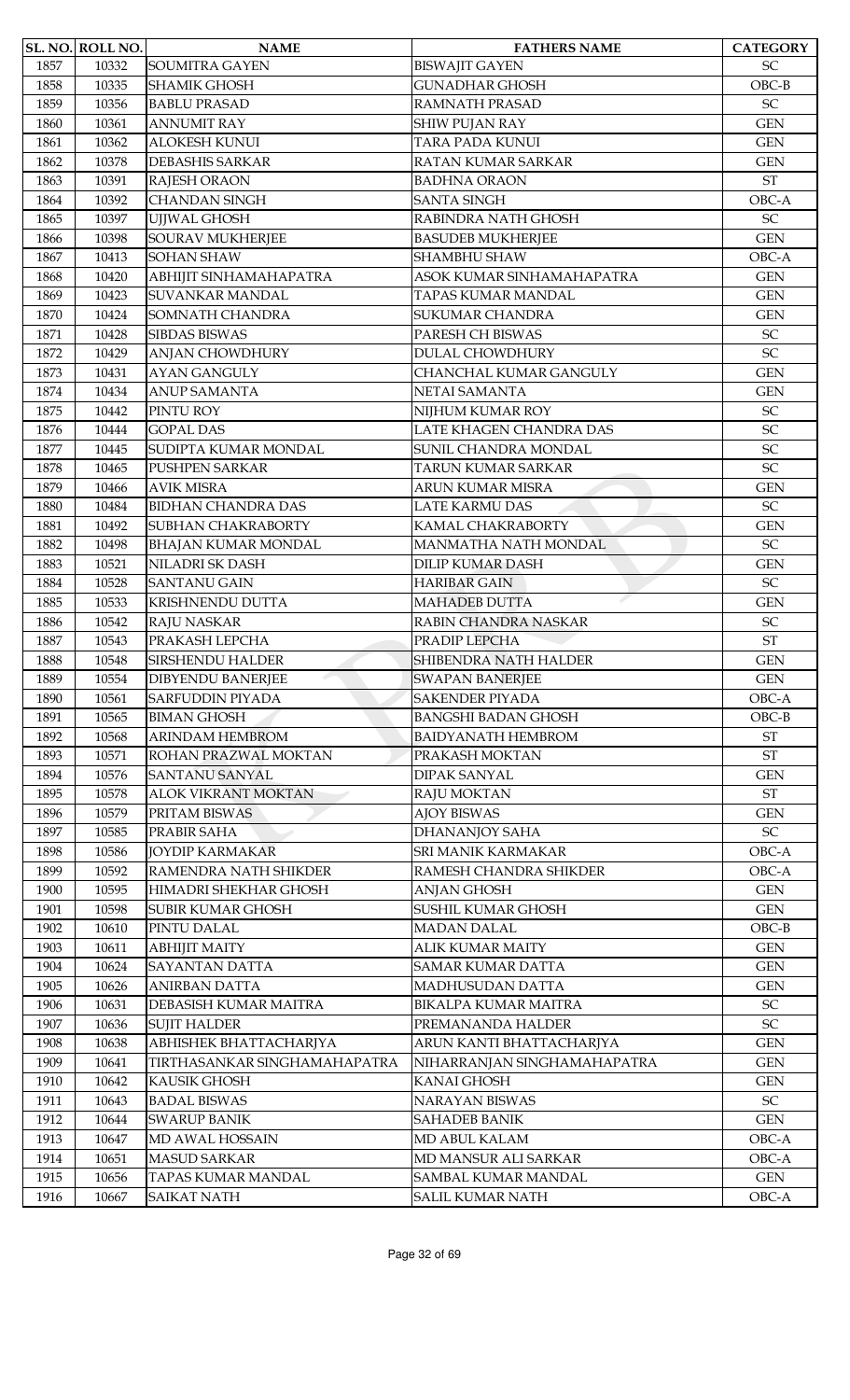|      | SL. NO. ROLL NO. | <b>NAME</b>                  | <b>FATHERS NAME</b>            | <b>CATEGORY</b>            |
|------|------------------|------------------------------|--------------------------------|----------------------------|
| 1917 | 10669            | <b>KALYAN SHIL</b>           | <b>TAPAN KR SHIL</b>           | <b>GEN</b>                 |
| 1918 | 10670            | ARUN KUMAR GORAIN            | KAMAL CHANDRA GORAIN           | $OBC-B$                    |
| 1919 | 10671            | <b>INDRAJIT GHOSH</b>        | <b>SHYAMAL GHOSH</b>           | <b>GEN</b>                 |
| 1920 | 10672            | KAUSHIK PAUL                 | SUDHANSHU PAUL                 | $OBC-B$                    |
| 1921 | 10677            | DEBABRATA MONDAL             | MOHAN MONDAL                   | <b>GEN</b>                 |
| 1922 | 10694            | PULAK MONDAL                 | <b>SANTANU MONDAL</b>          | <b>GEN</b>                 |
| 1923 | 10695            | SUDIPTA PRAKASH ADHIKARY     | SUSHANTA ADHIKARY              | <b>GEN</b>                 |
| 1924 | 10697            | <b>SANTANU HALDER</b>        | <b>SWAPAN KUMAR HALDER</b>     | $\ensuremath{\mathsf{SC}}$ |
| 1925 | 10699            | RAJIB PAUL CHOWDHURY         | PRAKASH PAUL CHOWDHURY         | $OBC-B$                    |
| 1926 | 10700            | PIJUSH BISWAS                | <b>GOUTAM BISWAS</b>           | $\ensuremath{\mathsf{SC}}$ |
| 1927 | 10702            | <b>SUJAY BISWAS</b>          | <b>SUNIL BISWAS</b>            | <b>GEN</b>                 |
| 1928 | 10709            | <b>SAUMADEEP DAS</b>         | SUBHASH CHANDRA DAS            | SC                         |
| 1929 | 10715            | AJOY KUMAR MANDAL            | DILIP KUMAR MANDAL             | <b>GEN</b>                 |
| 1930 | 10725            | <b>MALAY KR PATI</b>         | <b>BINAY KR PATI</b>           | <b>GEN</b>                 |
| 1931 | 10726            | RAJU BACHHAR                 | HARI PADA BACHHAR              | SC                         |
| 1932 | 10728            | <b>ARKA BANERJEE</b>         | <b>ANIMESH BANERJEE</b>        | <b>GEN</b>                 |
| 1933 | 10730            | <b>SHYAMAL SARKAR</b>        | SHISHIR SARKAR                 | SC                         |
| 1934 | 10732            | DHIRAJ KUMAR OJHA            | KRISHNA SHANKAR OJHA           | <b>GEN</b>                 |
| 1935 | 10741            | <b>SARVESH UPADHYAY</b>      | SUDARSHAN UPADHYAY             | <b>GEN</b>                 |
| 1936 | 10742            | RAJ KUMAR SARDAR             | <b>MOHAR SARDAR</b>            | <b>ST</b>                  |
| 1937 | 10743            | <b>ABHIJIT MAJI</b>          | RABINDRA NATH MAJI             | <b>GEN</b>                 |
| 1938 | 10752            | PROSHANTA BISWAS             | <b>SARAT BISWAS</b>            | SC                         |
| 1939 | 10755            | <b>SUBHADIP GHOSH</b>        | <b>SUKAMAL GHOSH</b>           | <b>GEN</b>                 |
| 1940 | 10764            | <b>TUFAN SARKAR</b>          | LAKSHMIKANTA SARKAR            | <b>GEN</b>                 |
| 1941 | 10766            | SOUMA GHOSH                  | <b>ANUP GHOSH</b>              | <b>GEN</b>                 |
| 1942 | 10777            | SURYA KANTA MAJI             | MOHANLAL MAJI                  | <b>GEN</b>                 |
| 1943 | 10781            | MD JAHANGIR ALAM             | <b>MD MAZID ALI</b>            | OBC-A                      |
| 1944 | 10783            | <b>ANIRBAN GHOSH</b>         | <b>ASHOK GHOSH</b>             | <b>GEN</b>                 |
| 1945 | 10789            | ANUPAM CHAKRABORTY           | <b>SANKAR CHAKRABORTY</b>      | <b>GEN</b>                 |
| 1946 | 10802            | THINLEY GYATSHO SHERPA       | PEMBA SHERPA                   | $\operatorname{ST}$        |
| 1947 | 10805            | <b>SUKHEN HALDER</b>         | <b>SRIDAM CHANDRA HALDER</b>   | SC                         |
| 1948 | 10810            | ARIJIT CHATTERJEE            | <b>ASHOKE CHATTERJEE</b>       | <b>GEN</b>                 |
| 1949 | 10821            | <b>SRIKANTA PAL</b>          | <b>ASOKE PAL</b>               | <b>GEN</b>                 |
| 1950 | 10825            | AJAY KR CHOWRASIA            | <b>MADAN PD CHOWRASIA</b>      | $\operatorname{ST}$        |
| 1951 | 10828            | ACHONG ABEL RONGONG LEPCHA   | SAKTOP TSHERING RONGONG LEPCHA | <b>ST</b>                  |
| 1952 | 10838            | MD MAHBOOB GHAZI             | MD MAQSOOD ALAM                | <b>GEN</b>                 |
| 1953 | 10840            | <b>AVIK ROY</b>              | <b>AJIT KR ROY</b>             | <b>GEN</b>                 |
| 1954 | 10841            | <b>ARINDAM CHAKRABORTY</b>   | <b>SANKAR CHAKRABORTY</b>      | <b>GEN</b>                 |
| 1955 | 10842            | <b>SOMNATH BASAK</b>         | TRIPURA SANKAR BASAK           | <b>GEN</b>                 |
| 1956 | 10845            | <b>AMIT KUMAR CHATTERJEE</b> | SUBHASH CHANDRA CHATTERJEE     | <b>GEN</b>                 |
| 1957 | 10848            | <b>MALLICK MONIRUL BASAR</b> | <b>LATE JAMALUDDIN</b>         | OBC-A                      |
| 1958 | 10849            | <b>MITHUN BASU</b>           | <b>SIBSANKAR BASU</b>          | <b>GEN</b>                 |
| 1959 | 10851            | <b>DEBASHIS KARMAKAR</b>     | HARIDAS KARMAKAR               | <b>GEN</b>                 |
| 1960 | 10853            | <b>SOMENATH PAITANDI</b>     | ADITYA KUMAR PAITANDI          | <b>GEN</b>                 |
| 1961 | 10856            | PABITRA BISWAS               | LATE SHIBENDRA NATH BISWAS     | $\ensuremath{\mathsf{SC}}$ |
| 1962 | 10858            | ARDHENDU MONDAL              | <b>ANANTA MONDAL</b>           | SC                         |
| 1963 | 10860            | <b>TANMOY KUMAR DAS</b>      | <b>TAPAN KUMAR DAS</b>         | <b>GEN</b>                 |
| 1964 | 10863            | KALYAN MONDAL                | <b>HARI DAS MONDAL</b>         | $\ensuremath{\mathsf{SC}}$ |
| 1965 | 10872            | DEBBYENDU GHOSHAL            | <b>SUVENDU GHOSHAL</b>         | <b>GEN</b>                 |
| 1966 | 10873            | <b>HASIBUR RAHAMAN</b>       | MD FAZLUR RAHAMAN              | OBC-A                      |
| 1967 | 10874            | NISHIKANTA KARMAKAR          | NEMAI KARMAKAR                 | $OBC-B$                    |
| 1968 | 10904            | MD INTEKHAB ALAM             | <b>JAMAL AHMED</b>             | OBC-A                      |
| 1969 | 10905            | <b>SANJOY SARKAR</b>         | RABINDRANATH SARKAR            | $\ensuremath{\mathsf{SC}}$ |
| 1970 | 10908            | <b>DIBYENDU DAS</b>          | <b>DILIP KUMAR DAS</b>         | SC                         |
| 1971 | 10923            | <b>BISHU ORANG</b>           | LATE LEDA ORANG                | $\operatorname{ST}$        |
| 1972 | 10934            | SWARUPAM KANTI DAS           | <b>SWAPAN KUMAR DAS</b>        | SC                         |
| 1973 | 10942            | PRITAM MONDAL                | <b>GOPINATH MONDAL</b>         | $OBC-B$                    |
| 1974 | 10949            | <b>SUSANKET DUTTA</b>        | <b>SUDHAMOY DUTTA</b>          | <b>GEN</b>                 |
| 1975 | 10954            | <b>SANTANU NASKAR</b>        | HARENDRA NATH NASKAR           | ${\rm SC}$                 |
| 1976 | 10956            | <b>AVIJIT DEBNATH</b>        | RANJIT DEBNATH                 | $OBC-B$                    |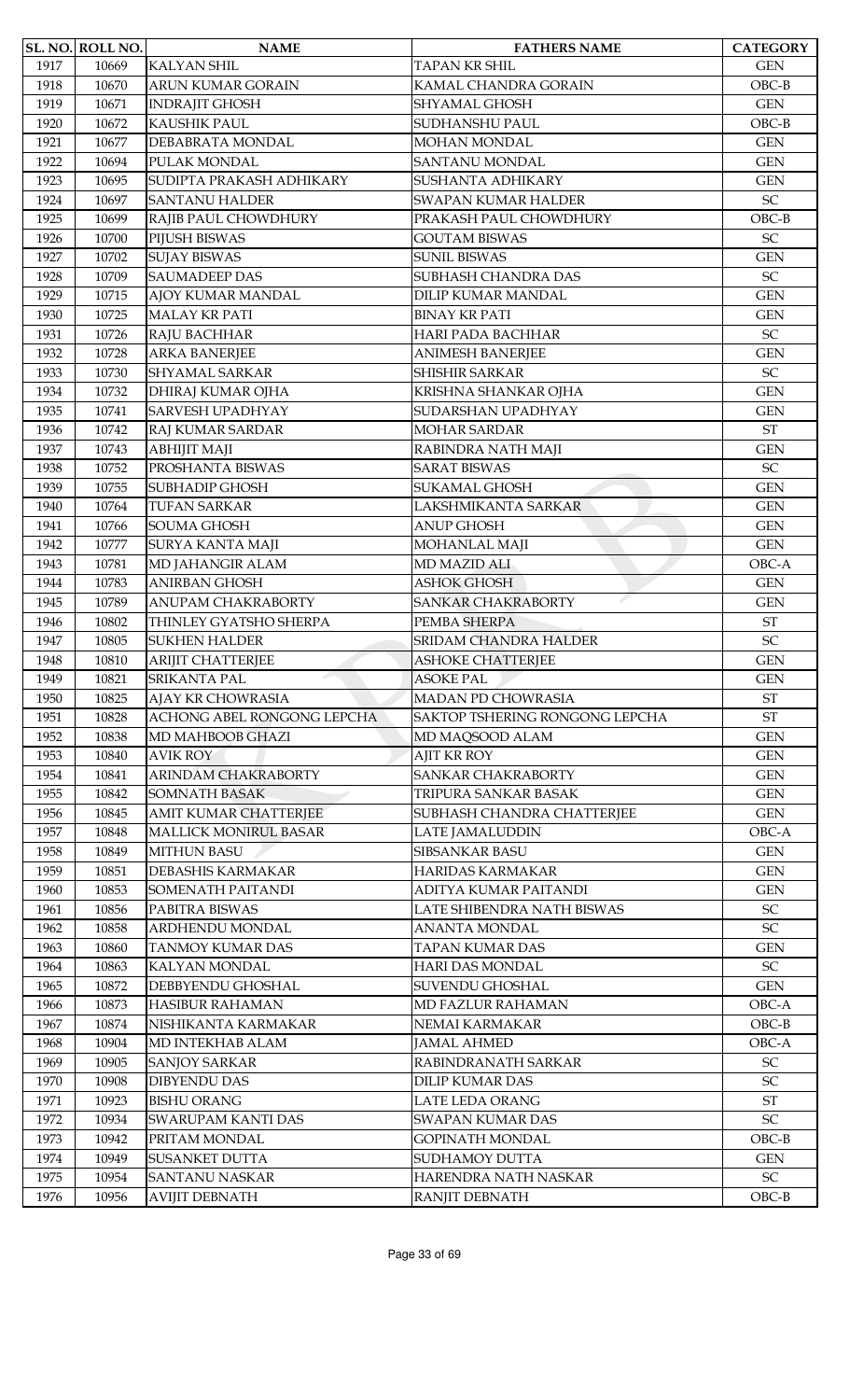|      | SL. NO. ROLL NO. | <b>NAME</b>               | <b>FATHERS NAME</b>             | <b>CATEGORY</b>            |
|------|------------------|---------------------------|---------------------------------|----------------------------|
| 1977 | 10969            | <b>SUMAN DE</b>           | <b>LATE BIJON DE</b>            | <b>GEN</b>                 |
| 1978 | 10980            | <b>ABHIJIT ROY</b>        | <b>CHITTA RANJAN ROY</b>        | <b>GEN</b>                 |
| 1979 | 10991            | <b>DEB KUMAR HALDER</b>   | <b>BIMAL KUMAR HALDER</b>       | SC                         |
| 1980 | 10993            | PRONOY SAHA               | NABAKUMAR SAHA                  | SC                         |
| 1981 | 10999            | <b>RAMEN HALDER</b>       | RENUPADA HALDER                 | SC                         |
| 1982 | 11003            | MD ASHADULLA ANSARY       | MD KALIMULLA ANSARY             | OBC-A                      |
| 1983 | 11010            | MD LIAKAT HOSSAIN LASKER  | LATE MD MOSHARAF HOSSAIN LASKER | OBC-A                      |
| 1984 | 11013            | KALYANASISH JANA          | SUBHASH CHANDRA JANA            | $OBC-B$                    |
| 1985 | 11022            | PALAS SAHA                | PARIMAL SAHA                    | SC                         |
| 1986 | 11027            | <b>SOUMEN SADHUKHAN</b>   | <b>BIMAL SADHUKHAN</b>          | SC                         |
| 1987 | 11032            | ANIRBAN CHOTTOPADHYAY     | UDAY CHOTTOPADHYAY              | <b>GEN</b>                 |
| 1988 | 11033            | <b>TANMOY MONDAL</b>      | CHITTA RANJAN MONDAL            | $\ensuremath{\mathsf{SC}}$ |
| 1989 | 11043            | <b>SUDIP KHAN</b>         | MUKTA RAM KHAN                  | <b>GEN</b>                 |
| 1990 | 11046            | RIZWANUZZAMAN MOLLA       | ROUSAN ALI MOLLA                | <b>GEN</b>                 |
| 1991 | 11049            | <b>NIMAI BARUI</b>        | NILKAMAL BARUI                  | $\ensuremath{\mathsf{SC}}$ |
| 1992 | 11052            | <b>MANISH KUMAR SINGH</b> | RABINDRA KUMAR SINGH            | <b>GEN</b>                 |
| 1993 | 11053            | DIPANKAR CHAKRABORTY      | DEBATOSH CHAKRABORTY            | <b>GEN</b>                 |
| 1994 | 11063            | MRINAL KARAK              | NANDADULAL KARAK                | $\ensuremath{\mathsf{SC}}$ |
| 1995 | 11064            | <b>DIPANKAR SARKAR</b>    | <b>GANESH CHANDRA SARKAR</b>    | SC                         |
| 1996 | 11066            | AJOY KUMAR MAJHI          | PROBIR KUMAR MAJHI              | SC                         |
| 1997 | 11071            | <b>BIBHAS HALDER</b>      | <b>BASUDEB HALDER</b>           | SC                         |
| 1998 | 11074            | <b>DHIMAN BISWAS</b>      | <b>NALINI BISWAS</b>            | SC                         |
| 1999 | 11078            | <b>KOUSHIK DAS</b>        | SRI HIMANSHU DAS                | <b>GEN</b>                 |
| 2000 | 11081            | SUBHANKAR MONDAL          | AMAL CHANDRA MONDAL             | $\ensuremath{\mathsf{SC}}$ |
| 2001 | 11082            | <b>NAVIN KUMAR SHAW</b>   | RAM GOPAL SHAW                  | <b>ST</b>                  |
| 2002 | 11084            | ABDUR RAHAMAN MONDAL      | <b>ABDUL RASID MONDAL</b>       | OBC-A                      |
| 2003 | 11086            | SOMNATH MONDAL            | NIRMAL MONDAL                   | SC                         |
| 2004 | 11090            | <b>AMARESH CHOWDHURY</b>  | DHIRENDRA NATH CHOWDHURY        | SC                         |
| 2005 | 11096            | <b>SUBRATA MITRA</b>      | NIROD RANJAN MITRA              | $OBC-B$                    |
| 2006 | 11098            | <b>MANIK SARKAR</b>       | <b>LATE GOPAL SARKAR</b>        | SC                         |
| 2007 | 11099            | TAPAN JYOTI SARKAR        | LT PROVASH CHANDRA SARKAR       | SC                         |
| 2008 | 11100            | DEBJIT MUKHERJEE          | AMAL KUMAR MUKHERJEE            | <b>GEN</b>                 |
| 2009 | 11107            | <b>BIDYUT DHARA</b>       | <b>BIBHUTI BHUSAN DHARA</b>     | SC                         |
| 2010 | 11116            | UJJWAL SARKAR             | <b>BHUBAN MOHAN SARKAR</b>      | ${\rm SC}$                 |
| 2011 | 11119            | <b>ASHIS KR MONDAL</b>    | DEBENDRA NATH MONDAL            | $\ensuremath{\mathsf{SC}}$ |
| 2012 | 11120            | <b>SNEHASIS SEN</b>       | <b>SADHAN SEN</b>               | <b>GEN</b>                 |
| 2013 | 11133            | <b>SUMAN MUKHERJEE</b>    | MANIK LAL MUKHERJEE             | <b>GEN</b>                 |
| 2014 | 11134            | <b>RAKTIM MITRA</b>       | <b>CHANDI DAS MITRA</b>         | <b>GEN</b>                 |
| 2015 | 11139            | <b>DIPENDU DAS</b>        | <b>NARA NARAYAN DAS</b>         | $\ensuremath{\mathsf{SC}}$ |
| 2016 | 11140            | <b>ARIJIT BISWAS</b>      | PRADIP BISWAS                   | SC                         |
| 2017 | 11157            | <b>SUBRATA KUMAR DEY</b>  | <b>SWAPAN KUMAR DEY</b>         | $\mbox{GEN}$               |
| 2018 | 11181            | <b>ABHISHEK DAS</b>       | <b>ASOK KUMAR DAS</b>           | $OBC-B$                    |
| 2019 | 11185            | <b>RAJU KUNDU</b>         | MADAN GOPAL KUNDU               | <b>GEN</b>                 |
| 2020 | 11189            | <b>ANIRBAN SAHA</b>       | <b>BAIDYA NATH SAHA</b>         | $\ensuremath{\mathsf{SC}}$ |
| 2021 | 11190            | <b>MASUD SARKAR</b>       | RAMJAN ALI SARKAR               | <b>GEN</b>                 |
| 2022 | 11194            | ARUN KUMAR GHOSH          | <b>ADHIR GHOSH</b>              | $OBC-B$                    |
| 2023 | 11199            | SAPTARSHI BRAHMA          | SANDIP KUMAR BRAHMA             | $\mbox{GEN}$               |
| 2024 | 11200            | <b>DAVID KOLEY</b>        | SASANKA SEKHAR KOLEY            | <b>GEN</b>                 |
| 2025 | 11203            | KH MD HAFIZUL ISLAM       | KH OLIUL ISLAM                  | <b>GEN</b>                 |
| 2026 | 11205            | <b>EMDADUL MANDAL</b>     | <b>FULBAS MANDAL</b>            | OBC-A                      |
| 2027 | 11208            | MD JABER BISWAS           | MD FAIJUDDIN BISWAS             | OBC-A                      |
| 2028 | 11209            | <b>BIPLAB MONDAL</b>      | RAJENDRANATH MONDAL             | $\ensuremath{\mathsf{SC}}$ |
| 2029 | 11212            | PROSENJIT MANNA           | KARALI MOHAN MANNA              | <b>GEN</b>                 |
| 2030 | 11216            | <b>GANES KUMAR GAYEN</b>  | SUBAL CHANDRA GAYEN             | ${\rm SC}$                 |
| 2031 | 11229            | <b>SUBHANKAR DAS</b>      | <b>GOPESWAR DAS</b>             | <b>GEN</b>                 |
| 2032 | 11248            | <b>SAYANTA BHADRA</b>     | MUKUL KR BHADRA                 | <b>GEN</b>                 |
| 2033 | 11251            | <b>BIKASH ORAON</b>       | DASHARATH ORAON                 | $\operatorname{ST}$        |
| 2034 | 11255            | DEBAPRASAD MONDAL         | <b>JUGAL MONDAL</b>             | SC                         |
| 2035 | 11259            | AMIT KUMAR SHAW           | RAJENDRA KUMAR SHAW             | $OBC-B$                    |
| 2036 | 11270            | ABDUL MARUF MONDAL        | HAZI MD ABDUL KADER MONDAL      | OBC-A                      |
|      |                  |                           |                                 |                            |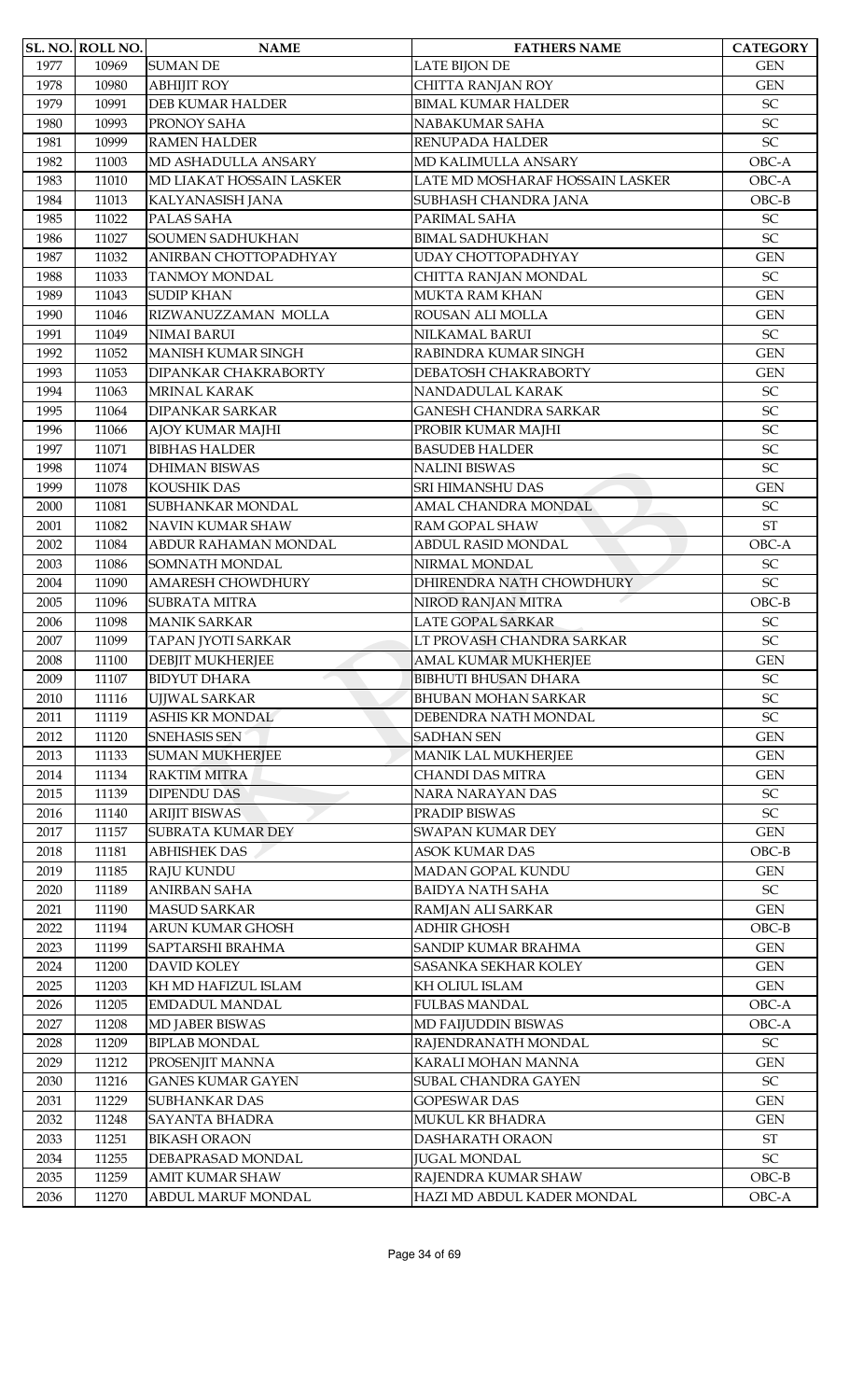|      | <b>SL. NO. ROLL NO.</b> | <b>NAME</b>                   | <b>FATHERS NAME</b>          | <b>CATEGORY</b>            |
|------|-------------------------|-------------------------------|------------------------------|----------------------------|
| 2037 | 11272                   | MD NAZBUL HOSSAIN             | MD MANUAR HOSSAIN            | OBC-A                      |
| 2038 | 11275                   | SOUMAJIT CHATTERJEE           | SYAMAL KRISHNA CHATTERJEE    | <b>GEN</b>                 |
| 2039 | 11276                   | KUMARJIT DUTTA                | <b>SAMIRKUMAR DUTTA</b>      | <b>GEN</b>                 |
| 2040 | 11283                   | <b>ALOK DAS</b>               | LAKSHMAN DAS                 | SC                         |
| 2041 | 11288                   | PARIJAT PAUL                  | <b>SANAL CHANDRA PAUL</b>    | $OBC-B$                    |
| 2042 | 11293                   | <b>SOUVIK SEN</b>             | <b>ASIS SEN</b>              | <b>GEN</b>                 |
| 2043 | 11303                   | <b>ANIMESH ROY</b>            | <b>AMULYA RATAN ROY</b>      | <b>SC</b>                  |
| 2044 | 11312                   | <b>SANTU KANTA PODDAR</b>     | <b>SURJA KANTA PODDAR</b>    | SC                         |
| 2045 | 11317                   | MD AZAHARUDDIN SARDAR         | MD KASHED SARDAR             | <b>GEN</b>                 |
| 2046 | 11318                   | SAMYAJIT GOSWAMI              | NUPUR RANJAN GOSWAMI         | <b>GEN</b>                 |
| 2047 | 11324                   | TATHAGATA DUTTA               | <b>DILIP DUTTA</b>           | <b>GEN</b>                 |
| 2048 | 11330                   | <b>BIDYUT NANDAN DAS</b>      | <b>SUBHAS CHANDRA DAS</b>    | $OBC-B$                    |
| 2049 | 11334                   | <b>AZHARUL ALAM</b>           | <b>HAFIZUL ALAM</b>          | <b>GEN</b>                 |
| 2050 | 11338                   | <b>DEBASIS BARMAN</b>         | FATIK CHANDRA BARMAN         | $\ensuremath{\mathsf{SC}}$ |
| 2051 | 11344                   | MD KHAIRUL BASAR              | MD HABIBULLAH                | OBC-A                      |
| 2052 | 11347                   | <b>ANIRBAN GANGULY</b>        | <b>ANIMESH GANGULY</b>       | <b>GEN</b>                 |
| 2053 | 11349                   | <b>SUMANTA PAL</b>            | <b>SUNIL PAL</b>             | <b>GEN</b>                 |
| 2054 | 11350                   | <b>SABIR KHAN</b>             | LATE ABDUL KARIM KHAN        | <b>GEN</b>                 |
| 2055 | 11375                   | <b>AMIT KUMAR SHAW</b>        | RAMESH PRASAD SHAW           | $\operatorname{ST}$        |
| 2056 | 11395                   | <b>ARPA RAHA</b>              | <b>LATE PRADIP RAHA</b>      | <b>GEN</b>                 |
| 2057 | 11397                   | PRASANTA KUMAR KARMAKAR       | <b>BASAB KARMAKAR</b>        | $OBC-B$                    |
| 2058 | 11405                   | <b>BIMAN DAS</b>              | KSHITENDRA NATH DAS          | SC                         |
| 2059 | 11407                   | KOUSHIK SARKAR                | KRISHNAPADA SARKAR           | SC                         |
| 2060 | 11410                   | <b>CHANDRADEEP SINGH</b>      | CHANDRA SHEKHAR SINGH        | <b>GEN</b>                 |
| 2061 | 11413                   | PRIOM BANIK                   | <b>SUBHAS CHANDRA BANIK</b>  | <b>GEN</b>                 |
| 2062 | 11415                   | <b>ARPAN HOME ROY</b>         | <b>ARUN HOME ROY</b>         | <b>GEN</b>                 |
| 2063 | 11416                   | DIBYENDU CHOWDHURY            | <b>DIPAK CHOWDHURY</b>       | <b>GEN</b>                 |
| 2064 | 11418                   | TANMOY BHATTACHARYA           | TARAK NATH BHATTACHARYA      | <b>GEN</b>                 |
| 2065 | 11419                   | MD RIAJUL MONDAL              | <b>JAKIRIA MONDAL</b>        | OBC-A                      |
| 2066 | 11425                   | <b>MINTU MISTRI</b>           | <b>MANMAHATA MISTRI</b>      | $\ensuremath{\mathsf{SC}}$ |
| 2067 | 11428                   | <b>INDRAJIT MONDAL</b>        | DHIRENDRA NATH MONDAL        | SC                         |
| 2068 | 11429                   | PRAVAKAR BAG                  | <b>LATE SUDARSHAN BAG</b>    | <b>SC</b>                  |
| 2069 | 11438                   | RAJIB BARUA                   | <b>SUSHIL KUMAR BARUA</b>    | <b>ST</b>                  |
| 2070 | 11440                   | <b>JAYDEEP SARKAR</b>         | MONORANJAN SARKAR            | <b>GEN</b>                 |
| 2071 | 11450                   | <b>ASHIQUE ALAM</b>           | MD HABIBUDDIN AHAMED         | OBC-A                      |
| 2072 | 11456                   | <b>ABHIJIT KONRA</b>          | RANJIT KONRA                 | $\operatorname{ST}$        |
| 2073 | 11463                   | <b>BIDHAN CHANDRA MAHATO</b>  | <b>GANDHU LAL MAHATO</b>     | $OBC-B$                    |
| 2074 | 11469                   | <b>SHOUNAK GHOSH</b>          | LATE SANTANU GHOSH           | <b>GEN</b>                 |
| 2075 | 11472                   | <b>SUPRATIM PATRA</b>         | ABANINDRA NATH PATRA         | $\mbox{GEN}$               |
| 2076 | 11480                   | <b>SREEJIT BASU</b>           | <b>SRI SARBASRI BASU</b>     | <b>GEN</b>                 |
| 2077 | 11491                   | AYAN KR CHATTERJEE            | LATE CHANCHAL CHATTERJEE     | <b>GEN</b>                 |
| 2078 | 11497                   | SHANTANU DEV MONDAL           | <b>BHARAT CHANDRA MONDAL</b> | ${\rm SC}$                 |
| 2079 | 11499                   | <b>BISWAJIT MANDAL</b>        | NARAHARI MANDAL              | <b>GEN</b>                 |
| 2080 | 11500                   | <b>AZHARUDDIN KHAN</b>        | <b>MAINUDDIN KHAN</b>        | <b>GEN</b>                 |
| 2081 | 11505                   | PRADIP SADHUKHAN              | <b>GOPAL SADHUKHAN</b>       | $OBC-B$                    |
| 2082 | 11519                   | <b>SANTANU NAYAK</b>          | <b>SANKAR NAYAK</b>          | $OBC-B$                    |
| 2083 | 11521                   | <b>JAGADISH DAS</b>           | <b>BHADRESWAR DAS</b>        | $\ensuremath{\mathsf{SC}}$ |
| 2084 | 11532                   | <b>MANOMOY PURKAIT</b>        | <b>MILAN PURKAIT</b>         | <b>GEN</b>                 |
| 2085 | 11548                   | <b>BIPLAB AICH</b>            | <b>BIRENDRA CHANDRA AICH</b> | $OBC-B$                    |
| 2086 | 11554                   | <b>HIRAK MAITY</b>            | <b>LAXMI NARAYAN MAITY</b>   | <b>GEN</b>                 |
| 2087 | 11557                   | <b>BAPPA MANDAL</b>           | <b>BHOLA MANDAL</b>          | $OBC-B$                    |
| 2088 | 11571                   | <b>BUDDHADEB CHATTERJEE</b>   | TAPAS KUMAR CHATTERJEE       | <b>GEN</b>                 |
| 2089 | 11582                   | <b>MD MASUM BILLA</b>         | <b>MD RAUF SARDAR</b>        | OBC-A                      |
| 2090 | 11583                   | <b>HIMADRI DAS</b>            | <b>GANESH CHANDRA DAS</b>    | $OBC-B$                    |
| 2091 | 11584                   | PRANAB KUMAR BHAKTA           | PANKAJ BHAKTA                | <b>GEN</b>                 |
| 2092 | 11592                   | <b>ARNOB MAITRA</b>           | LATE ARUN KUMAR MAITRA       | ${\rm SC}$                 |
| 2093 | 11598                   | <b>SK AZIZUR RAHAMAN</b>      | <b>SK MIZANUR RAHAMAN</b>    | OBC-A                      |
| 2094 | 11612                   | <b>BIPAD BHANJAN KARMAKAR</b> | SAHADEB KARMAKAR             | $\ensuremath{\mathsf{SC}}$ |
| 2095 | 11615                   | <b>AWAZ LOPCHAN</b>           | <b>SUBASH LOPCHAN</b>        | $\operatorname{ST}$        |
| 2096 | 11618                   | <b>BOBY SINGH</b>             | RAGHUBIR SINGH               | <b>GEN</b>                 |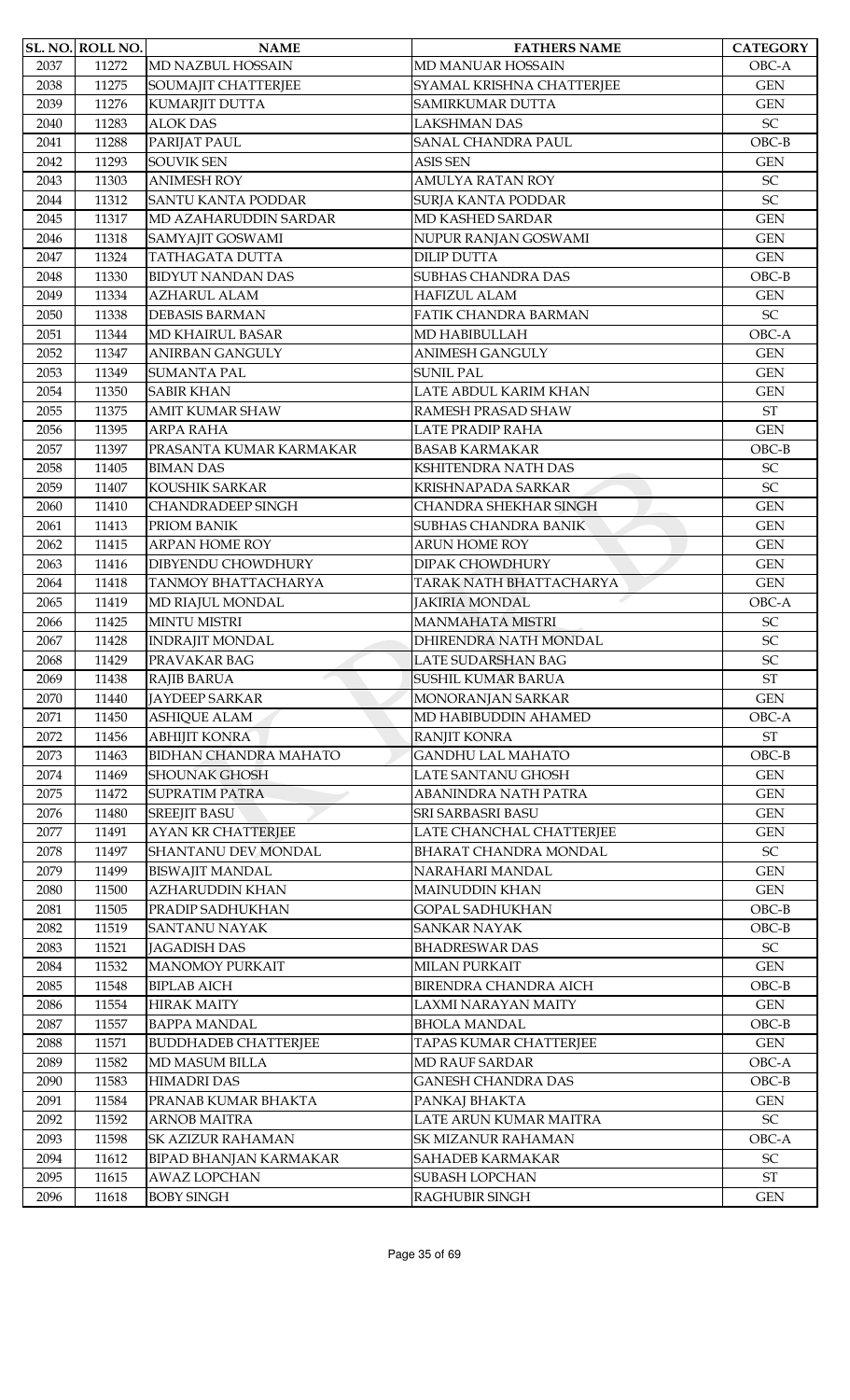|      | SL. NO. ROLL NO. | <b>NAME</b>                  | <b>FATHERS NAME</b>        | <b>CATEGORY</b>            |
|------|------------------|------------------------------|----------------------------|----------------------------|
| 2097 | 11627            | <b>HITEN DAS</b>             | <b>BISWAMBAR DAS</b>       | SC                         |
| 2098 | 11637            | <b>CHINMOY BISWAS</b>        | CHITTA RANJAN BISWAS       | SC                         |
| 2099 | 11640            | <b>MD IMRAN</b>              | <b>MEHDI HASAN</b>         | <b>GEN</b>                 |
| 2100 | 11643            | <b>SOMENATH DAS</b>          | <b>NILMONI DAS</b>         | $\ensuremath{\mathsf{SC}}$ |
| 2101 | 11644            | <b>SUPRIYO MUKHERJEE</b>     | <b>RABIN MUKHERJEE</b>     | <b>GEN</b>                 |
| 2102 | 11649            | <b>HIRANMAY SARDER</b>       | <b>BISWARANJAN SARDER</b>  | $\ensuremath{\mathsf{SC}}$ |
| 2103 | 11650            | <b>ABHISHEK PANDEY</b>       | PRADIP PANDEY              | <b>GEN</b>                 |
| 2104 | 11662            | <b>TARUN KUNDU</b>           | <b>DWARKA NATH KUNDU</b>   | <b>GEN</b>                 |
| 2105 | 11666            | RAJU MONDAL                  | MOKSHED MONDAL             | OBC-A                      |
| 2106 | 11681            | <b>ASUTOSH MANDAL</b>        | TUSHAR KANTI MANDAL        | OBC-A                      |
| 2107 | 11682            | <b>ABHISHEK GHOSH</b>        | KAMAL GHOSH                | <b>GEN</b>                 |
| 2108 | 11684            | <b>SUBHASIS DUTTA MUDI</b>   | <b>BHAKTA DUTTA MUDI</b>   | OBC-A                      |
| 2109 | 11688            | <b>SURAJIT DAS</b>           | <b>SACHIN DAS</b>          | <b>GEN</b>                 |
| 2110 | 11689            | <b>AMIT CHOUDHARY</b>        | KULDIP CHOUDHARY           | $\ensuremath{\mathsf{SC}}$ |
| 2111 | 11693            | SUBHANKAR BANIK              | <b>SUBHAS CH BANIK</b>     | <b>GEN</b>                 |
| 2112 | 11697            | <b>MANISH RAI</b>            | <b>ASHARFI RAI</b>         | <b>GEN</b>                 |
| 2113 | 11698            | <b>SAILEN MONDAL</b>         | LATE DEBUDAS MONDAL        | $\ensuremath{\mathsf{SC}}$ |
| 2114 | 11703            | <b>BAPPA SARDAR</b>          | <b>ANANTA SARDAR</b>       | $\operatorname{ST}$        |
| 2115 | 11704            | <b>TAPAS PAL</b>             | NIMAI PAL                  | <b>GEN</b>                 |
| 2116 | 11723            | <b>SANJAY DAS</b>            | <b>KANAI LAL DAS</b>       | SC                         |
| 2117 | 11741            | <b>DIPANKAR SENAPATI</b>     | <b>DILIP SENAPATI</b>      | OBC-A                      |
| 2118 | 11756            | PALLAB KUNDU                 | <b>TAPAS KUNDU</b>         | <b>GEN</b>                 |
| 2119 | 11783            | <b>SUBHA SAMADDAR</b>        | <b>SUNIL SAMADDAR</b>      | SC                         |
| 2120 | 11784            | ARGHYAJIT MOHURY             | <b>ASHOKE MOHURY</b>       | <b>GEN</b>                 |
| 2121 | 11786            | <b>SUKHENDU MANDAL</b>       | SARATHI MANDAL             | $\ensuremath{\mathsf{SC}}$ |
| 2122 | 11792            | <b>SUMIT DEY</b>             | <b>SWAPAN DEY</b>          | <b>GEN</b>                 |
| 2123 | 11809            | AMIT KUMAR MANDAL            | AJOY KUMAR MANDAL          | $\ensuremath{\mathsf{SC}}$ |
| 2124 | 11813            | <b>BAPI PAUL</b>             | <b>BASUDEB PAUL</b>        | <b>GEN</b>                 |
| 2125 | 11829            | RUDRA SHANKAR NATH           | RANJIT KUMAR NATH          | $OBC-B$                    |
| 2126 | 11832            | <b>SUKANTA SAMANTA</b>       | MANIKLAL SAMANTA           | <b>GEN</b>                 |
| 2127 | 11836            | RAKESH MAZUMDER              | <b>RAMDHAN MAZUMDER</b>    | SC                         |
| 2128 | 11837            | MRIDUL KANTI GHOSH           | <b>BYOMKESH GHOSH</b>      | <b>GEN</b>                 |
| 2129 | 11844            | <b>SWARUP MONDAL</b>         | RATAN CHANDRA MONDAL       | <b>GEN</b>                 |
| 2130 | 11871            | <b>NAJMUL HOQUE</b>          | REJAUL HOQUE               | OBC-A                      |
| 2131 | 11872            | <b>MAHANANDA BANERJEE</b>    | PURNA CHANDRA BANERJEE     | <b>GEN</b>                 |
| 2132 | 11875            | <b>SRIKANTA MURMU</b>        | GANESH CHANDRA MURMU       | <b>ST</b>                  |
| 2133 | 11877            | ABJAL HOSSAIN SARKAR         | <b>JAMSED ALI SARKAR</b>   | <b>GEN</b>                 |
| 2134 | 11880            | <b>IMRAN HOSSAIN</b>         | <b>MOTIAR RAHAMAN</b>      | OBC-A                      |
| 2135 | 11887            | <b>RAJDEEP SINGH</b>         | <b>DHAN KUMAR SINGH</b>    | SC                         |
| 2136 | 11889            | SIDDHARTHA SUBBA             | DEEPAK KUMAR SUBBA         | $\operatorname{ST}$        |
| 2137 | 11901            | NIHAR RANJAN RAY             | <b>BIMAL KUMAR RAY</b>     | SC                         |
| 2138 | 11903            | <b>SUDIP KUMAR MANNA</b>     | ANIL KUMAR MANNA           | <b>GEN</b>                 |
| 2139 | 11904            | <b>RAKESH HALDER</b>         | <b>ADHIR HALDER</b>        | SC                         |
| 2140 | 11916            | <b>ANIMESH PAL</b>           | TRINATH CHANDRA PAL        | SC                         |
| 2141 | 11919            | <b>SHAON CHAKRABORTY</b>     | SWAPAN CHAKRABORTY         | <b>GEN</b>                 |
| 2142 | 11922            | <b>SANTANU BHATTACHARJEE</b> | HIMANGSHU BHATTACHARJEE    | <b>GEN</b>                 |
| 2143 | 11927            | CHIRANJIT DUTTA              | ARUN DUTTA                 | <b>GEN</b>                 |
| 2144 | 11935            | <b>ABHIJIT MONDAL</b>        | <b>BISWANATH MONDAL</b>    | ${\rm SC}$                 |
| 2145 | 11946            | SADANANDA MANDAL             | SANAT KUMAR MANDAL         | SC                         |
| 2146 | 11951            | ARINDAM BHADRA               | <b>BISHNUPADA BHADRA</b>   | <b>GEN</b>                 |
| 2147 | 11955            | <b>JOYDEEP SEN</b>           | <b>BANI KUMAR SEN</b>      | OBC-A                      |
| 2148 | 11962            | <b>KABINDRA LAMA</b>         | LATE C B LAMA              | $\operatorname{ST}$        |
| 2149 | 11963            | PRALAY HALDER                | <b>AMALENDU HALDER</b>     | $\ensuremath{\mathsf{SC}}$ |
| 2150 | 11972            | PROVAKAR MONDAL              | LATE GANGARAM MONDAL       | $\ensuremath{\mathsf{SC}}$ |
| 2151 | 11973            | SOURABH SATVAYA              | <b>GURUDAS SATVAYA</b>     | SC                         |
| 2152 | 11979            | <b>RATAN PAUL</b>            | <b>SUDHIR PAUL</b>         | $OBC-B$                    |
| 2153 | 11980            | <b>DIPANKAR SARKAR</b>       | <b>ARUN SARKAR</b>         | $\ensuremath{\mathsf{SC}}$ |
| 2154 | 11989            | SWARUP KUMAR CHAKRABORTY     | LAXMAN CHANDRA CHAKRABORTY | <b>GEN</b>                 |
| 2155 | 11994            | <b>SALIM HALDER</b>          | <b>OSMAN GONI HALDER</b>   | OBC-A                      |
|      | 12000            |                              | MADAN MOHAN HALDER         | $\ensuremath{\mathsf{SC}}$ |
| 2156 |                  | <b>ARJUN HALDER</b>          |                            |                            |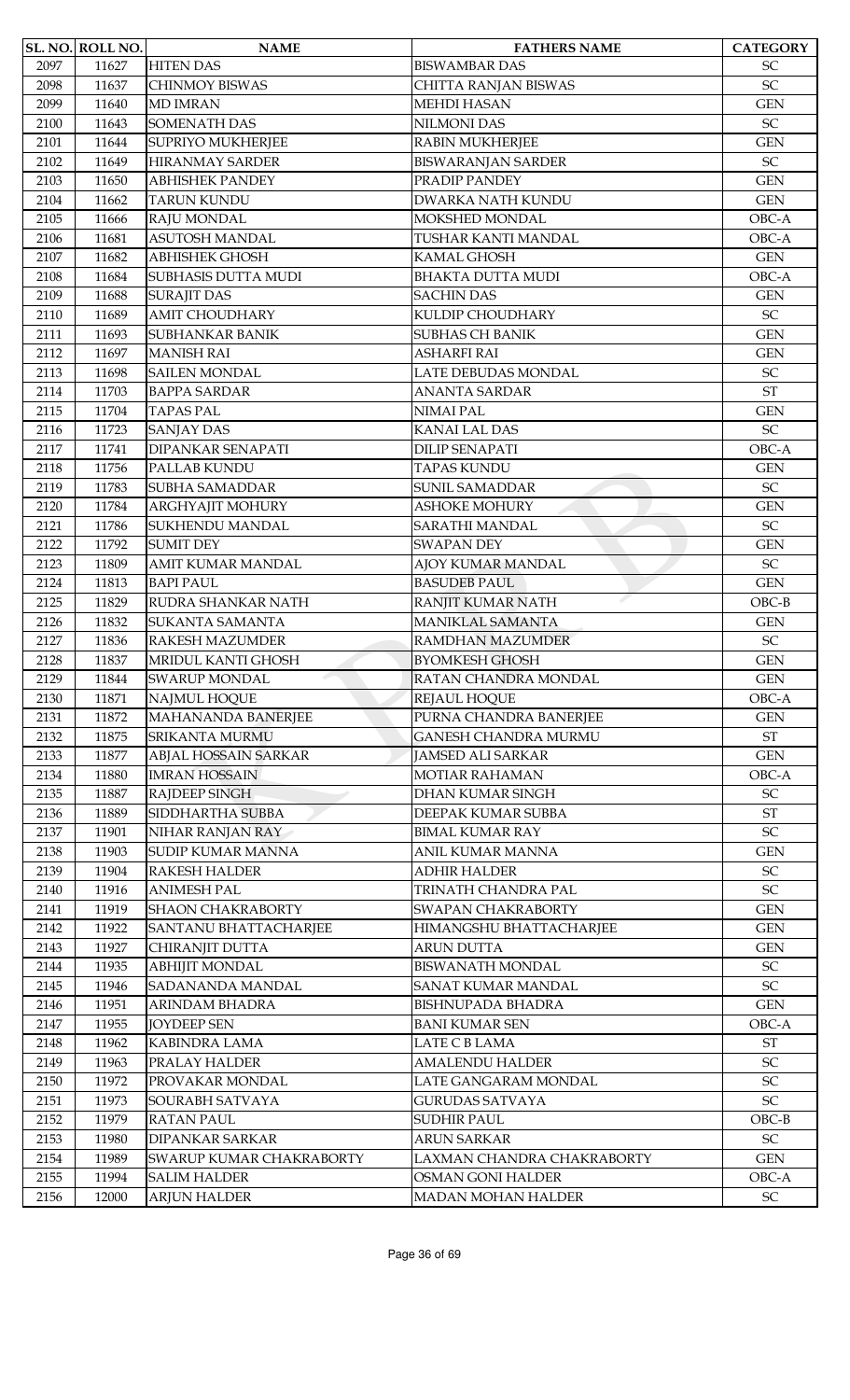|              | SL. NO. ROLL NO. | <b>NAME</b>                           | <b>FATHERS NAME</b>                         | <b>CATEGORY</b>            |
|--------------|------------------|---------------------------------------|---------------------------------------------|----------------------------|
| 2157         | 12002            | <b>SUBHA BILAS MONDAL</b>             | SUBAL CHANDRA MONDAL                        | $\ensuremath{\mathsf{SC}}$ |
| 2158         | 12003            | <b>GOPAL MONDAL</b>                   | RATIKANTA MONDAL                            | $\ensuremath{\mathsf{SC}}$ |
| 2159         | 12009            | <b>ARUP SAHOO</b>                     | KAMAL KANTA SAHOO                           | $OBC-B$                    |
| 2160         | 12013            | <b>SUVAJIT DUTTA</b>                  | SWAPAN KUMAR DUTTA                          | <b>GEN</b>                 |
| 2161         | 12018            | <b>SANDIP GHOSH</b>                   | <b>SAMBHU GHOSH</b>                         | <b>GEN</b>                 |
| 2162         | 12023            | AJOY KUMAR KARATI                     | APURBA KUMAR KARATI                         | <b>GEN</b>                 |
| 2163         | 12025            | <b>SUDIP KUMAR BISWAS</b>             | <b>SAKTI PADA BISWAS</b>                    | <b>GEN</b>                 |
| 2164         | 12027            | NIHAR RANJAN SIKDER                   | <b>NARAYAN SIKDER</b>                       | $\ensuremath{\mathsf{SC}}$ |
| 2165         | 12029            | <b>SUBHRAJIT BISWAS</b>               | SATYAJIT BISWAS                             | SC                         |
| 2166         | 12035            | <b>SK AMIRUL HAQUE</b>                | <b>SK ASFATUL HAQUE</b>                     | OBC-A                      |
| 2167         | 12037            | SIDDHARTHA SHANKAR MISTRY             | SUKESH CHANDRA MISTRY                       | $\ensuremath{\mathsf{SC}}$ |
| 2168         | 12038            | <b>SARNAB MITRA</b>                   | <b>ANIMESH MITRA</b>                        | SC                         |
| 2169         | 12048            | <b>BISWAJIT DAS</b>                   | NIRANJAN DAS                                | SC                         |
| 2170         | 12051            | <b>TAPAN KUMAR ROY</b>                | <b>JATINDRA NATH ROY</b>                    | SC                         |
| 2171         | 12054            | <b>SUKANTA NAYEK</b>                  | SRI SANATAN NAYEK                           | <b>GEN</b>                 |
| 2172         | 12055            | <b>GOURAB DEY</b>                     | LATE GORACHAND DE                           | <b>GEN</b>                 |
| 2173         | 12063            | <b>BIJAN MALAKAR</b>                  | <b>BIMAL MALAKAR</b>                        | $OBC-B$                    |
| 2174         | 12067            | <b>BIBEKANANDA ROY</b>                | <b>BANAMALI ROY</b>                         | SC                         |
| 2175         | 12073            | <b>SAMIRAN SAHA</b>                   | AJIT KUMAR SAHA                             | SC                         |
| 2176         | 12077            | <b>AVIJIT DUTTA</b>                   | LATE JAGABANDHU DUTTA                       | OBC-A                      |
| 2177         | 12078            | PARTHA SARKAR                         | PRASANTA SARKAR                             | SC                         |
| 2178         | 12080            | HITANGSHU ROY                         | <b>UDAY CHANDRA ROY</b>                     | SC                         |
| 2179         | 12083            | <b>ARNAB HALDER</b>                   | <b>GORA CHAND HALDER</b>                    | SC                         |
| 2180         | 12091            | <b>DEBOJIT DAS</b>                    | <b>BHUDEB DAS</b>                           | <b>GEN</b>                 |
| 2181         | 12093            | UJJWAL MANDAL                         | SUNIL KUMAR MANDAL                          | $\ensuremath{\mathsf{SC}}$ |
| 2182         | 12100            | RAHUL JAYANTA DAS                     | NITYANANDA DAS                              | <b>GEN</b>                 |
| 2183         | 12101            | <b>ABHISHEK CHOWDHURY</b>             | <b>AMIT KUMAR CHOWDHURY</b>                 | <b>GEN</b>                 |
| 2184         | 12108            | <b>SANTANU PODDAR</b>                 | LATE PANCHU GOPAL PODDAR                    | <b>GEN</b>                 |
| 2185         | 12117            |                                       | NIROD CHANDRA DAS                           | $\ensuremath{\mathsf{SC}}$ |
|              | 12124            | <b>TAPAS KUMAR DAS</b>                |                                             | OBC-A                      |
| 2186<br>2187 | 12126            | <b>JAHIR MALLICK</b><br>PRANAB MONDAL | LATE HAMID MALLICK<br>PRASANTA KUMAR MONDAL | $\ensuremath{\mathsf{SC}}$ |
|              |                  |                                       |                                             | <b>SC</b>                  |
| 2188         | 12128            | <b>SANKAR BISWAS</b>                  | <b>SUKUMAR BISWAS</b>                       | SC                         |
| 2189         | 12136            | <b>ADITYA KUMAR BAGDI</b>             | <b>GANGADHAR BAGDI</b>                      |                            |
| 2190         | 12150            | DEBDULAL BISWAS                       | <b>DILIP KUMAR BISWAS</b>                   | $\ensuremath{\mathsf{SC}}$ |
| 2191         | 12156            | <b>BABLU CHOUDHARY</b>                | UMA SHANKAR CHOUDHARY                       | $\ensuremath{\mathsf{SC}}$ |
| 2192         | 12158            | TUSHAR NATH THAKUR                    | HARIHAR THAKUR                              | <b>GEN</b>                 |
| 2193         | 12160            | <b>SAMIRAN BANERJEE</b>               | SRI PRASANTA BANERJEE                       | <b>GEN</b>                 |
| 2194         | 12161            | <b>SUSANTA GAYEN</b>                  | CHITTA RANJAN GAYEN                         | $\ensuremath{\mathsf{SC}}$ |
| 2195         | 12162            | PROSENJIT MONDAL                      | <b>ASHRUJIT MONDAL</b>                      | SC                         |
| 2196         | 12165            | <b>HARADHAN MUDI</b>                  | LATE KANAI MUDI                             | $\operatorname{ST}$        |
| 2197         | 12170            | <b>SOUMEN BISWAS</b>                  | <b>GOPAL CHANDRA BISWAS</b>                 | $\ensuremath{\mathsf{SC}}$ |
| 2198         | 12177            | CHANDAN KUMAR PANDA                   | KUMUD RANJAN PANDA                          | <b>GEN</b>                 |
| 2199         | 12184            | <b>ANANDA CHAKRABORTY</b>             | RABINDRA NATH CHAKRABORTY                   | <b>GEN</b>                 |
| 2200         | 12194            | <b>RAKESH BISWAS</b>                  | ROHIT BISWAS                                | <b>GEN</b>                 |
| 2201         | 12196            | SOUMITRA MONDAL                       | SUBHAS CH MONDAL                            | $\ensuremath{\mathsf{SC}}$ |
| 2202         | 12214            | <b>ABHISHEK BISWAS</b>                | ARABINDA BISWAS                             | SC                         |
| 2203         | 12221            | <b>CHANDRA SEKHAR MURMU</b>           | CHAMRU KUMAR MURMU                          | $\operatorname{ST}$        |
| 2204         | 12227            | <b>SWARUP SARDAR</b>                  | PANCHANAN SARDAR                            | $\ensuremath{\mathsf{SC}}$ |
| 2205         | 12231            | <b>GOURANGA MONDAL</b>                | TAPAN KUMAR MONDAL                          | <b>GEN</b>                 |
| 2206         | 12241            | <b>BIKASH MALIK</b>                   | <b>DHIRENDRA MALIK</b>                      | SC                         |
| 2207         | 12246            | <b>SOURAV JODDER</b>                  | HEMENDRA NATH JODDER                        | SC                         |
| 2208         | 12248            | <b>BADSHA SHEIKH</b>                  | <b>GOLAM MOHAMMAD SK</b>                    | <b>GEN</b>                 |
| 2209         | 12253            | PALLAB BISWAS                         | MAKHAN LAL BISWAS                           | SC                         |
| 2210         | 12254            | <b>KUMAR GOBINDA SAIN</b>             | <b>SAMIR KUMAR SAIN</b>                     | <b>GEN</b>                 |
| 2211         | 12263            | SUBHAMOY MONDAL                       | SUNIL KUMAR MONDAL                          | $\ensuremath{\mathsf{SC}}$ |
| 2212         | 12264            | <b>ABHISHEK GUPTA</b>                 | <b>KRISHNALAL GUPTA</b>                     | <b>GEN</b>                 |
| 2213         | 12269            | MD SARFARAZ ANSARI                    | MD MUKHTAR ALAM                             | OBC-A                      |
| 2214         | 12274            | KRISHNENDU CHOWDHURY                  | PROBHAT KUMAR CHOWDHURY                     | $\ensuremath{\mathsf{SC}}$ |
| 2215         | 12276            | SIDDHARTHA SINGHA                     | PRASANTA KUMAR SINGHA                       | <b>GEN</b>                 |
| 2216         | 12277            | ARUP MALAKAR                          | ANANDA CHANDRA MALAKAR                      | ${\rm SC}$                 |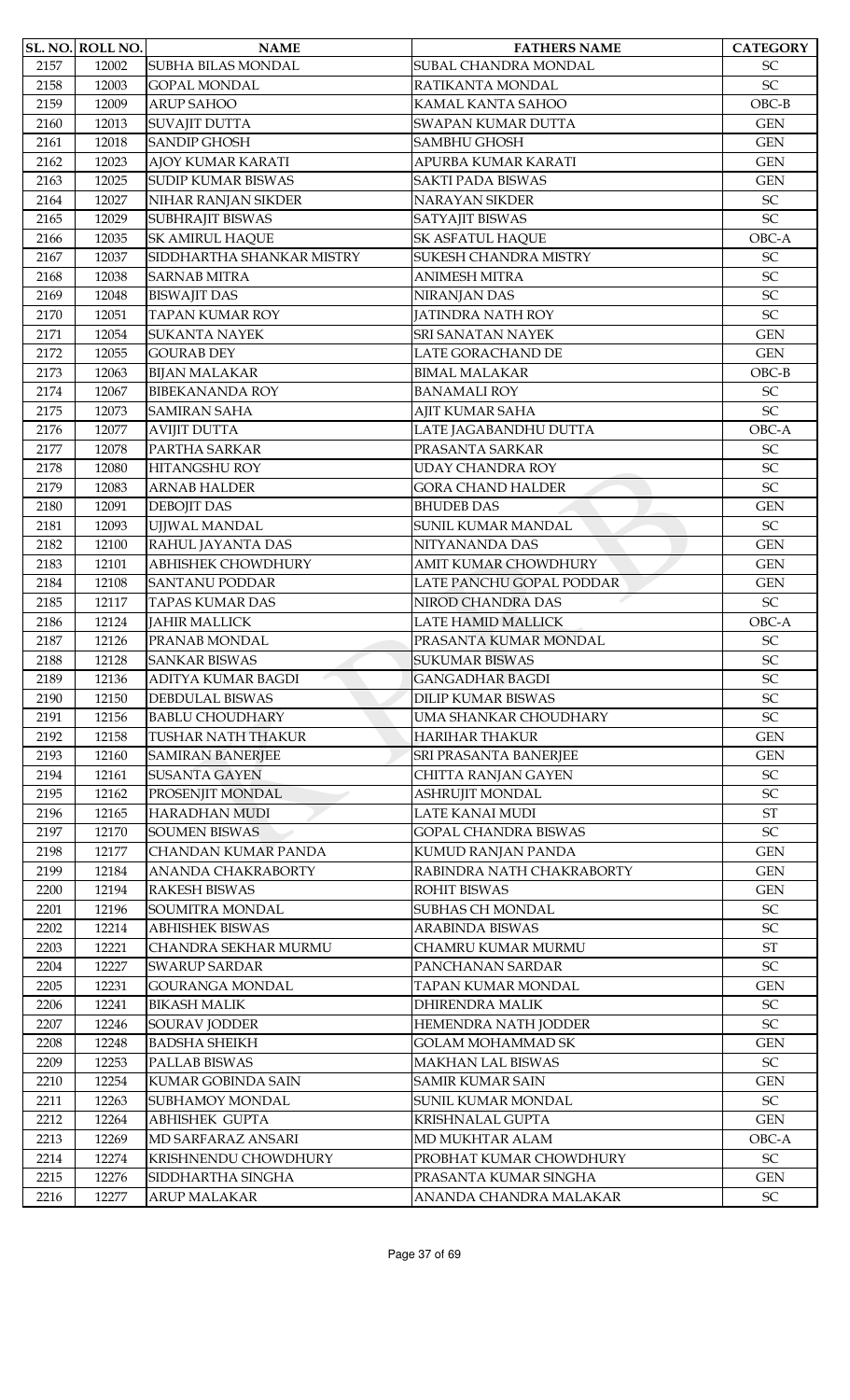|      | SL. NO. ROLL NO. | <b>NAME</b>                 | <b>FATHERS NAME</b>           | <b>CATEGORY</b>            |
|------|------------------|-----------------------------|-------------------------------|----------------------------|
| 2217 | 12287            | <b>TAPAN ROY</b>            | LATE SARAT CHANDRA ROY        | $\ensuremath{\mathsf{SC}}$ |
| 2218 | 12297            | PRIYABRATA SANTRA           | LATE NETAI CH SANTRA          | <b>GEN</b>                 |
| 2219 | 12299            | NAZMUL HASAN MISTRY         | <b>APTAUDDIN MISTRY</b>       | OBC-A                      |
| 2220 | 12301            | <b>UDAY SANKAR BARMAN</b>   | <b>TARINI CHARAN BARMAN</b>   | $\ensuremath{\mathsf{SC}}$ |
| 2221 | 12308            | <b>MRINMOY BAG</b>          | MONIRANJAN BAG                | <b>GEN</b>                 |
| 2222 | 12313            | <b>AMIT KUMAR CHOWDHURY</b> | MR ASHOK CHOWDHURY            | <b>GEN</b>                 |
| 2223 | 12317            | ANIRUDDHA MUKHOPADHYAY      | NANDA GOPAL MUKHOPADHYAY      | <b>GEN</b>                 |
| 2224 | 12326            | <b>SK TARIF HOSSAIN</b>     | <b>SK GOLAM HOSSAIN</b>       | OBC-A                      |
| 2225 | 12328            | RAMAKANTA GHOSH             | RABINDRA NATH GHOSH           | $OBC-B$                    |
| 2226 | 12340            | <b>RUEL TAMANG</b>          | FRANCIS TAMANG                | $\operatorname{ST}$        |
| 2227 | 12352            | <b>SURAJIT BANIK</b>        | KRISHNA BILASH BANIK          | <b>GEN</b>                 |
| 2228 | 12353            | <b>JYOTIRMOY SEN</b>        | <b>BIDYUT KUMAR SEN</b>       | SC                         |
| 2229 | 12355            | <b>SOURAV SANTRA</b>        | <b>JIBAN KRISHNA SANTRA</b>   | <b>GEN</b>                 |
| 2230 | 12356            | <b>BROJO GOPAL MONDAL</b>   | NIRMAL KUMAR MONDAL           | <b>GEN</b>                 |
| 2231 | 12359            | <b>ANANDA DAS</b>           | <b>SRI MONI DAS</b>           | $\ensuremath{\mathsf{SC}}$ |
| 2232 | 12364            | <b>KSHITISH SING BABU</b>   | <b>GANDHARBA SING BABU</b>    | <b>ST</b>                  |
| 2233 | 12366            | <b>RABI DUTTA</b>           | <b>CHANDI DUTTA</b>           | <b>GEN</b>                 |
| 2234 | 12369            | <b>SHESHADRI HATI</b>       | <b>SUPRIYA HATI</b>           | <b>GEN</b>                 |
| 2235 | 12374            | <b>BIJOY HALDER</b>         | <b>SAMIR HALDER</b>           | $OBC-B$                    |
| 2236 | 12377            | <b>SOUVIK SARDAR</b>        | <b>SURANJAN SARDAR</b>        | SC                         |
| 2237 | 12382            | SURAJIT MONDAL              | RAMPADA MONDAL                | <b>GEN</b>                 |
| 2238 | 12386            | <b>BHOLANATH SARDAR</b>     | NIRMAL CHANDRA SARDAR         | $\ensuremath{\mathsf{SC}}$ |
| 2239 | 12394            | <b>ARKA MONDAL</b>          | RABI SANKAR MONDAL            | SC                         |
| 2240 | 12399            | SOMNATH MAHATO              | AJIT KR MAHATO                | $OBC-B$                    |
| 2241 | 12404            | NARAYAN MONDAL              | RANJIT KUMAR MONDAL           | <b>GEN</b>                 |
| 2242 | 12408            | <b>BENU DAS</b>             | <b>GOBINDA CHANDRA DAS</b>    | $OBC-B$                    |
| 2243 | 12421            | <b>RAKESH HALDER</b>        | ROHIT KUMAR HALDER            | SC                         |
| 2244 | 12422            | <b>SAFIQUE SK</b>           | <b>OHAB ALI SK</b>            | <b>GEN</b>                 |
| 2245 | 12426            | PARTHA PRATIM MAJUMDER      | <b>BIJOY KRISHNA MAJUMDER</b> | $\ensuremath{\mathsf{SC}}$ |
| 2246 | 12427            | <b>TOTAN PAUL</b>           | <b>SUMAN PAUL</b>             | <b>GEN</b>                 |
| 2247 | 12439            | <b>CHAYAN BOSE</b>          | THAKUR CHAND BOSE             | $\ensuremath{\mathsf{SC}}$ |
| 2248 | 12441            | MINGMA TSHERING LEPCHA      | <b>KISHORE LEPCHA</b>         | <b>ST</b>                  |
| 2249 | 12446            | DEEPAK SINGH                | NAND KISHOR SINGH             | <b>GEN</b>                 |
| 2250 | 12456            | <b>AVIK GURUNG</b>          | <b>TILAK GURUNG</b>           | <b>GEN</b>                 |
| 2251 | 12472            | <b>TANMOY PAL</b>           | <b>DILIP KUMAR PAL</b>        | $OBC-B$                    |
| 2252 | 12480            | <b>VISHAL KUMAR SHAH</b>    | RAJ KUMAR SHAH                | <b>GEN</b>                 |
| 2253 | 12481            | <b>SAURAV CHAKRABORTY</b>   | MANASH KUMAR CHAKRABORTY      | <b>GEN</b>                 |
| 2254 | 12482            | PARTHA DAS                  | <b>GOPAL DAS</b>              | $\ensuremath{\mathsf{SC}}$ |
| 2255 | 12483            | <b>KUNAL GHOSH</b>          | KAMAL KUMAR GHOSH             | <b>GEN</b>                 |
| 2256 | 12490            | <b>BRATIN BHOWMICK</b>      | <b>BIPLAB BHOWMICK</b>        | <b>GEN</b>                 |
| 2257 | 12492            | <b>KRISHNA DAS</b>          | NARAYAN CHANDRA DAS           | ${\rm SC}$                 |
| 2258 | 12495            | MITHUN MUKHERJEE            | UTTAM MUKHERJEE               | <b>GEN</b>                 |
| 2259 | 12497            | <b>SNEHASHIS PAUL</b>       | CHITTARANJAN PAUL             | $OBC-B$                    |
| 2260 | 12502            | <b>SABYASACHI BAKSI</b>     | PRASANNA BAKSI                | <b>GEN</b>                 |
| 2261 | 12506            | <b>SAIKAT KUMAR GHOSH</b>   | SHYAMAL GHOSH                 | <b>GEN</b>                 |
| 2262 | 12517            | <b>DIBAKAR ROY</b>          | <b>GORACHAND ROY</b>          | $\ensuremath{\mathsf{SC}}$ |
| 2263 | 12518            | <b>AVISHEK DEY</b>          | AJOY DEY                      | <b>GEN</b>                 |
| 2264 | 12520            | KOUSHIK PRAMANICK           | <b>INDRAJIT PRAMANICK</b>     | $OBC-B$                    |
| 2265 | 12521            | <b>UJJAL SINGHA</b>         | PRADIP SINGHA                 | $OBC-B$                    |
| 2266 | 12547            | <b>ARITRA PRATIM HALDER</b> | PABITRA KUMAR HALDER          | $\ensuremath{\mathsf{SC}}$ |
| 2267 | 12548            | SUPRAHAR DUTTA              | <b>SUBAL DUTTA</b>            | OBC-A                      |
| 2268 | 12549            | <b>ASIT SARDAR</b>          | CHITTARANJAN SARDAR           | $\operatorname{ST}$        |
| 2269 | 12563            | SAIKAT KARMAKAR             | SOMESH KARMAKAR               | $OBC-B$                    |
| 2270 | 12564            | MD AMIRUGH JAMAN            | NOOR MOHAMMED                 | OBC-A                      |
| 2271 | 12568            | SOURAV MUKHERJEE            | LATE SAMAR KUMAR MUKHERJEE    | <b>GEN</b>                 |
| 2272 | 12574            | <b>MD NAYEEM</b>            | MD ISHA HOQUE MOLLA           | OBC-A                      |
| 2273 | 12579            | <b>BIRUPAKSHA HEMBRAM</b>   | NARAYAN CHANDRA HEMBRAM       | $\operatorname{ST}$        |
| 2274 | 12582            | <b>BAPI SAHA</b>            | <b>SANKAR SAHA</b>            | <b>GEN</b>                 |
| 2275 | 12590            | <b>SUBHAJIT ROY</b>         | <b>BASUDEV ROY</b>            | <b>GEN</b>                 |
| 2276 | 12594            | DEBODEEP RAY CHAUDHURI      | PRADIP RAY CHAUDHURI          | $\mbox{GEN}$               |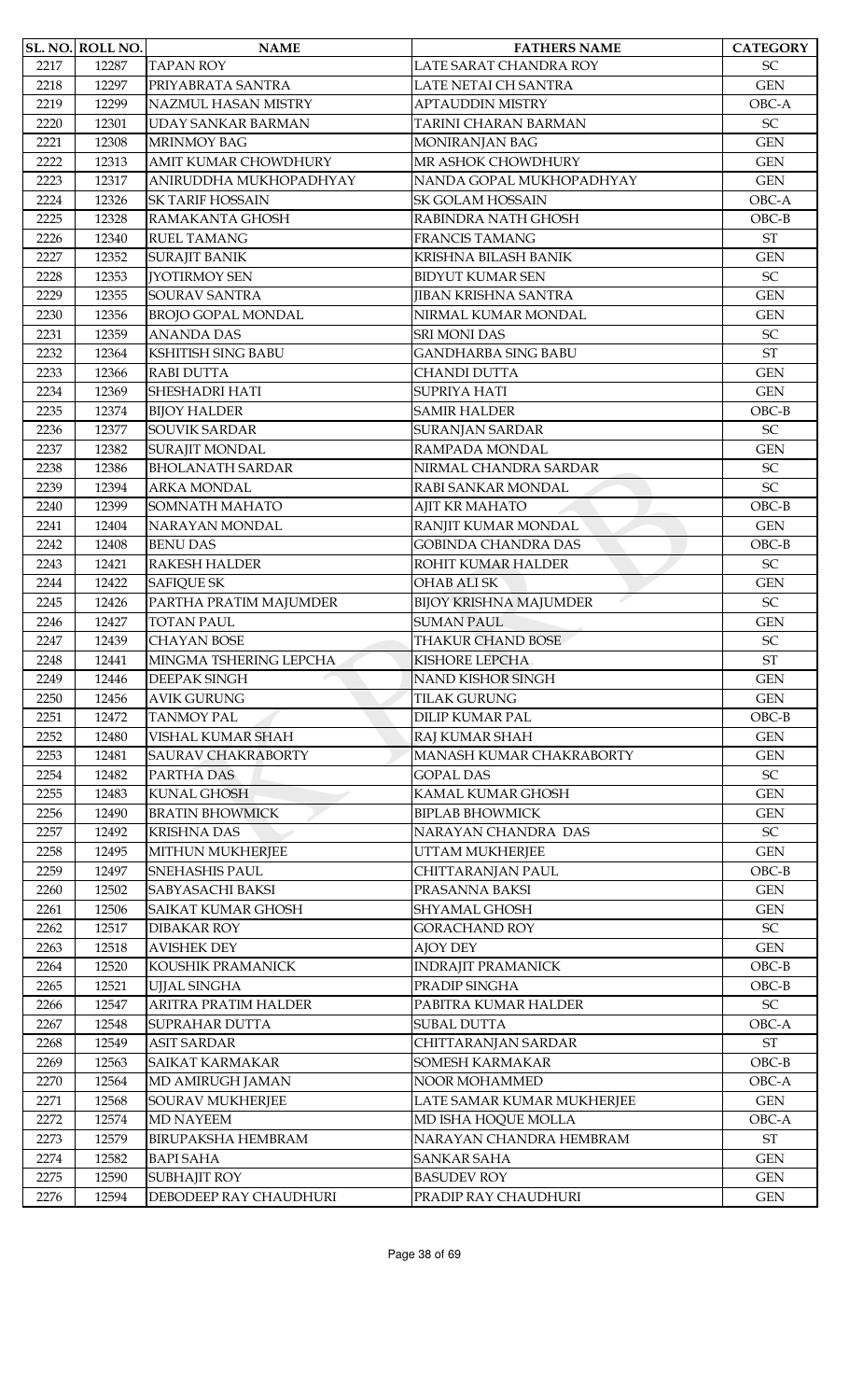|      | SL. NO. ROLL NO. | <b>NAME</b>               | <b>FATHERS NAME</b>         | <b>CATEGORY</b>            |
|------|------------------|---------------------------|-----------------------------|----------------------------|
| 2277 | 12595            | <b>GOPAL BISWAS</b>       | <b>GOBINDA BISWAS</b>       | <b>SC</b>                  |
| 2278 | 12600            | <b>SUMAN CHOWDHURY</b>    | MADHAB KR CHOWDHURY         | <b>GEN</b>                 |
| 2279 | 12604            | A K M MAINUR RAHAMAN      | <b>ABUTALEB MANDAL</b>      | OBC-A                      |
| 2280 | 12605            | <b>TANMAY SAMANTA</b>     | RAMA PRASAD SAMANTA         | <b>GEN</b>                 |
| 2281 | 12606            | <b>RAJU SHEE</b>          | NIMAI SHEE                  | SC                         |
| 2282 | 12617            | <b>SAMARESH MANDAL</b>    | MRINAL MANDAL               | SC                         |
| 2283 | 12621            | <b>BISHNU PADA MANDAL</b> | AJIT KUMAR MANDAL           | SC                         |
| 2284 | 12633            | DEBOJYOTI THAKUR          | <b>BUDDHA DEV THAKUR</b>    | SC                         |
| 2285 | 12643            | <b>SANJIT HANSDA</b>      | <b>BHIM CHARAN HANSDA</b>   | <b>ST</b>                  |
| 2286 | 12646            | <b>ARUP MONDAL</b>        | RAMENDRA NATH MONDAL        | <b>GEN</b>                 |
| 2287 | 12657            | DIPANKAR BHATTACHARJEE    | SHIBDAS BHATTACHARJEE       | <b>GEN</b>                 |
| 2288 | 12660            | <b>ANIRUDDHA NAG</b>      | <b>ALOKE KUMAR NAG</b>      | <b>GEN</b>                 |
| 2289 | 12661            | SHIBSANKAR HEMBRAM        | PURNA CHANDRA HEMBRAM       | $\operatorname{ST}$        |
| 2290 | 12665            | <b>SAIF MAHBOOB</b>       | MD MAHBOOB                  | <b>GEN</b>                 |
| 2291 | 12666            | <b>SUPRIO BISWAS</b>      | MR SUKHLAL BISWAS           | <b>SC</b>                  |
| 2292 | 12667            | PANNA SANGMA              | PRANESH SANGMA              | <b>ST</b>                  |
| 2293 | 12681            | <b>AYON LET</b>           | <b>SARBESWAR LET</b>        | SC                         |
| 2294 | 12682            | SAHANAWAJ SARKAR          | LATE SIRAJUDDIN SARKAR      | OBC-A                      |
| 2295 | 12692            | <b>SWAPAN KUMAR PAIK</b>  | <b>GOBINDA CHANDRA PAIK</b> | $\ensuremath{\mathsf{SC}}$ |
| 2296 | 12702            | <b>SUMAN GUHA ROY</b>     | SUNIL KUMAR GUHA ROY        | <b>GEN</b>                 |
| 2297 | 12709            | <b>SUBRATA GHOSH</b>      | <b>SARADINDU GHOSH</b>      | $OBC-B$                    |
| 2298 | 12710            | PALASH PAUL               | KARTICK CHANDRA PAUL        | <b>GEN</b>                 |
| 2299 | 12713            | MD MAIDUL ISLAM           | MD MONIRUL ISLAM            | OBC-A                      |
| 2300 | 12714            | <b>ABHISHEK SARKAR</b>    | AMAL KUMAR SARKAR           | SC                         |
| 2301 | 12715            | <b>SANDEEP BHOMIK</b>     | <b>SAPAN KUMAR BHOMIK</b>   | SC                         |
| 2302 | 12725            | <b>SUMAN SADHUKHAN</b>    | <b>SWAPAN SADHUKHAN</b>     | $OBC-B$                    |
| 2303 | 12732            | <b>DAWA TAMANG</b>        | NARBAHADUR TAMANG           | <b>ST</b>                  |
| 2304 | 12741            | <b>AVIJIT MUKHERJEE</b>   | LATE ARJUN MUKHERJEE        | <b>GEN</b>                 |
| 2305 | 12751            | PARTHA PRATIM PATRA       | <b>ABANINDRA NATH PATRA</b> | <b>GEN</b>                 |
| 2306 | 12754            | PINAKI MONDAL             | <b>MADAN KUMAR MONDAL</b>   | $\ensuremath{\mathsf{SC}}$ |
| 2307 | 12755            | <b>ANANDA CHOWDHURY</b>   | SRI MANOJ CHOWDHURY         | SC                         |
| 2308 | 12762            | <b>SAYAK SINGHA</b>       | DULAL CHANDRA SINGHA        | SC                         |
| 2309 | 12775            | <b>SUSANTA PARBAT</b>     | <b>BUDDHESWAR PARBAT</b>    | SC                         |
| 2310 | 12781            | KUNAL KANTI BAIRAGI       | KANU RAM BAIRAGI            | $\ensuremath{\mathsf{SC}}$ |
| 2311 | 12788            | <b>CHAYAN DATTA</b>       | <b>SOVAN KR DATTA</b>       | <b>GEN</b>                 |
| 2312 | 12809            | <b>SAMARESH GHOSH</b>     | <b>SASTHI PADA GHOSH</b>    | <b>GEN</b>                 |
| 2313 | 12847            | <b>MANAS SINHA</b>        | TUSHAR KANTI SINHA          | <b>GEN</b>                 |
| 2314 | 12848            | <b>SUDIP KUMAR HALDER</b> | <b>SWAPAN KUMAR HALDER</b>  | <b>GEN</b>                 |
| 2315 | 12849            | RAFIKUL ISLAM             | SAIJUDDIN SARKAR            | OBC-A                      |
| 2316 | 12851            | <b>SANDIP KUMAR MUDI</b>  | LAGAN CHANDRA MUDI          | $\operatorname{ST}$        |
| 2317 | 12887            | <b>DEBDAS BISWAS</b>      | <b>SIBNATH BISWAS</b>       | $\ensuremath{\mathsf{SC}}$ |
| 2318 | 12888            | <b>SUBIR KUMAR DAS</b>    | SRI PRABHAT KUMAR DAS       | <b>GEN</b>                 |
| 2319 | 12892            | <b>WASIM MONDAL</b>       | <b>GOLAM NABI MONDAL</b>    | OBC-A                      |
| 2320 | 12897            | <b>BALAI RAY</b>          | KALIPADA RAY                | SC                         |
| 2321 | 12902            | KAPIL CHANDRA BISWAS      | SHIBNATH BISWAS             | SC                         |
| 2322 | 12907            | ALIP GHOSH                | <b>SUBAL GHOSH</b>          | <b>GEN</b>                 |
| 2323 | 12913            | RAJIB LOCHAN BHOWMIK      | NIMAI CHARAN BHOWMIK        | <b>GEN</b>                 |
| 2324 | 12917            | <b>AFJAL HOSSAIN</b>      | AFSAR HOSSAIN               | OBC-A                      |
| 2325 | 12918            | <b>SUBHADIP GUIN</b>      | <b>SASISEKHAR GUIN</b>      | $OBC-B$                    |
| 2326 | 12940            | CHIRANJIT PAUL            | <b>AMALENDU PAUL</b>        | <b>GEN</b>                 |
| 2327 | 12949            | <b>ANUPAM MAJEE</b>       | ADITYA KUMAR MAJEE          | <b>GEN</b>                 |
| 2328 | 12952            | <b>MANSU HEMBRAM</b>      | LATE JETHA HEMBRAM          | $\operatorname{ST}$        |
| 2329 | 12957            | PROVAKAR DAS              | PRODYUT DAS                 | <b>GEN</b>                 |
| 2330 | 12982            | <b>SOMNATH SAHA</b>       | ARUN KR SAHA                | $\ensuremath{\mathsf{SC}}$ |
| 2331 | 12985            | ARINDAM CHAKRABORTY       | PHANI BHUSAN CHAKRABORTY    | <b>GEN</b>                 |
| 2332 | 12994            | SOUMYAJIT GHOSH           | RABINDRA NATH GHOSH         | <b>GEN</b>                 |
| 2333 | 13033            | MD OBAIDUL HASSAN         | <b>MD ISRAIL</b>            | OBC-A                      |
| 2334 | 13034            | SUBRATA KR MANDAL         | <b>JURAN CH MANDAL</b>      | $\ensuremath{\mathsf{SC}}$ |
| 2335 | 13035            | <b>BISWAJIT SAHA</b>      | ADHIR KUMAR SAHA            | $\ensuremath{\mathsf{SC}}$ |
| 2336 | 13037            | <b>SHYAM SUNDAR SAHA</b>  | <b>SUNIL SAHA</b>           | <b>GEN</b>                 |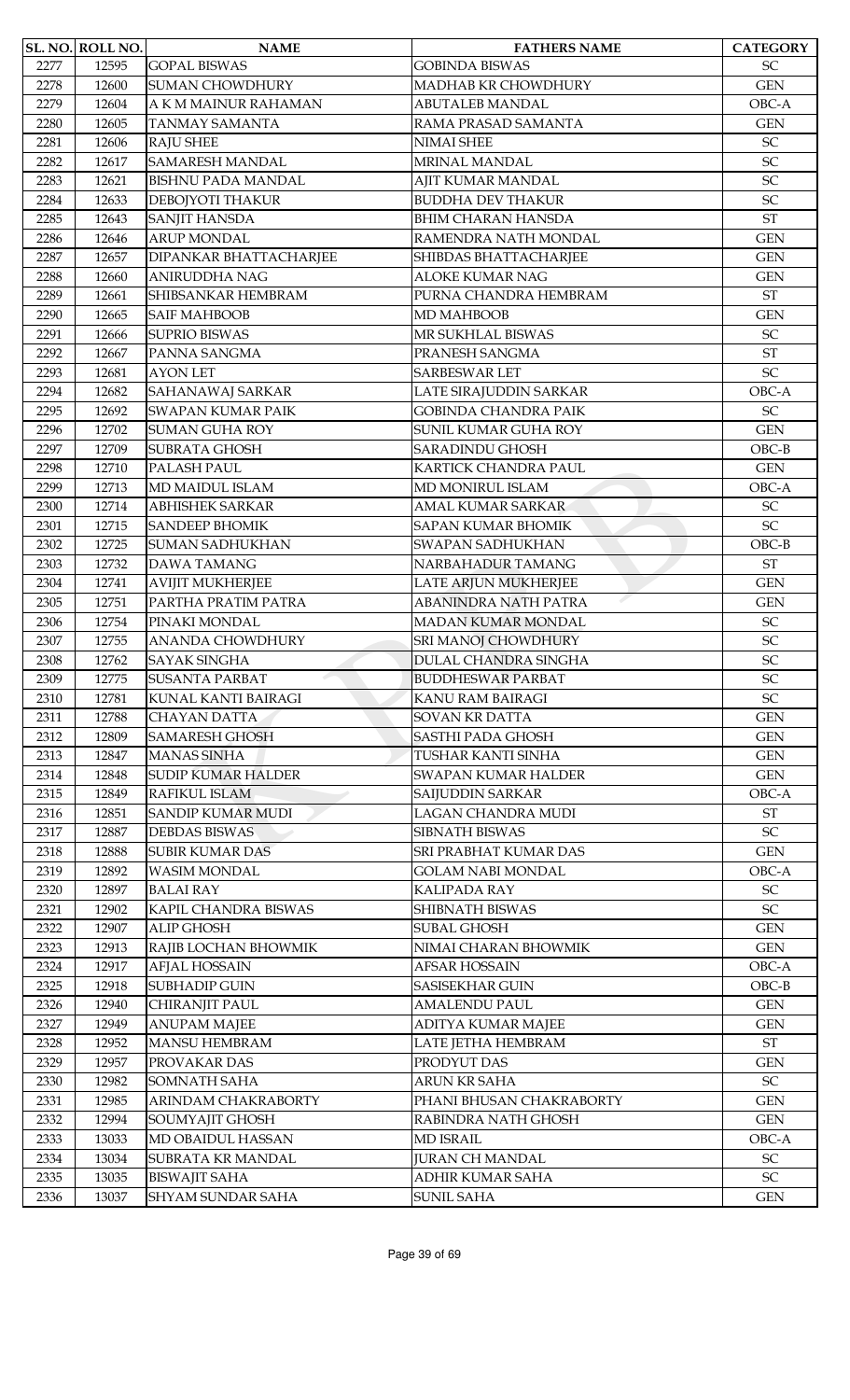|      | SL. NO. ROLL NO. | <b>NAME</b>                 | <b>FATHERS NAME</b>          | <b>CATEGORY</b>            |
|------|------------------|-----------------------------|------------------------------|----------------------------|
| 2337 | 13044            | <b>GOPAL PODDER</b>         | DULAL KRISHNA PODDER         | <b>GEN</b>                 |
| 2338 | 13074            | MD SAFIKUL ISLAM            | LATE MD ASIRUDDIN MANDAL     | OBC-A                      |
| 2339 | 13100            | PINTU DAS                   | KALIPADA DAS                 | <b>GEN</b>                 |
| 2340 | 13111            | ARUN KUMAR BAIRAGI          | NIRAPADA BAIRAGI             | $\ensuremath{\mathsf{SC}}$ |
| 2341 | 13114            | PRADYUT MURMU               | <b>SANATAN MURMU</b>         | $\operatorname{ST}$        |
| 2342 | 13127            | SHYAMLEDNU ADHIKARY         | <b>DILIP ADHIKARY</b>        | SC                         |
| 2343 | 13137            | SHUBHANKAR NATH             | <b>SHYAMAL NATH</b>          | $OBC-B$                    |
| 2344 | 13158            | <b>SOUMEN ADHIKARY</b>      | <b>SHYAM SUNDAR ADHIKARY</b> | $\ensuremath{\mathsf{SC}}$ |
| 2345 | 13178            | <b>ARINDAM GHOSH</b>        | <b>AMAR NATH GHOSH</b>       | <b>GEN</b>                 |
| 2346 | 13183            | <b>SUMAN CHAKRABORTY</b>    | <b>SUBHAS CHAKRABORTY</b>    | <b>GEN</b>                 |
| 2347 | 13217            | PATHIK BISWAS               | <b>KARTICK BISWAS</b>        | SC                         |
| 2348 | 13219            | <b>SUVASISH PRAMANICK</b>   | ASHOK KUMAR PRAMANICK        | SC                         |
| 2349 | 13222            | MANINDRA PRASAD SEN         | LATE INDRAJIT PRASAD SEN     | <b>GEN</b>                 |
| 2350 | 13227            | <b>HUMAYUN REZA</b>         | MD NOJIBUR RAHAMAN           | OBC-A                      |
| 2351 | 13229            | <b>BROBISHWAR MUKHERJEE</b> | DULAL CHANDRA MUKHERJEE      | <b>GEN</b>                 |
| 2352 | 13233            | MD MUKTADIR HUSSAIN         | <b>MD H KABIR</b>            | OBC-A                      |
|      |                  |                             |                              |                            |
| 2353 | 13239            | <b>TAMAL KANTI GHOSH</b>    | <b>SUBRATA KR GHOSH</b>      | <b>GEN</b>                 |
| 2354 | 13248            | RAJU MONDAL                 | <b>SUNIL MONDAL</b>          | $\ensuremath{\mathsf{SC}}$ |
| 2355 | 13253            | <b>SUKANTI GHOSH</b>        | PRANAB KUMAR GHOSH           | <b>GEN</b>                 |
| 2356 | 13258            | <b>JAYANTA KHAN</b>         | TAPAN KUMAR KHAN             | <b>GEN</b>                 |
| 2357 | 13268            | <b>RAKESH MANDAL</b>        | <b>BRINDABAN MANDAL</b>      | $\ensuremath{\mathsf{SC}}$ |
| 2358 | 13273            | <b>ARDHENDU BISWAS</b>      | ASIM CHANDRA BISWAS          | SC                         |
| 2359 | 13274            | <b>INDRAJIT SARKAR</b>      | <b>SUJIT KUMAR SARKAR</b>    | <b>GEN</b>                 |
| 2360 | 13276            | <b>SANJOY MONDAL</b>        | DASHU PADA MONDAL            | SC                         |
| 2361 | 13278            | PARTHA PRATIM GHOSH         | ARJUN KUMAR GHOSH            | <b>GEN</b>                 |
| 2362 | 13281            | <b>ANUPAM BISWAS</b>        | ATUL KRISHNA BISWAS          | <b>SC</b>                  |
| 2363 | 13284            | <b>[YOTIRMOY DUTTA</b>      | TAPAN KUMAR DUTTA            | <b>GEN</b>                 |
| 2364 | 13286            | <b>AMLAN KOLEY</b>          | <b>ASHIM KOLEY</b>           | <b>GEN</b>                 |
| 2365 | 13294            | <b>ARBIND INDUAR</b>        | <b>FULCHAND INDUAR</b>       | ST                         |
| 2366 | 13297            | <b>SANJOY BISWAS</b>        | <b>HARADHAN BISWAS</b>       | SC                         |
| 2367 | 13298            | <b>SANJIT BALA</b>          | LATE HRIDAY KUMAR BALA       | SC                         |
| 2368 | 13301            | <b>AYAN MUKHERJEE</b>       | DILIP KUMAR MUKHERJEE        | <b>GEN</b>                 |
| 2369 | 13303            | <b>SUBHAJIT MITRA</b>       | <b>SOMENATH MITRA</b>        | <b>GEN</b>                 |
| 2370 | 13304            | <b>SHEKHAR TIKADER</b>      | <b>SWAPAN KR TIKADER</b>     | SC                         |
| 2371 | 13305            | <b>AVISHEK GAYEN</b>        | SATYENDRA NATH GAYEN         | SC                         |
| 2372 | 13306            | SOURAV BHATTACHARYA         | SAMIR KUMAR BHATTACHARYA     | <b>GEN</b>                 |
| 2373 | 13307            | <b>RAKI MANDAL</b>          | RABINDRA NATH MANDAL         | <b>GEN</b>                 |
| 2374 | 13308            | <b>SUBRATA HEMBRAM</b>      | <b>SAMIR KUMAR HEMBRAM</b>   | $\operatorname{ST}$        |
| 2375 | 13310            | MD SHADAAB SALIM            | DR SK SALIM                  | <b>GEN</b>                 |
|      |                  |                             | <b>SUBOL CHANDRA DAS</b>     |                            |
| 2376 | 13311            | <b>UTTAM DAS</b>            |                              | $OBC-B$                    |
| 2377 | 13317            | PRASENJIT SADHUKHAN         | PANCHU GOPAL SADHUKHAN       | $OBC-B$                    |
| 2378 | 13319            | <b>AMIT MAJUMDER</b>        | RAKHAL MAJUMDER              | $OBC-B$                    |
| 2379 | 13322            | <b>BISWAJIT DAS</b>         | <b>DULAL CHANDRA DAS</b>     | <b>GEN</b>                 |
| 2380 | 13326            | KAUSTAV CHAKRABORTY         | <b>SANDIP CHAKRABORTY</b>    | <b>GEN</b>                 |
| 2381 | 13336            | PIJUSH GHOSH                | CHARAN LAL GHOSH             | <b>GEN</b>                 |
| 2382 | 13338            | <b>INDRANIL CHATTERJEE</b>  | PRANAB KUMAR CHATTERJEE      | <b>GEN</b>                 |
| 2383 | 13341            | DEBASISH GHOSH MAZUMDAR     | SHYAMA PADA GHOSH MAZUMDAR   | <b>GEN</b>                 |
| 2384 | 13342            | ANURAG PRADHAN              | LT DR AMITABHA PRADHAN       | <b>GEN</b>                 |
| 2385 | 13347            | <b>JAMAL PATUA</b>          | <b>MAJU PATUA</b>            | ST                         |
| 2386 | 13352            | <b>MANIKANCHAN DAS</b>      | <b>MANGAL KUMAR DAS</b>      | <b>SC</b>                  |
| 2387 | 13356            | MRITYUNJOY MUKHERJEE        | ANATH BANDHU MUKHERJEE       | <b>GEN</b>                 |
| 2388 | 13360            | <b>JIGME DORJEE BHUTIA</b>  | TSHERING WANGDI BHUTIA       | $\operatorname{ST}$        |
| 2389 | 13364            | YEAR MAHAMMAD BISWAS        | LATE JALIL BISWAS            | OBC-A                      |
| 2390 | 13370            | SOMESHWAR DEY               | HIMANSU KUMAR DEY            | <b>GEN</b>                 |
| 2391 | 13375            | <b>TAMAL DAS</b>            | SAJAL KUMAR DAS              | OBC-A                      |
| 2392 | 13384            | <b>SOUMEN MUKHERJEE</b>     | SADANANDA MUKHERJEE          | <b>GEN</b>                 |
| 2393 | 13386            | <b>RAJAT KUMAR DAS</b>      | DESAPRIYA DAS                | $OBC-B$                    |
| 2394 | 13395            | <b>ALOKE MITRA</b>          | LATE SUNIL MITRA             | <b>GEN</b>                 |
| 2395 | 13397            | RICHARD PAUL LANG           | <b>CHRISTOPHER LANG</b>      | ${\rm ST}$                 |
| 2396 | 13403            | <b>TARUN KUMAR SAHOO</b>    | LATE NARAYAN CHANDRA SAHOO   | $OBC-B$                    |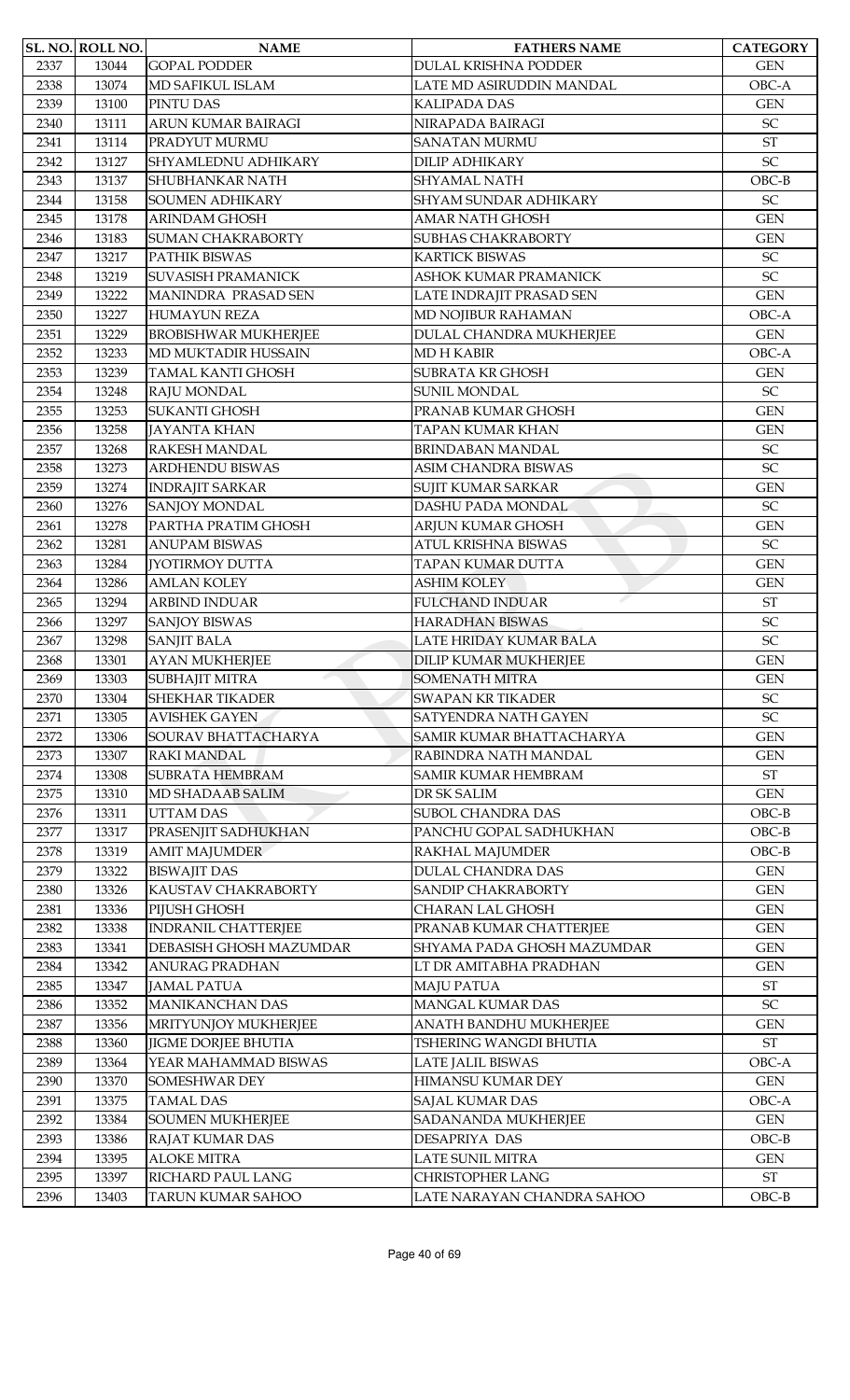|      | SL. NO. ROLL NO. | <b>NAME</b>                  | <b>FATHERS NAME</b>          | <b>CATEGORY</b>            |
|------|------------------|------------------------------|------------------------------|----------------------------|
| 2397 | 13405            | <b>SOUNAK DAN</b>            | CHITTARANJAN DAN             | <b>GEN</b>                 |
| 2398 | 13416            | AMIT KUMAR HEMBRAM           | RAMESH CHANDRA HEMBRAM       | $\operatorname{ST}$        |
| 2399 | 13419            | SHIBAJI PRAMANICK            | <b>SUDIN PRAMANICK</b>       | $OBC-B$                    |
| 2400 | 13423            | <b>ADITYA NAG</b>            | <b>BANESWAR NAG</b>          | <b>GEN</b>                 |
| 2401 | 13427            | <b>BIPUL KUMAR PANDEY</b>    | NARENDRA NATH PANDEY         | <b>GEN</b>                 |
| 2402 | 13439            | YNUHUM MURMU                 | <b>SUKLAL MURMU</b>          | <b>ST</b>                  |
| 2403 | 13449            | <b>ARUN KUMAR DAS</b>        | <b>RAM SANEHI DAS</b>        | SC                         |
| 2404 | 13453            | <b>SAGAR SADHUKHAN</b>       | SUKHDEB SADHUKHAN            | $OBC-B$                    |
| 2405 | 13461            | <b>SAIKAT MAITY</b>          | <b>VIVEKANANDA MAITY</b>     | <b>GEN</b>                 |
| 2406 | 13472            | SYED JASIMUDDIN              | <b>SYED SAIFUDDIN</b>        | <b>GEN</b>                 |
| 2407 | 13476            | SHIBAJIT BISWAS              | RANJIT CHANDRA BISWAS        | SC                         |
| 2408 | 13479            | KOUSHIK CH BAL               | KRISHNA KANTA BAL            | $\ensuremath{\mathsf{SC}}$ |
| 2409 | 13480            | <b>SOURAV ROY</b>            | KALIPADA ROY                 | <b>GEN</b>                 |
| 2410 | 13494            | <b>DILIP MONDAL</b>          | ASHUTOSH MONDAL              | $\ensuremath{\mathsf{SC}}$ |
| 2411 | 13496            | <b>SUPRIYO BARUA</b>         | TAPAN KUMAR BARUA            | <b>ST</b>                  |
| 2412 | 13505            | <b>SANTANU MONDAL</b>        | <b>GOUR CH MONDAL</b>        | $OBC-B$                    |
| 2413 | 13508            | RABI SANKAR BISWAS           | <b>NEMAI BISWAS</b>          | SC                         |
| 2414 | 13509            | <b>SUBRATA HALDER</b>        | <b>BISWANATH HALDER</b>      | <b>GEN</b>                 |
| 2415 | 13510            | RUPAK CHATTOPADHYAY          | <b>JOYDEB CHATTOPADHYAY</b>  | <b>GEN</b>                 |
| 2416 | 13522            | KOUSHIK MAJUMDER             | <b>BIMALENDU MAJUMDER</b>    | $\ensuremath{\mathsf{SC}}$ |
| 2417 | 13527            | <b>SELIM MALLICK</b>         | MATIER RAHAMAN MALLICK       | OBC-A                      |
| 2418 | 13553            | <b>SOVAN RANA</b>            | PRASANTA KUMAR RANA          | OBC-A                      |
| 2419 | 13555            | <b>JAHANGIR KABIR</b>        | <b>GOLAM JIKRIA</b>          | <b>GEN</b>                 |
| 2420 | 13557            | SUDIPTA GANGULY              | LATE SAMIR GANGULY           | <b>GEN</b>                 |
| 2421 | 13559            | <b>BABUL DAS</b>             | <b>BALAI CHANDRA DAS</b>     | $\ensuremath{\mathsf{SC}}$ |
| 2422 | 13576            | SOMNATH SINHA                | LATE NITYANANDA SINHA        | $OBC-B$                    |
| 2423 | 13588            | <b>SUMAN KUNDU</b>           | TULSHI CHARAN KUNDU          | <b>GEN</b>                 |
| 2424 | 13589            | KAMANASHIS MONDAL            | KUMUD RANJAN MONDAL          | SC                         |
| 2425 | 13591            | <b>BRAJA KISHOR PAL</b>      | <b>ANADI PAL</b>             | $OBC-B$                    |
| 2426 | 13602            | <b>BIKASH GHOSH</b>          | NEMAI GHOSH                  | $OBC-B$                    |
| 2427 | 13610            | <b>BINAY KUMAR KAMI</b>      | <b>BISHNU KUMAR KAMI</b>     | $\ensuremath{\mathsf{SC}}$ |
| 2428 | 13611            | <b>ANUP MONDAL</b>           | <b>KARTICK MONDAL</b>        | <b>GEN</b>                 |
| 2429 | 13616            | <b>AVIJIT BISWAS</b>         | <b>SATYA RANJAN BISWAS</b>   | $\ensuremath{\mathsf{SC}}$ |
| 2430 | 13626            | ARINDAM BACHHAR              | AHINDRA BACHHAR              | SC                         |
| 2431 | 13629            | <b>DHIRAJ MONDAL</b>         | RADHAPADA MONDAL             | $OBC-B$                    |
| 2432 | 13633            | PRADEEP MINJ                 | LATE TELESPHORE MINJ         | $\operatorname{ST}$        |
| 2433 | 13634            | SUDIPTA MANDAL               | SRIKANTA MANDAL              | <b>GEN</b>                 |
| 2434 | 13637            | <b>AVIJIT DATTA</b>          | <b>ASHOK DATTA</b>           | <b>GEN</b>                 |
| 2435 | 13647            | RINCHEN LEPCHA               | <b>DAWA LEPCHA</b>           | <b>ST</b>                  |
| 2436 | 13648            | <b>SUKUMAR MANDI</b>         | <b>SUKUL MANDI</b>           | $\operatorname{ST}$        |
| 2437 | 13654            | <b>SANDIPAN ROY</b>          | LATE SANTI RANJAN ROY        | SC                         |
| 2438 | 13655            | <b>MANOJ RAUT</b>            | <b>JHANTU RAUT</b>           | <b>GEN</b>                 |
| 2439 | 13656            | <b>SOURAV BARUA</b>          | RUPAN CHANDRA BARUA          | $\operatorname{ST}$        |
| 2440 | 13672            | MISBAHUL ISLAM               | SAJIDUR RAHAMAN              | <b>GEN</b>                 |
| 2441 | 13673            | SOUMYA DAS GUPTA             | SIBAJI DAS GUPTA             | <b>GEN</b>                 |
| 2442 | 13676            | <b>SUJAY PURKAIT</b>         | AMAL KR PURKAIT              | $\ensuremath{\mathsf{SC}}$ |
| 2443 | 13678            | <b>SURAJ ROY</b>             | <b>JITENDRA ROY</b>          | SC                         |
| 2444 | 13682            | <b>ARINDAM SARKAR</b>        | RANJIT KUMAR SARKAR          | $\ensuremath{\mathsf{SC}}$ |
| 2445 | 13684            | CHIRANJIT OJHA               | LATE BADAL OJHA              | SC                         |
| 2446 | 13685            | <b>SAMRAT SOREN</b>          | <b>SAHEB SOREN</b>           | $\operatorname{ST}$        |
| 2447 | 13687            | <b>SARAUDDIN KHAN</b>        | ABDUL DAIYAN KHAN            | OBC-A                      |
| 2448 | 13700            | JOSEPH XAVIER KINDO          | LATE ALBINUS KINDO           | $\operatorname{ST}$        |
| 2449 | 13701            | MD MOHSIN MUSTAFIZUR RAHAMAN | <b>MD ATAUR RAHAMAN</b>      | OBC-A                      |
| 2450 | 13704            | <b>GOURAB GHOSH</b>          | <b>BHROMOR KRISHNA GHOSH</b> | $OBC-B$                    |
| 2451 | 13713            | <b>AZIZUL HAQUE</b>          | MD ABDUL MOMIN               | OBC-A                      |
| 2452 | 13714            | <b>SUDARSAN BAIDYA</b>       | LATE SIDDWESWAR BAIDYA       | $\ensuremath{\mathsf{SC}}$ |
| 2453 | 13725            | <b>SOUMEN BASU</b>           | <b>JOGRANJAN BASU</b>        | <b>GEN</b>                 |
| 2454 | 13726            | ONKARNATH SIKDAR             | ARABINDA SIKDAR              | $OBC-B$                    |
| 2455 | 13730            | <b>ANIRBAN RAY</b>           | <b>BABUL CHANDRA RAY</b>     | $OBC-B$                    |
| 2456 | 13744            | <b>JAMALUDDIN MOLLA</b>      | <b>JUMMAN ALI MOLLA</b>      | OBC-A                      |
|      |                  |                              |                              |                            |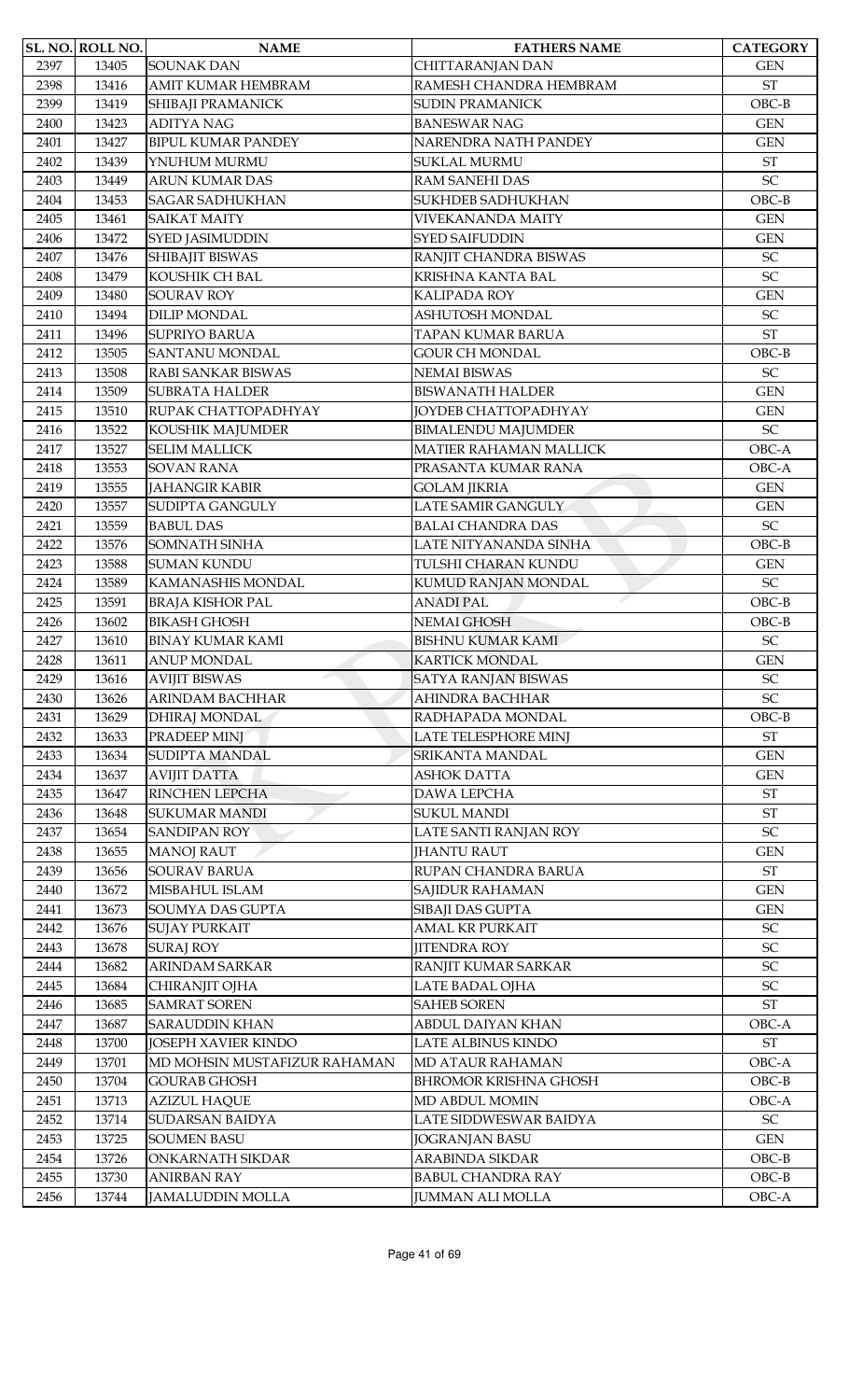|      | SL. NO. ROLL NO. | <b>NAME</b>                | <b>FATHERS NAME</b>                | <b>CATEGORY</b>            |
|------|------------------|----------------------------|------------------------------------|----------------------------|
| 2457 | 13751            | <b>SUSIL KUMAR PATRA</b>   | <b>KALI PADA PATRA</b>             | <b>SC</b>                  |
| 2458 | 13754            | SUBHANKAR MANDAL           | SANDHYAKAR MANDAL                  | SC                         |
| 2459 | 13757            | <b>SWARUP BISWAS</b>       | <b>SUSHIL BISWAS</b>               | <b>GEN</b>                 |
| 2460 | 13763            | <b>MOINUDDIN KHAN</b>      | AFSAR UDDIN KHAN                   | <b>GEN</b>                 |
| 2461 | 13764            | UJJWAL KARMAKAR            | LATE DHRUBA KARMAKAR               | $OBC-B$                    |
| 2462 | 13779            | DEBABRATA SANTRA           | RABINDRA NATH SANTRA               | <b>GEN</b>                 |
| 2463 | 13780            | <b>GOURAB BOURI</b>        | <b>TARAPADA BOURI</b>              | <b>SC</b>                  |
| 2464 | 13785            | <b>BISWAJIT DEY</b>        | TAPAN CHANDRA DEY                  | <b>GEN</b>                 |
| 2465 | 13792            | <b>KRISHANU PATRA</b>      | <b>ASOK PATRA</b>                  | <b>GEN</b>                 |
| 2466 | 13794            | <b>ARIJIT SHARMA</b>       | KAMALA PATI SHARMA                 | <b>GEN</b>                 |
| 2467 | 13797            | <b>SUDIP SARKAR</b>        | PRADIP KUMAR SARKAR                | $\ensuremath{\mathsf{SC}}$ |
| 2468 | 13809            | DEBARSHI CHATTERJEE        | <b>CHANDAN CHATTERJEE</b>          | <b>GEN</b>                 |
| 2469 | 13811            | <b>SUKANTA KHAN</b>        | SAMARENDRA NATH KHAN               | $\ensuremath{\mathsf{SC}}$ |
| 2470 | 13819            | <b>MD KHALID</b>           | <b>MD MOINUDDIN</b>                | OBC-A                      |
| 2471 | 13821            | HIMANGSHU SEKHAR SARKAR    | SUDHANGSHU KUMAR SARKAR            | $\ensuremath{\mathsf{SC}}$ |
| 2472 | 13823            | APURBA CHANDRA CHANDA      | SUBHASH CHANDRA CHANDA             | <b>GEN</b>                 |
| 2473 | 13824            | PARTHA DUTTA               | ACHINTYA KUMAR DUTTA               | <b>GEN</b>                 |
| 2474 | 13834            | <b>SUBHASIS MONDAL</b>     | SUNIL KUMAR MONDAL                 | $\ensuremath{\mathsf{SC}}$ |
| 2475 | 13838            | PRADIP RAVA                | <b>KOKIL RAVA</b>                  | <b>ST</b>                  |
| 2476 | 13845            | PALLAB HALDER              | <b>GOPAL CHANDRA HALDER</b>        | $OBC-B$                    |
| 2477 | 13850            | <b>BIMAL MONDAL</b>        | LATE NEMAI MONDAL                  | $\ensuremath{\mathsf{SC}}$ |
| 2478 | 13854            | <b>SUBRATA GIRI</b>        | NABAKUMAR GIRI                     | <b>GEN</b>                 |
| 2479 | 13858            | <b>TITO MAJUMDER</b>       | <b>BIKASH MAJUMDER</b>             | SC                         |
| 2480 | 13859            | <b>DEBASISH BISWAS</b>     | <b>ASHUTOSH BISWAS</b>             | SC                         |
| 2481 | 13861            | KANCHAN MANDAL             | SRI NABA KUMAR MANDAL              | $\ensuremath{\mathsf{SC}}$ |
| 2482 | 13867            | <b>SUMIT EKKA</b>          | <b>LATE XAVIER EKKA</b>            | $\operatorname{ST}$        |
| 2483 | 13870            | <b>AJAY BISWAS</b>         | <b>ARUN BISWAS</b>                 | SC                         |
| 2484 | 13872            | <b>BIDIT MONDAL</b>        | NARAYAN MANDAL                     | SC                         |
| 2485 | 13873            | <b>SUJAY BISWAS</b>        | <b>LATE SAROJ BISWAS</b>           | SC                         |
| 2486 | 13882            | <b>AVIJIT TARAFDER</b>     | <b>ARABINDA TARAFDER</b>           | $\ensuremath{\mathsf{SC}}$ |
| 2487 | 13884            | <b>TAPABRATA ROY</b>       | NAGENDRA NATH ROY                  | SC                         |
| 2488 | 13888            | <b>ALOK KHALKO</b>         | LATE GOPAL KHALKO                  | $\operatorname{ST}$        |
| 2489 | 13906            | <b>SAMIM AKHTER</b>        | <b>FORIDUDDIN AKHTER</b>           | OBC-A                      |
| 2490 | 13910            | <b>RAKESH HORE</b>         | <b>RATAN KUMAR HORE</b>            | OBC-A                      |
| 2491 | 13914            | <b>AJOY GHORUI</b>         | RAMESH CH GHORUI                   | $OBC-B$                    |
| 2492 | 13917            | <b>KRISHNENDU SARKAR</b>   | PRASANTA KUMAR SARKAR              | $\ensuremath{\mathsf{SC}}$ |
| 2493 | 13923            | <b>BIPLAB SARKAR</b>       | <b>BASUDEB SARKAR</b>              | SC                         |
| 2494 | 13925            | <b>ABHIRUP MANDAL</b>      | LATE RAMANATH MANDAL               | $\ensuremath{\mathsf{SC}}$ |
| 2495 | 13926            | <b>SAGNIK BHATTACHARYA</b> | RANJAN BHATTACHARYA                | <b>GEN</b>                 |
| 2496 | 13927            | SUBHOJIT CHAKRABORTI       | MR PRABIR CHAKRABORTY              | <b>GEN</b>                 |
| 2497 | 13931            | MD MOTIOR RAHAMAN          | MD FAZLUR RAHAMAN                  | OBC-A                      |
| 2498 | 13932            | DEBABRATA MONDAL           | GOURPADA MONDAL                    | ${\rm SC}$                 |
| 2499 | 13947            | PIKU DHALI                 | MONMATHA DHALI                     | SC                         |
| 2500 | 13952            | <b>SAIKAT DAS</b>          | NARENDRA NATH DAS                  | $OBC-B$                    |
| 2501 | 13972            | <b>BALARAM HALDER</b>      | <b>JHANTU HALDER</b>               | SC                         |
| 2502 | 13973            | <b>AVISHEK MITRA</b>       | PARTHA PRATIM MITRA                | <b>GEN</b>                 |
| 2503 | 13974            | PRADIP KUMAR DATTA         | SUJIT KUMAR DATTA                  | $\mbox{GEN}$               |
| 2504 | 13981            | <b>SANTANU SANYAL</b>      | LATE RATHINDRA NATH SANYAL         | <b>GEN</b>                 |
|      |                  | <b>ANIRBAN NANDY</b>       | <b>JAGANNATH NANDY</b>             |                            |
| 2505 | 13984            |                            | PRADIP KR SARDAR                   | <b>GEN</b><br>SC           |
| 2506 | 13988            | PRABIR KR SARDAR           |                                    | <b>GEN</b>                 |
| 2507 | 14016<br>14019   | <b>KAMALENDU DOLUI</b>     | ASOKE KUMAR DOLUI<br>NIKHIL SANYAL |                            |
| 2508 |                  | DEBARGHYA SANYAL           |                                    | <b>GEN</b>                 |
| 2509 | 14020            | <b>BARUN KUMAR ROY</b>     | <b>BIJAN KUMAR ROY</b>             | SC                         |
| 2510 | 14023            | <b>DHENDUP BHUTIA</b>      | LAKPA BHUTIA                       | $\operatorname{ST}$        |
| 2511 | 14028            | PRABHAT RANJAN MAHATO      | PARESH CHANDRA MAHATO              | $OBC-B$                    |
| 2512 | 14029            | HIRENDRANATH MONDAL        | PANKAJ KUMAR MONDAL                | <b>GEN</b>                 |
| 2513 | 14032            | DHIRAJ KUMAR SINGH         | <b>BRIJESH SINGH</b>               | <b>GEN</b>                 |
| 2514 | 14059            | PRABAL BISWAS              | PARITOSH BISWAS                    | $\ensuremath{\mathsf{SC}}$ |
| 2515 | 14067            | SUPROVAT SARKAR            | <b>DULAL SARKAR</b>                | $OBC-B$                    |
| 2516 | 14069            | <b>SOURAV BANERJEE</b>     | <b>SAMAR BANERJEE</b>              | $\mbox{GEN}$               |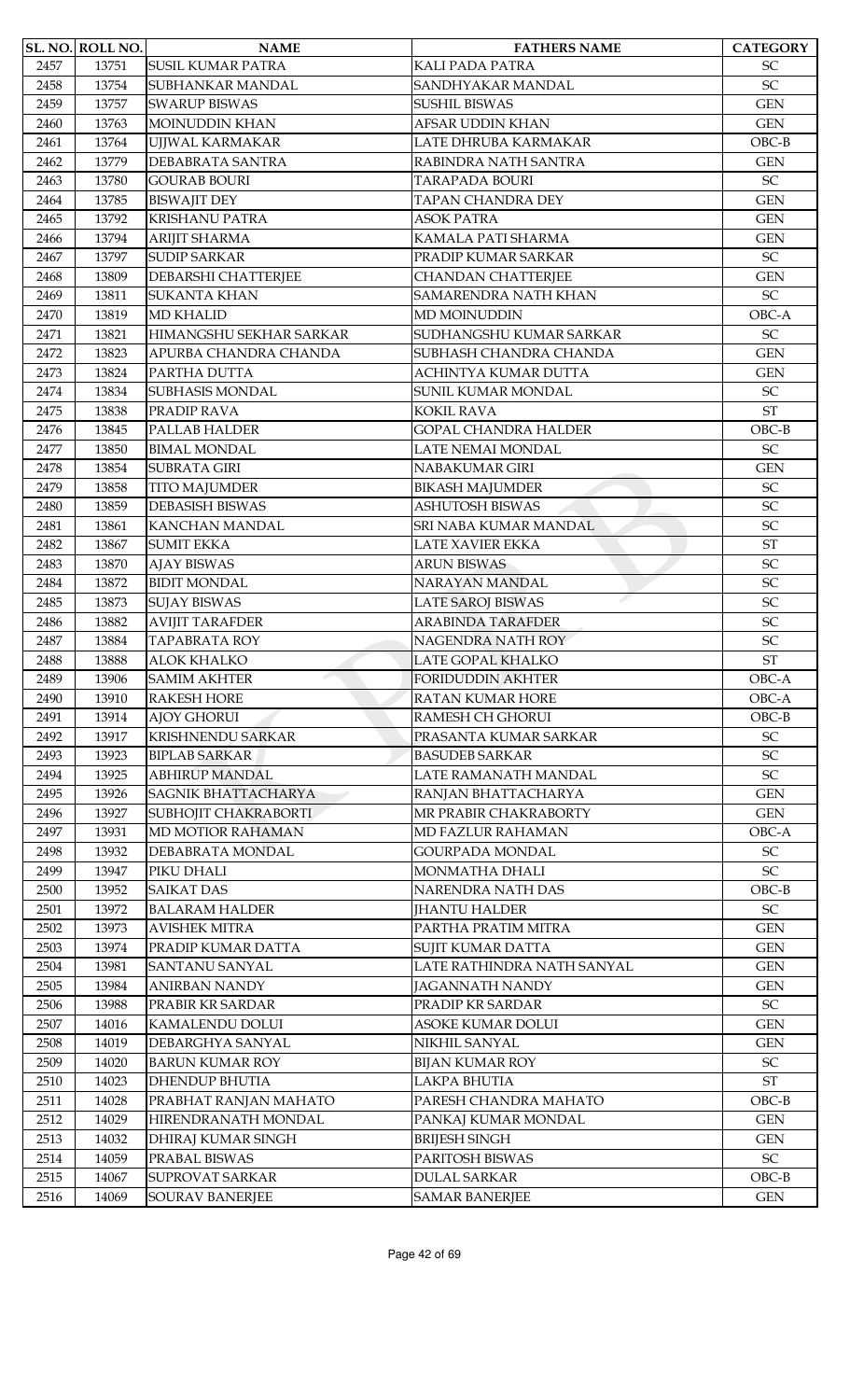|      | SL. NO. ROLL NO. | <b>NAME</b>               | <b>FATHERS NAME</b>           | <b>CATEGORY</b>            |
|------|------------------|---------------------------|-------------------------------|----------------------------|
| 2517 | 14070            | <b>BAPI BISWAS</b>        | NABAKUMAR BISWAS              | <b>GEN</b>                 |
| 2518 | 14072            | ABHISHEK GHOSH DASTIDAR   | ARUN GHOSH DASTIDAR           | <b>GEN</b>                 |
| 2519 | 14075            | RAKESH KR SADHUKHAN       | DEB KR SADHUKHAN              | $OBC-B$                    |
| 2520 | 14090            | PABITRA GHOSH             | <b>ANIRUDDHA GHOSH</b>        | $OBC-B$                    |
| 2521 | 14093            | MD SHANAWAZ               | MD ASRAFUDDIN                 | OBC-A                      |
| 2522 | 14094            | <b>SAMIR DAS</b>          | <b>LATE SISIR DAS</b>         | SC                         |
| 2523 | 14099            | MRINAL KANTI JALI         | HARADHAN JALI                 | SC                         |
| 2524 | 14123            | <b>MANOJ PAUL</b>         | <b>JAYANTA KUMAR PAUL</b>     | OBC-A                      |
| 2525 | 14129            | MOSTAFIZUR RAHMAN         | <b>AZIZAR RAHMAN</b>          | OBC-A                      |
| 2526 | 14134            | <b>MASUM BILLAH</b>       | <b>MD NAJRUL ISLAM</b>        | OBC-A                      |
| 2527 | 14144            | <b>TILAK DAS</b>          | <b>TAMAL DAS</b>              | <b>GEN</b>                 |
| 2528 | 14146            | UTSAV KUNDU               | <b>UTTAM KUNDU</b>            | $OBC-B$                    |
| 2529 | 14154            | <b>DIBYENDU SANTRA</b>    | <b>BAIDYANATH SANTRA</b>      | $\ensuremath{\mathsf{SC}}$ |
| 2530 | 14157            | <b>DEBASIS MANDAL</b>     | ANIL KUMAR MANDAL             | $OBC-B$                    |
| 2531 | 14180            | <b>INDRANATH BANERJEE</b> | <b>JITENDRA NATH BANERJEE</b> | <b>GEN</b>                 |
| 2532 | 14184            | <b>SAMRAT MUKHERJEE</b>   | <b>SAMIR KUMAR MUKHERJEE</b>  | <b>GEN</b>                 |
| 2533 | 14185            | KAUSHIK KARMAKAR          | <b>DULAL CH KARMAKAR</b>      | <b>GEN</b>                 |
| 2534 | 14186            | DEBOJYOTI DE              | <b>BIPLAB CHANDRA DE</b>      | <b>GEN</b>                 |
| 2535 | 14190            | PRITAM BISWAS             | <b>KARTICK BISWAS</b>         | <b>GEN</b>                 |
| 2536 | 14193            | <b>SUBRATA MONDAL</b>     | <b>KESHAB MONDAL</b>          | SC                         |
| 2537 | 14208            | MRINAL KANTI ROY          | <b>MADAN CHANDRA ROY</b>      | <b>GEN</b>                 |
| 2538 | 14210            | MD SANAULLAH MOLLICK      | MD SAFIULLAH MOLLICK          | OBC-A                      |
| 2539 | 14221            | <b>IRFAN NASIM</b>        | <b>MD NASIM</b>               | <b>GEN</b>                 |
| 2540 | 14222            | <b>DEBABRATA DAS</b>      | <b>DULAL DAS</b>              | $\ensuremath{\mathsf{SC}}$ |
| 2541 |                  | KOUSHIK MITRA             | KALYAN KUMAR MITRA            | <b>GEN</b>                 |
| 2542 | 14226<br>14230   | <b>SOMEN BISWAS</b>       | <b>SANTOSH KR BISWAS</b>      | $\ensuremath{\mathsf{SC}}$ |
| 2543 |                  | <b>ANGKAN BOSE</b>        |                               | <b>GEN</b>                 |
|      | 14231            |                           | <b>LATE AJAY BOSE</b>         |                            |
| 2544 | 14232            | <b>ANNAY CHATTERJEE</b>   | <b>AMAR CHATTERJEE</b>        | <b>GEN</b>                 |
| 2545 | 14239            | SUBHRAJYOTI MALLICK       | <b>DULAL CHANDRA MALLICK</b>  | <b>GEN</b>                 |
| 2546 | 14243            | <b>ANUJ MITRA</b>         | ISHAN CHANDRA MITRA           | SC                         |
| 2547 | 14244            | <b>JHANTU KANJI</b>       | <b>BIFAL KANJI</b>            | SC                         |
| 2548 | 14256            | <b>SANJIB SARDAR</b>      | <b>BISWANATH SARDAR</b>       | $\operatorname{ST}$        |
| 2549 | 14275            | PRABUDDHA BHATTACHARYA    | SANDIP BHATTACHARYA           | <b>GEN</b>                 |
| 2550 | 14279            | MD SIRAJUL ISLAM          | MD ABDUL WAHAB MOLLA          | $\mbox{GEN}$               |
| 2551 | 14291            | ZEESHAN HASAN ANSARI      | ZAHIRUL HASAN ANSARI          | OBC-A                      |
| 2552 | 14307            | <b>SUKUMAR MAHATA</b>     | DINABANDHU MAHATA             | $OBC-B$                    |
| 2553 | 14313            | <b>ARIF HOSSAIN</b>       | <b>ABDUL MALEQUE</b>          | <b>GEN</b>                 |
| 2554 | 14320            | RAHUL BHATTACHARJEE       | LATE RAM DULAL BHATTACHARJEE  | <b>GEN</b>                 |
| 2555 | 14330            | <b>SUNAM SARKAR</b>       | <b>SASHI SARKAR</b>           | SC                         |
| 2556 | 14339            | MDREZANUL HOQUE MISTRY    | MD SALEMAN MISTRY             | OBC-A                      |
| 2557 | 14350            | <b>AJAY SARDAR</b>        | PANCHANAN SARDAR              | $\operatorname{ST}$        |
| 2558 | 14365            | <b>ARUP KUMAR GHOSH</b>   | <b>ABANI GHOSH</b>            | $OBC-B$                    |
| 2559 | 14367            | <b>JAHIRUL ABBUS</b>      | <b>ABDUS SATTAR</b>           | OBC-A                      |
| 2560 | 14376            | <b>SHANTANU SAHA</b>      | AJAY SAHA                     | $\ensuremath{\mathsf{SC}}$ |
| 2561 | 14377            | PANKAJ KUMAR SINGH        | <b>SURESH SINGH</b>           | <b>GEN</b>                 |
| 2562 | 14386            | <b>SURAJIT BISWAS</b>     | SUSIL KUMAR BISWAS            | $\ensuremath{\mathsf{SC}}$ |
| 2563 | 14395            | <b>GOPAL MONDAL</b>       | AJIT KUMAR MONDAL             | $\ensuremath{\mathsf{SC}}$ |
| 2564 | 14396            | NIRANJAN DE               | AMAR NATH DE                  | <b>GEN</b>                 |
| 2565 | 14400            | <b>SHAKAL GUPTA</b>       | <b>SHAMBHU GUPTA</b>          | <b>GEN</b>                 |
| 2566 | 14401            | <b>ABHIJIT GUPTA</b>      | <b>SURYADEV GUPTA</b>         | <b>GEN</b>                 |
| 2567 | 14402            | PRITAM DHOLE              | PROVAT DHOLE                  | $\mbox{GEN}$               |
| 2568 | 14426            | MURARI CHAUDHARY          | <b>DILIP CHAUDHARY</b>        | <b>GEN</b>                 |
| 2569 | 14434            | KALLOL KANTI BISWAS       | LT SUDHINDU MOHAN BISWAS      | $\ensuremath{\mathsf{SC}}$ |
| 2570 | 14444            | <b>SANJIT SAREN</b>       | <b>GOBINDA SAREN</b>          | $\operatorname{ST}$        |
| 2571 | 14447            | <b>SANTANU MONDAL</b>     | <b>SANKAR MONDAL</b>          | <b>GEN</b>                 |
| 2572 | 14450            | <b>BIPADTARAN SAHA</b>    | N B SAHA                      | SC                         |
| 2573 | 14459            | ANIRBAN KUNDU             | LATE TAPAN KUNDU              | <b>GEN</b>                 |
| 2574 | 14464            | MIR HASIUR RAHAMAN        | MIR SALAUDDIN                 | OBC-A                      |
| 2575 | 14471            | <b>MANOJ PATRA</b>        | NIRANJAN PATRA                | OBC-A                      |
| 2576 | 14481            | <b>SANJAY SARKAR</b>      | HARIPADA SARKAR               | SC                         |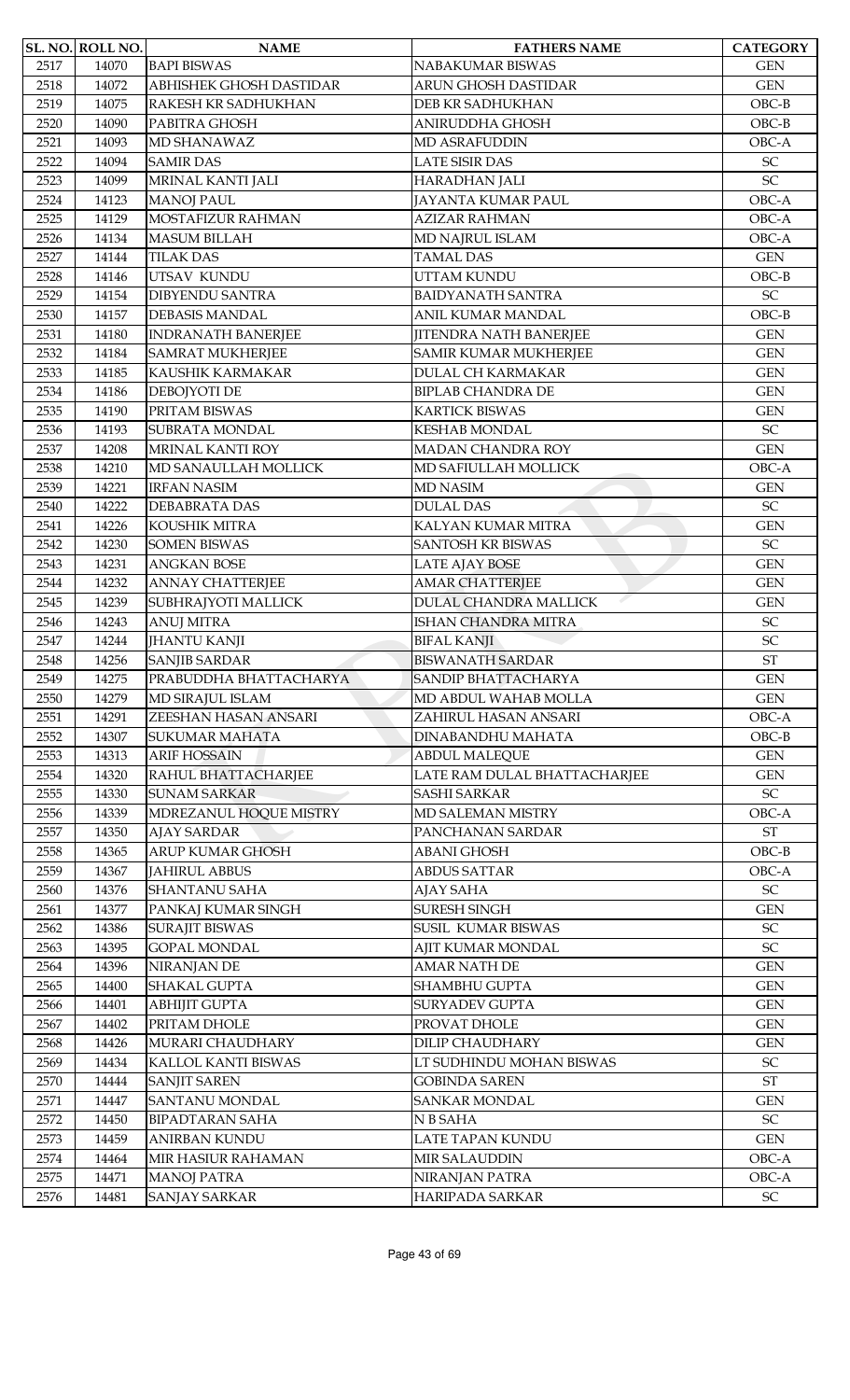|      | SL. NO. ROLL NO. | <b>NAME</b>                 | <b>FATHERS NAME</b>          | <b>CATEGORY</b>            |
|------|------------------|-----------------------------|------------------------------|----------------------------|
| 2577 | 14482            | SATYABRATA BISWAS           | <b>BIMAL BISWAS</b>          | <b>GEN</b>                 |
| 2578 | 14484            | <b>GOBINDA DAS</b>          | LATE RASARAJ DAS             | SC                         |
| 2579 | 14485            | <b>SANJIB MONDAL</b>        | LATE SHYMAPADA MONDAL        | $OBC-B$                    |
| 2580 | 14486            | SOUMITRA MONDAL             | ASHOKE KUMAR MONDAL          | SC                         |
| 2581 | 14490            | <b>VIJAY SINGH</b>          | <b>KARTICK SINGH</b>         | <b>GEN</b>                 |
| 2582 | 14497            | <b>SAYAN CHOUDHURY</b>      | UDAY KUMAR CHOUDHURY         | <b>GEN</b>                 |
| 2583 | 14499            | MD MOSTAFIZUR RAHAMAN       | MD LUTFAR RAHAMAN            | OBC-A                      |
| 2584 | 14516            | <b>BARUN DAS</b>            | <b>BALARAM DAS</b>           | $OBC-B$                    |
| 2585 | 14524            |                             | LATE BALINDRA KARJEE         | <b>ST</b>                  |
|      |                  | <b>BIKASH KARJEE</b>        |                              |                            |
| 2586 | 14526            | <b>MANOJ MAHATO</b>         | <b>JAHAR MAHATO</b>          | <b>GEN</b>                 |
| 2587 | 14541            | MD FAROGHE AHSAN            | <b>MD ISRAIL</b>             | OBC-A                      |
| 2588 | 14545            | <b>SK SAHEB ALI</b>         | <b>SK SAIBUL ALI</b>         | OBC-A                      |
| 2589 | 14554            | <b>SOMNATH GHOSH</b>        | <b>SWAPAN GHOSH</b>          | <b>GEN</b>                 |
| 2590 | 14563            | <b>GOUTAM NASKAR</b>        | LATE SHRIDHAR CHANDRA NASKAR | SC                         |
| 2591 | 14566            | AMRENDRA KUMAR SHARMA       | PREM KUMAR SHARMA            | SC                         |
| 2592 | 14576            | PINTU RABIDAS               | <b>RAMESH RABIDAS</b>        | $\ensuremath{\mathsf{SC}}$ |
| 2593 | 14602            | <b>SK SIRAJUS SHAJUDEEN</b> | <b>SK SIRAJ</b>              | <b>GEN</b>                 |
| 2594 | 14611            | RAJKUMAR HALDER             | <b>GUNA SINDHU HALDER</b>    | SC                         |
| 2595 | 14616            | PARIMOL MONDAL              | LATE SUBHAS MONDAL           | SC                         |
| 2596 | 14618            | <b>SUDIPTA SAHA</b>         | LATE CHANDI DAS SAHA         | <b>GEN</b>                 |
| 2597 | 14622            | <b>BIPLAB GHOSH</b>         | <b>MANIK GHOSH</b>           | <b>GEN</b>                 |
| 2598 | 14627            | <b>BIPLOB BISWAS</b>        | <b>SADHAN BISWAS</b>         | SC                         |
| 2599 | 14647            | PRATIK CHOWDHURY            | PRODYUT CHOWDHURY            | <b>GEN</b>                 |
|      |                  | <b>SUVANKAR BERA</b>        | SYAMAPADA BERA               | $OBC-B$                    |
| 2600 | 14650            |                             |                              |                            |
| 2601 | 14653            | <b>KOUSICK MALLICK</b>      | PROBODH MALLICK              | <b>GEN</b>                 |
| 2602 | 14671            | RANJAN GOSWAMI              | <b>SRI SUKUMAR GOSWAMI</b>   | <b>GEN</b>                 |
| 2603 | 14686            | <b>BIKRAM SARKAR</b>        | <b>BEJOY SARKAR</b>          | $\ensuremath{\mathsf{SC}}$ |
| 2604 | 14695            | PAPPA NASKAR                | <b>GANESH NASKAR</b>         | SC                         |
| 2605 | 14696            | KRISHNENDU BISWAS           | KISHORI MOHAN BISWAS         | $\ensuremath{\mathsf{SC}}$ |
| 2606 | 14710            | <b>SUSANTA MONDAL</b>       | PORIMAL MONDAL               | SC                         |
| 2607 | 14714            | <b>KOUSIK PURKAIT</b>       | PRODYUT PURKAIT              | SC                         |
| 2608 | 14717            | <b>TAPAN MONDAL</b>         | PANCHU MONDAL                | SC                         |
| 2609 | 14722            | <b>SUBHAJIT DAS</b>         | <b>SATYAJIT DAS</b>          | <b>GEN</b>                 |
| 2610 | 14724            | <b>BISWAJIT MALLICK</b>     | <b>BILASH MALLICK</b>        | SC                         |
| 2611 | 14731            | <b>BISWAJIT DAS</b>         | <b>ASHIM DAS</b>             | $\ensuremath{\mathsf{SC}}$ |
| 2612 | 14734            | <b>SURAJIT SAHA</b>         | LATE SUBASH CHANDRA SAHA     | SC                         |
| 2613 | 14738            | <b>SUMAN DEY SARKAR</b>     | <b>SAMIR DEY SARKAR</b>      | <b>GEN</b>                 |
| 2614 | 14747            | <b>SHIV KUMAR SAHA</b>      | <b>SUREN SAHA</b>            | <b>GEN</b>                 |
| 2615 | 14783            | DEBABRATA MONDAL            | TAPAN KUMAR MONDAL           | <b>GEN</b>                 |
| 2616 | 14788            | <b>ASHIM MODAK</b>          | <b>AJIT MODAK</b>            | $OBC-B$                    |
| 2617 | 14792            | <b>TARAK NATH MAZUMDER</b>  | <b>SAMIR KUMAR MAZUMDER</b>  | <b>GEN</b>                 |
| 2618 | 14798            | MD SAHIN ALAM               | <b>ABDUL MAJED</b>           | OBC-A                      |
| 2619 | 14801            | <b>SOUMYA BANERJEE</b>      | TRIDIB KUMAR BANERJEE        | <b>GEN</b>                 |
| 2620 | 14804            | <b>BUDHINATH SOREN</b>      | <b>LOKHON SOREN</b>          | <b>ST</b>                  |
|      |                  |                             |                              |                            |
| 2621 | 14816            | <b>ARNAB SAMADDER</b>       | ARUN KUMAR SAMADDER          | <b>GEN</b>                 |
| 2622 | 14817            | <b>DEBDEEP BANERJEE</b>     | <b>BABU BANERJEE</b>         | <b>GEN</b>                 |
| 2623 | 14825            | SOUMYA PRASAD CHAKRABORTY   | SHYAMAL PRASAD CHAKRABORTY   | <b>GEN</b>                 |
| 2624 | 14838            | <b>RAKESH KUNDU</b>         | <b>BHOLANATH KUNDU</b>       | $OBC-B$                    |
| 2625 | 14841            | <b>JOYDEEP DEBNATH</b>      | <b>JUGAL DEBNATH</b>         | <b>GEN</b>                 |
| 2626 | 14844            | <b>MD ZAFAR ANSARI</b>      | ABDUS SHAKUR ANSARI          | OBC-A                      |
| 2627 | 14845            | PROSENJIT DEY               | JAHAR LAL DEY                | <b>GEN</b>                 |
| 2628 | 14849            | <b>GOUTAM DAS</b>           | <b>GOKUL DAS</b>             | $\ensuremath{\mathsf{SC}}$ |
| 2629 | 14855            | <b>CHANDAN NANDI</b>        | SHAMBHUNATH NANDI            | <b>GEN</b>                 |
| 2630 | 14856            | <b>SUBHAJIT NATH</b>        | <b>SAMIR KUMAR NATH</b>      | <b>GEN</b>                 |
| 2631 | 14895            | <b>BISWAJIT MONDAL</b>      | ARDHENDU MONDAL              | $\ensuremath{\mathsf{SC}}$ |
| 2632 | 14901            | AMARTYA PRATIM DEY          | <b>ARABINDA DEY</b>          | <b>GEN</b>                 |
| 2633 | 14906            | SUBHANKAR CHAKRABORTY       | PRONAB CHAKRABORTY           | <b>GEN</b>                 |
| 2634 | 14909            | <b>LAKSHMAN PAUL</b>        | SUDHANSU KUMAR PAUL          | $OBC-B$                    |
| 2635 | 14912            | ANIRBAN BANIK               | KASHINATH BANIK              | <b>GEN</b>                 |
| 2636 | 14926            | PROSENJIT ROY               | <b>BISWAJIT ROY</b>          | <b>GEN</b>                 |
|      |                  |                             |                              |                            |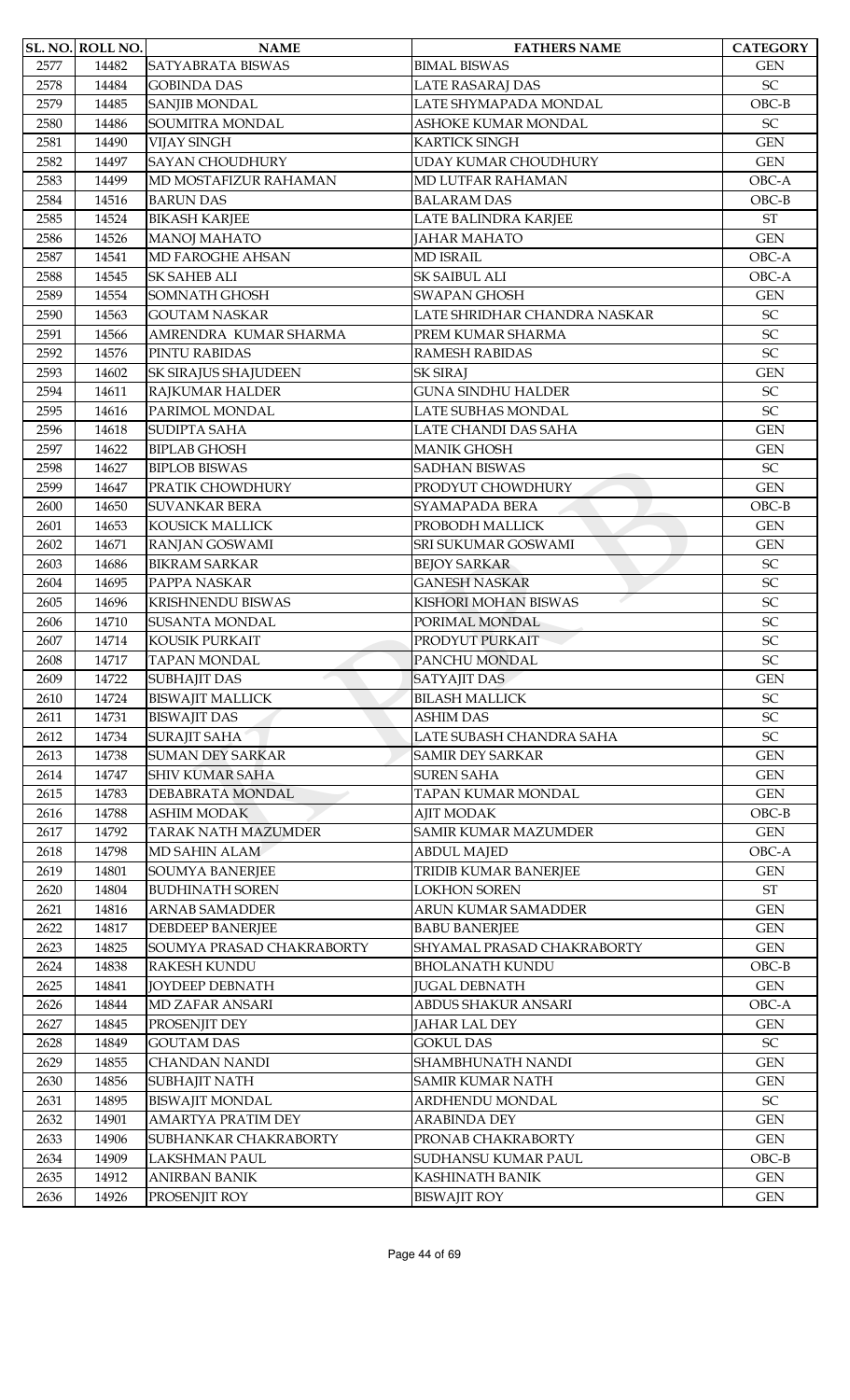|      | SL. NO. ROLL NO. | <b>NAME</b>                 | <b>FATHERS NAME</b>          | <b>CATEGORY</b>            |
|------|------------------|-----------------------------|------------------------------|----------------------------|
| 2637 | 14927            | FIROZ MOHAMMAD MALLICK      | LAL MOHAMMAD MALLICK         | OBC-A                      |
| 2638 | 14934            | <b>SOURAV CHATTORAJ</b>     | <b>SWAPAN CHATTORAJ</b>      | <b>GEN</b>                 |
| 2639 | 14937            | <b>AZAHARUDDIN BISWAS</b>   | MD MOHIUDDIN BISWAS          | OBC-A                      |
| 2640 | 14949            | <b>KUNAL BARAIK</b>         | <b>BIDHAN BARAIK</b>         | <b>ST</b>                  |
| 2641 | 14950            | SABYASACHI SARKAR           | <b>SRI SUNIL SARKAR</b>      | <b>GEN</b>                 |
| 2642 | 14951            | <b>SANKAR NATH BHADRA</b>   | RAMENDRA NATH BHADRA         | <b>GEN</b>                 |
| 2643 | 14961            | <b>ABHISHEK BAIDYA</b>      | LATE NARAYAN CH BAIDYA       | $OBC-B$                    |
| 2644 | 14968            | ABHISHEK CHAKRABARTTY       | UTPAL CHAKRABARTTY           | <b>GEN</b>                 |
| 2645 | 14973            | SUJIT KUMAR BANERJEE        | KHAGENDRA NATH BANERJEE      | <b>GEN</b>                 |
| 2646 | 14977            | <b>TANMAY DAS</b>           | <b>TAPAN DAS</b>             | SC                         |
| 2647 | 14998            | SYED QASIM RAZA             | LATE SYED TAHIR HUSSAIN      | <b>GEN</b>                 |
| 2648 | 15003            | ANIRUDDHA RAY               | LATE PARESH NATH RAY         | <b>GEN</b>                 |
| 2649 | 15012            | <b>SOMENATH PARBAT</b>      | RAJENDRA PARBAT              | <b>GEN</b>                 |
| 2650 | 15015            | <b>SUBHADEEP BANIK</b>      | NARENDRA NATH BANIK          | $OBC-B$                    |
| 2651 | 15017            | NILANJAN RUDRA              | HIRAN KANTI RUDRA            | <b>GEN</b>                 |
| 2652 | 15019            | <b>RAKESH DAS</b>           | <b>GOURANGA CH DAS</b>       | SC                         |
| 2653 | 15025            | APU MONDAL                  | <b>BHANU PADA MONDAL</b>     | SC                         |
| 2654 | 15040            | ARPAN HAZRA BANERJEE        | LATE JAHARLAL HAZRA BANERJEE | <b>GEN</b>                 |
| 2655 | 15042            | <b>APU MONDAL</b>           | KALIPADA MONDAL              | SC                         |
| 2656 | 15047            | SUBHAJIT GHOSH              | <b>SWAPAN KUMAR GHOSH</b>    | <b>GEN</b>                 |
| 2657 | 15052            | <b>KHALID ANWAR</b>         | <b>ASGHAR ALI</b>            | OBC-A                      |
| 2658 | 15056            | RAKIBUL SEKH                | <b>JAHIRUDDIN SEKH</b>       | <b>GEN</b>                 |
| 2659 | 15079            | <b>REJAUL KARIM</b>         | <b>MD IMAMUDDIN</b>          | <b>GEN</b>                 |
| 2660 | 15092            | MD AURANGZEB ANSARI         | MD NEHALUDDIN                | OBC-A                      |
| 2661 | 15095            | <b>GOLAM MARTUJA MIDDYA</b> | ABDUL RASID MIDDYA           | OBC-A                      |
| 2662 | 15103            | PRANAB KUMAR HALDER         | <b>BUDDHADEV HALDER</b>      | $\ensuremath{\mathsf{SC}}$ |
| 2663 | 15110            | <b>SUDIPTA MITRA</b>        | SUDHIR RANJAN MITRA          | SC                         |
| 2664 | 15112            | <b>SAMBIT KARMAKAR</b>      | <b>SADHAN KARMAKAR</b>       | SC                         |
| 2665 | 15130            | <b>ASHIM BHOWMICK</b>       | JAGABANDHU BHOWMICK          | <b>GEN</b>                 |
| 2666 | 15151            | <b>MD NOOR</b>              | <b>MUKHTAR HUSSAIN</b>       | OBC-A                      |
| 2667 | 15169            | MD ERSHAD ALI               | <b>MD HAZRAT ALI</b>         | <b>GEN</b>                 |
| 2668 | 15188            | UJJWAL MANDAL               | NAKUL CHANDRA MANDAL         | SC                         |
| 2669 | 15190            | <b>JOYDEEP GHOSH</b>        | <b>HARISADHAN GHOSH</b>      | <b>GEN</b>                 |
| 2670 | 15194            | <b>BIBHAS MUKHERJEE</b>     | UDAY SANKAR MUKHERJEE        | <b>GEN</b>                 |
| 2671 | 15195            | <b>UJJWAL BISWAS</b>        | <b>HENRY RANJAN BISWAS</b>   | <b>GEN</b>                 |
| 2672 | 15202            | SUBHRA PRAKASH GHATAK       | NATHURAM GHATAK              | ${\rm SC}$                 |
| 2673 | 15204            | ANUP KUMAR JANA             | RAJANIKANTA JANA             | SC                         |
| 2674 | 15205            | PAPPU DAS                   | <b>DILIP DAS</b>             | SC                         |
| 2675 | 15210            | <b>SUMAN ROY</b>            | SWADHIN KUMAR ROY            | $\mbox{GEN}$               |
| 2676 | 15212            | <b>ARINDAM PAUL</b>         | <b>ANANTA PAUL</b>           | OBC-A                      |
| 2677 | 15223            | <b>JOY DEB</b>              | <b>ASHOKE DEB</b>            | <b>GEN</b>                 |
| 2678 | 15228            | PINTU BISWAS                | LATE PROVASH CHANDRA BISWAS  | $\ensuremath{\mathsf{SC}}$ |
| 2679 | 15262            | PROSENJIT DEY               | <b>ASHOKE KR DEY</b>         | <b>GEN</b>                 |
| 2680 | 15263            | AMIT KUMAR MRIDHA           | NABA KUMAR MRIDHA            | $\ensuremath{\mathsf{SC}}$ |
| 2681 | 15277            | MAMUD HOSSAIN MONDAL        | RABIUL HOSSAIN MONDAL        | OBC-A                      |
| 2682 | 15281            | RITWIK MANDI                | KARTIK CHANDRA MANDI         | $\operatorname{ST}$        |
| 2683 | 15287            | <b>SAUMYA MONDAL</b>        | MANOJ KUMAR MONDAL           | <b>GEN</b>                 |
| 2684 | 15290            | <b>RAKESH DEY</b>           | <b>ANJAN KUMAR DEY</b>       | <b>GEN</b>                 |
| 2685 | 15292            | <b>HADISH ANSARI</b>        | <b>MUSTAFA ANSARI</b>        | OBC-A                      |
| 2686 | 15294            | PARTHA SINHA                | RASH MOHAN SINHA             | <b>GEN</b>                 |
| 2687 | 15297            | <b>BISWAJIT BISWAS</b>      | <b>ASHIT BISWAS</b>          | SC                         |
| 2688 | 15300            | NIHAR RANJAN DEBNATH        | KALIDAS DEBNATH              | $OBC-B$                    |
| 2689 | 15305            | <b>ANURUP MITRA</b>         | PROSANTA MITRA               | <b>GEN</b>                 |
| 2690 | 15313            | PULAK ROY                   | PARIMAL KANTI ROY            | ${\rm SC}$                 |
| 2691 | 15333            | PRAHLAD KARAK               | <b>GURUDAS KARAK</b>         | <b>GEN</b>                 |
| 2692 | 15350            | <b>TANMOY SARKAR</b>        | LATE TAPAN SARKAR            | <b>GEN</b>                 |
| 2693 | 15360            | SHYAMAL KUMAR SAMANTA       | LATE MADHUSUDAN SAMANTA      | <b>GEN</b>                 |
| 2694 | 15362            | <b>SURAJ CHOUDHARY</b>      | KUNNU CHOUDHARY              | $\ensuremath{\mathsf{SC}}$ |
| 2695 | 15375            | NABA KUMAR PARYA            | <b>ARABINDA PARYA</b>        | <b>GEN</b>                 |
| 2696 | 15381            | <b>SK HABIB</b>             | SK JALAL UDDIN               | <b>GEN</b>                 |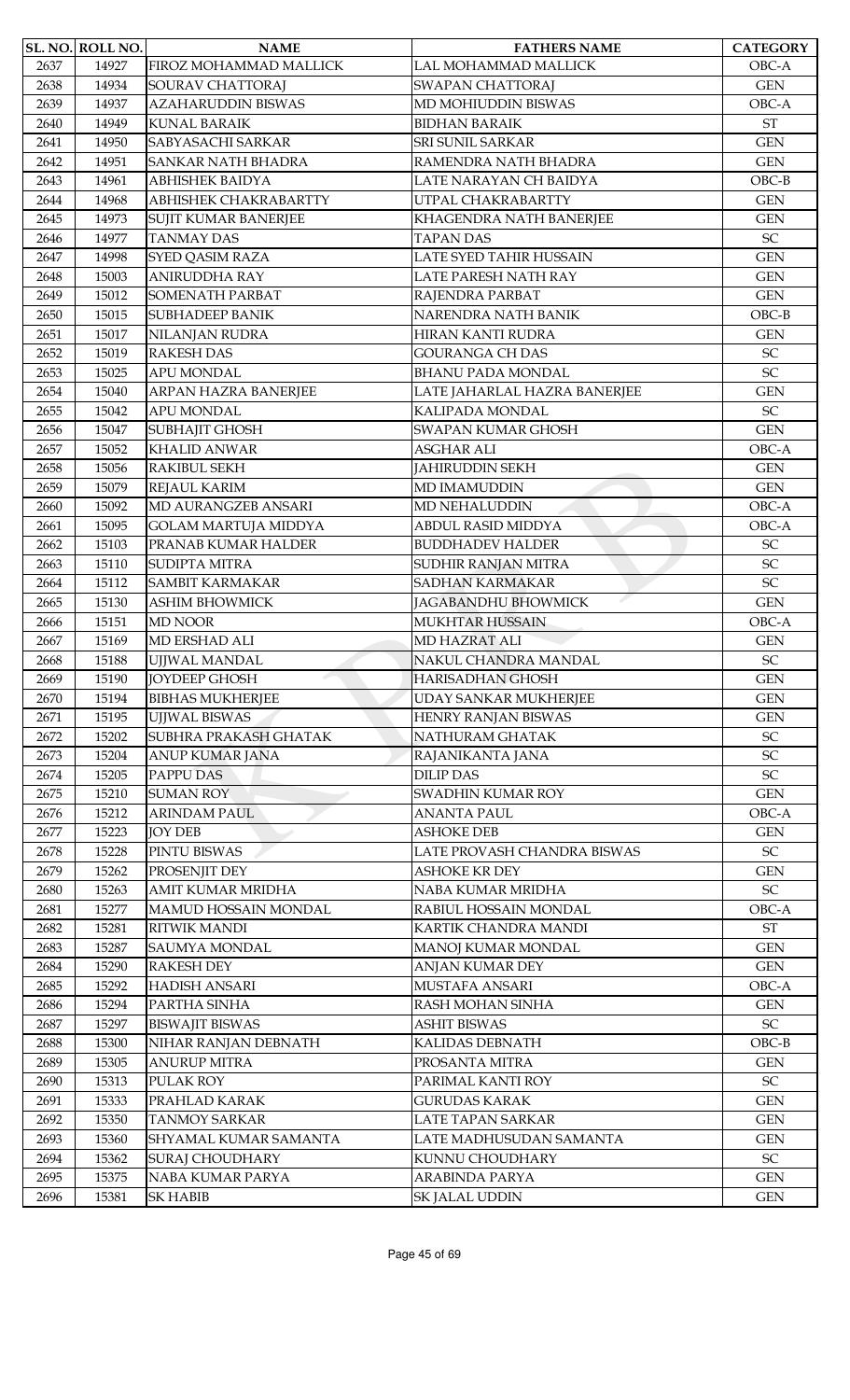|      | SL. NO. ROLL NO. | <b>NAME</b>                   | <b>FATHERS NAME</b>            | <b>CATEGORY</b>     |
|------|------------------|-------------------------------|--------------------------------|---------------------|
| 2697 | 15383            | <b>JOYNAL ABEDIN</b>          | MD ASRAFUL ISLAM               | OBC-A               |
| 2698 | 15398            | PARAG BASAK                   | PANKAJ KUMAR BASAK             | <b>GEN</b>          |
| 2699 | 15404            | SUBHAJIT KARMAKAR             | LATE BABLU KUMAR KARMAKAR      | $OBC-B$             |
| 2700 | 15411            | <b>JAGANNATH ADHIKRI</b>      | HARENDRA NATH ADHIKARY         | SC                  |
| 2701 | 15423            | MD MONIRUL ISLAM              | SOBHAN ALI MOLLA               | OBC-A               |
| 2702 | 15424            | <b>SOUMEN MANDAL</b>          | <b>SANTOSH MANDAL</b>          | SC                  |
| 2703 | 15425            | MRINAL KANTI GHOSH            | <b>MANIK LAL GHOSH</b>         | <b>GEN</b>          |
| 2704 | 15426            | <b>ALOK SARKAR</b>            | <b>GOPAL CHANDRA SARKAR</b>    | SC                  |
| 2705 | 15446            | <b>RAM PODDER</b>             | LATE KRISHNA DAS PODDER        | SC                  |
| 2706 | 15448            | <b>SONA CHOUDHARY</b>         | RAJU KUMAR CHOUDHARY           | <b>GEN</b>          |
| 2707 | 15449            | SAIKAT CHAKRABORTY            | <b>SEKHAR CHAKRABORTY</b>      | <b>GEN</b>          |
| 2708 | 15451            | <b>ANANTA SIL</b>             | TUSHARKANTI SIL                | $OBC-B$             |
| 2709 | 15452            | <b>KOUSIK PAL</b>             | <b>GOPINATH PAL</b>            | $OBC-B$             |
| 2710 | 15460            | RASHMOHAN MHKHERJEE           | <b>BIMAL KRISHNA MUKHERJEE</b> | <b>GEN</b>          |
| 2711 | 15479            | MANISH NAHA CHOUDHURY         | MANOJ NAHA CHOUDHURY           | <b>GEN</b>          |
| 2712 | 15482            | PROSENJIT DAS                 | <b>JOYDEB DAS</b>              | SC                  |
| 2713 | 15484            | PRATIK KUMAR DAS              | <b>BINAY KUMAR DAS</b>         | <b>GEN</b>          |
| 2714 | 15488            | <b>AVIK DATTA</b>             | ASOK CHANDRA DATTA             | <b>GEN</b>          |
| 2715 | 15507            | UJJWAL HALDER                 | <b>ASIT HALDER</b>             | SC                  |
| 2716 | 15508            | <b>SUBHAS DEHURI</b>          | <b>MATILAL DEHURI</b>          | <b>ST</b>           |
| 2717 | 15509            | <b>MRITYUNJOY SARKAR</b>      | MONORANJAN SARKAR              | SC                  |
| 2718 | 15511            | TSHEWANGDI LAMA               | RAJEN LAMA                     | $\operatorname{ST}$ |
| 2719 | 15513            | <b>SUSHANT LAMA</b>           | <b>MAHESH KUMAR LAMA</b>       | $\operatorname{ST}$ |
| 2720 | 15515            | <b>SUBRATA BHOWMICK</b>       | DULAL KRISHNA BHOWMICK         | <b>GEN</b>          |
| 2721 | 15517            | KOUSHIK HAZRA                 | ANANDA GOPAL HAZRA             | <b>GEN</b>          |
| 2722 | 15519            | <b>RAJU BISWAS</b>            | <b>GOPAL CHANDRA BISWAS</b>    | SC                  |
| 2723 | 15523            | <b>SASWATA MUKHERJEE</b>      | <b>SISIR KUMAR MUKHERJEE</b>   | <b>GEN</b>          |
| 2724 | 15525            | <b>TARAK NATH MURMU</b>       | <b>MANTU MURMU</b>             | $\operatorname{ST}$ |
| 2725 | 15527            | RAJESH MONDAL                 | SATYA RANJAN MONDAL            | SC                  |
| 2726 | 15528            | <b>AYAN CHAKRABORTY</b>       | <b>SAMIR KUMAR CHAKRABORTY</b> | <b>GEN</b>          |
| 2727 | 15532            | <b>SARFARAZ AHMED</b>         | MD SOHRAB ALI                  | OBC-A               |
| 2728 | 15533            | <b>MAHTAB ALAM</b>            | <b>LATE ABDUL JABBAR</b>       | OBC-A               |
| 2729 | 15534            | <b>RINTU SARKAR</b>           | PIJUSH KANTI SARKAR            | SC                  |
| 2730 | 15539            | <b>DEBASISH DEY</b>           | NIMAI CHANDRA DEY              | <b>GEN</b>          |
| 2731 | 15540            | <b>SUBHASH KUSHMETE</b>       | <b>LATE NEMAI KUSHMETE</b>     | ${\rm SC}$          |
| 2732 | 15544            | <b>SAYANDEB PATHAK</b>        | KRISHNA PRASAD PATHAK          | <b>GEN</b>          |
| 2733 | 15546            | <b>DIPANKAR GHOSH</b>         | <b>BALAI CHANDRA GHOSH</b>     | $OBC-B$             |
| 2734 | 15547            | <b>ARNAB DAS</b>              | NARAYAN CHANDRA DAS            | <b>GEN</b>          |
| 2735 | 15551            | <b>SUBHANKAR ROY</b>          | RAMESH CH ROY                  | SC                  |
| 2736 | 15555            | <b>UJJAL BANIK</b>            | <b>UTTAM BANIK</b>             | <b>GEN</b>          |
| 2737 | 15560            | <b>MITHUN SARKAR</b>          | <b>SUKUMAR SARKAR</b>          | <b>GEN</b>          |
| 2738 | 15562            | <b>GOPAL SHARMA</b>           | KAILASH CHANDRA SHARMA         | <b>GEN</b>          |
| 2739 | 15565            | <b>TUHIN DAS</b>              | <b>BAIDYA NATH DAS</b>         | SC                  |
| 2740 | 15567            | ANDUP TSHERING BHUTIA         | PEMBA BHUTIA                   | $\operatorname{ST}$ |
| 2741 | 15571            | <b>RAJEEB MAJUMDER</b>        | SUVENDU KUMAR MAJUMDER         | <b>GEN</b>          |
| 2742 | 15574            | <b>ABHIJIT SENGUPTA</b>       | CHANCHAL SENGUPTA              | <b>GEN</b>          |
| 2743 | 15576            | <b>RENJEN GOLAY</b>           | <b>SAURAJ GOLAY</b>            | $\operatorname{ST}$ |
| 2744 | 15577            | SAHID PARVEJ MONDAL           | AFTAB UDDIN MONDAL             | OBC-A               |
| 2745 | 15586            | <b>ARBIN PRADHAN</b>          | DEEPAK KUMAR PRADHAN           | OBC-A               |
| 2746 | 15591            | <b>DHIMAN SAHA</b>            | <b>BIKASH SAHA</b>             | SC                  |
| 2747 | 15592            | <b>SUSANTA HALDAR</b>         | <b>SUKUMAR HALDAR</b>          | <b>GEN</b>          |
| 2748 | 15595            | <b>TAPAS NASKAR</b>           | PRAVASH CHANDRA NASKAR         | ${\rm SC}$          |
| 2749 | 15596            | <b>BIKRAMJIT ROY</b>          | <b>BIMANKANTI ROY</b>          | <b>GEN</b>          |
| 2750 | 15601            | <b>ANKAN NATH</b>             | PINTU KR NATH                  | <b>GEN</b>          |
| 2751 | 15605            | <b>BISWAJIT BHATTACHARJEE</b> | <b>SAGAR BHATTACHARJEE</b>     | <b>GEN</b>          |
| 2752 | 15609            | <b>TUHIN SAHA</b>             | TUSAR KANTI SAHA               | SC                  |
| 2753 | 15619            | <b>SUBHAJIT SEN</b>           | <b>BISWAJIT SEN</b>            | <b>GEN</b>          |
| 2754 | 15630            | NIMA THANDUP BHUTIA           | DAWA GYANGEY BHUTIA            | $\operatorname{ST}$ |
| 2755 | 15640            | PRASANTA SINGH                | PARESH CHANDRA SINGH           | $\operatorname{ST}$ |
| 2756 | 15645            | <b>SANTU DEY</b>              | AJIT KUMAR DEY                 | <b>GEN</b>          |
|      |                  |                               |                                |                     |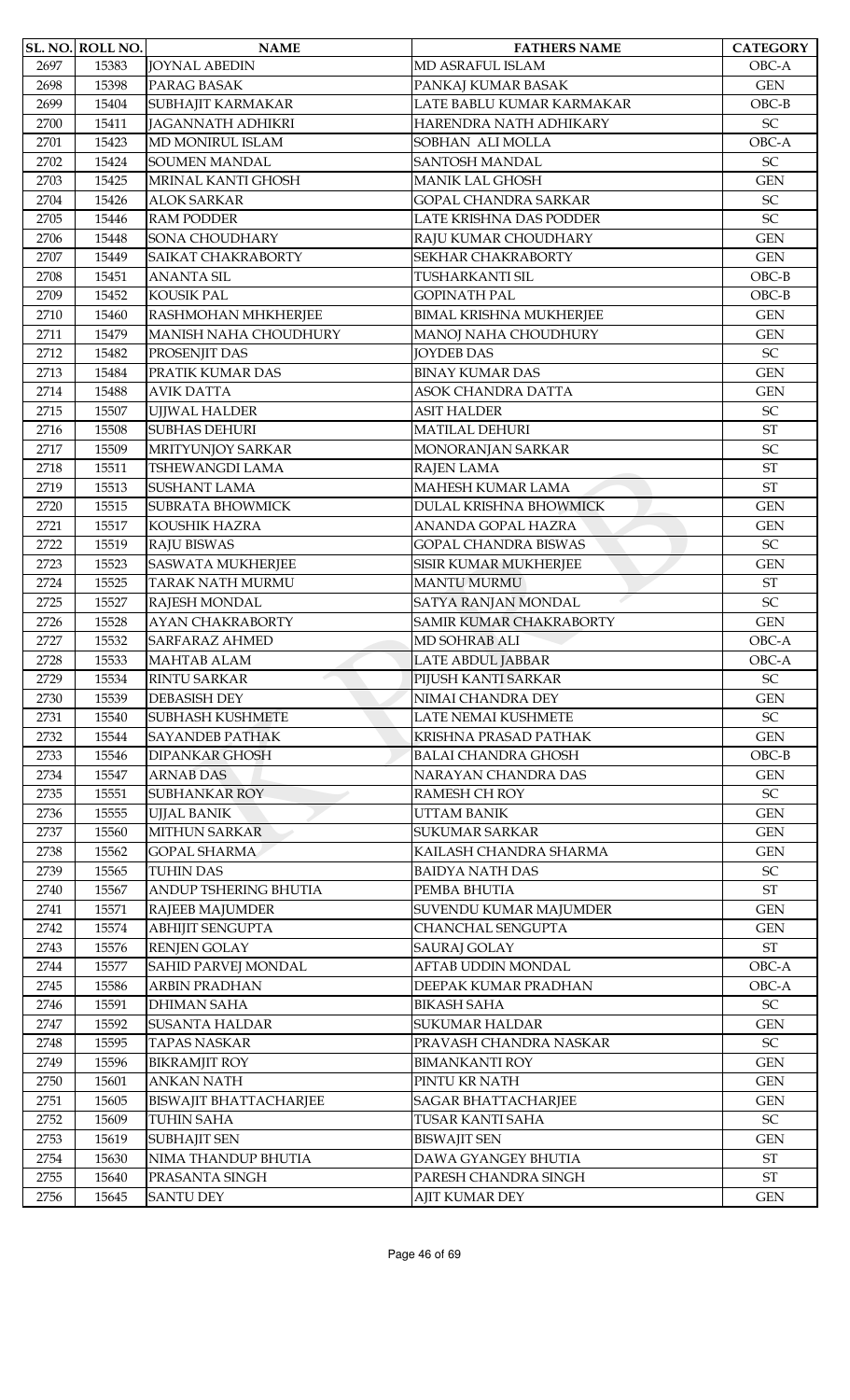|      | SL. NO. ROLL NO. | <b>NAME</b>                 | <b>FATHERS NAME</b>             | <b>CATEGORY</b>            |
|------|------------------|-----------------------------|---------------------------------|----------------------------|
| 2757 | 15646            | <b>ANIRBAN SAHA</b>         | <b>AMAR SAHA</b>                | <b>GEN</b>                 |
| 2758 | 15666            | SHAMIM ROUSHAN CHOUDHURY    | ABDUL ALIM CHOUDHURY            | <b>GEN</b>                 |
| 2759 | 15680            | <b>SK ABDUL AMIN</b>        | <b>SK ABDUL KASHEM</b>          | <b>GEN</b>                 |
| 2760 | 15688            | <b>SOUVIK GUPTA</b>         | <b>SUJIT GUPTA</b>              | <b>GEN</b>                 |
| 2761 | 15693            | ABHINANDAN MANDAL           | ARUNABHA MANDAL                 | $\ensuremath{\mathsf{SC}}$ |
| 2762 | 15706            | <b>SUMAN GHOSH</b>          | MADHU SUDAN GHOSH               | OBC-A                      |
| 2763 | 15717            | <b>SALIM MONDAL</b>         | <b>AFTAR ALI MONDAL</b>         | OBC-A                      |
| 2764 | 15730            | PRATIK MAJUMDAR             | ASHIM KR MAJUMDAR               | <b>GEN</b>                 |
| 2765 | 15736            | <b>KALYAN MONDAL</b>        | LATE KRISHNAPADA MONDAL         | SC                         |
| 2766 | 15741            | <b>ABDUL CHHATTAR</b>       | ZUMMAN MANDAL                   | OBC-A                      |
| 2767 | 15742            | <b>SWAPAN MALLICK</b>       | <b>SUSEN MALLICK</b>            | SC                         |
| 2768 | 15744            | PRANAB DAS                  | LATE MONORANJAN DAS             | SC                         |
| 2769 | 15753            | <b>MD DALIM SK</b>          | <b>HAYATULLAH</b>               | OBC-A                      |
| 2770 | 15757            | <b>KABIR MONDAL</b>         | MAHAT ALI MONDAL                | OBC-A                      |
| 2771 | 15766            | MD SAIFUDDIN AHMED          | MD SABED ALI MOLLA              | OBC-A                      |
| 2772 | 15785            | <b>AVIJIT MONDAL</b>        | <b>MAHADEV CH MONDAL</b>        | $\ensuremath{\mathsf{SC}}$ |
| 2773 | 15788            | <b>AVIJIT BISWAS</b>        | RUDRANGSHU BISWAS               | $OBC-B$                    |
| 2774 | 15804            | <b>ANUPAM MONDAL</b>        | <b>BRINDABAN MONDAL</b>         | <b>GEN</b>                 |
| 2775 | 15832            | SOFIKUL ISLAM               | <b>AZADUL HAQUE</b>             | <b>GEN</b>                 |
| 2776 | 15846            | <b>SISIR SEN</b>            | PRADIP SEN                      | <b>GEN</b>                 |
| 2777 | 15850            | <b>SRINIBAS CHAKRABORTY</b> | RAMPADA CHAKRABORTY             | <b>GEN</b>                 |
| 2778 | 15854            | <b>SISIR ROY</b>            | <b>SAMAR PROSAD ROY</b>         | $\ensuremath{\mathsf{SC}}$ |
| 2779 | 15859            | <b>SANTU KUMAR PAL</b>      | MANIK CHANDRA PAL               | <b>GEN</b>                 |
| 2780 | 15862            | SOUMYO SHUBHRA DAS          | MR AMAR KUMAR DAS               | <b>GEN</b>                 |
| 2781 | 15872            | <b>GYAN PRAKASH SHARMA</b>  | <b>JOY KUMAR SHARMA</b>         | <b>GEN</b>                 |
| 2782 | 15874            | <b>AMIT PAUL</b>            | <b>ASHOK PAUL</b>               | $OBC-B$                    |
| 2783 | 15875            | SOUMYA BHATTACHARYA         | TAPAS KUMAR BHATTACHARYA        | <b>GEN</b>                 |
| 2784 | 15886            | SOUVIK KANTI MANNA          | DULAL CHANDRA MANNA             | <b>GEN</b>                 |
| 2785 | 15888            | ABIR HOSSAIN MOLLA          | <b>AHAMED ALI MOLLA</b>         | OBC-A                      |
| 2786 | 15889            | RAJESH DEBNATH              | KHOKAN DEBNATH                  | <b>GEN</b>                 |
| 2787 | 15891            | CHHANDAK BHATTACHARYA       | BISWAPRAKASH BHATTACHARYA       | <b>GEN</b>                 |
| 2788 | 15900            | DEBRAJ MUKHERJEE            | ARDHENDU MUKHERJEE              | <b>GEN</b>                 |
| 2789 | 15907            | ARUNAVA BISWAS              | <b>SANTOSH BISWAS</b>           | <b>GEN</b>                 |
| 2790 | 15916            | <b>KUNAL JHA</b>            | <b>AKHILESH JHA</b>             | <b>GEN</b>                 |
| 2791 | 15922            | SOMSUBHRA CHATTERJEE        | <b>SAMAR CHANDRA CHATTERJEE</b> | <b>GEN</b>                 |
| 2792 | 15927            | <b>SUBHENDU ROY</b>         | <b>SUBHASH ROY</b>              | ${\rm SC}$                 |
| 2793 | 15932            | <b>SOMEN SEN</b>            | <b>SUBHAS SEN</b>               | <b>GEN</b>                 |
| 2794 | 15936            | UJJWAL KUMAR GHOSH          | KARTICK CHANDRA GHOSH           | <b>GEN</b>                 |
| 2795 | 15956            | <b>SANKAR PAUL</b>          | LATE NIKHIL PAUL                | $\ensuremath{\mathsf{SC}}$ |
| 2796 | 15957            | <b>BIHARI KUMAR RAM</b>     | <b>MUNNA RAM</b>                | $\ensuremath{\mathsf{SC}}$ |
| 2797 | 15963            | KAJAL CHAKRABORTY           | RANJAN CHAKRABORTY              | <b>GEN</b>                 |
| 2798 | 15964            | SANDIP KUMBHAKAR            | <b>SUNIL KUMBHAKAR</b>          | $OBC-B$                    |
| 2799 | 15971            | <b>LIPAN MONDAL</b>         | <b>HARAN MONDAL</b>             | $\ensuremath{\mathsf{SC}}$ |
| 2800 | 15979            | <b>TOHID BISWAS</b>         | <b>DASTUR BISWAS</b>            | OBC-A                      |
| 2801 | 15980            | <b>SANJOY MAHATO</b>        | MEGHNATH MAHATO                 | <b>GEN</b>                 |
| 2802 | 15987            | ANANDA MAHATO               | <b>GNANENDRA MAHATO</b>         | $\operatorname{ST}$        |
| 2803 | 15997            | <b>ASHIS DEBNATH</b>        | LATE MONORANJAN DEBNATH         | $OBC-B$                    |
| 2804 | 15999            | PALASH MANDAL               | KRISHNA PADA MANDAL             | $\ensuremath{\mathsf{SC}}$ |
| 2805 | 16004            | <b>SUSHOVON DESAI</b>       | SUDAM CHANDRA DESAI             | $\ensuremath{\mathsf{SC}}$ |
| 2806 | 16005            | <b>SHAMBHU SARKAR</b>       | <b>DULAL SARKAR</b>             | $\ensuremath{\mathsf{SC}}$ |
| 2807 | 16061            | SANJIBAN MUKHOPADHYAY       | SAGAR CHANDRA MUKHOPADHYAY      | <b>GEN</b>                 |
| 2808 | 16062            | <b>SUJOY PRASAD</b>         | <b>JITENDRA PRASAD</b>          | ST                         |
| 2809 | 16071            | ARNAB KUMAR MONDAL          | LATE KASHINATH MONDAL           | $\ensuremath{\mathsf{SC}}$ |
| 2810 | 16095            | <b>SREEDAM CHANDRA PAUL</b> | <b>MANIK LAL PAUL</b>           | <b>GEN</b>                 |
| 2811 | 16115            | DEBASHIS SAHA               | TARAK NATAH SAHA                | $\ensuremath{\mathsf{SC}}$ |
| 2812 | 16117            | <b>SK IMRAN ALI</b>         | SK GOLAM AMBIA                  | <b>GEN</b>                 |
| 2813 | 16126            | <b>MONGAL KISKU</b>         | KAHA KISKU                      | <b>ST</b>                  |
| 2814 | 16141            | GOURGOPAL SAHOO             | LATE PADMALOCHAN SAHOO          | <b>GEN</b>                 |
| 2815 | 16143            | MOHAMMAD MOHSIN             | MOHAMMAD HASHIM                 | OBC-A                      |
| 2816 | 16162            | <b>MINTU MANDAL</b>         | ANANDA MANDAL                   | <b>GEN</b>                 |
|      |                  |                             |                                 |                            |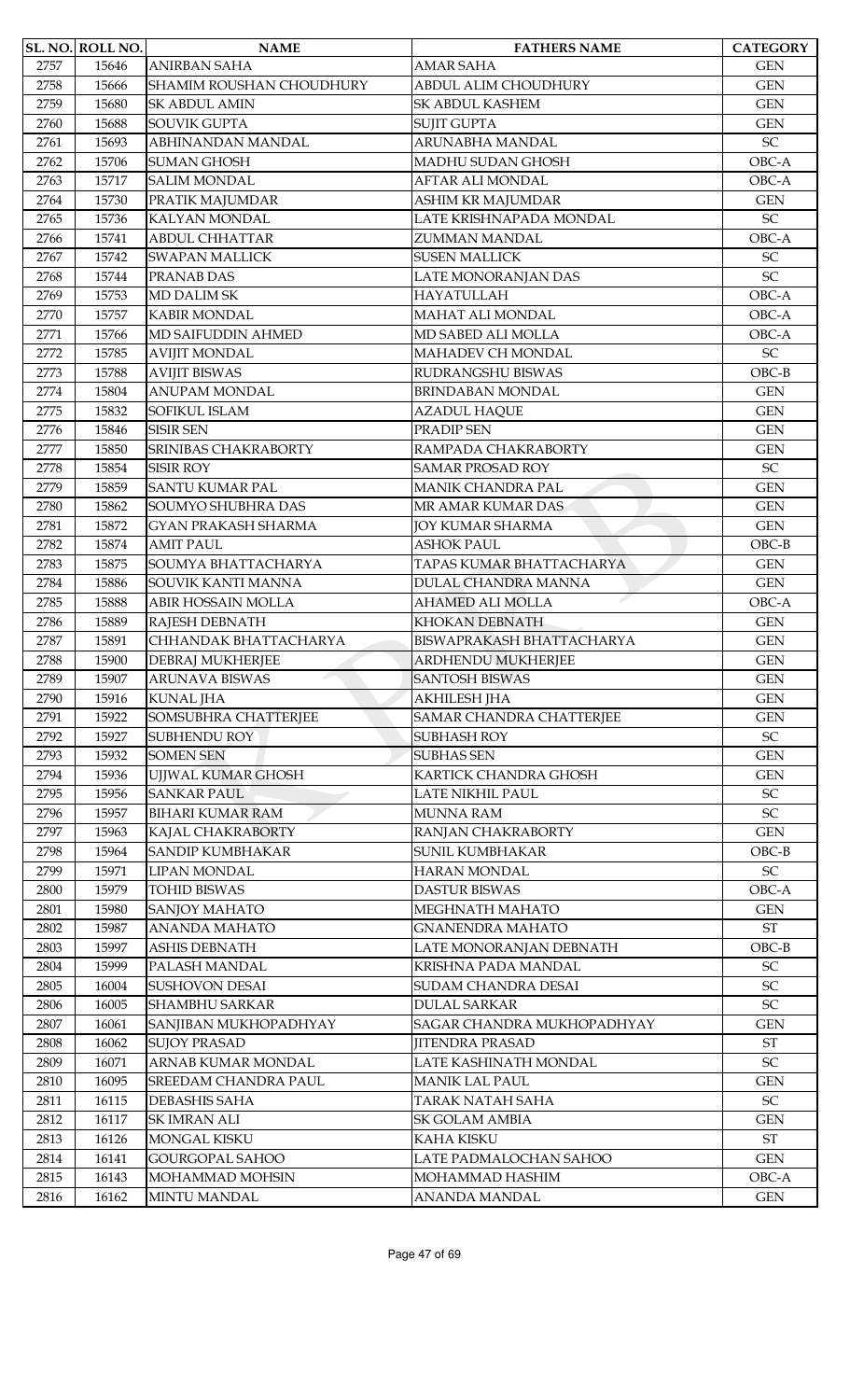|      | SL. NO. ROLL NO. | <b>NAME</b>                | <b>FATHERS NAME</b>          | <b>CATEGORY</b>            |
|------|------------------|----------------------------|------------------------------|----------------------------|
| 2817 | 16170            | <b>SUDIPAM RAHA</b>        | SUBRATA KUMAR RAHA           | <b>GEN</b>                 |
| 2818 | 16174            | <b>SURAJIT HAZRA</b>       | <b>LATE SAILEN HAZRA</b>     | $OBC-B$                    |
| 2819 | 16175            | <b>SHOVAN LAL GHOSH</b>    | MONORANJAN GHOSH             | <b>GEN</b>                 |
| 2820 | 16177            | <b>DIPAYAN SARKAR</b>      | <b>DILIP SARKAR</b>          | SC                         |
| 2821 | 16186            | <b>RAKESH KARMAKAR</b>     | PRABHAS CHANDRA KARMAKAR     | $OBC-B$                    |
| 2822 | 16197            | SANJIB KARMAKAR            | SHYAMAL CHANDRA KARMAKAR     | OBC-A                      |
| 2823 | 16200            | <b>SK HAFIJUL ISLAM</b>    | <b>SK HAIDAR ALI</b>         | OBC-A                      |
| 2824 | 16201            | RAVI PRAKASH GORE (SHAW)   | RATAN LAL GORE (SHAW)        | <b>ST</b>                  |
| 2825 | 16203            | SUBHAJIT CHAKRABORTY       | SHIBENDRA NATH CHAKRABORTY   | <b>GEN</b>                 |
| 2826 | 16204            | <b>RAJDEEP DAS</b>         | <b>SUBIR KUMAR DAS</b>       | SC                         |
| 2827 | 16209            | <b>ARJUN PAUL</b>          | ASIT KUMAR PAUL              | $OBC-B$                    |
| 2828 | 16216            | VIKAS KUMAR SINGH          | <b>DILIP KUMAR SINGH</b>     | <b>GEN</b>                 |
| 2829 | 16217            | <b>SALIM GAZI</b>          | <b>NABIR ALI GAZI</b>        | OBC-A                      |
| 2830 | 16233            | <b>BIPUL CH ROY</b>        | RAMANI KANTA ROY             | SC                         |
| 2831 | 16238            | KRISHNENDU SARKAR          | MATILAL SARKAR               | SC                         |
| 2832 | 16249            | PANKAJ KUMAR SINGH         | <b>BIJAY KUMAR SINGH</b>     | <b>GEN</b>                 |
| 2833 | 16256            | <b>SUJAY SAHA</b>          | <b>SUJIT KR SAHA</b>         | SC                         |
| 2834 | 16258            | <b>SUMAN GHOSH</b>         | <b>SHIBNATH GHOSH</b>        | $OBC-B$                    |
| 2835 | 16263            | <b>SATYAKI SAHA</b>        | <b>RAMANUJ SAHA</b>          | SC                         |
| 2836 | 16264            | <b>DIPANKAR SARKAR</b>     | NITYA RANJAN SARKAR          | SC                         |
| 2837 | 16265            | <b>SREEDIP DALAL</b>       | LT DILIP KR DALAL            | $OBC-B$                    |
| 2838 | 16276            | SUSNATA NATH               | RANJIT KUMAR NATH            | OBC-A                      |
| 2839 | 16281            | <b>SUDIP KUMAR GAYEN</b>   | LAKSHMIKANTA GAYEN           | $\ensuremath{\mathsf{SC}}$ |
| 2840 | 16284            | HRISHIKESH CHOWDHURY       | <b>SUKUMAR CHOWDHURY</b>     | <b>GEN</b>                 |
| 2841 | 16286            | <b>SANTU HALDAR</b>        | <b>RAMEN HALDAR</b>          | SC                         |
| 2842 | 16299            | <b>HIMADRI BISWAS</b>      | KRISHNAPADA BISWAS           | <b>SC</b>                  |
| 2843 | 16309            | <b>SOUMEN DAS</b>          | <b>SAMAR DAS</b>             | <b>GEN</b>                 |
| 2844 | 16315            | <b>ABHISHEK SINGH</b>      | <b>SHANKAR PRASAD SINGH</b>  | <b>GEN</b>                 |
| 2845 | 16324            | <b>DIPAYAN MANDAL</b>      | <b>DEBASISH MANDAL</b>       | $\ensuremath{\mathsf{SC}}$ |
| 2846 | 16325            | <b>IMRAN CHOWDHURY</b>     | FAYEJ ALI CHOWDHURY          | <b>GEN</b>                 |
| 2847 | 16365            | <b>ANIMESH DAS</b>         | TRIPURESH CHANDRA DAS        | <b>GEN</b>                 |
| 2848 | 16367            | MRINMAY BISWAS             | LATE ANANDA KUMAR BISWAS     | $\ensuremath{\mathsf{SC}}$ |
| 2849 | 16376            | KAUSHIK DUTTA              | <b>GOURANGA DUTTA</b>        | <b>GEN</b>                 |
| 2850 | 16377            | <b>SNEHASIS DUTTA MUDI</b> | <b>BHAKTA DUTTA MUDI</b>     | OBC-A                      |
| 2851 | 16379            | <b>NETAI DEY</b>           | <b>GOPAL CHANDRA DEY</b>     | $OBC-B$                    |
| 2852 | 16394            | <b>SAMIR SANTRA</b>        | <b>SAKHA SANTRA</b>          | $\ensuremath{\mathsf{SC}}$ |
| 2853 | 16413            | PRAFULLA BAIDYA            | RANJIT BAIDYA                | SC                         |
| 2854 | 16414            | <b>SUDIP GUIN</b>          | <b>JADUPATI GUIN</b>         | $OBC-B$                    |
| 2855 | 16415            | <b>CHANDAN SHARMA</b>      | MUNSHI SHARMA                | SC                         |
| 2856 | 16417            | VINAY PRAKASH GORE SHAW    | RATAN LAL GORE SHAW          | <b>ST</b>                  |
| 2857 | 16433            | SOUMALYA HALDAR            | PRADYUMNA HALDAR             | <b>GEN</b>                 |
| 2858 | 16444            | PALLAV DEWANJI             | PARITOSH CHANDRA DEWANJI     | <b>GEN</b>                 |
| 2859 | 16456            | ANIRBAN ROY CHOUDHURY      | AMARESH ROY CHOUDHURY        | <b>GEN</b>                 |
| 2860 | 16467            | KANKAN SENGUPTA            | KALYAN SENGUPTA              | <b>GEN</b>                 |
| 2861 | 16489            | SHIRSHENDU DEY             | <b>SANJAY DEY</b>            | <b>GEN</b>                 |
| 2862 | 16497            | <b>AMIT DAS</b>            | <b>ARUN DAS</b>              | $OBC-B$                    |
| 2863 | 16514            | <b>SANDIP BISWAS</b>       | HARA CHANDRA BISWAS          | <b>GEN</b>                 |
| 2864 | 16516            | <b>ABHISHEK MONDAL</b>     | AMITAVA MONDAL               | SC                         |
| 2865 | 16518            | <b>ABHISHEK DATTA</b>      | ASIS KUMAR DATTA             | <b>GEN</b>                 |
| 2866 | 16521            | DEBABRATA GHOSH            | NARENDRA NATH GHOSH          | OBC-A                      |
| 2867 | 16545            | <b>ABHIJEET SARKAR</b>     | <b>SUDHIR KUMAR SARKAR</b>   | $\ensuremath{\mathsf{SC}}$ |
| 2868 | 16568            | <b>BISWAJIT MONDAL</b>     | NIRMAL KR MONDAL             | $\ensuremath{\mathsf{SC}}$ |
| 2869 | 16575            | <b>TARUN SARKAR</b>        | LATE BIRENDRA CHANDRA SARKAR | $\ensuremath{\mathsf{SC}}$ |
| 2870 | 16589            | PROSANTO MAJUMDER          | <b>SAMBHU MAJUMDER</b>       | SC                         |
| 2871 | 16593            | <b>SUBHANKAR DEY</b>       | <b>JAGABANDHU DEY</b>        | <b>GEN</b>                 |
| 2872 | 16598            | MD SHARIQUE HANFI          | KHURSHID ALAM                | <b>GEN</b>                 |
| 2873 | 16606            | ANUP KUMAR MANDAL          | SUDHANYA MANDAL              | $\ensuremath{\mathsf{SC}}$ |
| 2874 | 16609            | <b>AFROZ KHAN</b>          | FEROZ KHAN                   | <b>GEN</b>                 |
| 2875 | 16618            | <b>BIVASH BISWAS</b>       | PROVASH CH BISWAS            | $\ensuremath{\mathsf{SC}}$ |
| 2876 | 16631            | <b>DEBASISH BALA</b>       | HRISHIKESH BALA              | $\ensuremath{\mathsf{SC}}$ |
|      |                  |                            |                              |                            |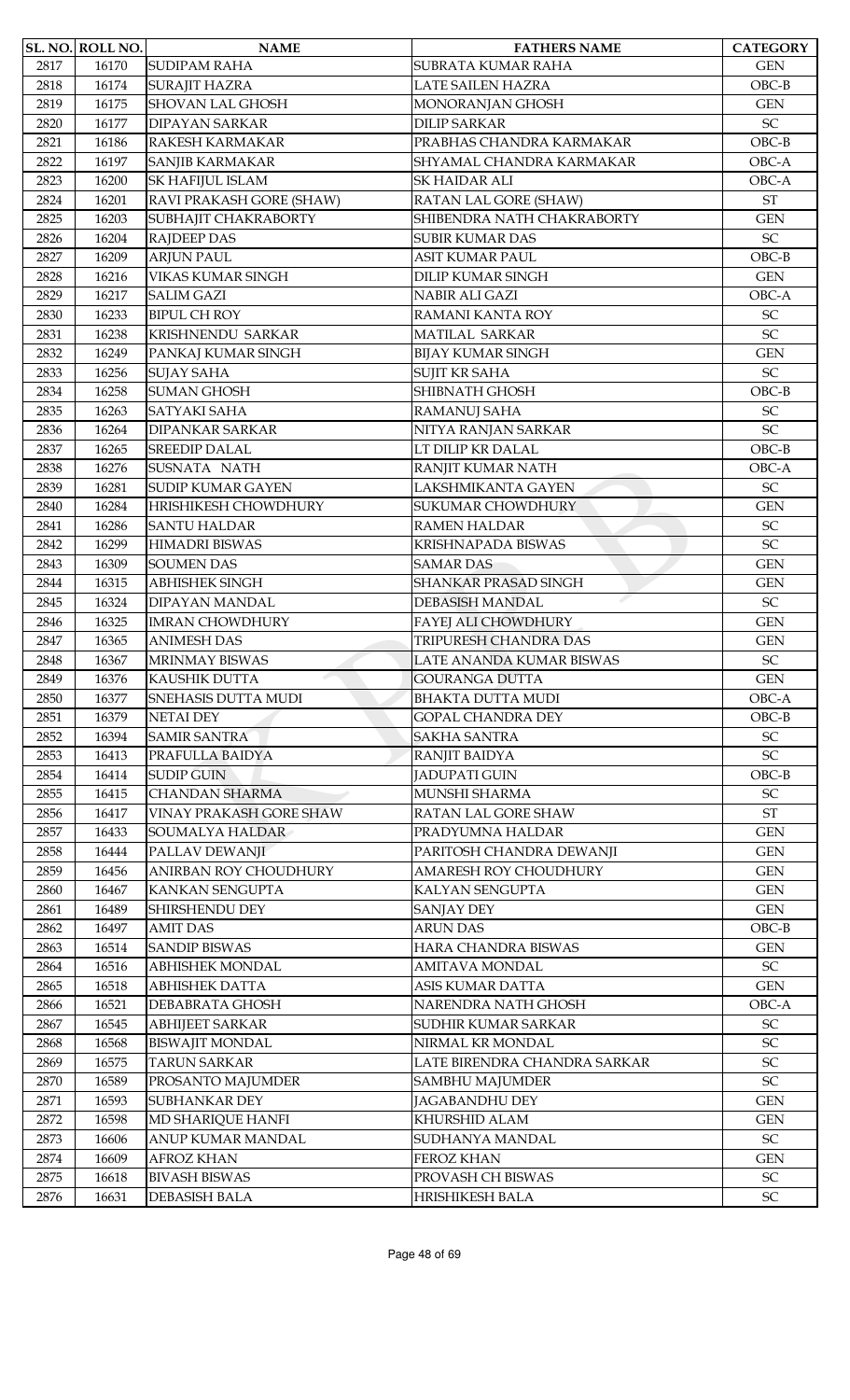|      | SL. NO. ROLL NO. | <b>NAME</b>                      | <b>FATHERS NAME</b>         | <b>CATEGORY</b>            |
|------|------------------|----------------------------------|-----------------------------|----------------------------|
| 2877 | 16637            | <b>SUMON GHOSH</b>               | <b>SANATAN GHOSH</b>        | $OBC-B$                    |
| 2878 | 16655            | RAKESH CHAUDHARY                 | MAHENDRA CHAUDHARY          | SC                         |
| 2879 | 16688            | <b>BAPI DAS</b>                  | <b>LATE SUKANTA DAS</b>     | SC                         |
| 2880 | 16710            | <b>SAUMEN KUMAR MISRA</b>        | <b>BANBIHARI MISRA</b>      | <b>GEN</b>                 |
| 2881 | 16719            | MD ABU SAYED MIA                 | MD ABU JAFAR MIA            | <b>GEN</b>                 |
| 2882 | 16730            | MD MURSHID BISWAS                | <b>ABU TALEB BISWAS</b>     | OBC-A                      |
| 2883 | 16733            | <b>ARITRA DEEP DE</b>            | <b>AMAL KUMAR DE</b>        | <b>GEN</b>                 |
| 2884 | 16736            | <b>AVISHEK TUNGA</b>             | SRI CHAMELI KANTA TUNGA     | <b>GEN</b>                 |
|      |                  |                                  |                             | OBC-A                      |
| 2885 | 16738            | <b>ABDUL FARUQUE</b>             | <b>ABDUL JALIL</b>          |                            |
| 2886 | 16746            | <b>JAGABINDU RAVA</b>            | PHANIBHUSAN RAVA            | <b>ST</b>                  |
| 2887 | 16758            | <b>BISWAJIT NASKAR</b>           | PRAFULLA CHANDRA NASKAR     | SC                         |
| 2888 | 16760            | UTPAL PAUL                       | <b>SHYAMAL PAUL</b>         | <b>GEN</b>                 |
| 2889 | 16770            | <b>SUBIR BISWAS</b>              | <b>BASUDEB BISWAS</b>       | <b>GEN</b>                 |
| 2890 | 16774            | <b>SOUMEN DEBNATH</b>            | <b>BIMAL KUMAR DEBNATH</b>  | $OBC-B$                    |
| 2891 | 16779            | DEPANKAR BISWAS                  | <b>DEBDAS BISWAS</b>        | <b>ST</b>                  |
| 2892 | 16788            | <b>SANTANU BISWAS</b>            | NIKHIL BISWAS               | SC                         |
| 2893 | 16791            | MOUSAM MUKHOPADHYAY              | MILAN MUKHOPADHYAY          | <b>GEN</b>                 |
| 2894 | 16801            | <b>SK ARIFUR RAHAMAN</b>         | <b>SK MANSUR RAHAMAN</b>    | <b>GEN</b>                 |
| 2895 | 16807            | SREYOJIT CHAKRABORTI             | TAPAN KUMAR CHAKRABORTI     | <b>GEN</b>                 |
| 2896 | 16818            | <b>SUDIPTA BASAK</b>             | <b>BANKURAM BASAK</b>       | $OBC-B$                    |
| 2897 | 16846            | MD EZAZ AFJAL                    | <b>ABDUL NAIM</b>           | OBC-A                      |
| 2898 | 16848            | <b>MAHASIN MANDAL</b>            | <b>KUDDUS MANDAL</b>        | OBC-A                      |
| 2899 | 16855            | <b>KUNTAL MAJI</b>               |                             | <b>GEN</b>                 |
|      |                  |                                  | ARDHANDU MAJI               |                            |
| 2900 | 16866            | <b>BISWAJIT MONDAL</b>           | HARABILASH MONDAL           | SC                         |
| 2901 | 16869            | <b>SYBRUS TOPPO</b>              | <b>JOHAN TOPPO</b>          | $\operatorname{ST}$        |
| 2902 | 16889            | <b>BIPLAB MAJUMDER</b>           | <b>BIDHAN CH MAJUMDER</b>   | SC                         |
| 2903 | 16894            | <b>SUBHRA NANDI</b>              | <b>SUKUMAR NANDI</b>        | $OBC-B$                    |
| 2904 | 16895            | <b>BISHNU DEV SHAW</b>           | PARMESHWAR SHAW             | <b>GEN</b>                 |
| 2905 | 16901            | RAKESH ROSHAN LAKRA              | PHILIP LAKRA                | $\operatorname{ST}$        |
| 2906 | 16902            | UTTAM MANNA                      | CHITTARANJAN MANNA          | <b>GEN</b>                 |
| 2907 | 16903            | <b>ARNAB PANJAL</b>              | NABA KUMAR PANJAL           | <b>GEN</b>                 |
| 2908 | 16904            | <b>ASRAFUL HOQUE</b>             | MUNTAJUL HOQUE              | OBC-A                      |
| 2909 | 16911            | <b>SUKHENDU MAITY</b>            | <b>KABIL MAITY</b>          | <b>GEN</b>                 |
| 2910 | 16912            | PRONAB PODDER                    | <b>FATICK CH PODDER</b>     | $\ensuremath{\mathsf{SC}}$ |
| 2911 | 16919            | <b>AMIT KUNDU</b>                | <b>ANIL KUNDU</b>           | <b>GEN</b>                 |
| 2912 | 16930            | <b>AJITAVA MAJUMDER</b>          | <b>AMRITA LAL MAJUMDER</b>  | $\ensuremath{\mathsf{SC}}$ |
| 2913 | 16931            | <b>SOUMITRA HALDER</b>           | <b>SANTOSH HALDER</b>       | SC                         |
| 2914 | 16937            | <b>NAYAN MONDAL</b>              | LATE KARTICK MONDAL         | $\ensuremath{\mathsf{SC}}$ |
| 2915 | 16955            | <b>KARTICK SAHA</b>              | <b>MADHAB SAHA</b>          | <b>GEN</b>                 |
| 2916 | 16963            | <b>ANIL KUMAR SHAW</b>           | RAJ KUMAR SHAW              | $OBC-B$                    |
| 2917 | 16965            | <b>BIPUL KUMAR SHAW</b>          | LATE MOTILAL SHAW           | $OBC-B$                    |
|      | 16969            |                                  | <b>SRI GOPI NATH DAS</b>    | OBC-A                      |
| 2918 |                  | PRITAM DAS<br>KHASRU ALAM MOLLAH | FAYEZ ALI MOLLAH            | OBC-A                      |
| 2919 | 16991            |                                  |                             |                            |
| 2920 | 16995            | <b>KINKAR GHOSH</b>              | GOPAL CHANDRA GHOSH         | $OBC-B$                    |
| 2921 | 17004            | <b>JULFIKAR ALI MIDDYA</b>       | ABDUL SATTAR MIDDYA         | OBC-A                      |
| 2922 | 17025            | MD MAHBOOB MALLICK               | MD MANNAN MALLICK           | <b>GEN</b>                 |
| 2923 | 17033            | <b>ANUPAM PATRA</b>              | JAYANTA KUMAR PATRA         | $OBC-B$                    |
| 2924 | 17048            | <b>BASANTA KUMAR MONDAL</b>      | LATE ANANDA KUMAR MONDAL    | $\ensuremath{\mathsf{SC}}$ |
| 2925 | 17055            | <b>SUKUMAR MANDAL</b>            | <b>BIMAL CHANDRA MANDAL</b> | $\ensuremath{\mathsf{SC}}$ |
| 2926 | 17066            | <b>BHASKAR PAUL</b>              | <b>MOHAN LAL PAUL</b>       | OBC-A                      |
| 2927 | 17067            | <b>MD ABDUL FARUK</b>            | MD ABUL KHAYER              | <b>GEN</b>                 |
| 2928 | 17073            | RANJIT KUMAR SHARMA              | RAMJEE SHARMA               | $\ensuremath{\mathsf{SC}}$ |
| 2929 | 17078            | <b>AJOY MAHALI</b>               | LATE BHIM MAHALI            | $\operatorname{ST}$        |
| 2930 | 17085            | <b>SUNIL SINGH</b>               | <b>BISHWANATH SINGH</b>     | SC                         |
| 2931 | 17086            | DHANANJAY KUMAR SHAW             | <b>FAGU SHAW</b>            | <b>GEN</b>                 |
| 2932 | 17089            | <b>SUMAN SINGHA</b>              | SUJAN CHANDRA SINGHA        | <b>GEN</b>                 |
| 2933 | 17092            | <b>SUKHAMOY SANYAL</b>           | <b>FALGUNI SANYAL</b>       | <b>GEN</b>                 |
| 2934 | 17108            | PRITAM ADHIKARI                  | <b>DIPAL ADHIKARI</b>       | SC                         |
| 2935 | 17121            | MUNSHI ALI MASUD                 | MUNSHI ABDUS SAHID          | <b>GEN</b>                 |
| 2936 | 17131            | RAJKUMAR HEMBRAM                 | MUNSI HEMBRAM               | $\operatorname{ST}$        |
|      |                  |                                  |                             |                            |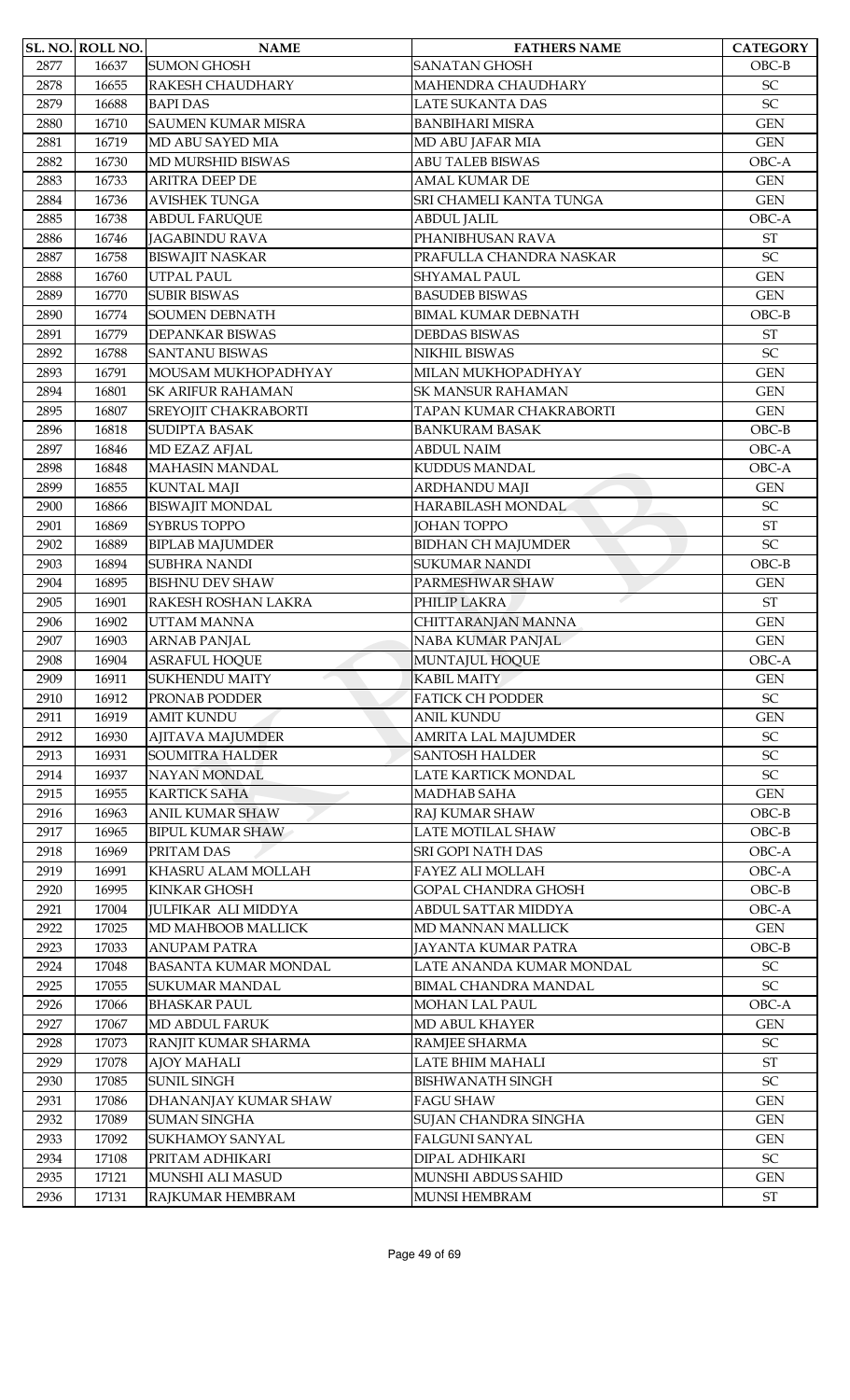|      | <b>SL. NO. ROLL NO.</b> | <b>NAME</b>                | <b>FATHERS NAME</b>             | <b>CATEGORY</b>            |
|------|-------------------------|----------------------------|---------------------------------|----------------------------|
| 2937 | 17134                   | <b>GOPAL CHANDRA DEY</b>   | SUBAL CHANDRA DEY               | $OBC-B$                    |
| 2938 | 17159                   | <b>BIPLAB BAL</b>          | TAPAN KUMAR BAL                 | $\ensuremath{\mathsf{SC}}$ |
| 2939 | 17174                   | PROSANTA ROY               | PROVAT ROY                      | <b>GEN</b>                 |
| 2940 | 17177                   | <b>SOURABH SARDAR</b>      | <b>BIDHU BHUSAN SARDAR</b>      | <b>GEN</b>                 |
| 2941 | 17183                   | ABUBAKAR SIDDIKI MONDAL    | MAYZUDDIN MONDAL                | OBC-A                      |
| 2942 | 17192                   | <b>CHATTU MONDAL</b>       | <b>GOUR CHANDRA MONDAL</b>      | SC                         |
| 2943 | 17201                   | <b>ARITRA GHOSH</b>        | ABANI KUMAR GHOSH               | <b>GEN</b>                 |
| 2944 | 17205                   | <b>SOUVICK PANDIT</b>      | <b>SWAPAN KUMER PANDIT</b>      | SC                         |
| 2945 | 17220                   | PURNENDU GHOSH             | <b>TARAPADA GHOSH</b>           | $OBC-B$                    |
| 2946 | 17221                   | PRONAB MONDAL              | ARABINDU MONDAL                 | $\ensuremath{\mathsf{SC}}$ |
| 2947 | 17222                   | <b>DORJEE GYALPO</b>       | TENZIN                          | $\operatorname{ST}$        |
| 2948 | 17224                   | PRANTIK HALDER             | PARIMAL HALDER                  | SC                         |
| 2949 | 17226                   | <b>DIPANKAR SUTRADHAR</b>  | <b>MATILAL SUTRADHAR</b>        | $OBC-B$                    |
| 2950 | 17244                   | PRALOY HALDER              | NARESH CHANDRA HALDER           | <b>SC</b>                  |
| 2951 | 17246                   | RAJESH SHAW                | <b>BHOLA SHAW</b>               | $\operatorname{ST}$        |
| 2952 | 17263                   | NORDEN TSHERING BHUTIA     | SONAM TSHERING BHUTIA           | <b>ST</b>                  |
| 2953 | 17267                   | <b>AZAHAR ALI</b>          | MD MAJIBAR ALI                  | OBC-A                      |
| 2954 | 17270                   | <b>TUHIN BISWAS</b>        | <b>SUB DILIP KUMAR BISWAS</b>   | $\ensuremath{\mathsf{SC}}$ |
| 2955 | 17272                   | PROMIT KHAN                | SUJIT KUMAR KHAN                | <b>SC</b>                  |
| 2956 | 17276                   | <b>SUDIPTA PAL</b>         | SWAPAN KUMAR PAL                | <b>GEN</b>                 |
| 2957 | 17277                   | <b>ARUN ORAON</b>          | LATE GANESH ORAON               | <b>ST</b>                  |
| 2958 | 17281                   | <b>AMARESH DAS</b>         | SRI SUBAL CHANDRA DAS           | $\ensuremath{\mathsf{SC}}$ |
| 2959 | 17294                   | <b>BIVAN MALLICK</b>       | <b>MADAN MALLICK</b>            | SC                         |
| 2960 | 17295                   | <b>UMAR SHAIKH</b>         | <b>ABDUR RAHAMAN</b>            | OBC-A                      |
| 2961 | 17298                   | <b>SUNIL MURMU</b>         | LATE MOSO RAM MURMU             | <b>ST</b>                  |
| 2962 | 17300                   | <b>SAIKAT GHOSH</b>        | <b>BISWANATH GHOSH</b>          | $OBC-B$                    |
| 2963 | 17308                   | <b>TSHEDUP SHERPA</b>      | TASHI DHENDUP SHERPA            | <b>ST</b>                  |
| 2964 | 17318                   | <b>AMIT LAMA</b>           | <b>AMAR SINGH LAMA</b>          | <b>ST</b>                  |
| 2965 | 17331                   | <b>HYOSHER PAUL BHUTIA</b> | SONAM WANGOI BHUTIA             | <b>ST</b>                  |
| 2966 | 17337                   | <b>GOUTAM HAZRA</b>        | <b>TARANI HAZRA</b>             | SC                         |
| 2967 | 17347                   | <b>ARKA DAS</b>            | PRODOSH KUMAR DAS               | <b>GEN</b>                 |
| 2968 | 17351                   | <b>SUKANTA GHOSH</b>       | SHYAMAL KUMAR GHOSH             | <b>GEN</b>                 |
| 2969 | 17354                   | <b>IMRAN HUSSAIN</b>       | LATE NOOR MOHAMMED              | OBC-A                      |
| 2970 | 17355                   | <b>AVIJIT DEY</b>          | TARA PADA DEY                   | <b>GEN</b>                 |
| 2971 | 17360                   | RAJIB PATHAK               | <b>DIPAK PATHAK</b>             | <b>GEN</b>                 |
| 2972 | 17371                   | <b>ASHOKE KUMAR HALDER</b> | <b>GOUR HARI HALDER</b>         | $\ensuremath{\mathsf{SC}}$ |
| 2973 | 17372                   | <b>ARUP KUMAR DEY</b>      | <b>SUNIL KUMAR DEY</b>          | <b>GEN</b>                 |
| 2974 | 17381                   | <b>AYON DAS</b>            | MILAN KUMAR DAS                 | <b>GEN</b>                 |
| 2975 | 17388                   | <b>MANOJ LAMA YELMO</b>    | <b>AITTA SINGH LAMA</b>         | <b>ST</b>                  |
| 2976 | 17396                   | <b>MEHEDI HASSAN</b>       | <b>MAHIUDDIN SARDAR</b>         | OBC-A                      |
| 2977 | 17411                   | <b>SUMAN DAS</b>           | PRIYANATH DAS                   | $\ensuremath{\mathsf{SC}}$ |
| 2978 | 17424                   | <b>BAPPADITTA GHOSH</b>    | <b>GANESH GHOSH</b>             | $OBC-B$                    |
| 2979 | 17425                   | <b>DIBASIS BISWAS</b>      | NIRAPADA BISWAS                 | <b>GEN</b>                 |
| 2980 | 17451                   | ARUPANANDA CHAUDHURI       | DEBKUMAR CHAUDHURI              | <b>GEN</b>                 |
| 2981 | 17464                   | SOUGATA SANTIKARY          | BIDHAN CHANDRA SANTIKARY        | <b>GEN</b>                 |
| 2982 | 17469                   | SUBHANKAR SAHA             | <b>SUSANTA SAHA</b>             | SC                         |
| 2983 | 17470                   | <b>ALAMGIR MONDAL</b>      | AKBAR ALI MONDAL                | OBC-A                      |
| 2984 | 17479                   | <b>SUBROTA MONDAL</b>      | MONORANJAN MONDAL               | <b>GEN</b>                 |
| 2985 | 17482                   | MANJUR UL HASSAN           | ABDUL GAFFAR MOLLAH             | OBC-A                      |
| 2986 | 17484                   | <b>SOURAV KUMAR DE</b>     | SUBHAS CHANDRA DE               | $OBC-B$                    |
| 2987 | 17493                   | SATENDRA KUMAR KUNWAR      | LATE LAKSHMAN KUNWAR            | $\mbox{GEN}$               |
| 2988 | 17496                   | RAMKRISHNA SAREN           | TARA CHAND SAREN                | $\operatorname{ST}$        |
| 2989 | 17514                   | <b>ANIK PAL</b>            | <b>BISWANATH PAL</b>            | <b>GEN</b>                 |
| 2990 | 17515                   | ARNAB PAUL CHOWDHURY       | <b>BRINDABAN PAUL CHOWDHURY</b> | <b>GEN</b>                 |
| 2991 | 17517                   | KANHAIYA PRASAD            | <b>BHOLA PRASAD</b>             | $\operatorname{ST}$        |
| 2992 | 17523                   | <b>AJOY BYAPARI</b>        | <b>SUNIL BYAPARI</b>            | SC                         |
| 2993 | 17529                   | <b>WENCELAUS KUJUR</b>     | <b>BENEDICT KUJUR</b>           | $\operatorname{ST}$        |
| 2994 | 17544                   | PROKASH BISWAS             | <b>LATE KSHIRODE BISWAS</b>     | $\ensuremath{\mathsf{SC}}$ |
| 2995 | 17550                   | MURARI MOHAN MAJI          | AVOY KUMAR MAJI                 | <b>GEN</b>                 |
| 2996 | 17558                   | <b>IYOTI CHAUDHURI</b>     | SATYANARAYAN CHAUDHURI          | ${\rm SC}$                 |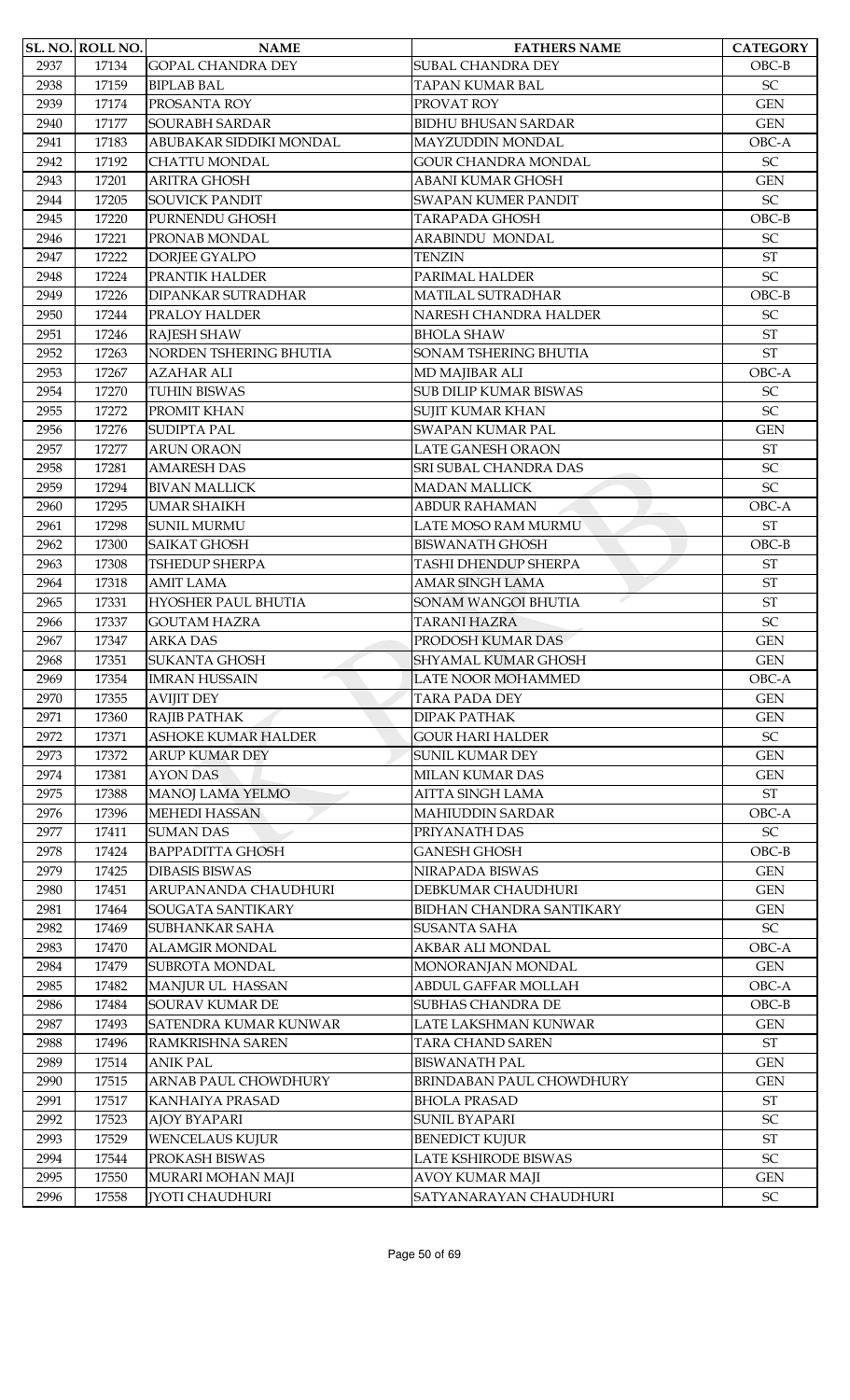|              | SL. NO. ROLL NO. | <b>NAME</b>                                | <b>FATHERS NAME</b>                         | <b>CATEGORY</b>                  |
|--------------|------------------|--------------------------------------------|---------------------------------------------|----------------------------------|
| 2997         | 17561            | <b>SUMIT MONDAL</b>                        | <b>JAYDEB MONDAL</b>                        | <b>SC</b>                        |
| 2998         | 17567            | <b>SANDEEP ORAON</b>                       | <b>SHANKAR ORAON</b>                        | <b>ST</b>                        |
| 2999         | 17570            | <b>SANJIB DEBNATH</b>                      | MANINDRA CH DEBNATH                         | <b>GEN</b>                       |
| 3000         | 17583            | <b>APURBA NANDA</b>                        | TARA PADA NANDA                             | <b>GEN</b>                       |
| 3001         | 17597            | <b>BUDDHADEV SINGHA</b>                    | NARAYAN CHANDRA SINGHA                      | <b>GEN</b>                       |
| 3002         | 17601            | <b>GELEK GYALPO BHUTIA</b>                 | LATE YESHI TENZIN BHUTIA                    | <b>ST</b>                        |
| 3003         | 17605            | KOUSHIK CHATTERJEE                         | <b>BHABANI PRASAD CHATTERJEE</b>            | <b>GEN</b>                       |
| 3004         | 17606            | <b>GOKUL NEOGI</b>                         | SRI KARTICK CHANDRA NEOGI                   | $\ensuremath{\mathsf{SC}}$       |
| 3005         | 17615            | <b>SOUGATA PAUL</b>                        | <b>BHOLANATH PAUL</b>                       | <b>GEN</b>                       |
| 3006         | 17630            | <b>AMIT KUMAR SHAW</b>                     | <b>BASANTA SHAW</b>                         | <b>GEN</b>                       |
| 3007         | 17644            | NIM DORJEE TAMANG                          | <b>SHYAM KUMAR TAMANG</b>                   | <b>ST</b>                        |
| 3008         | 17656            | <b>CHANCHAL GHOSH</b>                      | RAM CHANDRA GHOSH                           | $OBC-B$                          |
| 3009         | 17660            | KUNDAN KUMAR MONDAL                        | <b>TARJAN MONDAL</b>                        | $\ensuremath{\mathsf{SC}}$       |
| 3010         | 17668            | <b>DEBASHISH ADHIKARY</b>                  | <b>BADAL ADHIKARY</b>                       | SC                               |
| 3011         | 17677            | <b>ARINDAM HALDER</b>                      | SAMBHUNATH HALDER                           | <b>GEN</b>                       |
| 3012         | 17706            | <b>SAMIRAN PAITANDY</b>                    | <b>SUNIL KUMAR PAITANDY</b>                 | <b>GEN</b>                       |
| 3013         | 17716            | <b>SOUVIK SAMAJDER</b>                     | <b>RATAN SAMAJDER</b>                       | <b>GEN</b>                       |
| 3014         | 17737            | <b>ANIL TOPPO</b>                          | <b>GOYENDA TOPPO</b>                        | <b>ST</b>                        |
| 3015         | 17741            | PRIYOJIT BASAK                             | SHYAMA PRASAD BASAK                         | <b>GEN</b>                       |
| 3016         | 17745            | <b>SURABUDDIN MIDDYA</b>                   | MOBARAK HOSSEN MIDDYA                       | OBC-A                            |
| 3017         | 17760            | <b>SIMION SOREN</b>                        | <b>SAMUEL SOREN</b>                         | <b>ST</b>                        |
| 3018         | 17774            | <b>RANA ORANG</b>                          | <b>GANESH ORANG</b>                         | <b>ST</b>                        |
| 3019         | 17794            | <b>TRIDIP BISWAS</b>                       | <b>SAILENDRA BISWAS</b>                     | <b>GEN</b>                       |
| 3020         | 17797            | <b>MANAS SARDAR</b>                        | ANJAN KUMAR SARDAR                          | SC                               |
| 3021         | 17800            | <b>AMIT BHUNIA</b>                         | <b>GOKUL CHANDRA BHUNIA</b>                 | <b>GEN</b>                       |
| 3022         | 17806            | SUKHENDU SHEKHAR BHOWMIK                   | RASARAJ BHOWMIK                             | <b>SC</b>                        |
| 3023         | 17811            | PRAKASH HANSDA                             | LAKHIKANTA HANSDA                           | <b>ST</b>                        |
| 3024         | 17817            | <b>KALYAN SARDAR</b>                       | KARTICK CHANDRA SARDAR                      | <b>ST</b>                        |
|              |                  |                                            | <b>DINA NATH SHAW</b>                       | $OBC-B$                          |
| 3025         | 17852            | RAKESH KUMAR SHAW                          | MRIGANKA SH CHOUDHURY                       |                                  |
| 3026<br>3027 | 17866            | PRITAM CHOUDHURY                           | <b>ARUN KUMAR DAS</b>                       | <b>GEN</b><br>SC                 |
|              | 17876            | <b>SOUMOJIT DAS</b><br><b>DIPEN BISWAS</b> |                                             |                                  |
| 3028         | 17878            | <b>MITHUN PAKHIRA</b>                      | <b>DULAL BISWAS</b><br><b>RATAN PAKHIRA</b> | $\ensuremath{\mathsf{SC}}$<br>SC |
| 3029         | 17907            |                                            |                                             |                                  |
| 3030         | 17908            | PRATAP BISWAKARMA                          | PRABHU BISWAKARMA                           | SC                               |
| 3031         | 17939            | <b>KALYAN NASKAR</b><br><b>APU MANDAL</b>  | NARENDRA NATH NASKAR                        | $\ensuremath{\mathsf{SC}}$       |
| 3032         | 17944            |                                            | <b>ARUN MANDAL</b>                          | $\ensuremath{\mathsf{SC}}$       |
| 3033         | 17949            | ABDUL GAFFAR MONDAL                        | ABDUL MANNAN MONDAL                         | OBC-A                            |
| 3034         | 17957            | <b>SANCHAYAN SWARNAKAR</b>                 | <b>SAMIR SWARNAKAR</b>                      | OBC-A                            |
| 3035         | 17961            | <b>SREEJIT ROY</b>                         | <b>CHAPALESH ROY</b>                        | <b>GEN</b>                       |
| 3036         | 17972            | <b>BAPPADITYA RAJAK</b>                    | <b>DASARATH RAJAK</b>                       | $\ensuremath{\mathsf{SC}}$       |
| 3037         | 17973            | PRASANTA HANSDA                            | <b>SOMNATH HANSDA</b>                       | <b>ST</b>                        |
| 3038         | 17975            | <b>TAPASH MONDAL</b>                       | DWIJENDRA NATH MONDAL                       | <b>GEN</b>                       |
| 3039         | 17989            | PURNENDU HAZRA                             | LAKSHMAN CHANDRA HAZRA                      | <b>GEN</b>                       |
| 3040         | 17993            | <b>SHAKEEL AHMED</b>                       | <b>MD USMAN</b>                             | OBC-A                            |
| 3041         | 18016            | SUBHASISH MONDAL                           | <b>AMRITA MONDAL</b>                        | $\ensuremath{\mathsf{SC}}$       |
| 3042         | 18023            | PRASENJIT KOLEY                            | NETAI CHANDRA KOLEY                         | <b>GEN</b>                       |
| 3043         | 18027            | NILADRI SEKHAR MAJI                        | SURANJAN KUMAR MAJI                         | <b>GEN</b>                       |
| 3044         | 18033            | <b>BIDHAN HALDER</b>                       | <b>BIMAL HALDER</b>                         | SC                               |
| 3045         | 18045            | <b>RAKESH DAS</b>                          | <b>RATAN DAS</b>                            | $\ensuremath{\mathsf{SC}}$       |
| 3046         | 18053            | <b>JAYANTA SARKAR</b>                      | <b>CHANDAN SARKAR</b>                       | <b>GEN</b>                       |
| 3047         | 18070            | <b>DEBASHISH DAS</b>                       | LATE AJIT KUMAR DAS                         | $\ensuremath{\mathsf{SC}}$       |
| 3048         | 18085            | MANJUR ALOM MOLLA                          | NAIMUDDIN AHAMMAD                           | OBC-A                            |
| 3049         | 18086            | NIRMAL MANDAL                              | NIMAI CHANDRA MANDAL                        | $\ensuremath{\mathsf{SC}}$       |
| 3050         | 18089            | <b>SANJIB GHOSH</b>                        | <b>SACHINDRANATH GHOSH</b>                  | $OBC-B$                          |
| 3051         | 18100            | <b>SADDAM HUSSAIN</b>                      | <b>GHULAM HUSSAIN</b>                       | OBC-A                            |
| 3052         | 18102            | <b>RANJIT BISWAS</b>                       | <b>GOPAL CHANDRA BISWAS</b>                 | $\ensuremath{\mathsf{SC}}$       |
| 3053         | 18112            | <b>ABDULLA DHALI</b>                       | <b>SATTAR DHALI</b>                         | $OBC-B$                          |
| 3054         | 18121            | <b>ARNAB SAHA</b>                          | HIRAK SAHA                                  | $\ensuremath{\mathsf{SC}}$       |
| 3055         | 18122            | <b>SUBIR KUMAR SAHA</b>                    | TAPAN KUMAR SAHA                            | $\ensuremath{\mathsf{SC}}$       |
| 3056         | 18128            | <b>JIT BISWAS</b>                          | <b>SUNIL KUMAR BISWAS</b>                   | <b>GEN</b>                       |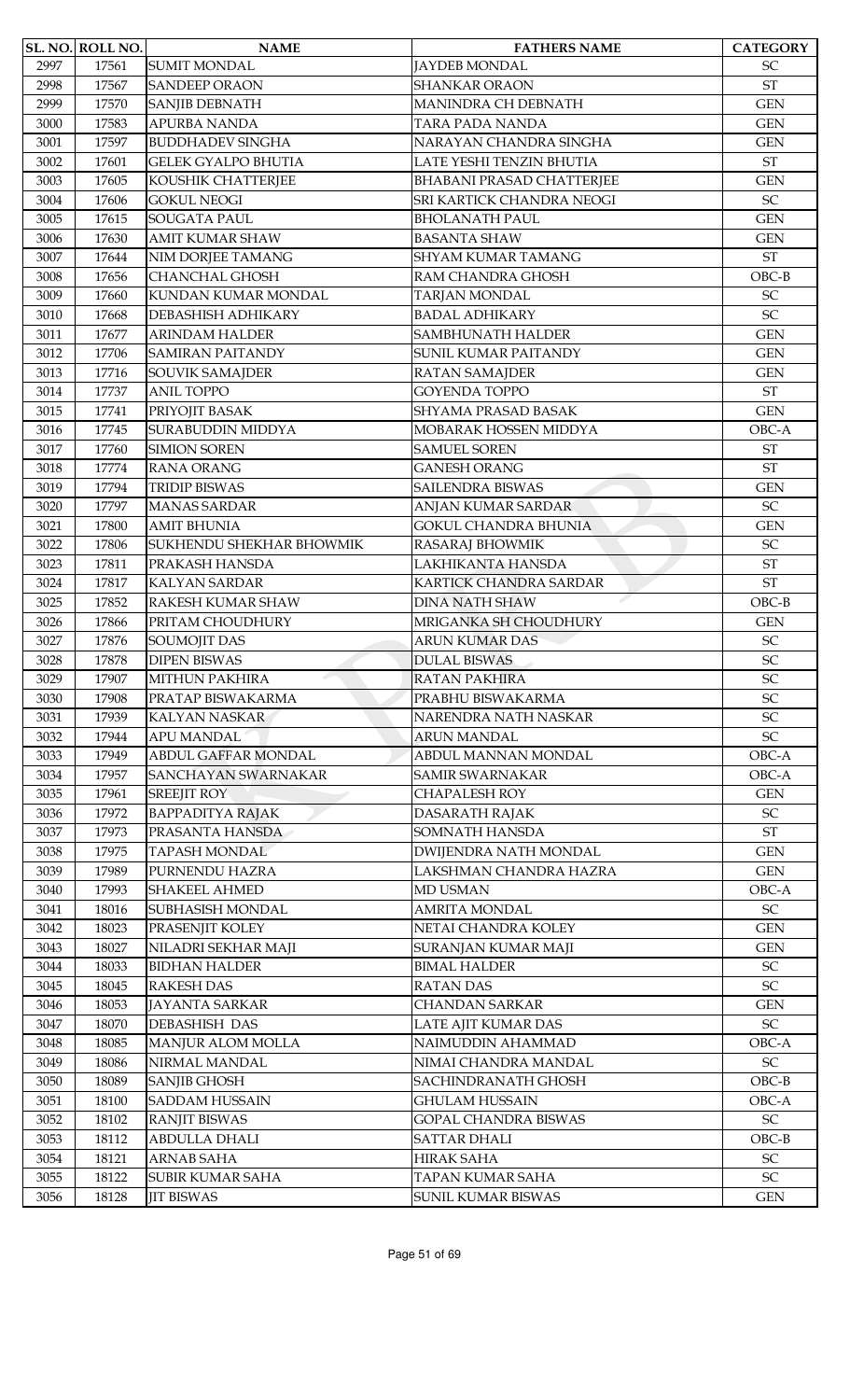|      | <b>SL. NO. ROLL NO.</b> | <b>NAME</b>               | <b>FATHERS NAME</b>        | <b>CATEGORY</b>            |
|------|-------------------------|---------------------------|----------------------------|----------------------------|
| 3057 | 18140                   | <b>SUDIPTA BARUA</b>      | <b>SUNIL KUMAR BARUA</b>   | <b>ST</b>                  |
| 3058 | 18147                   | <b>UTPAL HALDER</b>       | <b>ARJUN KR HALDER</b>     | SC                         |
| 3059 | 18151                   | AMBIKA CHARAN MANDAL      | MADHU SUDAN MANDAL         | SC                         |
| 3060 | 18155                   | <b>SUMAN KUMAR GHOSH</b>  | <b>RAMEN KUMAR GHOSH</b>   | <b>GEN</b>                 |
| 3061 | 18160                   | SOMNATH KARMAKAR          | MR PARIMAL KUMAR KARMAKAR  | $OBC-B$                    |
| 3062 | 18171                   | <b>BARUN KUMAR SINGHA</b> | <b>GOPAL PRASAD SINGHA</b> | SC                         |
| 3063 | 18189                   | <b>DIPANKAR DAS</b>       | <b>HARI CHARAN DAS</b>     | SC                         |
| 3064 | 18207                   | <b>SUBHAYU DAS</b>        | <b>SUBRATA DAS</b>         | SC                         |
| 3065 | 18215                   | <b>ATANU ROY</b>          | <b>AJIT ROY</b>            | <b>GEN</b>                 |
| 3066 | 18227                   | DEBABRATA MONDAL          | KAMALENDU MONDAL           | SC                         |
| 3067 | 18228                   | <b>SUBHANKAR SARKAR</b>   | <b>GOUR SARKAR</b>         | SC                         |
| 3068 | 18233                   | MONIRUL HOQUE             | <b>AZMOL HOQUE</b>         | OBC-A                      |
| 3069 | 18267                   | <b>BIKASH MAJUMDER</b>    | LT BIMAL MAJUMDER          | $\ensuremath{\mathsf{SC}}$ |
| 3070 | 18269                   | <b>MITHUN SARKAR</b>      | <b>SUKHEN SARKAR</b>       | SC                         |
| 3071 | 18270                   | MOSTAFA MONDAL            | AKTARUJAMAN MONDAL         | OBC-A                      |
| 3072 | 18272                   | <b>TAMAL TARUN BOSE</b>   | <b>TAPAN KUMAR BOSE</b>    | <b>GEN</b>                 |
| 3073 | 18275                   | NABA KUMAR JATHI          | <b>BIJOY KRISHNA JATHI</b> | <b>GEN</b>                 |
| 3074 | 18278                   | <b>SWAGATA BISWAS</b>     | PREM CHAND BISWAS          | $\ensuremath{\mathsf{SC}}$ |
| 3075 | 18279                   | <b>RATAN RAJAK</b>        | RAM BILASH RAJAK           | SC                         |
| 3076 | 18282                   | <b>SUBHRA BAG</b>         | <b>BASUDEV BAG</b>         | SC                         |
| 3077 | 18288                   | <b>SOURAV SAHA</b>        | LATE SWAPAN SAHA           | <b>GEN</b>                 |
| 3078 | 18300                   | PRASANTA NASKAR           | NEMAI CHANDRA NASKAR       | $\ensuremath{\mathsf{SC}}$ |
| 3079 | 18302                   | <b>MITHUN GHOSH</b>       | <b>DINABANDHU GHOSH</b>    | <b>GEN</b>                 |
| 3080 | 18310                   | <b>SAMAR SARKAR</b>       | <b>DILIP SARKAR</b>        | SC                         |
| 3081 | 18336                   | <b>RAJIB SARKAR</b>       | RANJIT SARKAR              | SC                         |
| 3082 | 18347                   | <b>MD SELIM MOLLA</b>     | MD SAMSUL ALAM MOLLA       | OBC-A                      |
| 3083 | 18354                   | <b>SUBHANKAR GHOSH</b>    | SUSHIL GHOSH               | $OBC-B$                    |
| 3084 | 18360                   | HIMANSU SEKHAR DASH       | RABILOCHAN DASH            | <b>GEN</b>                 |
| 3085 | 18367                   | <b>SANTU PAL</b>          | <b>SADHAN KUMAR PAL</b>    | <b>GEN</b>                 |
| 3086 | 18373                   | <b>NITIS SAHA</b>         | <b>NANI GOPAL SAHA</b>     | <b>GEN</b>                 |
| 3087 | 18374                   | PINAKI HALDER             | <b>LATE AMIT HALDER</b>    | $OBC-B$                    |
| 3088 | 18377                   | SANTIMOY ADHIKARY         | KARUNAMOY ADHIKARY         | <b>GEN</b>                 |
| 3089 | 18382                   | <b>SUBHADIP DATTA</b>     | <b>GOPAL DATTA</b>         | <b>GEN</b>                 |
| 3090 | 18385                   | SUBHAJIT MAJUMDER         | SUNIRMAL MAJUMDER          | <b>GEN</b>                 |
| 3091 | 18396                   | <b>ABHIJIT MODAK</b>      | GITGOBINDA MODAK           | $OBC-B$                    |
| 3092 | 18405                   | <b>ANKAN BISWAS</b>       | LATE AMAL BISWAS           | $\ensuremath{\mathsf{SC}}$ |
| 3093 | 18408                   | <b>INDRANIL BASU</b>      | <b>SANTANU BASU</b>        | <b>GEN</b>                 |
| 3094 | 18417                   | PRATICK CHAKRABORTY       | PRASANTA CHAKRABORTY       | <b>GEN</b>                 |
| 3095 | 18425                   | <b>SUKANTA DAS</b>        | <b>MANOTOSH DAS</b>        | <b>GEN</b>                 |
| 3096 | 18435                   | <b>ATANU PARIA</b>        | SWAPAN KUMAR PARIA         | <b>GEN</b>                 |
| 3097 | 18445                   | SOUMYA DIPTA DASGUPTA     | LATE SIBESH CH DASGUPTA    | $\mbox{GEN}$               |
| 3098 | 18446                   | RANDHIR KUMAR SINGH       | PRABHUNATH SINGH           | <b>GEN</b>                 |
| 3099 | 18447                   | <b>SANDIP DAS</b>         | <b>BHAJAHARI DAS</b>       | <b>GEN</b>                 |
| 3100 | 18454                   | <b>TUSAR KANTI MAJI</b>   | SUJIT KUMAR MAJI           | $OBC-B$                    |
| 3101 | 18455                   | <b>SUMANTA BASU</b>       | <b>NEMAI BASU</b>          | <b>GEN</b>                 |
| 3102 | 18456                   | SUBHANKAR MISHRA          | <b>GOURI SANKAR MISHRA</b> | $\mbox{GEN}$               |
| 3103 | 18464                   | <b>BISWANATH PANJA</b>    | MADHUSUDAN PANJA           | OBC-A                      |
| 3104 | 18466                   | <b>SANDIP KUMAR ROY</b>   | <b>DINESH CH ROY</b>       | <b>GEN</b>                 |
| 3105 | 18470                   | <b>SUSIM SARKAR</b>       | <b>SAGAR KR SARKAR</b>     | <b>GEN</b>                 |
| 3106 | 18472                   | <b>SUDIP ROY</b>          | SUSHIL KUMAR ROY           | SC                         |
| 3107 | 18473                   | <b>JAHIR HOSSEN MOLLA</b> | DAUD ALI MOLLA             | OBC-A                      |
| 3108 | 18476                   | <b>BIPLAB CHATTERJEE</b>  | SHYAMA CHARAN CHATTERJEE   | <b>GEN</b>                 |
| 3109 | 18481                   | <b>SUVENDU JANA</b>       | <b>BISHNU PADA JANA</b>    | $\mbox{GEN}$               |
| 3110 | 18484                   | <b>BANIBRATA KUNDU</b>    | AMAL KR KUNDU              | $\mbox{GEN}$               |
| 3111 | 18485                   | PRASENJIT SARKAR          | <b>JAGADISH SARKAR</b>     | $OBC-B$                    |
| 3112 | 18486                   | <b>MASOOD ALI</b>         | <b>ABDUL HELAL ALI</b>     | OBC-A                      |
| 3113 | 18494                   | <b>SK SARUDULLA</b>       | <b>SK RIAG</b>             | OBC-A                      |
| 3114 | 18496                   | SOURAV MONDAL             | PRAFULLA MONDAL            | $\ensuremath{\mathsf{SC}}$ |
| 3115 | 18501                   | <b>SUJAN PATTANDAR</b>    | SUKHIRAM PATTANDAR         | $\ensuremath{\mathsf{SC}}$ |
| 3116 | 18502                   | <b>ARPAN DUTTA</b>        | LATE MANINDRA NATH DUTTA   | $OBC-B$                    |
|      |                         |                           |                            |                            |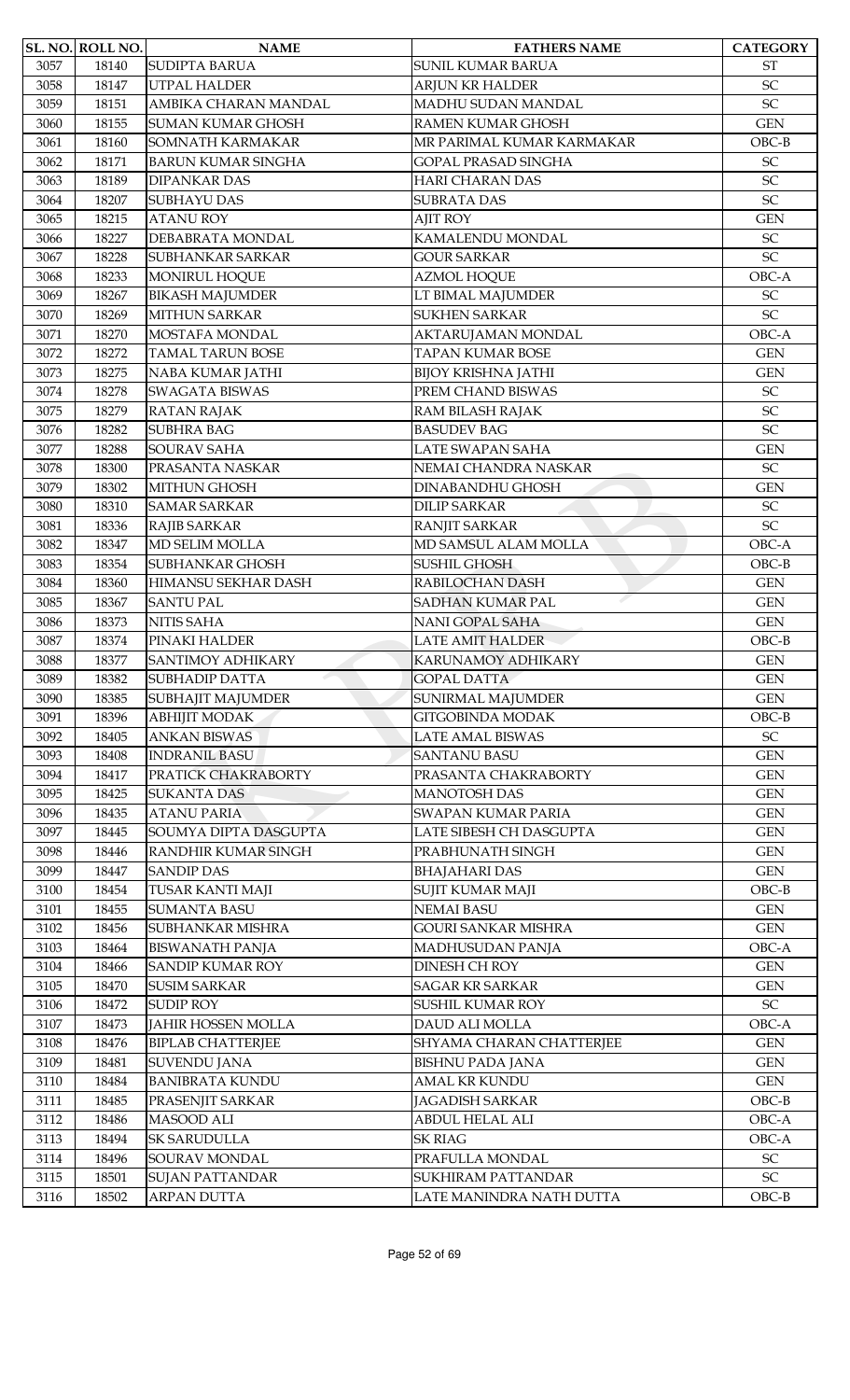|      | SL. NO. ROLL NO. | <b>NAME</b>                    | <b>FATHERS NAME</b>         | <b>CATEGORY</b>            |
|------|------------------|--------------------------------|-----------------------------|----------------------------|
| 3117 | 18506            | <b>BISWAS SHAHNAWAZ HAQUE</b>  | <b>ABDUS SATTAR BISWAS</b>  | OBC-A                      |
| 3118 | 18512            | SHASHANKA BHADURY              | SHAMBHU CHARAN BHADURY      | SC                         |
| 3119 | 18514            | <b>SUBHAJIT DAS</b>            | NABA KUMAR DAS              | <b>GEN</b>                 |
| 3120 | 18516            | <b>RAJU SARKAR</b>             | <b>SANKAR SARKAR</b>        | SC                         |
| 3121 | 18520            | <b>BIDYA SAGAR GHOSH</b>       | <b>BISWA NATH GHOSH</b>     | <b>GEN</b>                 |
| 3122 | 18522            | <b>SOVON BHOWMICK</b>          | <b>SISIR BHOWMICK</b>       | $OBC-B$                    |
| 3123 | 18529            | <b>AROSISH DEY</b>             | <b>SAILEN DEY</b>           | <b>GEN</b>                 |
| 3124 | 18552            | <b>ANIMESH DE</b>              | <b>TIRTHA DE</b>            | <b>GEN</b>                 |
| 3125 | 18555            | <b>AMIT BAIRAGYA</b>           | TAPAN KUMAR BAIRAGYA        | <b>GEN</b>                 |
| 3126 | 18557            | <b>RANA PRATAP SINGH</b>       | <b>UMESH PRASAD SINGH</b>   | <b>GEN</b>                 |
| 3127 | 18558            | MATIAR RAHAMAN MIYA            | AZIZUR RAHAMAN MIYA         | <b>GEN</b>                 |
| 3128 | 18560            | <b>ABDUS SALAM</b>             | <b>SULTAN AHMED</b>         | OBC-A                      |
| 3129 | 18562            | <b>SUBHADIP DAS</b>            | <b>LATE GANAPATI DAS</b>    | <b>GEN</b>                 |
| 3130 | 18563            | MOHAMMAD TAUSIF                | <b>MD JAHANGIR</b>          | OBC-A                      |
| 3131 | 18568            | SARBAJIT CHAKRABORTY           | SAMARENDRA CHAKRABORTY      | <b>GEN</b>                 |
| 3132 | 18585            | <b>BISWAJIT MANDAL</b>         | ARABINDA MANDAL             | SC                         |
| 3133 | 18595            | <b>SRIBAS CHANDRA SARKAR</b>   | LATE SUDHIR SARKAR          | SC                         |
| 3134 | 18607            | MD MAHAFUZ AHAMMED             | <b>AINUL HAQUE</b>          | <b>GEN</b>                 |
| 3135 | 18611            | <b>ARUP KUMAR DAS</b>          | NIBASH CHANDRA DAS          | SC                         |
| 3136 | 18617            | SAIKAT MUKHOPADHYAY            | RAJAT KUMAR MUKHOPADHYAY    | <b>GEN</b>                 |
|      |                  |                                |                             |                            |
| 3137 | 18619            | <b>JIABUL SHAIKH</b>           | SUKMAHAMMAD SHAIKH          | OBC-A                      |
| 3138 | 18620            | <b>ARGHYA BANERJEE</b>         | <b>INDRANATH BANERJEE</b>   | <b>GEN</b>                 |
| 3139 | 18629            | <b>ATANU CHAKRABORTY</b>       | SHYAMAL KUMAR CHAKRABORTY   | <b>GEN</b>                 |
| 3140 | 18633            | ARGHYA SUNDAR SAHA             | ACHINTA KUMAR SAHA          | SC                         |
| 3141 | 18634            | NILUTPAL BISWAS                | NALINI RANJAN BISWAS        | SC                         |
| 3142 | 18640            | PRITAM DUTTA                   | PRABIR KUMAR DUTTA          | <b>GEN</b>                 |
| 3143 | 18654            | ABHISHEK ROY CHOUDHURY         | ASISH ROY CHOUDHURY         | <b>GEN</b>                 |
| 3144 | 18656            | <b>SUMON SANA</b>              | <b>ARABINDA SANA</b>        | <b>GEN</b>                 |
| 3145 | 18660            | <b>IMRAN MIRDHYA</b>           | ABDUL KARIM MIRDHYA         | OBC-A                      |
| 3146 | 18664            | <b>MD FAISAL FEROZ</b>         | <b>FEROZ AKHTAR</b>         | OBC-A                      |
| 3147 | 18669            | RABIUL NASKAR                  | <b>MAHMUD NASKAR</b>        | OBC-A                      |
| 3148 | 18676            | <b>RUPAM SAHA</b>              | <b>DILIP SAHA</b>           | <b>GEN</b>                 |
| 3149 | 18681            | <b>SUDIPTA DE</b>              | <b>TAPAS KUMAR DE</b>       | <b>GEN</b>                 |
| 3150 | 18682            | <b>MALAY PATRA</b>             | <b>SAMAR PATRA</b>          | <b>GEN</b>                 |
| 3151 | 18683            | MRINMAY MAHATA                 | LATE SACHINDRA NATH MAHATA  | $OBC-B$                    |
| 3152 | 18684            | PRASUN KUMAR DAS               | PARESH CHANDRA DAS          | <b>GEN</b>                 |
| 3153 | 18687            | <b>ARMAN KHAN</b>              | ABDUL KHALIQ KHAN           | <b>GEN</b>                 |
| 3154 | 18695            | <b>SANTU BISWAS</b>            | LATE SAJAL BISWAS           | <b>GEN</b>                 |
| 3155 | 18697            | <b>SUBHADIP MONDAL</b>         | UTTHAN PADA MONDAL          | <b>GEN</b>                 |
| 3156 | 18698            | ANANDA GOPAL SANTRA            | AJIT KUMAR SANTRA           | $\ensuremath{\mathsf{SC}}$ |
| 3157 | 18699            | <b>SUBHANKAR MALLICK</b>       | PRANAB KUMAR MALLICK        | <b>GEN</b>                 |
| 3158 | 18701            | NILAY BARMAN                   | <b>LALIT CH BARMAN</b>      | $\ensuremath{\mathsf{SC}}$ |
| 3159 | 18702            | <b>MANDAR GHOSH</b>            | MIHIR GHOSH                 | <b>GEN</b>                 |
| 3160 | 18703            | <b>ABHIJIT KUNDU</b>           | <b>UDAY CHAND KUNDU</b>     | <b>GEN</b>                 |
| 3161 | 18704            | PARTHA PRATIM PAUL             | PRANAB KRISHNA PAUL         | $OBC-B$                    |
| 3162 | 18707            | <b>VIJAY TAMANG</b>            | <b>NAR BDR TAMANG</b>       | ST                         |
| 3163 | 18712            | <b>GAZI ABDUL HAMID</b>        | <b>GAZI ABDUL HADI</b>      | OBC-A                      |
| 3164 | 18713            | KOUSHIK PANDAY                 | <b>KALYAN PANDAY</b>        | <b>GEN</b>                 |
| 3165 | 18717            | <b>TANMAY DUTTA</b>            | <b>BIJOY KUMAR DUTTA</b>    | <b>GEN</b>                 |
| 3166 | 18721            | <b>SANTU SAMANTA</b>           | NANDA LAL SAMANTA           | <b>GEN</b>                 |
| 3167 | 18723            | <b>ANIRBAN SEN</b>             | <b>KHOKAN SEN</b>           | <b>GEN</b>                 |
| 3168 | 18726            | HIMADRI SEKHAR SINHA MAHAPATRA | MADHU SUDAN SINHA MAHAPATRA | <b>GEN</b>                 |
| 3169 | 18738            | <b>SAMBHU MURMU</b>            | <b>HEMU MURMU</b>           | $\operatorname{ST}$        |
| 3170 | 18739            | <b>BINAY DEY</b>               | <b>BANAMALI DEY</b>         | <b>GEN</b>                 |
| 3171 | 18740            | KALYAN SAMANTA                 | SRI DINANATH SAMANTA        | <b>GEN</b>                 |
| 3172 | 18741            | <b>SOURAV MUKHERJEE</b>        | LATE MUKTINARAYAN MUKHERJEE | <b>GEN</b>                 |
| 3173 | 18743            | <b>BARUN SUBBA</b>             | <b>RUDRA SUBBA</b>          | <b>ST</b>                  |
| 3174 | 18747            | <b>BISWANATH KOLEY</b>         | AJOY KUMAR KOLEY            | <b>GEN</b>                 |
| 3175 | 18776            | <b>ANIRBAN BARMAN</b>          | NITAI BARMAN                | SC                         |
|      |                  |                                |                             |                            |
| 3176 | 18777            | MD MOJAMMEL HOQUE MIDDAY       | MD ASMAT MIDDAY             | $OBC-A$                    |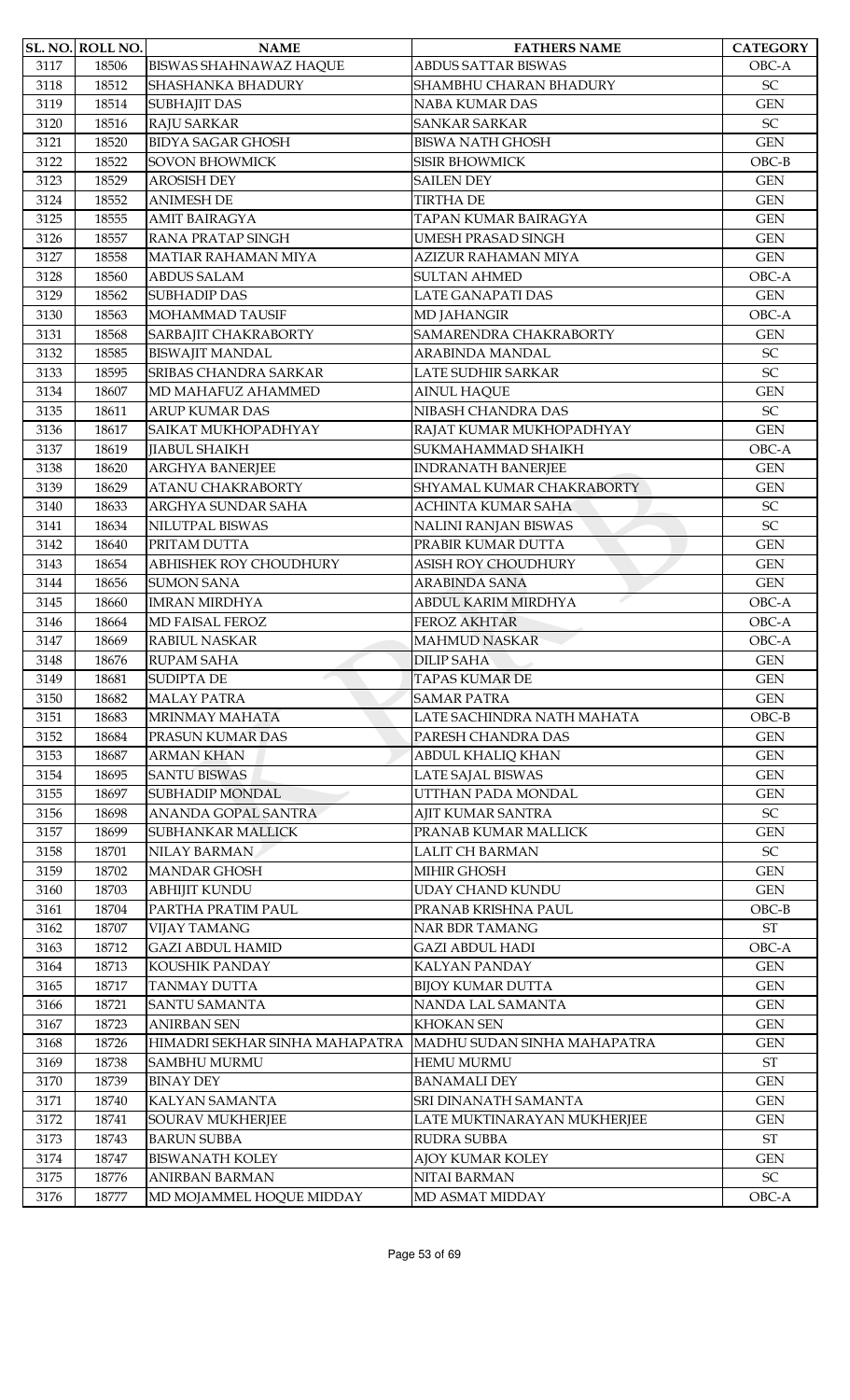|      | SL. NO. ROLL NO. | <b>NAME</b>                    | <b>FATHERS NAME</b>          | <b>CATEGORY</b>            |
|------|------------------|--------------------------------|------------------------------|----------------------------|
| 3177 | 18781            | <b>SAMAR MANDAL</b>            | TULSHI CHARAN MANDAL         | <b>ST</b>                  |
| 3178 | 18786            | <b>MANAS SAHA</b>              | MRITYUNJOY SAHA              | SC                         |
| 3179 | 18787            | HARISH CHANDRA MANDAL          | <b>BANSHARI MOHAN MANDAL</b> | SC                         |
| 3180 | 18791            | <b>ABHRA SEN</b>               | <b>ASHIS SEN</b>             | <b>GEN</b>                 |
| 3181 | 18797            | <b>ARNAB DAS</b>               | <b>DIPAK KUMAR DAS</b>       | $\ensuremath{\mathsf{SC}}$ |
| 3182 | 18803            | MD RAKIBUL ISLAM               | <b>JIARUL ISLAM</b>          | OBC-A                      |
| 3183 | 18811            | <b>DIBAKAR HEMBRAM</b>         | SHIBAPRASAD HEMBRAM          | <b>ST</b>                  |
| 3184 | 18825            | <b>SANJIB KUMAR BISWAS</b>     | <b>SACHINDRA NATH BISWAS</b> | SC                         |
| 3185 | 18832            | <b>SUJOY KUMAR ROY</b>         | <b>HARADHAN ROY</b>          | SC                         |
| 3186 | 18833            | MRINMAY PRAMANIK               | <b>SUSANKAR PRAMANIK</b>     | SC                         |
| 3187 | 18839            | <b>SUBHA CHAKRABARTY</b>       | LALIT CHAKRABARTY            | <b>GEN</b>                 |
| 3188 | 18857            | <b>MARKUNDU HALDER</b>         | <b>SRI LILA HALDER</b>       | SC                         |
| 3189 | 18859            | <b>BIPLAB KUMAR MONDAL</b>     | <b>GOPAL CHANDRA MONDAL</b>  | SC                         |
| 3190 | 18865            | <b>SHAFIQUE ALAM</b>           | <b>JAMIL AHMED</b>           | <b>GEN</b>                 |
| 3191 | 18891            | <b>TAPAS KUMAR GHOSH</b>       | <b>BHARAT CHANDRA GHOSH</b>  | $OBC-B$                    |
| 3192 | 18895            | <b>MANISH TAMANG</b>           | <b>IIWAN TAMANG</b>          | <b>ST</b>                  |
| 3193 | 18899            | <b>SOUVIK SINHA</b>            | <b>ALOKE KUMAR SINHA</b>     | <b>GEN</b>                 |
| 3194 | 18902            | SOUMYA SENGUPTA                | SUBHANKAR SENGUPTA           | <b>GEN</b>                 |
| 3195 | 18915            | <b>SAMIT LAMA</b>              | NEMA LAMA                    | <b>ST</b>                  |
| 3196 | 18946            | <b>UDBHAS DATTA</b>            | RABI DATTA                   | <b>GEN</b>                 |
| 3197 | 18952            | <b>BISWAJIT PAUL CHOUDHURY</b> | <b>BIPLAB PAUL CHOUDHURY</b> | <b>GEN</b>                 |
| 3198 | 18954            | <b>IBRAHIM PARVEZ</b>          | LATE MD SALIM                | OBC-A                      |
| 3199 | 18966            | <b>SOUMEN CHANDA</b>           | PRASANTA CHANDA              | <b>GEN</b>                 |
| 3200 | 18970            | <b>SWAPAN KUMAR DAS</b>        | JAYANTA KUMAR DAS            | OBC-A                      |
| 3201 | 18982            | DIPANKAR KHANRA                | <b>GOURMOHAN KHANRA</b>      | $\ensuremath{\mathsf{SC}}$ |
| 3202 | 18990            | <b>AMITAVA PAL</b>             | NANDA KISHORE PAL            | <b>GEN</b>                 |
| 3203 | 19010            | <b>JOYDEEP SARKAR</b>          | LATE NARES CHANDRA SARKAR    | <b>GEN</b>                 |
| 3204 | 19016            | <b>SABYASACHI DUBEY</b>        | PABAN DUBEY                  | <b>GEN</b>                 |
| 3205 | 19030            | <b>ASHOK MAZUMDER</b>          | <b>KAMAL MAZUMDER</b>        | $\ensuremath{\mathsf{SC}}$ |
| 3206 | 19034            | <b>SOMESH MONDAL</b>           | <b>BIDYUT MONDAL</b>         | <b>GEN</b>                 |
| 3207 | 19045            | <b>DIBYA BISWAS</b>            | <b>ASHOKE KANTI BISWAS</b>   | $\ensuremath{\mathsf{SC}}$ |
| 3208 | 19052            | SOURAV MONDAL                  | <b>KHAGEN CH MONDAL</b>      | SC                         |
| 3209 | 19069            | <b>SANDIPAN KAR</b>            | <b>SAROJ KAR</b>             | <b>GEN</b>                 |
| 3210 | 19087            | <b>BIDYUT MONDAL</b>           | DUKHIRAM MONDAL              | $\ensuremath{\mathsf{SC}}$ |
| 3211 | 19098            | <b>ANIRBAN DAS</b>             | <b>THAKUR DAS</b>            | <b>GEN</b>                 |
| 3212 | 19099            | PRATIK DAS                     | PRADIP KUMAR DAS             | SC                         |
| 3213 | 19101            | <b>UMESH BHAGAT</b>            | RANGLAL BHAGAT               | $\operatorname{ST}$        |
| 3214 | 19102            | <b>SANTANU SANYAL</b>          | PRABIR SANYAL                | <b>GEN</b>                 |
| 3215 | 19104            | <b>SURAJIT SAU</b>             | NIRANJAN SAU                 | $OBC-B$                    |
| 3216 | 19109            | KALIMOLLAH MOLLA               | <b>SABEKADAR MOLLA</b>       | OBC-A                      |
| 3217 | 19111            | REJAUL MANDAL                  | LATE CHHAPTARALI MANDAL      | OBC-A                      |
| 3218 | 19112            | <b>MD SARFARAJ</b>             | <b>MD IDRIS</b>              | OBC-A                      |
| 3219 | 19113            | <b>SURAJIT NASKAR</b>          | PULIN CHANDRA NASKAR         | SC                         |
| 3220 | 19117            | <b>SUBRATA SEN</b>             | <b>SADHAN SEN</b>            | OBC-A                      |
| 3221 | 19123            | <b>DEB CHAND SAREN</b>         | <b>MANGAL SAREN</b>          | $\operatorname{ST}$        |
| 3222 | 19124            | DIBYENDU KUMAR CHOWDHURY       | ARDHENDU KUMAR CHOWDHURY     | <b>GEN</b>                 |
| 3223 | 19141            | <b>TANUMAY SAU</b>             | NABA KUMAR SAU               | <b>GEN</b>                 |
| 3224 | 19143            | RANABIR SAMADDAR               | RATAN SAMADDAR               | $\ensuremath{\mathsf{SC}}$ |
| 3225 | 19147            | <b>DIBYENDU SAMANTA</b>        | <b>JITENDRA NATH SAMANTA</b> | <b>GEN</b>                 |
| 3226 | 19155            | UJJWAL SANTRA                  | <b>MAHADEB SANTRA</b>        | <b>GEN</b>                 |
| 3227 | 19158            | <b>BAPPADITYA GHOSH</b>        | PASUPATI GHOSH               | <b>GEN</b>                 |
| 3228 | 19162            | RITESH ADHIKARY                | <b>GAUTAM ADHIKARY</b>       | $\ensuremath{\mathsf{SC}}$ |
| 3229 | 19165            | <b>SAJAL DHARA</b>             | NIRMAL DHARA                 | <b>GEN</b>                 |
| 3230 | 19168            | RAKESH DEBANGSHI               | ASHIS KUMAR DEBANGSHI        | $\ensuremath{\mathsf{SC}}$ |
| 3231 | 19175            | <b>DOLON BISWAS</b>            | <b>AMAL BISWAS</b>           | <b>GEN</b>                 |
| 3232 | 19180            | ERPHAN HABIB RAIHAN PRAMANIK   | TASLIM HOQUE PRAMANIK        | OBC-A                      |
| 3233 | 19187            | PARTHASARATHI MAITY            | PRASANTA KUMAR MAITY         | <b>GEN</b>                 |
| 3234 | 19223            | <b>SURAJIT MUDI</b>            | LATE GUNADHAR MUDI           | $\operatorname{ST}$        |
| 3235 | 19227            | <b>TAMAL BANERJEE</b>          | RAJAT KUMAR BANERJEE         | <b>GEN</b>                 |
| 3236 | 19232            | <b>CHAITANYA MALLICK</b>       | RANJIT KUMAR MALLICK         | $\ensuremath{\mathsf{SC}}$ |
|      |                  |                                |                              |                            |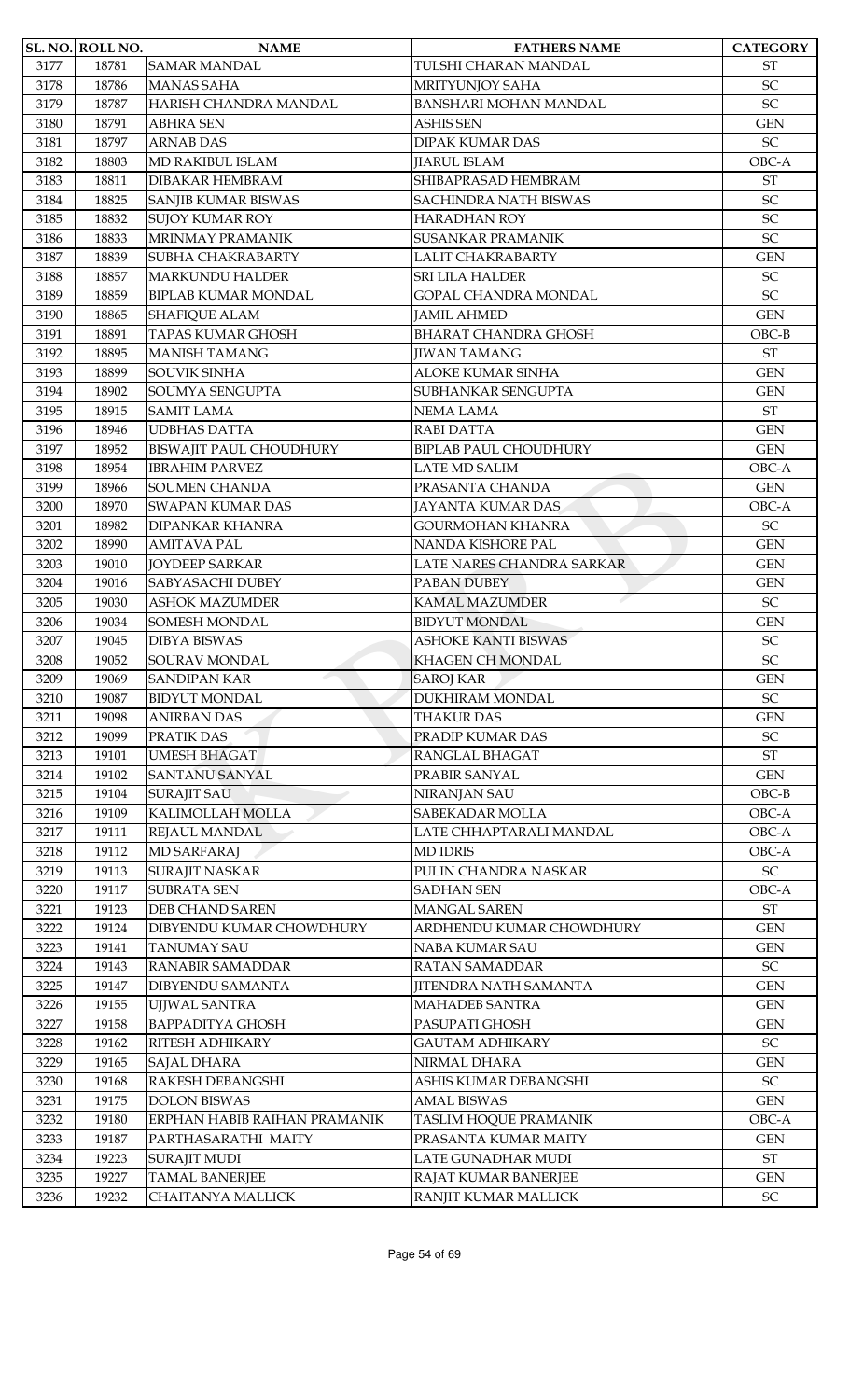|      | <b>SL. NO. ROLL NO.</b> | <b>NAME</b>                 | <b>FATHERS NAME</b>                            | <b>CATEGORY</b>            |
|------|-------------------------|-----------------------------|------------------------------------------------|----------------------------|
| 3237 | 19243                   | PREETAM KUMAR DAS           | <b>SUBHAS CHANDRA DAS</b>                      | $OBC-B$                    |
| 3238 | 19244                   | <b>APU HORE</b>             | SHYAMAL HORE                                   | <b>ST</b>                  |
| 3239 | 19259                   | MADAN KUMAR MANDAL          | SUDHIR CHANDRA MANDAL                          | SC                         |
| 3240 | 19270                   | <b>JAGABANDHU MAITY</b>     | <b>UTTAM MAITY</b>                             | SC                         |
| 3241 | 19273                   | <b>SUBHANKAR CHATTERJEE</b> | SANKAR KUMAR CHATTERJEE                        | <b>GEN</b>                 |
| 3242 | 19299                   | <b>SUVRO KANTI BANERJEE</b> | KANTI RANJAN BANERJEE                          | <b>GEN</b>                 |
| 3243 | 19306                   | <b>SAKTI PADA SHIT</b>      | <b>BADAL SHIT</b>                              | SC                         |
| 3244 | 19310                   | <b>SHOUVIK KARMAKAR</b>     | <b>SANATAN KARMAKAR</b>                        | $OBC-B$                    |
| 3245 | 19312                   | KAMAL HOSSAIN MULLICK       | LATE SANOWAR MULLICK                           | OBC-A                      |
| 3246 | 19317                   | <b>TONY HIRA</b>            | <b>SANKAR PRASAD HIRA</b>                      | SC                         |
| 3247 | 19328                   | <b>SUKANTA HALDER</b>       | PARESH NATH HALDER                             | SC                         |
| 3248 | 19329                   | <b>GANESH MONDAL</b>        | LATE PREMA NANDA MONDAL                        | SC                         |
| 3249 | 19332                   | <b>SOURAV BARA</b>          | <b>SUSHIL BARA</b>                             | <b>ST</b>                  |
| 3250 | 19334                   | RAKESH KANJILAL             | <b>BIKASH KANJILAL</b>                         | <b>GEN</b>                 |
| 3251 | 19340                   | <b>SK IBRAHIM</b>           | <b>SK SUBED</b>                                | OBC-A                      |
| 3252 | 19341                   | NIRMAL MONDAL               | LATE ABANI KUMAR MONDAL                        | <b>GEN</b>                 |
| 3253 | 19353                   | <b>RAMEN DEBNATH</b>        | RANJAN DEBNATH                                 | OBC-A                      |
| 3254 | 19361                   | <b>KHOKAN HALDER</b>        | <b>MADHUSUDHAN HALDER</b>                      | $\ensuremath{\mathsf{SC}}$ |
| 3255 | 19374                   | <b>KALLOL BARMAN</b>        | DINESH CHANDRA BARMAN                          | SC                         |
| 3256 | 19377                   | <b>SHANTANU KOLEY</b>       | <b>MADHAI CHANDRA KOLEY</b>                    | <b>GEN</b>                 |
| 3257 | 19388                   | <b>SANTANU BARUA</b>        | <b>SAMAR BARUA</b>                             | <b>ST</b>                  |
| 3258 | 19394                   | <b>SRIKANTA MANNA</b>       | <b>GOPAL CHANDRA MANNA</b>                     | $OBC-B$                    |
| 3259 | 19396                   | CHINMOY BISWAS              | <b>SHAMBHU NATH BISWAS</b>                     | <b>GEN</b>                 |
| 3260 | 19400                   | <b>SAIKAT DAS</b>           | RABINDRA NATH DAS                              | <b>GEN</b>                 |
| 3261 | 19407                   | MOFIZUL SEIKH               | MD AJAJUL SEIKH                                | <b>GEN</b>                 |
| 3262 | 19413                   | <b>UMESH DARJEE</b>         | RAM KUMAR DARJEE                               | $\ensuremath{\mathsf{SC}}$ |
| 3263 | 19423                   | <b>SHYAMAL MURMU</b>        | MANGAL CHANDRA MURMU                           | <b>ST</b>                  |
|      | 19424                   |                             | <b>ANIL KR SINGHA ROY</b>                      | <b>GEN</b>                 |
| 3264 |                         | ANIRUDHYA SINGHA ROY        |                                                |                            |
| 3265 | 19438                   | <b>UJJWAL BISWAS</b>        | LATE RAMLAL BISWAS                             | SC                         |
| 3266 | 19439                   | <b>ARITRA MUKHERJEE</b>     | <b>SANJOY MUKHERJEE</b><br>NIKHIL KUMAR SARKAR | <b>GEN</b>                 |
| 3267 | 19441                   | <b>BISWAJIT SARKAR</b>      |                                                | <b>GEN</b>                 |
| 3268 | 19444                   | <b>AVIJIT DEBNATH</b>       | <b>ASHOK KUMAR DEBNATH</b>                     | $OBC-B$                    |
| 3269 | 19445                   | <b>SANJIB KUMAR PAUL</b>    | RAMANI KANTA PAUL                              | $OBC-B$                    |
| 3270 | 19450                   | PABAN KRISHNA SAHA          | DHIRANDRA NATH SAHA                            | $OBC-B$                    |
| 3271 | 19458                   | <b>SADHAN SAHA</b>          | <b>SUDHIR SAHA</b>                             | $\ensuremath{\mathsf{SC}}$ |
| 3272 | 19460                   | <b>JOY MALAKAR</b>          | BHABANANDA MALAKAR                             | <b>GEN</b>                 |
| 3273 | 19462                   | <b>DIBYENDU BAL</b>         | MRINALENDU BAL                                 | <b>GEN</b>                 |
| 3274 | 19470                   | <b>MASAUD BARI</b>          | <b>ABDUL BARI</b>                              | <b>GEN</b>                 |
| 3275 | 19472                   | <b>SURAJIT SAHA</b>         | LATE GURUDAS SAHA                              | <b>GEN</b>                 |
| 3276 | 19479                   | <b>SATYAJIT PAHAN</b>       | <b>BAHADUR PAHAN</b>                           | <b>ST</b>                  |
| 3277 | 19481                   | <b>ANUP KUMAR DUTTA</b>     | <b>SAMBHUNATH DUTTA</b>                        | <b>GEN</b>                 |
| 3278 | 19486                   | <b>NAVEEN BARA</b>          | <b>DIPAK BARA</b>                              | ST                         |
| 3279 | 19505                   | SOUMYABRATA SAHA            | <b>BISWAJIT SAHA</b>                           | $\ensuremath{\mathsf{SC}}$ |
| 3280 | 19508                   | <b>JAYANTA SARKAR</b>       | <b>BIDHAN SARKAR</b>                           | <b>GEN</b>                 |
| 3281 | 19519                   | <b>SANTOSH KUMAR DAS</b>    | RAMEKBAL DAS                                   | $\ensuremath{\mathsf{SC}}$ |
| 3282 | 19522                   | <b>UTTAM MALLICK</b>        | <b>AMBARISH MALLICK</b>                        | $\ensuremath{\mathsf{SC}}$ |
| 3283 | 19530                   | ARKA GHOSAL                 | RABINDRANATH GHOSAL                            | <b>GEN</b>                 |
| 3284 | 19540                   | <b>SUBHOJIT BANERJEE</b>    | <b>SUDIN BANERJEE</b>                          | <b>GEN</b>                 |
| 3285 | 19541                   | <b>ANIMESH HALDER</b>       | <b>ARABINDA HALDER</b>                         | <b>GEN</b>                 |
| 3286 | 19542                   | <b>ANIRBAN BHADURI</b>      | PANKAJ KUMAR BHADURI                           | <b>GEN</b>                 |
| 3287 | 19549                   | <b>AVISHEK BAISYA</b>       | AJIT KUMAR BAISYA                              | <b>GEN</b>                 |
| 3288 | 19551                   | <b>BISWAJIT BARMAN</b>      | <b>DHARANI BARMAN</b>                          | <b>SC</b>                  |
| 3289 | 19557                   | <b>SAURABH MOHANTA</b>      | BIMAL CHANDRA MOHANTA                          | <b>GEN</b>                 |
| 3290 | 19566                   | DEBABRATA KAR               | LATE DULAL KAR                                 | <b>GEN</b>                 |
| 3291 | 19570                   | PARTHA GHOSH                | DHARMADAS GHOSH                                | <b>GEN</b>                 |
| 3292 | 19587                   | <b>SANGEET SAMANTA</b>      | PRAVAT SAMANTA                                 | <b>GEN</b>                 |
| 3293 | 19593                   | MD ZAFAR IQBAL              | <b>MD SABBIR</b>                               | OBC-A                      |
| 3294 | 19597                   | AMIT KUMAR MISHRA           | RAJEEV KUMAR MISHRA                            | <b>GEN</b>                 |
| 3295 | 19604                   | <b>SK SABIR ALI</b>         | SK SAWKAT ALI                                  | OBC-A                      |
| 3296 | 19606                   | ANUP KR SARDAR              | <b>INDRAJIT SARDAR</b>                         | $\ensuremath{\mathsf{SC}}$ |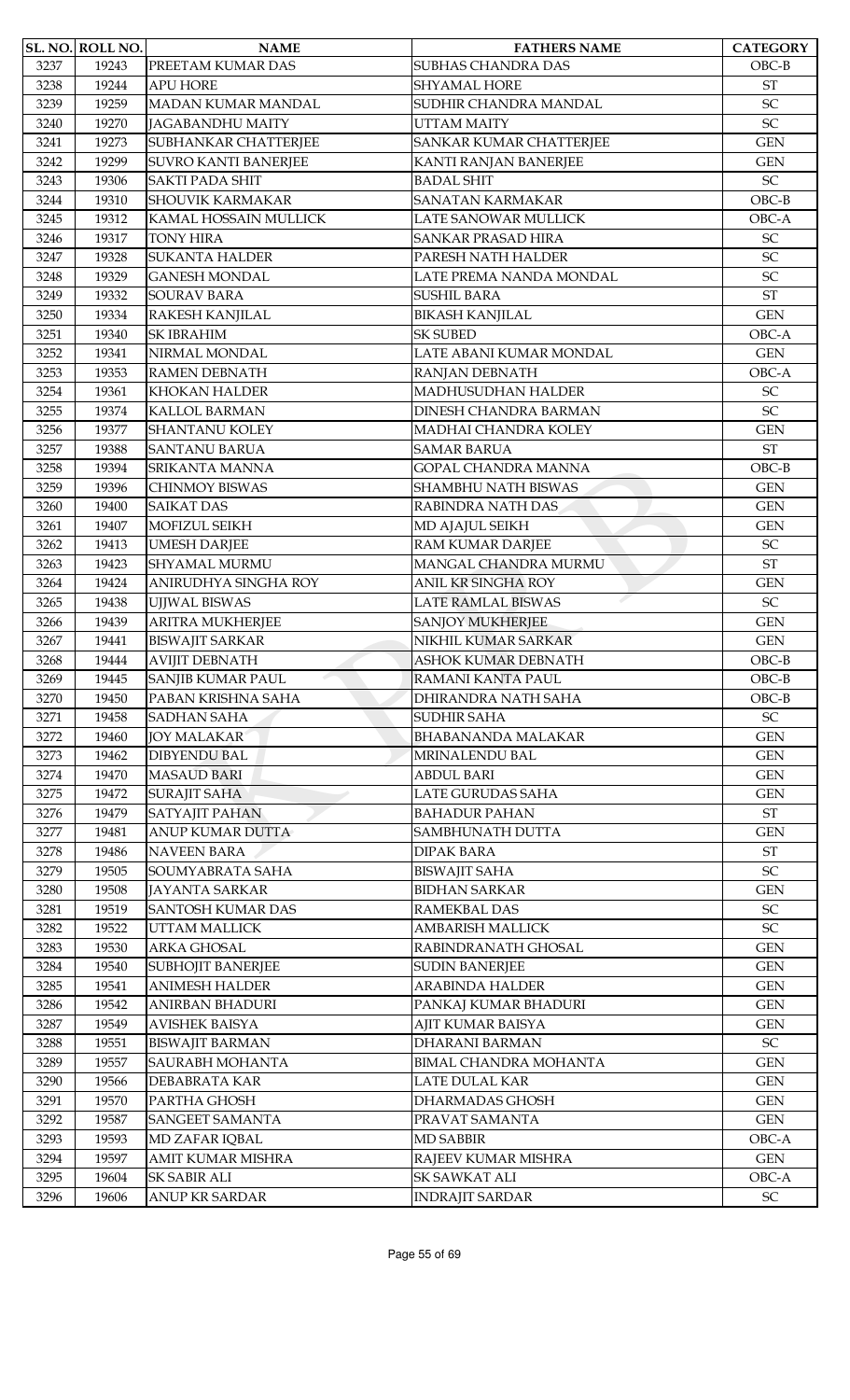| 3297<br>19616<br>PIJUSH KANTI BERA<br>NIRMAL CHANDRA BERA<br><b>GEN</b><br>3298<br>19617<br><b>ARIJIT DAS</b><br><b>GEN</b><br><b>BHUPAL CHANDRA DAS</b><br><b>GEN</b><br>3299<br>19618<br><b>SANJIB SEN</b><br>PRALAY SEN<br>SC<br>19624<br><b>TANMAY SARKAR</b><br><b>TAPAN SARKAR</b><br>3300<br>19631<br><b>SOMEN UTTHASANI</b><br><b>GEN</b><br>3301<br>GANGA NARAYAN UTTHASANI<br>3302<br>19633<br><b>ARPAN SARKAR</b><br><b>AJIT SARKAR</b><br><b>GEN</b><br><b>SHIONATH PRASAD</b><br><b>ST</b><br>3303<br>19637<br>RABINDRA KUMAR PRASAD<br>3304<br>19638<br><b>ANUP THAKUR</b><br>ARUN KUMAR THAKUR<br><b>GEN</b><br><b>ARUP GHOSH</b><br><b>BISWANATH GHOSH</b><br>OBC-A<br>3305<br>19643<br>JAGADISH CHANDRA PANDIT<br>3306<br>19662<br><b>NITIN PANDIT</b><br><b>GEN</b><br>3307<br>19685<br><b>AMIT KUMAR JHA</b><br><b>MADAN JHA</b><br><b>GEN</b><br>$\ensuremath{\mathsf{SC}}$<br>SUBODH CHANDRA MONDAL<br>3308<br>19686<br>ARUNAVA MANDAL<br><b>SANTANU DAS</b><br><b>MANIK LAL DAS</b><br>3309<br>19690<br><b>GEN</b><br>19699<br>RHITAM SENGUPTA<br>SUKUMAR SENGUPTA<br><b>GEN</b><br>3310<br>SC<br>3311<br>19707<br><b>RAJIV SHANKER</b><br><b>MAHENDRA SHANKER</b><br>3312<br>19709<br>DEBMALLYA BHATTACHARYA<br>DEBASIS BHATTACHARYA<br><b>GEN</b><br>3313<br>19712<br><b>SAYANTAN BANERJEE</b><br><b>LATE PRADIP BANERJEE</b><br><b>GEN</b><br><b>AMAR NATH GHOSH</b><br>NETAI PADA GHOSH<br><b>GEN</b><br>3314<br>19727<br>3315<br>19734<br><b>KISHORE MAHATO</b><br>PHANI BHUSAN MAHATO<br>OBC-A<br><b>TORAB HOSSAIN LASKAR</b><br>MOSAROF HOSSAIN LASKAR<br>3316<br>19735<br><b>GEN</b><br>19736<br>RAKIB AHAMED MOLLA<br><b>BODRODDOZA MOLLA</b><br>OBC-A<br>3317<br>LATE MD AKTAR U ZZAMAN<br>OBC-A<br>3318<br>19746<br>MD WASHIM U ZZAMAN<br><b>ATANU GHOSH</b><br><b>GEN</b><br>3319<br>19749<br><b>AMARESH GHOSH</b><br><b>TATHAGATA KOTAL</b><br><b>GEN</b><br>3320<br>19753<br>RAMPADA KOTAL<br><b>SUMAN BHAKAT</b><br><b>GEN</b><br>3321<br>19768<br><b>BIJAY BHAKAT</b><br>3322<br>19777<br><b>APURBA PAL</b><br><b>UTTAM PAL</b><br><b>GEN</b><br>3323<br>19779<br><b>SOVAN GHOSH</b><br><b>LAKSHMAN GHOSH</b><br>$OBC-B$<br>3324<br>19783<br><b>CHANDAN KHAN</b><br><b>CHANDI CHARAN KHAN</b><br><b>GEN</b><br>SHUVANKAR CHOWDHURY<br>SUSHANTA CHOWDHURY<br><b>SC</b><br>3325<br>19785<br>SC<br>3326<br>19787<br><b>CHANDAN BAIRAGI</b><br><b>CHANDU DAS BAIRAGI</b><br><b>ALOMGIR HOSSAIN</b><br><b>HASIMUDDIN MIAH</b><br>OBC-A<br>3327<br>19788<br>3328<br>19792<br><b>ARPAN ADITYA</b><br><b>ANIL ADITYA</b><br>$OBC-B$<br><b>SHYANTAN BANERJEE</b><br><b>KISHORE KR BANERJEE</b><br><b>GEN</b><br>3329<br>19794<br>$\ensuremath{\mathsf{SC}}$<br>19795<br><b>ARINDAM GHORUI</b><br><b>AMIYA KUMAR GHORUI</b><br>3330<br>3331<br>19797<br>PURNACHANDRA KARMAKAR<br>LATE BALARAM KARMAKAR<br>$OBC-B$<br><b>MALAY BAURI</b><br>SC<br>3332<br>19798<br><b>ANGAD BAURI</b><br>SC<br>19799<br><b>SOUMEN SARDER</b><br>PALAN CHANDRA SARDER<br>3333<br>3334<br>19809<br><b>SOURADIP MUKHERJEE</b><br>JAYANTA KUMAR MUKHERJEE<br><b>GEN</b><br>3335<br>19817<br>PALASH DUTTA BHOUMIK<br>LATE BHUPENDRA NATH DUTTA BHOUMIK<br>OBC-B<br>$OBC-B$<br>3336<br>19831<br><b>MILAN KOLEY</b><br>PRANAB KUMAR KOLEY<br>19833<br><b>SOMESH CHAKRABORTY</b><br>SHYAMA PROSAD CHAKRABORTY<br><b>GEN</b><br>3337<br><b>KRISHNA SHAW</b><br><b>JUGAL KISHOR SHAW</b><br>$OBC-B$<br>3338<br>19851<br>$\operatorname{ST}$<br>19857<br>SONAM TSHERING SERPA<br>TSHERING WANGDI SERPA<br>3339<br>3340<br>19861<br>NIHAR RANJAN MUKHERJEE<br><b>GEN</b><br><b>SAILESH MUKHERJEE</b><br><b>MANIK MURMU</b><br><b>SUSHIL MURMU</b><br>3341<br>19864<br>$\operatorname{ST}$<br>3342<br>19869<br><b>SUBIR KUMAR DATTA</b><br><b>BIRENDRA KUMAR DATTA</b><br>$OBC-B$<br><b>ST</b><br>3343<br>19873<br><b>KRISHNA TAMANG</b><br><b>MAN SING TAMANG</b><br>$\ensuremath{\mathsf{SC}}$<br>3344<br>19876<br><b>SAYAN BISWAS</b><br>LATE SANTOSH KUMAR BISWAS<br>SC<br>3345<br>19880<br>DEBA PRASAD MONDAL<br>RABIN MONDAL<br><b>DILIP KR KESHRI</b><br>3346<br>19891<br>RAJENDRA PRASAD KESHRI<br><b>GEN</b><br>SC<br>3347<br>19921<br><b>JAYANTA SARDAR</b><br><b>AMAL SARDAR</b><br>3348<br>19929<br><b>KANCHAN SARKAR</b><br>MRINAL KANTI SARKAR<br><b>GEN</b><br>19930<br>PRADIP ROY<br>SC<br>3349<br>HARIPADA ROY<br>SC<br>3350<br>19935<br><b>AJAY DAS</b><br>NANKA DAS<br>3351<br>19939<br><b>SURAJIT MARIK</b><br><b>SUNIL MARIK</b><br><b>GEN</b><br>3352<br>19942<br><b>SHYAM NANDAN SHARMA</b><br>RAMA NAND SHARMA<br><b>GEN</b><br>PARESH GHOSH<br>3353<br>19956<br><b>SASANKA SEKHAR GHOSH</b><br>$OBC-B$<br>3354<br>19958<br>MD WASIM FIRDOUS BORA<br>RIYADUL KABIR BORA<br><b>GEN</b><br>3355<br>MR KALIDAS CHAKRABORTY<br>$\mbox{GEN}$<br>19960<br><b>SUVANKAR CHAKRABORTY</b><br>3356<br>19975<br>PANCHAYANNA SARKAR<br>SAJAL KANTI SARKAR<br>$\mbox{GEN}$ | SL. NO. ROLL NO. | <b>NAME</b> | <b>FATHERS NAME</b> | <b>CATEGORY</b> |
|------------------------------------------------------------------------------------------------------------------------------------------------------------------------------------------------------------------------------------------------------------------------------------------------------------------------------------------------------------------------------------------------------------------------------------------------------------------------------------------------------------------------------------------------------------------------------------------------------------------------------------------------------------------------------------------------------------------------------------------------------------------------------------------------------------------------------------------------------------------------------------------------------------------------------------------------------------------------------------------------------------------------------------------------------------------------------------------------------------------------------------------------------------------------------------------------------------------------------------------------------------------------------------------------------------------------------------------------------------------------------------------------------------------------------------------------------------------------------------------------------------------------------------------------------------------------------------------------------------------------------------------------------------------------------------------------------------------------------------------------------------------------------------------------------------------------------------------------------------------------------------------------------------------------------------------------------------------------------------------------------------------------------------------------------------------------------------------------------------------------------------------------------------------------------------------------------------------------------------------------------------------------------------------------------------------------------------------------------------------------------------------------------------------------------------------------------------------------------------------------------------------------------------------------------------------------------------------------------------------------------------------------------------------------------------------------------------------------------------------------------------------------------------------------------------------------------------------------------------------------------------------------------------------------------------------------------------------------------------------------------------------------------------------------------------------------------------------------------------------------------------------------------------------------------------------------------------------------------------------------------------------------------------------------------------------------------------------------------------------------------------------------------------------------------------------------------------------------------------------------------------------------------------------------------------------------------------------------------------------------------------------------------------------------------------------------------------------------------------------------------------------------------------------------------------------------------------------------------------------------------------------------------------------------------------------------------------------------------------------------------------------------------------------------------------------------------------------------------------------------------------------------------------------------------------------------------------------------------------------------------------------------------------------------------------------------------------------------------------------------------------------------------------------------------------------------------------------------------------------------------------------------------------------------------------------------------------------------------------------------------------------------------------------------------------------------------------------------------------------------------------------------------------------------------------------------------------------------------------------------------------|------------------|-------------|---------------------|-----------------|
|                                                                                                                                                                                                                                                                                                                                                                                                                                                                                                                                                                                                                                                                                                                                                                                                                                                                                                                                                                                                                                                                                                                                                                                                                                                                                                                                                                                                                                                                                                                                                                                                                                                                                                                                                                                                                                                                                                                                                                                                                                                                                                                                                                                                                                                                                                                                                                                                                                                                                                                                                                                                                                                                                                                                                                                                                                                                                                                                                                                                                                                                                                                                                                                                                                                                                                                                                                                                                                                                                                                                                                                                                                                                                                                                                                                                                                                                                                                                                                                                                                                                                                                                                                                                                                                                                                                                                                                                                                                                                                                                                                                                                                                                                                                                                                                                                                                                                    |                  |             |                     |                 |
|                                                                                                                                                                                                                                                                                                                                                                                                                                                                                                                                                                                                                                                                                                                                                                                                                                                                                                                                                                                                                                                                                                                                                                                                                                                                                                                                                                                                                                                                                                                                                                                                                                                                                                                                                                                                                                                                                                                                                                                                                                                                                                                                                                                                                                                                                                                                                                                                                                                                                                                                                                                                                                                                                                                                                                                                                                                                                                                                                                                                                                                                                                                                                                                                                                                                                                                                                                                                                                                                                                                                                                                                                                                                                                                                                                                                                                                                                                                                                                                                                                                                                                                                                                                                                                                                                                                                                                                                                                                                                                                                                                                                                                                                                                                                                                                                                                                                                    |                  |             |                     |                 |
|                                                                                                                                                                                                                                                                                                                                                                                                                                                                                                                                                                                                                                                                                                                                                                                                                                                                                                                                                                                                                                                                                                                                                                                                                                                                                                                                                                                                                                                                                                                                                                                                                                                                                                                                                                                                                                                                                                                                                                                                                                                                                                                                                                                                                                                                                                                                                                                                                                                                                                                                                                                                                                                                                                                                                                                                                                                                                                                                                                                                                                                                                                                                                                                                                                                                                                                                                                                                                                                                                                                                                                                                                                                                                                                                                                                                                                                                                                                                                                                                                                                                                                                                                                                                                                                                                                                                                                                                                                                                                                                                                                                                                                                                                                                                                                                                                                                                                    |                  |             |                     |                 |
|                                                                                                                                                                                                                                                                                                                                                                                                                                                                                                                                                                                                                                                                                                                                                                                                                                                                                                                                                                                                                                                                                                                                                                                                                                                                                                                                                                                                                                                                                                                                                                                                                                                                                                                                                                                                                                                                                                                                                                                                                                                                                                                                                                                                                                                                                                                                                                                                                                                                                                                                                                                                                                                                                                                                                                                                                                                                                                                                                                                                                                                                                                                                                                                                                                                                                                                                                                                                                                                                                                                                                                                                                                                                                                                                                                                                                                                                                                                                                                                                                                                                                                                                                                                                                                                                                                                                                                                                                                                                                                                                                                                                                                                                                                                                                                                                                                                                                    |                  |             |                     |                 |
|                                                                                                                                                                                                                                                                                                                                                                                                                                                                                                                                                                                                                                                                                                                                                                                                                                                                                                                                                                                                                                                                                                                                                                                                                                                                                                                                                                                                                                                                                                                                                                                                                                                                                                                                                                                                                                                                                                                                                                                                                                                                                                                                                                                                                                                                                                                                                                                                                                                                                                                                                                                                                                                                                                                                                                                                                                                                                                                                                                                                                                                                                                                                                                                                                                                                                                                                                                                                                                                                                                                                                                                                                                                                                                                                                                                                                                                                                                                                                                                                                                                                                                                                                                                                                                                                                                                                                                                                                                                                                                                                                                                                                                                                                                                                                                                                                                                                                    |                  |             |                     |                 |
|                                                                                                                                                                                                                                                                                                                                                                                                                                                                                                                                                                                                                                                                                                                                                                                                                                                                                                                                                                                                                                                                                                                                                                                                                                                                                                                                                                                                                                                                                                                                                                                                                                                                                                                                                                                                                                                                                                                                                                                                                                                                                                                                                                                                                                                                                                                                                                                                                                                                                                                                                                                                                                                                                                                                                                                                                                                                                                                                                                                                                                                                                                                                                                                                                                                                                                                                                                                                                                                                                                                                                                                                                                                                                                                                                                                                                                                                                                                                                                                                                                                                                                                                                                                                                                                                                                                                                                                                                                                                                                                                                                                                                                                                                                                                                                                                                                                                                    |                  |             |                     |                 |
|                                                                                                                                                                                                                                                                                                                                                                                                                                                                                                                                                                                                                                                                                                                                                                                                                                                                                                                                                                                                                                                                                                                                                                                                                                                                                                                                                                                                                                                                                                                                                                                                                                                                                                                                                                                                                                                                                                                                                                                                                                                                                                                                                                                                                                                                                                                                                                                                                                                                                                                                                                                                                                                                                                                                                                                                                                                                                                                                                                                                                                                                                                                                                                                                                                                                                                                                                                                                                                                                                                                                                                                                                                                                                                                                                                                                                                                                                                                                                                                                                                                                                                                                                                                                                                                                                                                                                                                                                                                                                                                                                                                                                                                                                                                                                                                                                                                                                    |                  |             |                     |                 |
|                                                                                                                                                                                                                                                                                                                                                                                                                                                                                                                                                                                                                                                                                                                                                                                                                                                                                                                                                                                                                                                                                                                                                                                                                                                                                                                                                                                                                                                                                                                                                                                                                                                                                                                                                                                                                                                                                                                                                                                                                                                                                                                                                                                                                                                                                                                                                                                                                                                                                                                                                                                                                                                                                                                                                                                                                                                                                                                                                                                                                                                                                                                                                                                                                                                                                                                                                                                                                                                                                                                                                                                                                                                                                                                                                                                                                                                                                                                                                                                                                                                                                                                                                                                                                                                                                                                                                                                                                                                                                                                                                                                                                                                                                                                                                                                                                                                                                    |                  |             |                     |                 |
|                                                                                                                                                                                                                                                                                                                                                                                                                                                                                                                                                                                                                                                                                                                                                                                                                                                                                                                                                                                                                                                                                                                                                                                                                                                                                                                                                                                                                                                                                                                                                                                                                                                                                                                                                                                                                                                                                                                                                                                                                                                                                                                                                                                                                                                                                                                                                                                                                                                                                                                                                                                                                                                                                                                                                                                                                                                                                                                                                                                                                                                                                                                                                                                                                                                                                                                                                                                                                                                                                                                                                                                                                                                                                                                                                                                                                                                                                                                                                                                                                                                                                                                                                                                                                                                                                                                                                                                                                                                                                                                                                                                                                                                                                                                                                                                                                                                                                    |                  |             |                     |                 |
|                                                                                                                                                                                                                                                                                                                                                                                                                                                                                                                                                                                                                                                                                                                                                                                                                                                                                                                                                                                                                                                                                                                                                                                                                                                                                                                                                                                                                                                                                                                                                                                                                                                                                                                                                                                                                                                                                                                                                                                                                                                                                                                                                                                                                                                                                                                                                                                                                                                                                                                                                                                                                                                                                                                                                                                                                                                                                                                                                                                                                                                                                                                                                                                                                                                                                                                                                                                                                                                                                                                                                                                                                                                                                                                                                                                                                                                                                                                                                                                                                                                                                                                                                                                                                                                                                                                                                                                                                                                                                                                                                                                                                                                                                                                                                                                                                                                                                    |                  |             |                     |                 |
|                                                                                                                                                                                                                                                                                                                                                                                                                                                                                                                                                                                                                                                                                                                                                                                                                                                                                                                                                                                                                                                                                                                                                                                                                                                                                                                                                                                                                                                                                                                                                                                                                                                                                                                                                                                                                                                                                                                                                                                                                                                                                                                                                                                                                                                                                                                                                                                                                                                                                                                                                                                                                                                                                                                                                                                                                                                                                                                                                                                                                                                                                                                                                                                                                                                                                                                                                                                                                                                                                                                                                                                                                                                                                                                                                                                                                                                                                                                                                                                                                                                                                                                                                                                                                                                                                                                                                                                                                                                                                                                                                                                                                                                                                                                                                                                                                                                                                    |                  |             |                     |                 |
|                                                                                                                                                                                                                                                                                                                                                                                                                                                                                                                                                                                                                                                                                                                                                                                                                                                                                                                                                                                                                                                                                                                                                                                                                                                                                                                                                                                                                                                                                                                                                                                                                                                                                                                                                                                                                                                                                                                                                                                                                                                                                                                                                                                                                                                                                                                                                                                                                                                                                                                                                                                                                                                                                                                                                                                                                                                                                                                                                                                                                                                                                                                                                                                                                                                                                                                                                                                                                                                                                                                                                                                                                                                                                                                                                                                                                                                                                                                                                                                                                                                                                                                                                                                                                                                                                                                                                                                                                                                                                                                                                                                                                                                                                                                                                                                                                                                                                    |                  |             |                     |                 |
|                                                                                                                                                                                                                                                                                                                                                                                                                                                                                                                                                                                                                                                                                                                                                                                                                                                                                                                                                                                                                                                                                                                                                                                                                                                                                                                                                                                                                                                                                                                                                                                                                                                                                                                                                                                                                                                                                                                                                                                                                                                                                                                                                                                                                                                                                                                                                                                                                                                                                                                                                                                                                                                                                                                                                                                                                                                                                                                                                                                                                                                                                                                                                                                                                                                                                                                                                                                                                                                                                                                                                                                                                                                                                                                                                                                                                                                                                                                                                                                                                                                                                                                                                                                                                                                                                                                                                                                                                                                                                                                                                                                                                                                                                                                                                                                                                                                                                    |                  |             |                     |                 |
|                                                                                                                                                                                                                                                                                                                                                                                                                                                                                                                                                                                                                                                                                                                                                                                                                                                                                                                                                                                                                                                                                                                                                                                                                                                                                                                                                                                                                                                                                                                                                                                                                                                                                                                                                                                                                                                                                                                                                                                                                                                                                                                                                                                                                                                                                                                                                                                                                                                                                                                                                                                                                                                                                                                                                                                                                                                                                                                                                                                                                                                                                                                                                                                                                                                                                                                                                                                                                                                                                                                                                                                                                                                                                                                                                                                                                                                                                                                                                                                                                                                                                                                                                                                                                                                                                                                                                                                                                                                                                                                                                                                                                                                                                                                                                                                                                                                                                    |                  |             |                     |                 |
|                                                                                                                                                                                                                                                                                                                                                                                                                                                                                                                                                                                                                                                                                                                                                                                                                                                                                                                                                                                                                                                                                                                                                                                                                                                                                                                                                                                                                                                                                                                                                                                                                                                                                                                                                                                                                                                                                                                                                                                                                                                                                                                                                                                                                                                                                                                                                                                                                                                                                                                                                                                                                                                                                                                                                                                                                                                                                                                                                                                                                                                                                                                                                                                                                                                                                                                                                                                                                                                                                                                                                                                                                                                                                                                                                                                                                                                                                                                                                                                                                                                                                                                                                                                                                                                                                                                                                                                                                                                                                                                                                                                                                                                                                                                                                                                                                                                                                    |                  |             |                     |                 |
|                                                                                                                                                                                                                                                                                                                                                                                                                                                                                                                                                                                                                                                                                                                                                                                                                                                                                                                                                                                                                                                                                                                                                                                                                                                                                                                                                                                                                                                                                                                                                                                                                                                                                                                                                                                                                                                                                                                                                                                                                                                                                                                                                                                                                                                                                                                                                                                                                                                                                                                                                                                                                                                                                                                                                                                                                                                                                                                                                                                                                                                                                                                                                                                                                                                                                                                                                                                                                                                                                                                                                                                                                                                                                                                                                                                                                                                                                                                                                                                                                                                                                                                                                                                                                                                                                                                                                                                                                                                                                                                                                                                                                                                                                                                                                                                                                                                                                    |                  |             |                     |                 |
|                                                                                                                                                                                                                                                                                                                                                                                                                                                                                                                                                                                                                                                                                                                                                                                                                                                                                                                                                                                                                                                                                                                                                                                                                                                                                                                                                                                                                                                                                                                                                                                                                                                                                                                                                                                                                                                                                                                                                                                                                                                                                                                                                                                                                                                                                                                                                                                                                                                                                                                                                                                                                                                                                                                                                                                                                                                                                                                                                                                                                                                                                                                                                                                                                                                                                                                                                                                                                                                                                                                                                                                                                                                                                                                                                                                                                                                                                                                                                                                                                                                                                                                                                                                                                                                                                                                                                                                                                                                                                                                                                                                                                                                                                                                                                                                                                                                                                    |                  |             |                     |                 |
|                                                                                                                                                                                                                                                                                                                                                                                                                                                                                                                                                                                                                                                                                                                                                                                                                                                                                                                                                                                                                                                                                                                                                                                                                                                                                                                                                                                                                                                                                                                                                                                                                                                                                                                                                                                                                                                                                                                                                                                                                                                                                                                                                                                                                                                                                                                                                                                                                                                                                                                                                                                                                                                                                                                                                                                                                                                                                                                                                                                                                                                                                                                                                                                                                                                                                                                                                                                                                                                                                                                                                                                                                                                                                                                                                                                                                                                                                                                                                                                                                                                                                                                                                                                                                                                                                                                                                                                                                                                                                                                                                                                                                                                                                                                                                                                                                                                                                    |                  |             |                     |                 |
|                                                                                                                                                                                                                                                                                                                                                                                                                                                                                                                                                                                                                                                                                                                                                                                                                                                                                                                                                                                                                                                                                                                                                                                                                                                                                                                                                                                                                                                                                                                                                                                                                                                                                                                                                                                                                                                                                                                                                                                                                                                                                                                                                                                                                                                                                                                                                                                                                                                                                                                                                                                                                                                                                                                                                                                                                                                                                                                                                                                                                                                                                                                                                                                                                                                                                                                                                                                                                                                                                                                                                                                                                                                                                                                                                                                                                                                                                                                                                                                                                                                                                                                                                                                                                                                                                                                                                                                                                                                                                                                                                                                                                                                                                                                                                                                                                                                                                    |                  |             |                     |                 |
|                                                                                                                                                                                                                                                                                                                                                                                                                                                                                                                                                                                                                                                                                                                                                                                                                                                                                                                                                                                                                                                                                                                                                                                                                                                                                                                                                                                                                                                                                                                                                                                                                                                                                                                                                                                                                                                                                                                                                                                                                                                                                                                                                                                                                                                                                                                                                                                                                                                                                                                                                                                                                                                                                                                                                                                                                                                                                                                                                                                                                                                                                                                                                                                                                                                                                                                                                                                                                                                                                                                                                                                                                                                                                                                                                                                                                                                                                                                                                                                                                                                                                                                                                                                                                                                                                                                                                                                                                                                                                                                                                                                                                                                                                                                                                                                                                                                                                    |                  |             |                     |                 |
|                                                                                                                                                                                                                                                                                                                                                                                                                                                                                                                                                                                                                                                                                                                                                                                                                                                                                                                                                                                                                                                                                                                                                                                                                                                                                                                                                                                                                                                                                                                                                                                                                                                                                                                                                                                                                                                                                                                                                                                                                                                                                                                                                                                                                                                                                                                                                                                                                                                                                                                                                                                                                                                                                                                                                                                                                                                                                                                                                                                                                                                                                                                                                                                                                                                                                                                                                                                                                                                                                                                                                                                                                                                                                                                                                                                                                                                                                                                                                                                                                                                                                                                                                                                                                                                                                                                                                                                                                                                                                                                                                                                                                                                                                                                                                                                                                                                                                    |                  |             |                     |                 |
|                                                                                                                                                                                                                                                                                                                                                                                                                                                                                                                                                                                                                                                                                                                                                                                                                                                                                                                                                                                                                                                                                                                                                                                                                                                                                                                                                                                                                                                                                                                                                                                                                                                                                                                                                                                                                                                                                                                                                                                                                                                                                                                                                                                                                                                                                                                                                                                                                                                                                                                                                                                                                                                                                                                                                                                                                                                                                                                                                                                                                                                                                                                                                                                                                                                                                                                                                                                                                                                                                                                                                                                                                                                                                                                                                                                                                                                                                                                                                                                                                                                                                                                                                                                                                                                                                                                                                                                                                                                                                                                                                                                                                                                                                                                                                                                                                                                                                    |                  |             |                     |                 |
|                                                                                                                                                                                                                                                                                                                                                                                                                                                                                                                                                                                                                                                                                                                                                                                                                                                                                                                                                                                                                                                                                                                                                                                                                                                                                                                                                                                                                                                                                                                                                                                                                                                                                                                                                                                                                                                                                                                                                                                                                                                                                                                                                                                                                                                                                                                                                                                                                                                                                                                                                                                                                                                                                                                                                                                                                                                                                                                                                                                                                                                                                                                                                                                                                                                                                                                                                                                                                                                                                                                                                                                                                                                                                                                                                                                                                                                                                                                                                                                                                                                                                                                                                                                                                                                                                                                                                                                                                                                                                                                                                                                                                                                                                                                                                                                                                                                                                    |                  |             |                     |                 |
|                                                                                                                                                                                                                                                                                                                                                                                                                                                                                                                                                                                                                                                                                                                                                                                                                                                                                                                                                                                                                                                                                                                                                                                                                                                                                                                                                                                                                                                                                                                                                                                                                                                                                                                                                                                                                                                                                                                                                                                                                                                                                                                                                                                                                                                                                                                                                                                                                                                                                                                                                                                                                                                                                                                                                                                                                                                                                                                                                                                                                                                                                                                                                                                                                                                                                                                                                                                                                                                                                                                                                                                                                                                                                                                                                                                                                                                                                                                                                                                                                                                                                                                                                                                                                                                                                                                                                                                                                                                                                                                                                                                                                                                                                                                                                                                                                                                                                    |                  |             |                     |                 |
|                                                                                                                                                                                                                                                                                                                                                                                                                                                                                                                                                                                                                                                                                                                                                                                                                                                                                                                                                                                                                                                                                                                                                                                                                                                                                                                                                                                                                                                                                                                                                                                                                                                                                                                                                                                                                                                                                                                                                                                                                                                                                                                                                                                                                                                                                                                                                                                                                                                                                                                                                                                                                                                                                                                                                                                                                                                                                                                                                                                                                                                                                                                                                                                                                                                                                                                                                                                                                                                                                                                                                                                                                                                                                                                                                                                                                                                                                                                                                                                                                                                                                                                                                                                                                                                                                                                                                                                                                                                                                                                                                                                                                                                                                                                                                                                                                                                                                    |                  |             |                     |                 |
|                                                                                                                                                                                                                                                                                                                                                                                                                                                                                                                                                                                                                                                                                                                                                                                                                                                                                                                                                                                                                                                                                                                                                                                                                                                                                                                                                                                                                                                                                                                                                                                                                                                                                                                                                                                                                                                                                                                                                                                                                                                                                                                                                                                                                                                                                                                                                                                                                                                                                                                                                                                                                                                                                                                                                                                                                                                                                                                                                                                                                                                                                                                                                                                                                                                                                                                                                                                                                                                                                                                                                                                                                                                                                                                                                                                                                                                                                                                                                                                                                                                                                                                                                                                                                                                                                                                                                                                                                                                                                                                                                                                                                                                                                                                                                                                                                                                                                    |                  |             |                     |                 |
|                                                                                                                                                                                                                                                                                                                                                                                                                                                                                                                                                                                                                                                                                                                                                                                                                                                                                                                                                                                                                                                                                                                                                                                                                                                                                                                                                                                                                                                                                                                                                                                                                                                                                                                                                                                                                                                                                                                                                                                                                                                                                                                                                                                                                                                                                                                                                                                                                                                                                                                                                                                                                                                                                                                                                                                                                                                                                                                                                                                                                                                                                                                                                                                                                                                                                                                                                                                                                                                                                                                                                                                                                                                                                                                                                                                                                                                                                                                                                                                                                                                                                                                                                                                                                                                                                                                                                                                                                                                                                                                                                                                                                                                                                                                                                                                                                                                                                    |                  |             |                     |                 |
|                                                                                                                                                                                                                                                                                                                                                                                                                                                                                                                                                                                                                                                                                                                                                                                                                                                                                                                                                                                                                                                                                                                                                                                                                                                                                                                                                                                                                                                                                                                                                                                                                                                                                                                                                                                                                                                                                                                                                                                                                                                                                                                                                                                                                                                                                                                                                                                                                                                                                                                                                                                                                                                                                                                                                                                                                                                                                                                                                                                                                                                                                                                                                                                                                                                                                                                                                                                                                                                                                                                                                                                                                                                                                                                                                                                                                                                                                                                                                                                                                                                                                                                                                                                                                                                                                                                                                                                                                                                                                                                                                                                                                                                                                                                                                                                                                                                                                    |                  |             |                     |                 |
|                                                                                                                                                                                                                                                                                                                                                                                                                                                                                                                                                                                                                                                                                                                                                                                                                                                                                                                                                                                                                                                                                                                                                                                                                                                                                                                                                                                                                                                                                                                                                                                                                                                                                                                                                                                                                                                                                                                                                                                                                                                                                                                                                                                                                                                                                                                                                                                                                                                                                                                                                                                                                                                                                                                                                                                                                                                                                                                                                                                                                                                                                                                                                                                                                                                                                                                                                                                                                                                                                                                                                                                                                                                                                                                                                                                                                                                                                                                                                                                                                                                                                                                                                                                                                                                                                                                                                                                                                                                                                                                                                                                                                                                                                                                                                                                                                                                                                    |                  |             |                     |                 |
|                                                                                                                                                                                                                                                                                                                                                                                                                                                                                                                                                                                                                                                                                                                                                                                                                                                                                                                                                                                                                                                                                                                                                                                                                                                                                                                                                                                                                                                                                                                                                                                                                                                                                                                                                                                                                                                                                                                                                                                                                                                                                                                                                                                                                                                                                                                                                                                                                                                                                                                                                                                                                                                                                                                                                                                                                                                                                                                                                                                                                                                                                                                                                                                                                                                                                                                                                                                                                                                                                                                                                                                                                                                                                                                                                                                                                                                                                                                                                                                                                                                                                                                                                                                                                                                                                                                                                                                                                                                                                                                                                                                                                                                                                                                                                                                                                                                                                    |                  |             |                     |                 |
|                                                                                                                                                                                                                                                                                                                                                                                                                                                                                                                                                                                                                                                                                                                                                                                                                                                                                                                                                                                                                                                                                                                                                                                                                                                                                                                                                                                                                                                                                                                                                                                                                                                                                                                                                                                                                                                                                                                                                                                                                                                                                                                                                                                                                                                                                                                                                                                                                                                                                                                                                                                                                                                                                                                                                                                                                                                                                                                                                                                                                                                                                                                                                                                                                                                                                                                                                                                                                                                                                                                                                                                                                                                                                                                                                                                                                                                                                                                                                                                                                                                                                                                                                                                                                                                                                                                                                                                                                                                                                                                                                                                                                                                                                                                                                                                                                                                                                    |                  |             |                     |                 |
|                                                                                                                                                                                                                                                                                                                                                                                                                                                                                                                                                                                                                                                                                                                                                                                                                                                                                                                                                                                                                                                                                                                                                                                                                                                                                                                                                                                                                                                                                                                                                                                                                                                                                                                                                                                                                                                                                                                                                                                                                                                                                                                                                                                                                                                                                                                                                                                                                                                                                                                                                                                                                                                                                                                                                                                                                                                                                                                                                                                                                                                                                                                                                                                                                                                                                                                                                                                                                                                                                                                                                                                                                                                                                                                                                                                                                                                                                                                                                                                                                                                                                                                                                                                                                                                                                                                                                                                                                                                                                                                                                                                                                                                                                                                                                                                                                                                                                    |                  |             |                     |                 |
|                                                                                                                                                                                                                                                                                                                                                                                                                                                                                                                                                                                                                                                                                                                                                                                                                                                                                                                                                                                                                                                                                                                                                                                                                                                                                                                                                                                                                                                                                                                                                                                                                                                                                                                                                                                                                                                                                                                                                                                                                                                                                                                                                                                                                                                                                                                                                                                                                                                                                                                                                                                                                                                                                                                                                                                                                                                                                                                                                                                                                                                                                                                                                                                                                                                                                                                                                                                                                                                                                                                                                                                                                                                                                                                                                                                                                                                                                                                                                                                                                                                                                                                                                                                                                                                                                                                                                                                                                                                                                                                                                                                                                                                                                                                                                                                                                                                                                    |                  |             |                     |                 |
|                                                                                                                                                                                                                                                                                                                                                                                                                                                                                                                                                                                                                                                                                                                                                                                                                                                                                                                                                                                                                                                                                                                                                                                                                                                                                                                                                                                                                                                                                                                                                                                                                                                                                                                                                                                                                                                                                                                                                                                                                                                                                                                                                                                                                                                                                                                                                                                                                                                                                                                                                                                                                                                                                                                                                                                                                                                                                                                                                                                                                                                                                                                                                                                                                                                                                                                                                                                                                                                                                                                                                                                                                                                                                                                                                                                                                                                                                                                                                                                                                                                                                                                                                                                                                                                                                                                                                                                                                                                                                                                                                                                                                                                                                                                                                                                                                                                                                    |                  |             |                     |                 |
|                                                                                                                                                                                                                                                                                                                                                                                                                                                                                                                                                                                                                                                                                                                                                                                                                                                                                                                                                                                                                                                                                                                                                                                                                                                                                                                                                                                                                                                                                                                                                                                                                                                                                                                                                                                                                                                                                                                                                                                                                                                                                                                                                                                                                                                                                                                                                                                                                                                                                                                                                                                                                                                                                                                                                                                                                                                                                                                                                                                                                                                                                                                                                                                                                                                                                                                                                                                                                                                                                                                                                                                                                                                                                                                                                                                                                                                                                                                                                                                                                                                                                                                                                                                                                                                                                                                                                                                                                                                                                                                                                                                                                                                                                                                                                                                                                                                                                    |                  |             |                     |                 |
|                                                                                                                                                                                                                                                                                                                                                                                                                                                                                                                                                                                                                                                                                                                                                                                                                                                                                                                                                                                                                                                                                                                                                                                                                                                                                                                                                                                                                                                                                                                                                                                                                                                                                                                                                                                                                                                                                                                                                                                                                                                                                                                                                                                                                                                                                                                                                                                                                                                                                                                                                                                                                                                                                                                                                                                                                                                                                                                                                                                                                                                                                                                                                                                                                                                                                                                                                                                                                                                                                                                                                                                                                                                                                                                                                                                                                                                                                                                                                                                                                                                                                                                                                                                                                                                                                                                                                                                                                                                                                                                                                                                                                                                                                                                                                                                                                                                                                    |                  |             |                     |                 |
|                                                                                                                                                                                                                                                                                                                                                                                                                                                                                                                                                                                                                                                                                                                                                                                                                                                                                                                                                                                                                                                                                                                                                                                                                                                                                                                                                                                                                                                                                                                                                                                                                                                                                                                                                                                                                                                                                                                                                                                                                                                                                                                                                                                                                                                                                                                                                                                                                                                                                                                                                                                                                                                                                                                                                                                                                                                                                                                                                                                                                                                                                                                                                                                                                                                                                                                                                                                                                                                                                                                                                                                                                                                                                                                                                                                                                                                                                                                                                                                                                                                                                                                                                                                                                                                                                                                                                                                                                                                                                                                                                                                                                                                                                                                                                                                                                                                                                    |                  |             |                     |                 |
|                                                                                                                                                                                                                                                                                                                                                                                                                                                                                                                                                                                                                                                                                                                                                                                                                                                                                                                                                                                                                                                                                                                                                                                                                                                                                                                                                                                                                                                                                                                                                                                                                                                                                                                                                                                                                                                                                                                                                                                                                                                                                                                                                                                                                                                                                                                                                                                                                                                                                                                                                                                                                                                                                                                                                                                                                                                                                                                                                                                                                                                                                                                                                                                                                                                                                                                                                                                                                                                                                                                                                                                                                                                                                                                                                                                                                                                                                                                                                                                                                                                                                                                                                                                                                                                                                                                                                                                                                                                                                                                                                                                                                                                                                                                                                                                                                                                                                    |                  |             |                     |                 |
|                                                                                                                                                                                                                                                                                                                                                                                                                                                                                                                                                                                                                                                                                                                                                                                                                                                                                                                                                                                                                                                                                                                                                                                                                                                                                                                                                                                                                                                                                                                                                                                                                                                                                                                                                                                                                                                                                                                                                                                                                                                                                                                                                                                                                                                                                                                                                                                                                                                                                                                                                                                                                                                                                                                                                                                                                                                                                                                                                                                                                                                                                                                                                                                                                                                                                                                                                                                                                                                                                                                                                                                                                                                                                                                                                                                                                                                                                                                                                                                                                                                                                                                                                                                                                                                                                                                                                                                                                                                                                                                                                                                                                                                                                                                                                                                                                                                                                    |                  |             |                     |                 |
|                                                                                                                                                                                                                                                                                                                                                                                                                                                                                                                                                                                                                                                                                                                                                                                                                                                                                                                                                                                                                                                                                                                                                                                                                                                                                                                                                                                                                                                                                                                                                                                                                                                                                                                                                                                                                                                                                                                                                                                                                                                                                                                                                                                                                                                                                                                                                                                                                                                                                                                                                                                                                                                                                                                                                                                                                                                                                                                                                                                                                                                                                                                                                                                                                                                                                                                                                                                                                                                                                                                                                                                                                                                                                                                                                                                                                                                                                                                                                                                                                                                                                                                                                                                                                                                                                                                                                                                                                                                                                                                                                                                                                                                                                                                                                                                                                                                                                    |                  |             |                     |                 |
|                                                                                                                                                                                                                                                                                                                                                                                                                                                                                                                                                                                                                                                                                                                                                                                                                                                                                                                                                                                                                                                                                                                                                                                                                                                                                                                                                                                                                                                                                                                                                                                                                                                                                                                                                                                                                                                                                                                                                                                                                                                                                                                                                                                                                                                                                                                                                                                                                                                                                                                                                                                                                                                                                                                                                                                                                                                                                                                                                                                                                                                                                                                                                                                                                                                                                                                                                                                                                                                                                                                                                                                                                                                                                                                                                                                                                                                                                                                                                                                                                                                                                                                                                                                                                                                                                                                                                                                                                                                                                                                                                                                                                                                                                                                                                                                                                                                                                    |                  |             |                     |                 |
|                                                                                                                                                                                                                                                                                                                                                                                                                                                                                                                                                                                                                                                                                                                                                                                                                                                                                                                                                                                                                                                                                                                                                                                                                                                                                                                                                                                                                                                                                                                                                                                                                                                                                                                                                                                                                                                                                                                                                                                                                                                                                                                                                                                                                                                                                                                                                                                                                                                                                                                                                                                                                                                                                                                                                                                                                                                                                                                                                                                                                                                                                                                                                                                                                                                                                                                                                                                                                                                                                                                                                                                                                                                                                                                                                                                                                                                                                                                                                                                                                                                                                                                                                                                                                                                                                                                                                                                                                                                                                                                                                                                                                                                                                                                                                                                                                                                                                    |                  |             |                     |                 |
|                                                                                                                                                                                                                                                                                                                                                                                                                                                                                                                                                                                                                                                                                                                                                                                                                                                                                                                                                                                                                                                                                                                                                                                                                                                                                                                                                                                                                                                                                                                                                                                                                                                                                                                                                                                                                                                                                                                                                                                                                                                                                                                                                                                                                                                                                                                                                                                                                                                                                                                                                                                                                                                                                                                                                                                                                                                                                                                                                                                                                                                                                                                                                                                                                                                                                                                                                                                                                                                                                                                                                                                                                                                                                                                                                                                                                                                                                                                                                                                                                                                                                                                                                                                                                                                                                                                                                                                                                                                                                                                                                                                                                                                                                                                                                                                                                                                                                    |                  |             |                     |                 |
|                                                                                                                                                                                                                                                                                                                                                                                                                                                                                                                                                                                                                                                                                                                                                                                                                                                                                                                                                                                                                                                                                                                                                                                                                                                                                                                                                                                                                                                                                                                                                                                                                                                                                                                                                                                                                                                                                                                                                                                                                                                                                                                                                                                                                                                                                                                                                                                                                                                                                                                                                                                                                                                                                                                                                                                                                                                                                                                                                                                                                                                                                                                                                                                                                                                                                                                                                                                                                                                                                                                                                                                                                                                                                                                                                                                                                                                                                                                                                                                                                                                                                                                                                                                                                                                                                                                                                                                                                                                                                                                                                                                                                                                                                                                                                                                                                                                                                    |                  |             |                     |                 |
|                                                                                                                                                                                                                                                                                                                                                                                                                                                                                                                                                                                                                                                                                                                                                                                                                                                                                                                                                                                                                                                                                                                                                                                                                                                                                                                                                                                                                                                                                                                                                                                                                                                                                                                                                                                                                                                                                                                                                                                                                                                                                                                                                                                                                                                                                                                                                                                                                                                                                                                                                                                                                                                                                                                                                                                                                                                                                                                                                                                                                                                                                                                                                                                                                                                                                                                                                                                                                                                                                                                                                                                                                                                                                                                                                                                                                                                                                                                                                                                                                                                                                                                                                                                                                                                                                                                                                                                                                                                                                                                                                                                                                                                                                                                                                                                                                                                                                    |                  |             |                     |                 |
|                                                                                                                                                                                                                                                                                                                                                                                                                                                                                                                                                                                                                                                                                                                                                                                                                                                                                                                                                                                                                                                                                                                                                                                                                                                                                                                                                                                                                                                                                                                                                                                                                                                                                                                                                                                                                                                                                                                                                                                                                                                                                                                                                                                                                                                                                                                                                                                                                                                                                                                                                                                                                                                                                                                                                                                                                                                                                                                                                                                                                                                                                                                                                                                                                                                                                                                                                                                                                                                                                                                                                                                                                                                                                                                                                                                                                                                                                                                                                                                                                                                                                                                                                                                                                                                                                                                                                                                                                                                                                                                                                                                                                                                                                                                                                                                                                                                                                    |                  |             |                     |                 |
|                                                                                                                                                                                                                                                                                                                                                                                                                                                                                                                                                                                                                                                                                                                                                                                                                                                                                                                                                                                                                                                                                                                                                                                                                                                                                                                                                                                                                                                                                                                                                                                                                                                                                                                                                                                                                                                                                                                                                                                                                                                                                                                                                                                                                                                                                                                                                                                                                                                                                                                                                                                                                                                                                                                                                                                                                                                                                                                                                                                                                                                                                                                                                                                                                                                                                                                                                                                                                                                                                                                                                                                                                                                                                                                                                                                                                                                                                                                                                                                                                                                                                                                                                                                                                                                                                                                                                                                                                                                                                                                                                                                                                                                                                                                                                                                                                                                                                    |                  |             |                     |                 |
|                                                                                                                                                                                                                                                                                                                                                                                                                                                                                                                                                                                                                                                                                                                                                                                                                                                                                                                                                                                                                                                                                                                                                                                                                                                                                                                                                                                                                                                                                                                                                                                                                                                                                                                                                                                                                                                                                                                                                                                                                                                                                                                                                                                                                                                                                                                                                                                                                                                                                                                                                                                                                                                                                                                                                                                                                                                                                                                                                                                                                                                                                                                                                                                                                                                                                                                                                                                                                                                                                                                                                                                                                                                                                                                                                                                                                                                                                                                                                                                                                                                                                                                                                                                                                                                                                                                                                                                                                                                                                                                                                                                                                                                                                                                                                                                                                                                                                    |                  |             |                     |                 |
|                                                                                                                                                                                                                                                                                                                                                                                                                                                                                                                                                                                                                                                                                                                                                                                                                                                                                                                                                                                                                                                                                                                                                                                                                                                                                                                                                                                                                                                                                                                                                                                                                                                                                                                                                                                                                                                                                                                                                                                                                                                                                                                                                                                                                                                                                                                                                                                                                                                                                                                                                                                                                                                                                                                                                                                                                                                                                                                                                                                                                                                                                                                                                                                                                                                                                                                                                                                                                                                                                                                                                                                                                                                                                                                                                                                                                                                                                                                                                                                                                                                                                                                                                                                                                                                                                                                                                                                                                                                                                                                                                                                                                                                                                                                                                                                                                                                                                    |                  |             |                     |                 |
|                                                                                                                                                                                                                                                                                                                                                                                                                                                                                                                                                                                                                                                                                                                                                                                                                                                                                                                                                                                                                                                                                                                                                                                                                                                                                                                                                                                                                                                                                                                                                                                                                                                                                                                                                                                                                                                                                                                                                                                                                                                                                                                                                                                                                                                                                                                                                                                                                                                                                                                                                                                                                                                                                                                                                                                                                                                                                                                                                                                                                                                                                                                                                                                                                                                                                                                                                                                                                                                                                                                                                                                                                                                                                                                                                                                                                                                                                                                                                                                                                                                                                                                                                                                                                                                                                                                                                                                                                                                                                                                                                                                                                                                                                                                                                                                                                                                                                    |                  |             |                     |                 |
|                                                                                                                                                                                                                                                                                                                                                                                                                                                                                                                                                                                                                                                                                                                                                                                                                                                                                                                                                                                                                                                                                                                                                                                                                                                                                                                                                                                                                                                                                                                                                                                                                                                                                                                                                                                                                                                                                                                                                                                                                                                                                                                                                                                                                                                                                                                                                                                                                                                                                                                                                                                                                                                                                                                                                                                                                                                                                                                                                                                                                                                                                                                                                                                                                                                                                                                                                                                                                                                                                                                                                                                                                                                                                                                                                                                                                                                                                                                                                                                                                                                                                                                                                                                                                                                                                                                                                                                                                                                                                                                                                                                                                                                                                                                                                                                                                                                                                    |                  |             |                     |                 |
|                                                                                                                                                                                                                                                                                                                                                                                                                                                                                                                                                                                                                                                                                                                                                                                                                                                                                                                                                                                                                                                                                                                                                                                                                                                                                                                                                                                                                                                                                                                                                                                                                                                                                                                                                                                                                                                                                                                                                                                                                                                                                                                                                                                                                                                                                                                                                                                                                                                                                                                                                                                                                                                                                                                                                                                                                                                                                                                                                                                                                                                                                                                                                                                                                                                                                                                                                                                                                                                                                                                                                                                                                                                                                                                                                                                                                                                                                                                                                                                                                                                                                                                                                                                                                                                                                                                                                                                                                                                                                                                                                                                                                                                                                                                                                                                                                                                                                    |                  |             |                     |                 |
|                                                                                                                                                                                                                                                                                                                                                                                                                                                                                                                                                                                                                                                                                                                                                                                                                                                                                                                                                                                                                                                                                                                                                                                                                                                                                                                                                                                                                                                                                                                                                                                                                                                                                                                                                                                                                                                                                                                                                                                                                                                                                                                                                                                                                                                                                                                                                                                                                                                                                                                                                                                                                                                                                                                                                                                                                                                                                                                                                                                                                                                                                                                                                                                                                                                                                                                                                                                                                                                                                                                                                                                                                                                                                                                                                                                                                                                                                                                                                                                                                                                                                                                                                                                                                                                                                                                                                                                                                                                                                                                                                                                                                                                                                                                                                                                                                                                                                    |                  |             |                     |                 |
|                                                                                                                                                                                                                                                                                                                                                                                                                                                                                                                                                                                                                                                                                                                                                                                                                                                                                                                                                                                                                                                                                                                                                                                                                                                                                                                                                                                                                                                                                                                                                                                                                                                                                                                                                                                                                                                                                                                                                                                                                                                                                                                                                                                                                                                                                                                                                                                                                                                                                                                                                                                                                                                                                                                                                                                                                                                                                                                                                                                                                                                                                                                                                                                                                                                                                                                                                                                                                                                                                                                                                                                                                                                                                                                                                                                                                                                                                                                                                                                                                                                                                                                                                                                                                                                                                                                                                                                                                                                                                                                                                                                                                                                                                                                                                                                                                                                                                    |                  |             |                     |                 |
|                                                                                                                                                                                                                                                                                                                                                                                                                                                                                                                                                                                                                                                                                                                                                                                                                                                                                                                                                                                                                                                                                                                                                                                                                                                                                                                                                                                                                                                                                                                                                                                                                                                                                                                                                                                                                                                                                                                                                                                                                                                                                                                                                                                                                                                                                                                                                                                                                                                                                                                                                                                                                                                                                                                                                                                                                                                                                                                                                                                                                                                                                                                                                                                                                                                                                                                                                                                                                                                                                                                                                                                                                                                                                                                                                                                                                                                                                                                                                                                                                                                                                                                                                                                                                                                                                                                                                                                                                                                                                                                                                                                                                                                                                                                                                                                                                                                                                    |                  |             |                     |                 |
|                                                                                                                                                                                                                                                                                                                                                                                                                                                                                                                                                                                                                                                                                                                                                                                                                                                                                                                                                                                                                                                                                                                                                                                                                                                                                                                                                                                                                                                                                                                                                                                                                                                                                                                                                                                                                                                                                                                                                                                                                                                                                                                                                                                                                                                                                                                                                                                                                                                                                                                                                                                                                                                                                                                                                                                                                                                                                                                                                                                                                                                                                                                                                                                                                                                                                                                                                                                                                                                                                                                                                                                                                                                                                                                                                                                                                                                                                                                                                                                                                                                                                                                                                                                                                                                                                                                                                                                                                                                                                                                                                                                                                                                                                                                                                                                                                                                                                    |                  |             |                     |                 |
|                                                                                                                                                                                                                                                                                                                                                                                                                                                                                                                                                                                                                                                                                                                                                                                                                                                                                                                                                                                                                                                                                                                                                                                                                                                                                                                                                                                                                                                                                                                                                                                                                                                                                                                                                                                                                                                                                                                                                                                                                                                                                                                                                                                                                                                                                                                                                                                                                                                                                                                                                                                                                                                                                                                                                                                                                                                                                                                                                                                                                                                                                                                                                                                                                                                                                                                                                                                                                                                                                                                                                                                                                                                                                                                                                                                                                                                                                                                                                                                                                                                                                                                                                                                                                                                                                                                                                                                                                                                                                                                                                                                                                                                                                                                                                                                                                                                                                    |                  |             |                     |                 |
|                                                                                                                                                                                                                                                                                                                                                                                                                                                                                                                                                                                                                                                                                                                                                                                                                                                                                                                                                                                                                                                                                                                                                                                                                                                                                                                                                                                                                                                                                                                                                                                                                                                                                                                                                                                                                                                                                                                                                                                                                                                                                                                                                                                                                                                                                                                                                                                                                                                                                                                                                                                                                                                                                                                                                                                                                                                                                                                                                                                                                                                                                                                                                                                                                                                                                                                                                                                                                                                                                                                                                                                                                                                                                                                                                                                                                                                                                                                                                                                                                                                                                                                                                                                                                                                                                                                                                                                                                                                                                                                                                                                                                                                                                                                                                                                                                                                                                    |                  |             |                     |                 |
|                                                                                                                                                                                                                                                                                                                                                                                                                                                                                                                                                                                                                                                                                                                                                                                                                                                                                                                                                                                                                                                                                                                                                                                                                                                                                                                                                                                                                                                                                                                                                                                                                                                                                                                                                                                                                                                                                                                                                                                                                                                                                                                                                                                                                                                                                                                                                                                                                                                                                                                                                                                                                                                                                                                                                                                                                                                                                                                                                                                                                                                                                                                                                                                                                                                                                                                                                                                                                                                                                                                                                                                                                                                                                                                                                                                                                                                                                                                                                                                                                                                                                                                                                                                                                                                                                                                                                                                                                                                                                                                                                                                                                                                                                                                                                                                                                                                                                    |                  |             |                     |                 |
|                                                                                                                                                                                                                                                                                                                                                                                                                                                                                                                                                                                                                                                                                                                                                                                                                                                                                                                                                                                                                                                                                                                                                                                                                                                                                                                                                                                                                                                                                                                                                                                                                                                                                                                                                                                                                                                                                                                                                                                                                                                                                                                                                                                                                                                                                                                                                                                                                                                                                                                                                                                                                                                                                                                                                                                                                                                                                                                                                                                                                                                                                                                                                                                                                                                                                                                                                                                                                                                                                                                                                                                                                                                                                                                                                                                                                                                                                                                                                                                                                                                                                                                                                                                                                                                                                                                                                                                                                                                                                                                                                                                                                                                                                                                                                                                                                                                                                    |                  |             |                     |                 |
|                                                                                                                                                                                                                                                                                                                                                                                                                                                                                                                                                                                                                                                                                                                                                                                                                                                                                                                                                                                                                                                                                                                                                                                                                                                                                                                                                                                                                                                                                                                                                                                                                                                                                                                                                                                                                                                                                                                                                                                                                                                                                                                                                                                                                                                                                                                                                                                                                                                                                                                                                                                                                                                                                                                                                                                                                                                                                                                                                                                                                                                                                                                                                                                                                                                                                                                                                                                                                                                                                                                                                                                                                                                                                                                                                                                                                                                                                                                                                                                                                                                                                                                                                                                                                                                                                                                                                                                                                                                                                                                                                                                                                                                                                                                                                                                                                                                                                    |                  |             |                     |                 |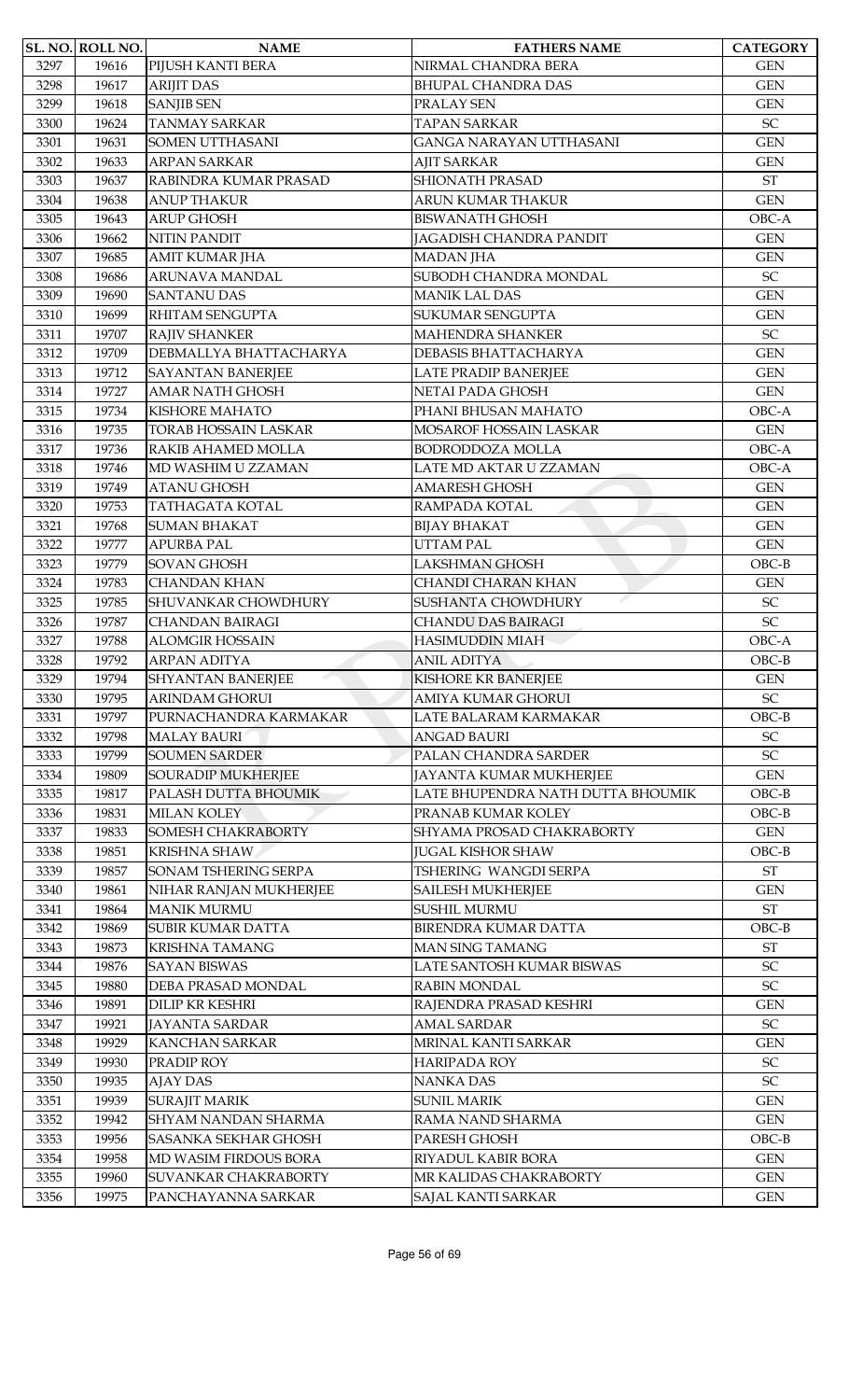|      | SL. NO. ROLL NO. | <b>NAME</b>                 | <b>FATHERS NAME</b>                             | <b>CATEGORY</b>            |
|------|------------------|-----------------------------|-------------------------------------------------|----------------------------|
| 3357 | 19977            | <b>ARJIT ROY</b>            | HEMANTA KUMAR ROY                               | <b>GEN</b>                 |
| 3358 | 19982            | <b>ASHESH SEN</b>           | <b>AJOY KUMAR SEN</b>                           | <b>GEN</b>                 |
| 3359 | 19986            | <b>SANTU MANDAL</b>         | SHANKAR KUMAR MANDAL                            | $\ensuremath{\mathsf{SC}}$ |
| 3360 | 19996            | <b>ABUL MASUD</b>           | <b>LATE M A ALI</b>                             | OBC-A                      |
| 3361 | 19998            | DEBESH KUMAR RAJAK          | SITA RAM RAJAK                                  | SC                         |
| 3362 | 20004            | <b>SUBHAS JANA</b>          | <b>KANAILAL JANA</b>                            | <b>GEN</b>                 |
| 3363 | 20007            | RABINDRA KUMAR RAY          | <b>BINDA RAY</b>                                | <b>GEN</b>                 |
| 3364 | 20015            | RAMANANDA GHOSH             | ATAP KUMAR GHOSH                                | $OBC-B$                    |
| 3365 | 20026            | <b>SK NIJAM UDDIN</b>       | <b>LATE SK ALUDDIN</b>                          | OBC-A                      |
| 3366 | 20028            | <b>SUJAN DASGUPTA</b>       | ANANDA MOHAN DASGUPTA                           | $\ensuremath{\mathsf{SC}}$ |
| 3367 | 20033            | <b>GOUTAM CHAKRABORTY</b>   | NIL GOPAL CHAKRABORTY                           | <b>GEN</b>                 |
| 3368 | 20034            | KOUSIK LAHA                 | <b>DILIP LAHA</b>                               | $OBC-B$                    |
| 3369 | 20037            | <b>SURAJIT GHOSH</b>        | NISITH GHOSH                                    | $OBC-B$                    |
| 3370 | 20046            | SUDIPTO CHARKABORTY         | <b>SUKANTA CHAKRABORTY</b>                      | <b>GEN</b>                 |
| 3371 | 20048            | NILADRI SARKAR              | <b>BUDDHADEB SARKAR</b>                         | <b>GEN</b>                 |
| 3372 | 20049            | SUBHA SANKAR CHOWDHURY      | TARUN SANKAR CHOWDHURY                          | <b>GEN</b>                 |
| 3373 | 20051            | <b>GOLAM MUJTABA</b>        | <b>ESFUL SAIKH</b>                              | <b>GEN</b>                 |
|      | 20064            |                             |                                                 | $\ensuremath{\mathsf{SC}}$ |
| 3374 |                  | ANIRUDDHA GHORUI            | <b>AMIYA GHORUI</b>                             |                            |
| 3375 | 20070            | <b>ARIJIT ASH</b>           | HARE KRISHNA ASH                                | $OBC-B$                    |
| 3376 | 20071            | <b>ARUP BISWAS</b>          | <b>AJIT BISWAS</b>                              | SC                         |
| 3377 | 20072            | <b>SK SHANWAZ ALAM</b>      | <b>SK ABDUL KHATIB</b>                          | OBC-A                      |
| 3378 | 20085            | PHILIP LAKRA                | MR ANJELUS LAKRA                                | <b>ST</b>                  |
| 3379 | 20096            | <b>SUDIPTA PANJA</b>        | CHANDI CHARAN PANJA                             | <b>GEN</b>                 |
| 3380 | 20104            | TAMAL KANTI NAYAK           | SATYA RANJAN NAYAK                              | <b>GEN</b>                 |
| 3381 | 20109            | <b>DIPANKAR DAS</b>         | <b>ABHAY PADA DAS</b>                           | SC                         |
| 3382 | 20111            | <b>ANUP DAS</b>             | SRI BARUN DAS                                   | <b>GEN</b>                 |
| 3383 | 20119            | PARTHA PRATIM MANDAL        | NILKAMAL MANDAL                                 | $\ensuremath{\mathsf{SC}}$ |
| 3384 | 20121            | MD BADRAY ALAM              | MD ASHRAFUL ALAM                                | <b>GEN</b>                 |
| 3385 | 20123            | RAJESH KUMAR SHAW           | <b>SURESH SHAW</b>                              | $OBC-B$                    |
| 3386 | 20124            | KOUSTAV MONDAL              | <b>MANIK LAL MONDAL</b>                         | $\ensuremath{\mathsf{SC}}$ |
| 3387 | 20125            | <b>BISWANATH SINGH</b>      | <b>LATE NAREN SINGH</b>                         | <b>ST</b>                  |
| 3388 | 20130            | REETAM BARAL                | RABINDRA PRASAD BARAL                           | <b>GEN</b>                 |
| 3389 | 20133            | ARNAB KUMAR ROY CHOWDHURY   | LATE ANIL KUMAR ROY CHOWDHURY                   | <b>GEN</b>                 |
| 3390 | 20137            | LAKPA DUKPA                 | <b>BHUCHUNG DUKPA</b>                           | $\operatorname{ST}$        |
| 3391 | 20144            | <b>ASHISH TOPPO</b>         | LAKSHAN TOPPO                                   | $\operatorname{ST}$        |
| 3392 | 20147            | <b>ANIKET MITRA</b>         | <b>SWAPAN MITRA</b>                             | <b>GEN</b>                 |
| 3393 | 20148            | <b>SUNAYAN ROY</b>          | <b>SUBHAS CHANDRA ROY</b>                       | $\ensuremath{\mathsf{SC}}$ |
| 3394 | 20152            | <b>BISWAJIT MANDI</b>       | <b>SANATAN MANDI</b>                            | $\operatorname{ST}$        |
| 3395 | 20153            | CHIRANJIT MALLICK           | <b>GANESH MALLICK</b>                           | SC                         |
| 3396 | 20162            | <b>GOURANGA GHOSH</b>       | <b>AJIT KUMAR GHOSH</b>                         | <b>GEN</b>                 |
| 3397 | 20163            | <b>CHAYAN SEN</b>           | <b>DIPAK SEN</b>                                | <b>GEN</b>                 |
| 3398 | 20164            | MAIDUL ISLAM LASKAR         | <b>ABDUL ALIM LASKAR</b>                        | OBC-A                      |
| 3399 | 20171            | <b>SURAJIT ROY</b>          | SUBHAS CHANDRA ROY                              | $\ensuremath{\mathsf{SC}}$ |
| 3400 | 20172            | <b>DIPANKAR GHOSH</b>       | SUDHIR GHOSH                                    | $OBC-B$                    |
| 3401 | 20175            | <b>SAPTARSHI GHOSH</b>      | UTTAM GHOSH                                     | <b>GEN</b>                 |
| 3402 | 20182            | SHIBUTTAM CHOWDHURY         | NIPENDRA NATH CHOWDHURY                         | $\ensuremath{\mathsf{SC}}$ |
| 3403 | 20183            | ABHISHEK BHATTACHARYA       | ATUL KRISHNA BHATTACHARYA                       | <b>GEN</b>                 |
| 3404 | 20188            | <b>DIPAK PRASAD GOND</b>    | MAHESH PRASAD GOND                              | $\operatorname{ST}$        |
| 3405 | 20210            | SOMESH CHOUDHURY            | LATE SAMARES CHANDRA CHOUDHURY                  | <b>GEN</b>                 |
| 3406 | 20217            | <b>BIDHAN HAZRA</b>         | NEMAI CHANDRA HAZRA                             | <b>GEN</b>                 |
| 3407 | 20218            | <b>BARUN DAS</b>            | <b>DULAL CHANDRA DAS</b>                        | $\ensuremath{\mathsf{SC}}$ |
| 3408 | 20229            | <b>ANIMESH GHOSH</b>        | <b>AKRUR GHOSH</b>                              | <b>GEN</b>                 |
| 3409 | 20235            | <b>BRAHMA SHANKAR DUBEY</b> | VIJAY SHANKAR DUBEY                             | <b>GEN</b>                 |
| 3410 | 20238            | <b>BISWAJIT SHARMA</b>      | <b>SARJUG SHARMA</b>                            | SC                         |
| 3411 | 20239            | <b>JYOTIRMOY BASU</b>       | <b>VASKAR BASU</b>                              | <b>GEN</b>                 |
|      |                  | RAVI KANT SINGH             |                                                 |                            |
| 3412 | 20257            |                             | <b>HIRA LAL SINGH</b><br><b>RABINDRA PARIDA</b> | <b>GEN</b>                 |
| 3413 | 20261            | <b>BINDU SAGAR PARIDA</b>   |                                                 | <b>GEN</b>                 |
| 3414 | 20270            | PRITHWIRAJ SAHA             | <b>AMARNATH SAHA</b>                            | $\ensuremath{\mathsf{SC}}$ |
| 3415 | 20281            | <b>ARKA DEY</b>             | LATE PRODIP KUMAR DEY                           | <b>GEN</b>                 |
| 3416 | 20288            | <b>AMIT SHAW</b>            | ASHOK KUMAR SHAW                                | <b>GEN</b>                 |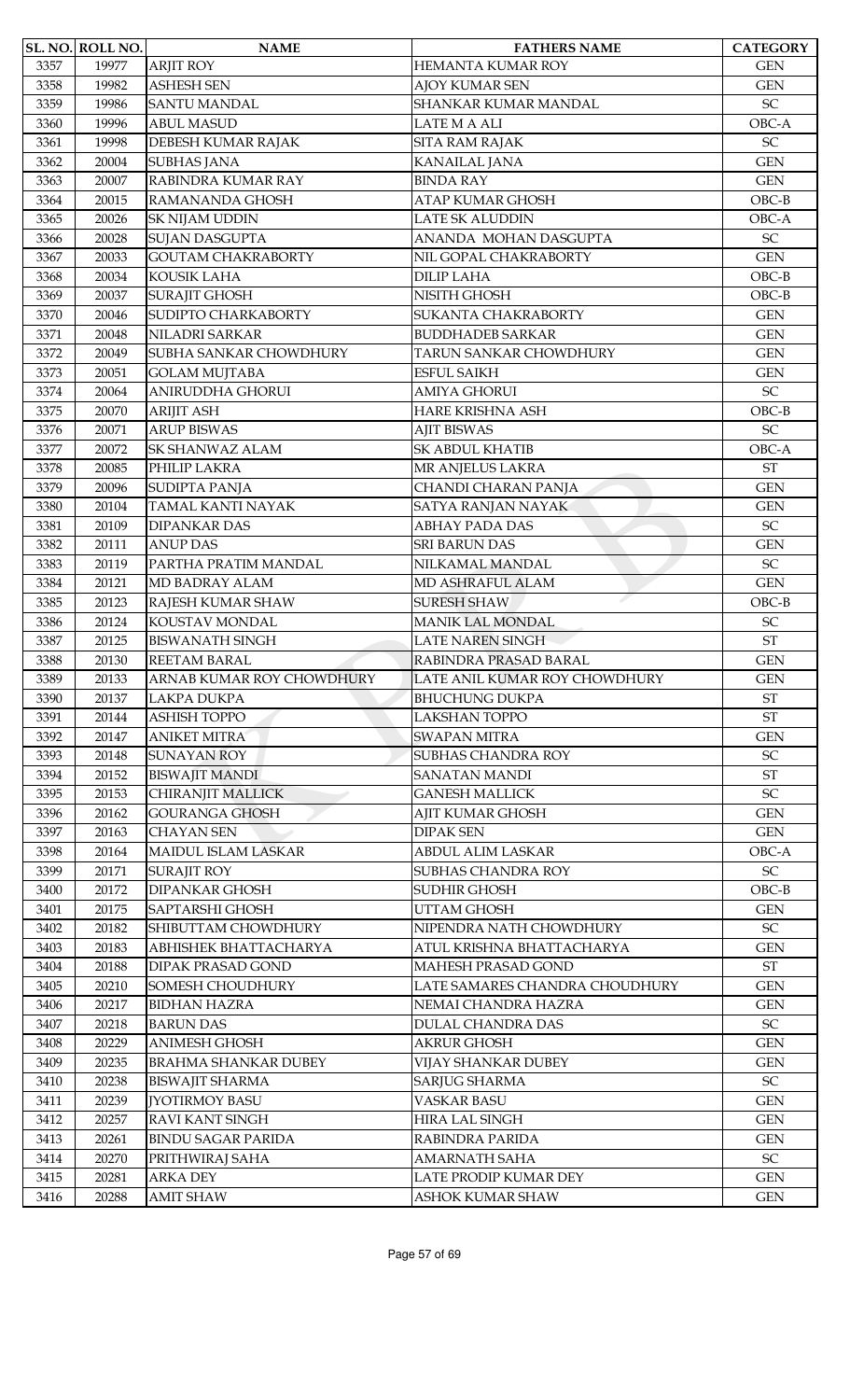|      | <b>SL. NO. ROLL NO.</b> | <b>NAME</b>                   | <b>FATHERS NAME</b>           | <b>CATEGORY</b>            |
|------|-------------------------|-------------------------------|-------------------------------|----------------------------|
| 3417 | 20290                   | <b>ISHANT SHANKAR</b>         | <b>GANESH SHANKAR</b>         | <b>SC</b>                  |
| 3418 | 20296                   | <b>AMIT BISWAS</b>            | <b>ACHINTA BISWAS</b>         | SC                         |
| 3419 | 20299                   | SUBHAJIT MANNA                | LATE DULAL CHANDRA MANNA      | $OBC-B$                    |
| 3420 | 20308                   | <b>TIMIR BARAN BISWAS</b>     | REBATI BISWAS                 | SC                         |
| 3421 | 20309                   | DEEPAK KUMAR KANU             | JAY PRAKASH KANU              | <b>GEN</b>                 |
| 3422 | 20318                   | <b>ABHISHEK DUTTA</b>         | <b>[YOTI PRAKASH DUTTA</b>    | <b>GEN</b>                 |
| 3423 | 20326                   | NAND KISHORE CHOWDHARY        | RAMESH CHOWDHARY              | SC                         |
| 3424 | 20327                   | <b>ANANTA MURMU</b>           | <b>SANATAN MURMU</b>          | <b>ST</b>                  |
| 3425 | 20333                   | MD MASUD HASAN                | MD ABDUL GAFFAR               | OBC-A                      |
| 3426 | 20335                   | SRIKRISHNA DHAR               | <b>AMULYA KUMAR DHAR</b>      | $OBC-B$                    |
| 3427 | 20352                   | PARTHA GOLUI                  | <b>LATE BIMAL GOLUI</b>       | <b>GEN</b>                 |
| 3428 | 20354                   | <b>SUDEB MAZUMDAR</b>         | <b>ACHINTA MAZUMDAR</b>       | <b>GEN</b>                 |
| 3429 | 20359                   | <b>SRIPATI BISWAS</b>         | <b>BANKIM BISWAS</b>          | SC                         |
| 3430 | 20364                   | <b>ANUP SUBBA</b>             | <b>HARI PRASAD SUBBA</b>      | <b>ST</b>                  |
| 3431 | 20376                   | <b>JAGJEEVAN SINGH CHEEMA</b> | <b>IQBAL SINGH</b>            | <b>GEN</b>                 |
| 3432 | 20379                   | <b>MIHIR BISWAS</b>           | <b>BANTUL CHANDRA BISWAS</b>  | $\ensuremath{\mathsf{SC}}$ |
| 3433 | 20380                   | <b>SHANKHA GHOSH</b>          | <b>TAPAS KUMAR GHOSH</b>      | <b>GEN</b>                 |
|      |                         |                               |                               |                            |
| 3434 | 20381                   | PARTHA PAUL                   | <b>RABIN PAUL</b>             | <b>GEN</b>                 |
| 3435 | 20389                   | PRODIP KUMAR BISWAS           | KUMUD RANJAN BISWAS           | $\ensuremath{\mathsf{SC}}$ |
| 3436 | 20404                   | DEBOJYOTI DAS                 | <b>BARUN KUMAR DAS</b>        | SC                         |
| 3437 | 20412                   | <b>MD MASUD ALAM</b>          | <b>MD MUSTAFA</b>             | <b>GEN</b>                 |
| 3438 | 20413                   | <b>TAPAS ROY</b>              | LT HARIDAS ROY                | SC                         |
| 3439 | 20433                   | <b>ARGHA PAUL</b>             | ADHAR CHANDRA PAUL            | $OBC-B$                    |
| 3440 | 20435                   | <b>SOUMEN BAG</b>             | <b>LATE PARITOSH BAG</b>      | SC                         |
| 3441 | 20444                   | <b>SUKHEN DAS</b>             | SUSHIL CHANDRA DAS            | SC                         |
| 3442 | 20448                   | PREMASIS BHAKAT               | LATE RAM SANKAR BHAKAT        | <b>GEN</b>                 |
| 3443 | 20458                   | DEBJIT BANDYOPADHYAY          | SWARAJ BANDYOPADHYAY          | <b>GEN</b>                 |
| 3444 | 20471                   | DEEP JOY DEY MAZUMDAR         | DEBAJYOTI DEY MAZUMDAR        | <b>GEN</b>                 |
| 3445 | 20484                   | SUBHANKAR MONDAL              | PROBIR MONDAL                 | <b>GEN</b>                 |
| 3446 | 20499                   | <b>RAKESH GHOSH</b>           | PRADIP KUMAR GHOSH            | $OBC-B$                    |
| 3447 | 20504                   | KAMLESH CHOUDHARY             | RAMANAND CHOUDHARY            | SC                         |
| 3448 | 20506                   | AMITANGSHU SAHA               | <b>ALOK KUMAR SAHA</b>        | $\ensuremath{\mathsf{SC}}$ |
| 3449 | 20513                   | PALASH SUTRADHAR              | LET JYOTISH CH SUTRADHAR      | SC                         |
| 3450 | 20517                   | <b>ALOKE KUMAR DUTTA</b>      | ABANI KUMAR DUTTA             | OBC-A                      |
| 3451 | 20522                   | <b>SIRSENDU MUKHERJEE</b>     | ARUN KUMAR MUKHERJEE          | <b>GEN</b>                 |
| 3452 | 20529                   | <b>SAMAR KUMAR DAS</b>        | LATE BIJOY KRISHNA DAS        | $\ensuremath{\mathsf{SC}}$ |
| 3453 | 20534                   | <b>RAJA SHAW</b>              | OM PRAKASH SHAW               | $OBC-B$                    |
| 3454 | 20543                   | <b>SUBHAMOY SEN</b>           | <b>SANTOSH KR SEN</b>         | <b>GEN</b>                 |
| 3455 | 20548                   | <b>KISHOR ORAON</b>           | <b>SAMATRAY ORAON</b>         | ST                         |
| 3456 | 20550                   | <b>UJJAL SARKAR</b>           | TARAK CHANDRA SARKAR          | $\ensuremath{\mathsf{SC}}$ |
| 3457 | 20553                   | ANUPAM MONDAL                 | LT NALINI RANJAN MONDAL       | SC                         |
| 3458 | 20561                   | <b>SANJIB KUMAR DAS</b>       | RANJIT KUMAR DAS              | <b>GEN</b>                 |
| 3459 | 20567                   | TARUN KUMAR MONDAL            | LT SUNIL KUMAR MONDAL         | SC                         |
| 3460 | 20571                   | <b>UDAY SANKAR GHOSH</b>      | <b>BALAI CHANDRA GHOSH</b>    | $OBC-B$                    |
| 3461 | 20579                   | RAM SHEKHAR YADAV             | RAGHU NATH YADAV              | $OBC-B$                    |
| 3462 | 20580                   | <b>ARUN KUMAR RAY</b>         | KHELARAM RAY                  | $\ensuremath{\mathsf{SC}}$ |
| 3463 | 20591                   | <b>UTTAM BALA</b>             | <b>BIMAL BALA</b>             | SC                         |
| 3464 | 20594                   | KAUSHIK MONDAL                | KAJAL MONDAL                  | <b>GEN</b>                 |
| 3465 | 20595                   | <b>BHABANI SANKAR GUPTA</b>   | <b>BHAGAWATI PRASAD GUPTA</b> | $\ensuremath{\mathsf{SC}}$ |
| 3466 | 20596                   | MD ABRAR AHMED                | MD ASHFAQUE AHMED             | OBC-A                      |
| 3467 | 20602                   | <b>RAHUL RANJAN</b>           | MANGLESH KUMAR MISHRA         | <b>GEN</b>                 |
| 3468 | 20612                   | PEMA LAMA                     | UTTAM KR LAMA                 | $\operatorname{ST}$        |
| 3469 |                         |                               | <b>SANTOSH KUMAR DATTA</b>    |                            |
|      | 20613                   | SAUMYAJIT DATTA               |                               | <b>GEN</b>                 |
| 3470 | 20615                   | <b>ABIDHAN LEPCHA</b>         | LATE GEORGE LEPCHA            | <b>ST</b>                  |
| 3471 | 20626                   | <b>VICTOR SARDAR</b>          | <b>BHUPATI SARDAR</b>         | SC                         |
| 3472 | 20640                   | PARTHA PRATIM CHATTERJEE      | <b>SUNIL KUMAR CHATTERJEE</b> | <b>GEN</b>                 |
| 3473 | 20653                   | <b>ATANU ACHARIA</b>          | <b>ANANDA ACHARIA</b>         | $\ensuremath{\mathsf{SC}}$ |
| 3474 | 20661                   | <b>AMIT GHOSH</b>             | <b>GOPAL GHOSH</b>            | <b>GEN</b>                 |
| 3475 | 20684                   | <b>SUKANTA BISWAS</b>         | SAIRESH CHANDRA BISWAS        | $\ensuremath{\mathsf{SC}}$ |
| 3476 | 20691                   | <b>BISWAJIT SIL</b>           | <b>SANTI RANJAN SIL</b>       | $OBC-B$                    |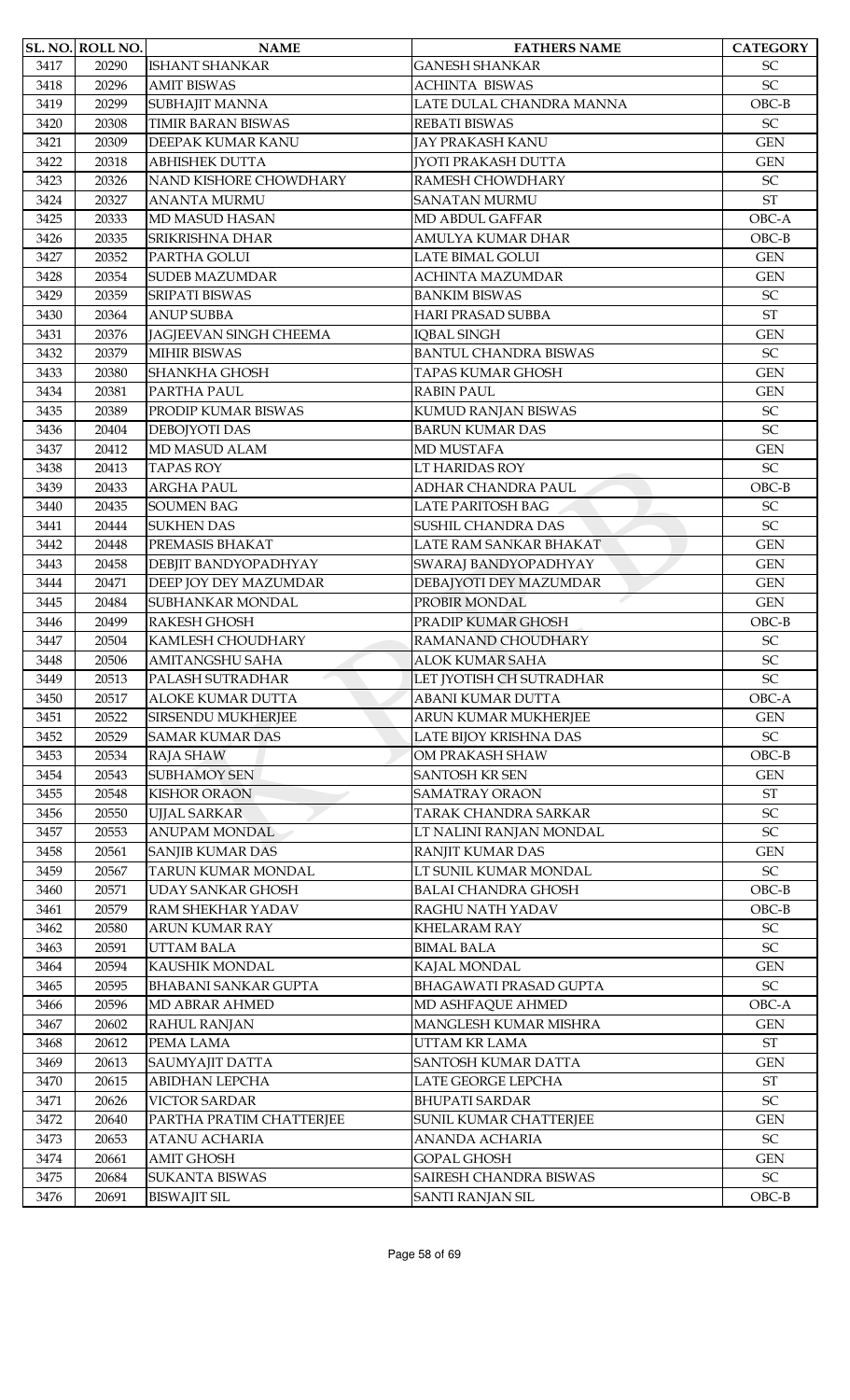|      | SL. NO. ROLL NO. | <b>NAME</b>                    | <b>FATHERS NAME</b>         | <b>CATEGORY</b>            |
|------|------------------|--------------------------------|-----------------------------|----------------------------|
| 3477 | 20693            | <b>ANIRBAN DAS</b>             | <b>GIRIJA BHUSAN DAS</b>    | <b>GEN</b>                 |
| 3478 | 20704            | <b>MD SHAMIM</b>               | <b>MD QAMRUDDIN</b>         | OBC-A                      |
| 3479 | 20710            | <b>FAIYAZ ALAM</b>             | LT S M ISLAM                | OBC-A                      |
| 3480 | 20711            | <b>VIJAY KUMAR SHAW</b>        | <b>KISHOR SHAW</b>          | $OBC-B$                    |
| 3481 | 20714            | KASHINATH KAYAL                | <b>AJIT KAYAL</b>           | SC                         |
| 3482 | 20716            | PRIYANKAR DEY                  | PANCHUGOPAL DEY             | $OBC-B$                    |
| 3483 | 20720            | <b>RABI HANSDA</b>             | LATE MUKLAL HANSDA          | <b>ST</b>                  |
| 3484 | 20721            | PROSENJIT BARUA                | <b>BISWANATH BARUA</b>      | <b>ST</b>                  |
| 3485 | 20733            | <b>JITESH KUMAR AGARWAL</b>    | MADANLAL AGARWAL            | <b>GEN</b>                 |
| 3486 | 20737            | <b>ASHISH RAJAK</b>            | PANNA LAL RAJAK             | SC                         |
| 3487 | 20742            | RAKESH KUMAR SHAW              | <b>SATYA NARAYAN SHAW</b>   | <b>ST</b>                  |
| 3488 | 20744            | CHHANDAK BISWAS                | <b>JAGA MOHAN BISWAS</b>    | <b>GEN</b>                 |
| 3489 | 20749            | <b>BASUDEB MURMU</b>           | <b>RABIN MURMU</b>          | <b>ST</b>                  |
| 3490 | 20750            | <b>BRIJES SAU</b>              | <b>ASOK SAU</b>             | <b>GEN</b>                 |
| 3491 | 20751            | SHUBHAJIT SARKAR               | RABINDRA NATH SARKAR        | <b>GEN</b>                 |
| 3492 | 20771            | <b>SWADESH DEBNATH</b>         | <b>SUBODH DEBNATH</b>       | $OBC-B$                    |
| 3493 | 20785            | <b>BAPI MISTRY</b>             | <b>DILIP MISTRY</b>         | SC                         |
| 3494 | 20786            | <b>SANDEEP BISWAS</b>          | <b>GOPI NATH BISWAS</b>     | SC                         |
|      |                  |                                |                             |                            |
| 3495 | 20791            | ARPAN KUMAR ADAK               | <b>ANUP ADAK</b>            | <b>GEN</b>                 |
| 3496 | 20792            | SIDDHARTHA BISWAS              | <b>SWAPAN KUMAR BISWAS</b>  | <b>GEN</b>                 |
| 3497 | 20798            | NILADRI MAITI                  | <b>BASUDEV MAITI</b>        | <b>GEN</b>                 |
| 3498 | 20799            | <b>SAGEN MANDI</b>             | <b>DURLAV MANDI</b>         | <b>ST</b>                  |
| 3499 | 20808            | <b>MD WAHID</b>                | <b>NIZAMUDDIN</b>           | OBC-A                      |
| 3500 | 20810            | ANINDYA SUNDAR NASKAR          | <b>SUNIL NASKAR</b>         | SC                         |
| 3501 | 20824            | <b>SUDIPTA NAG</b>             | PARITOSH NAG                | <b>GEN</b>                 |
| 3502 | 20829            | <b>JAYKISHAN SHAH</b>          | RAMRUP SHAH                 | <b>GEN</b>                 |
| 3503 | 20837            | KOUSHIK DEY                    | <b>SWAPAN DEY</b>           | <b>GEN</b>                 |
| 3504 | 20855            | <b>ARNAB HALDER</b>            | <b>SUBARAN HALDER</b>       | <b>GEN</b>                 |
| 3505 | 20857            | <b>AKASH LAMA</b>              | RATAN KUMAR LAMA            | $\operatorname{ST}$        |
| 3506 | 20869            | MITHUN MAJUMDER                | <b>BIBEKANANDA MAJUMDER</b> | SC                         |
| 3507 | 20871            | SOME NATH BHATTACHARJEE        | ASHOK KUMA R BHATACHARJEE   | <b>GEN</b>                 |
| 3508 | 20873            | NILANJAN CHATTERJEE            | NIRMAL KUMAR CHATTERJEE     | <b>GEN</b>                 |
| 3509 | 20875            | АЈІТАВНА МАНАТО                | <b>NARAYAN MAHATO</b>       | $OBC-B$                    |
| 3510 | 20878            | RAJESH PRASAD                  | RAM PRAVASH PRASAD          | $OBC-B$                    |
| 3511 | 20879            | <b>MITHU SARDAR</b>            | <b>KRISHNA SARDAR</b>       | <b>ST</b>                  |
| 3512 | 20885            | <b>SOUMEN BHANDARI</b>         | <b>BISWANATH BHANDARI</b>   | $OBC-B$                    |
| 3513 | 20889            | <b>AVINITH BISWAS</b>          | <b>ARUN KR BISWAS</b>       | $\ensuremath{\mathsf{SC}}$ |
| 3514 | 20896            | <b>SANJAY SINGH</b>            | <b>SHYAM SUNDER SINGH</b>   | <b>GEN</b>                 |
| 3515 | 20918            | <b>JUBBER BISWAS</b>           | <b>GAJOL BISWAS</b>         | OBC-A                      |
| 3516 | 20936            | <b>AVIJIT SARDAR</b>           | RAMESH CHANDRA SARDAR       | <b>ST</b>                  |
| 3517 | 20949            | <b>ACHINTA SINGHA ROY</b>      | <b>BHAGBAT SINGHA ROY</b>   | <b>GEN</b>                 |
| 3518 | 20976            | MADHU SUDAN KUNDU              | NARAYAN KUNDU               | <b>GEN</b>                 |
| 3519 | 20979            | NAVEEN KUMAR CHOUBEY           | <b>BABAN JEE CHOUBEY</b>    | <b>GEN</b>                 |
| 3520 | 20987            | ANAND GOCHHAYAT                | <b>BHIM SEN GOCHHAYAT</b>   | $\ensuremath{\mathsf{SC}}$ |
| 3521 | 21005            | SAHARIAR AHAMED                | <b>SAMSUDDIN AHAMED</b>     | OBC-A                      |
| 3522 | 21022            | <b>MUNSI SOREN</b>             | <b>ROSEN SOREN</b>          | ST                         |
| 3523 | 21032            | <b>TARAK PAUL</b>              | <b>BALARAM PAUL</b>         | SC                         |
| 3524 | 21038            | <b>SUDIP LAKRA</b>             | LATE SUNIL KUMAR LAKRA      | $\operatorname{ST}$        |
| 3525 | 21045            | PILTU GHOSH                    | <b>JAGANNATH GHOSH</b>      | <b>GEN</b>                 |
| 3526 | 21053            | ARPAN SAHA                     | <b>SUKUMAR SAHA</b>         | $OBC-B$                    |
| 3527 | 21062            | <b>AMIT MONDAL</b>             | <b>SUNIL MONDAL</b>         | <b>GEN</b>                 |
| 3528 | 21071            | PARAN SARKAR                   | ANANDA SARKAR               | $\ensuremath{\mathsf{SC}}$ |
| 3529 | 21074            | AFROZ ALAM                     | <b>MANZOOR ALAM</b>         | OBC-A                      |
| 3530 | 21079            | <b>TRINATH ROY</b>             | <b>KALIPADA ROY</b>         | SC                         |
| 3531 | 21089            | AMIT KUMAR DAS                 | <b>DILIP KUMAR DAS</b>      | <b>GEN</b>                 |
| 3532 | 21110            | PRASENJIT DAS                  | <b>BISWANATH DAS</b>        | OBC-A                      |
| 3533 |                  | <b>RANVIR SINGH</b>            | LATE RAMANUJ SINGH          |                            |
|      | 21111            |                                | <b>HARU GOPAL ROY</b>       | <b>GEN</b>                 |
| 3534 | 21119            | <b>SUMIT ROY</b>               |                             | <b>GEN</b>                 |
| 3535 | 21147            | ALIMUDDIN SHAIKH               | NAIMUDDIN SHAIKH            | OBC-A                      |
| 3536 | 21158            | <b>[YOTIRMOY BHATTACHARJEE</b> | KIRAN SANKAR BHATTACHARJEE  | <b>GEN</b>                 |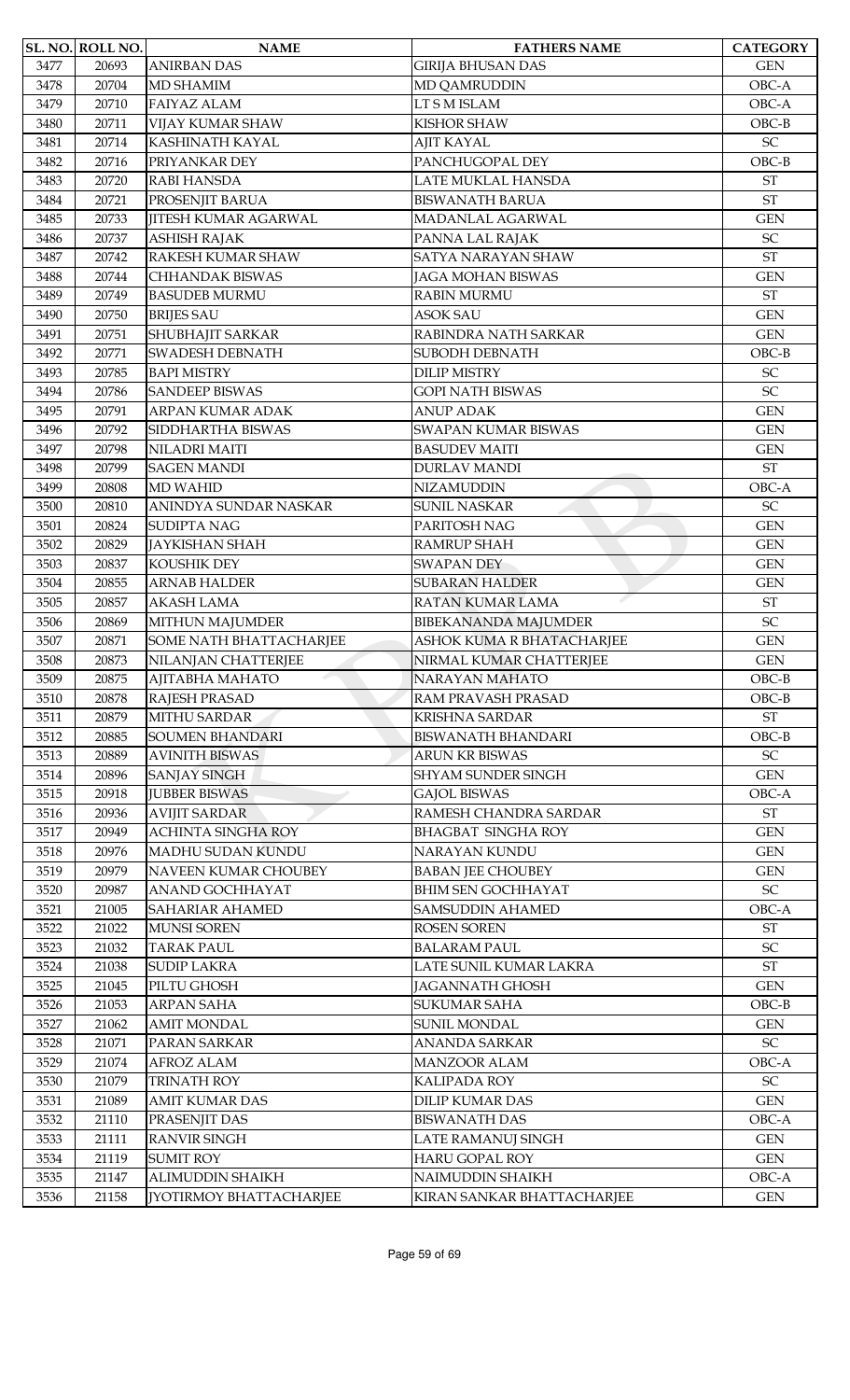|      | SL. NO. ROLL NO. | <b>NAME</b>                     | <b>FATHERS NAME</b>         | <b>CATEGORY</b>            |
|------|------------------|---------------------------------|-----------------------------|----------------------------|
| 3537 | 21164            | <b>SANJOY CHAKRABORTY</b>       | <b>ARUN CHAKRABORTY</b>     | <b>GEN</b>                 |
| 3538 | 21170            | <b>CHANDRA NATH DE</b>          | PROKASH NARAYAN DE          | <b>GEN</b>                 |
| 3539 | 21173            | <b>ANKAN GANGULY</b>            | <b>AMAR GANGULY</b>         | <b>GEN</b>                 |
| 3540 | 21176            | PRASUN SINGHA                   | PRABIR KUMAR SINGHA         | <b>GEN</b>                 |
| 3541 | 21183            | AHMED REJA HASANUZZAMAN         | MD KAMARAZZAMAN             | OBC-A                      |
| 3542 | 21188            | <b>AMAR NATH DAS</b>            | <b>KEDAR NATH DAS</b>       | $\ensuremath{\mathsf{SC}}$ |
| 3543 | 21192            | PROLLAD DEBNATH                 | <b>SADHAN DEBNATH</b>       | OBC-A                      |
| 3544 | 21232            | <b>SANTANU SAHA</b>             | LATE PANCHU GOPAL SAHA      | SC                         |
| 3545 | 21237            | TIRTHANKAR BHATTACHARYA         | TAPAN BHATTACHARYA          | <b>GEN</b>                 |
| 3546 | 21239            | <b>CHANDANESH BHATTACHARJEE</b> | ARABINDA BHATTACHARJEE      | <b>GEN</b>                 |
| 3547 | 21263            | <b>ANUP ROY</b>                 | NIRU BHUSAN ROY             | SC                         |
| 3548 | 21271            | SUBRATA MANDAL                  | <b>GOPAL CHANDRA MANDAL</b> | $\ensuremath{\mathsf{SC}}$ |
| 3549 | 21275            | PRABIR BISWAS                   | RAMPADA BISWAS              | SC                         |
| 3550 | 21280            | <b>BIJIT SAHA</b>               | <b>BIKASH SAHA</b>          | SC                         |
| 3551 | 21281            | <b>NILOY SUR</b>                | <b>UTPAL SUR</b>            | <b>GEN</b>                 |
| 3552 | 21287            | SANJIWAN HORO                   | PRABHUDAYAL HORO            | <b>ST</b>                  |
| 3553 | 21294            | <b>MINTU KUMAR BISWAS</b>       | PARTHABIR BISWAS            | SC                         |
| 3554 | 21304            | <b>TAPAS DANDAPAT</b>           | <b>TARUN DANDAPAT</b>       | <b>GEN</b>                 |
| 3555 | 21307            | <b>TAPAN TUDU</b>               | LATE MONSA RAM TUDU         | $\operatorname{ST}$        |
| 3556 | 21329            | PABITRA BARMAN                  | PARAMESWAR BARMAN           | SC                         |
| 3557 | 21330            | <b>SUBODH LAKRA</b>             | LATE PATRAS LAKRA           | <b>ST</b>                  |
| 3558 | 21335            | <b>GOBINDA PATRA</b>            | <b>BALARAM PATRA</b>        | SC                         |
| 3559 | 21360            | <b>SAMARESH GAYAN</b>           | <b>BISWANATH GAYAN</b>      | SC                         |
| 3560 | 21361            | RAKESH KUMAR PRASAD             | ROSHAN PRASAD               | <b>GEN</b>                 |
| 3561 | 21363            | PANKAJ ORAON                    | <b>SUKDEV ORAON</b>         | $\operatorname{ST}$        |
| 3562 | 21373            | <b>GOUTAM DAS</b>               | <b>NILU DAS</b>             | <b>SC</b>                  |
| 3563 | 21384            | <b>SOURAV THAKUR</b>            | <b>BANSHI THAKUR</b>        | <b>GEN</b>                 |
| 3564 | 21424            | <b>BABU LAL HEMBRAM</b>         | <b>SHUNO HEMBRAM</b>        | <b>ST</b>                  |
| 3565 | 21441            | <b>BISWAJIT MAJHI</b>           | <b>SUNDAR MAJHI</b>         | <b>ST</b>                  |
| 3566 | 21464            | <b>BIKASH MONDAL</b>            | LATE GAYARAM MANDAL         | SC                         |
| 3567 | 21466            | <b>RAJIB ROY</b>                | <b>JAGADISH CHANDRA ROY</b> | SC                         |
| 3568 | 21470            | <b>GAUTAM KR SHAW</b>           | <b>BHAGWAN SHAW</b>         | $\operatorname{ST}$        |
| 3569 | 21477            | <b>BISWAJIT DHALI</b>           | <b>GRINDRA NATH DHALI</b>   | SC                         |
| 3570 | 21483            | <b>KAUSHIK DAS</b>              | KAMAL CHANDRA DAS           | SC                         |
| 3571 | 21489            | <b>TOTON SHIKARI</b>            | RANJIT SHIKARI              | SC                         |
| 3572 | 21511            | <b>SHIBEN MONDAL</b>            | LATE NARESH MONDAL          | SC                         |
| 3573 | 21514            | <b>SAMER KISPOTTA</b>           | ISTANISHLAS KISPOTTA        | <b>ST</b>                  |
|      |                  |                                 |                             |                            |
| 3574 | 21520            | <b>IHULAN BHATTACHARYA</b>      | MADHU SUDAN BHATTACHARYA    | <b>GEN</b>                 |
| 3575 | 21532            | <b>TAPAS MOLLICK</b>            | <b>CHANDAN MOLLICK</b>      | $OBC-B$                    |
| 3576 | 21542            | ARPAN PAKIRA                    | HARADHAN PAKIRA             | <b>GEN</b>                 |
| 3577 | 21543            | <b>RAJEN MAITY</b>              | RANJAN KUMAR MAITY          | <b>GEN</b>                 |
| 3578 | 21544            | <b>MAINAK GHOSH</b>             | <b>SANAT KUMAR GHOSH</b>    | <b>GEN</b>                 |
| 3579 | 21564            | ROBERT EKKA                     | POLICARP EKKA               | $\operatorname{ST}$        |
| 3580 | 21579            | <b>SAMIR GHOSH</b>              | <b>RATAN CH GHOSH</b>       | OBC-A                      |
| 3581 | 21582            | <b>ABHIJIT GHOSH</b>            | MADHUSUDAN GHOSH            | $OBC-B$                    |
| 3582 | 21594            | <b>SASTI SARKAR</b>             | <b>SUDHANGSHU SARKAR</b>    | $\ensuremath{\mathsf{SC}}$ |
| 3583 | 21615            | <b>SHIBU BARMAN</b>             | <b>SURYA BARMAN</b>         | SC                         |
| 3584 | 21624            | <b>AKTAR HOSSAIN</b>            | <b>ABDUS SAMAD</b>          | OBC-A                      |
| 3585 | 21630            | AMULYA CELESTIN KERKETTA        | <b>MADHU KERKETTA</b>       | ST                         |
| 3586 | 21635            | PRABHAT XALXO                   | PRAKASH XALXO               | <b>ST</b>                  |
| 3587 | 21644            | <b>SOMNATH HALDER</b>           | RATHINDRA NATH HALDER       | SC                         |
| 3588 | 21648            | PRANAB KUMAR RAY                | <b>CHAND RATAN RAY</b>      | SC                         |
| 3589 | 21670            | <b>BIKASH SARKAR</b>            | <b>BADAL CHANDRA SARKAR</b> | <b>GEN</b>                 |
| 3590 | 21701            | PRANAY ZIMBA                    | MR KISHORE ZIMBA            | ST                         |
| 3591 | 21704            | <b>SANGAM SHERPA</b>            | <b>ARJUN SHERPA</b>         | <b>ST</b>                  |
| 3592 | 21707            | RAHUL ALAM                      | SOFIUL ALAM                 | OBC-A                      |
| 3593 | 21708            | <b>SRIKANTA KAR</b>             | HARADHAN KAR                | <b>GEN</b>                 |
| 3594 | 21710            | KUNTAL MUKHERJEE                | HARENDRA NATH MUKHERJEE     | <b>GEN</b>                 |
| 3595 | 21719            | <b>GOURANGA SARKAR</b>          | <b>GOPAL SARKAR</b>         | $\ensuremath{\mathsf{SC}}$ |
| 3596 | 21740            | <b>BABAN KORA</b>               | <b>RANJIT KORA</b>          | <b>ST</b>                  |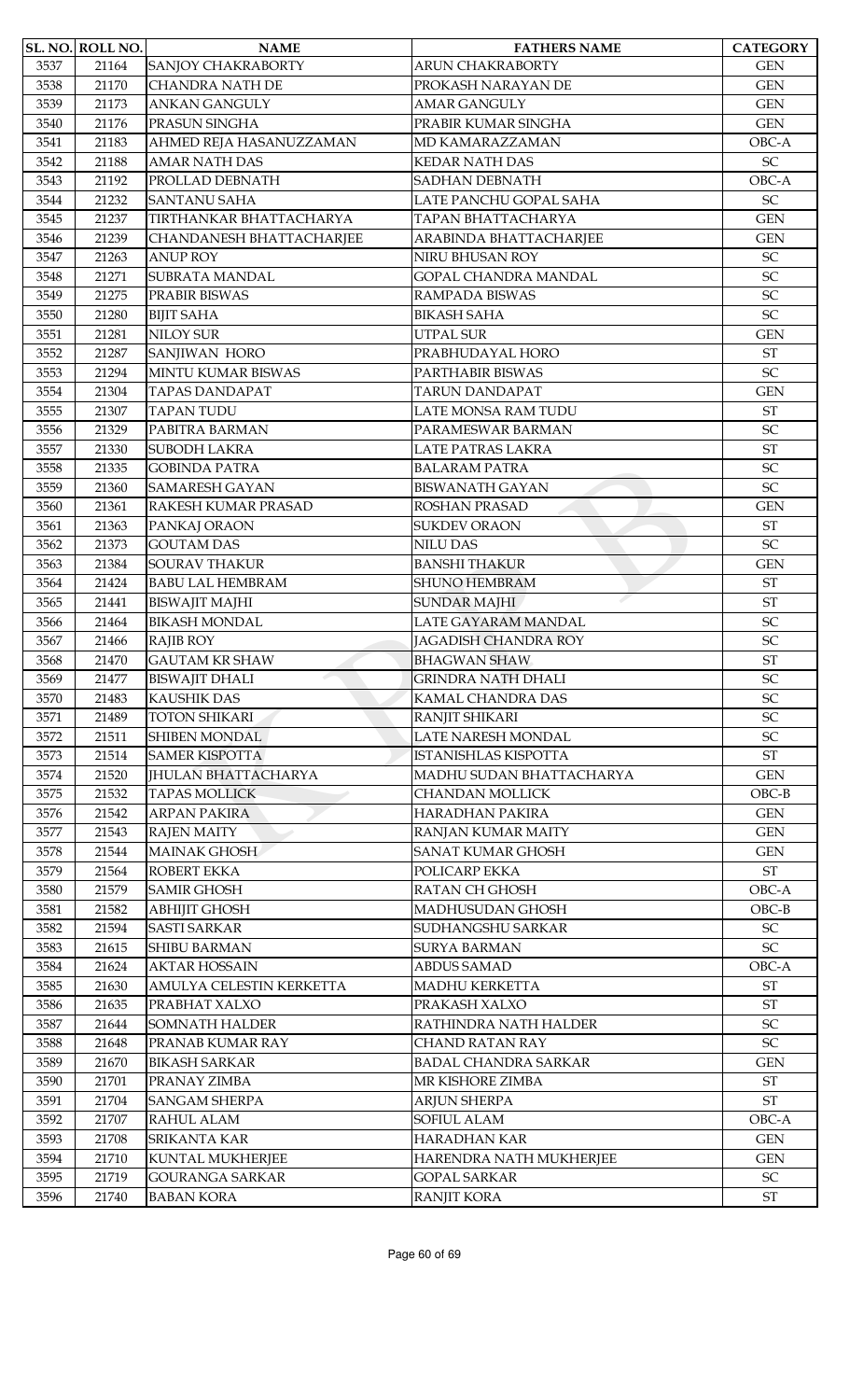|              | SL. NO. ROLL NO. | <b>NAME</b>                | <b>FATHERS NAME</b>             | <b>CATEGORY</b>            |
|--------------|------------------|----------------------------|---------------------------------|----------------------------|
| 3597         | 21748            | MD MOSTAQUE AHAMED         | <b>MD ABDUL MALEK</b>           | OBC-A                      |
| 3598         | 21752            | <b>SAIKAT MALAKAR</b>      | <b>DULAL MALAKAR</b>            | SC                         |
| 3599         | 21754            | <b>DEBDAS PRAMANICK</b>    | ARUP RATAN PRAMANICK            | SC                         |
| 3600         | 21758            | <b>DEBABRATA BISWAS</b>    | <b>GOPAL CHANDRA BISWAS</b>     | SC                         |
| 3601         | 21765            | DEBABRATA BARUI            | AMAR BARUI                      | SC                         |
| 3602         | 21768            | <b>SUJIT MAITY</b>         | <b>DILIP MAITY</b>              | <b>GEN</b>                 |
| 3603         | 21784            | KRISHNANGSHU NATH          | <b>BHABA RANJAN NATH</b>        | $OBC-B$                    |
| 3604         | 21802            | <b>GAINENDRA KUMAR RAM</b> | <b>SHEO PRASAD RAM</b>          | $\ensuremath{\mathsf{SC}}$ |
| 3605         | 21817            | <b>ABHIJIT MONDAL</b>      | LATE PALAN CHANDRA MONDAL       | SC                         |
| 3606         | 21820            | PRIYABRATA BISWAS          | <b>KRISHNA BISWAS</b>           | <b>GEN</b>                 |
| 3607         | 21826            | <b>TANMOY DEY</b>          | <b>TAPAN KUMAR DEY</b>          | <b>GEN</b>                 |
| 3608         | 21841            | GORACHAND BHATTACHARYAY    | SALIL BHATTACHARYAY             | <b>GEN</b>                 |
| 3609         | 21845            | <b>SOUMITRA ROY</b>        | <b>BANIBRATA ROY</b>            | <b>GEN</b>                 |
| 3610         | 21861            | NABA KUMAR PURKAIT         | PABITRA PURNA PURKAIT           | SC                         |
| 3611         | 21862            | <b>ATANU SEN</b>           | <b>ASHUTOSH SEN</b>             | <b>GEN</b>                 |
| 3612         | 21866            | NITESH KUMAR DAS           | NARAYAN CHANDRA DAS             | SC                         |
| 3613         | 21867            | RATHINDRA NATH BISWAS      | RAMESH CHANDRA BISWAS           | SC                         |
| 3614         | 21876            | <b>KARAN MALLICK</b>       | HARI CHARAN MALLICK             | SC                         |
| 3615         | 21879            | PROSANTA SHARMA            | <b>BIKRAMJIT SHARMA</b>         | $OBC-B$                    |
| 3616         | 21887            | RAJA MIDDYA                | <b>BHANU PRAKASH MIDDYA</b>     | <b>SC</b>                  |
| 3617         | 21890            | SOUGATA MISHRA             | <b>AMALENDU MISHRA</b>          | <b>GEN</b>                 |
|              |                  |                            |                                 | SC                         |
| 3618<br>3619 | 21898            | <b>KHOKAN HALDER</b>       | KHAGEN HALDER                   | OBC-A                      |
|              | 21902            | <b>AJIT SINGH YADAV</b>    | RAJ KUMAR YADAV                 |                            |
| 3620         | 21909            | <b>ARINDAM DAS</b>         | <b>SWAPAN KUMAR DAS</b>         | <b>GEN</b>                 |
| 3621         | 21923            | <b>HARDIP GHOSH</b>        | HARI SADHAN GHOSH               | <b>GEN</b>                 |
| 3622         | 21930            | PARTHA SAHA                | PRAHALLAD SAHA                  | $\ensuremath{\mathsf{SC}}$ |
| 3623         | 21939            | <b>MALIN KUMAR SING</b>    | <b>BUDHU SING</b>               | <b>ST</b>                  |
| 3624         | 21942            | PUSPARAJ SING SARDAR       | <b>BANKA BIHARI SING SARDAR</b> | <b>ST</b>                  |
| 3625         | 21960            | <b>KHOKAN HAZRA</b>        | <b>BALARAM HAZRA</b>            | SC                         |
| 3626         | 21985            | <b>SANJOY SARKAR</b>       | <b>SARBESWAR SARKAR</b>         | SC                         |
| 3627         | 21993            | ARDHENDU LODH              | <b>ARABINDU LODH</b>            | <b>GEN</b>                 |
| 3628         | 21996            | АВНІЈІТ ВНОWМІК            | <b>GOUR BHOWMIK</b>             | $\operatorname{ST}$        |
| 3629         | 21998            | <b>SOMAI MURMU</b>         | LATE LAXMAN KUMAR MURMU         | <b>ST</b>                  |
| 3630         | 22020            | <b>TANMOY BAG</b>          | <b>UTTAM BAG</b>                | $OBC-B$                    |
| 3631         | 22040            | <b>ZOEB TALAT</b>          | <b>TALAT MAHMOOD</b>            | <b>GEN</b>                 |
| 3632         | 22045            | <b>DEBASIS BISWAS</b>      | <b>GAUTAM BISWAS</b>            | <b>GEN</b>                 |
| 3633         | 22051            | <b>SOUMEN PATRA</b>        | KHAGENDRA NATH PATRA            | <b>GEN</b>                 |
| 3634         | 22052            | <b>JAHIR ABBAS</b>         | PEAR ALI LASKAR                 | OBC-A                      |
| 3635         | 22055            | <b>SOUMEN DHAR</b>         | RABINDRA NATH DHAR              | <b>GEN</b>                 |
| 3636         | 22062            | <b>RASHBEHARI SEN</b>      | PATIT PABAN SEN                 | <b>GEN</b>                 |
| 3637         | 22063            | SIRSENDU RAY               | <b>SARADINDU RAY</b>            | $\ensuremath{\mathsf{SC}}$ |
| 3638         | 22069            | <b>TANUMOY MONDAL</b>      | <b>GODADHAR MONDAL</b>          | SC                         |
| 3639         | 22072            | <b>SURESH MAHANTY</b>      | <b>ADWAITA MAHANTY</b>          | <b>GEN</b>                 |
| 3640         | 22075            | <b>AMIT KUMAR DAS</b>      | <b>KARTICK CHANDRA DAS</b>      | SC                         |
| 3641         | 22078            | SRIKANTA MONDAL            | LATE KANAILAL MONDAL            | $\ensuremath{\mathsf{SC}}$ |
| 3642         | 22079            | DEEPAK KUMAR DAS           | <b>SRI PRAMOD DAS</b>           | SC                         |
| 3643         | 22081            | <b>HIMADRI ROY</b>         | <b>BROJENDRA NATH ROY</b>       | SC                         |
| 3644         | 22083            | <b>KUNTAL GANGULY</b>      | <b>SUNIL GANGULY</b>            | <b>GEN</b>                 |
| 3645         | 22085            | <b>KAUSHIK JASH</b>        | <b>BROJENDRA KUMAR JASH</b>     | <b>GEN</b>                 |
| 3646         | 22087            | ARINDAM NASKAR             | <b>[YOTIRMOY NASKAR</b>         | SC                         |
| 3647         | 22089            | <b>AMIK KUMAR DAS</b>      | <b>ASOK KUMAR DAS</b>           | <b>GEN</b>                 |
| 3648         | 22091            | PALASH CHANDRA BISWAS      | <b>BILASH CHANDRA BISWAS</b>    | $\ensuremath{\mathsf{SC}}$ |
| 3649         | 22093            | <b>BISHAL PRADHAN</b>      | LATE TILAK PRADHAN              | OBC-A                      |
| 3650         | 22095            | <b>SANTU MUKHERJEE</b>     | <b>SHYAMAL MUKHERJEE</b>        | <b>GEN</b>                 |
| 3651         | 22110            | <b>KRITAM THAKUR</b>       | <b>BIJENDRA THAKUR</b>          | $\operatorname{ST}$        |
| 3652         | 22116            | SANJIT KUMAR MAHATO        | PALTAN MAHATO                   | <b>GEN</b>                 |
| 3653         | 22118            | <b>MRINMOY DUTTA</b>       | PARESH NATH DUTTA               | <b>GEN</b>                 |
| 3654         | 22123            | NITYA RAJ LAMA             | <b>DHARAMBIR LAMA</b>           | $\operatorname{ST}$        |
| 3655         | 22131            | <b>MOFIDUL ISLAM</b>       | <b>ATIAR RAHAMAN</b>            | OBC-A                      |
| 3656         | 22134            | <b>DIPAK PRASAD</b>        | CHHOTELAL PRASAD                | ${\rm SC}$                 |
|              |                  |                            |                                 |                            |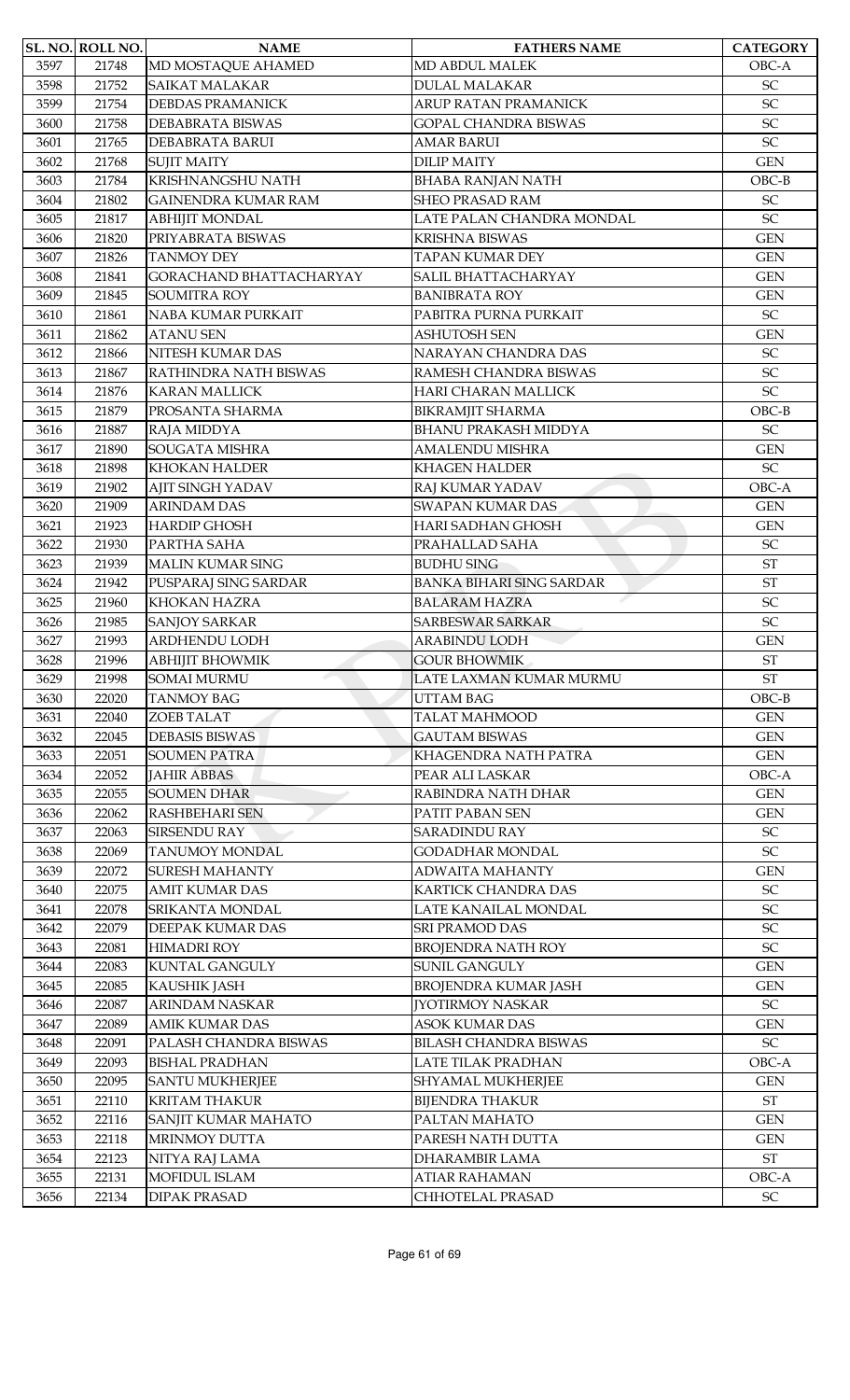|              | SL. NO. ROLL NO. | <b>NAME</b>                                 | <b>FATHERS NAME</b>                            | <b>CATEGORY</b>                          |
|--------------|------------------|---------------------------------------------|------------------------------------------------|------------------------------------------|
| 3657         | 22136            | <b>ARNAB PAUL</b>                           | <b>BIJESH PAUL</b>                             | <b>GEN</b>                               |
| 3658         | 22137            | <b>SOUVIK DAS</b>                           | SHYAMAL KUMAR DAS                              | <b>GEN</b>                               |
| 3659         | 22139            | <b>AMIT SINGHA</b>                          | <b>GOUTAM SINGHA</b>                           | <b>GEN</b>                               |
| 3660         | 22148            | SYED MOHAMMED AZHAR JAH                     | SYED MOHAMMED AKHTER JAH                       | <b>GEN</b>                               |
| 3661         | 22151            | <b>REMON SENGUPTA</b>                       | MIHIR SENGUPTA                                 | <b>GEN</b>                               |
| 3662         | 22154            | KRISHNENDU KABIRAJ                          | <b>JAHAR KABIRAJ</b>                           | <b>GEN</b>                               |
| 3663         | 22164            | DEBAJYOTI DAS                               | <b>DEBASISH DAS</b>                            | <b>GEN</b>                               |
| 3664         | 22168            | RAJIB TIKADAR                               | RANJIT KR TIKADAR                              | $\ensuremath{\mathsf{SC}}$               |
| 3665         | 22169            | <b>BINOY MONDAL</b>                         | <b>SUNIL MONDAL</b>                            | SC                                       |
| 3666         | 22175            | DEBI PRASAD RAJAK                           | <b>BISWANATH RAJAK</b>                         | SC                                       |
| 3667         | 22176            | <b>MERAJ KHAN</b>                           | <b>MUKHTAR KHAN</b>                            | <b>GEN</b>                               |
| 3668         | 22178            | <b>DIBYENDU SAMANTA</b>                     | <b>BISWANATH SAMANTA</b>                       | <b>GEN</b>                               |
| 3669         | 22179            | <b>ARYA MONDAL</b>                          | <b>BASAB MONDAL</b>                            | $\ensuremath{\mathsf{SC}}$               |
| 3670         | 22185            | <b>MITHUN BARMAN</b>                        | <b>SURESH CH BARMAN</b>                        | SC                                       |
| 3671         | 22186            | RAJKUMAR BISWAS                             | <b>INDRAJIT BISWAS</b>                         | SC                                       |
| 3672         | 22188            | <b>SANTANU GHOSH</b>                        | SRI SAMAR KUMAR GHOSH                          | <b>GEN</b>                               |
| 3673         | 22189            | <b>SOUVIK DAS</b>                           | <b>SWAPAN KUMAR DAS</b>                        | <b>GEN</b>                               |
| 3674         | 22190            | <b>SANJIB SAHA</b>                          | <b>SUBAL SAHA</b>                              | <b>GEN</b>                               |
| 3675         | 22209            | <b>SUMANTA KUMAR GHOSH</b>                  | KARTICK CHANDRA GHOSH                          | <b>GEN</b>                               |
| 3676         | 22213            | <b>SHYAMAL RAY</b>                          | <b>AMAR RAY</b>                                | $\ensuremath{\mathsf{SC}}$               |
| 3677         | 22216            | VIJAY KUMAR EKKA                            | <b>LATE BIRSA EKKA</b>                         | <b>ST</b>                                |
| 3678         | 22217            | <b>ABHISHEK TAMANG</b>                      | <b>BASANTA TAMANG</b>                          | <b>ST</b>                                |
| 3679         | 22225            | <b>ATANU DAS</b>                            | <b>ASHIM DAS</b>                               | <b>GEN</b>                               |
| 3680         | 22233            | KOUSHIK KAR                                 | <b>UTTAM KAR</b>                               | $OBC-B$                                  |
| 3681         | 22234            | <b>AMLAN DE</b>                             | <b>ACHIN KUMAR DE</b>                          | $OBC-B$                                  |
| 3682         | 22236            | <b>DEBASHISH HALDER</b>                     | <b>JAGODISH HALDER</b>                         | <b>GEN</b>                               |
| 3683         | 22237            | ULLAS SARKAR                                | KALIPADA SARKAR                                | SC                                       |
| 3684         | 22248            | <b>MANOJIT BISWAS</b>                       | <b>LATE RUPCHAND BISWAS</b>                    | SC                                       |
| 3685         |                  | RAFIKUL ISLAM                               |                                                | OBC-A                                    |
|              | 22261            |                                             | <b>AJIJUR RAHAMAN</b>                          |                                          |
| 3686<br>3687 | 22267<br>22270   | <b>DIBYENDU BANERJEE</b><br>PINAKI KUMAR    | <b>MIHIR BANERJEE</b><br>TUSHAR KANTI KUMAR    | <b>GEN</b><br><b>GEN</b>                 |
| 3688         |                  | <b>SANDIP PRAMANIK</b>                      |                                                |                                          |
| 3689         | 22275<br>22288   | <b>SAGIR MONDAL</b>                         | <b>SUNIL PRAMANIK</b><br><b>HABIBOR MONDAL</b> | <b>GEN</b><br>OBC-A                      |
|              |                  |                                             | <b>LATE SAMARESH DUTTA</b>                     |                                          |
| 3690<br>3691 | 22291<br>22297   | SOUMITRA DUTTA<br><b>BINOD KUMAR SHARMA</b> | <b>LAXMAN SHARMA</b>                           | <b>GEN</b><br>$\ensuremath{\mathsf{SC}}$ |
| 3692         | 22298            | <b>KALYAN BISWAS</b>                        | KRISHNA LAL BISWAS                             | $OBC-B$                                  |
|              |                  | PRITAM GHOSAL                               |                                                |                                          |
| 3693         | 22314            |                                             | PROKASH KUMAR GHOSAL                           | <b>GEN</b>                               |
| 3694         | 22331            | <b>JADUMANI NAIYA</b>                       | KANGSARI MOHAN NAIYA                           | $\ensuremath{\mathsf{SC}}$               |
| 3695         | 22332            | JAYADRATHA ROY                              | <b>SURESH CHANDRA ROY</b>                      | SC                                       |
| 3696         | 22333            | <b>ANIRBAN SARKAR</b>                       | <b>SUBODH KUMAR SARKAR</b>                     | $\ensuremath{\mathsf{SC}}$               |
| 3697         | 22334            | <b>SANDIP ADHIKARI</b>                      | CHIRA RANJAN ADHIKARI                          | <b>GEN</b>                               |
| 3698         | 22364            | <b>BENIMADHAB SARKAR</b>                    | CHANDI CHARAN SARKAR                           | $\ensuremath{\mathsf{SC}}$               |
| 3699         | 22375            | <b>RUPESH BISWAS</b>                        | SAMBHUNATH BISWAS                              | $OBC-B$                                  |
| 3700         | 22386            | <b>SANIRUL HAQUE</b>                        | <b>REJAUL HAQUE</b>                            | OBC-A                                    |
| 3701         | 22407            | <b>SHUBHANKAR DAS</b>                       | <b>HARI PADA DAS</b>                           | SC                                       |
| 3702         | 22408            | <b>RAJU MALLICK</b>                         | MANORANJAN MALLICK                             | SC                                       |
| 3703         | 22409            | MOHIUDDIN MONDAL                            | ASKANDAR MONDAL                                | OBC-A                                    |
| 3704         | 22435            | ASHITAVA CHOWDHURY                          | PRAVAT CHOWDHURY                               | <b>GEN</b>                               |
| 3705         | 22445            | <b>SAMARESH SAHA</b>                        | <b>SHAMBHU NATH SAHA</b>                       | <b>GEN</b>                               |
| 3706         | 22451            | <b>SHOVAN MALLICK</b>                       | PROVANJAN MALLICK                              | SC                                       |
| 3707         | 22457            | <b>SUDIP SHAW</b>                           | RABI PRASAD SHAW                               | <b>GEN</b>                               |
| 3708         | 22460            | <b>CHANDAN MANDAL</b>                       | PARESH CHANDRA MANDAL                          | $\ensuremath{\mathsf{SC}}$               |
| 3709         | 22463            | <b>JULIOUS MINJ</b>                         | <b>RATAN MINJ</b>                              | $\operatorname{ST}$                      |
| 3710         | 22467            | <b>MALAY BARMAN</b>                         | MATILAL BARMAN                                 | SC                                       |
| 3711         | 22480            | <b>TAPAS PRAMANIK</b>                       | PROBODH PRAMANIK                               | $OBC-B$                                  |
| 3712         | 22483            | ATANU MUKHOPADHYAY                          | LATE BIDYUT MUKHOPADHYAY                       | <b>GEN</b>                               |
| 3713         | 22493            | PROTYUSH DAS                                | PRADIP KUMAR DAS                               | $\ensuremath{\mathsf{SC}}$               |
| 3714         | 22495            | <b>SYED FARIDUL</b>                         | <b>SYED ABDUS SUKUR</b>                        | <b>GEN</b>                               |
| 3715         | 22497            | <b>SUBHAJIT BISWAS</b>                      | <b>SWAPAN KUMAR BISWAS</b>                     | $\ensuremath{\mathsf{SC}}$               |
| 3716         | 22501            | <b>SUJOY PAUL</b>                           | RABINDRA NATH PAUL                             | $OBC-B$                                  |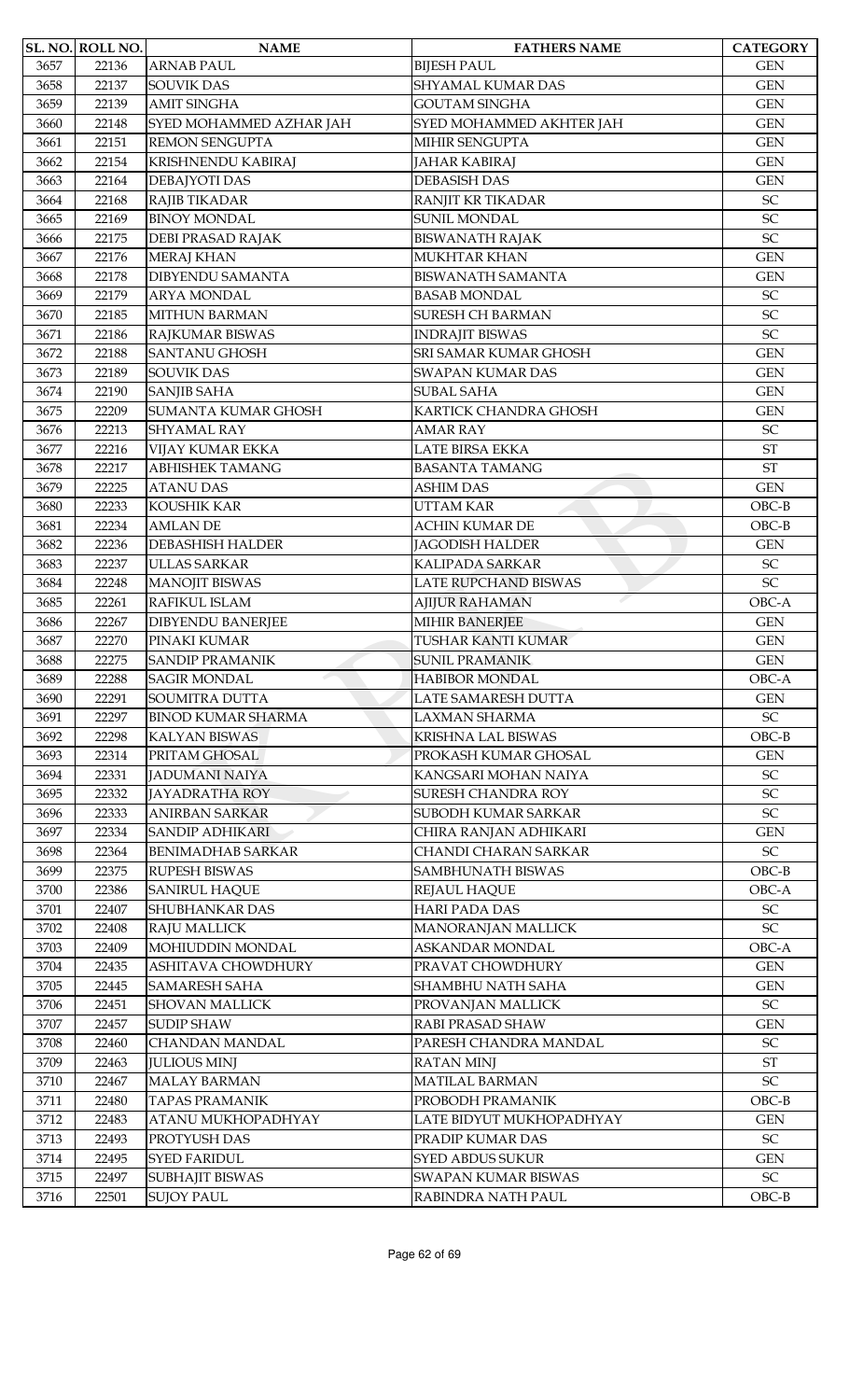|      | SL. NO. ROLL NO. | <b>NAME</b>                | <b>FATHERS NAME</b>            | <b>CATEGORY</b>            |
|------|------------------|----------------------------|--------------------------------|----------------------------|
| 3717 | 22515            | <b>SUMAN MAJUMDER</b>      | LATE SUKHAMAY MAJUMDER         | <b>SC</b>                  |
| 3718 | 22525            | <b>CHINMOY GAYEN</b>       | <b>SANKAR NATH GAYEN</b>       | <b>GEN</b>                 |
| 3719 | 22530            | <b>DIPESH DAS</b>          | LATE DULAL CHANDRA DAS         | $\ensuremath{\mathsf{SC}}$ |
| 3720 | 22534            | <b>SADANANDA HALDER</b>    | <b>MANORANJAN HALDER</b>       | SC                         |
| 3721 | 22535            | PARTHA PRATIM LASKAR       | DEBABRATA LASKAR               | <b>GEN</b>                 |
| 3722 | 22541            | <b>DEBNATH PATRA</b>       | <b>SHYAMAL PATRA</b>           | $\ensuremath{\mathsf{SC}}$ |
| 3723 | 22556            | <b>AMARTYA GOSWAMI</b>     | <b>BIDYUT KUMAR GOSWAMI</b>    | <b>GEN</b>                 |
| 3724 | 22563            | DEBOBRATA DAS              | <b>RATAN DAS</b>               | <b>GEN</b>                 |
| 3725 | 22569            | <b>SUKANTA PANJA</b>       | ASHIS KUMAR PANJA              | <b>GEN</b>                 |
| 3726 | 22571            | <b>RAJAT BANERJEE</b>      | <b>DEBASISH BANERJEE</b>       | <b>GEN</b>                 |
| 3727 | 22597            | <b>CHARLES MONDAL</b>      | AROBINDO MONDAL                | <b>GEN</b>                 |
| 3728 | 22600            | <b>BISWAJIT ADHIKARI</b>   | <b>GOUR ADHIKARY</b>           | <b>GEN</b>                 |
| 3729 | 22604            | <b>BAIDURJYA GHOSH</b>     | PRADYOT KUMAR GHOSH            | <b>GEN</b>                 |
| 3730 | 22644            | <b>SNEHASIS DAS</b>        | LATE MONORANJAN DAS            | <b>SC</b>                  |
| 3731 | 22657            | <b>RAJAN SAHA</b>          | <b>RATAN SAHA</b>              | <b>GEN</b>                 |
| 3732 | 22659            | <b>ABHIJIT SAHA</b>        | NARAYAN CHANDRA SAHA           | <b>GEN</b>                 |
| 3733 | 22662            | <b>RAJ KUMAR SAHA</b>      | <b>RATAN SAHA</b>              | <b>GEN</b>                 |
| 3734 | 22673            | <b>SUKESH PAUL</b>         | KARTICK PAUL                   | OBC-A                      |
| 3735 | 22674            | <b>SUBHAJIT BHOWMIK</b>    | PABAN KR. BHOWMIK              | <b>GEN</b>                 |
| 3736 | 22679            | <b>CHANDAN PAUL</b>        | <b>SAMIR KUMAR PAUL</b>        | <b>GEN</b>                 |
| 3737 | 22704            | <b>ALOKESH ROY</b>         | <b>ASHOK ROY</b>               | SC                         |
| 3738 | 22705            | PALASH ROY                 | <b>SATYA CHARAN ROY</b>        | SC                         |
| 3739 | 22709            | <b>SAHADEB GORAI</b>       | MANIK CHANDRA GORAI            | $OBC-B$                    |
| 3740 | 22717            | PARTHA PRATIM CHATTERJEE   | KISHAN CHATTERJEE              | <b>GEN</b>                 |
| 3741 | 22725            | ARINDAM BHADRA             | <b>SATYEN BHADRA</b>           | $OBC-B$                    |
| 3742 | 22742            | <b>ASHUTOSH SAH</b>        | <b>SURENDRA PRASAD SAH</b>     | <b>GEN</b>                 |
| 3743 | 22782            | PARTHA SARATHI HALDER      | NITYA NANDA HALDER             | <b>GEN</b>                 |
| 3744 | 22783            | MONOJIT SAHA               | <b>SADANANDA SAHA</b>          | $\ensuremath{\mathsf{SC}}$ |
| 3745 | 22792            | PRAVEEN EKKA               | <b>LEOS EKKA</b>               | <b>ST</b>                  |
| 3746 | 22805            | <b>BHASKAR DAS</b>         | <b>GANESH DAS</b>              | SC                         |
| 3747 | 22814            | <b>JAHANGIR HASAN</b>      | <b>ASHRAF ALI</b>              | OBC-A                      |
| 3748 | 22824            | <b>SANJOY KARFA</b>        | <b>TARUN KARFA</b>             | <b>GEN</b>                 |
| 3749 | 22828            | <b>ATANU MAJI</b>          | <b>ASIT MAJI</b>               | SC                         |
| 3750 | 22832            | <b>SUMANTA MURMU</b>       | <b>DUKHAN MURMU</b>            | <b>ST</b>                  |
| 3751 | 22841            | <b>ASTICK KUNDU</b>        | PRAHLAD KUNDU                  | <b>GEN</b>                 |
| 3752 | 22849            | <b>DEBIDAS MUKHERJEE</b>   | <b>GANGA NARAYAN MUKHERJEE</b> | <b>GEN</b>                 |
| 3753 | 22869            | <b>SUMAN KARAN</b>         | <b>SRIKANTA KARAN</b>          | <b>GEN</b>                 |
| 3754 | 22882            | <b>DHIMAN KARJEE</b>       | <b>BIMAL KARJEE</b>            | SC                         |
| 3755 | 22883            | <b>BIPLAB KUMAR ROY</b>    | <b>BIMAL KUMAR ROY</b>         | SC                         |
| 3756 | 22902            | <b>MAHESH CHANDRA ROY</b>  | <b>UMESH CHANDRA ROY</b>       | SC                         |
| 3757 | 22910            | <b>DEBASIS GHOSH</b>       | MONINDRA NATH GHOSH            | <b>GEN</b>                 |
| 3758 | 22922            | <b>SARIFUL ISLAM</b>       | ABDUR RAHIM MONDAL             | OBC-A                      |
| 3759 | 22930            | <b>JIBAN KRISHNA GHOSH</b> | <b>ANANDA GHOSH</b>            | $OBC-B$                    |
| 3760 | 22933            | SANGBARTA BHATTACHARYYA    | SISIR KUMAR BHATTACHARYYA      | <b>GEN</b>                 |
| 3761 | 22940            | <b>JAMSER ALI MONDAL</b>   | ZEKER ALI MONDAL               | OBC-A                      |
| 3762 | 22952            | <b>SUDIP MONDAL</b>        | JATADHARI MONDAL               | $\mbox{GEN}$               |
| 3763 | 22969            | SHUBHAMAY CHATTERJEE       | <b>SAMIR CHATTERJEE</b>        | <b>GEN</b>                 |
| 3764 | 22979            | <b>SOURAV DAS</b>          | RASBEHARI DAS                  | OBC-A                      |
| 3765 | 22986            | MONORANJAN GHOSH           | <b>BRINDABAN GHOSH</b>         | <b>GEN</b>                 |
| 3766 | 22989            | <b>SADDAM MANDAL</b>       | MOULA BOX MANDAL               | OBC-A                      |
| 3767 | 22990            | ANKAN MUKHOPADHYAY         | RATHINDRA NATH MUKHOPADHYAY    | <b>GEN</b>                 |
| 3768 | 22991            | MUKULENDU MONDAL           | SACHINDRA NATH MONDAL          | $\ensuremath{\mathsf{SC}}$ |
| 3769 | 23001            | <b>KALYAN DAS</b>          | <b>BIKASH CH DAS</b>           | $OBC-B$                    |
| 3770 | 23007            | <b>KESHOB CH DEBNATH</b>   | <b>GONESH CH DEBNATH</b>       | $OBC-B$                    |
| 3771 | 23010            | <b>SUBHADIP DAS</b>        | <b>BIDHAN CH DAS</b>           | <b>GEN</b>                 |
| 3772 | 23018            | <b>MD RUHIN AKHTER</b>     | MD ISRAFIL HOQUE               | OBC-A                      |
| 3773 | 23021            | <b>SATABDA DEY</b>         | <b>SARAJIT DEY</b>             | <b>GEN</b>                 |
| 3774 | 23034            | <b>ANISH BERA</b>          | <b>ANUJ BERA</b>               | <b>GEN</b>                 |
| 3775 | 23036            | <b>SAGAR SADHUKHAN</b>     | RADHARAMAN SADHUKHAN           | $OBC-B$                    |
| 3776 | 23048            | <b>SOUVIK DAS</b>          | SRI SAMIR KUMAR DAS            | $OBC-B$                    |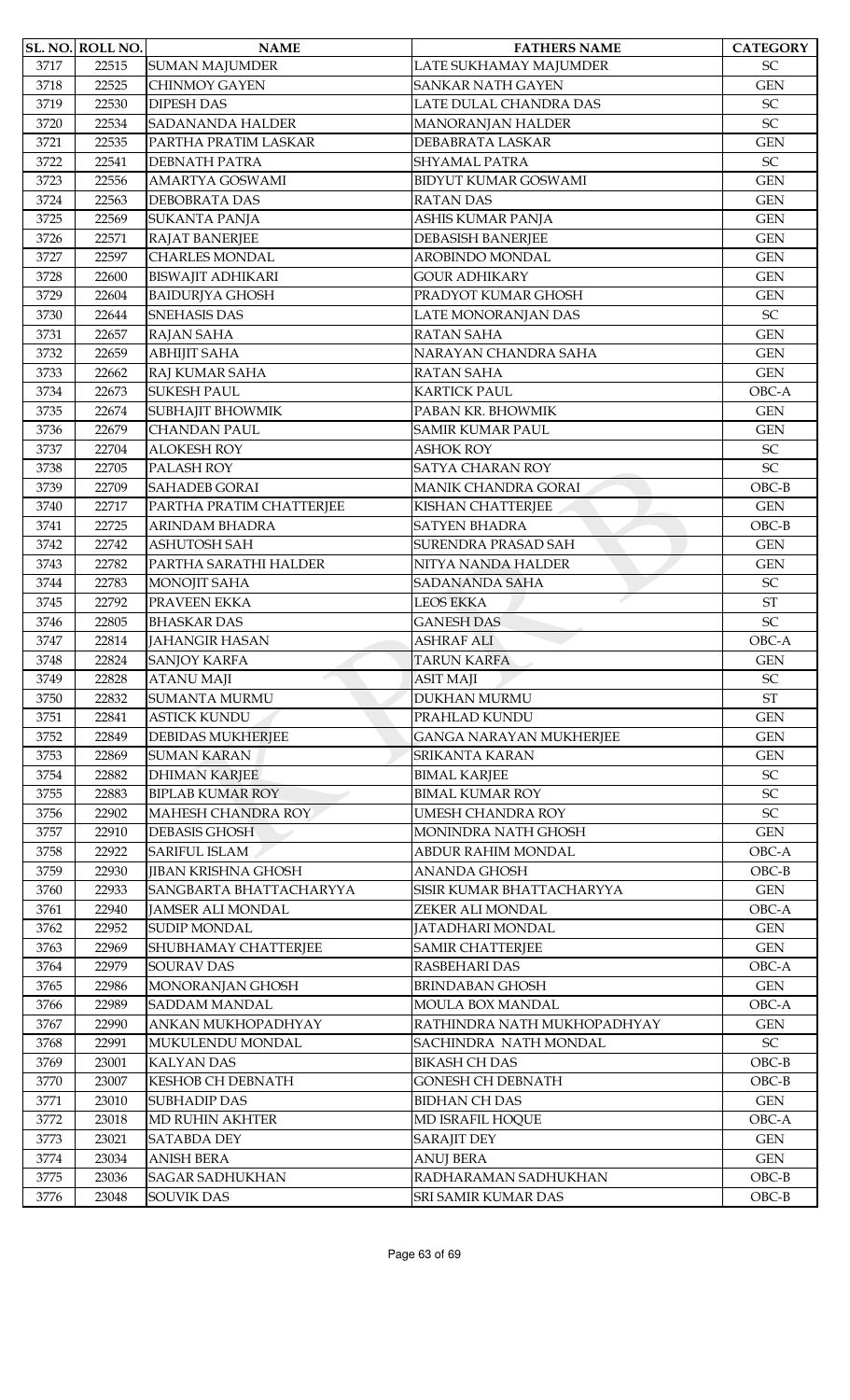|      | <b>SL. NO. ROLL NO.</b> | <b>NAME</b>                | <b>FATHERS NAME</b>                         | <b>CATEGORY</b>            |
|------|-------------------------|----------------------------|---------------------------------------------|----------------------------|
| 3777 | 23059                   | RAJEEV KUMAR SINGH         | LATE BHUNESHWAR SINGH                       | <b>GEN</b>                 |
| 3778 | 23077                   | AMIT KUMAR SHARMA          | <b>BALMIKI SHARMA</b>                       | <b>GEN</b>                 |
| 3779 | 23080                   | <b>MANU PATUA</b>          | <b>KALU PATUA</b>                           | $\operatorname{ST}$        |
| 3780 | 23081                   | SUDIPTA CHAKRABORTY        | AJIT KR CHAKRABORTY                         | <b>GEN</b>                 |
| 3781 | 23083                   | <b>RAMESH DAS</b>          | <b>ASOKE DAS</b>                            | SC                         |
| 3782 | 23088                   | DEBOBRATA DEY SARKAR       | LATE RANJIT DEY SARKAR                      | <b>GEN</b>                 |
| 3783 | 23089                   | <b>GHAZANFAR ALAM</b>      | <b>GHULAM ASHRAF</b>                        | OBC-A                      |
| 3784 | 23099                   | RAM AWADH KISHORE KR. SHAW | <b>DASHRATH SHAW</b>                        | <b>GEN</b>                 |
| 3785 | 23114                   | <b>SAFIUDDIN MALLICK</b>   | KASHIDUL HQ MALLICK                         | OBC-A                      |
| 3786 | 23116                   | <b>SURAJIT PANDIT</b>      | <b>KARTIK PANDIT</b>                        | <b>GEN</b>                 |
| 3787 | 23122                   | <b>SUBRATA PAUL</b>        | <b>SATYA PAUL</b>                           | <b>GEN</b>                 |
| 3788 | 23126                   | SATYAJIT MALI              | JITENDRA NATH MALI                          | <b>ST</b>                  |
| 3789 | 23140                   | <b>SUVANKAR GHOSH</b>      | RABI GHOSH                                  | <b>GEN</b>                 |
| 3790 | 23148                   | PALASH CHANDRA PAUL        | <b>BABUL CHANDRA PAUL</b>                   | <b>GEN</b>                 |
| 3791 | 23155                   | <b>SUBHASISH SINHA</b>     | <b>DIPAK SINHA</b>                          | <b>GEN</b>                 |
| 3792 | 23159                   | TUSHAR KANTI PANUA         | <b>SANJOY KUMAR PANUA</b>                   | SC                         |
| 3793 | 23161                   | <b>SOUMITRA DAS</b>        | SAILENDRA NATH DAS                          | SC                         |
| 3794 | 23181                   | <b>SAUGATA SAHA</b>        | <b>SUNIL KUMAR SAHA</b>                     | SC                         |
| 3795 | 23191                   | MD TAIBUR RAHAMAN          | LUTHFAR RAHAMAN                             | <b>GEN</b>                 |
| 3796 | 23200                   | <b>MD WASIM</b>            | <b>MD SALIM</b>                             | <b>GEN</b>                 |
| 3797 | 23201                   | ANUJ KUMAR SHAW            | ASHOK KUMAR SHAW                            | SC                         |
| 3798 | 23208                   | <b>MITHUN NASKAR</b>       | PANCHANAN NASKAR                            | SC                         |
| 3799 | 23225                   | <b>BIKSHAN MANDAL</b>      | <b>BADESH MANDAL</b>                        | OBC-A                      |
| 3800 | 23228                   | <b>MRIDUL PURKAIT</b>      | AMAL KUMAR PURKAIT                          | SC                         |
| 3801 | 23230                   | <b>SANTU DAS</b>           | <b>GORA CHAND DAS</b>                       | <b>GEN</b>                 |
| 3802 | 23266                   | MALINDRANATH MURMU         | <b>HALADHAR MURMU</b>                       | <b>ST</b>                  |
| 3803 | 23292                   | KOUSHIK ROY                | <b>SHEKHAR ROY</b>                          | <b>GEN</b>                 |
| 3804 | 23293                   | ARINDAM HARBAB             | <b>ASHOK HARBAB</b>                         | <b>GEN</b>                 |
|      |                         | KRISHNA GOPAL GOSWAMI      |                                             | <b>GEN</b>                 |
| 3805 | 23294                   |                            | RADHESHYAM GOSWAMI                          |                            |
| 3806 | 23300                   | <b>SUBHENDU SARKAR</b>     | <b>SUNIL SARKAR</b><br>NARAYAN CHANDRA SAHA | <b>GEN</b>                 |
| 3807 | 23306                   | <b>BAPPADITYA SAHA</b>     |                                             | <b>GEN</b>                 |
| 3808 | 23307                   | <b>GIRBAN GHOSH</b>        | <b>LATE DEBAPROSAD GHOSH</b>                | <b>GEN</b>                 |
| 3809 | 23318                   | SK MUJAFFAR HOSSAIN        | SK MOSHARAF HOSSAIN                         | <b>GEN</b>                 |
| 3810 | 23321                   | <b>SANJIB THAKUR</b>       | SHIB DAYAL THAKUR                           | $\operatorname{ST}$        |
| 3811 | 23322                   | <b>BISHNUPADA MANDAL</b>   | <b>HARIDAS MONDAL</b>                       | SC                         |
| 3812 | 23358                   | <b>AMIT PRAMANIK</b>       | <b>JADAB PRAMANIK</b>                       | OBC-A                      |
| 3813 | 23366                   | <b>SUKHEN HALDER</b>       | RABINDRANATH HALDER                         | SC                         |
| 3814 | 23372                   | <b>ARIJIT DWARI</b>        | PRASANTA DWARI                              | <b>GEN</b>                 |
| 3815 | 23379                   | <b>AVISHEK DAS</b>         | <b>KHOKAN DAS</b>                           | SC                         |
| 3816 | 23382                   | <b>SAIFULLA KOBIR</b>      | <b>KUTUBUDDIN</b>                           | OBC-A                      |
| 3817 | 23399                   | <b>HIMANGSHU MAHATO</b>    | RANJIT KUMAR MAHATO                         | $OBC-B$                    |
| 3818 | 23406                   | <b>SANJAY KUMAR PAL</b>    | SAMIR KUMAR PAL                             | $OBC-B$                    |
| 3819 | 23408                   | <b>SANTOSH CHOWDHURY</b>   | <b>MOLIN CHOWDHURY</b>                      | $\ensuremath{\mathsf{SC}}$ |
| 3820 | 23411                   | <b>GOURAB SARKAR</b>       | PRADIP SARKAR                               | SC                         |
| 3821 | 23418                   | <b>AVIK KUMAR MITRA</b>    | LATE ACHINTYA KUMAR MITRA                   | <b>GEN</b>                 |
| 3822 | 23452                   | <b>ANIMESH PAUL</b>        | TAPAN KUMAR PAUL                            | <b>GEN</b>                 |
| 3823 | 23456                   | <b>SUMIT HAZRA</b>         | PRABIR KR HAZRA                             | $OBC-B$                    |
| 3824 | 23459                   | ASESH KUMAR DE             | NARAYAN CHANDRA DE                          | <b>GEN</b>                 |
| 3825 | 23472                   | SUSHANTA MUKHOPADHYAY      | DILIP KUMAR MUKHOPADHYAY                    | <b>GEN</b>                 |
| 3826 | 23475                   | <b>BABLU DAS</b>           | <b>BINOD CHANDRA DAS</b>                    | SC                         |
| 3827 | 23478                   | MD RAQUIB HOSSAIN          | <b>MD ABU HOSSAIN</b>                       | OBC-A                      |
| 3828 | 23482                   | <b>RABI SANKAR SEN</b>     | AMAR KRISHNA SEN                            | $OBC-B$                    |
| 3829 | 23503                   | RAM PRAKASH YADAV          | <b>BRIJNANDAN YADAV</b>                     | <b>GEN</b>                 |
| 3830 | 23507                   | <b>ANIRBAN ROY</b>         | NIPENDRANATH ROY                            | <b>GEN</b>                 |
| 3831 | 23508                   | PHALGUNI BANERJEE          | LATE BUDDHADEV BANERJEE                     | <b>GEN</b>                 |
| 3832 | 23516                   | MD SAFIQUL ALAM            | MD JOYNAL ABEDIN                            | OBC-A                      |
| 3833 | 23531                   | <b>ASHOKE BHANGAR</b>      | DHUKHIRAM BHANGAR                           | SC                         |
| 3834 | 23578                   | PRAVIN SUBBA               | DAMBER BAHADUR SUBBA                        | <b>ST</b>                  |
| 3835 | 23582                   | <b>RUPAMOY MAJI</b>        | LAL MOHAN MAJI                              | SC                         |
| 3836 | 23584                   | KUNDA SHUBHRA BANERJEE     | RATHINDRA NATH BANERJEE                     | <b>GEN</b>                 |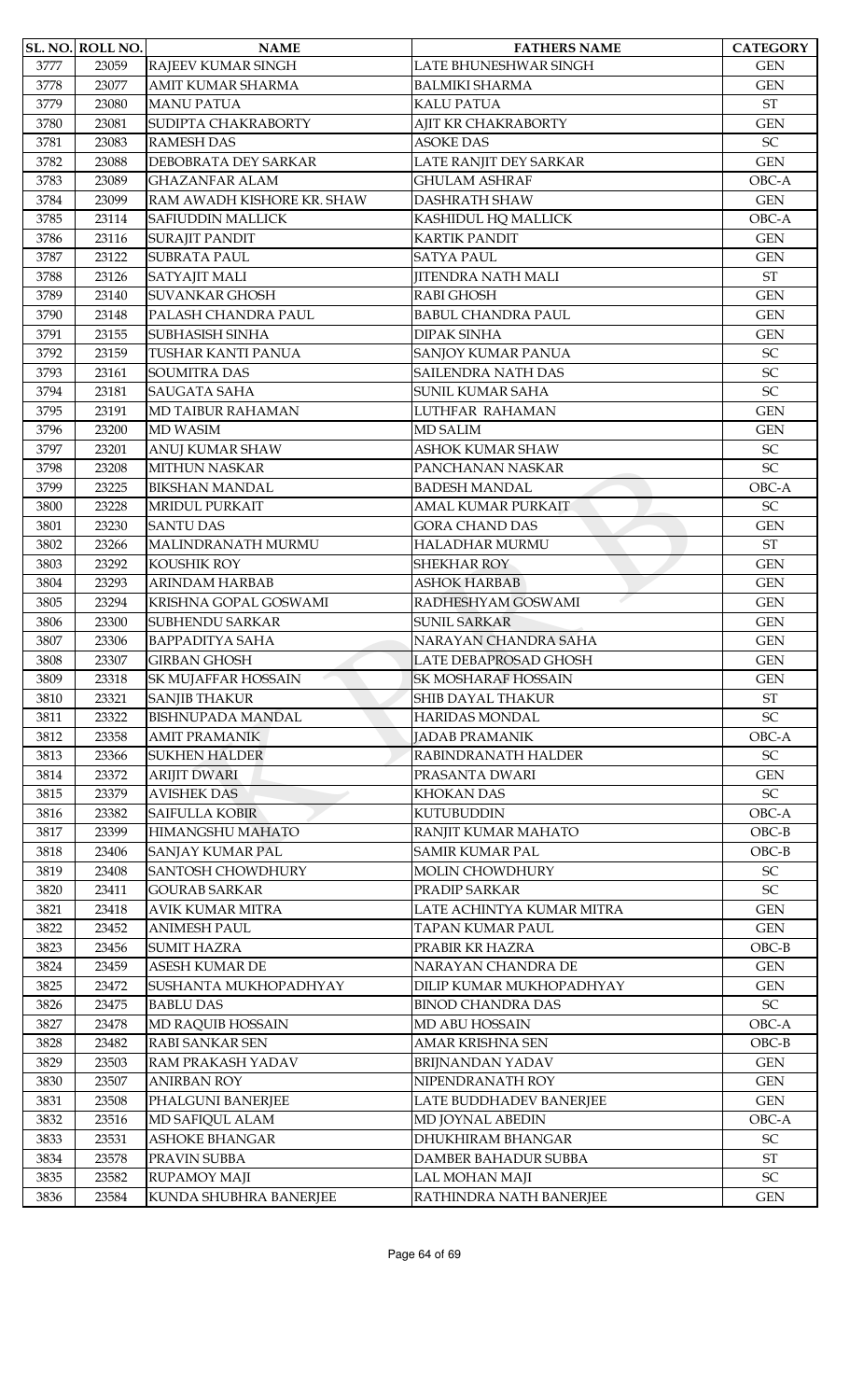|      | SL. NO. ROLL NO. | <b>NAME</b>                                | <b>FATHERS NAME</b>                         | <b>CATEGORY</b>            |
|------|------------------|--------------------------------------------|---------------------------------------------|----------------------------|
| 3837 | 23586            | UTTAM KUMAR ROY                            | NAGENDRA NATH ROY                           | <b>SC</b>                  |
| 3838 | 23589            | <b>SOUVIK MITRA</b>                        | SHYAMAL KUMAR MITRA                         | <b>GEN</b>                 |
| 3839 | 23590            | <b>AVIJIT BISWAS</b>                       | <b>ABANI BISWAS</b>                         | <b>GEN</b>                 |
| 3840 | 23597            | <b>TAPAN KUNDU</b>                         | <b>SWAPAN KUNDU</b>                         | <b>GEN</b>                 |
| 3841 | 23607            | <b>SOMNATH DAS</b>                         | PRASANTA DAS                                | $OBC-B$                    |
| 3842 | 23617            | <b>SANJIB GUPTA</b>                        | <b>LAKSHMAN GUPTA</b>                       | <b>GEN</b>                 |
| 3843 | 23619            | <b>RAMMOHAN SARKAR</b>                     | <b>SURANJAN SARKAR</b>                      | SC                         |
| 3844 | 23623            | <b>SUKUR ALI GAZI</b>                      | <b>MOKARIM GAZI</b>                         | <b>GEN</b>                 |
| 3845 | 23648            | SUPRADEEP SENGUPTA                         | SRI NILRATAN SENGUPTA                       | <b>GEN</b>                 |
| 3846 | 23650            | PRADIP PAHAN                               | <b>BINOY PAHAN</b>                          | <b>ST</b>                  |
| 3847 | 23653            | <b>JAYABRATA KUNDU</b>                     | LATE DINABANDHU KUNDU                       | $OBC-B$                    |
| 3848 | 23661            | PARTHA SAHA                                | <b>BIMAL KUMAR SAHA</b>                     | $\ensuremath{\mathsf{SC}}$ |
| 3849 | 23663            | <b>SANTANU CHAKRABORTY</b>                 | NANI GOPAL CHAKRABORTY                      | <b>GEN</b>                 |
| 3850 | 23668            | PIJUSH SARKAR                              | PRAMIL KUMAR SARKAR                         | $\ensuremath{\mathsf{SC}}$ |
| 3851 | 23680            | <b>MOLOY SEN</b>                           | <b>SASTI KUMAR SEN</b>                      | <b>GEN</b>                 |
| 3852 | 23691            | <b>SANAT KUMAR ROY</b>                     | RAMPADA ROY                                 | $OBC-B$                    |
| 3853 | 23698            | <b>SUMAN SAHA</b>                          | CHITTA RANJAN SAHA                          | $\ensuremath{\mathsf{SC}}$ |
| 3854 | 23699            | <b>SUBHAJIT LASKAR</b>                     | <b>SUJIT LASKAR</b>                         | SC                         |
| 3855 | 23700            | <b>SUKDEN SHERPA</b>                       | PHUR TEMPA SHERPA                           | $\operatorname{ST}$        |
| 3856 | 23706            | <b>BIPLAB DAS</b>                          | UJJWAL DAS                                  | <b>SC</b>                  |
| 3857 | 23709            | KAMAL UDDIN MONDAL                         | KACHIMADDIN MONDAL                          | OBC-A                      |
| 3858 | 23710            | <b>FIRDOS MALLICK</b>                      | <b>ESAK MALLICK</b>                         | OBC-A                      |
| 3859 | 23719            | <b>GOUTAM PRAMANIK</b>                     | SAHADEB PRAMANIK                            | $OBC-B$                    |
| 3860 | 23728            | <b>ANIMESH NAG</b>                         | <b>ASHOK KUMAR NAG</b>                      | <b>GEN</b>                 |
| 3861 | 23741            | PALASH DHARA                               | MONOMOHAN DHARA                             | <b>GEN</b>                 |
| 3862 | 23745            | <b>SAGAR SARKAR</b>                        | <b>BIMAL SARKAR</b>                         | <b>GEN</b>                 |
| 3863 | 23789            | MD SARAFAT ALI MANDAL                      | MD YACHHIN ALI MANDAL                       | OBC-A                      |
| 3864 | 23802            | <b>BIJAY KRISHNA SADHAK</b>                | <b>BANKIM CHANDRA SADHAK</b>                | $\ensuremath{\mathsf{SC}}$ |
| 3865 | 23809            | <b>SANTANU SAMANTA</b>                     | <b>BANCHHA RAM SAMANTA</b>                  | <b>GEN</b>                 |
| 3866 | 23826            | SUBHANKAR MANDAL                           | SHYAMAL KUMAR MANDAL                        | $\ensuremath{\mathsf{SC}}$ |
| 3867 | 23827            | <b>SUBEER SARKAR</b>                       | <b>JITENDRA NATH SARKAR</b>                 | SC                         |
| 3868 | 23835            |                                            |                                             | $\operatorname{ST}$        |
| 3869 | 23844            | DILIP KUMAR HEMBRAM<br><b>ANIMESH BAIN</b> | KAMALA KANTA HEMBRAM<br><b>ANUTOSH BAIN</b> | SC                         |
| 3870 | 23858            | <b>MUKUL HALDER</b>                        | LATE BATAKRISHNA HALDER                     | SC                         |
| 3871 | 23860            | PHINZO SHERPA                              | LAKPA SHERPA                                | $\operatorname{ST}$        |
| 3872 | 23863            | <b>RAJU PARAMANIK</b>                      | KALACHAND PARAMANIK                         | OBC-A                      |
| 3873 | 23889            | <b>MD SULTAN</b>                           | <b>MD HASNAIN</b>                           | OBC-A                      |
|      |                  |                                            |                                             |                            |
| 3874 | 23892            | <b>DIPANKAR ROY</b>                        | <b>DILIP ROY</b>                            | <b>GEN</b>                 |
| 3875 | 23895            | <b>BIPUL SAHA</b>                          | PARIMAL CHANDRA SAHA                        | <b>GEN</b>                 |
| 3876 | 23899            | RAJAT GHOSH                                | RABINDRANATH GHOSH                          | <b>GEN</b>                 |
| 3877 | 23902            | <b>ATANU MUKHERJEE</b>                     | PARBATI PRASAD MUKHERJEE                    | <b>GEN</b>                 |
| 3878 | 23914            | KAUSIK BHATTACHARJYA                       | PINTU BHATTACHARJYA                         | <b>GEN</b>                 |
| 3879 | 23926            | <b>RANA SARKAR</b>                         | NIMAY SARKAR                                | <b>GEN</b>                 |
| 3880 | 23932            | MANINDRA NATH CHOUDHARY                    | LATE VISHWANATH CHOUDHARY                   | $\ensuremath{\mathsf{SC}}$ |
| 3881 | 23933            | DIPANKAR MUNDA                             | RABI RAM MUNDA                              | <b>ST</b>                  |
| 3882 | 23949            | <b>SUMAN DAS</b>                           | <b>TAPAN DAS</b>                            | $OBC-B$                    |
| 3883 | 23951            | <b>SUBRATA FOUZDAR</b>                     | <b>TAPAN FOUZDAR</b>                        | SC                         |
| 3884 | 23955            | <b>BAPI RAJAK DAS</b>                      | SIBU RAJAK DAS                              | SC                         |
| 3885 | 23964            | <b>SNEHASIS MUKHERJEE</b>                  | <b>TAPAN MUKHERJEE</b>                      | <b>GEN</b>                 |
| 3886 | 23965            | <b>SAURAV SARKAR</b>                       | KALYAN SARKAR                               | SC                         |
| 3887 | 23968            | SUNIT NISHANT TIRKEY                       | <b>SUNIL TIRKEY</b>                         | <b>ST</b>                  |
| 3888 | 23970            | <b>SUMAN BISWAS</b>                        | SWAPAN KUMAR BISWAS                         | SC                         |
| 3889 | 23973            | SOURAV MONDAL                              | SHYAM SUNDAR MONDAL                         | SC                         |
| 3890 | 23977            | <b>FIROJ MALLICK</b>                       | LAL MAHAMMAD MALLICK                        | OBC-A                      |
| 3891 | 23983            | <b>ANIMESH SARKAR</b>                      | AMAL KRISHNA SARKAR                         | SC                         |
| 3892 | 23996            | <b>RANAJIT PURKAIT</b>                     | <b>KARTICK PURKAIT</b>                      | <b>SC</b>                  |
| 3893 | 24007            | ABHISEKH KUMAR BARI                        | PANNA LAL                                   | <b>GEN</b>                 |
| 3894 | 24011            | <b>DEBASIS BISWAS</b>                      | <b>DINABANDHU BISWAS</b>                    | <b>GEN</b>                 |
| 3895 | 24021            | <b>SUVANKAR SANTRA</b>                     | <b>JAGADISH SANTRA</b>                      | $\ensuremath{\mathsf{SC}}$ |
| 3896 | 24038            | <b>SAIKAT PAUL</b>                         | <b>ASIS PAUL</b>                            | <b>GEN</b>                 |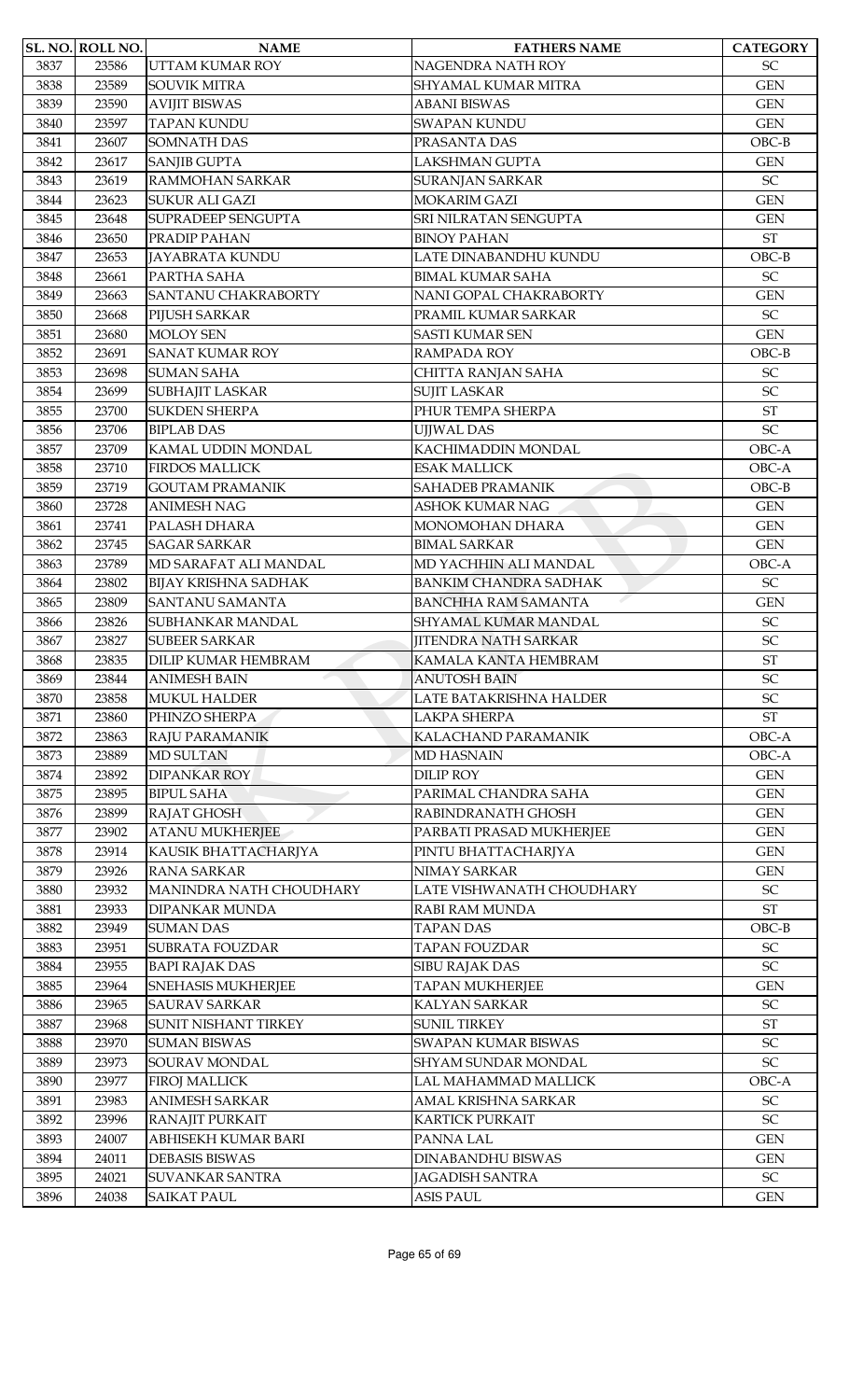|      | SL. NO. ROLL NO. | <b>NAME</b>                  | <b>FATHERS NAME</b>         | <b>CATEGORY</b>            |
|------|------------------|------------------------------|-----------------------------|----------------------------|
| 3897 | 24043            | <b>SAIKAT CHAKRABORTY</b>    | <b>SWAPAN CHAKRABORTY</b>   | <b>GEN</b>                 |
| 3898 | 24051            | <b>SAIKAT PAN</b>            | KARTICK CHANDRA PAN         | <b>GEN</b>                 |
| 3899 | 24057            | <b>AMIT SARKAR</b>           | ANATH KUMAR SARKAR          | $\ensuremath{\mathsf{SC}}$ |
| 3900 | 24062            | <b>ANUP BISWAS</b>           | <b>ANIL BISWAS</b>          | SC                         |
| 3901 | 24066            | <b>AYAN DAS</b>              | <b>AMIT KUMAR DAS</b>       | $OBC-B$                    |
| 3902 | 24070            | SOMNATH CHOWDHURY            | DILIP KUMAR CHOWDHURY       | <b>GEN</b>                 |
| 3903 | 24081            | <b>SANDIP ROY</b>            | PRANAB SANKAR ROY           | <b>GEN</b>                 |
| 3904 | 24097            | <b>ABDUL LATIF HOSSAIN</b>   | <b>LOKMAN HOSSAIN</b>       | OBC-A                      |
| 3905 | 24111            | PRABIR ADAK                  | LATE PRAVASH ADAK           | <b>GEN</b>                 |
| 3906 | 24118            | <b>SAMIK DAW</b>             | <b>SANAT KUMAR DAW</b>      | <b>GEN</b>                 |
| 3907 | 24130            | <b>SANJAY VERMA</b>          | <b>BABU LAL VERMA</b>       | <b>GEN</b>                 |
| 3908 | 24131            | <b>AMIT KUMAR DAS</b>        | <b>MADAN MOHAN DAS</b>      | SC                         |
| 3909 | 24151            | <b>BIPASH BARMAN</b>         | LATE BISHNU BARMAN          | <b>GEN</b>                 |
| 3910 | 24169            | <b>RAJ KUMAR</b>             | <b>UDAY KUMAR</b>           | <b>GEN</b>                 |
| 3911 | 24170            | <b>ISRAFIL MONDAL</b>        | ABUL KHAIR MONDAL           | OBC-A                      |
| 3912 | 24177            | <b>SUBHADEEP DAS</b>         | <b>LALIT KUMAR DAS</b>      | <b>GEN</b>                 |
| 3913 | 24178            | JAYANTA BHATTACHARYA         | JOYDEB BHATTACHARYA         | <b>GEN</b>                 |
| 3914 | 24180            | <b>SAMRAT ACHARYA</b>        | <b>JOYDEV ACHARYA</b>       | <b>GEN</b>                 |
| 3915 | 24181            | KOULIK CHAKRABORTY           | DURGA PRASAD CHAKRABORTY    | <b>GEN</b>                 |
| 3916 | 24196            | RAJAN KUMAR SHAW             | <b>BINOD KUMAR SHAW</b>     | $OBC-B$                    |
| 3917 | 24206            | SUBHANKAR DEBNATH            | <b>SUBHAS DEBNATH</b>       | $OBC-B$                    |
| 3918 | 24216            | PLABAN BHATTACHERJEE         | SIDDHESWAR BHATTACHERJEE    | <b>GEN</b>                 |
| 3919 | 24227            | <b>SUDIP BANERJEE</b>        | <b>BYOMKESH BANERJEE</b>    | <b>GEN</b>                 |
| 3920 | 24239            | <b>SANGEET CHOWDHURY</b>     | SURENDRA NATH CHOWDHURY     | SC                         |
| 3921 | 24247            | <b>TUSAR SHUVRO BANERJEE</b> | RADHESH BANERJEE            | <b>GEN</b>                 |
| 3922 | 24268            | <b>AVIJIT SEN</b>            | RANJIT KUMAR SEN            | $OBC-B$                    |
| 3923 | 24271            | <b>JOYDEB MANDAL</b>         | SATYA NARAYAN MANDAL        | SC                         |
| 3924 | 24275            | DIPAYAN CHAKRABORTY          | DEBAPRASAD CHAKRABORTY      | <b>GEN</b>                 |
| 3925 | 24277            | <b>AMIT MONDAL</b>           | <b>ASIT MONDAL</b>          | <b>GEN</b>                 |
| 3926 | 24309            | PINTU PAUL                   | <b>TARUN PAUL</b>           | $OBC-B$                    |
| 3927 | 24322            | <b>MAHESH TAMANG</b>         | DEEPAK TAMANG               | <b>ST</b>                  |
| 3928 | 24341            | <b>APU RAKSHIT</b>           | <b>AJIT RAKSHIT</b>         | <b>GEN</b>                 |
| 3929 | 24342            | <b>IYOTIRINDRA NATH PAUL</b> | PROSANTA KUMAR PAUL         | <b>GEN</b>                 |
| 3930 | 24357            | <b>BAKIBILLA MOLLA</b>       | <b>NURUL HAQUE</b>          | OBC-A                      |
| 3931 | 24358            | SHAHNAWAZ AHMED              | REYAZ AHMED                 | OBC-A                      |
| 3932 | 24364            | <b>SUMAN BHATTACHARJEE</b>   | RATAN BHATTACHARJEE         | <b>GEN</b>                 |
| 3933 | 24370            | <b>UMA SANKAR MANDAL</b>     | SANJIB CHANDRA MANDAL       | $OBC-B$                    |
| 3934 | 24384            | SUDIPTA CHAKRABORTY          | <b>SANTI CHAKRABORTY</b>    | <b>GEN</b>                 |
| 3935 | 24386            | <b>SUVRO KARMAKAR</b>        | <b>DIPAK KARMAKAR</b>       | $OBC-B$                    |
| 3936 | 24391            | MONTASIR RAHAMAN MONDAL      | LATE ABDUR RAJJAK MONDAL    | OBC-A                      |
| 3937 | 24393            | <b>SIBASIS CHAKRABORTY</b>   | <b>SWAPAN CHAKRABORTY</b>   | <b>GEN</b>                 |
| 3938 | 24397            | <b>SANTANU DANDAPAT</b>      | PULIN BEHARI DANDAPAT       | <b>GEN</b>                 |
| 3939 | 24398            | <b>MOHITOSH SARDAR</b>       | RADHA NATH SARDAR           | $\operatorname{ST}$        |
| 3940 | 24403            | <b>KUNAL GHOSH</b>           | KASHINATH GHOSH             | <b>GEN</b>                 |
| 3941 | 24425            | <b>SAMIR SAHA</b>            | LALIT MOHAN SAHA            | $\ensuremath{\mathsf{SC}}$ |
| 3942 | 24449            | <b>BAPPADITYA ROY</b>        | LATE SOUMEN DRA NATH ROY    | $\ensuremath{\mathsf{SC}}$ |
| 3943 | 24461            | <b>DIPAK DAS</b>             | <b>GOPAL CHANDRA DAS</b>    | SC                         |
| 3944 | 24463            | <b>SOUMITRA DHALI</b>        | KALIPADA DHALI              | SC                         |
| 3945 | 24466            | ASWINI KARMAKAR              | <b>SURYA KARMAKAR</b>       | OBC-A                      |
| 3946 | 24478            | PROSENJIT BOSE               | <b>BINOY KRISHNA BOSE</b>   | $\ensuremath{\mathsf{SC}}$ |
| 3947 | 24486            | <b>SHYAMAL DAS</b>           | <b>GUIRAM DAS</b>           | SC                         |
| 3948 | 24487            | DEBASISH NASKAR              | SANJOY KUMAR NASKAR         | $\ensuremath{\mathsf{SC}}$ |
| 3949 | 24510            | PRODYUT GHOSH                | <b>LAB KUMAR GHOSH</b>      | $OBC-B$                    |
| 3950 | 24525            | <b>AVIJIT SAHA</b>           | ANANDA MOHAN SAHA           | <b>GEN</b>                 |
| 3951 | 24542            | <b>AMAL SOREN</b>            | RUPA NATH SOREN             | $\operatorname{ST}$        |
| 3952 | 24549            | KOUSHIK BISWAS               | KRISHNA BISWAS              | SC                         |
| 3953 | 24569            | <b>RUPCHAND SADAR</b>        | <b>SAILEN SARDAR</b>        | SC                         |
| 3954 | 24574            | MRITUNJOY BISWAS             | <b>SUKAMAL BISWAS</b>       | $\ensuremath{\mathsf{SC}}$ |
| 3955 | 24576            | <b>BARUN KUMAR AICH</b>      | <b>SHANKAR CHANDRA AICH</b> | <b>GEN</b>                 |
| 3956 | 24581            | ANIMESH KARMAKAR             | ANIL KUMAR KARMAKAR         | $OBC-B$                    |
|      |                  |                              |                             |                            |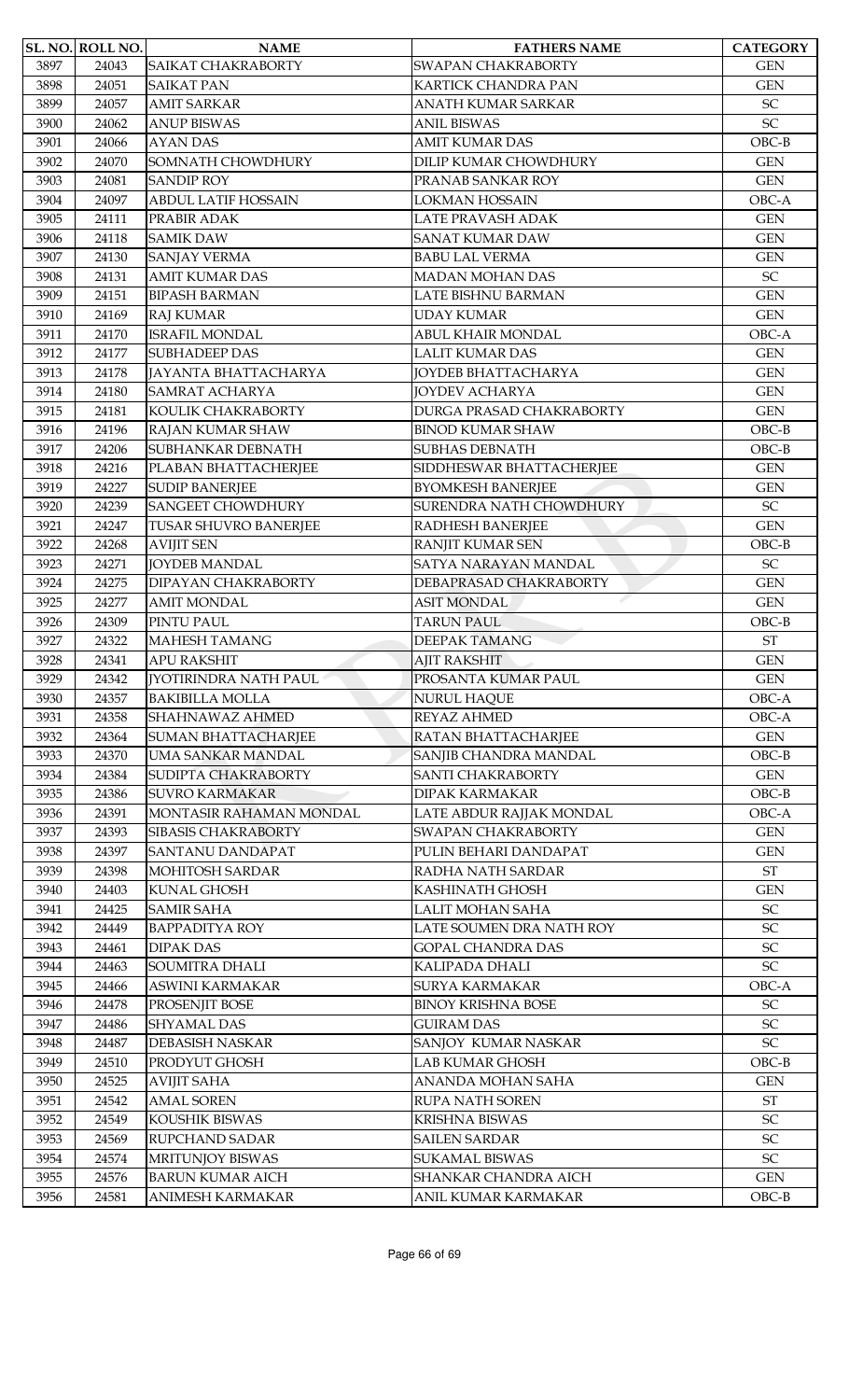|      | SL. NO. ROLL NO. | <b>NAME</b>                  | <b>FATHERS NAME</b>          | <b>CATEGORY</b>            |
|------|------------------|------------------------------|------------------------------|----------------------------|
| 3957 | 24588            | <b>SOMNATH DAS</b>           | RABINDRA NATH DAS            | <b>GEN</b>                 |
| 3958 | 24589            | SOMNATH GHOSH                | SANNYASI CHARAN GHOSH        | $OBC-B$                    |
| 3959 | 24616            | PALASH ADHIKARI              | SHYAMAL ADHIKARI             | $\ensuremath{\mathsf{SC}}$ |
| 3960 | 24623            | <b>SUBHAJIT SARKAR</b>       | PULIN KUMAR SARKAR           | SC                         |
| 3961 | 24626            | PABITRA MONDAL               | PARESH CHANDRA MONDAL        | $\ensuremath{\mathsf{SC}}$ |
| 3962 | 24632            | <b>MD ADNAN KHAN</b>         | <b>JAMIL KHAN</b>            | <b>GEN</b>                 |
| 3963 | 24635            | PALLAB DATTA                 | <b>BISWANATH DATTA</b>       | <b>GEN</b>                 |
| 3964 | 24636            | PRANAB RAJAK                 | <b>SUBAL RAJAK</b>           | SC                         |
| 3965 | 24653            | DEBOTTAM DAS                 | <b>ANUPAM DAS</b>            | OBC-A                      |
| 3966 | 24658            | MITHUN RAJBANSHI             | ANIL KUMAR RAJBANSHI         | SC                         |
| 3967 | 24663            | KAZI SAFIQUL ISLAM           | <b>KAZI SUMSUDDIN</b>        | <b>GEN</b>                 |
| 3968 | 24666            | <b>SAMIK GHOSH</b>           | NARAYAN CH GHOSH             | $OBC-B$                    |
| 3969 | 24670            | MANABENDRA NATH MALLICK      | SACHINDRA NATH MALLICK       | $\ensuremath{\mathsf{SC}}$ |
| 3970 | 24677            | <b>TAMAL SARDAR</b>          | <b>LATE BASUDEV SARDAR</b>   | <b>ST</b>                  |
| 3971 | 24679            | SANDIP KUMAR MONDAL          | TRIDIP KUMAR MONDAL          | <b>GEN</b>                 |
| 3972 | 24680            | <b>AVIJIT PAL</b>            | <b>ANANDA PAL</b>            | <b>GEN</b>                 |
| 3973 | 24692            | <b>BROJEN SARKAR</b>         | <b>KSHITISH SARKAR</b>       | SC                         |
| 3974 | 24696            | <b>GOPAL HALDER</b>          | <b>HARI PADA HALDER</b>      | SC                         |
| 3975 | 24698            | <b>RAJU BARAI</b>            | KRISHNA BARAI                | <b>SC</b>                  |
| 3976 | 24699            | <b>IKHTIAR HOSSAIN</b>       | <b>AMZAD HOSSAIN</b>         | OBC-A                      |
| 3977 | 24704            | ARNAB KUMAR MARIK            | <b>SAMIR KUMAR MARIK</b>     | <b>GEN</b>                 |
| 3978 | 24721            | DEBOJYOTI PAL                | <b>BISWANATH PAL</b>         | <b>GEN</b>                 |
| 3979 | 24730            | <b>JAYANTA HALDAR</b>        | MADANMOHAN HALDAR            | <b>GEN</b>                 |
| 3980 | 24733            | UTTAM KUMAR SAHA             | SHANTI RANJAN SAHA           | <b>GEN</b>                 |
| 3981 | 24750            | <b>DIPANKAR BARMAN</b>       | SUSHIL KR BARMAN             | $\ensuremath{\mathsf{SC}}$ |
| 3982 | 24751            | <b>RAJAT ROY</b>             | RATAN KUMAR ROY              | SC                         |
| 3983 | 24759            | SAJAL KARMAKAR               | HARADHAN KARMAKAR            | $OBC-B$                    |
| 3984 | 24772            | <b>MANIK PAL</b>             | <b>GANESH CHANDRA PAL</b>    | $OBC-B$                    |
| 3985 | 24775            | <b>SUJIT NANDY</b>           | <b>ASIM NANDY</b>            | <b>GEN</b>                 |
| 3986 | 24776            | <b>AMIT DAS</b>              | <b>BIDYUT KR DAS</b>         | SC                         |
| 3987 | 24780            | <b>TAPAS MAJUMDER</b>        | <b>SUJIT MAJUMDER</b>        | <b>GEN</b>                 |
| 3988 | 24781            | SIBAPRASAD CHOWDHURY         | SUJOY RANJAN CHOWDHURY       | <b>GEN</b>                 |
| 3989 | 24782            | SOMENATH MAJI                | <b>TARANI PRASAD MAJI</b>    | OBC-A                      |
| 3990 | 24783            | <b>SUSHANT NAYAK</b>         | <b>ASHOK KUMAR</b>           | <b>GEN</b>                 |
| 3991 | 24786            | <b>BHASKAR MUKHERJEE</b>     | PARTHA SARATHI MUKHERJEE     | <b>GEN</b>                 |
| 3992 | 24787            | <b>GOPAL CHANDRA PAUL</b>    | <b>GANESH CHANDRA PAUL</b>   | $OBC-B$                    |
| 3993 | 24789            | PRABIR KUMAR MANNA           | GOBINDA CHANDRA MANNA        | $OBC-B$                    |
| 3994 | 24797            | SOURAV CHAKRABORTY           | RAMDAS CHAKRABORTY           | <b>GEN</b>                 |
| 3995 | 24798            | <b>MAINAK ROY</b>            | <b>MRINAL KANTI ROY</b>      | <b>GEN</b>                 |
| 3996 | 24799            | <b>SANDIP KARMAKAR</b>       | <b>ADITYA KARMAKAR</b>       | $\ensuremath{\mathsf{SC}}$ |
| 3997 | 24803            | <b>ANIRBAN DUTTA</b>         | ARUN KUMAR DUTTA             | $OBC-B$                    |
| 3998 | 24806            | <b>GOPAL SAHA</b>            | RADHESHYAM SAHA              | $\ensuremath{\mathsf{SC}}$ |
| 3999 | 24812            | <b>BHARAT BHUSHAN PRASAD</b> | SHIB NARAYAN PRASAD          | <b>GEN</b>                 |
| 4000 | 24818            | <b>DHIMAN HISABIA</b>        | <b>BINOD CH HISABIA</b>      | $\ensuremath{\mathsf{SC}}$ |
| 4001 | 24820            | ACHINTA KUMAR MURMU          | DHARMADAS MURMU              | $\operatorname{ST}$        |
| 4002 | 24834            | <b>SUDISH KUMAR DAS</b>      | <b>SUSANTA DAS</b>           | $OBC-B$                    |
| 4003 | 24838            | <b>ANUPAM NASKAR</b>         | <b>SANTIMOY NASKAR</b>       | SC                         |
| 4004 | 24842            | <b>SANJIB MONDAL</b>         | <b>JALESWAR MONDAL</b>       | SC                         |
| 4005 | 24850            | RITABRATA BISWAS             | <b>HIRONMOY BISWAS</b>       | <b>GEN</b>                 |
| 4006 | 24851            | <b>ANUGRAH SAMAD</b>         | STANISLAUS SAMAD             | $\operatorname{ST}$        |
| 4007 | 24857            | ARINDAM HAZRA                | SANAT KUMAR HAZRA            | <b>GEN</b>                 |
| 4008 | 24871            | MADHUSUDAN KAR               | LATE SHYAMAPADA KAR          | $OBC-B$                    |
| 4009 | 24874            | <b>SANDIP GUPTA</b>          | JAGADISH PRASAD GUPTA        | <b>GEN</b>                 |
| 4010 | 24875            | <b>BIMAL KUMAR MURMU</b>     | NABA KUMAR MURMU             | $\operatorname{ST}$        |
| 4011 | 24882            | <b>AMLAN MONDAL</b>          | <b>ANANTA MONDAL</b>         | $OBC-B$                    |
| 4012 | 24888            | <b>KAUSHIK RANA</b>          | <b>RANJAN RANA</b>           | SC                         |
| 4013 | 24891            | <b>SUBHASISH PALIT</b>       | LATE SWAPAN KUMAR PALIT      | <b>GEN</b>                 |
| 4014 | 24894            | ARINDAM MUKHERJEE            | <b>BISHNU PADA MUKHERJEE</b> | <b>GEN</b>                 |
| 4015 | 24896            | <b>MD SOLEMAN</b>            | MD ABUL HUSSAIN              | OBC-A                      |
| 4016 | 24900            | RATHINDRA NATH LAYEK         | RAJENDRA NATH LAYEK          | $\ensuremath{\mathsf{SC}}$ |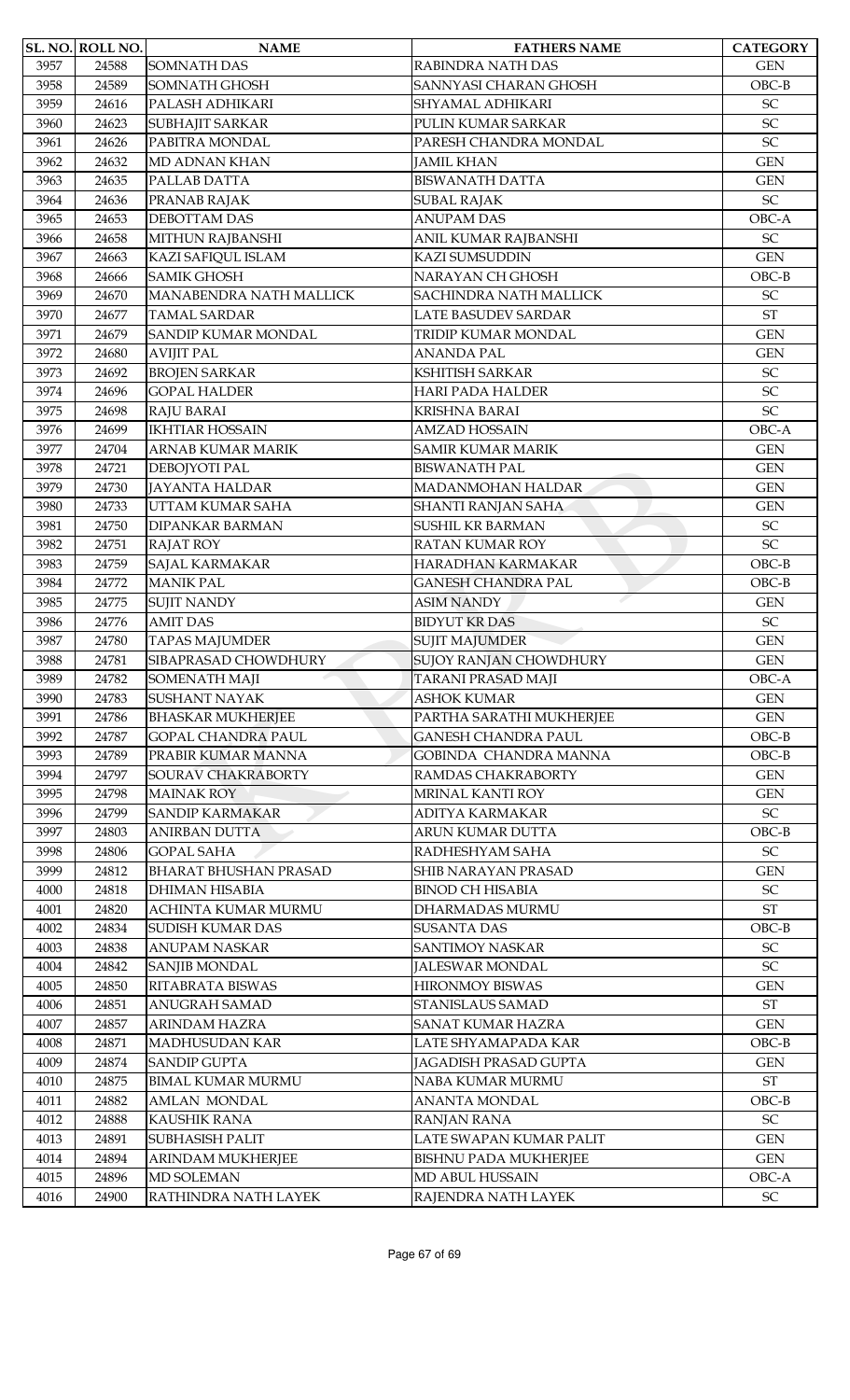|      | SL. NO. ROLL NO. | <b>NAME</b>                | <b>FATHERS NAME</b>            | <b>CATEGORY</b>            |
|------|------------------|----------------------------|--------------------------------|----------------------------|
| 4017 | 24902            | AKRAM ALI KHAN             | <b>DAULAT ALI KHAN</b>         | <b>GEN</b>                 |
| 4018 | 24904            | PROKASH CHANDRA GHOSH      | PROVASH CHANDRA GHOSH          | $OBC-B$                    |
| 4019 | 24905            | PRODIP BASKEY              | <b>BARNABA BASKEY</b>          | $\operatorname{ST}$        |
| 4020 | 24915            | <b>INDRANIL PAILAN</b>     | SHRI CHINTAMONI PAILAN         | SC                         |
| 4021 | 24918            | SOUMITRA CHAKLADER         | <b>SUJOY CHAKLADER</b>         | <b>GEN</b>                 |
| 4022 | 24936            | <b>SUSANTA DAS</b>         | <b>NANDA DULAL DAS</b>         | <b>SC</b>                  |
| 4023 | 24937            | MD SAHIMUL ISLAM           | MOULAVI MD WAHEDUZZAMAN        | OBC-A                      |
| 4024 | 24938            | ARUN KR SAHU               | <b>AMAL KR SAHU</b>            | $OBC-B$                    |
| 4025 | 24939            | <b>AYAN KUMAR</b>          | <b>ASHOK KUMAR</b>             | <b>GEN</b>                 |
| 4026 | 24948            | <b>SK AFTAB HOSSAIN</b>    | SK MOZAMMEL HOSSAIN            | <b>GEN</b>                 |
| 4027 | 24950            | <b>KARU MANDI</b>          | <b>BADAL MANDI</b>             | $\operatorname{ST}$        |
| 4028 | 24953            | <b>MILTON ROY</b>          | MONORANJAN ROY                 | SC                         |
| 4029 | 24954            | <b>SUJOY CHATTERJEE</b>    | PALTU CHATTERJEE               | <b>GEN</b>                 |
| 4030 | 24956            | <b>BAIDYANATH ORAON</b>    | LATE HIRALAL ORAON             | <b>ST</b>                  |
| 4031 | 24959            | <b>SUJIT KR MAL</b>        | <b>DULAL CH MAL</b>            | SC                         |
| 4032 |                  | <b>MOUSAM TANABEER</b>     | MOJAMMEL MALITA                | <b>GEN</b>                 |
|      | 24960            |                            | LATE ATUL KANTI GOSWAMI        |                            |
| 4033 | 24970            | <b>BHASKAR GOSWAMI</b>     |                                | <b>GEN</b>                 |
| 4034 | 24975            | <b>ANOWER KABIR</b>        | <b>LATE ABUL KASHEM</b>        | <b>GEN</b>                 |
| 4035 | 25005            | <b>MAHAMMED TAJ</b>        | MAHAMMED MUSHA                 | OBC-A                      |
| 4036 | 25009            | <b>BIPUL KAR</b>           | <b>DURGADAS KAR</b>            | $OBC-B$                    |
| 4037 | 25019            | <b>BASANTA SARDAR</b>      | <b>GANESH SARDAR</b>           | <b>ST</b>                  |
| 4038 | 25027            | <b>MEHEBUB ALI</b>         | <b>MONSUR ALI</b>              | <b>GEN</b>                 |
| 4039 | 25044            | <b>UJJWAL PATRA</b>        | NUTBEHARI PATRA                | <b>GEN</b>                 |
| 4040 | 25055            | <b>AMIRUL BISWAS</b>       | <b>MAHARAM BISWAS</b>          | <b>GEN</b>                 |
| 4041 | 25056            | KAUSTAV MUKHERJEE          | <b>ABHIJIT MUKHERJEE</b>       | <b>GEN</b>                 |
| 4042 | 25060            | SANJIB BHATTACHARJEE       | <b>BISWANATH BHATTACHARJEE</b> | <b>GEN</b>                 |
| 4043 | 25066            | PRADIP DUTTA               | <b>SWAPAN DUTTA</b>            | $OBC-B$                    |
| 4044 | 25085            | <b>AVISHEK KHANRAH</b>     | <b>TARUN KHANRAH</b>           | <b>GEN</b>                 |
| 4045 | 50009            | <b>BARNALI DALAPATI</b>    | AJOY KUMAR DALAPATI            | <b>GEN</b>                 |
| 4046 | 50010            | <b>SAMPA DAS</b>           | <b>SAILEN KUMAR DAS</b>        | SC                         |
| 4047 | 50041            | <b>SONALI KHAN</b>         | <b>SIBU CHARAN KHAN</b>        | OBC-A                      |
| 4048 | 50062            | <b>SAHELI PAL</b>          | <b>BIDHAN CHANDRA PAL</b>      | OBC-A                      |
| 4049 | 50079            | <b>BIDISHA BHOWMIK</b>     | <b>BIBHAS CHANDRA BHOWMIK</b>  | <b>GEN</b>                 |
| 4050 | 50088            | <b>SANANDA SAHA</b>        | <b>DIPAK SAHA</b>              | $\ensuremath{\mathsf{SC}}$ |
| 4051 | 50093            | LOVELY MAJI                | ASHOK KUMAR MAJI               | $OBC-B$                    |
| 4052 | 50100            | REHANA SULTANA             | <b>FAZLUL KARIM</b>            | OBC-A                      |
| 4053 | 50122            | PRIYANKA KOLEY             | <b>DILIP KUMAR KOLAY</b>       | <b>GEN</b>                 |
| 4054 | 50123            | <b>AELITA SENGUPTA</b>     | DEBRANJAN SENGUPTA             | <b>GEN</b>                 |
| 4055 | 50131            | RAJASHREE CHAKRABORTY      | PRDDYUMNA CHAKRABORTY          | <b>GEN</b>                 |
| 4056 | 50132            | <b>MINU CHATTERJEE</b>     | VIJAY KR SONAR                 | SC                         |
| 4057 | 50134            | <b>SUPARNA MONDAL</b>      | SUKUMAR MONDAL                 | SC                         |
| 4058 | 50146            | PINKI ROY                  | LATE NANIGOPAL ROY             | $OBC-B$                    |
| 4059 | 50168            | PEMDIKI SHERPA             | NARBU SHERPA                   | $\operatorname{ST}$        |
| 4060 | 50192            | DAFFODIL TAMANG            | <b>NELSON TAMANG</b>           | $\operatorname{ST}$        |
| 4061 | 50208            | <b>JHUMKI MAJUMDER</b>     | ASHOK KUMAR MAJUMDER           | <b>GEN</b>                 |
| 4062 | 50213            | <b>MONALISA DAS</b>        | <b>DURGA DAS</b>               | <b>GEN</b>                 |
| 4063 | 50216            | <b>SONALI DAS</b>          | <b>BUDDHISWAR DAS</b>          | SC                         |
| 4064 | 50232            | <b>SAROJINI MURMU</b>      | RATANLAL MURMU                 | $\operatorname{ST}$        |
| 4065 | 50233            | <b>SHIPRA SEN</b>          | PRALAY SEN                     | <b>GEN</b>                 |
| 4066 | 50257            | <b>RIYA DAS</b>            | NARAYAN CHANDRA DAS            | <b>GEN</b>                 |
| 4067 | 50274            | <b>MOUSUMI KOLE</b>        | MADAN CHANDRA KOLE             | <b>GEN</b>                 |
|      | 50284            | <b>SANCHAITA MUKHERJEE</b> |                                | <b>GEN</b>                 |
| 4068 |                  |                            | MADHU SUDAN MUKHERJEE          |                            |
| 4069 | 50293            | <b>SHABANA KHATOON</b>     | MD JASIMUDDIN                  | OBC-A                      |
| 4070 | 50305            | <b>MOU MANNA</b>           | SHRI BANSHI DHAR MANNA         | OBC-A                      |
| 4071 | 50315            | <b>SUDIPTA DAS</b>         | <b>TAPAN KUMAR DAS</b>         | SC                         |
| 4072 | 50327            | <b>NAMITA TUDU</b>         | KUSHAL CHANDRA TUDU            | <b>ST</b>                  |
| 4073 | 50339            | <b>MALKA SHAMSI</b>        | LATE AFTAB ALAM                | OBC-A                      |
| 4074 | 50355            | SHABANA KHATOON MIDDYA     | OLI MD MIDDYA                  | OBC-A                      |
| 4075 | 50371            | <b>SADHANA SARDAR</b>      | HARIPADA SARDAR                | $\ensuremath{\mathsf{SC}}$ |
| 4076 | 50450            | <b>TANUSHREE NASKAR</b>    | KARTICK CHANDRA NASKAR         | $\ensuremath{\mathsf{SC}}$ |